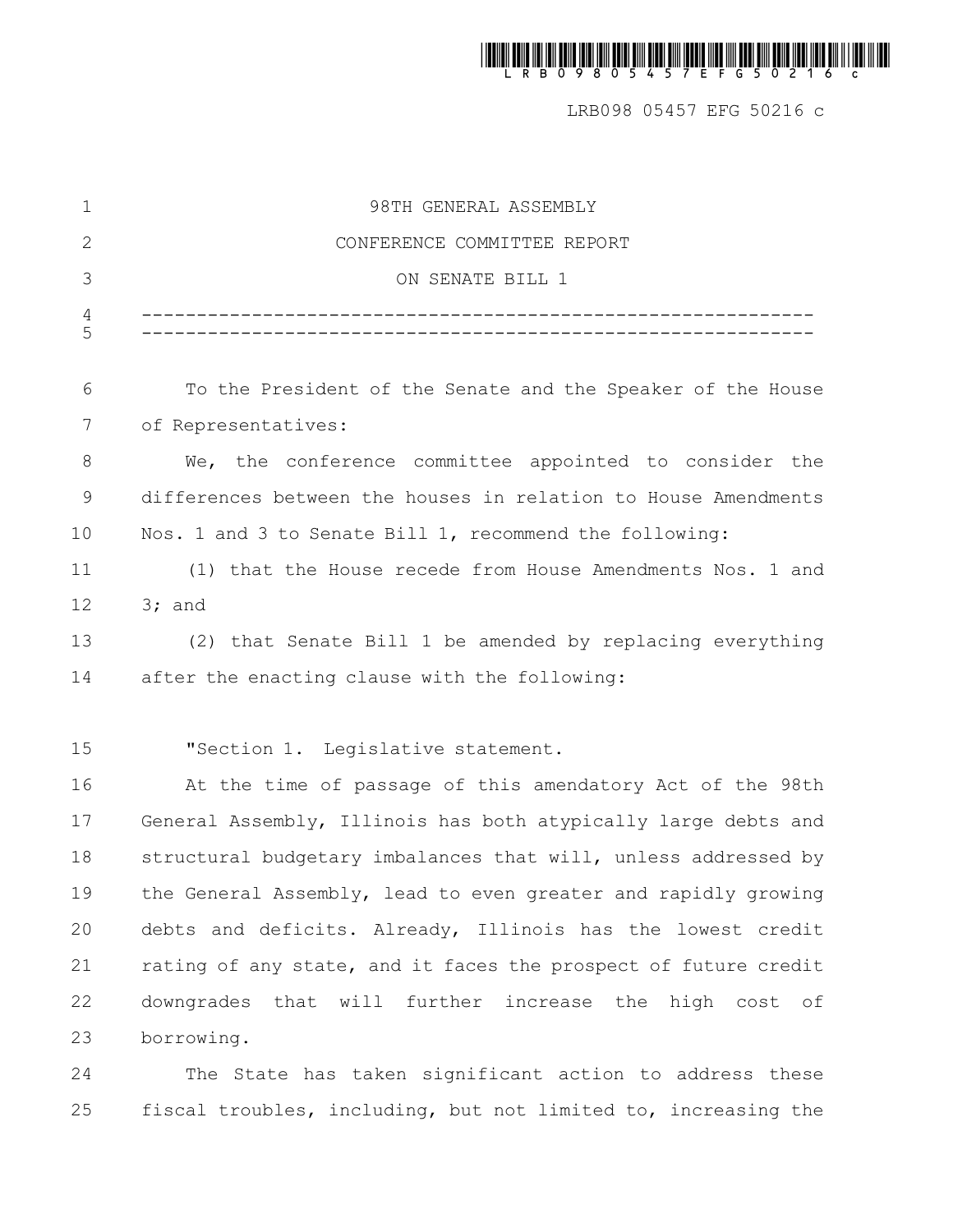income tax and reducing pension benefits for future employees. Further, the State has enacted a series of budgets over the last several fiscal years that resulted in deep cuts to important discretionary programs that are essential to the people of Illinois. 1 2 3 4 5

At the time of passage of this amendatory Act of the 98th General Assembly, the State's retirement systems have unfunded actuarially accrued liabilities of approximately \$100 billion. Meanwhile, the State's annual pension contribution has substantially increased in recent years, and will continue to increase in coming years. The General Assembly recognizes that without significant pension reform, the unfunded liability and the State's pension contribution will continue to grow, and further burden the fiscal stability of both the State and its retirement systems. 6 7 8 9 10 11 12 13 14 15

This amendatory Act of the 98th General Assembly is intended to address the fiscal issues facing the State and its retirement systems in a manner that is feasible, consistent with the Illinois Constitution, and advantageous to both the taxpayers and employees impacted by these changes. Having considered other alternatives that would not involve changes to the retirement systems, the General Assembly has determined that the fiscal problems facing the State and its retirement systems cannot be solved without making some changes to the structure of the retirement systems. As a result, this amendatory Act requires more fiscal responsibility of the 16 17 18 19 20 21 22 23 24 25 26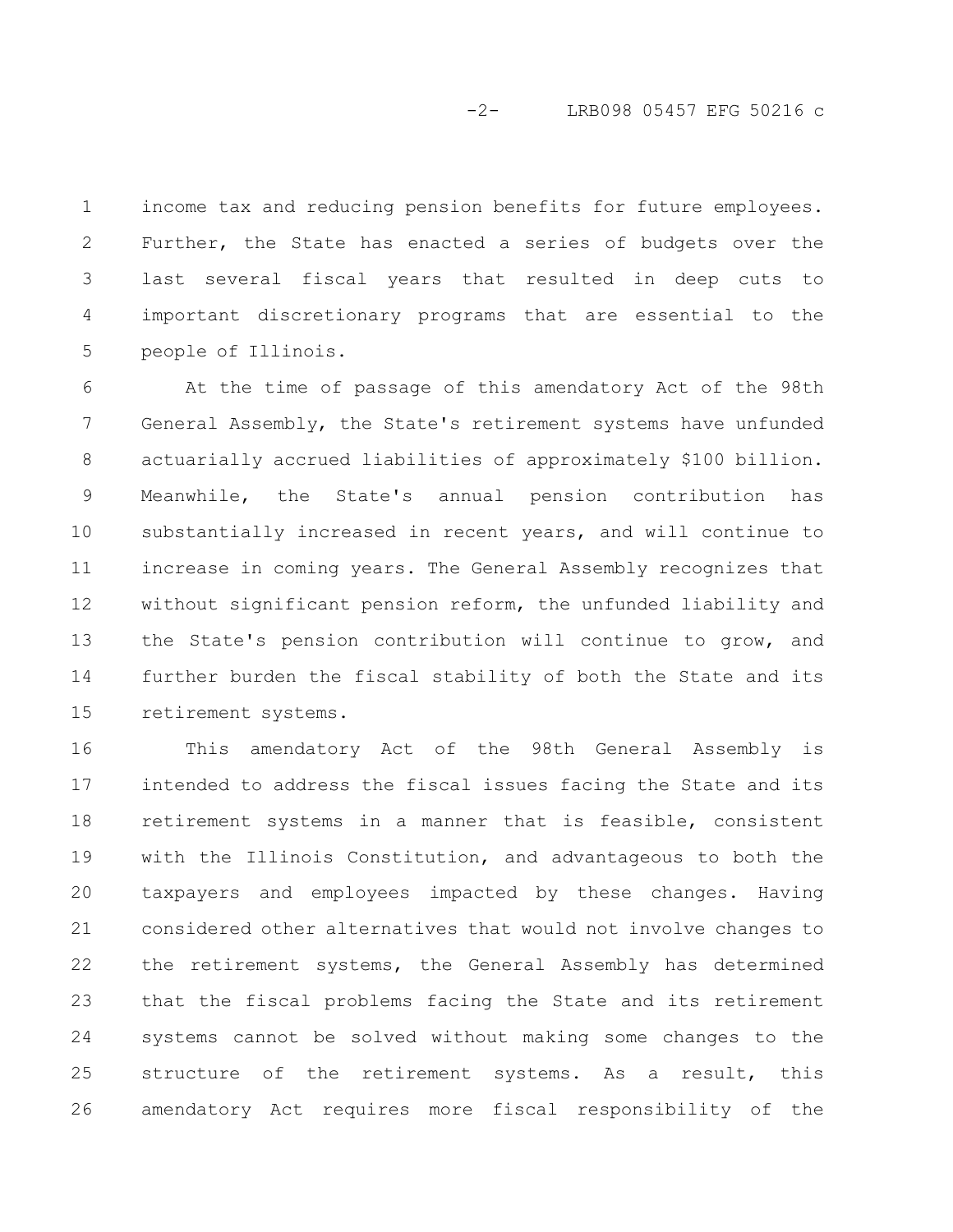State, while minimizing the impact on current and retired State employees. 1 2

Going forward, the automatic annual increase in retirement annuity will be based on a participant's years of service to the State and inflation, which more accurately reflects changes in the cost of living. For participants who have yet to receive an annuity, a pensionable salary cap will be imposed; however, it will only impact future salary increases that exceed a cap. Those workers 45 years of age and younger will be required to work an additional 4 months for each year under 46, which results in a minimal increase in retirement age given that the life expectancy for a 45 year old is 87 years of age. Current employees will receive a 1% reduction in required employee contributions. With these changes, the State can adopt an actuarially sound funding formula that will result in the pension systems achieving 100% funding no later than 2044. The State will also make additional contributions that will considerably aid in reducing the unfunded actuarially accrued liability. 3 4 5 6 7 8 9 10 11 12 13 14 15 16 17 18 19

The General Assembly finds that this amendatory Act of the 98th General Assembly will lead to fiscal stability for the State and its pension systems. 20 21 22

Section 3. The Illinois Public Labor Relations Act is amended by changing Sections 4 and 15 and adding Section 7.5 as follows: 23 24 25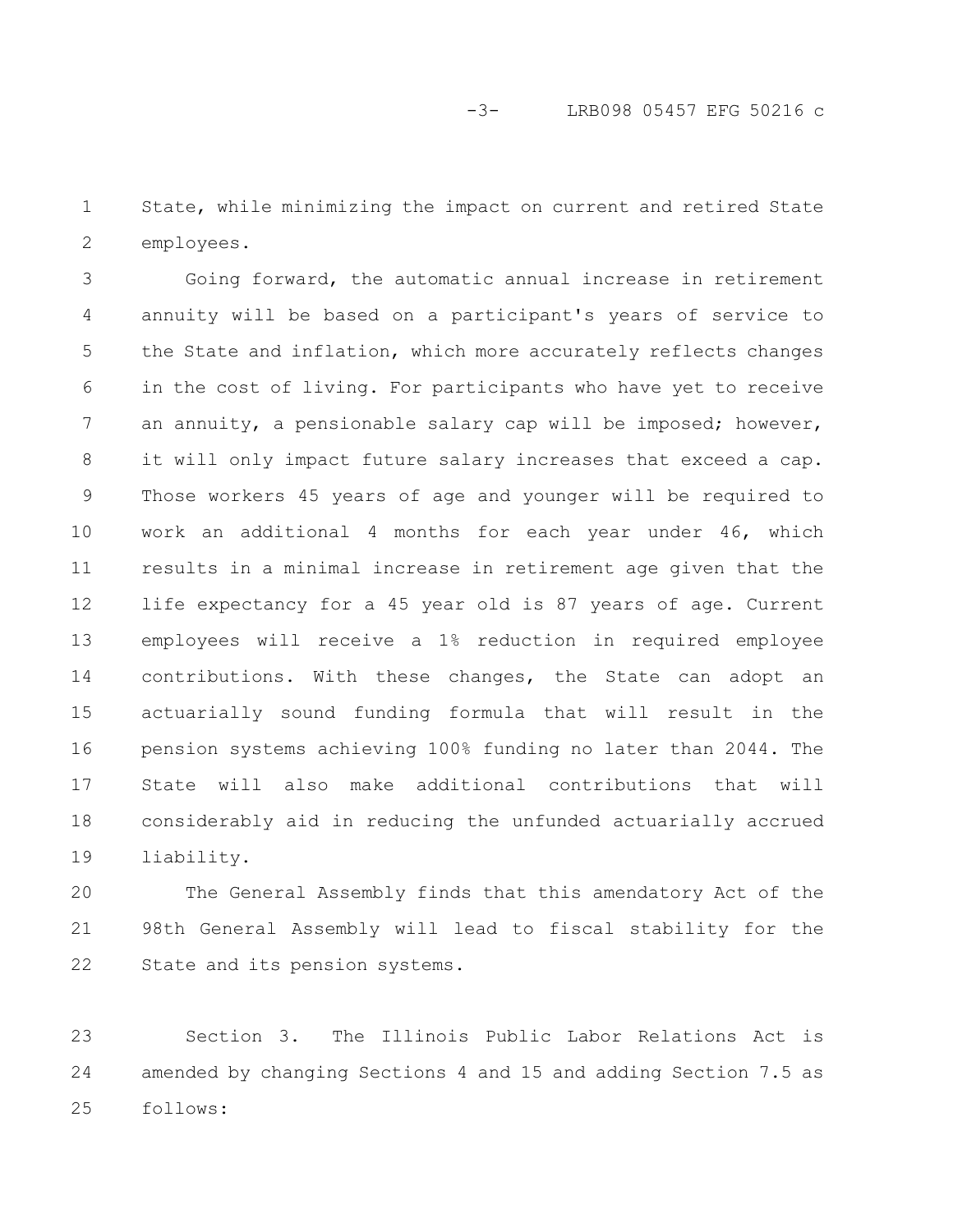1

(5 ILCS 315/4) (from Ch. 48, par. 1604)

Sec. 4. Management Rights. Employers shall not be required to bargain over matters of inherent managerial policy, which shall include such areas of discretion or policy as the functions of the employer, standards of services, its overall budget, the organizational structure and selection of new employees, examination techniques and direction of employees. Employers, however, shall be required to bargain collectively with regard to policy matters directly affecting wages, hours and terms and conditions of employment as well as the impact thereon upon request by employee representatives, except as provided in Section 7.5. 2 3 4 5 6 7 8 9 10 11 12

To preserve the rights of employers and exclusive representatives which have established collective bargaining relationships or negotiated collective bargaining agreements prior to the effective date of this Act, employers shall be required to bargain collectively with regard to any matter concerning wages, hours or conditions of employment about which they have bargained for and agreed to in a collective bargaining agreement prior to the effective date of this Act, except as provided in Section 7.5. 13 14 15 16 17 18 19 20 21

The chief judge of the judicial circuit that employs a public employee who is a court reporter, as defined in the Court Reporters Act, has the authority to hire, appoint, promote, evaluate, discipline, and discharge court reporters within that judicial circuit. 22 23 24 25 26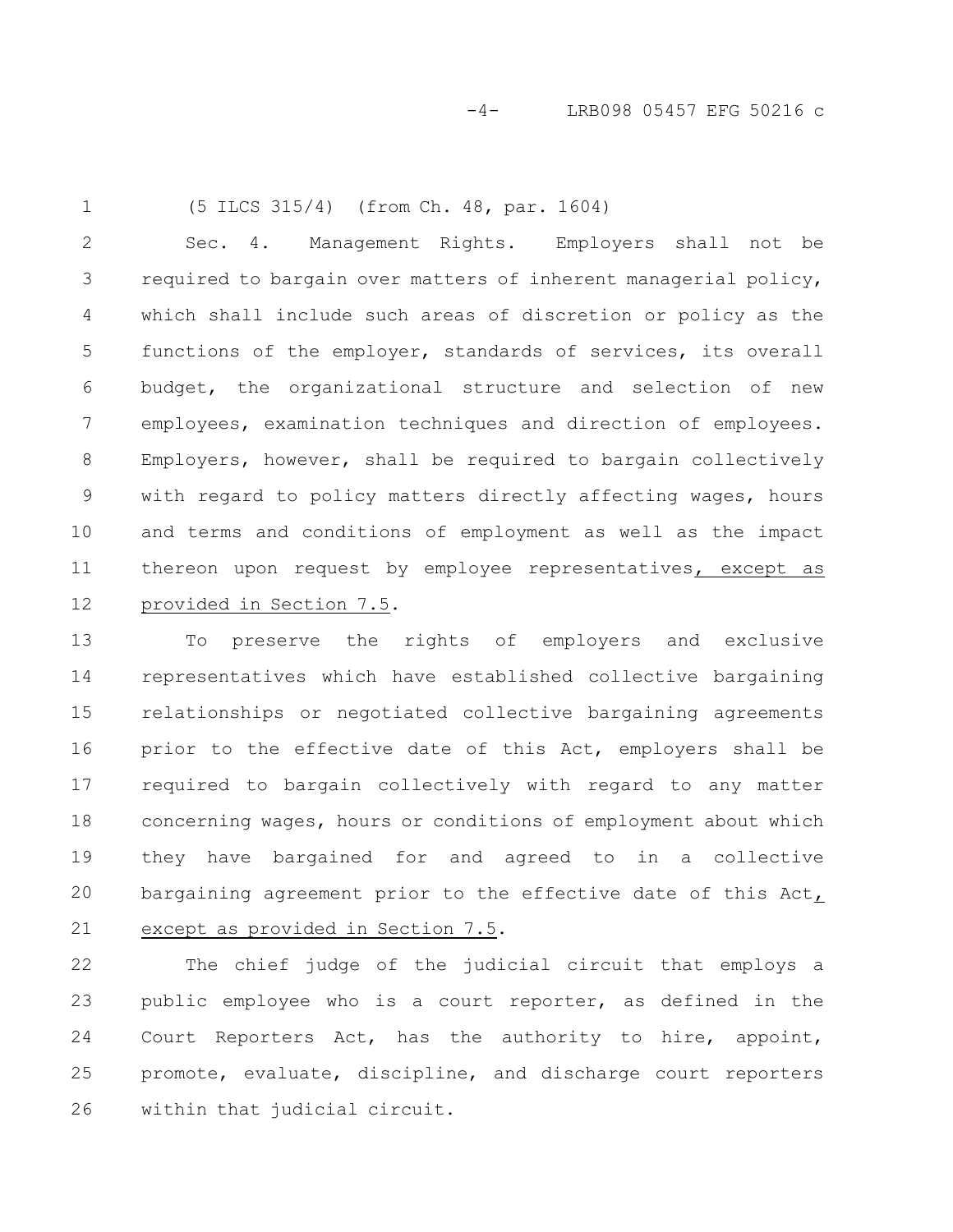-5- LRB098 05457 EFG 50216 c

| $\mathbf 1$  | Nothing in this amendatory Act of the 94th General Assembly    |
|--------------|----------------------------------------------------------------|
| $\mathbf{2}$ | shall be construed to intrude upon the judicial functions of   |
| 3            | any court. This amendatory Act of the 94th General Assembly    |
| 4            | applies only to nonjudicial administrative matters relating to |
| 5            | the collective bargaining rights of court reporters.           |
| 6            | (Source: P.A. 94-98, eff. 7-1-05.)                             |
| 7            | (5 ILCS 315/7.5 new)                                           |
| $\,8\,$      | Sec. 7.5. Duty to bargain regarding pension amendments.        |
| $\mathsf{O}$ | (a) Notwithstanding any provision of this Act, employers       |
| 10           | shall not be required to bargain over matters affected by the  |
| 11           | changes, the impact of changes, and the implementation of      |
| 12           | changes made to Article 14, 15, or 16 of the Illinois Pension  |
| 13           | Code, or Article 1 of that Code as it applies to those         |
| 14           | Articles, made by this amendatory Act of the 98th General      |
| 15           | Assembly, or over any other provision of Article 14, 15, or 16 |
| 16           | of the Illinois Pension Code, or of Article 1 of that Code as  |
| 17           | it applies to those Articles, which are prohibited subjects of |
| 18           | bargaining; nor shall the changes, the impact of changes, or   |
| 19           | the implementation of changes made to Article 14, 15, or 16 of |
| 20           | the Illinois Pension Code, or to Article 1 of that Code as it  |
| 21           | applies to those Articles, by this amendatory Act of the 98th  |
| 22           | General Assembly or any other provision of Article 14, 15, or  |
| 23           | 16 of the Illinois Pension Code, or of Article 1 of that Code  |
| 24           | as it applies to those Articles, be subject to interest        |
| 25           | arbitration or any award issued pursuant to interest           |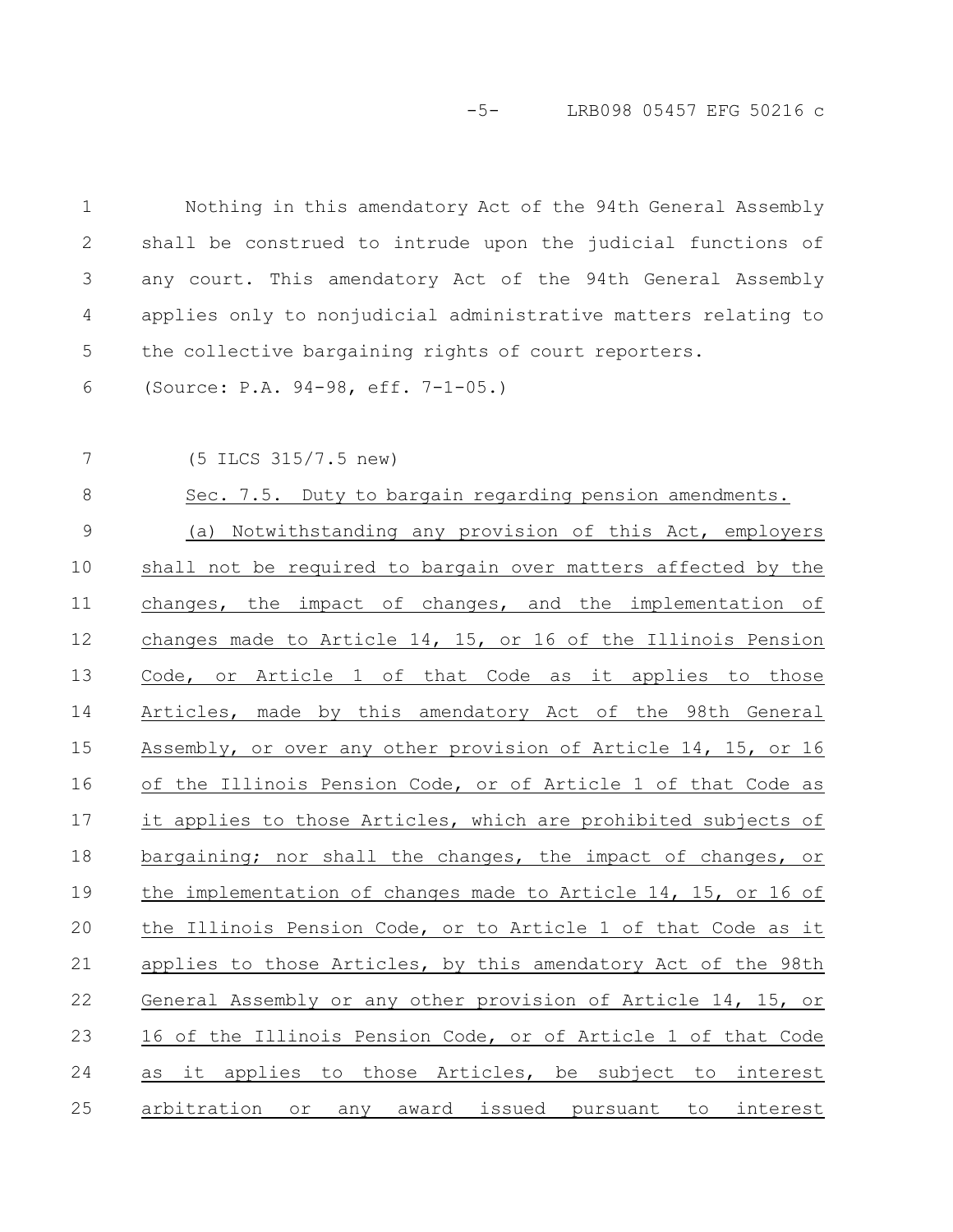-6- LRB098 05457 EFG 50216 c

arbitration. The provisions of this Section shall not apply to an employment contract or collective bargaining agreement that is in effect on the effective date of this amendatory Act of the 98th General Assembly. However, any such contract or agreement that is subsequently modified, amended, or renewed shall be subject to the provisions of this Section. The provisions of this Section shall also not apply to the ability of an employer and employee representative to bargain collectively with regard to the pick up of employee contributions pursuant to Section 14-133.1, 15-157.1, or 16-152.1 of the Illinois Pension Code. 1 2 3 4 5 6 7 8 9 10 11

(b) Nothing in this Section, however, shall be construed as otherwise limiting any of the obligations and requirements applicable to each employer under any of the provisions of this Act, including, but not limited to, the requirement to bargain collectively with regard to policy matters directly affecting wages, hours and terms and conditions of employment as well as the impact thereon upon request by employee representatives, except for the matters deemed prohibited subjects of bargaining under subsection (a) of this Section. Nothing in this Section shall further be construed as otherwise limiting any of the rights of employees or employee representatives under the provisions of this Act, except for matters deemed prohibited subjects of bargaining under subsection (a) of this Section. (c) In case of any conflict between this Section and any 12 13 14 15 16 17 18 19 20 21 22 23 24 25

other provisions of this Act or any other law, the provisions 26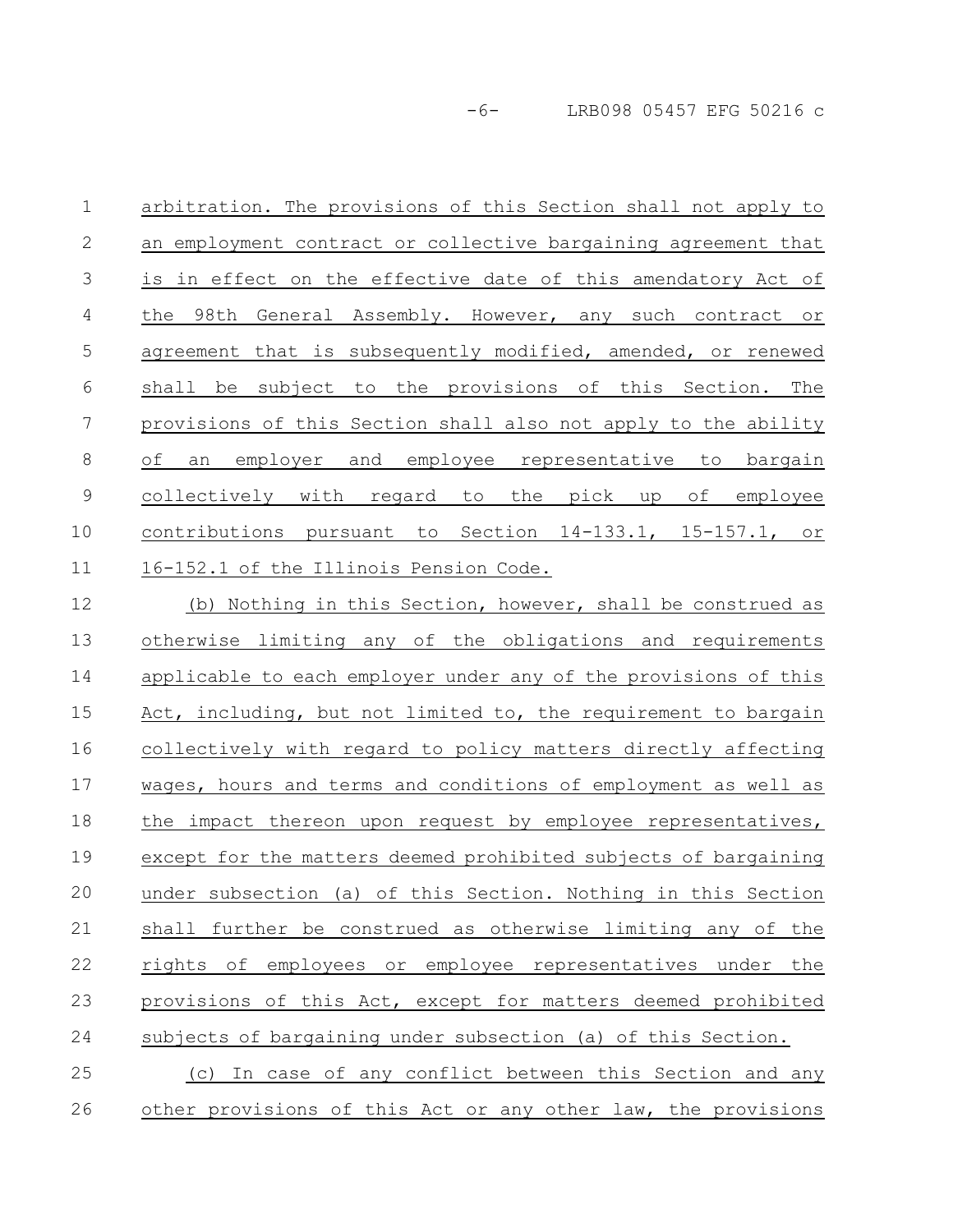1

of this Section shall control.

(5 ILCS 315/15) (from Ch. 48, par. 1615) Sec. 15. Act Takes Precedence. 2 3

(a) In case of any conflict between the provisions of this Act and any other law (other than Section 5 of the State Employees Group Insurance Act of 1971 and other than the changes made to the Illinois Pension Code by Public Act 96-889 and other than as provided in Section 7.5  $t$ his amendatory Act of the 96th General Assembly), executive order or administrative regulation relating to wages, hours and conditions of employment and employment relations, the provisions of this Act or any collective bargaining agreement negotiated thereunder shall prevail and control. Nothing in this Act shall be construed to replace or diminish the rights of employees established by Sections 28 and 28a of the Metropolitan Transit Authority Act, Sections 2.15 through 2.19 of the Regional Transportation Authority Act. The provisions of this Act are subject to Section 7.5 of this Act and Section 5 of the State Employees Group Insurance Act of 1971. Nothing in this Act shall be construed to replace the necessity of complaints against a sworn peace officer, as defined in Section 2(a) of the Uniform Peace Officer Disciplinary Act, from having a complaint supported by a sworn affidavit. 4 5 6 7 8 9 10 11 12 13 14 15 16 17 18 19 20 21 22 23

(b) Except as provided in subsection (a) above, any collective bargaining contract between a public employer and a 24 25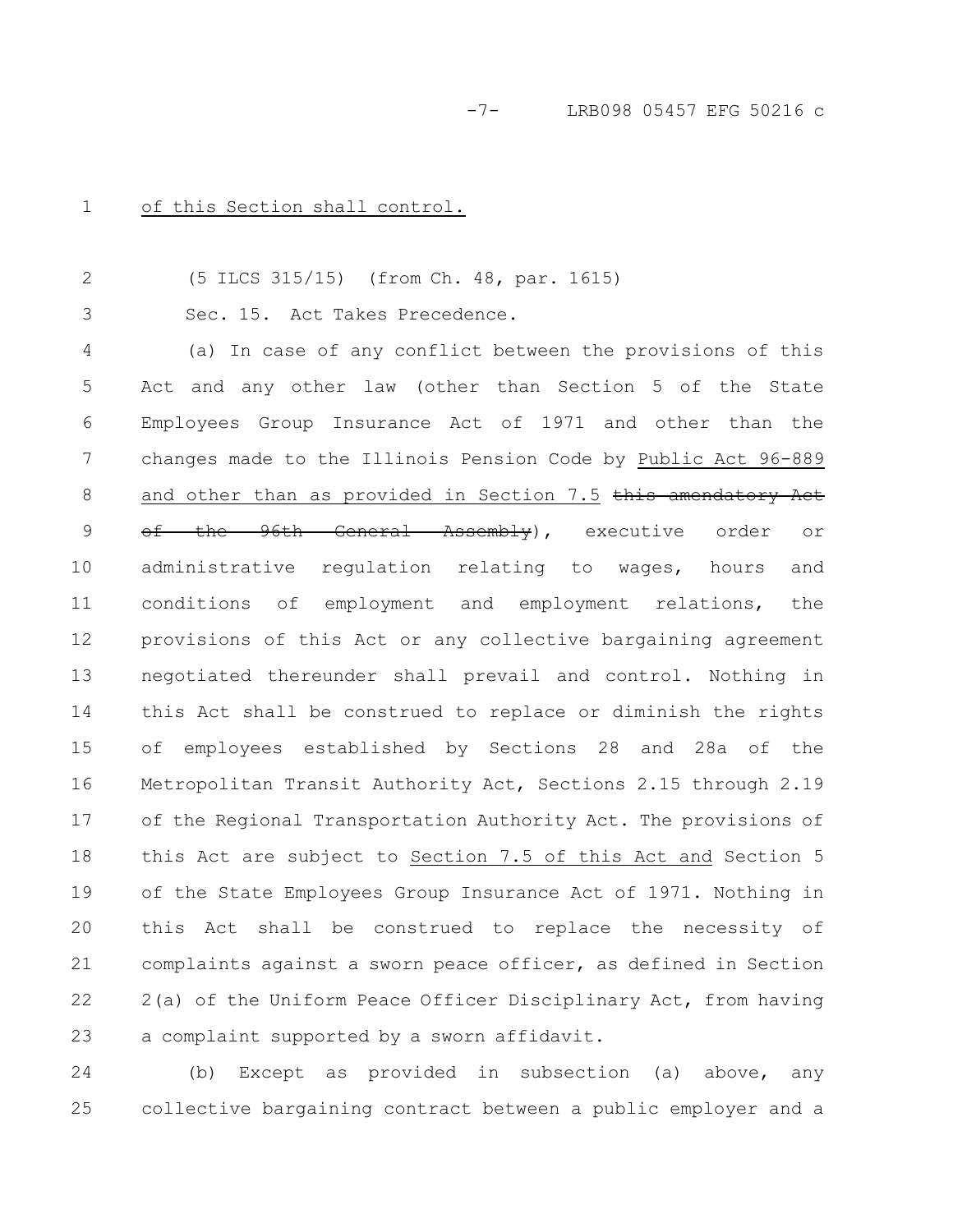#### -8- LRB098 05457 EFG 50216 c

labor organization executed pursuant to this Act shall supersede any contrary statutes, charters, ordinances, rules or regulations relating to wages, hours and conditions of employment and employment relations adopted by the public employer or its agents. Any collective bargaining agreement entered into prior to the effective date of this Act shall remain in full force during its duration. 1 2 3 4 5 6 7

(c) It is the public policy of this State, pursuant to paragraphs (h) and (i) of Section 6 of Article VII of the Illinois Constitution, that the provisions of this Act are the exclusive exercise by the State of powers and functions which might otherwise be exercised by home rule units. Such powers and functions may not be exercised concurrently, either directly or indirectly, by any unit of local government, including any home rule unit, except as otherwise authorized by this Act. 8 9 10 11 12 13 14 15 16

(Source: P.A. 95-331, eff. 8-21-07; 96-889, eff. 1-1-11.) 17

Section 5. The Governor's Office of Management and Budget Act is amended by changing Sections 7 and 8 as follows: 18 19

(20 ILCS 3005/7) (from Ch. 127, par. 417) 20

Sec. 7. All statements and estimates of expenditures submitted to the Office in connection with the preparation of a State budget, and any other estimates of expenditures, supporting requests for appropriations, shall be formulated 21 22 23 24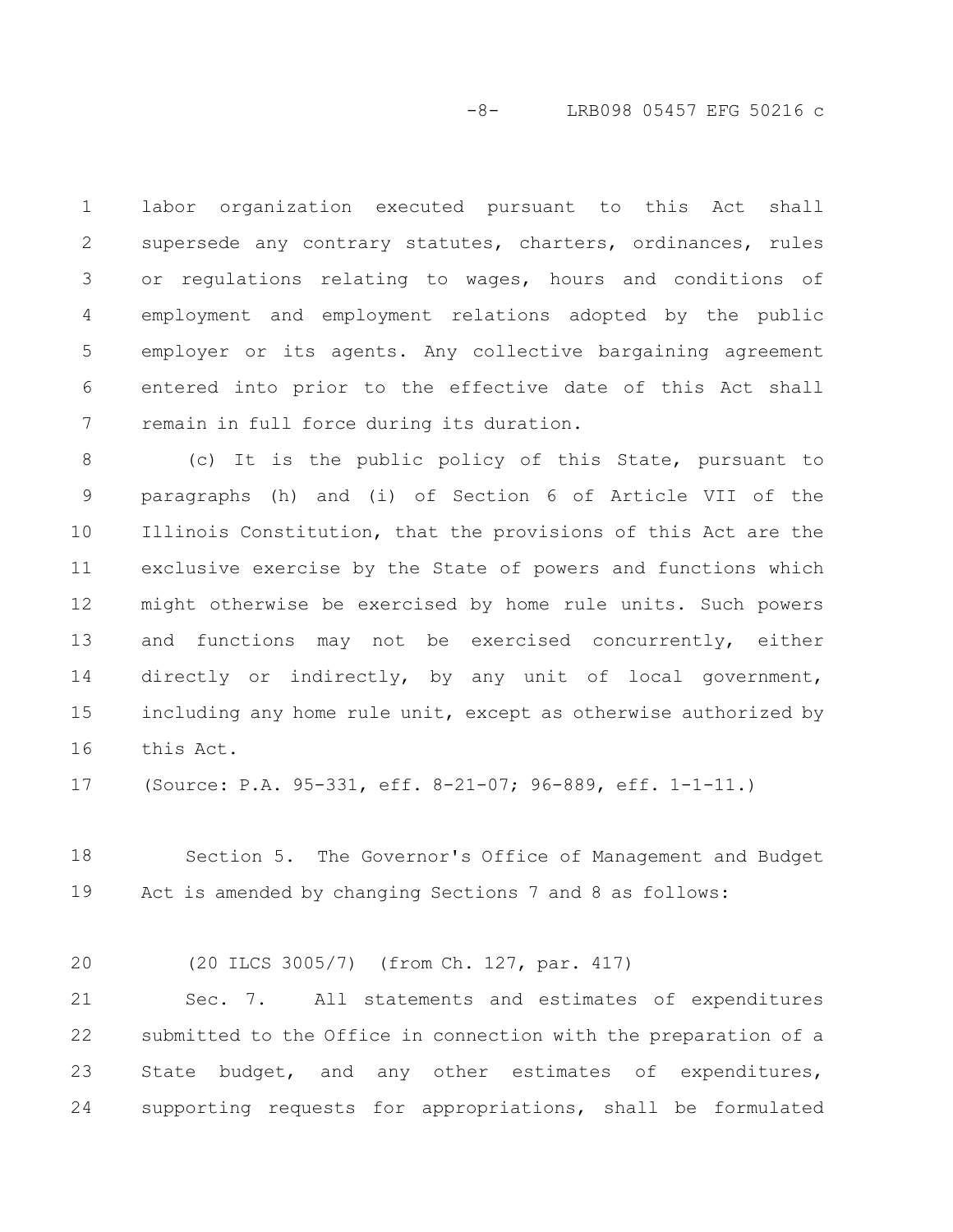# -9- LRB098 05457 EFG 50216 c

| $\mathbf 1$    | according to the various functions and activities for which the |
|----------------|-----------------------------------------------------------------|
| $\overline{2}$ | respective department, office or institution of the State       |
| 3              | government (including the elective officers in the executive    |
| 4              | department and including the University of Illinois and the     |
| 5              | judicial department) is responsible. All such statements and    |
| 6              | estimates of expenditures relating to a particular function or  |
| 7              | activity shall be further formulated or subject to analysis in  |
| 8              | accordance with the following classification of objects:        |
| 9              | (1) Personal services                                           |
| 10             | (2) State contribution for employee group insurance             |
| 11             | (3) Contractual services                                        |
| 12             | (4) Travel                                                      |
| 13             | (5) Commodities                                                 |
| 14             | (6) Equipment                                                   |
| 15             | (7) Permanent improvements                                      |
| 16             | $(8)$ Land                                                      |
| 17             | (9) Electronic Data Processing                                  |
| 18             | (10) Telecommunication services                                 |
| 19             | (11) Operation of Automotive Equipment                          |
| 20             | (12) Contingencies                                              |
| 21             | (13) Reserve                                                    |
| 22             | (14) Interest                                                   |
| 23             | (15) Awards and Grants                                          |
| 24             | (16) Debt Retirement                                            |
| 25             | (17) Non-cost Charges.                                          |
| 26             | (18) State retirement contribution for annual normal cost       |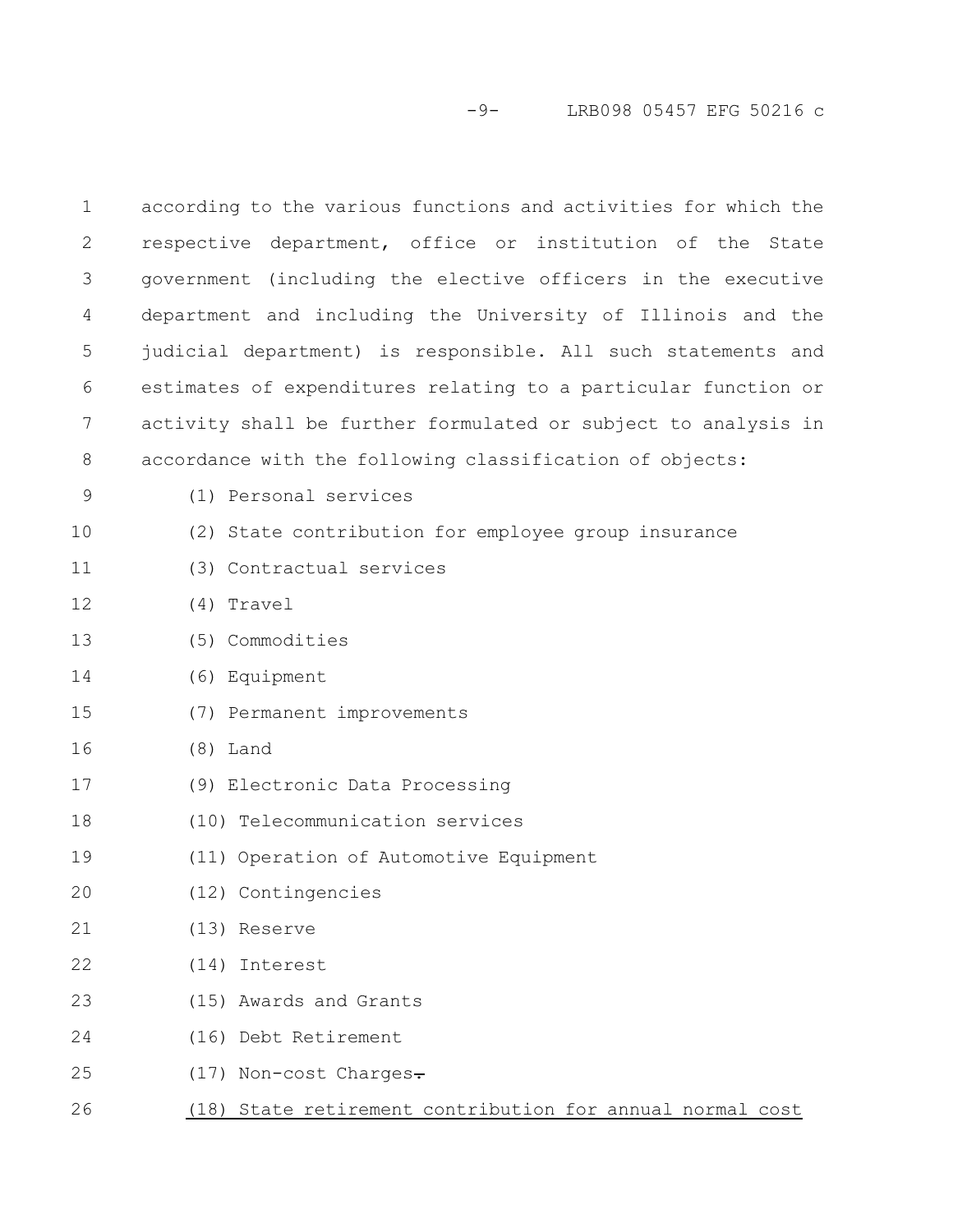-10- LRB098 05457 EFG 50216 c

(19) State retirement contribution for unfunded accrued liability. (Source: P.A. 93-25, eff. 6-20-03.) (20 ILCS 3005/8) (from Ch. 127, par. 418) Sec. 8. When used in connection with a State budget or expenditure or estimate, items (1) through (16) in the classification of objects stated in Section 7 shall have the meanings ascribed to those items in Sections 14 through 24.7, respectively, of the State Finance Act. "An Act in relation State finance", approved June 10, 1919, as amended. When used in connection with a State budget or expenditure or estimate, items (18) and (19) in the classification of objects stated in Section 7 shall have the meanings ascribed to those items in Sections 24.12 and 24.13, respectively, of the State Finance Act. (Source: P.A. 82-325.) Section 7. The State Finance Act is amended by changing Section 13 and by adding Sections 24.12 and 24.13 as follows: (30 ILCS 105/13) (from Ch. 127, par. 149) Sec. 13. The objects and purposes for which appropriations are made are classified and standardized by items as follows: 1 2 3 4 5 6 7 8 9 10 11 12 13 14 15 16 17 18 19 20 21 22

(1) Personal services; 23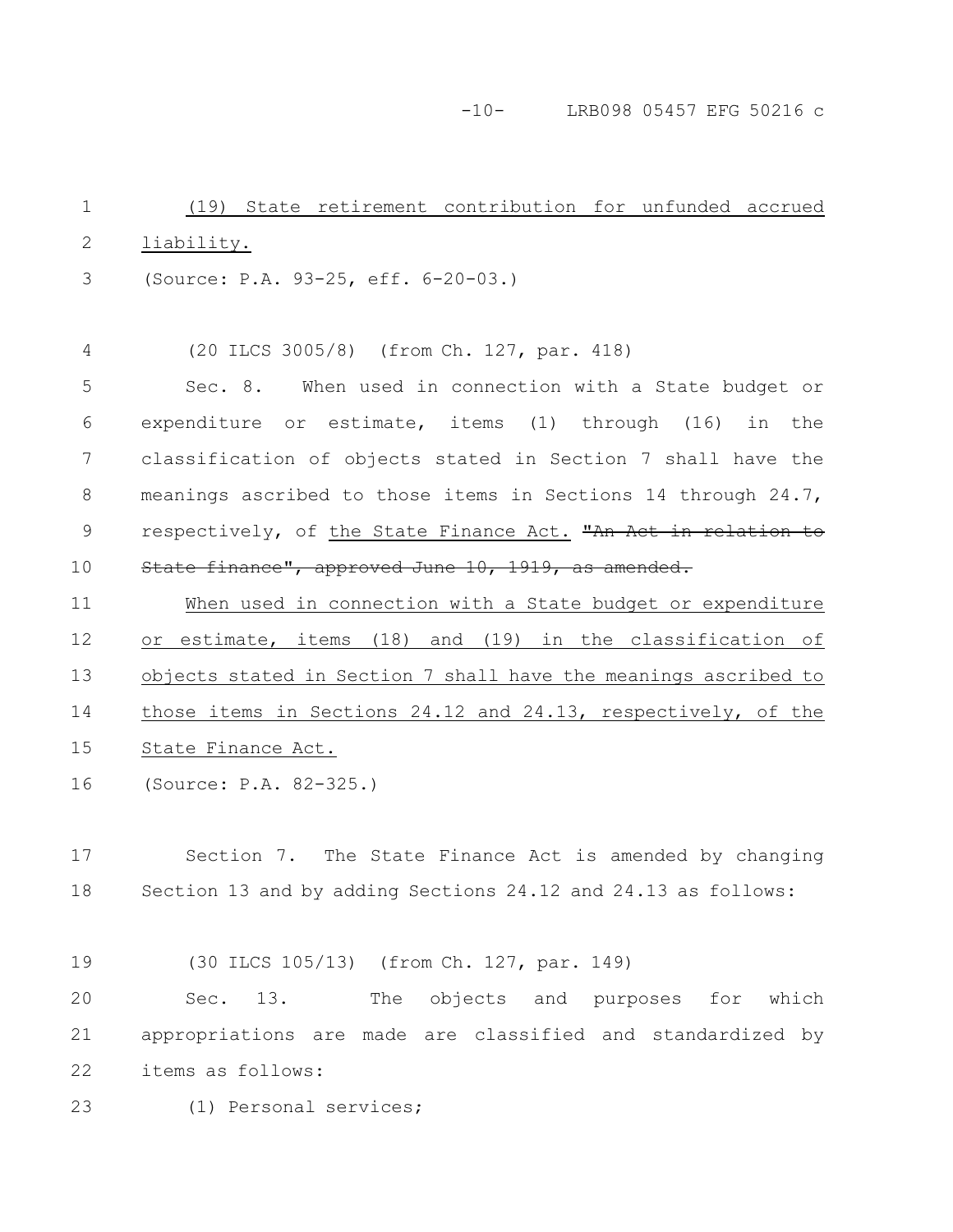-11- LRB098 05457 EFG 50216 c

| $\mathbf 1$   | (2) State contribution for employee group insurance;            |
|---------------|-----------------------------------------------------------------|
| $\mathbf{2}$  | (3) Contractual services;                                       |
| 3             | $(4)$ Travel;                                                   |
| 4             | (5) Commodities;                                                |
| 5             | (6) Equipment;                                                  |
| 6             | (7) Permanent improvements;                                     |
| 7             | $(8)$ Land;                                                     |
| $\,8\,$       | (9) Electronic Data Processing;                                 |
| $\mathcal{G}$ | (10) Operation of automotive equipment;                         |
| 10            | (11) Telecommunications services;                               |
| 11            | (12) Contingencies;                                             |
| 12            | $(13)$ Reserve;                                                 |
| 13            | (14) Interest;                                                  |
| 14            | (15) Awards and Grants;                                         |
| 15            | (16) Debt Retirement;                                           |
| 16            | (17) Non-Cost Charges;                                          |
| 17            | (18) State retirement contribution for annual normal cost;      |
| 18            | (19) State retirement contribution for unfunded accrued         |
| 19            | liability;                                                      |
| 20            | (20) (18) Purchase Contract for Real Estate.                    |
| 21            | When an appropriation is made to an officer, department,        |
| 22            | institution, board, commission or other agency, or to a private |
| 23            | association or corporation, in one or more of the items above   |
| 24            | specified, such appropriation shall be construed in accordance  |
| 25            | with the definitions and limitations specified in this Act,     |
|               |                                                                 |

unless the appropriation act otherwise provides. 26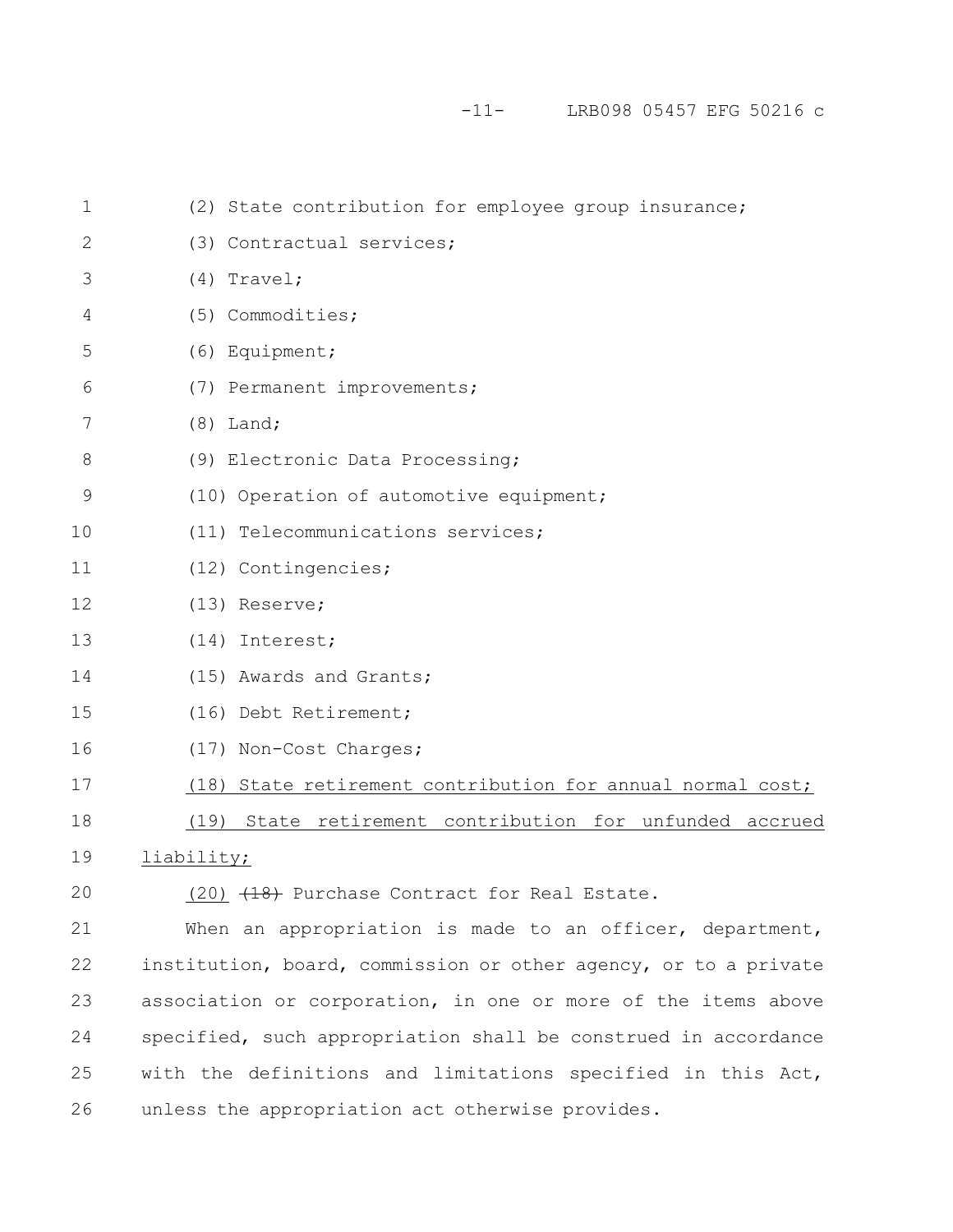An appropriation for a purpose other than one specified and defined in this Act may be made only as an additional, separate and distinct item, specifically stating the object and purpose thereof. 1 2 3 4

(Source: P.A. 84-263; 84-264.) 5

(30 ILCS 105/24.12 new) 6

Sec. 24.12. "State retirement contribution for annual normal cost" defined. The term "State retirement contribution for annual normal cost" means the portion of the total required State contribution to a retirement system for a fiscal year that represents the State's portion of the System's projected normal cost for that fiscal year, as determined and certified by the board of trustees of the retirement system in conformance with the applicable provisions of the Illinois Pension Code. 7 8 9 10 11 12 13 14 15

```
(30 ILCS 105/24.13 new)
16
```
Sec. 24.13. "State retirement contribution for unfunded accrued liability" defined. The term "State retirement contribution for unfunded accrued liability" means the portion of the total required State contribution to a retirement system for a fiscal year that is not included in the State retirement contribution for annual normal cost. 17 18 19 20 21 22

Section 10. The Budget Stabilization Act is amended by 23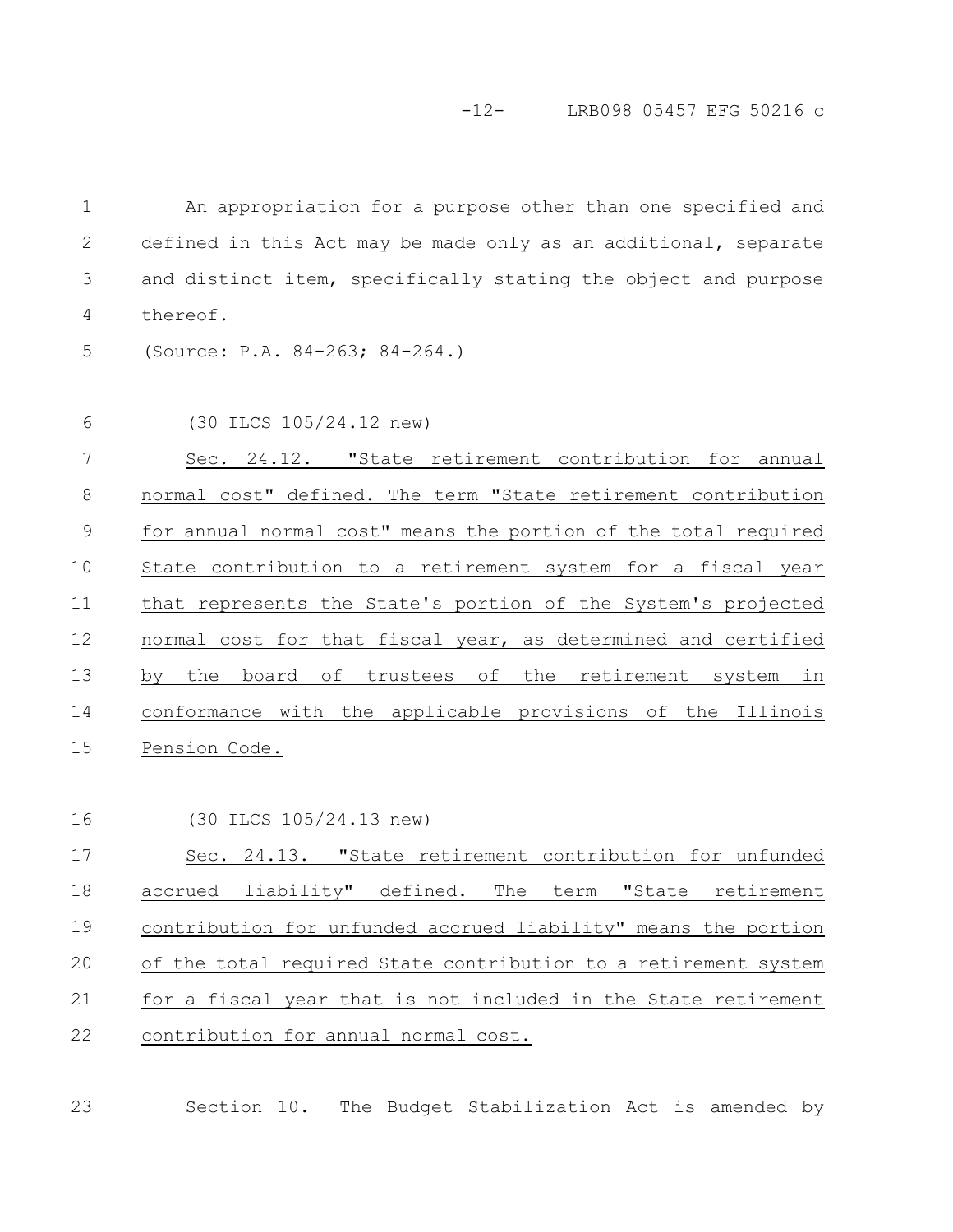changing Sections 20 and 25 as follows: 1

(30 ILCS 122/20) 2

3

Sec. 20. Pension Stabilization Fund.

(a) The Pension Stabilization Fund is hereby created as a special fund in the State treasury. Moneys in the fund shall be used for the sole purpose of making payments to the designated retirement systems as provided in Section 25. 4 5 6 7

(b) For each fiscal year through State fiscal year 2014, when the General Assembly's appropriations and transfers or diversions as required by law from general funds do not exceed 99% of the estimated general funds revenues pursuant to subsection (a) of Section 10, the Comptroller shall transfer from the General Revenue Fund as provided by this Section a total amount equal to 0.5% of the estimated general funds revenues to the Pension Stabilization Fund. 8 9 10 11 12 13 14 15

(c) For each fiscal year through State fiscal year 2014, when the General Assembly's appropriations and transfers or diversions as required by law from general funds do not exceed 98% of the estimated general funds revenues pursuant to subsection (b) of Section 10, the Comptroller shall transfer from the General Revenue Fund as provided by this Section a total amount equal to 1.0% of the estimated general funds revenues to the Pension Stabilization Fund. 16 17 18 19 20 21 22 23

(c-5) In addition to any other amounts required to be transferred under this Section, in State fiscal year 2016 and 24 25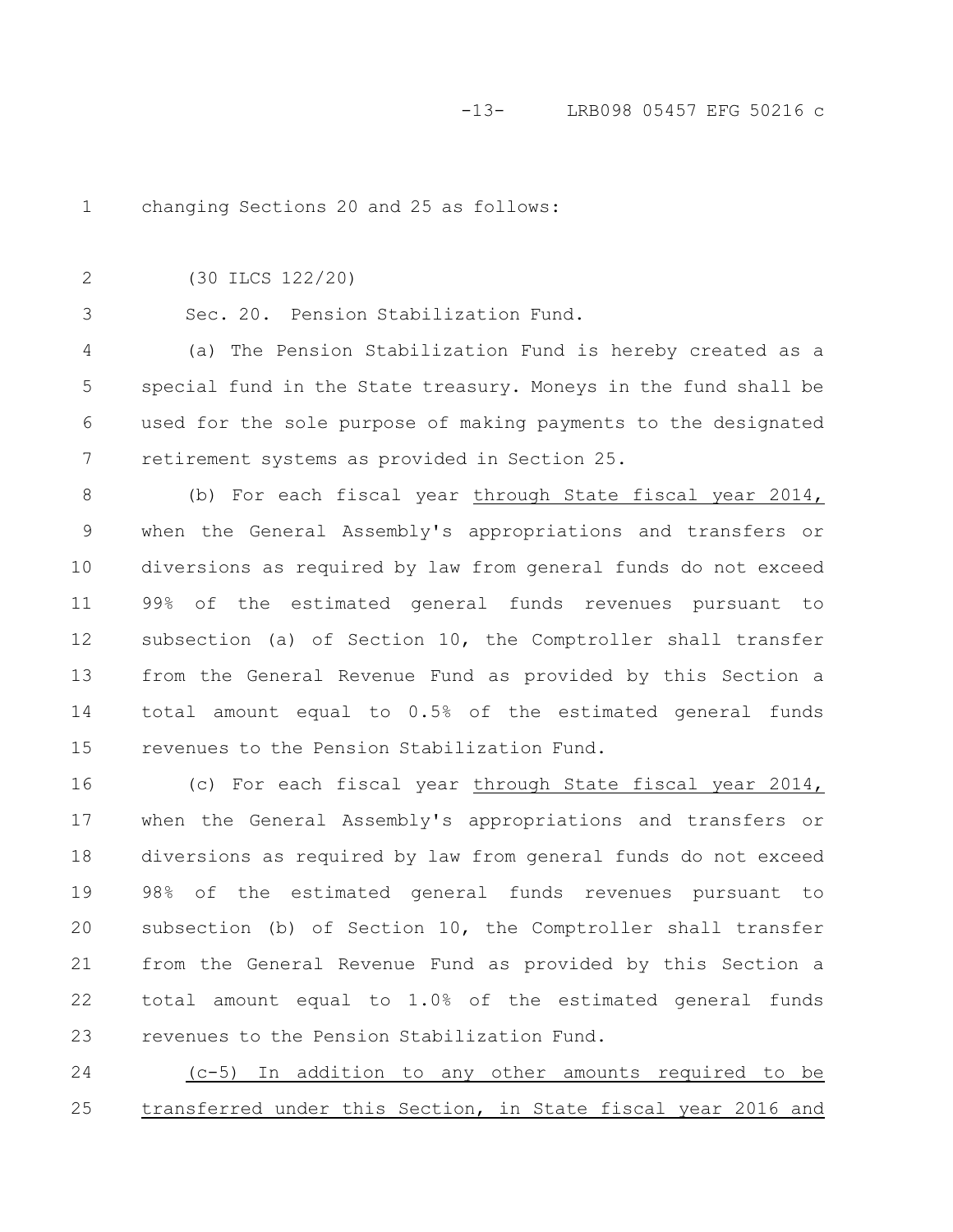each fiscal year thereafter through State fiscal year 2045, or when each of the designated retirement systems, as defined in Section 25, has achieved 100% funding, whichever occurs first, the State Comptroller shall order transferred and the State Treasurer shall transfer from the General Revenue Fund to the Pension Stabilization Fund an amount equal to 10% of (1) the sum of the amounts certified by the designated retirement systems under subsection (a-5) of Section 2-134, subsection (a-10) of Section 14-135.08, subsection (a-10) of Section 15-165, and subsection (a-10) of Section 16-158 of this Code for that fiscal year minus (2) the sum of (i) the transfers required under subsection (c-10) of this Section for that fiscal year plus (ii) the required State contributions certified by the retirement systems under subsection (a) of Section 2-134, subsection (a-5) of Section 14-135.08, subsection (a-5) of Section 15-165, and subsection (a-5) of Section 16-158 of this Code for that fiscal year. The transferred amount is intended to represent one-tenth of the annual savings to the State resulting from the enactment of this amendatory Act of the 98th General Assembly. 1 2 3 4 5 6 7 8 9 10 11 12 13 14 15 16 17 18 19 20

(c-10) In State fiscal year 2019, the State Comptroller shall order transferred and the State Treasurer shall transfer \$364,000,000 from the General Revenue Fund to the Pension Stabilization Fund. In State fiscal year 2020 and each fiscal year thereafter until terminated under subsection  $(c-15)$ , the State Comptroller shall order transferred and the State 21 22 23 24 25 26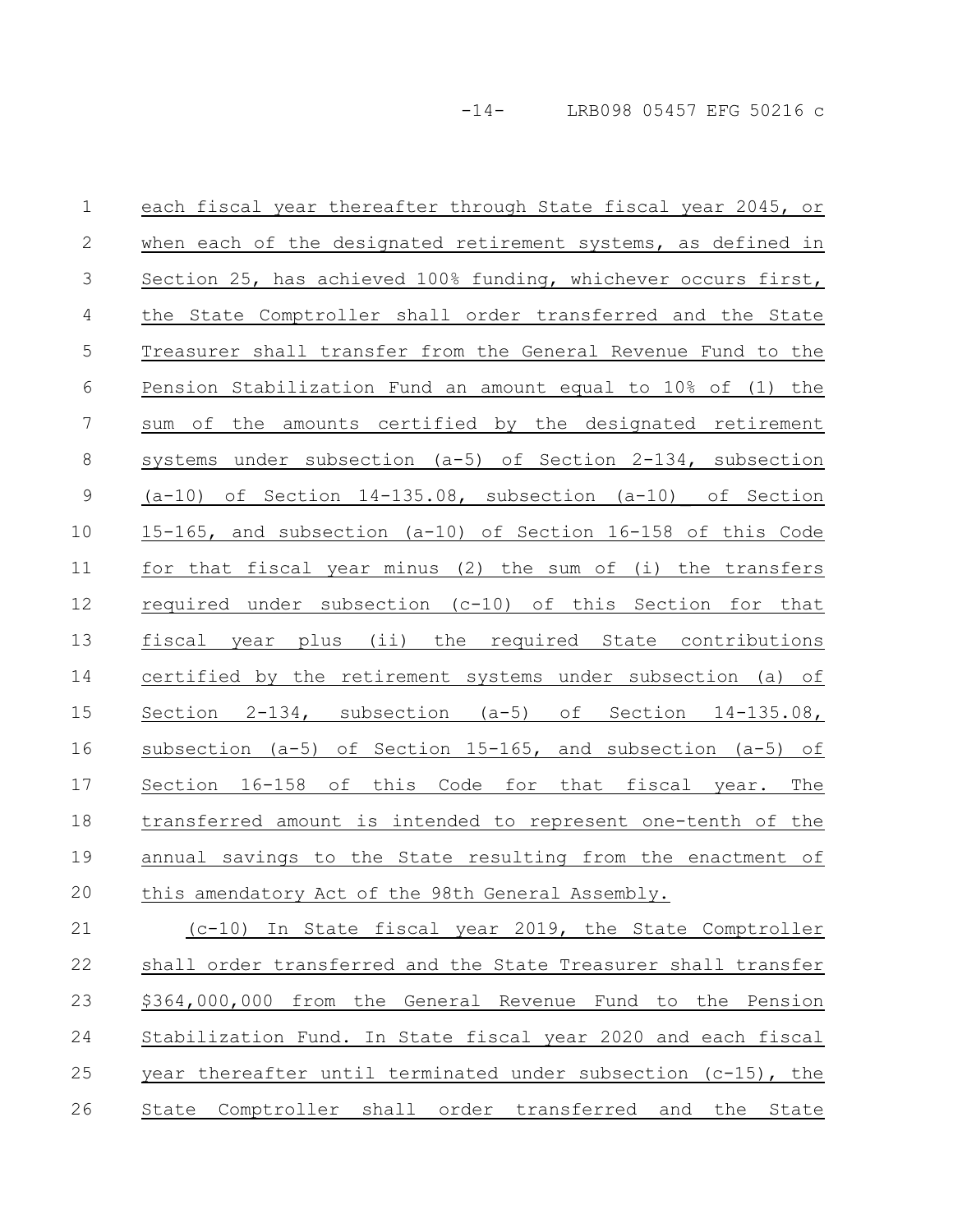Treasurer shall transfer \$1,000,000,000 from the General Revenue Fund to the Pension Stabilization Fund. (c-15) The transfers made beginning in State fiscal year 2020 pursuant to subsection (c-10) of this Section shall terminate at the end of State fiscal year 2045 or when each of the designated retirement systems, as defined in Section 25, has achieved 100% funding, whichever occurs first. (d) The Comptroller shall transfer 1/12 of the total amount to be transferred each fiscal year under this Section into the Pension Stabilization Fund on the first day of each month of 1 2 3 4 5 6 7 8 9 10

that fiscal year or as soon thereafter as possible; except that the final transfer of the fiscal year shall be made as soon as practical after the August 31 following the end of the fiscal year. 11 12 13 14

Until State fiscal year 2015, before Before the final transfer for a fiscal year is made, the Comptroller shall reconcile the estimated general funds revenues used in calculating the other transfers under this Section for that fiscal year with the actual general funds revenues for that fiscal year. The final transfer for the fiscal year shall be adjusted so that the total amount transferred under this Section for that fiscal year is equal to the percentage specified in subsection (b) or (c) of this Section, whichever is applicable, of the actual general funds revenues for that fiscal year. The actual general funds revenues for the fiscal year shall be calculated in a manner consistent with subsection 15 16 17 18 19 20 21 22 23 24 25 26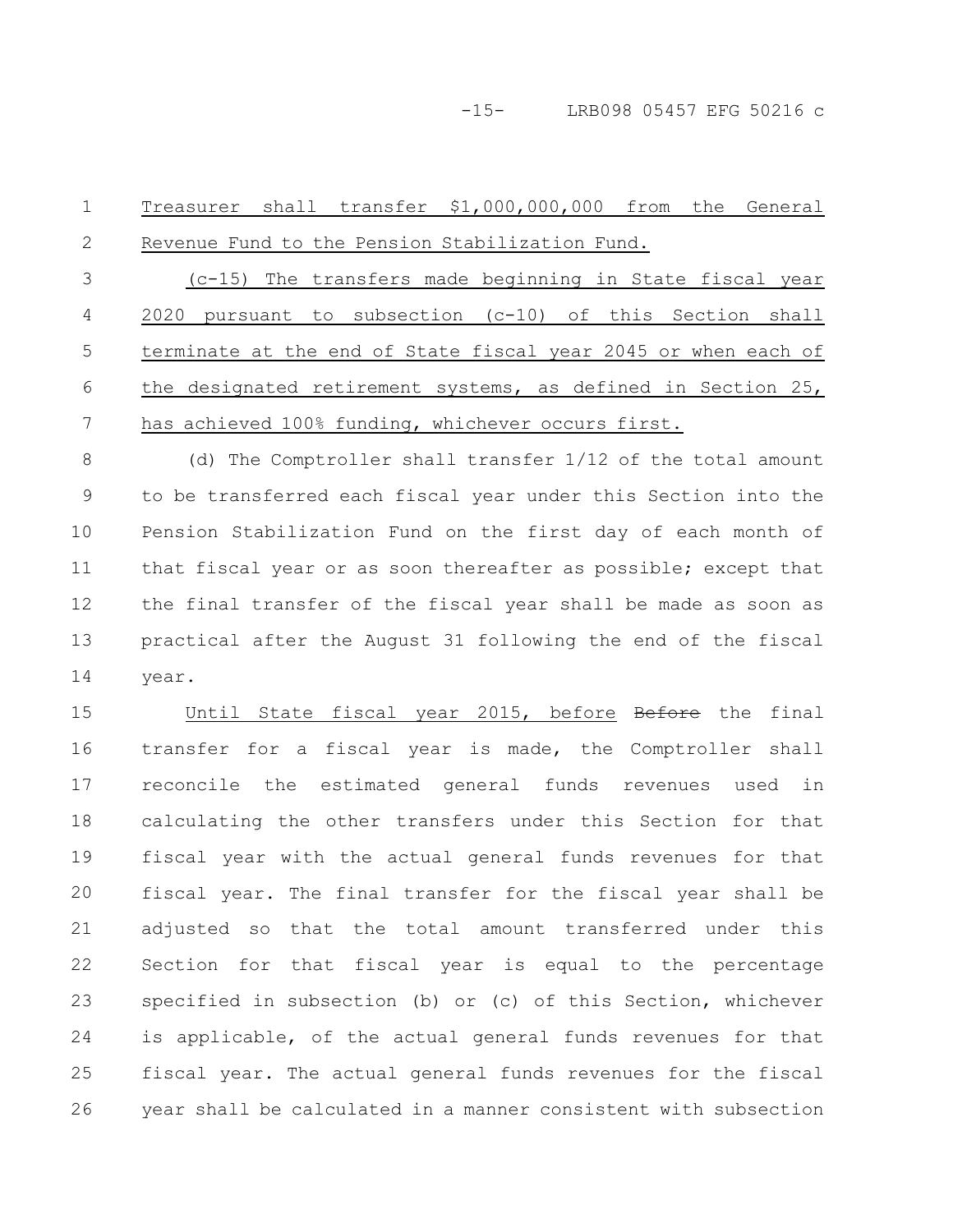-16- LRB098 05457 EFG 50216 c

| $\mathbf 1$    | (c) of Section 10 of this Act.                                  |
|----------------|-----------------------------------------------------------------|
| 2              | (Source: P.A. 94-839, eff. 6-6-06.)                             |
|                |                                                                 |
| 3              | (30 ILCS 122/25)                                                |
| $\overline{4}$ | Sec. 25. Transfers from the Pension Stabilization Fund.         |
| 5              | As used in this Section, "designated retirement<br>(a)          |
| 6              | systems" means:                                                 |
| 7              | the State Employees' Retirement System<br>of<br>(1)             |
| $8\,$          | Illinois;                                                       |
| $\mathsf 9$    | (2) the Teachers' Retirement System of the State of             |
| 10             | Illinois;                                                       |
| 11             | (3) the State Universities Retirement System;                   |
| 12             | (4) the Judges Retirement System of Illinois; and               |
| 13             | (5) the General Assembly Retirement System.                     |
| 14             | (b) As soon as may be practical after any money is              |
| 15             | deposited into the Pension Stabilization Fund, the State        |
| 16             | Comptroller shall apportion the deposited amount among the      |
| 17             | designated retirement systems and the State Comptroller and     |
| 18             | Treasurer shall pay the apportioned amounts to the<br>State     |
| 19             | designated retirement systems. The amount deposited shall be    |
| 20             | apportioned among the designated retirement systems in the same |
| 21             | proportion as their respective portions of the total actuarial  |
| 22             | reserve deficiency of the designated retirement systems, as     |
| 23             | most recently determined by the Governor's Office of Management |
| 24             | and Budget. Amounts received by a designated retirement system  |
| 25             | under this Section shall be used for funding the unfunded       |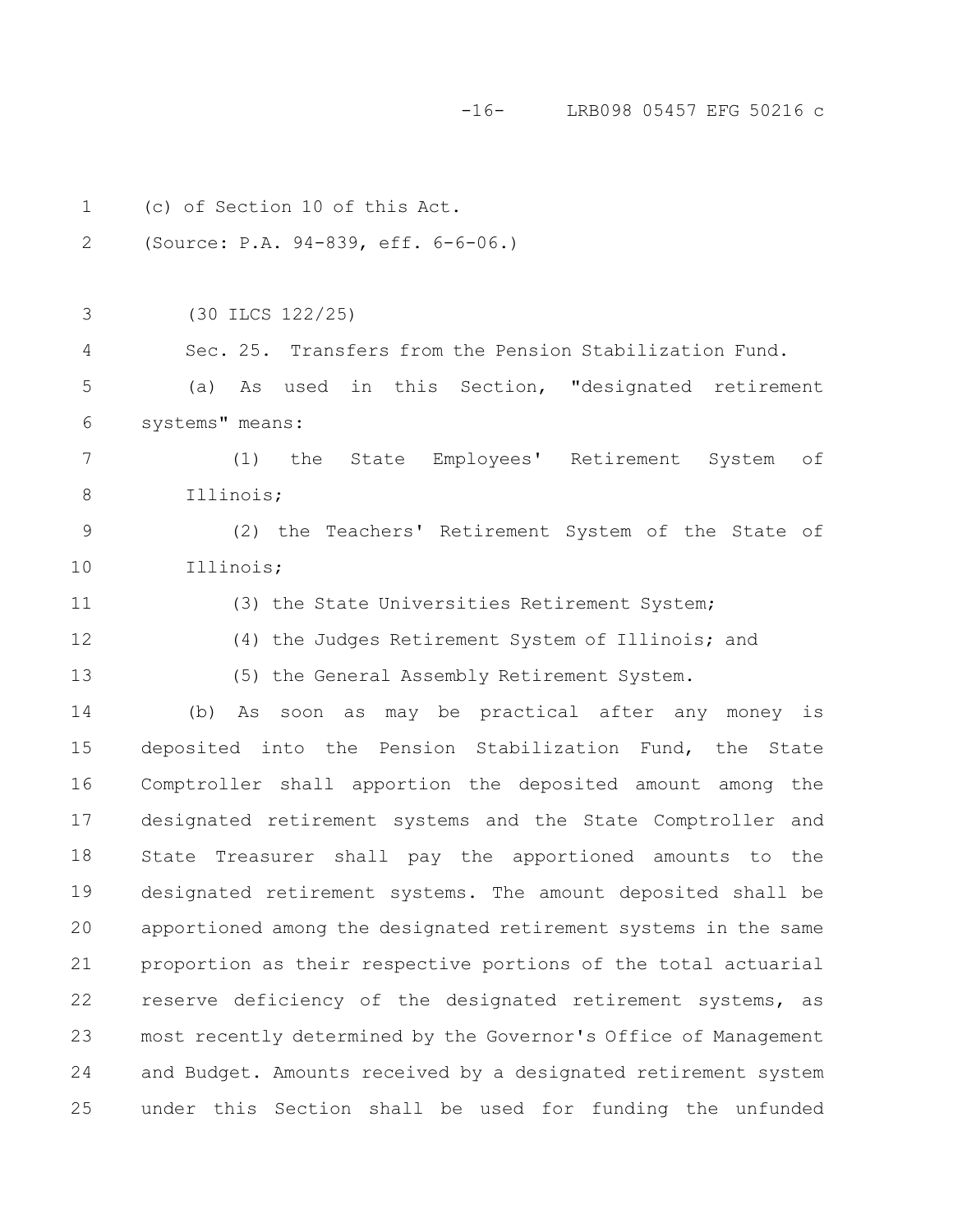## -17- LRB098 05457 EFG 50216 c

liabilities of the retirement system. Payments under this Section are authorized by the continuing appropriation under Section 1.7 of the State Pension Funds Continuing Appropriation Act. 1 2 3 4

(c) At the request of the State Comptroller, the Governor's Office of Management and Budget shall determine the individual and total actuarial reserve deficiencies of the designated retirement systems. For this purpose, the Governor's Office of Management and Budget shall consider the latest available audit and actuarial reports of each of the retirement systems and the relevant reports and statistics of the Public Pension Division of the Department of Insurance Financial and Professional Regulation. 5 6 7 8 9 10 11 12 13

(d) Payments to the designated retirement systems under this Section shall be in addition to, and not in lieu of, any State contributions required under Section 2-124, 14-131, 15-155, 16-158, or 18-131 of the Illinois Pension Code. 14 15 16 17

Payments to the designated retirement systems under this Section received after the effective date of this amendatory Act of the 98th General Assembly, and any investment earnings attributable to such payments, do not reduce and do not constitute payment of any portion of the required State contribution under Article 2, 14, 15, 16, or 18 of the Illinois Pension Code in the current fiscal year. Such amounts shall not reduce, and shall not be included in the calculation of, the required State contribution under Article 2, 14, 15, 16, or 18 18 19 20 21 22 23 24 25 26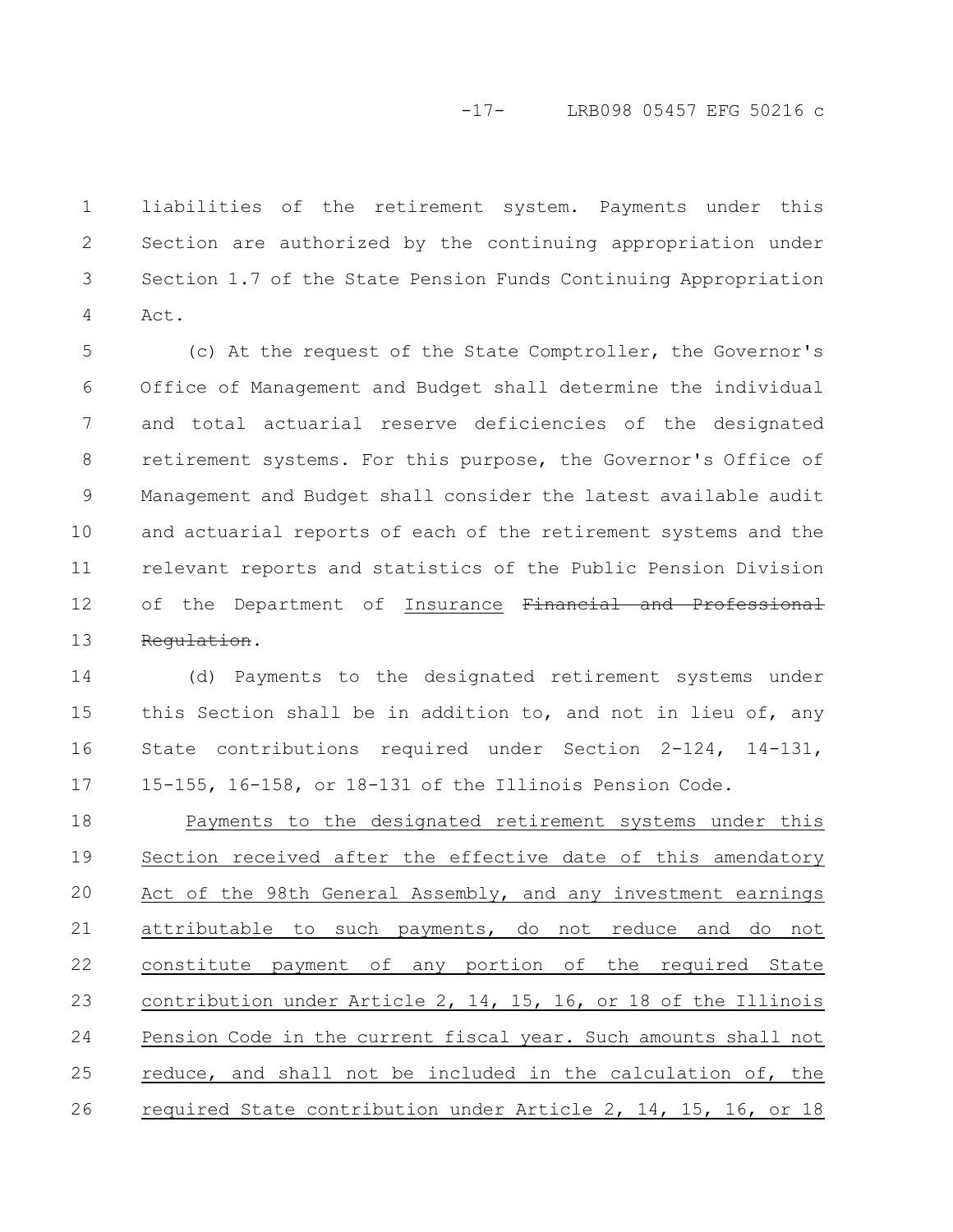-18- LRB098 05457 EFG 50216 c

of the Illinois Pension Code in any future fiscal year, until the designated retirement system has reached the targeted funding ratio as prescribed by law for that retirement system. Such payments may be invested in the same manner as other assets of the designated retirement system and shall be used in the calculation of the system's funding ratio for the purposes of this Section and Section 20 of this Act. Payments under this Section may be used for any associated administrative costs. 1 2 3 4 5 6 7 8

(Source: P.A. 94-839, eff. 6-6-06.) 9

Section 15. The Illinois Pension Code is amended by changing Sections 1-103.3, 2-108, 2-108.1, 2-119, 2-119.1, 2-124, 2-125, 2-126, 2-134, 2-162, 7-109, 7-114, 7-116, 7-139, 9-219, 9-220, 14-103.10, 14-104.3, 14-106, 14-107, 14-108, 14-110, 14-114, 14-115, 14-131, 14-132, 14-133, 14-135.08, 14-152.1, 15-106, 15-107, 15-111, 15-112, 15-113.4, 15-125, 15-135, 15-136, 15-155, 15-156, 15-157, 15-165, 15-198, 16-106, 16-112, 16-121, 16-127, 16-132, 16-133, 16-133.1, 16-133.2, 16-136.1, 16-152, 16-158, 16-203, 17-116, 17-134, 20-106, 20-121, 20-123, 20-124, and 20-125 and by adding Sections 2-105.1, 2-105.2, 2-126.5, 2-165, 2-166, 14-103.40, 14-133.5, 14-155, 14-156, 15-157.5, 15-200, 15-201, 16-106.4, 16-152.5, 16-158.2, 16-205, and 16-206 as follows: 10 11 12 13 14 15 16 17 18 19 20 21 22

(40 ILCS 5/1-103.3) 23

Sec. 1-103.3. Application of 1994 amendment; funding 24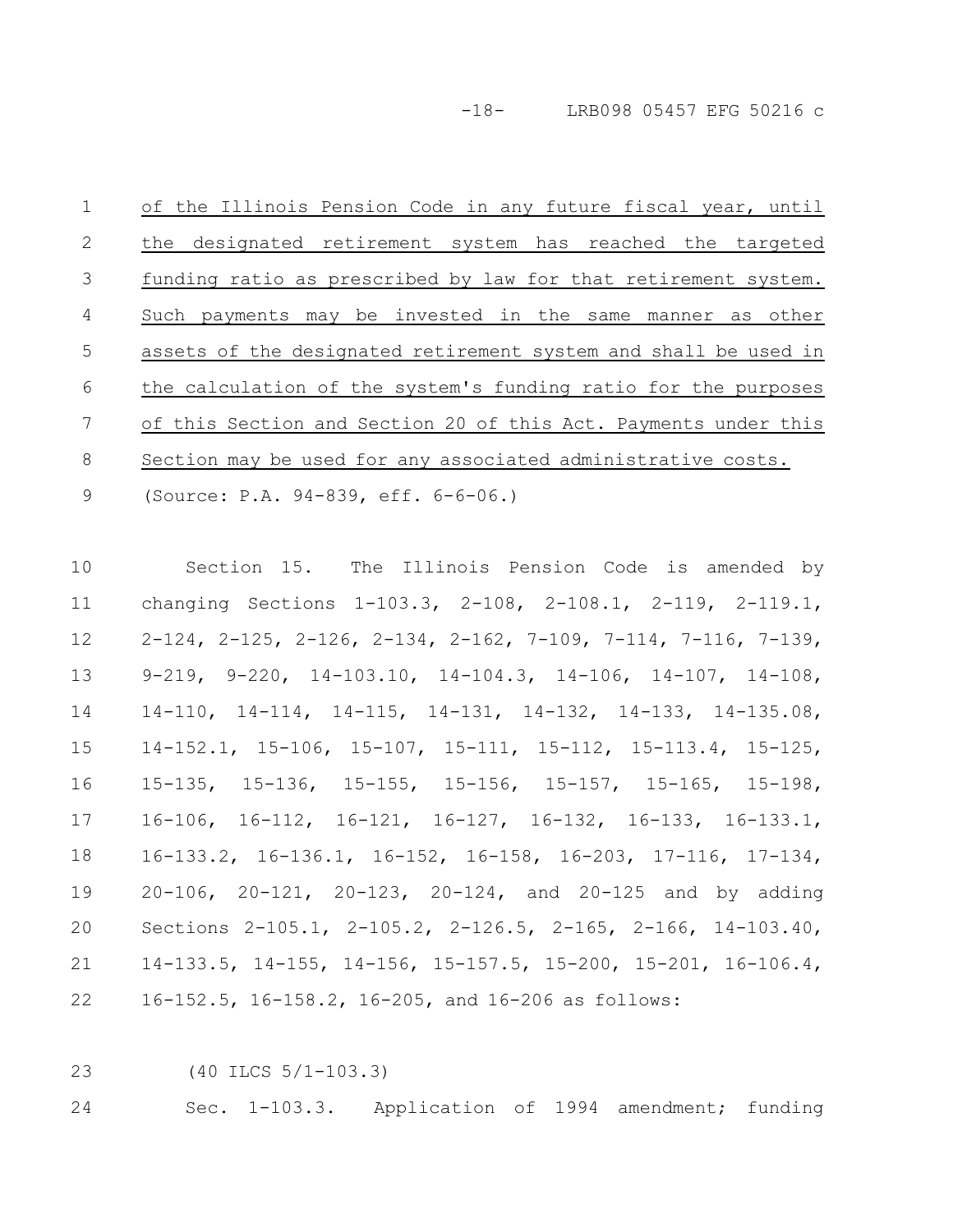-19- LRB098 05457 EFG 50216 c

standard. 1

(a) The provisions of Public Act 88-593 this amendatory Act  $\overline{\text{eff}}$  1994 that change the method of calculating, certifying, and paying the required State contributions to the retirement systems established under Articles 2, 14, 15, 16, and 18 shall first apply to the State contributions required for State fiscal year 1996. 2 3 4 5 6 7

(b) (Blank) The General Assembly declares ratio (the ratio of a retirement system's total actuarial liabilities) of 90% is an appropriat funded retirement systems in Illinois, and funding ratio of  $90\%$  is now the generallythroughout the nation for public employee retirement systems be financially appropriate and responsible manner. 8 9 10 11 12 13 14 15

(c) Every 5 years, beginning in 1999, the Commission on Government Forecasting and Accountability, in consultation with the affected retirement systems and the Governor's Office of Management and Budget (formerly Bureau of the Budget), shall consider and determine whether the funding goals 90% funding ratio adopted in Articles 2, 14, 15, 16, and 18 of this Code continue subsection (b) continues to represent an appropriate funding goals goal for those State-funded retirement systems in Illinois, and it shall report its findings and recommendations on this subject to the Governor and the General Assembly. (Source: P.A. 93-1067, eff. 1-15-05.) 16 17 18 19 20 21 22 23 24 25 26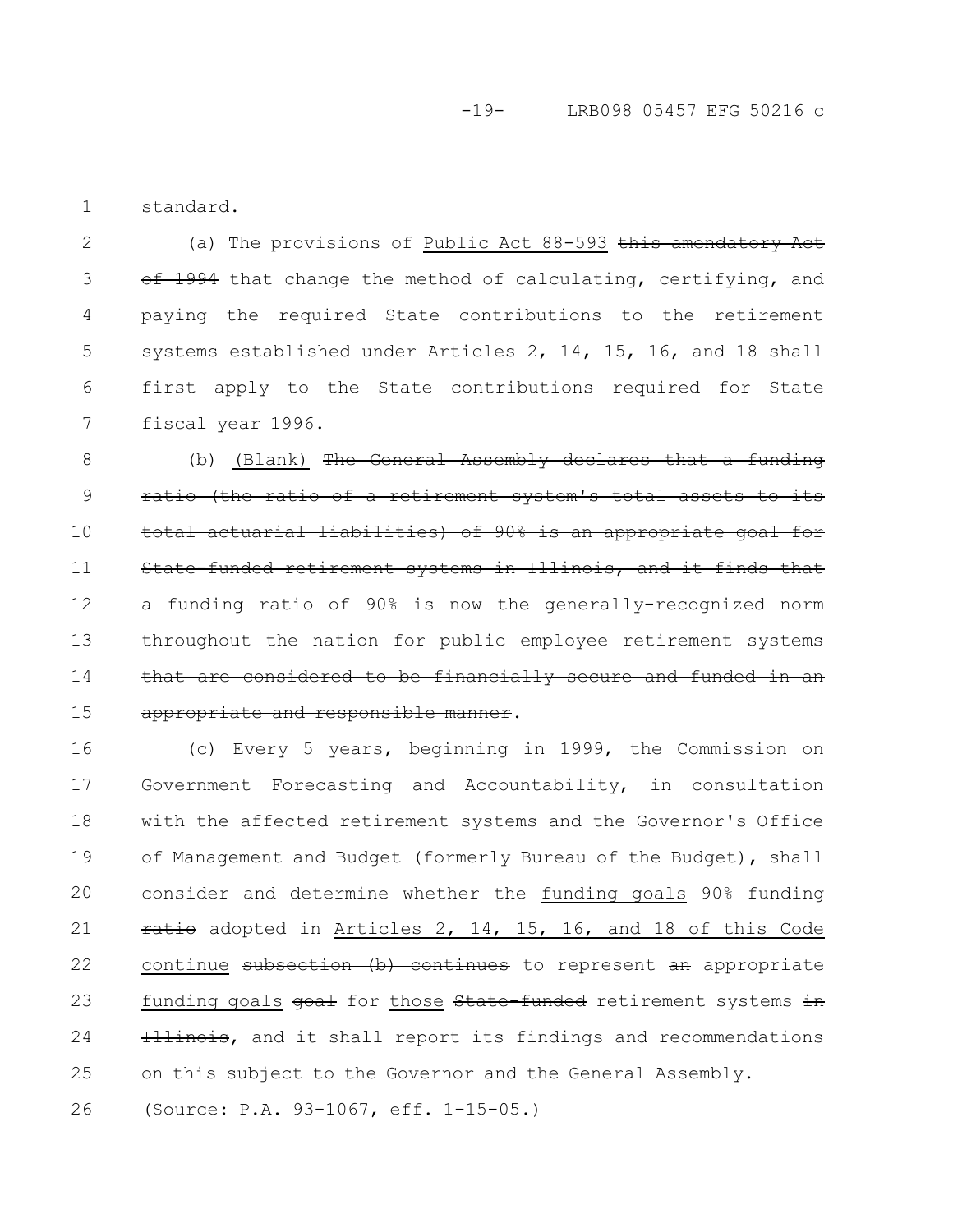-20- LRB098 05457 EFG 50216 c

|    | $(40$ ILCS $5/2 - 105.1$ new)                                 |
|----|---------------------------------------------------------------|
| 2  | Sec. 2-105.1. Tier 1 participant; Tier 2 participant.         |
| 3  | "Tier 1 participant": A participant who first became a        |
| 4  | participant before January 1, 2011.                           |
| 5  | "Tier 2 participant": A participant who first became a        |
| 6  | participant on or after January 1, 2011.                      |
|    |                                                               |
| 7  | $(40$ ILCS $5/2 - 105.2$ new)                                 |
| 8  | Sec. 2-105.2. Tier 1 retiree. "Tier 1 retiree" means a        |
| 9  | former Tier 1 participant who has made the election to retire |
| 10 | and has terminated service.                                   |
|    |                                                               |

(40 ILCS 5/2-108) (from Ch. 108 1/2, par. 2-108) 11

Sec. 2-108. Salary. "Salary": (1) For members of the General Assembly, the total compensation paid to the member by the State for one year of service, including the additional amounts, if any, paid to the member as an officer pursuant to Section 1 of "An Act in relation to the compensation and emoluments of the members of the General Assembly", approved December 6, 1907, as now or hereafter amended. 12 13 14 15 16 17 18

(2) For the State executive officers specified in Section 2-105, the total compensation paid to the member for one year of service. 19 20 21

(3) For members of the System who are participants under Section 2-117.1, or who are serving as Clerk or Assistant Clerk of the House of Representatives or Secretary or Assistant 22 23 24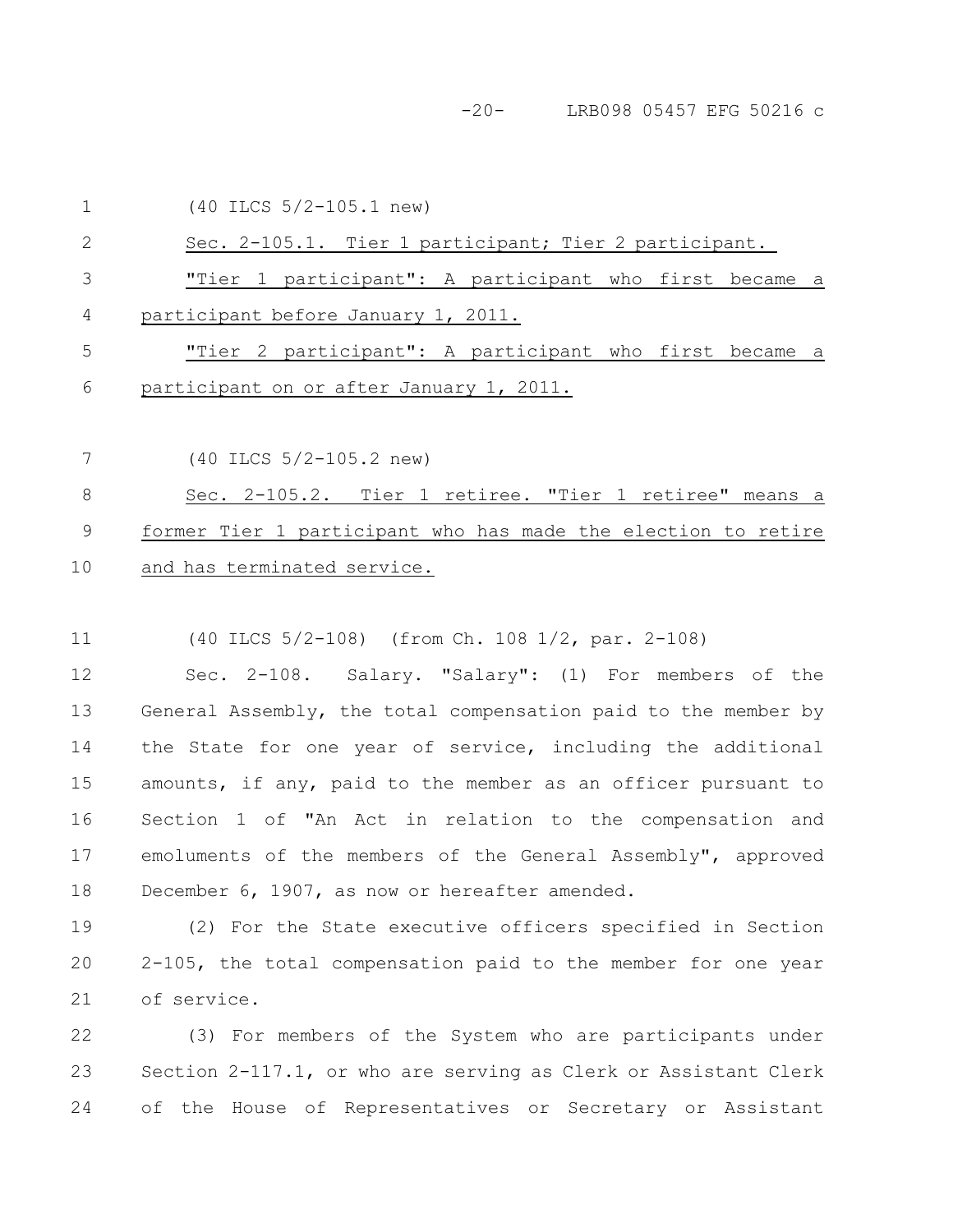Secretary of the Senate, the total compensation paid to the member for one year of service, but not to exceed the salary of the highest salaried officer of the General Assembly. 1 2 3

However, in the event that federal law results in any participant receiving imputed income based on the value of group term life insurance provided by the State, such imputed income shall not be included in salary for the purposes of this Article. 4 5 6 7 8

Notwithstanding any other provision of this Code, the annual salary of a Tier 1 participant for the purposes of this Code shall not exceed, for periods of service in a term of office beginning on or after the effective date of this amendatory Act of the 98th General Assembly, the greater of (i) the annual limitation determined from time to time under subsection (b-5) of Section 1-160 of this Code or (ii) the annualized salary of the participant on the last day of that participant's last term of office beginning before that effective date. 9 10 11 12 13 14 15 16 17 18

(Source: P.A. 86-27; 86-273; 86-1028; 86-1488.) 19

(40 ILCS 5/2-108.1) (from Ch. 108 1/2, par. 2-108.1) Sec. 2-108.1. Highest salary for annuity purposes. (a) "Highest salary for annuity purposes" means whichever of the following is applicable to the participant: For a participant who first becomes a participant of this System before August 10, 2009 (the effective date of Public Act 20 21 22 23 24 25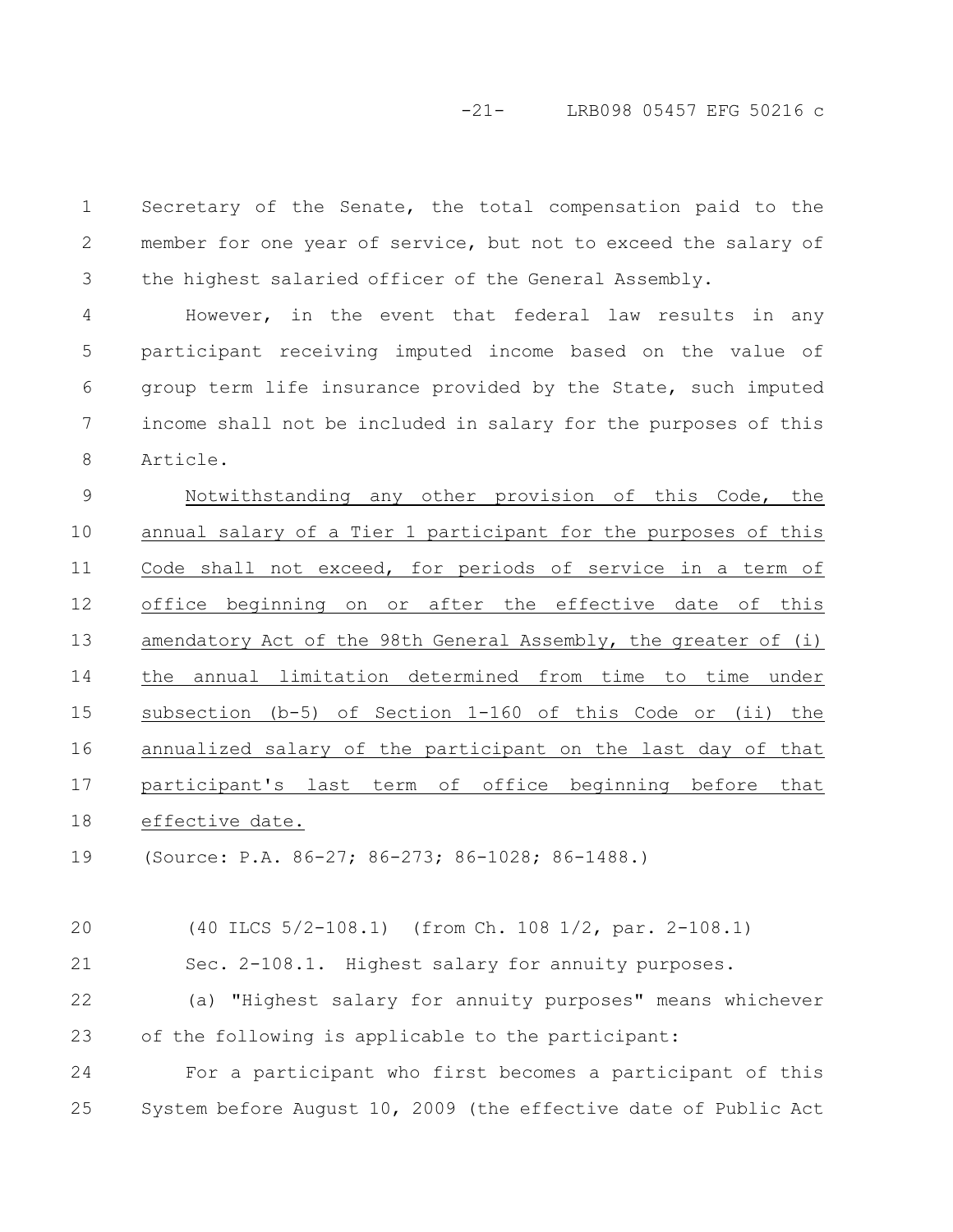### -22- LRB098 05457 EFG 50216 c

96-207): 1

(1) For a participant who is a member of the General Assembly on his or her last day of service: the highest salary that is prescribed by law, on the participant's last day of service, for a member of the General Assembly who is not an officer; plus, if the participant was elected or appointed to serve as an officer of the General Assembly for 2 or more years and has made contributions as required under subsection (d) of Section 2-126, the highest additional amount of compensation prescribed by law, at the time of the participant's service as an officer, for members of the General Assembly who serve in that office. 2 3 4 5 6 7 8 9 10 11 12

(2) For a participant who holds one of the State executive offices specified in Section 2-105 on his or her last day of service: the highest salary prescribed by law for service in that office on the participant's last day of service. 13 14 15 16 17

(3) For a participant who is Clerk or Assistant Clerk of the House of Representatives or Secretary or Assistant Secretary of the Senate on his or her last day of service: the salary received for service in that capacity on the last day of service, but not to exceed the highest salary (including additional compensation for service as an officer) that is prescribed by law on the participant's last day of service for the highest paid officer of the General Assembly. 18 19 20 21 22 23 24 25 26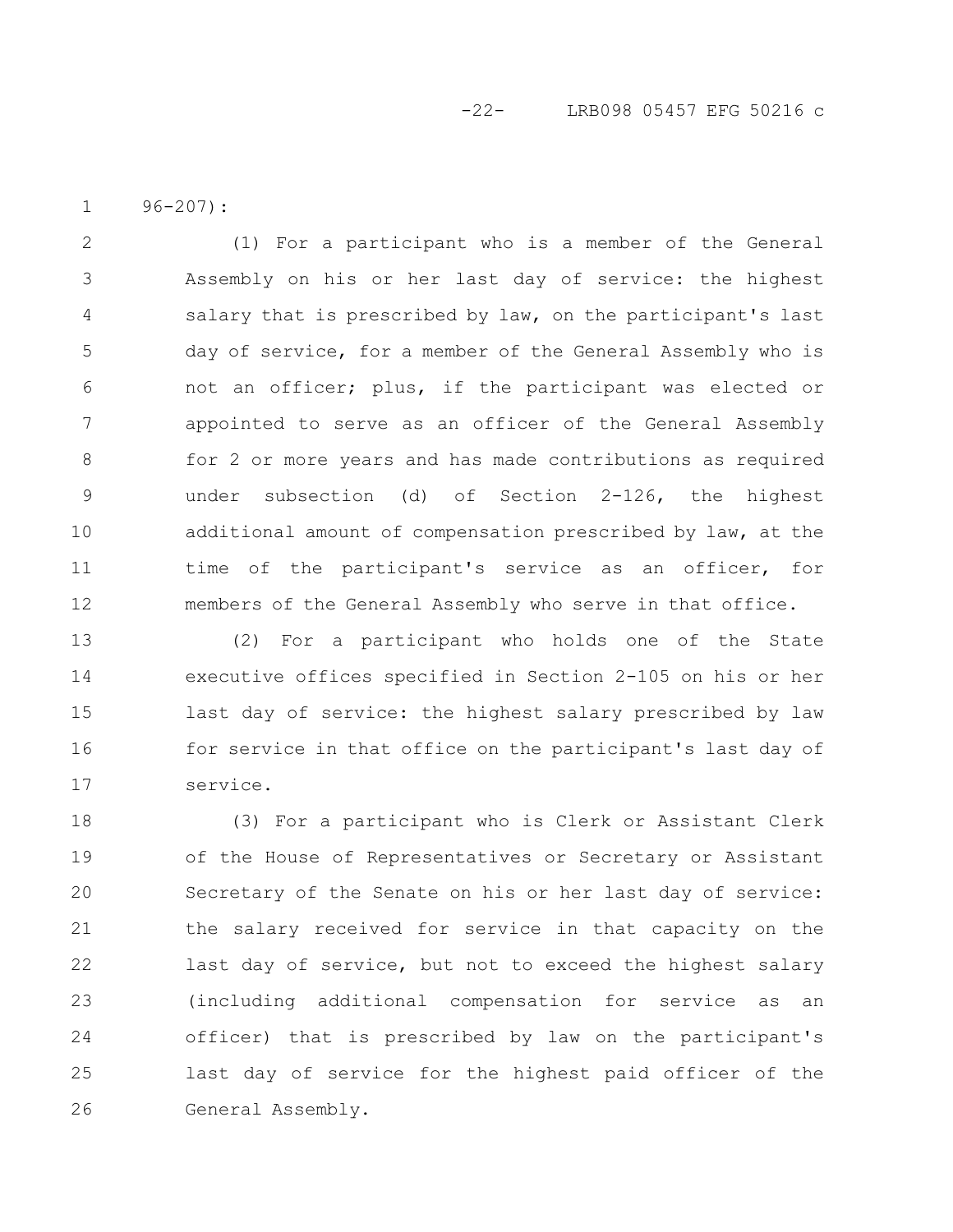### -23- LRB098 05457 EFG 50216 c

(4) For a participant who is a continuing participant under Section 2-117.1 on his or her last day of service: the salary received for service in that capacity on the last day of service, but not to exceed the highest salary (including additional compensation for service as an officer) that is prescribed by law on the participant's last day of service for the highest paid officer of the General Assembly. 1 2 3 4 5 6 7 8

For a participant who first becomes a participant of this System on or after August 10, 2009 (the effective date of Public Act 96-207) and before January 1, 2011 (the effective date of Public Act 96-889), the average monthly salary obtained by dividing the total salary of the participant during the period of: (1) the 48 consecutive months of service within the last 120 months of service in which the total compensation was the highest, or (2) the total period of service, if less than 48 months, by the number of months of service in that period. 9 10 11 12 13 14 15 16 17

Except as otherwise provided below, for a Tier 2 For  $a$ participant who first becomes a participant of this System on or after January 1, 2011 (the effective date of Public Act 96-889), the average monthly salary obtained by dividing the total salary of the participant during the 96 consecutive months of service within the last 120 months of service in which the total compensation was the highest by the number of months of service in that period; however, for periods of service in a term of office beginning on or after January 1, 18 19 20 21 22 23 24 25 26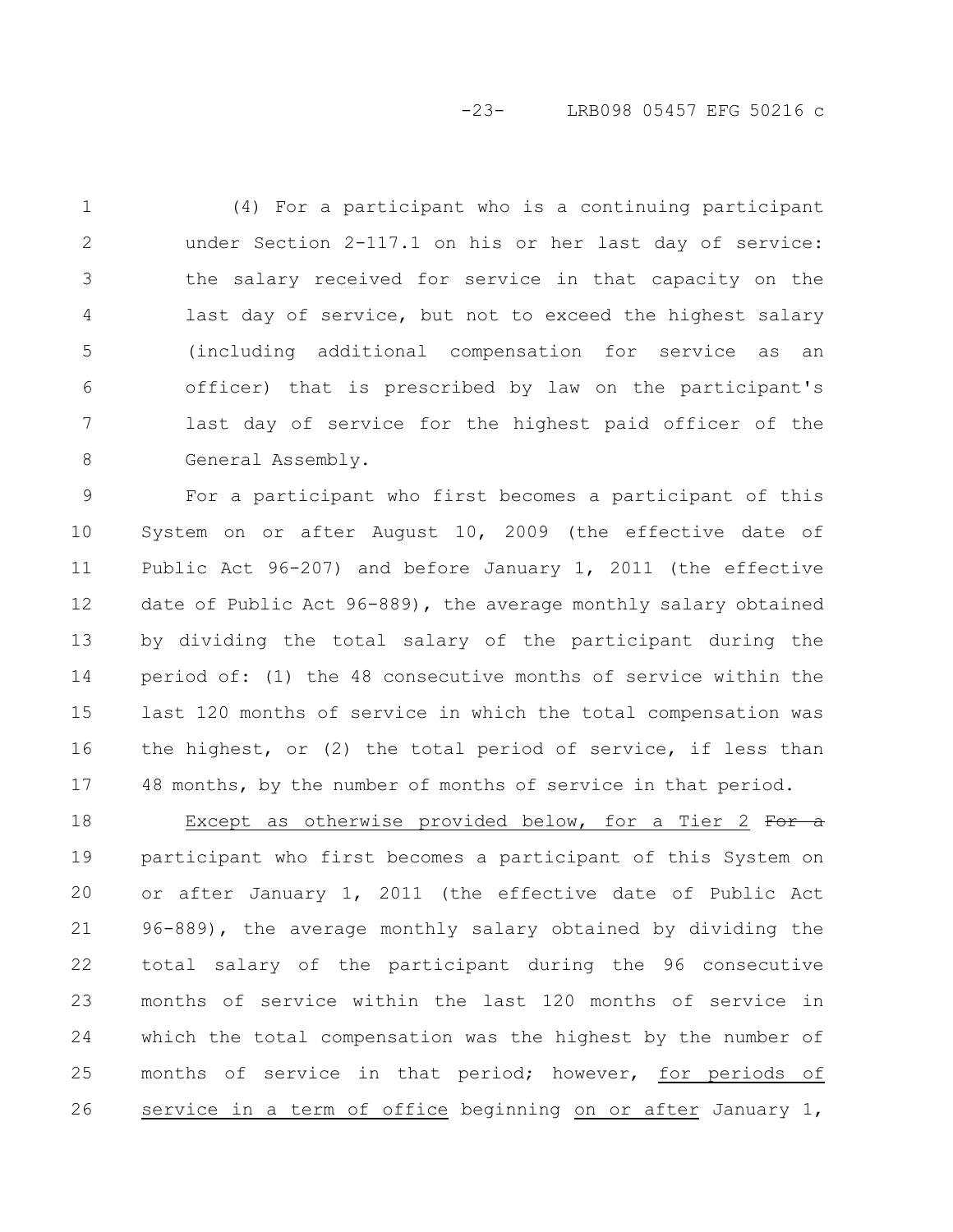-24- LRB098 05457 EFG 50216 c

2011 and before the effective date of this amendatory Act of the 98th General Assembly, the highest salary for annuity purposes may not exceed \$106,800, except that that amount shall annually thereafter be increased by the lesser of (i) 3% of that amount, including all previous adjustments, or (ii) the annual unadjusted percentage increase (but not less than zero) in the consumer price index-u for the 12 months ending with the September preceding each November 1. "Consumer price index-u" means the index published by the Bureau of Labor Statistics of the United States Department of Labor that measures the average change in prices of goods and services purchased by all urban consumers, United States city average, all items, 1982-84 = 100. The new amount resulting from each annual adjustment shall be determined by the Public Pension Division of the Department of Insurance and made available to the Board by November 1 of each year until there is no longer any such participant who is in service in a term of office that began before the effective date of this amendatory Act of the 98th General Assembly. 1 2 3 4 5 6 7 8 9 10 11 12 13 14 15 16 17 18

Notwithstanding any other provision of this Section, in determining the highest salary for annuity purposes of a Tier 2 participant who is in service in a term of office beginning on or after the effective date of this amendatory Act of the 98th General Assembly, the Tier 2 participant's salary for periods of service in a term of office beginning on or after that effective date shall not exceed the limitation on salary determined from time to time under subsection (b-5) of Section 19 20 21 22 23 24 25 26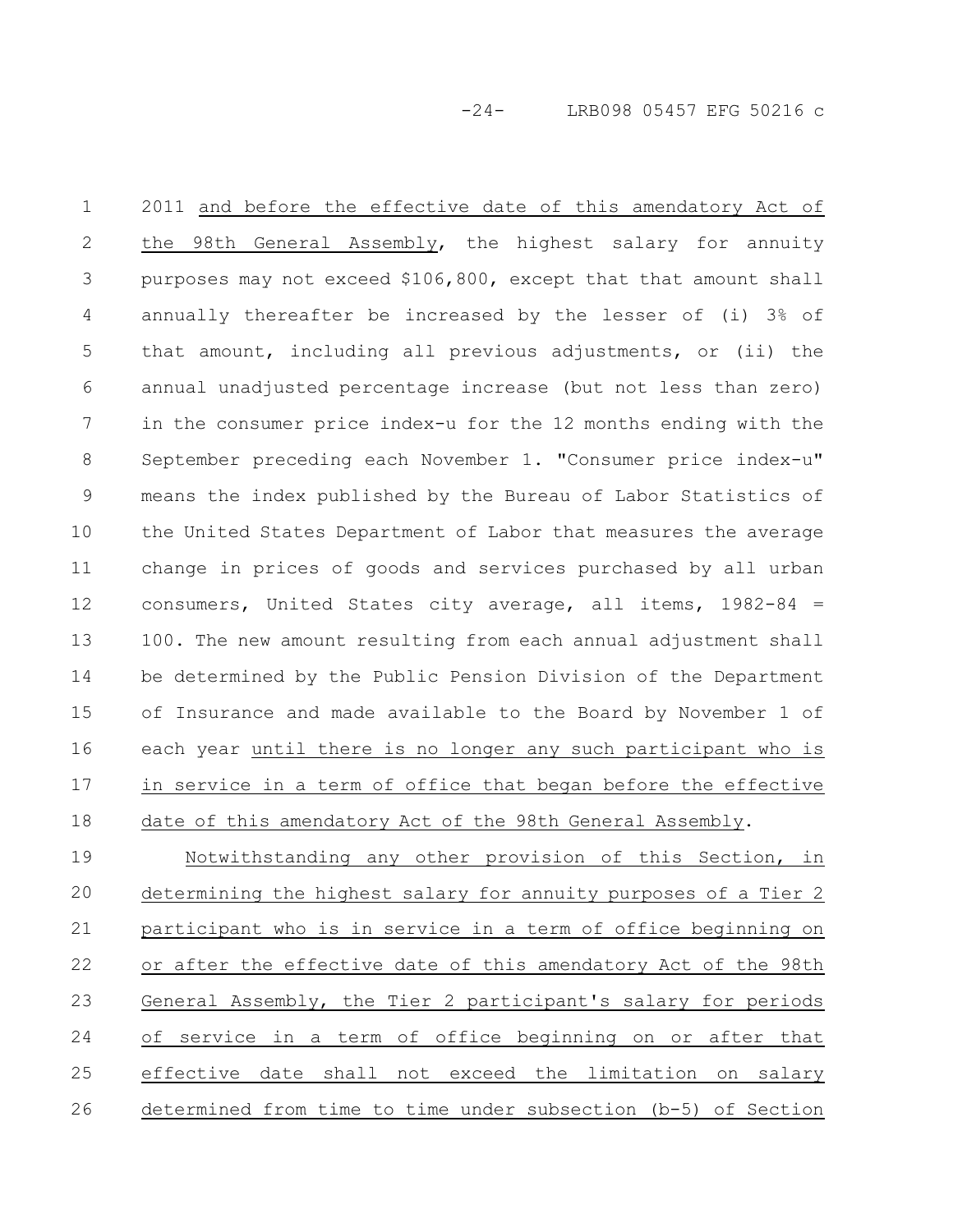#### 1-160 of this Code. 1

(b) The earnings limitations of subsection (a) apply to earnings under any other participating system under the Retirement Systems Reciprocal Act that are considered in calculating a proportional annuity under this Article, except in the case of a person who first became a member of this System before August 22, 1994 and has not, on or after the effective date of this amendatory Act of the 97th General Assembly, irrevocably elected to have those limitations apply. The limitations of subsection (a) shall apply, however, to earnings under any other participating system under the Retirement Systems Reciprocal Act that are considered in calculating the proportional annuity of a person who first became a member of this System before August 22, 1994 if, on or after the effective date of this amendatory Act of the 97th General Assembly, that member irrevocably elects to have those limitations apply. 2 3 4 5 6 7 8 9 10 11 12 13 14 15 16 17

(c) In calculating the subsection (a) earnings limitation to be applied to earnings under any other participating system under the Retirement Systems Reciprocal Act for the purpose of calculating a proportional annuity under this Article, the participant's last day of service shall be deemed to mean the last day of service in any participating system from which the person has applied for a proportional annuity under the Retirement Systems Reciprocal Act. 18 19 20 21 22 23 24 25

(Source: P.A. 96-207, eff. 8-10-09; 96-889, eff. 1-1-11; 26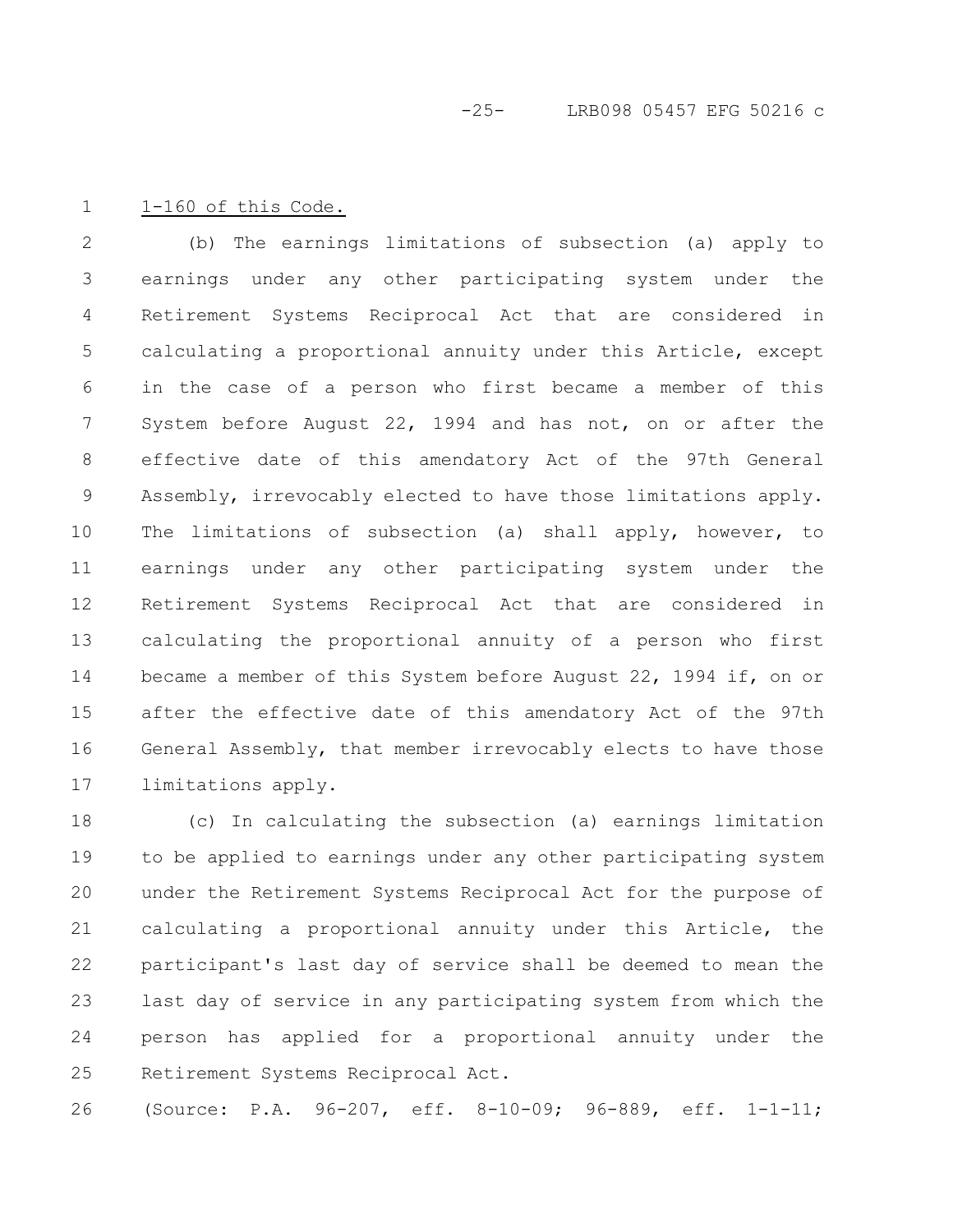#### -26- LRB098 05457 EFG 50216 c

96-1490, eff. 1-1-11; 97-967, eff. 8-16-12.) 1

(40 ILCS 5/2-119) (from Ch. 108 1/2, par. 2-119) Sec. 2-119. Retirement annuity - conditions for eligibility. 2 3 4

(a) A participant whose service as a member is terminated, regardless of age or cause, is entitled to a retirement annuity beginning on the date specified by the participant in a written application subject to the following conditions: 5 6 7 8

1. The date the annuity begins does not precede the date of final termination of service, or is not more than 30 days before the receipt of the application by the board in the case of annuities based on disability or one year before the receipt of the application in the case of annuities based on attained age; 9 10 11 12 13 14

2. The participant meets one of the following eligibility requirements: 15 16

For a participant who first becomes a participant of this System before January 1, 2011 (the effective date of Public Act 96-889): 17 18 19

(A) He or she has attained age 55 and has at least 8 years of service credit; 20 21

(B) He or she has attained age 62 and terminated service after July 1, 1971 with at least 4 years of service credit; or 22 23 24

25

(C) He or she has completed 8 years of service and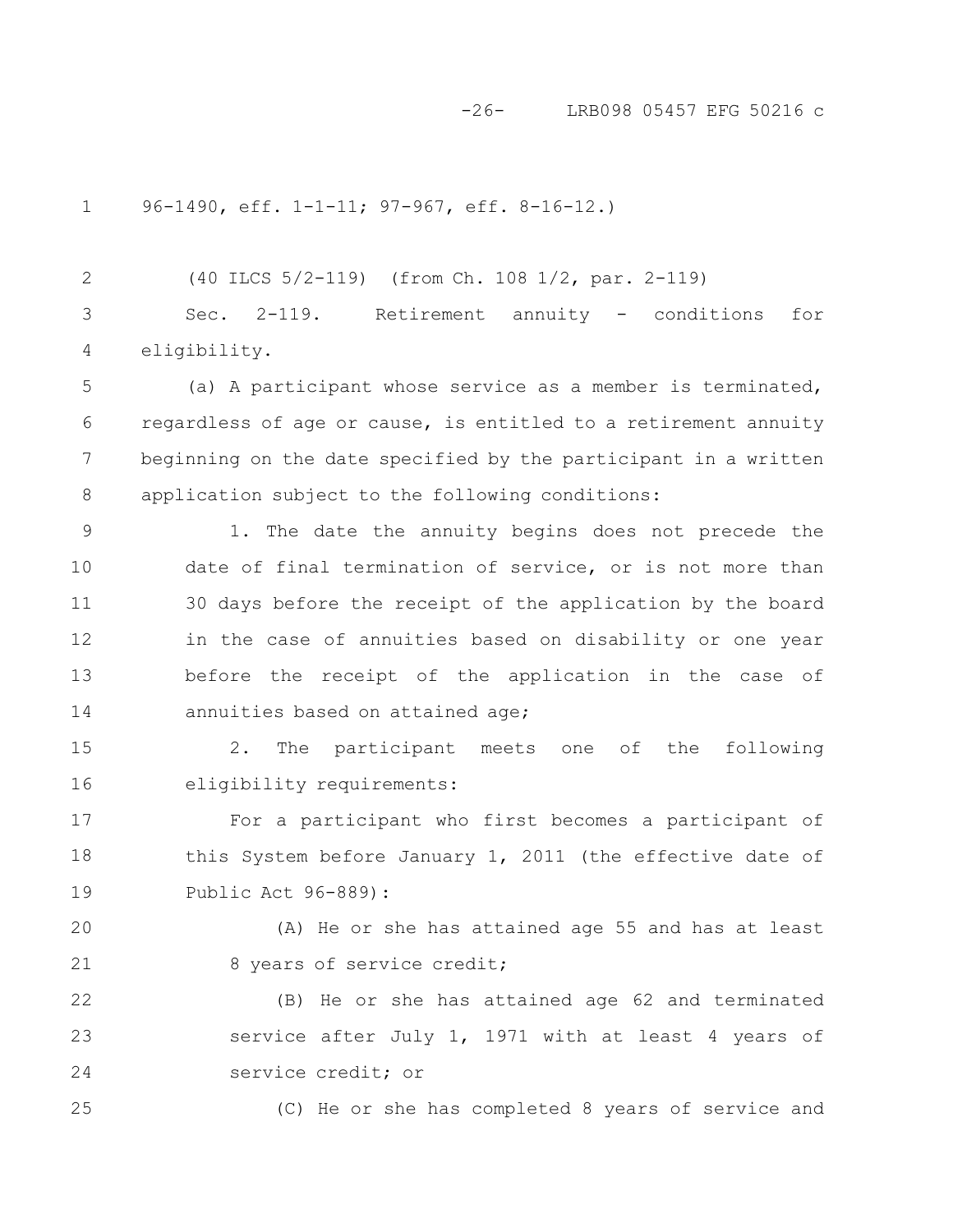has become permanently disabled and as a consequence, is unable to perform the duties of his or her office. For a participant who first becomes a participant of this System on or after January 1, 2011 (the effective date of Public Act 96-889), he or she has attained age 67 and has at least 8 years of service credit. (a-1) Notwithstanding subsection (a) of this Section, for a Tier 1 participant who begins receiving a retirement annuity under this Section on or after July 1, 2014, the required retirement age under subsection (a) is increased as follows, based on the Tier 1 participant's age on June 1, 2014: (1) If he or she is at least age 46 on June 1, 2014, then the required retirement ages under subsection (a) remain unchanged. (2) If he or she is at least age 45 but less than age 46 on June 1, 2014, then the required retirement ages under subsection (a) are increased by 4 months. (3) If he or she is at least age 44 but less than age 45 on June 1, 2014, then the required retirement ages under subsection (a) are increased by 8 months. (4) If he or she is at least age 43 but less than age 44 on June 1, 2014, then the required retirement ages under subsection (a) are increased by 12 months. (5) If he or she is at least age 42 but less than age 43 on June 1, 2014, then the required retirement ages under subsection (a) are increased by 16 months. 1 2 3 4 5 6 7 8 9 10 11 12 13 14 15 16 17 18 19 20 21 22 23 24 25 26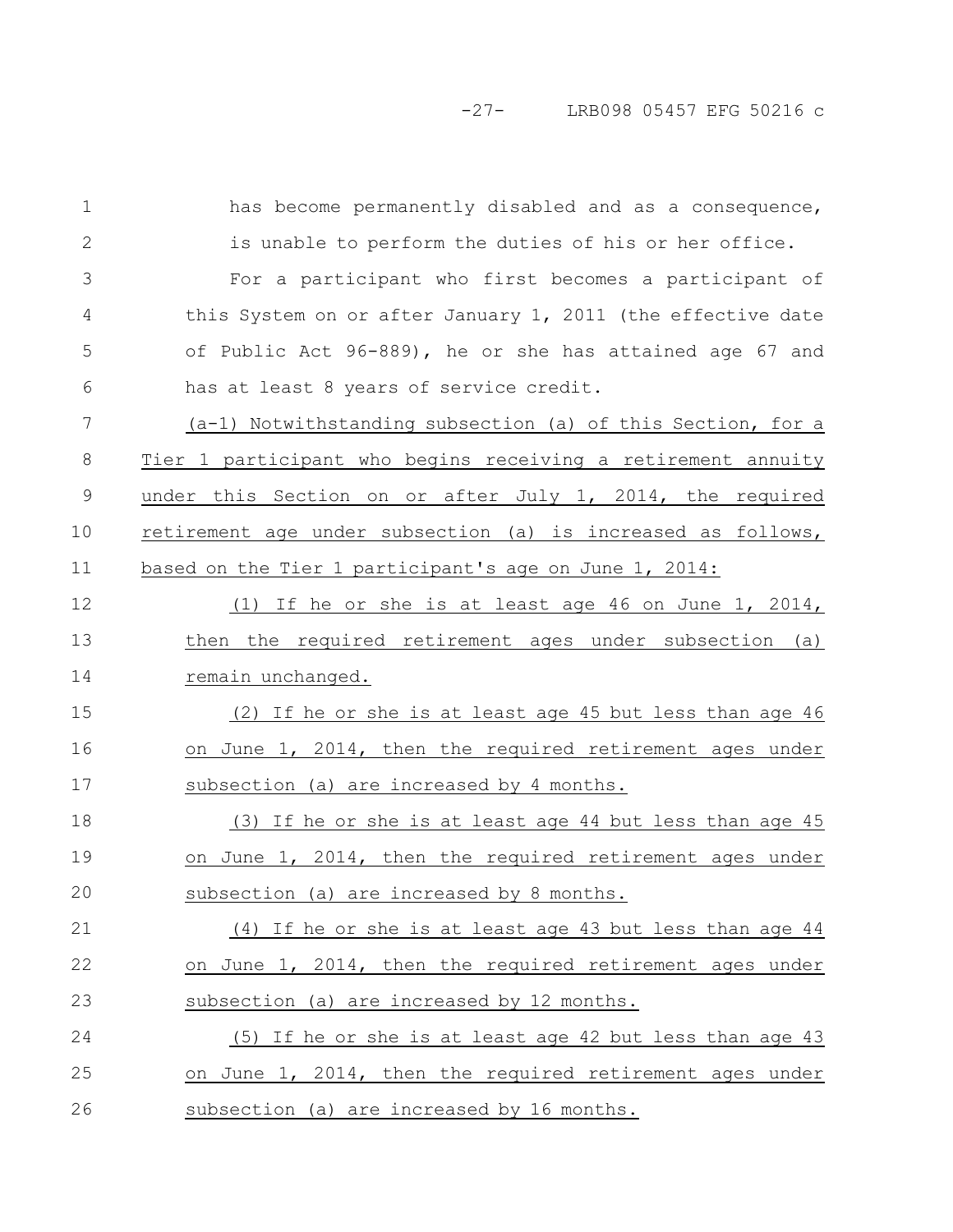-28- LRB098 05457 EFG 50216 c

| $\mathbf 1$   | (6) If he or she is at least age 41 but less than age 42        |
|---------------|-----------------------------------------------------------------|
| $\mathbf{2}$  | on June 1, 2014, then the required retirement ages under        |
| 3             | subsection (a) are increased by 20 months.                      |
| 4             | (7) If he or she is at least age 40 but less than age 41        |
| 5             | on June 1, 2014, then the required retirement ages under        |
| 6             | subsection (a) are increased by 24 months.                      |
| 7             | <u>(8)</u> If he or she is at least age 39 but less than age 40 |
| 8             | on June 1, 2014, then the required retirement ages under        |
| $\mathcal{G}$ | subsection (a) are increased by 28 months.                      |
| 10            | (9) If he or she is at least age 38 but less than age 39        |
| 11            | on June 1, 2014, then the required retirement ages under        |
| 12            | subsection (a) are increased by 32 months.                      |
| 13            | (10) If he or she is at least age 37 but less than age          |
| 14            | 38 on June 1, 2014, then the required retirement ages under     |
| 15            | subsection (a) are increased by 36 months.                      |
| 16            | (11) If he or she is at least age 36 but less than age          |
| 17            | 37 on June 1, 2014, then the required retirement ages under     |
| 18            | subsection (a) are increased by 40 months.                      |
| 19            | (12) If he or she is at least age 35 but less than age          |
| 20            | 36 on June 1, 2014, then the required retirement ages under     |
| 21            | subsection (a) are increased by 44 months.                      |
| 22            | (13) If he or she is at least age 34 but less than age          |
| 23            | 35 on June 1, 2014, then the required retirement ages under     |
| 24            | subsection (a) are increased by 48 months.                      |
| 25            | (14) If he or she is at least age 33 but less than age          |
| 26            | 34 on June 1, 2014, then the required retirement ages under     |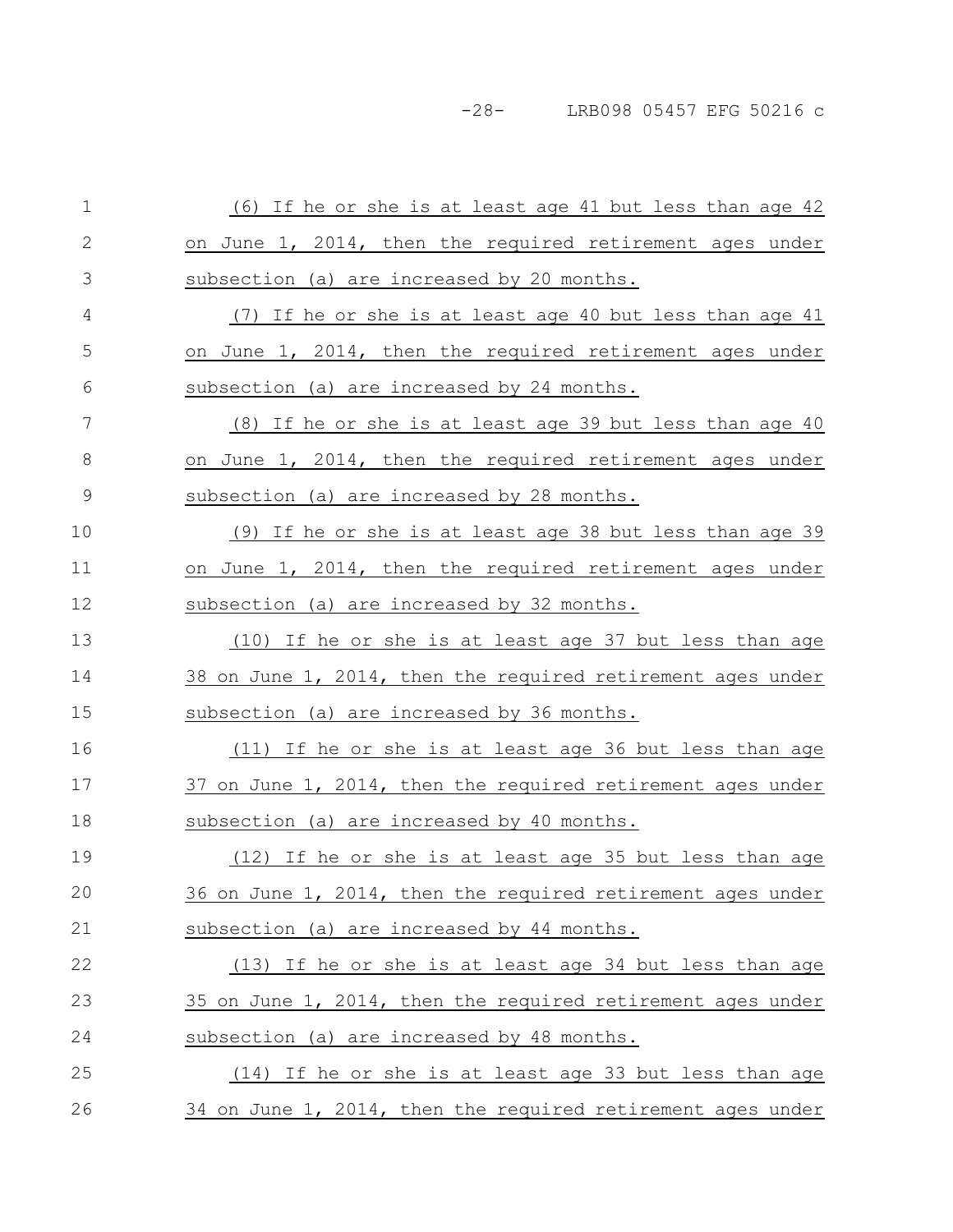-29- LRB098 05457 EFG 50216 c

subsection (a) are increased by 52 months. (15) If he or she is at least age 32 but less than age 33 on June 1, 2014, then the required retirement ages under subsection (a) are increased by 56 months. (16) If he or she is less than age 32 on June 1, 2014, then the required retirement ages under subsection (a) are increased by 60 months. Notwithstanding Section 1-103.1, this subsection (a-1) applies without regard to whether or not the Tier 1 participant is in active service under this Article on or after the effective date of this amendatory Act of the 98th General Assembly. (a-5) A participant who first becomes a participant of this 1 2 3 4 5 6 7 8 9 10 11 12 13

System on or after January 1, 2011 (the effective date of Public Act 96-889) who has attained age 62 and has at least 8 years of service credit may elect to receive the lower retirement annuity provided in paragraph (c) of Section 2-119.01 of this Code. 14 15 16 17 18

(b) A participant shall be considered permanently disabled only if: (1) disability occurs while in service and is of such a nature as to prevent him or her from reasonably performing the duties of his or her office at the time; and (2) the board has received a written certificate by at least 2 licensed physicians appointed by the board stating that the member is disabled and that the disability is likely to be permanent. (Source: P.A. 96-889, eff. 1-1-11; 96-1490, eff. 1-1-11.) 19 20 21 22 23 24 25 26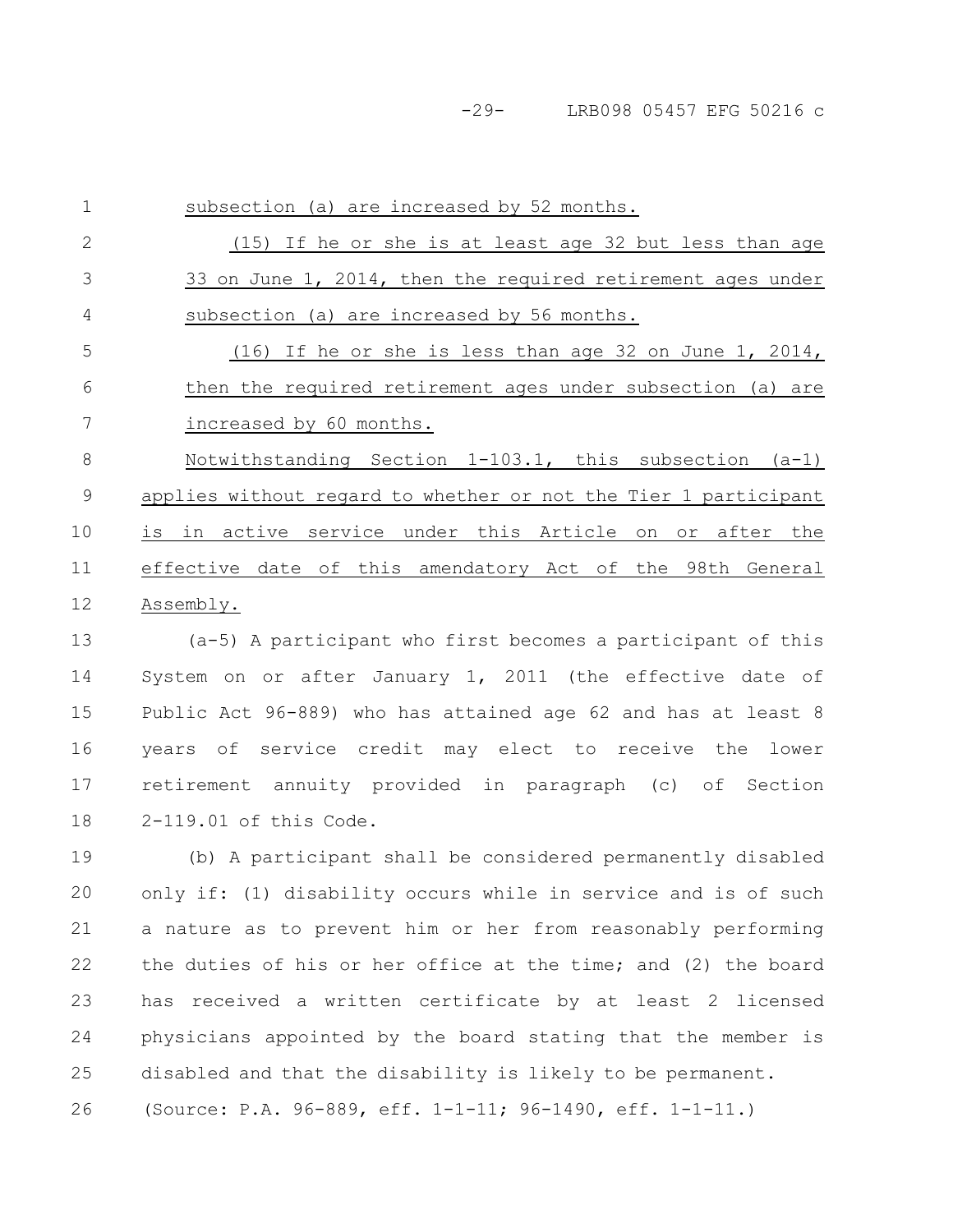-30- LRB098 05457 EFG 50216 c

(40 ILCS 5/2-119.1) (from Ch. 108 1/2, par. 2-119.1) Sec. 2-119.1. Automatic increase in retirement annuity. (a) Except as otherwise provided in this Section, a A participant who retires after June 30, 1967, and who has not received an initial increase under this Section before the effective date of this amendatory Act of 1991, shall, in January or July next following the first anniversary of retirement, whichever occurs first, and in the same month of each year thereafter, but in no event prior to age 60, have the amount of the originally granted retirement annuity increased as follows: for each year through 1971, 1 1/2%; for each year from 1972 through 1979, 2%; and for 1980 and each year thereafter, 3%. Annuitants who have received an initial increase under this subsection prior to the effective date of this amendatory Act of 1991 shall continue to receive their annual increases in the same month as the initial increase. (a-1) Notwithstanding subsection (a), but subject to the provisions of subsection (a-2), for a Tier 1 retiree, all automatic increases payable under subsection (a) on or after the effective date of this amendatory Act of the 98th General Assembly shall be calculated as 3% of the lesser of (1) the 1 2 3 4 5 6 7 8 9 10 11 12 13 14 15 16 17 18 19 20 21

total annuity payable at the time of the increase, including previous increases granted, or (2) \$1,000 multiplied by the number of years of creditable service upon which the annuity is based. 22 23 24 25

26

Beginning January 1, 2016, the \$1,000 referred to in item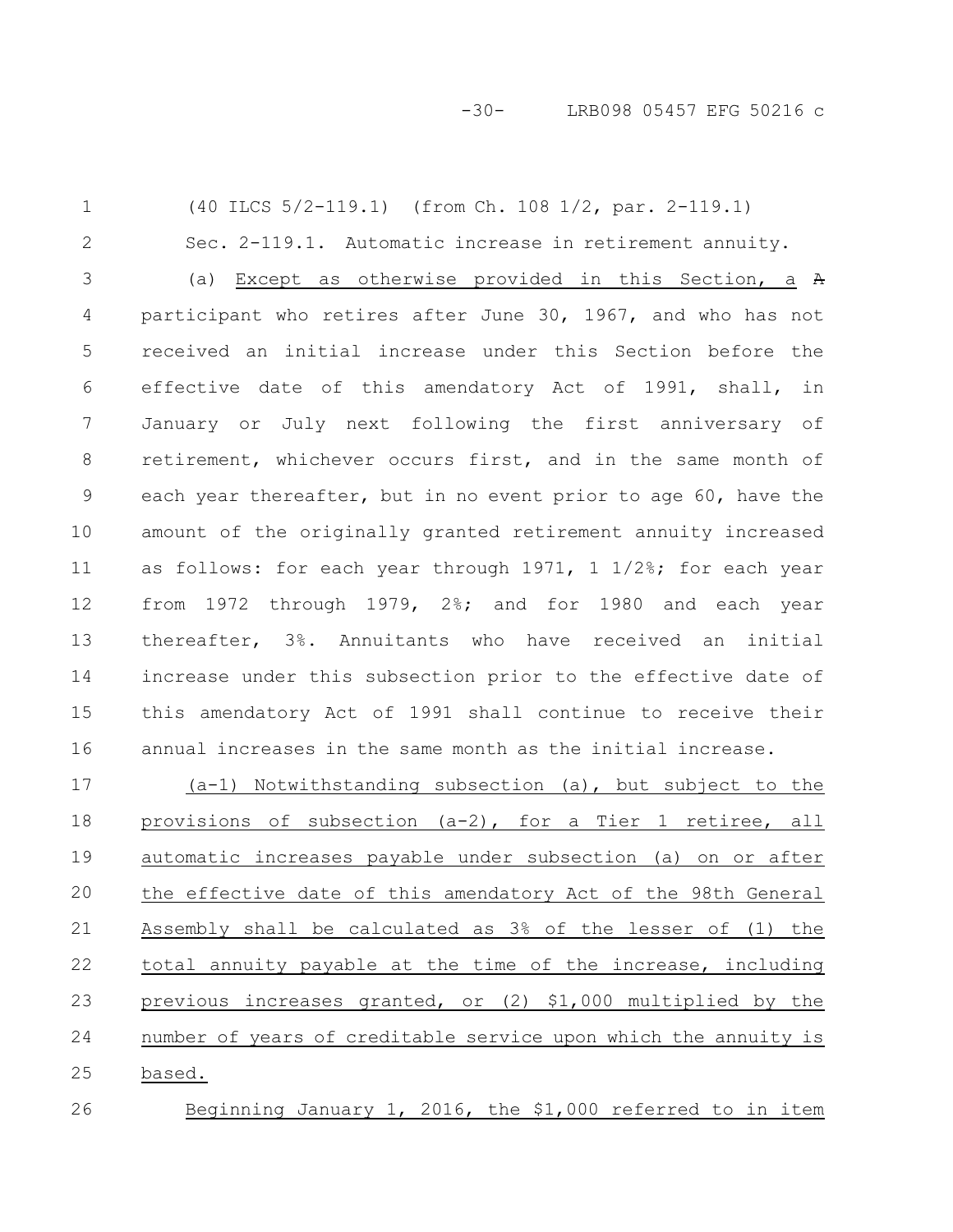-31- LRB098 05457 EFG 50216 c

(2) of this subsection (a-1) shall be increased on each January 1 by the annual unadjusted percentage increase (but not less than zero) in the consumer price index-u for the 12 months ending with the preceding September; these adjustments shall be cumulative and compounded. For the purposes of this subsection (a-1), "consumer price index-u" means the index published by the Bureau of Labor Statistics of the United States Department of Labor that measures the average change in prices of goods and services purchased by all urban consumers, United States city average, all items,  $1982-84 = 100$ . The new dollar amount resulting from each annual adjustment shall be determined by the Public Pension Division of the Department of Insurance and made available to the System by November 1 of each year. This subsection (a-1) is applicable without regard to whether the person is in service on or after the effective date of this amendatory Act of the 98th General Assembly.  $(a-2)$  Notwithstanding subsections (a) and  $(a-1)$ , for an active or inactive Tier 1 participant who has not begun to receive a retirement annuity under this Article before July 1, 2014: (1) the second automatic annual increase payable under subsection (a) shall be at the rate of 0% of the total annuity payable at the time of the increase if he or she is at least age 50 on the effective date of this amendatory Act; (2) the second, fourth, and sixth automatic annual 1 2 3 4 5 6 7 8 9 10 11 12 13 14 15 16 17 18 19 20 21 22 23 24 25 26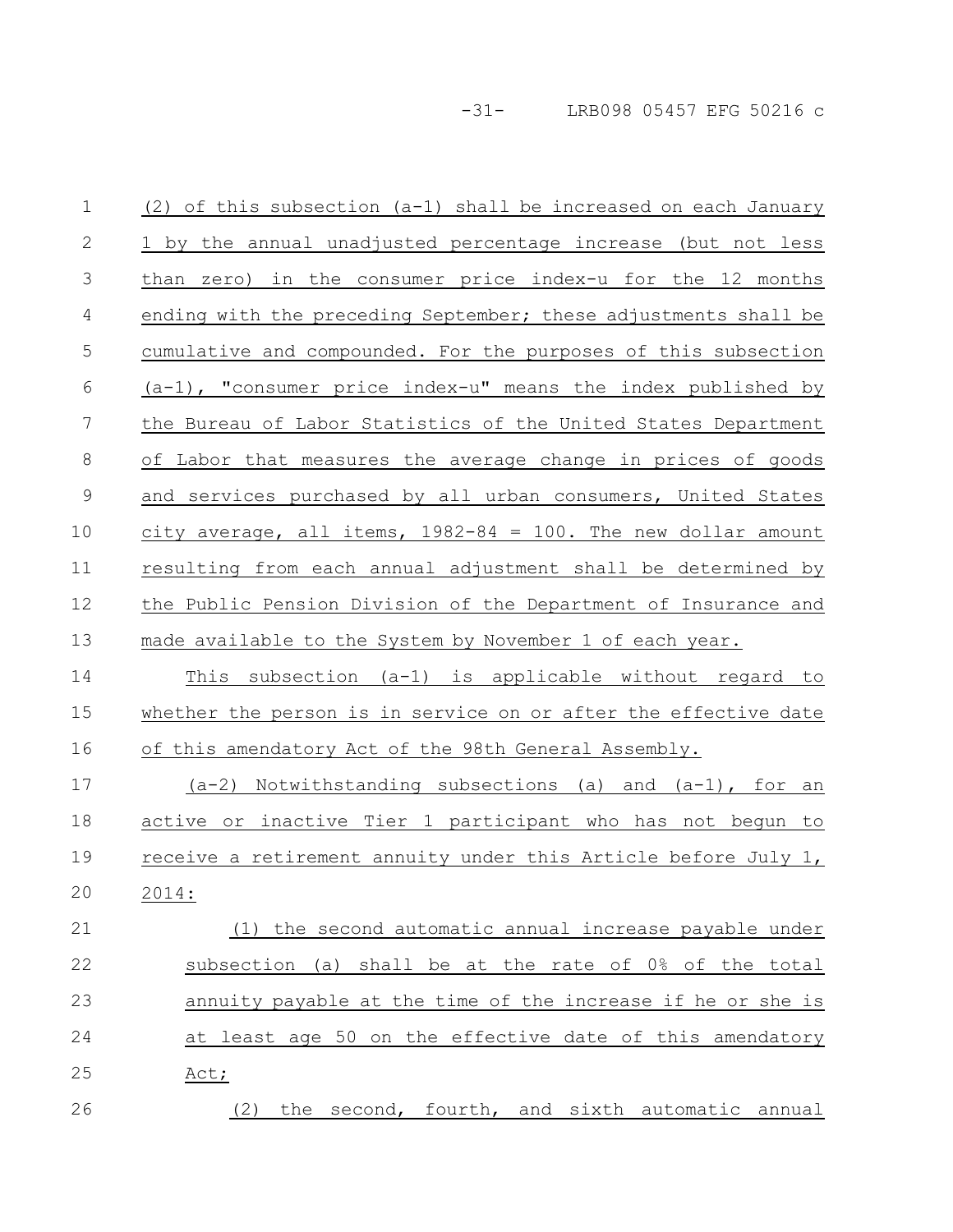-32- LRB098 05457 EFG 50216 c

increases payable under subsection (a) shall be at the rate of 0% of the total annuity payable at the time of the increase if he or she is at least age 47 but less than age 50 on the effective date of this amendatory Act; 1 2 3 4

(3) the second, fourth, sixth, and eighth automatic annual increases payable under subsection (a) shall be at the rate of 0% of the total annuity payable at the time of the increase if he or she is at least age 44 but less than age 47 on the effective date of this amendatory Act; and 5 6 7 8 9

(4) the second, fourth, sixth, eighth, and tenth automatic annual increases payable under subsection (a) shall be at the rate of 0% of the total annuity payable at the time of the increase if he or she is less than age 44 on the effective date of this amendatory Act. 10 11 12 13 14

For the purposes of Section 1-103.1, this subsection (a-2) is applicable without regard to whether the person is in service on or after the effective date of this amendatory Act of the 98th General Assembly. 15 16 17 18

(b) Beginning January 1, 1990, for eligible participants who remain in service after attaining 20 years of creditable service, the  $3\frac{6}{7}$  increases provided under subsection (a) shall begin to accrue on the January 1 next following the date upon which the participant (1) attains age 55, or (2) attains 20 years of creditable service, whichever occurs later, and shall continue to accrue while the participant remains in service; such increases shall become payable on January 1 or July 1, 19 20 21 22 23 24 25 26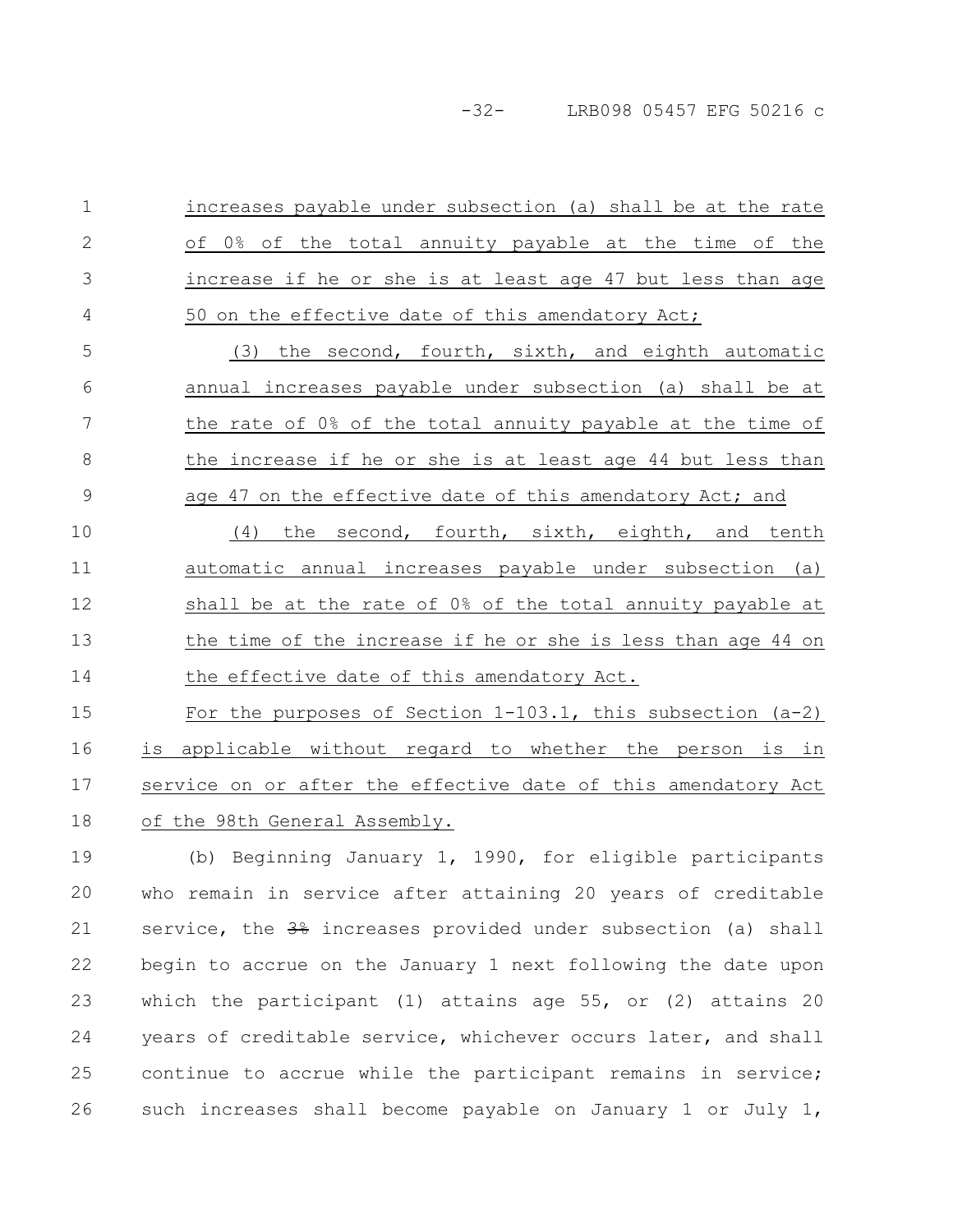-33- LRB098 05457 EFG 50216 c

whichever occurs first, next following the first anniversary of retirement. For any person who has service credit in the System for the entire period from January 15, 1969 through December 31, 1992, regardless of the date of termination of service, the reference to age 55 in clause (1) of this subsection (b) shall be deemed to mean age 50. The increases accruing under this subsection (b) after the effective date of this amendatory Act of the 98th General Assembly shall accrue at the rate provided in subsection (a-1). 1 2 3 4 5 6 7 8 9

This subsection (b) does not apply to any person who first becomes a member of the System after the effective date of this amendatory Act of the 93rd General Assembly. 10 11 12

(b-5) Notwithstanding any other provision of this Section Article, a participant who first becomes a participant on or after January 1, 2011 (the effective date of Public Act 96-889) shall, in January or July next following the first anniversary of retirement, whichever occurs first, and in the same month of each year thereafter, but in no event prior to age 67, have the amount of the retirement annuity then being paid increased by an amount calculated as a percentage of the originally granted retirement annuity, equal to 3% or one-half of the annual unadjusted percentage increase (but not less than zero) in the Consumer Price Index for All Urban Consumers for the 12 months ending with the preceding September, as determined by the Public Pension Division of the Department of Insurance and reported to the System by November 1 of each year under 13 14 15 16 17 18 19 20 21 22 23 24 25 26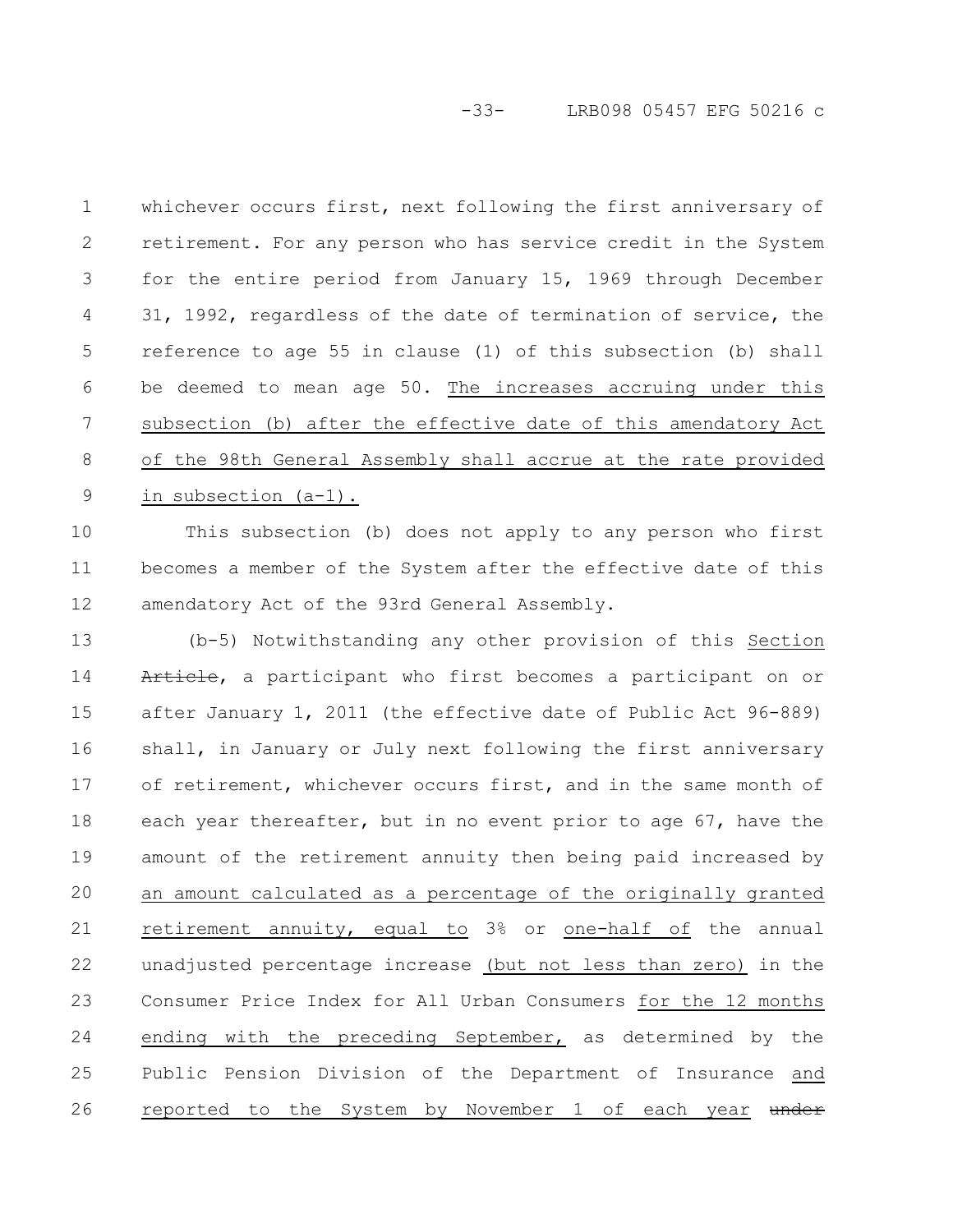1

subsection (a) of Section 2-108.1, whichever is less.

The changes made to this subsection (b-5) by this amendatory Act of the 98th General Assembly shall apply to increases provided under this subsection on or after the effective date of this amendatory Act without regard to whether service terminated before that effective date. 2 3 4 5 6

(c) The foregoing provisions relating to automatic increases are not applicable to a participant who retires before having made contributions (at the rate prescribed in Section 2-126) for automatic increases for less than the equivalent of one full year. However, in order to be eligible for the automatic increases, such a participant may make arrangements to pay to the system the amount required to bring the total contributions for the automatic increase to the equivalent of one year's contributions based upon his or her last salary. 7 8 9 10 11 12 13 14 15 16

(d) A participant who terminated service prior to July 1, 1967, with at least 14 years of service is entitled to an increase in retirement annuity beginning January, 1976, and to additional increases in January of each year thereafter. 17 18 19 20

The initial increase shall be 1 1/2% of the originally granted retirement annuity multiplied by the number of full years that the annuitant was in receipt of such annuity prior to January 1, 1972, plus 2% of the originally granted retirement annuity for each year after that date. The subsequent annual increases shall be at the rate of 2% of the 21 22 23 24 25 26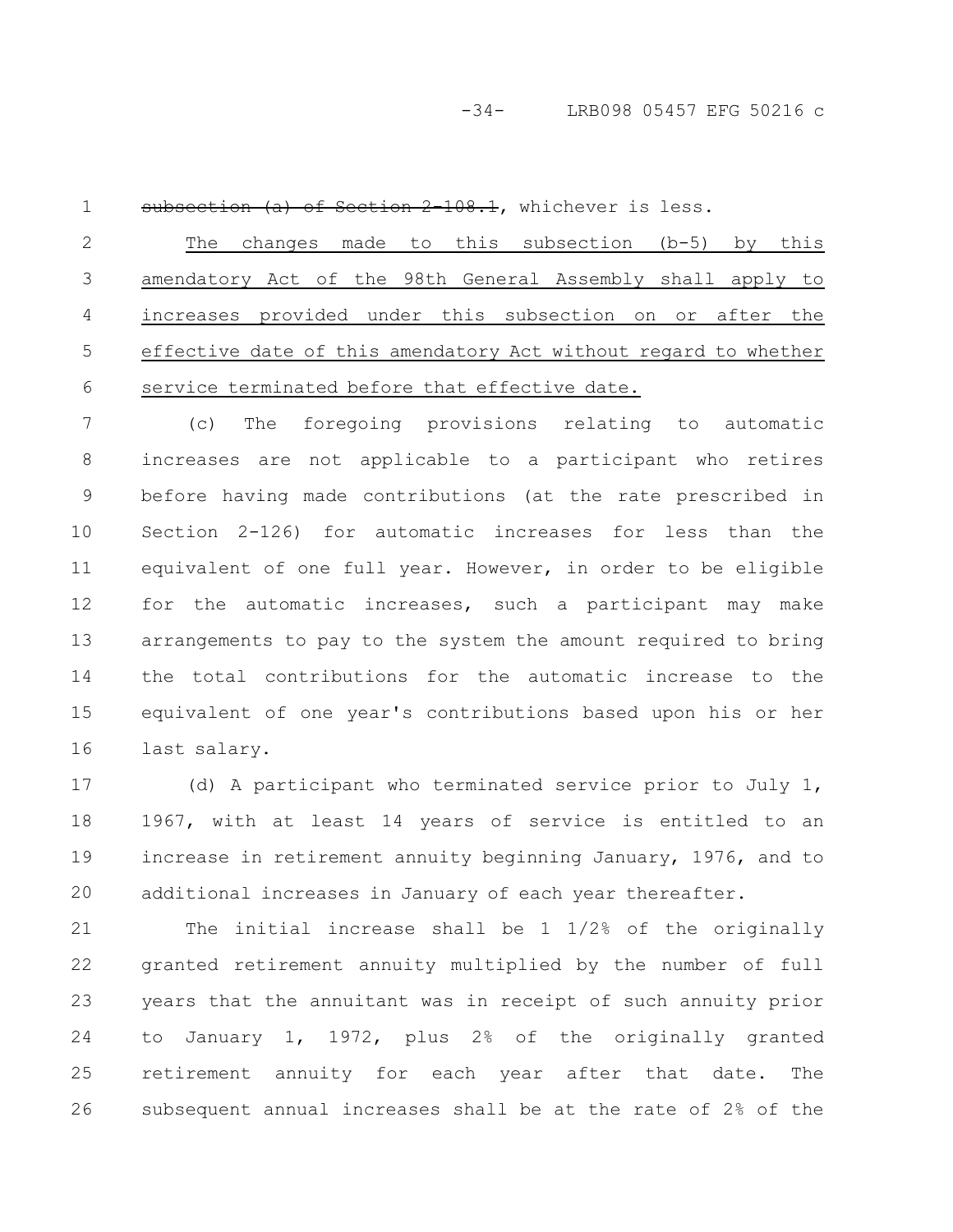-35- LRB098 05457 EFG 50216 c

originally granted retirement annuity for each year through 1979 and at the rate of 3% for 1980 and thereafter. The increases provided under this subsection (d) on or after the effective date of this amendatory Act of the 98th General Assembly shall be at the rate provided in subsection  $(a-1)$ , notwithstanding that service terminated before that effective date. 1 2 3 4 5 6 7

(e) Except as may be provided in subsection  $(b-5)$ , beginning Beginning January 1, 1990, all automatic annual increases payable under this Section shall be calculated as a percentage of the total annuity payable at the time of the increase, including previous increases granted under this Article. 8 9 10 11 12 13

(Source: P.A. 96-889, eff. 1-1-11; 96-1490, eff. 1-1-11.) 14

(40 ILCS 5/2-124) (from Ch. 108 1/2, par. 2-124) 15

Sec. 2-124. Contributions by State. 16

(a) The State shall make contributions to the System by appropriations of amounts which, together with the contributions of participants, interest earned on investments, and other income will meet the cost of maintaining and administering the System on a 100% 90% funded basis in accordance with actuarial recommendations by the end of State fiscal year 2044. 17 18 19 20 21 22 23

(b) The Board shall determine the amount of State contributions required for each fiscal year on the basis of the 24 25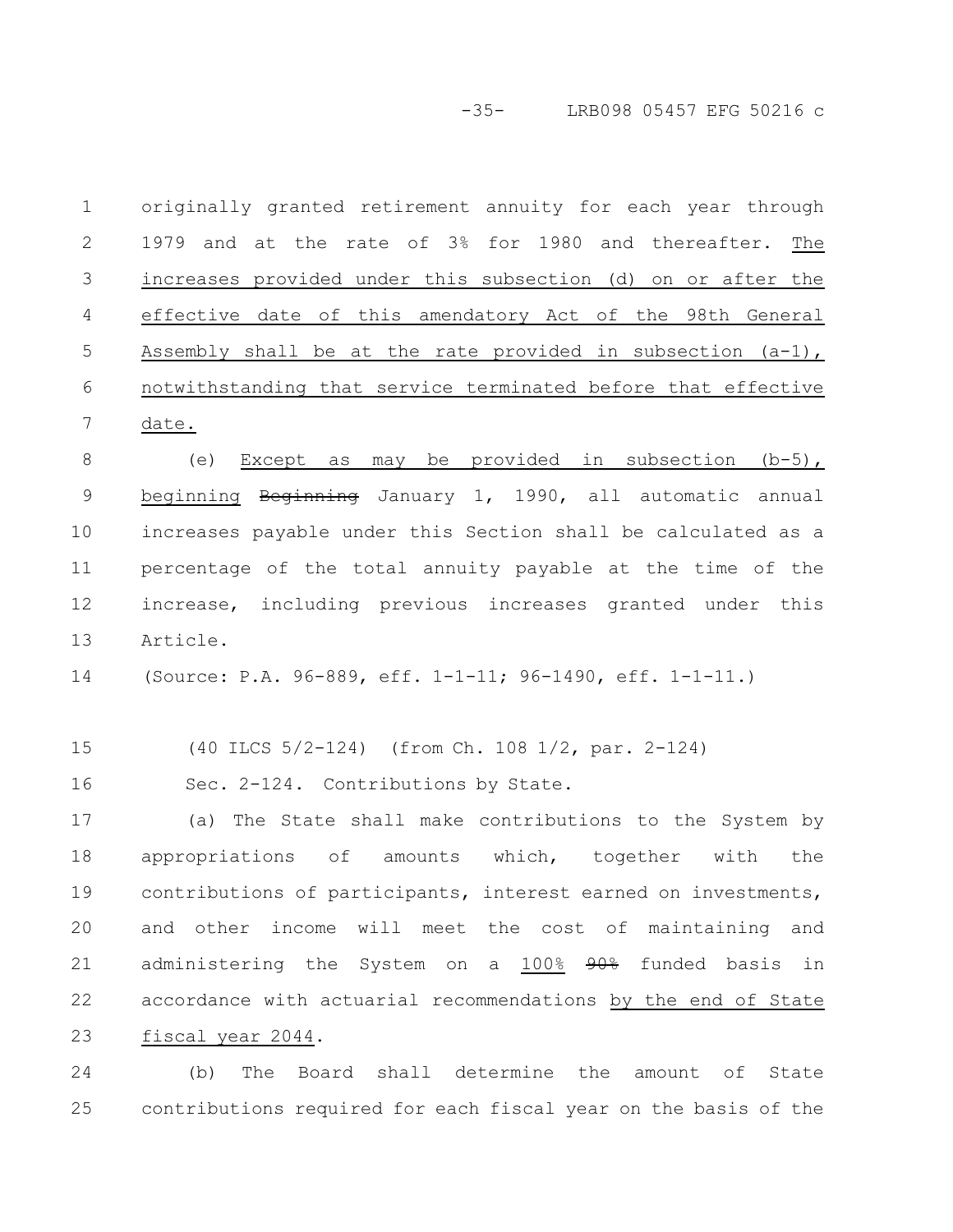actuarial tables and other assumptions adopted by the Board and the prescribed rate of interest, using the formula in subsection (c). 1 2 3

(c) For State fiscal years 2015 through 2044, the minimum contribution to the System to be made by the State for each fiscal year shall be an amount determined by the System to be equal to the sum of (1) the State's portion of the projected normal cost for that fiscal year, plus (2) an amount sufficient to bring the total assets of the System up to 100% of the total actuarial liabilities of the System by the end of State fiscal year 2044. In making these determinations, the required State contribution shall be calculated each year as a level percentage of payroll over the years remaining to and including fiscal year 2044 and shall be determined under the projected unit cost method for fiscal year 2015 and under the entry age normal actuarial cost method for fiscal years 2016 through 2044. 4 5 6 7 8 9 10 11 12 13 14 15 16 17

For State fiscal years 2012 through 2014 2045, the minimum contribution to the System to be made by the State for each fiscal year shall be an amount determined by the System to be sufficient to bring the total assets of the System up to 90% of the total actuarial liabilities of the System by the end of State fiscal year 2045. In making these determinations, the required State contribution shall be calculated each year as a level percentage of payroll over the years remaining to and including fiscal year 2045 and shall be determined under the 18 19 20 21 22 23 24 25 26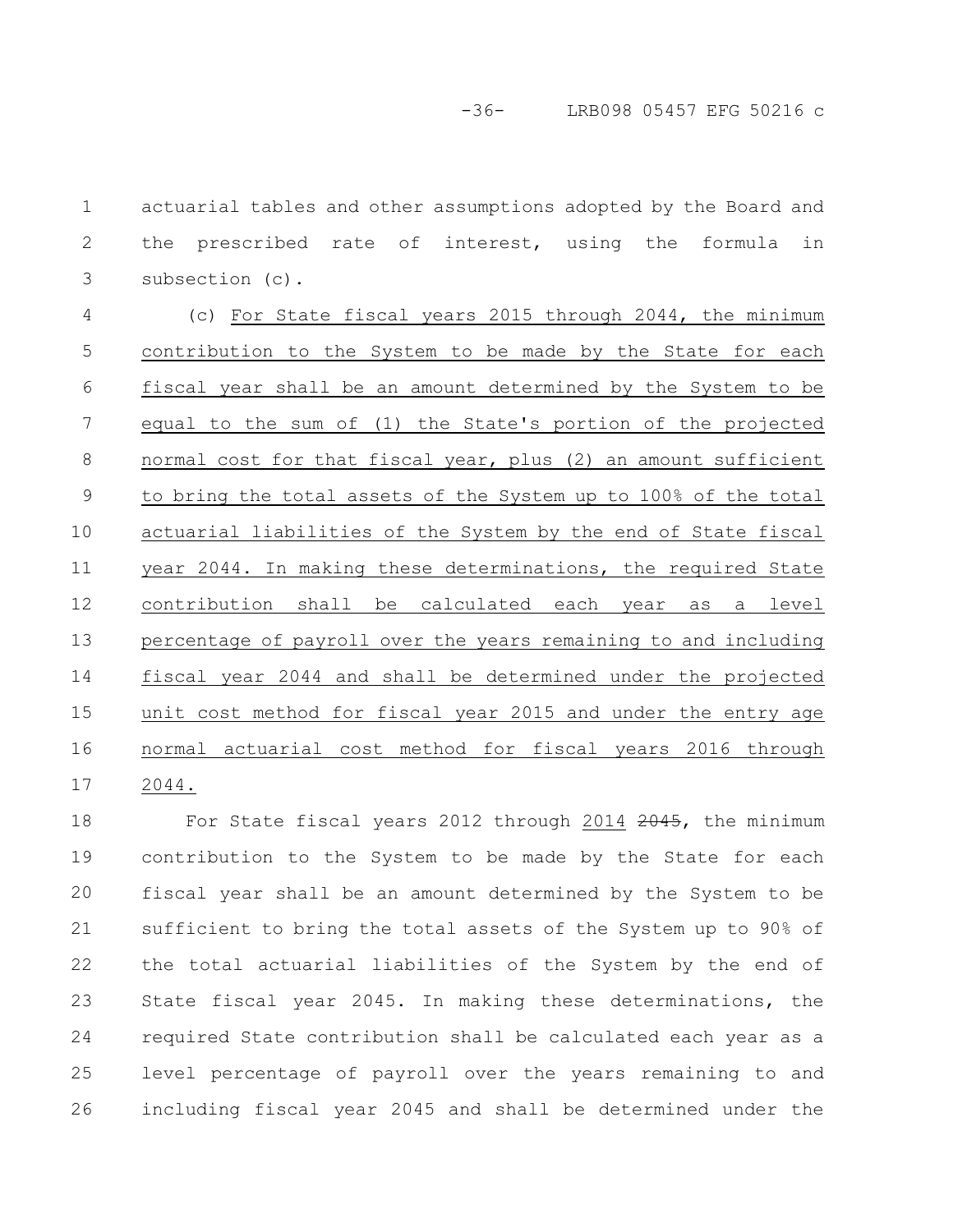1

projected unit credit actuarial cost method.

For State fiscal years 1996 through 2005, the State contribution to the System, as a percentage of the applicable employee payroll, shall be increased in equal annual increments so that by State fiscal year 2011, the State is contributing at the rate required under this Section. 2 3 4 5 6

Notwithstanding any other provision of this Article, the total required State contribution for State fiscal year 2006 is \$4,157,000. 7 8 9

Notwithstanding any other provision of this Article, the total required State contribution for State fiscal year 2007 is \$5,220,300. 10 11 12

For each of State fiscal years 2008 through 2009, the State contribution to the System, as a percentage of the applicable employee payroll, shall be increased in equal annual increments from the required State contribution for State fiscal year 2007, so that by State fiscal year 2011, the State is contributing at the rate otherwise required under this Section. 13 14 15 16 17 18

Notwithstanding any other provision of this Article, the total required State contribution for State fiscal year 2010 is \$10,454,000 and shall be made from the proceeds of bonds sold in fiscal year 2010 pursuant to Section 7.2 of the General Obligation Bond Act, less (i) the pro rata share of bond sale expenses determined by the System's share of total bond proceeds, (ii) any amounts received from the General Revenue Fund in fiscal year 2010, and (iii) any reduction in bond 19 20 21 22 23 24 25 26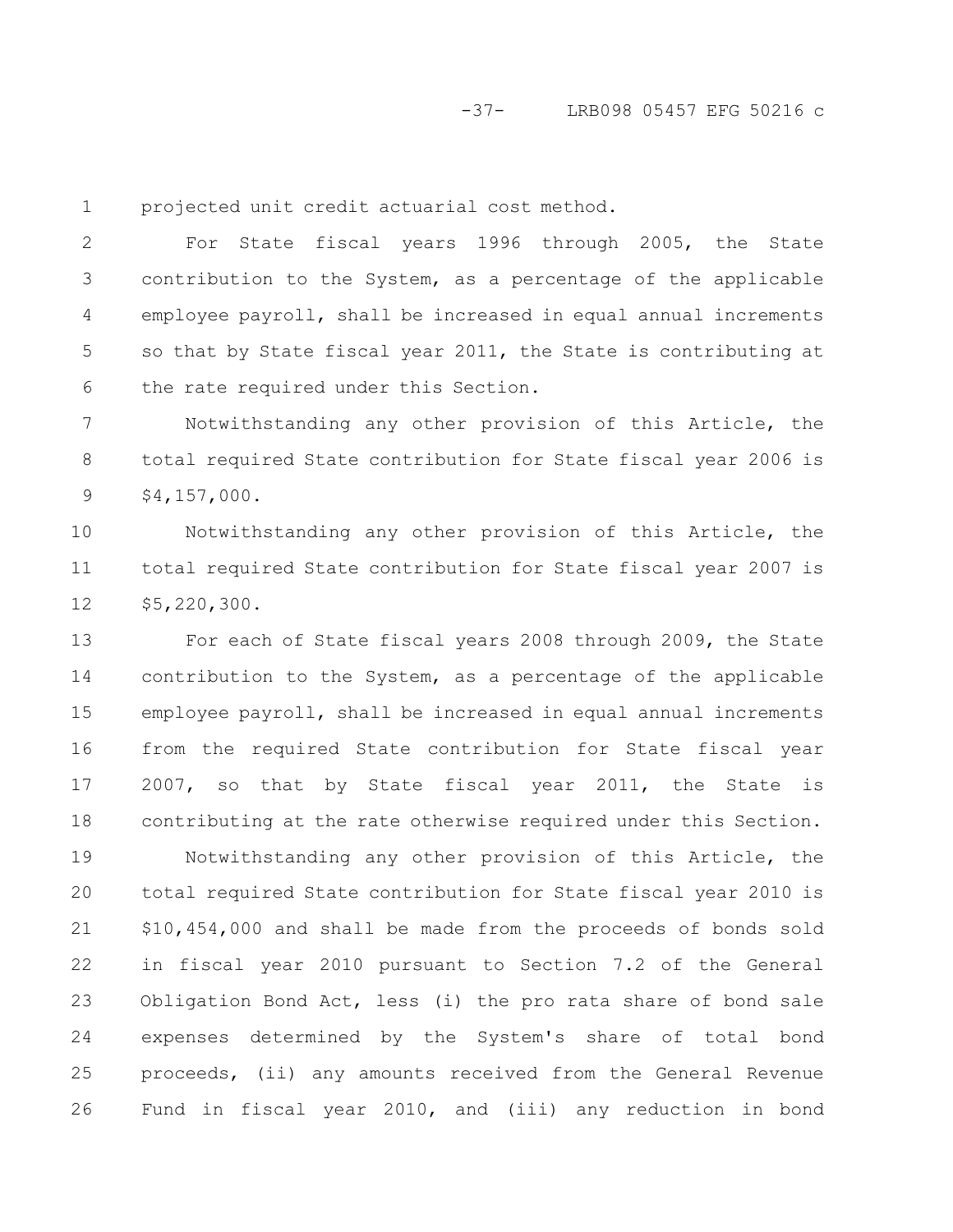proceeds due to the issuance of discounted bonds, if applicable. 1 2

Notwithstanding any other provision of this Article, the total required State contribution for State fiscal year 2011 is the amount recertified by the System on or before April 1, 2011 pursuant to Section 2-134 and shall be made from the proceeds of bonds sold in fiscal year 2011 pursuant to Section 7.2 of the General Obligation Bond Act, less (i) the pro rata share of bond sale expenses determined by the System's share of total bond proceeds, (ii) any amounts received from the General Revenue Fund in fiscal year 2011, and (iii) any reduction in bond proceeds due to the issuance of discounted bonds, if applicable. 3 4 5 6 7 8 9 10 11 12 13

Beginning in State fiscal year 2045, the minimum State contribution for each fiscal year shall be the amount needed to maintain the total assets of the System at 100% of the total actuarial liabilities of the System. 14 15 16 17

Beginning in State fiscal year 2046, the minimum State contribution for each fiscal year shall be the amount maintain the total assets of the System at 90% actuarial liabilities of the System. 18 19 20 21

Amounts received by the System pursuant to Section 25 of the Budget Stabilization Act or Section 8.12 of the State Finance Act in any fiscal year do not reduce and do not constitute payment of any portion of the minimum State contribution required under this Article in that fiscal year. 22 23 24 25 26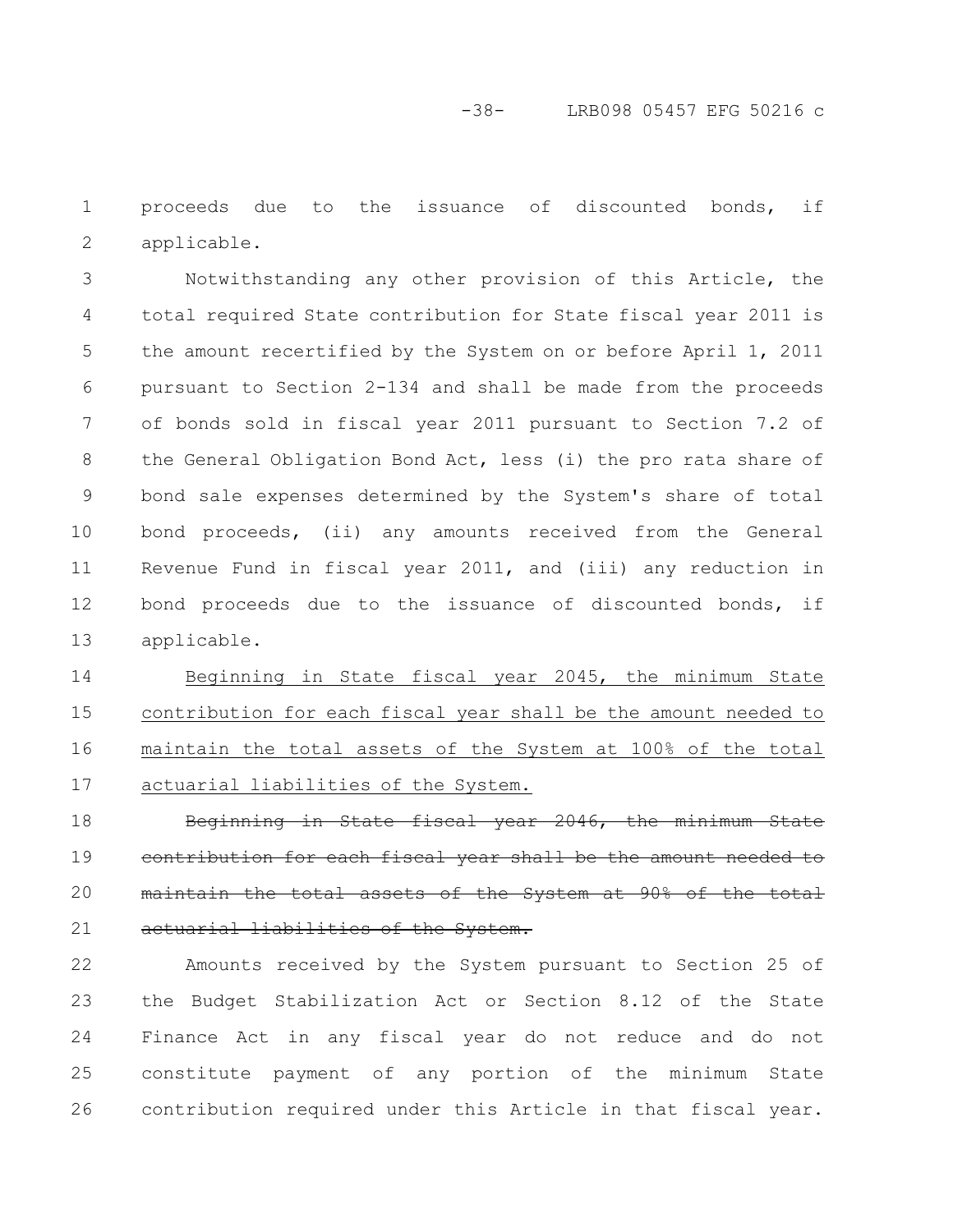Such amounts shall not reduce, and shall not be included in the calculation of, the required State contributions under this Article in any future year until the System has reached a funding ratio of at least 100% 90%. A reference in this Article to the "required State contribution" or any substantially similar term does not include or apply to any amounts payable to the System under Section 25 of the Budget Stabilization Act. 1 2 3 4 5 6 7

Notwithstanding any other provision of this Section, the required State contribution for State fiscal year 2005 and for fiscal year 2008 and each fiscal year thereafter through State fiscal year 2014, as calculated under this Section and certified under Section 2-134, shall not exceed an amount equal to (i) the amount of the required State contribution that would have been calculated under this Section for that fiscal year if the System had not received any payments under subsection (d) of Section 7.2 of the General Obligation Bond Act, minus (ii) the portion of the State's total debt service payments for that fiscal year on the bonds issued in fiscal year 2003 for the purposes of that Section 7.2, as determined and certified by the Comptroller, that is the same as the System's portion of the total moneys distributed under subsection (d) of Section 7.2 of the General Obligation Bond Act. In determining this maximum for State fiscal years 2008 through 2010, however, the amount referred to in item (i) shall be increased, as a percentage of the applicable employee payroll, in equal increments calculated from the sum of the required State 8 9 10 11 12 13 14 15 16 17 18 19 20 21 22 23 24 25 26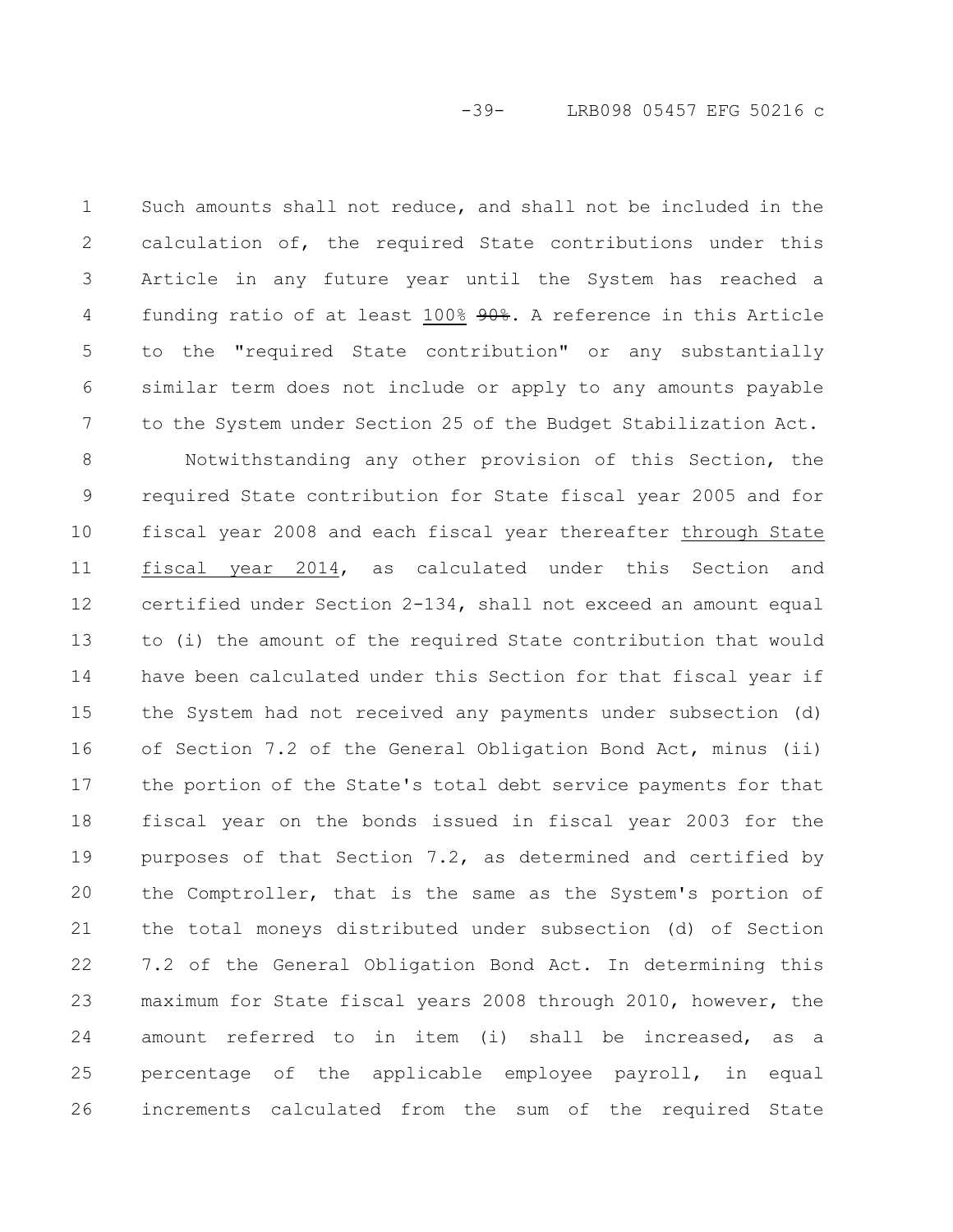-40- LRB098 05457 EFG 50216 c

contribution for State fiscal year 2007 plus the applicable portion of the State's total debt service payments for fiscal year 2007 on the bonds issued in fiscal year 2003 for the purposes of Section 7.2 of the General Obligation Bond Act, so that, by State fiscal year 2011, the State is contributing at the rate otherwise required under this Section. 1 2 3 4 5 6

(d) For purposes of determining the required State contribution to the System, the value of the System's assets shall be equal to the actuarial value of the System's assets, which shall be calculated as follows: 7 8 9 10

As of June 30, 2008, the actuarial value of the System's assets shall be equal to the market value of the assets as of that date. In determining the actuarial value of the System's assets for fiscal years after June 30, 2008, any actuarial gains or losses from investment return incurred in a fiscal year shall be recognized in equal annual amounts over the 5-year period following that fiscal year. 11 12 13 14 15 16 17

(e) For purposes of determining the required State contribution to the system for a particular year, the actuarial value of assets shall be assumed to earn a rate of return equal to the system's actuarially assumed rate of return. 18 19 20 21

(Source: P.A. 96-43, eff. 7-15-09; 96-1497, eff. 1-14-11; 96-1511, eff. 1-27-11; 96-1554, eff. 3-18-11; 97-813, eff.  $7 - 13 - 12.$ 22 23 24

25

(40 ILCS 5/2-125) (from Ch. 108 1/2, par. 2-125)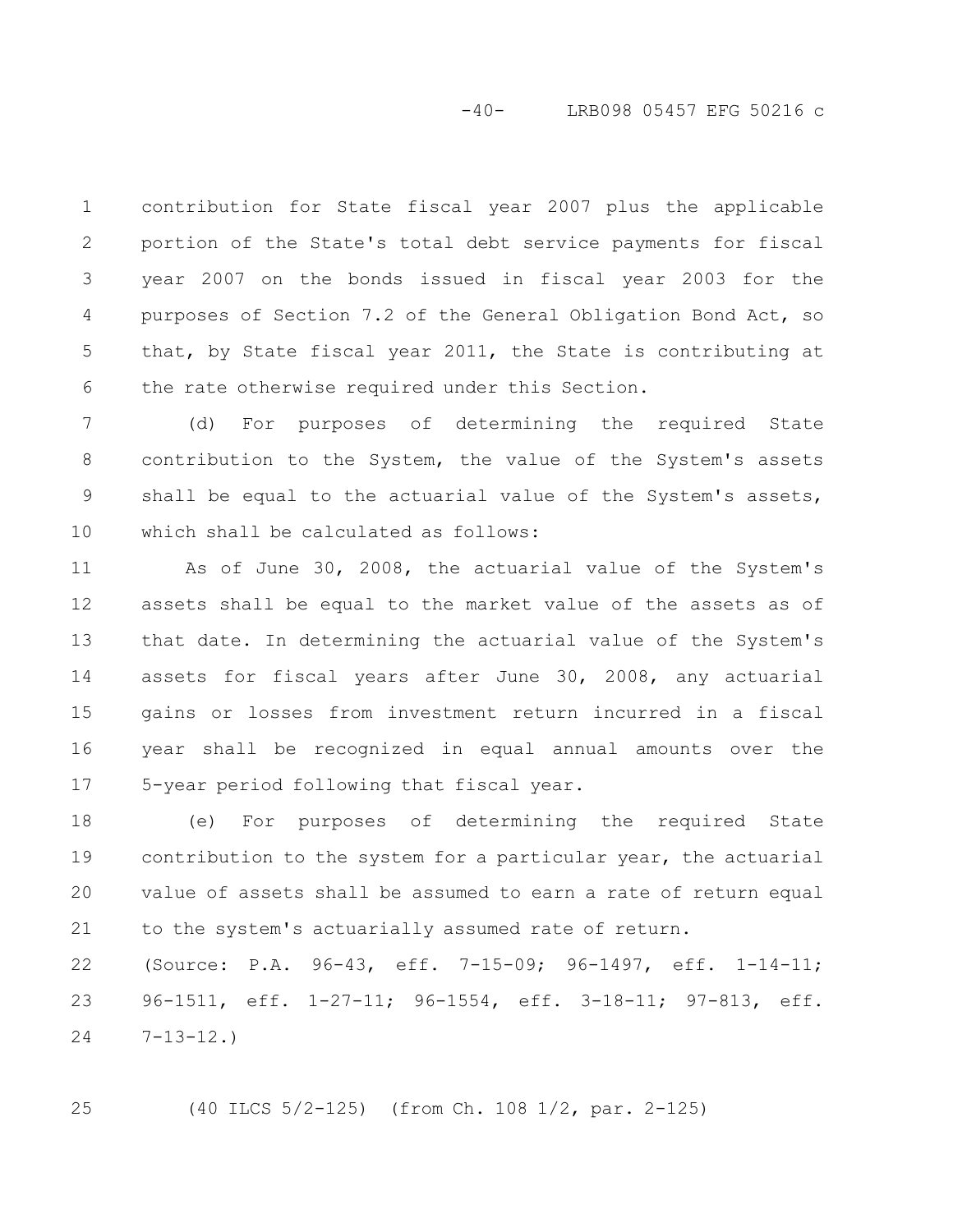## -41- LRB098 05457 EFG 50216 c

1

Sec. 2-125. Obligations of State; funding quarantee.

(a) The payment of (1) the required State contributions, (2) all benefits granted under this system and (3) all expenses of administration and operation are obligations of the State to the extent specified in this Article. 2 3 4 5

(b) All income, interest and dividends derived from deposits and investments shall be credited to the account of the system in the State Treasury and used to pay benefits under this Article. 6 7 8 9

(c) Beginning July 1, 2014, the State shall be obligated to contribute to the System in each State fiscal year an amount not less than the sum of (i) the State's normal cost for the year and (ii) the portion of the unfunded accrued liability assigned to that year by law. Notwithstanding any other provision of law, if the State fails to pay an amount required under this subsection, it shall be the obligation of the Board to seek payment of the required amount in compliance with the provisions of this Section and, if the amount remains unpaid, to bring a mandamus action in the Supreme Court of Illinois to compel the State to make the required payment. 10 11 12 13 14 15 16 17 18 19 20

If the System submits a voucher for contributions required under Section 2-124 and the State fails to pay that voucher within 90 days of its receipt, the Board shall submit a written request to the Comptroller seeking payment. A copy of the request shall be filed with the Secretary of State, and the Secretary of State shall provide a copy to the Governor and 21 22 23 24 25 26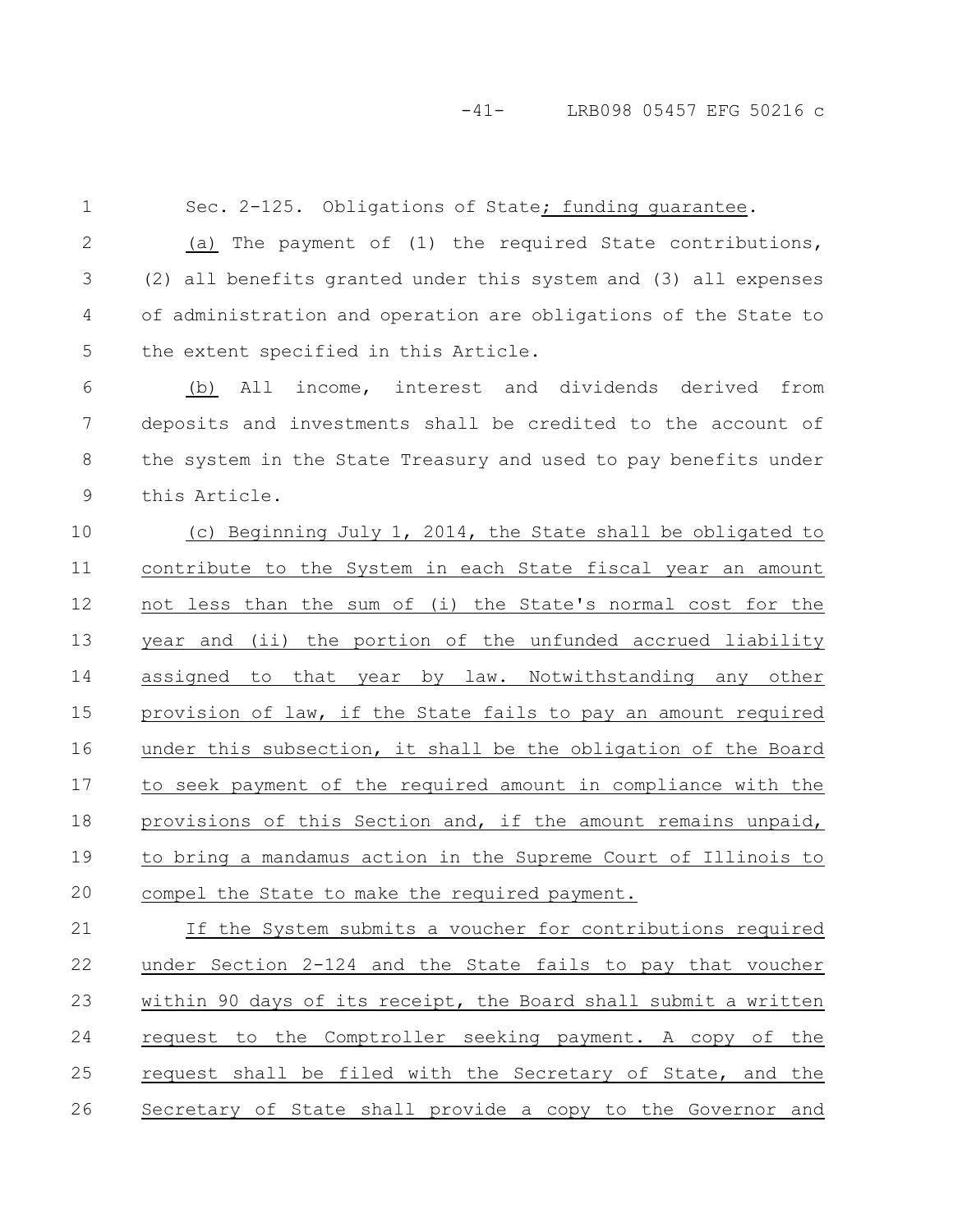-42- LRB098 05457 EFG 50216 c

General Assembly. No earlier than the 16th day after the System files the request with the Comptroller and Secretary of State, if the amount remains unpaid the Board shall commence a mandamus action in the Supreme Court of Illinois to compel the Comptroller to satisfy the voucher. 1 2 3 4 5

This subsection (c) constitutes an express waiver of the State's sovereign immunity solely to the extent that it permits the Board to commence a mandamus action in the Supreme Court of Illinois to compel the Comptroller to pay a voucher for the contributions required under Section 2-124. 6 7 8 9 10

(d) Beginning in State fiscal year 2016, the State shall be obligated to make the transfers set forth in subsections (c-5) and (c-10) of Section 20 of the Budget Stabilization Act and to pay to the System its proportionate share of the transferred amounts in accordance with Section 25 of the Budget Stabilization Act. Notwithstanding any other provision of law, if the State fails to transfer an amount required under this subsection or to pay to the System its proportionate share of the transferred amount in accordance with Section 25 of the Budget Stabilization Act, it shall be the obligation of the Board to seek transfer or payment of the required amount in compliance with the provisions of this Section and, if the required amount remains untransferred or the required payment remains unpaid, to bring a mandamus action in the Supreme Court of Illinois to compel the State to make the required transfer or payment or both, as the case may be. 11 12 13 14 15 16 17 18 19 20 21 22 23 24 25 26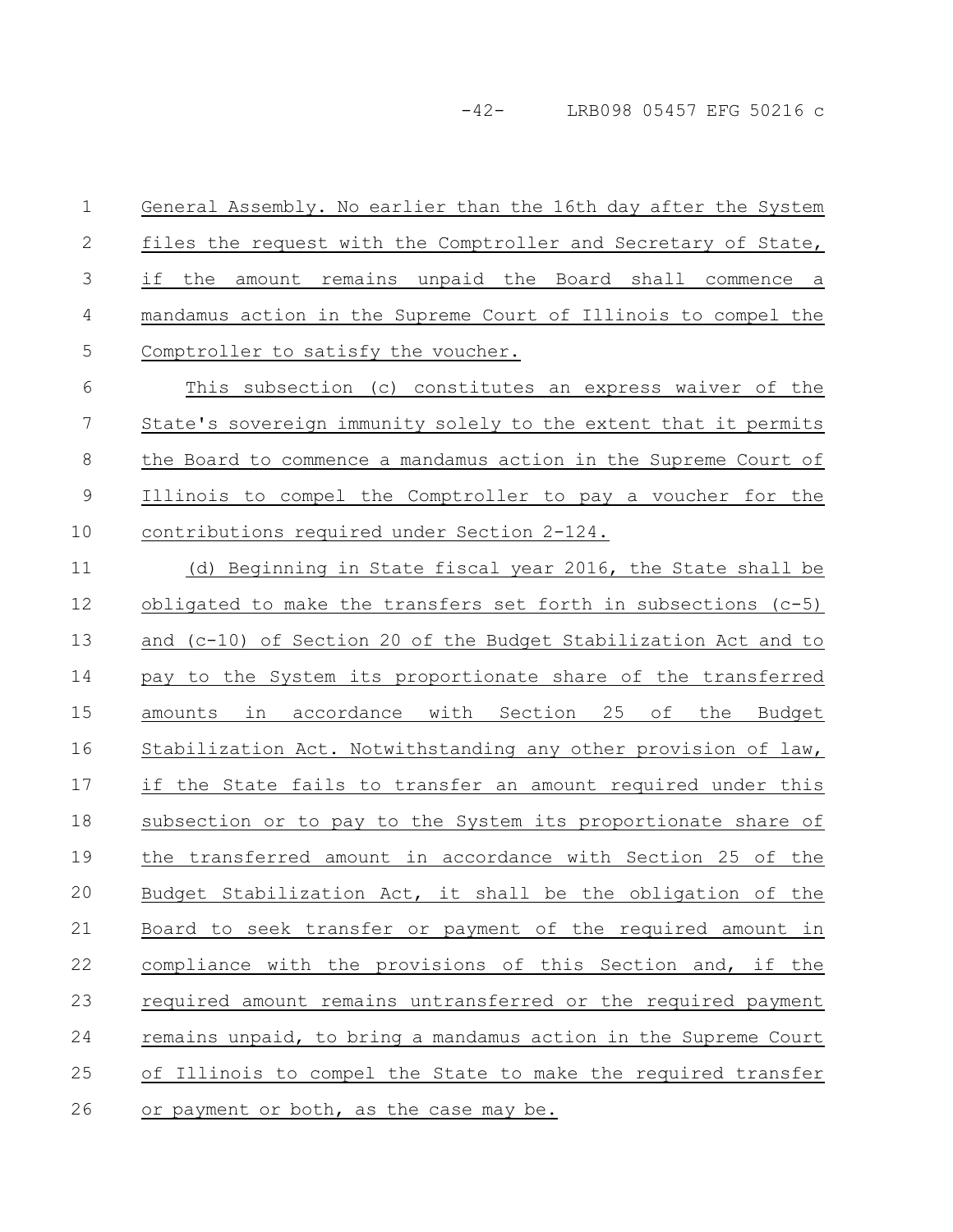-43- LRB098 05457 EFG 50216 c

If the State fails to make a transfer required under subsection (c-5) or (c-10) of Section 20 of the Budget Stabilization Act or a payment to the System required under Section 25 of that Act, the Board shall submit a written request to the Comptroller seeking payment. A copy of the request shall be filed with the Secretary of State, and the Secretary of State shall provide a copy to the Governor and General Assembly. No earlier than the 16th day after the System files the request with the Comptroller and Secretary of State, if the required amount remains untransferred or the required payment remains unpaid, the Board shall commence a mandamus action in the Supreme Court of Illinois to compel the Comptroller to make the required transfer or payment or both, as the case may be. This subsection (d) constitutes an express waiver of the State's sovereign immunity solely to the extent that it permits the Board to commence a mandamus action in the Supreme Court of Illinois to compel the Comptroller to make a transfer required under subsection (c-5) or (c-10) of Section 20 of the Budget Stabilization Act and to pay to the System its proportionate share of the transferred amount in accordance with Section 25 of the Budget Stabilization Act. The obligations created by this subsection (d) expire when all of the requirements of subsections (c-5) and (c-10) of Section 20 of the Budget Stabilization Act and Section 25 of the Budget Stabilization Act have been met. 1 2 3 4 5 6 7 8 9 10 11 12 13 14 15 16 17 18 19 20 21 22 23 24 25 26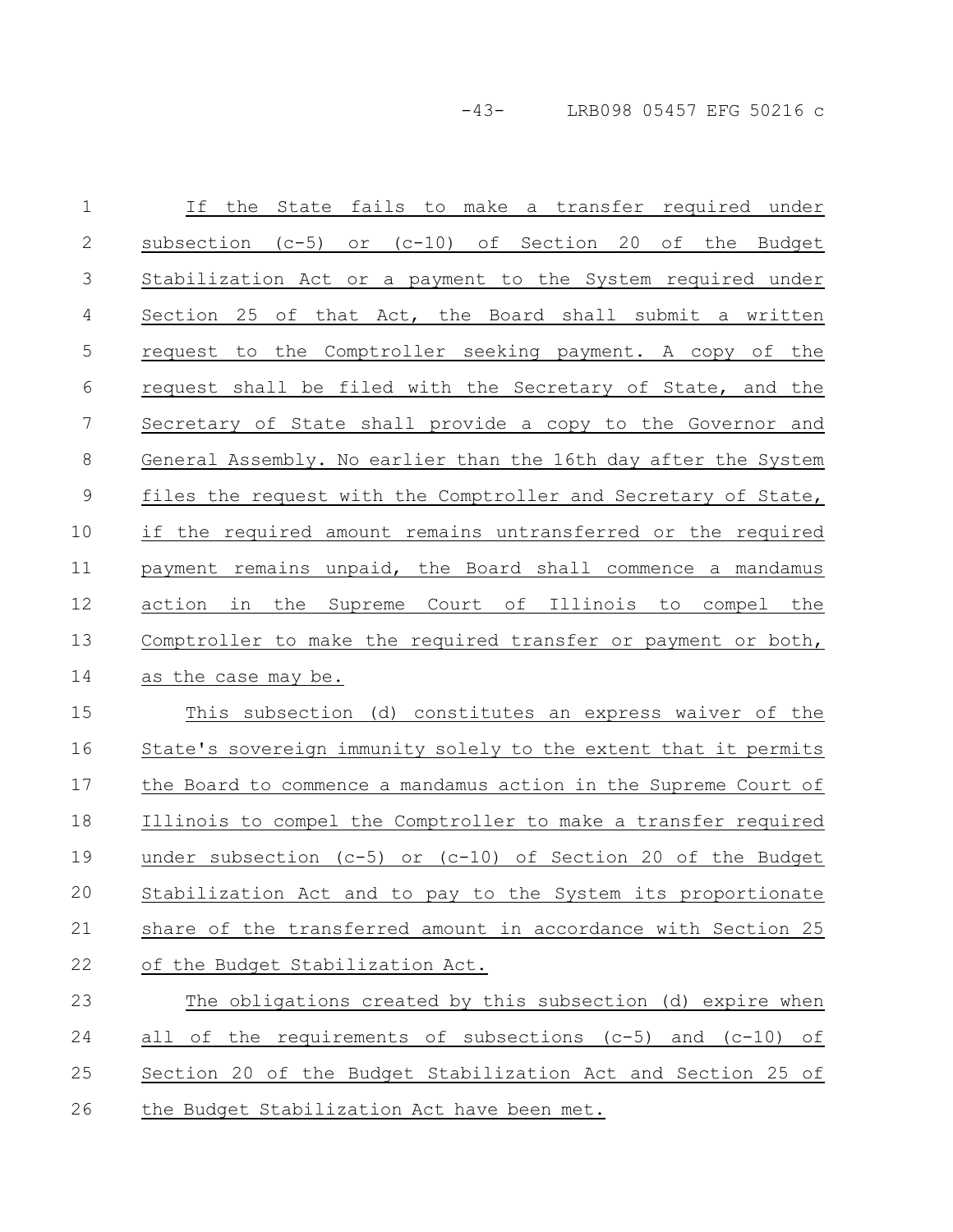-44- LRB098 05457 EFG 50216 c

(e) Any payments and transfers required to be made by the State pursuant to subsection (c) or (d) are expressly subordinate to the payment of the principal, interest, and premium, if any, on any bonded debt obligation of the State or any other State-created entity, either currently outstanding or to be issued, for which the source of repayment or security thereon is derived directly or indirectly from tax revenues collected by the State or any other State-created entity. Payments on such bonded obligations include any statutory fund transfers or other prefunding mechanisms or formulas set forth, now or hereafter, in State law or bond indentures, into debt service funds or accounts of the State related to such bond obligations, consistent with the payment schedules associated with such obligations. 1 2 3 4 5 6 7 8 9 10 11 12 13 14

(Source: P.A. 83-1440.) 15

(40 ILCS 5/2-126) (from Ch. 108 1/2, par. 2-126) 16

Sec. 2-126. Contributions by participants. 17

(a) Each participant shall contribute toward the cost of his or her retirement annuity a percentage of each payment of salary received by him or her for service as a member as follows: for service between October 31, 1947 and January 1, 1959, 5%; for service between January 1, 1959 and June 30, 1969, 6%; for service between July 1, 1969 and January 10, 1973, 6 1/2%; for service after January 10, 1973, 7%; for service after December 31, 1981, 8 1/2%. 18 19 20 21 22 23 24 25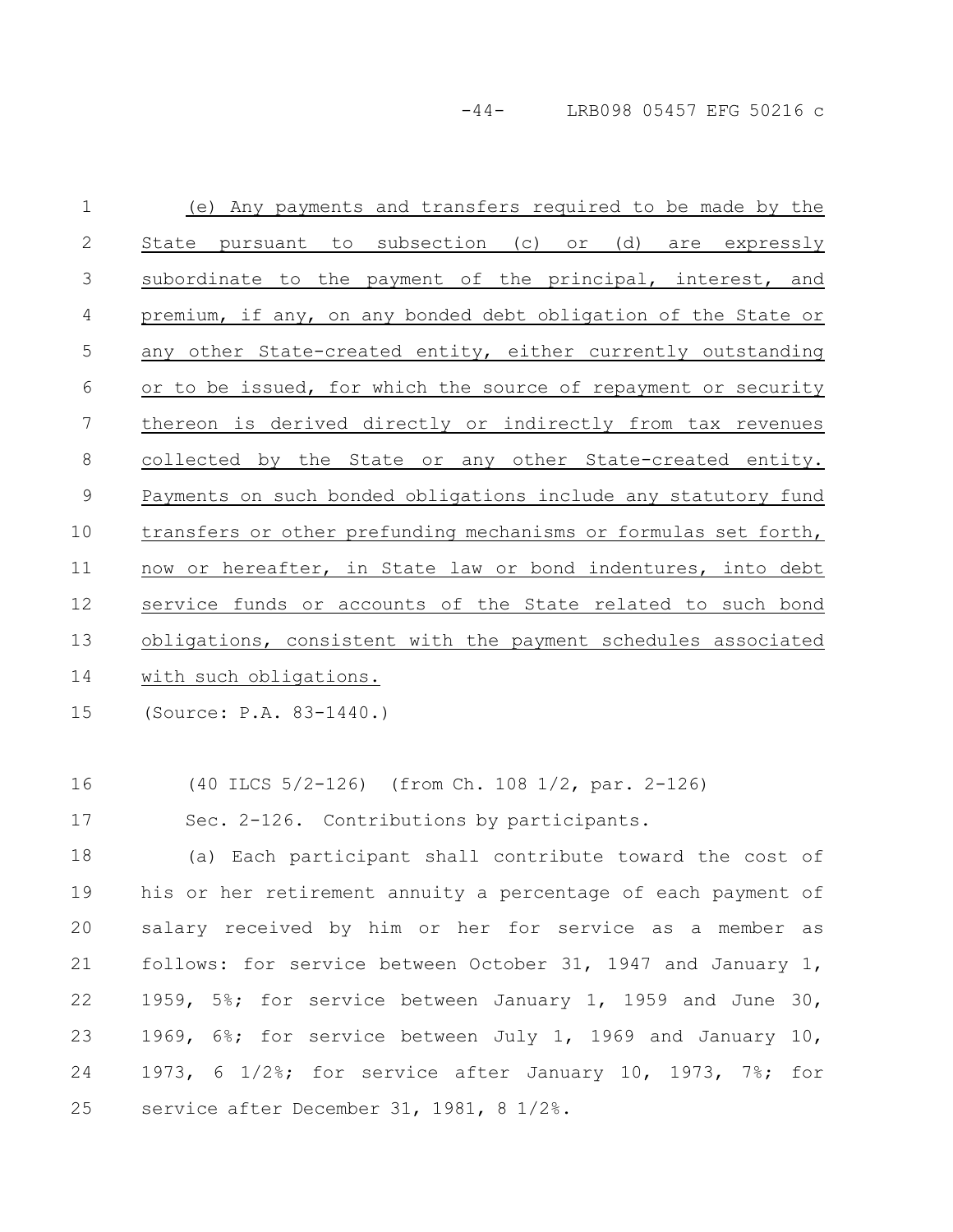(b) Beginning August 2, 1949, each male participant, and from July 1, 1971, each female participant shall contribute towards the cost of the survivor's annuity 2% of salary. 1 2 3

A participant who has no eligible survivor's annuity beneficiary may elect to cease making contributions for survivor's annuity under this subsection. A survivor's annuity shall not be payable upon the death of a person who has made this election, unless prior to that death the election has been revoked and the amount of the contributions that would have been paid under this subsection in the absence of the election is paid to the System, together with interest at the rate of 4% per year from the date the contributions would have been made to the date of payment. 4 5 6 7 8 9 10 11 12 13

(c) Beginning July 1, 1967 and, in the case of Tier 1 participants, ending on June 30, 2014, each participant shall contribute 1% of salary towards the cost of automatic increase in annuity provided in Section 2-119.1. These contributions shall be made concurrently with contributions for retirement annuity purposes. 14 15 16 17 18 19

(d) In addition, each participant serving as an officer of the General Assembly shall contribute, for the same purposes and at the same rates as are required of a regular participant, on each additional payment received as an officer. If the participant serves as an officer for at least 2 but less than 4 years, he or she shall contribute an amount equal to the amount that would have been contributed had the participant served as 20 21 22 23 24 25 26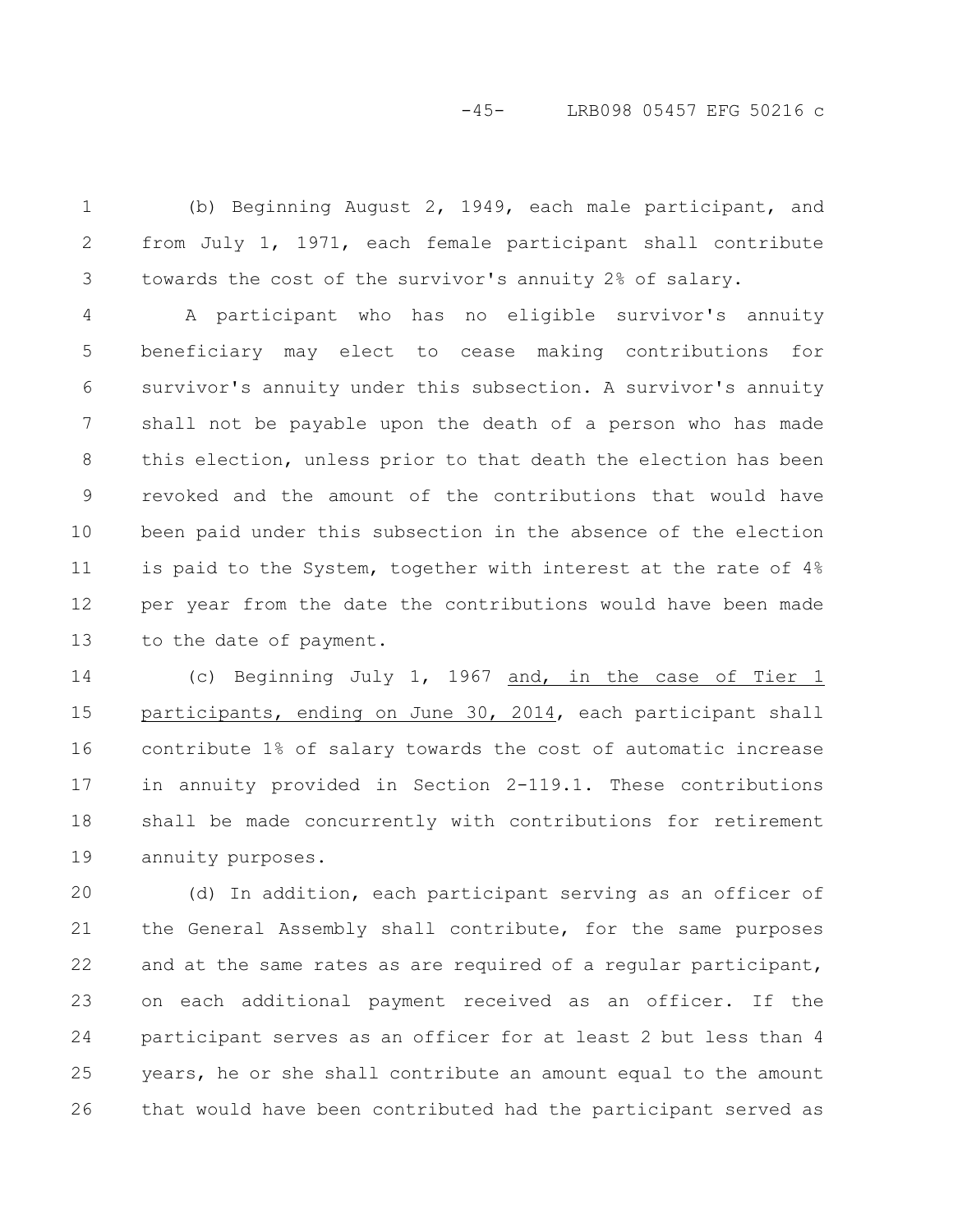-46- LRB098 05457 EFG 50216 c

an officer for 4 years. Persons who serve as officers in the 87th General Assembly but cannot receive the additional payment to officers because of the ban on increases in salary during their terms may nonetheless make contributions based on those additional payments for the purpose of having the additional payments included in their highest salary for annuity purposes; however, persons electing to make these additional contributions must also pay an amount representing the corresponding employer contributions, as calculated by the System. 1 2 3 4 5 6 7 8 9 10

(e) Notwithstanding any other provision of this Article, the required contribution of a participant who first becomes a participant on or after January 1, 2011 shall not exceed the contribution that would be due under this Article if that participant's highest salary for annuity purposes were \$106,800, plus any increases in that amount under Section  $2 - 108.1$ . 11 12 13 14 15 16 17

(Source: P.A. 96-1490, eff. 1-1-11.) 18

(40 ILCS 5/2-126.5 new) 19

Sec. 2-126.5. Use of contributions for health care subsidies. The System shall not use any contribution received by the System under this Article to provide a subsidy for the cost of participation in a retiree health care program. 20 21 22 23

(40 ILCS 5/2-134) (from Ch. 108 1/2, par. 2-134) 24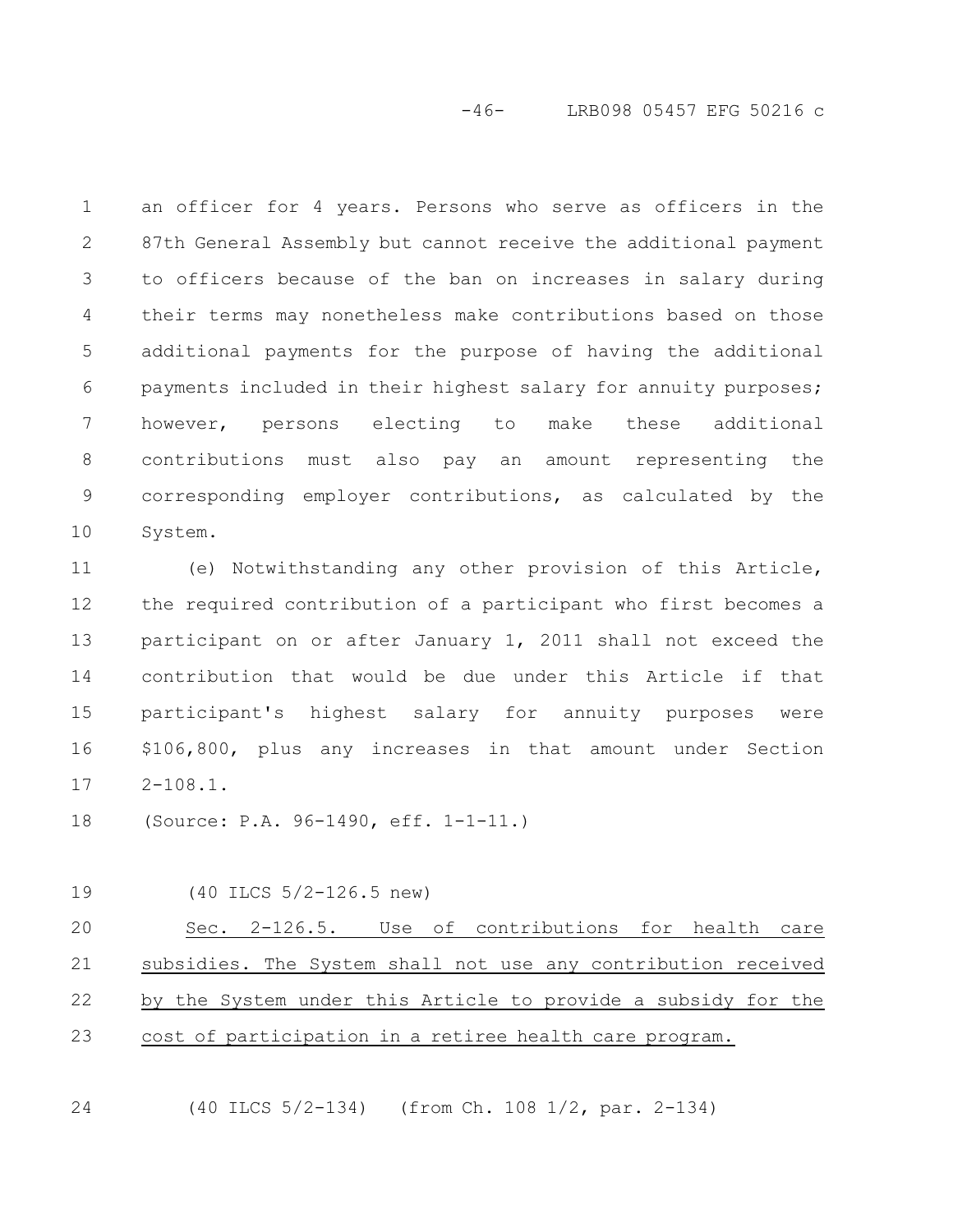-47- LRB098 05457 EFG 50216 c

Sec. 2-134. To certify required State contributions and submit vouchers. 1 2

(a) The Board shall certify to the Governor on or before December 15 of each year until December 15, 2011 the amount of the required State contribution to the System for the next fiscal year and shall specifically identify the System's projected State normal cost for that fiscal year. The certification shall include a copy of the actuarial recommendations upon which it is based and shall specifically identify the System's projected State normal cost for that fiscal year. 3 4 5 6 7 8 9 10 11

On or before November 1 of each year, beginning November 1, 2012, the Board shall submit to the State Actuary, the Governor, and the General Assembly a proposed certification of the amount of the required State contribution to the System for the next fiscal year, along with all of the actuarial assumptions, calculations, and data upon which that proposed certification is based. On or before January 1 of each year beginning January 1, 2013, the State Actuary shall issue a preliminary report concerning the proposed certification and identifying, if necessary, recommended changes in actuarial assumptions that the Board must consider before finalizing its certification of the required State contributions. On or before January 15, 2013 and every January 15 thereafter, the Board shall certify to the Governor and the General Assembly the amount of the required State contribution for the next fiscal 12 13 14 15 16 17 18 19 20 21 22 23 24 25 26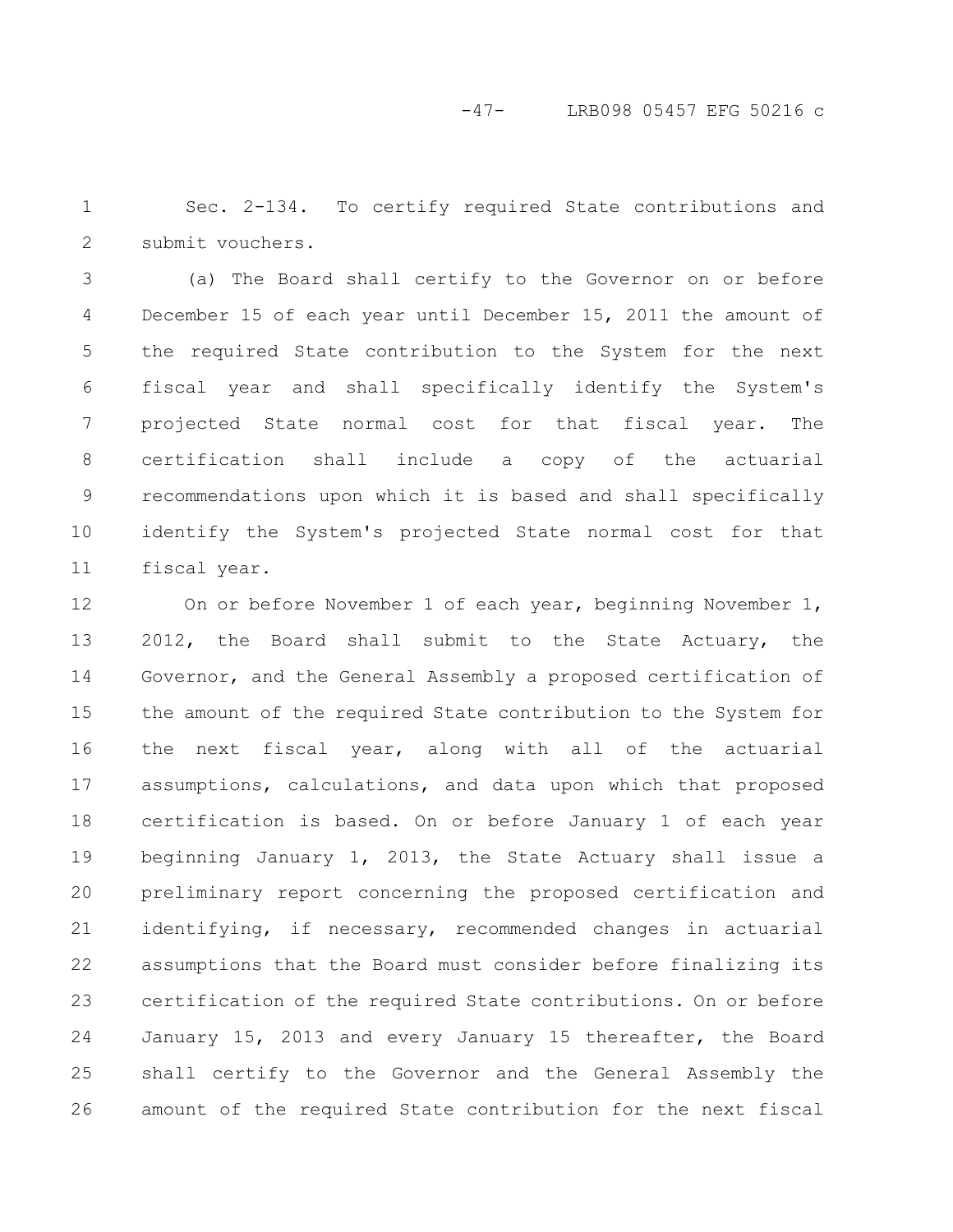year. The Board's certification must note any deviations from the State Actuary's recommended changes, the reason or reasons for not following the State Actuary's recommended changes, and the fiscal impact of not following the State Actuary's recommended changes on the required State contribution. 1 2 3 4 5

On or before May 1, 2004, the Board shall recalculate and recertify to the Governor the amount of the required State contribution to the System for State fiscal year 2005, taking into account the amounts appropriated to and received by the System under subsection (d) of Section 7.2 of the General Obligation Bond Act. 6 7 8 9 10 11

On or before July 1, 2005, the Board shall recalculate and recertify to the Governor the amount of the required State contribution to the System for State fiscal year 2006, taking into account the changes in required State contributions made by this amendatory Act of the 94th General Assembly. 12 13 14 15 16

On or before April 1, 2011, the Board shall recalculate and recertify to the Governor the amount of the required State contribution to the System for State fiscal year 2011, applying the changes made by Public Act 96-889 to the System's assets and liabilities as of June 30, 2009 as though Public Act 96-889 was approved on that date. 17 18 19 20 21 22

(a-5) For purposes of Section (c-5) of Section 20 of the Budget Stabilization Act, on or before November 1 of each year beginning November 1, 2014, the Board shall determine the amount of the State contribution to the System that would have 23 24 25 26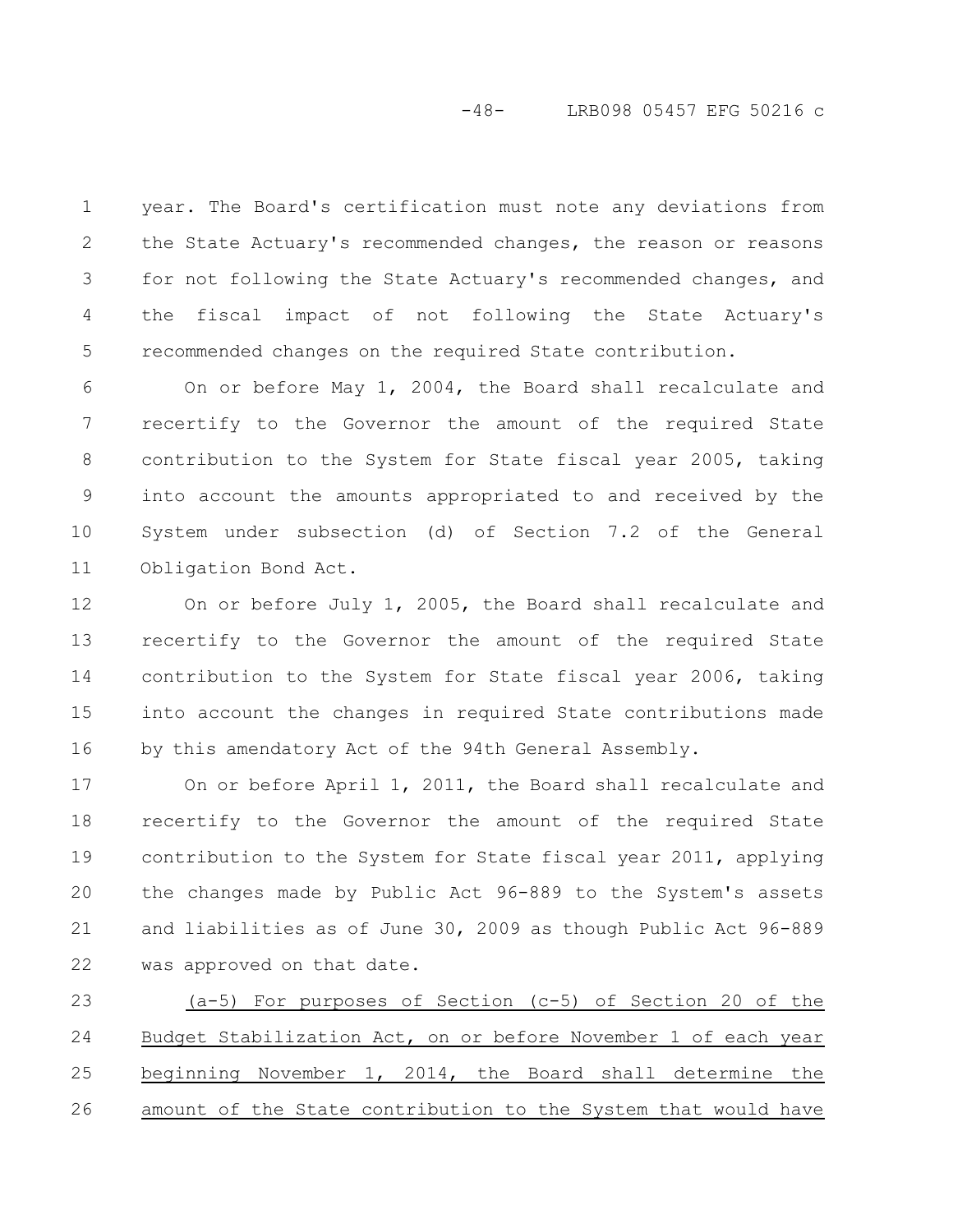-49- LRB098 05457 EFG 50216 c

been required for the next fiscal year if this amendatory Act of the 98th General Assembly had not taken effect, using the best and most recent available data but based on the law in effect on May 31, 2014. The Board shall submit to the State Actuary, the Governor, and the General Assembly a proposed certification, along with the relevant law, actuarial assumptions, calculations, and data upon which that certification is based. On or before January 1,2015 and every January 1 thereafter, the State Actuary shall issue a preliminary report concerning the proposed certification and identifying, if necessary, recommended changes in actuarial assumptions that the Board must consider before finalizing its certification. On or before January 15, 2015 and every January 1 thereafter, the Board shall certify to the Governor and the General Assembly the amount of the State contribution to the System that would have been required for the next fiscal year if this amendatory Act of the 98th General Assembly had not taken effect, using the best and most recent available data but based on the law in effect on May 31, 2014. The Board's certification must note any deviations from the State Actuary's recommended changes, the reason or reasons for not following the State Actuary's recommended changes, and the impact of not following the State Actuary's recommended changes. 1 2 3 4 5 6 7 8 9 10 11 12 13 14 15 16 17 18 19 20 21 22 23

(b) Beginning in State fiscal year 1996, on or as soon as possible after the 15th day of each month the Board shall submit vouchers for payment of State contributions to the 24 25 26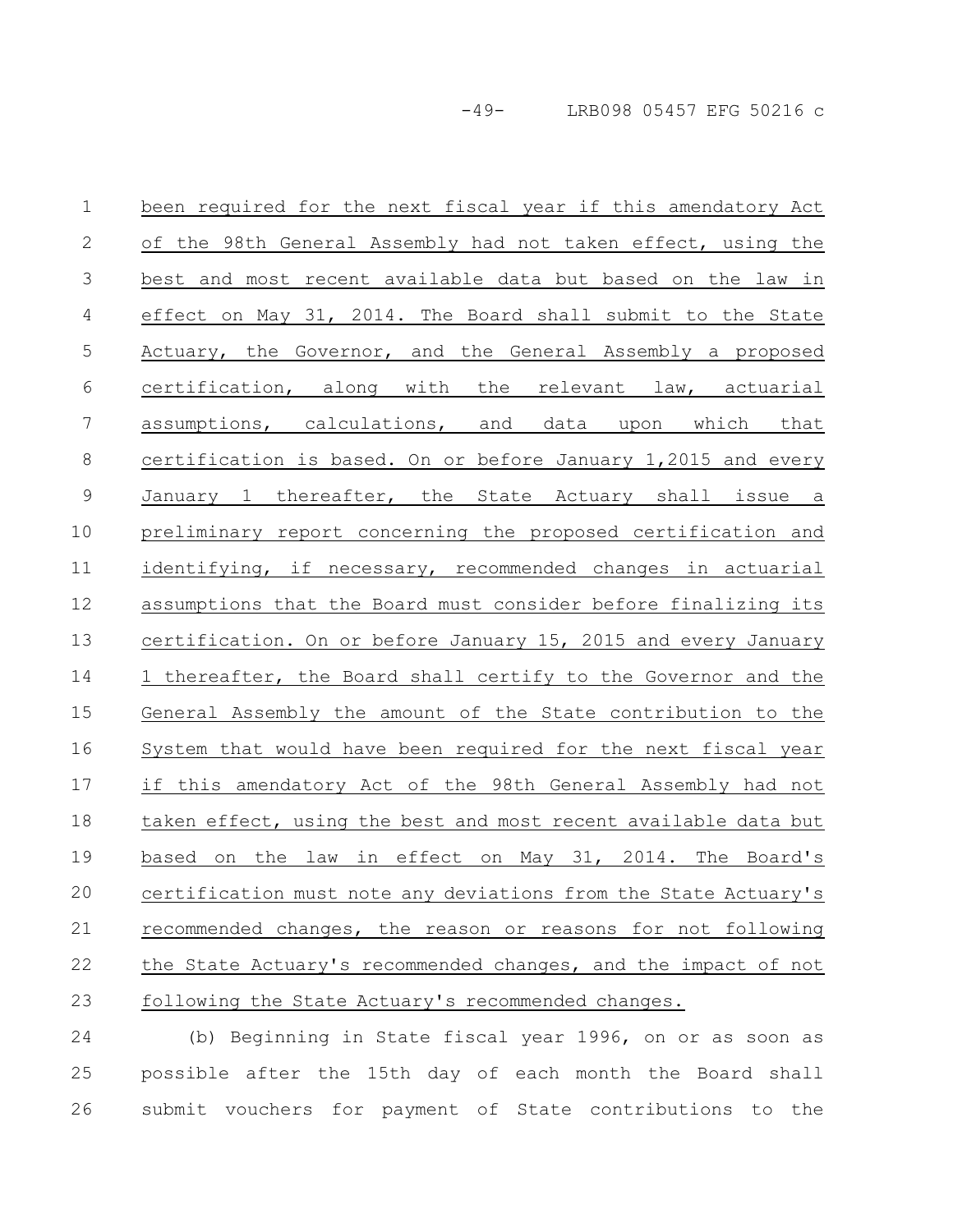System, in a total monthly amount of one-twelfth of the required annual State contribution certified under subsection (a). From the effective date of this amendatory Act of the 93rd General Assembly through June 30, 2004, the Board shall not submit vouchers for the remainder of fiscal year 2004 in excess of the fiscal year 2004 certified contribution amount determined under this Section after taking into consideration the transfer to the System under subsection (d) of Section 6z-61 of the State Finance Act. These vouchers shall be paid by the State Comptroller and Treasurer by warrants drawn on the funds appropriated to the System for that fiscal year. If in any month the amount remaining unexpended from all other appropriations to the System for the applicable fiscal year (including the appropriations to the System under Section 8.12 of the State Finance Act and Section 1 of the State Pension Funds Continuing Appropriation Act) is less than the amount lawfully vouchered under this Section, the difference shall be paid from the General Revenue Fund under the continuing appropriation authority provided in Section 1.1 of the State Pension Funds Continuing Appropriation Act. 1 2 3 4 5 6 7 8 9 10 11 12 13 14 15 16 17 18 19 20

(c) The full amount of any annual appropriation for the System for State fiscal year 1995 shall be transferred and made available to the System at the beginning of that fiscal year at the request of the Board. Any excess funds remaining at the end of any fiscal year from appropriations shall be retained by the System as a general reserve to meet the System's accrued 21 22 23 24 25 26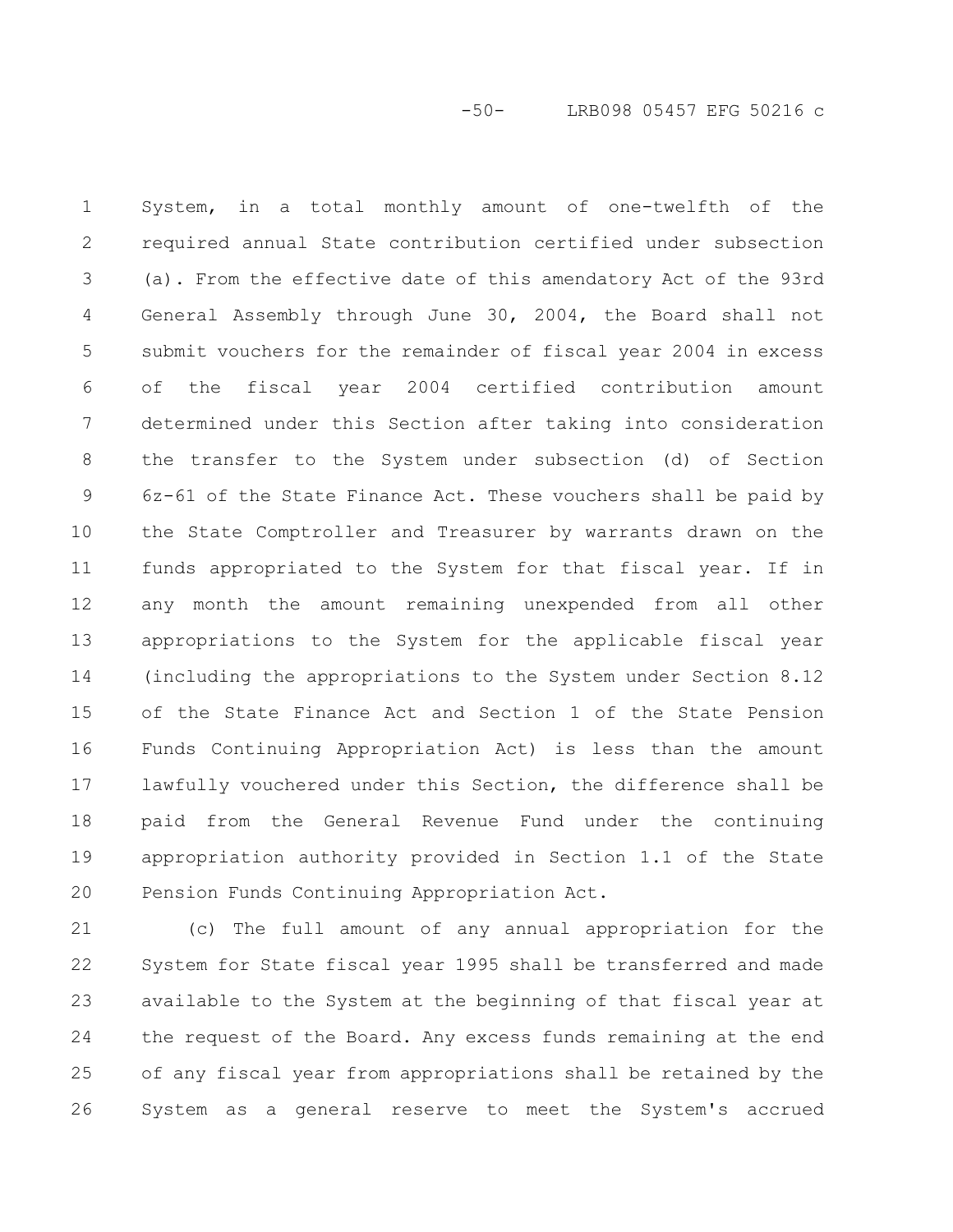-51- LRB098 05457 EFG 50216 c

liabilities. 1

(Source: P.A. 96-1497, eff. 1-14-11; 96-1511, eff. 1-27-11; 97-694, eff. 6-18-12.) 2 3

(40 ILCS 5/2-162) 4

Sec. 2-162. Application and expiration of new benefit increases. 5 6

(a) As used in this Section, "new benefit increase" means an increase in the amount of any benefit provided under this Article, or an expansion of the conditions of eligibility for any benefit under this Article, that results from an amendment to this Code that takes effect after the effective date of this amendatory Act of the 94th General Assembly. "New benefit increase", however, does not include any benefit increase resulting from the changes made to this Article by this amendatory Act of the 98th General Assembly. 7 8 9 10 11 12 13 14 15

(b) Notwithstanding any other provision of this Code or any subsequent amendment to this Code, every new benefit increase is subject to this Section and shall be deemed to be granted only in conformance with and contingent upon compliance with the provisions of this Section. 16 17 18 19 20

(c) The Public Act enacting a new benefit increase must identify and provide for payment to the System of additional funding at least sufficient to fund the resulting annual increase in cost to the System as it accrues. 21 22 23 24

25

Every new benefit increase is contingent upon the General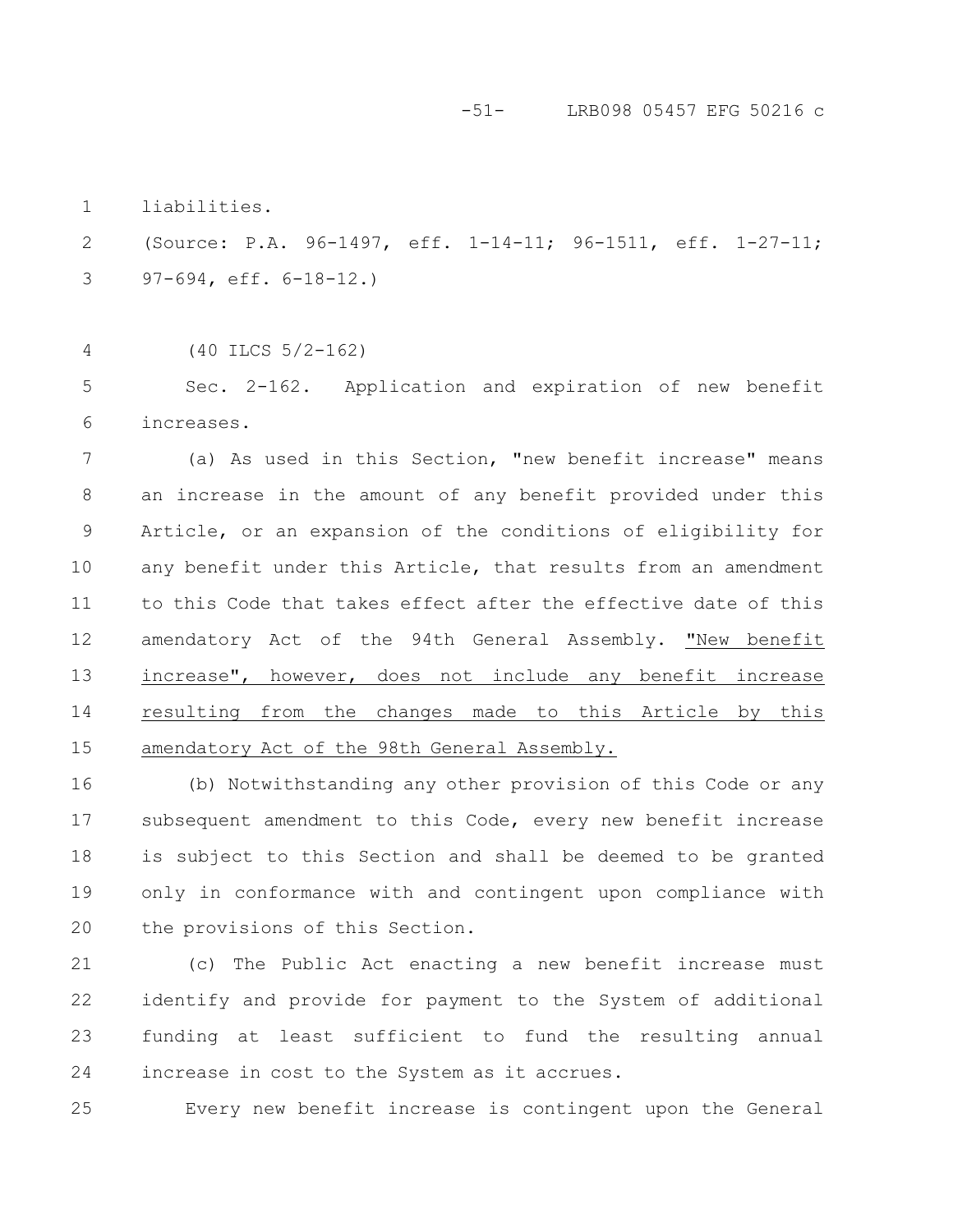-52- LRB098 05457 EFG 50216 c

Assembly providing the additional funding required under this subsection. The Commission on Government Forecasting and Accountability shall analyze whether adequate additional funding has been provided for the new benefit increase and shall report its analysis to the Public Pension Division of the Department of Insurance Financial and Professional Regulation. A new benefit increase created by a Public Act that does not include the additional funding required under this subsection is null and void. If the Public Pension Division determines that the additional funding provided for a new benefit increase under this subsection is or has become inadequate, it may so certify to the Governor and the State Comptroller and, in the absence of corrective action by the General Assembly, the new benefit increase shall expire at the end of the fiscal year in which the certification is made. 1 2 3 4 5 6 7 8 9 10 11 12 13 14 15

(d) Every new benefit increase shall expire 5 years after its effective date or on such earlier date as may be specified in the language enacting the new benefit increase or provided under subsection (c). This does not prevent the General Assembly from extending or re-creating a new benefit increase by law. 16 17 18 19 20 21

(e) Except as otherwise provided in the language creating the new benefit increase, a new benefit increase that expires under this Section continues to apply to persons who applied and qualified for the affected benefit while the new benefit increase was in effect and to the affected beneficiaries and 22 23 24 25 26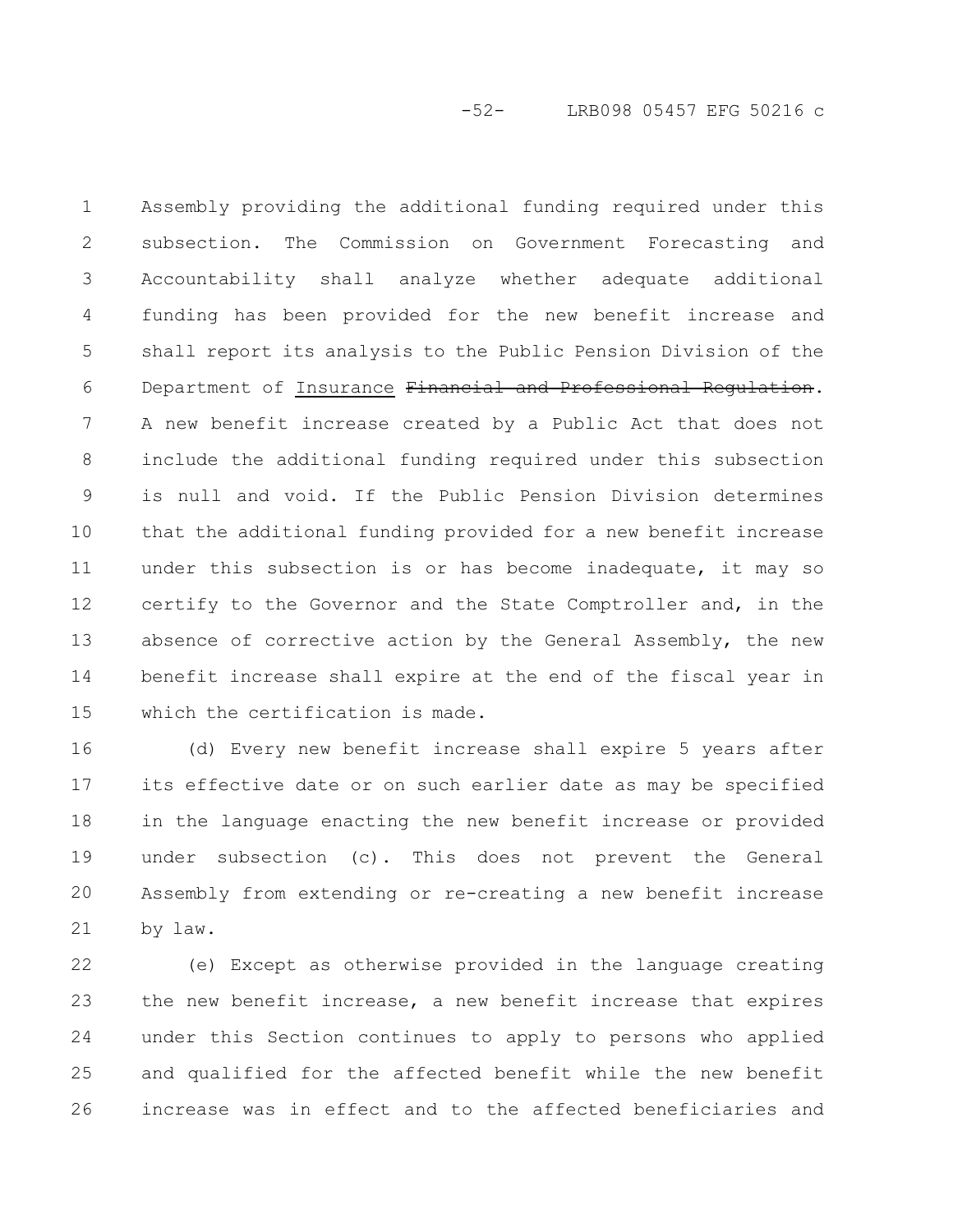-53- LRB098 05457 EFG 50216 c

| $\mathbf 1$ | alternate payees of such persons, but does not apply to any    |
|-------------|----------------------------------------------------------------|
| 2           | other person, including without limitation a person<br>who     |
| 3           | continues in service after the expiration date and did not     |
| 4           | apply and qualify for the affected benefit while the new       |
| 5           | benefit increase was in effect.                                |
| 6           | (Source: P.A. 94-4, eff. 6-1-05.)                              |
| 7           | (40 ILCS 5/2-165 new)                                          |
| $8\,$       | Sec. 2-165. Defined contribution plan.                         |
| $\mathsf 9$ | (a) By July 1, 2015, the System shall prepare and implement    |
| 10          | a voluntary defined contribution plan for up to 5% of eligible |
| 11          | active Tier 1 participants. The System shall determine the 5%  |
| 12          | cap by determining the number of active Tier 1 participants on |
| 13          | the effective date of this Section. The defined contribution   |
| 14          | plan developed under this Section shall be a plan that         |
| 15          | aggregates employer and employee contributions in individual   |
| 16          | participant accounts which, after meeting any other            |
| 17          | requirements, are used for payouts after retirement in         |
| 18          | accordance with this Section and any other applicable laws.    |
| 19          | As used in this Section, "defined benefit plan" means the      |
| 20          | retirement plan available under this Article to Tier 1         |
| 21          | participants who have not made the election authorized under   |
| 22          | this Section.                                                  |
| 23          | (1) Under the defined contribution plan, an active Tier        |
| 24          | 1 participant of this System could elect to cease accruing     |
| 25          | benefits in the defined benefit plan under this Article and    |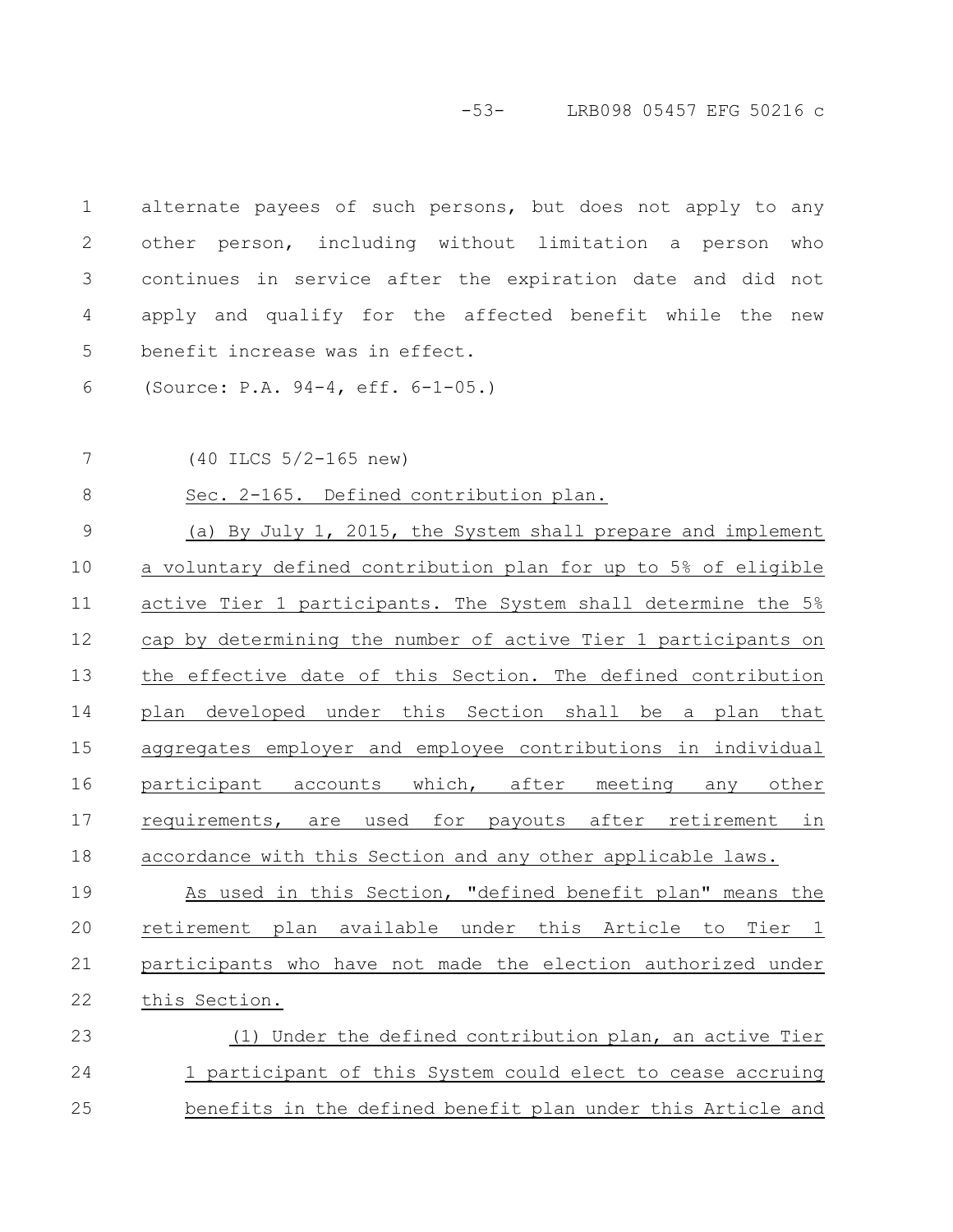begin accruing benefits for future service in the defined contribution plan. Service credit under the defined contribution plan may be used for determining retirement eligibility under the defined benefit plan. 1 2 3 4

(2) Participants in the defined contribution plan shall pay employee contributions at the same rate as Tier 1 participants in this System who do not participate in the defined contribution plan. 5 6 7 8

(3) State contributions shall be paid into the accounts of all participants in the defined contribution plan at a uniform rate, expressed as a percentage of compensation and determined for each year. This rate shall be no higher than the employer's normal cost for Tier 1 participants in the defined benefit plan for that year, as determined by the System and expressed as a percentage of compensation, and shall be no lower than 3% of compensation. The State shall adjust this rate annually. 9 10 11 12 13 14 15 16 17

(4) The defined contribution plan shall require 5 years of participation in the defined contribution plan before vesting in State contributions. If the participant fails to vest in them, the State contributions, and the earnings thereon, shall be forfeited. 18 19 20 21 22

(5) The defined contribution plan may provide for participants in the plan to be eligible for defined disability benefits. If it does, the System shall reduce the employee contributions credited to the participant's 23 24 25 26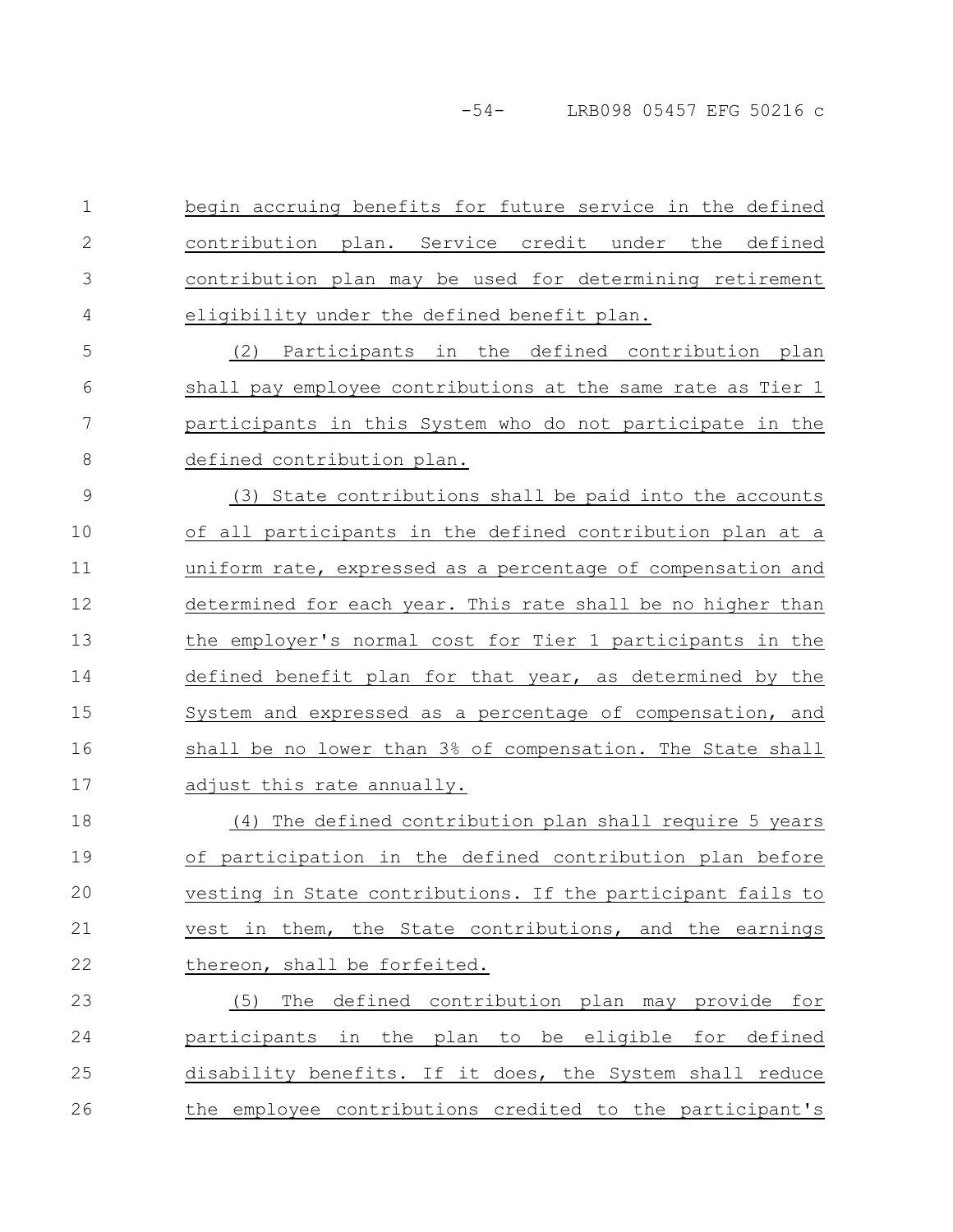-55- LRB098 05457 EFG 50216 c

defined contribution plan account by an amount determined by the System to cover the cost of offering such benefits. (6) The defined contribution plan shall provide a variety of options for investments. These options shall include investments handled by the Illinois State Board of Investment as well as private sector investment options. (7) The defined contribution plan shall provide a variety of options for payouts to retirees and their survivors. (8) To the extent authorized under federal law and as authorized by the System, the plan shall allow former participants in the plan to transfer or roll over employee and vested State contributions, and the earnings thereon, into other qualified retirement plans. (9) The System shall reduce the employee contributions credited to the participant's defined contribution plan account by an amount determined by the System to cover the cost of offering these benefits and any applicable administrative fees. (b) Only persons who are active Tier 1 participants of the System on the effective date of this Section are eligible to participate in the defined contribution plan. Participation in the defined contribution plan shall be limited to the first 5% of eligible persons who elect to participate. The election to participate in the defined contribution plan is voluntary and irrevocable. 1 2 3 4 5 6 7 8 9 10 11 12 13 14 15 16 17 18 19 20 21 22 23 24 25 26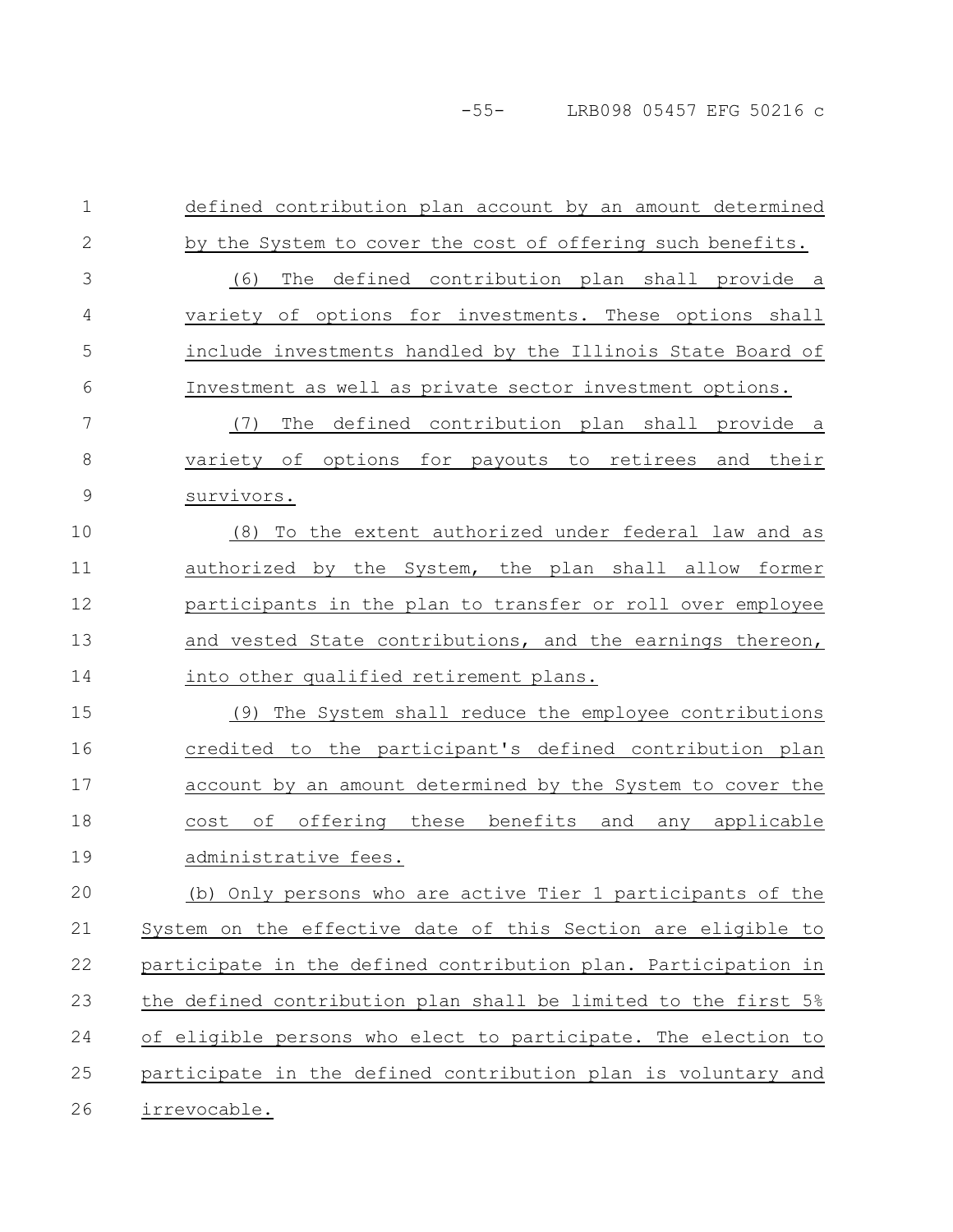-56- LRB098 05457 EFG 50216 c

(c) An eligible active Tier 1 participant may irrevocably elect to participate in the defined contribution plan by filing with the System a written application to participate that is received by the System prior to its determination that 5% of eligible persons have elected to participate in the defined contribution plan. 1 2 3 4 5 6

When the System first determines that 5% of eligible persons have elected to participate in the defined contribution plan, the System shall provide notice to previously eligible employees that the plan is no longer available and shall cease accepting applications to participate. 7 8 9 10 11

(d) The System shall make a good faith effort to contact each active Tier 1 participant who is eligible to participate in the defined contribution plan. The System shall mail information describing the option to join the defined contribution plan to each of these employees to his or her last known address on file with the System. If the employee is not responsive to other means of contact, it is sufficient for the System to publish the details of the option on its website. 12 13 14 15 16 17 18 19

Upon request for further information describing the option, the System shall provide employees with information from the System before exercising the option to join the plan, including information on the impact to their vested benefits or non-vested service. The individual consultation shall include projections of the participant's defined benefits at retirement or earlier termination of service and the value of 20 21 22 23 24 25 26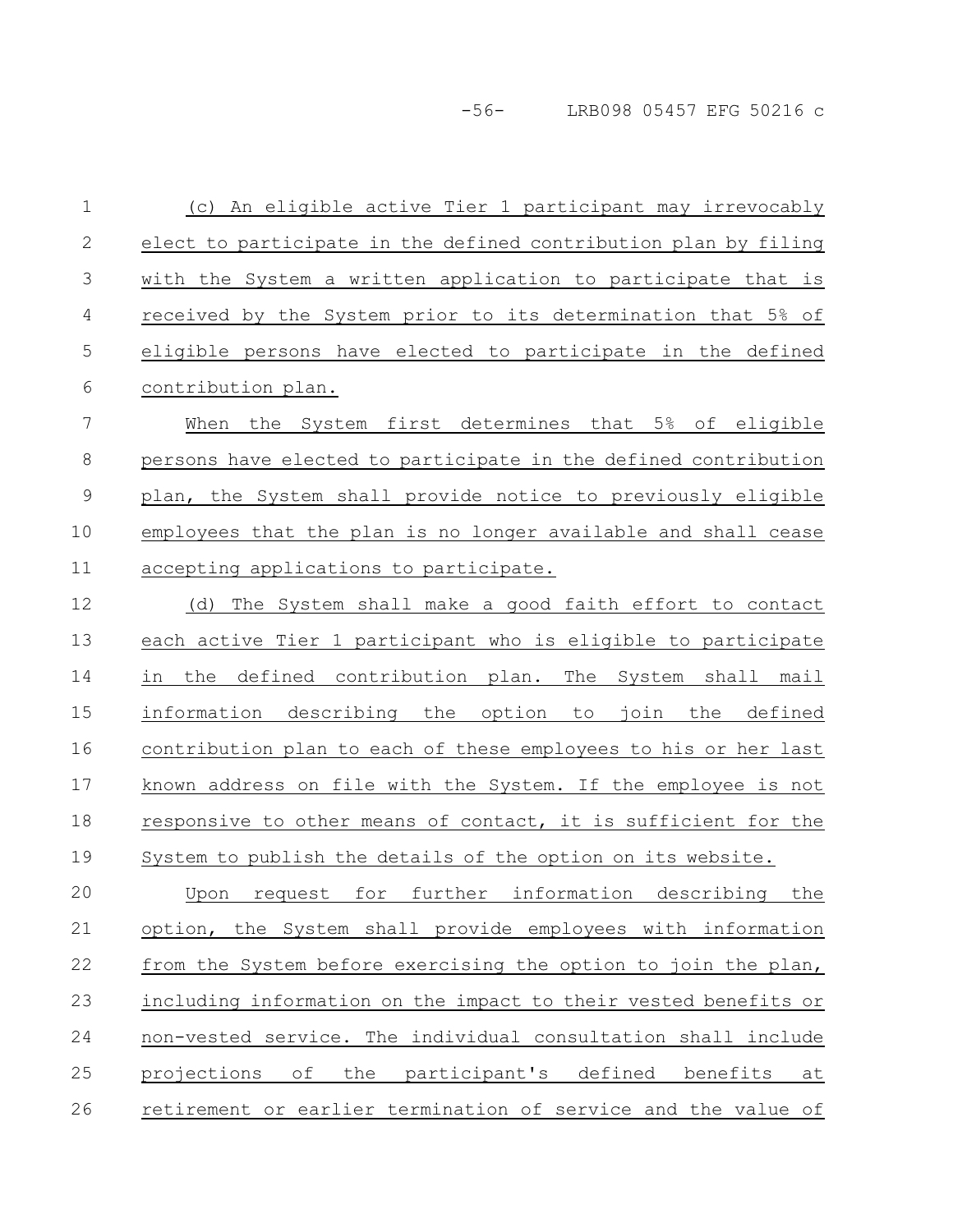-57- LRB098 05457 EFG 50216 c

the participant's account at retirement or earlier termination of service. The System shall not provide advice or counseling with respect to whether the employee should exercise the option. The System shall inform Tier 1 participants who are eligible to participate in the defined contribution plan that they may also wish to obtain information and counsel relating to their option from any other available source, including but not limited to labor organizations, private counsel, and financial advisors. (e) In no event shall the System, its staff, its authorized representatives, or the Board be liable for any information given to an employee under this Section. The System may coordinate with the Illinois Department of Central Management Services and other retirement systems administering a defined contribution plan in accordance with this amendatory Act of the 98th General Assembly to provide information concerning the impact of the option set forth in this Section. (f) Notwithstanding any other provision of this Section, no person shall begin participating in the defined contribution plan until it has attained qualified plan status and received all necessary approvals from the U.S. Internal Revenue Service. (g) The System shall report on its progress under this Section, including the available details of the defined contribution plan and the System's plans for informing eligible Tier 1 participants about the plan, to the Governor and the General Assembly on or before January 15, 2015. 1 2 3 4 5 6 7 8 9 10 11 12 13 14 15 16 17 18 19 20 21 22 23 24 25 26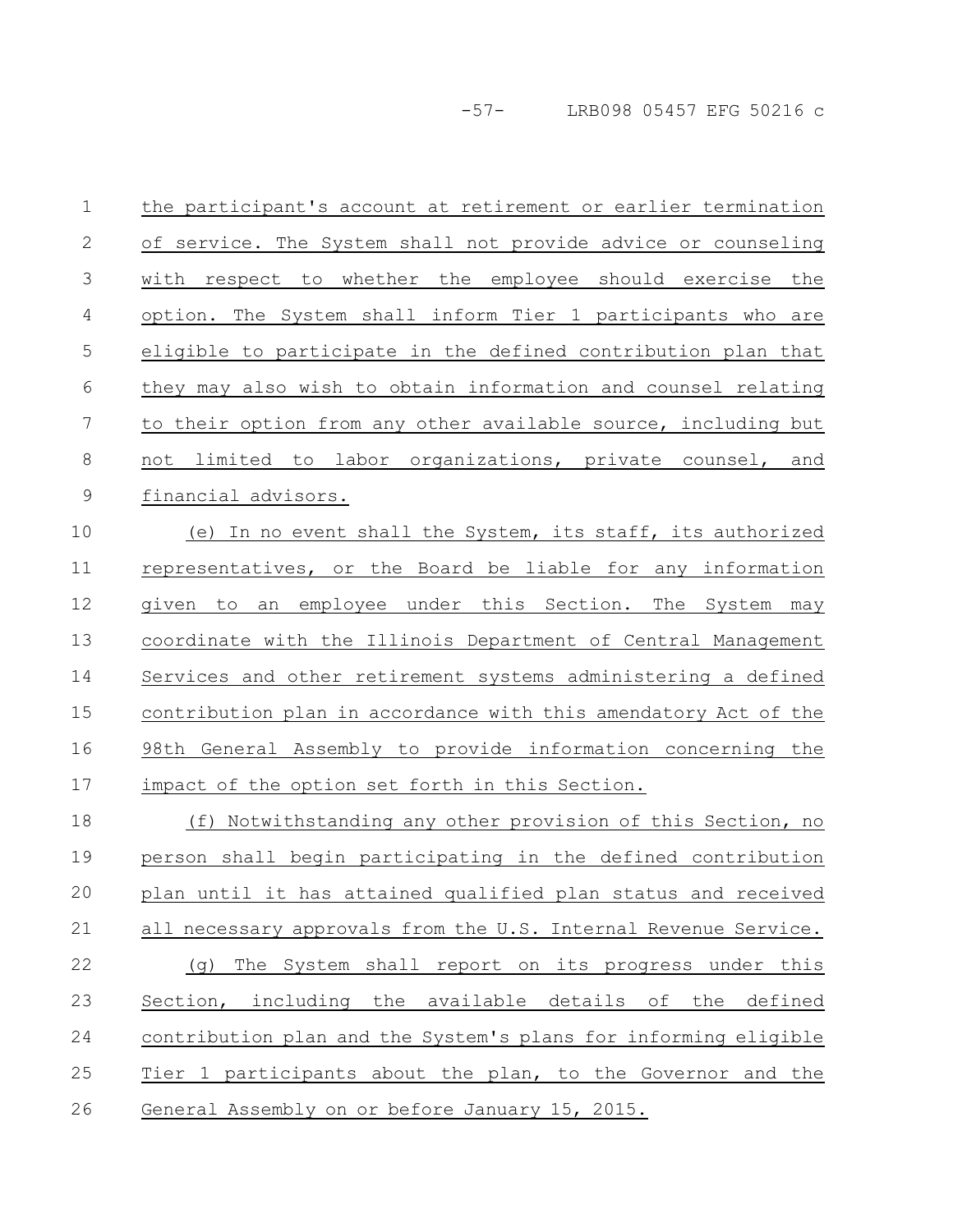-58- LRB098 05457 EFG 50216 c

(40 ILCS 5/2-166 new) 1

Sec. 2-166. Defined contribution plan; termination. If the defined contribution plan is terminated or becomes inoperative pursuant to law, then each participant in the plan shall automatically be deemed to have been a contributing Tier 1 participant in the System's defined benefit plan during the time in which he or she participated in the defined contribution plan, and for that purpose the System shall be entitled to recover the amounts in the participant's defined contribution accounts. 2 3 4 5 6 7 8 9 10

(40 ILCS 5/7-109) (from Ch. 108 1/2, par. 7-109) 11

Sec. 7-109. Employee. 12

(1) "Employee" means any person who: 13

(a) 1. Receives earnings as payment for the performance of personal services or official duties out of the general fund of a municipality, or out of any special fund or funds controlled by a municipality, or by an instrumentality thereof, or a participating instrumentality, including, in counties, the fees or earnings of any county fee office; and 14 15 16 17 18 19 20

2. Under the usual common law rules applicable in determining the employer-employee relationship, has the status of an employee with a municipality, or any instrumentality thereof, or a participating instrumentality, including aldermen, county 21 22 23 24 25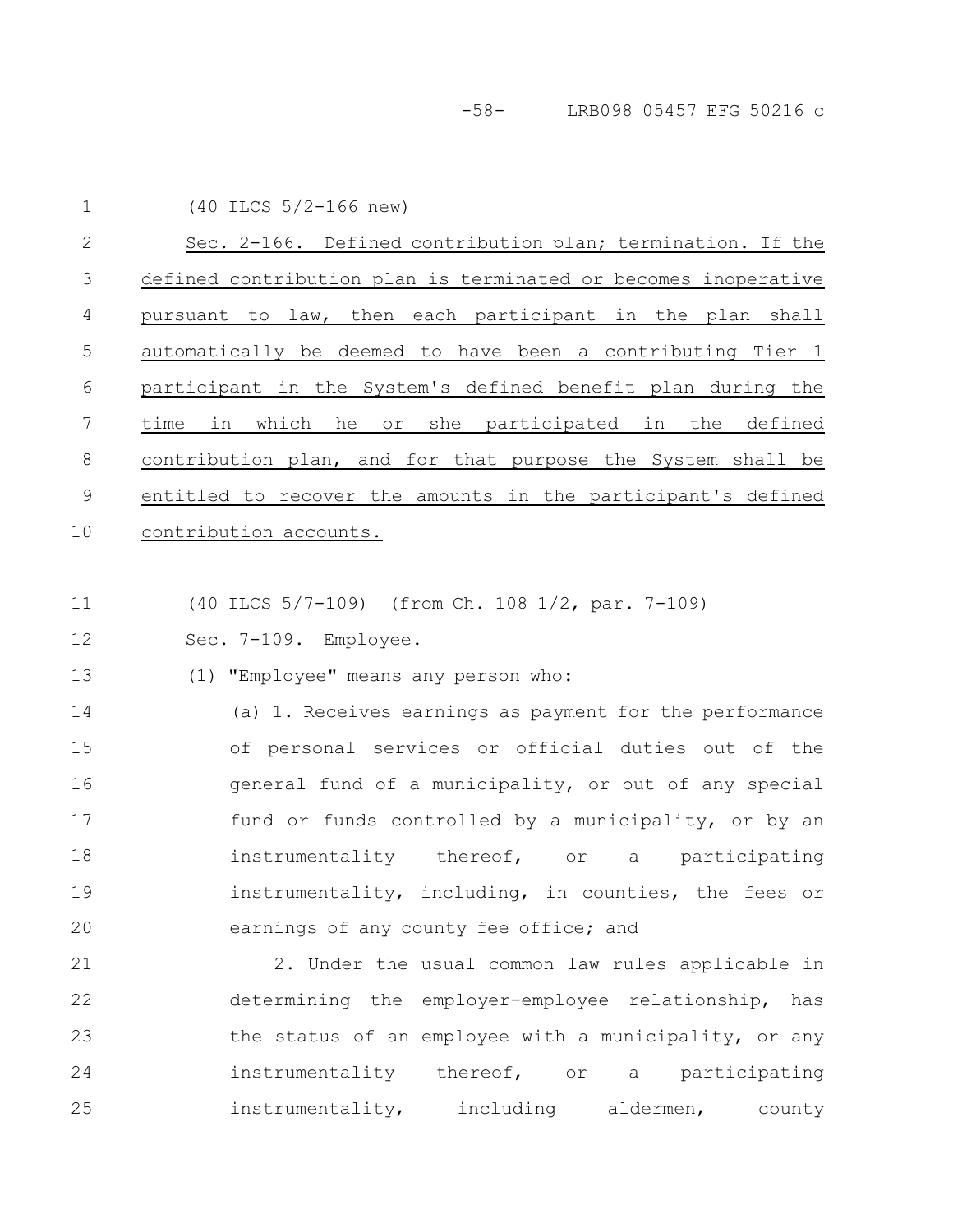-59- LRB098 05457 EFG 50216 c

supervisors and other persons (excepting those employed as independent contractors) who are paid compensation, fees, allowances or other emolument for official duties, and, in counties, the several county fee offices.

1

2

3

4

5

(b) Serves as a township treasurer appointed under the School Code, as heretofore or hereafter amended, and who receives for such services regular compensation as distinguished from per diem compensation, and any regular employee in the office of any township treasurer whether or not his earnings are paid from the income of the permanent township fund or from funds subject to distribution to the several school districts and parts of school districts as provided in the School Code, or from both such sources; or is the chief executive officer, chief educational officer, chief fiscal officer, or other employee of a Financial Oversight Panel established pursuant to Article 1H of the School Code, other than a superintendent or certified school business official, except that such person shall not be treated as an employee under this Section if that person has negotiated with the Financial Oversight Panel, in conjunction with the school district, a contractual agreement for exclusion from this Section. 6 7 8 9 10 11 12 13 14 15 16 17 18 19 20 21 22 23

(c) Holds an elective office in a municipality, instrumentality thereof or participating instrumentality. (2) "Employee" does not include persons who: 24 25 26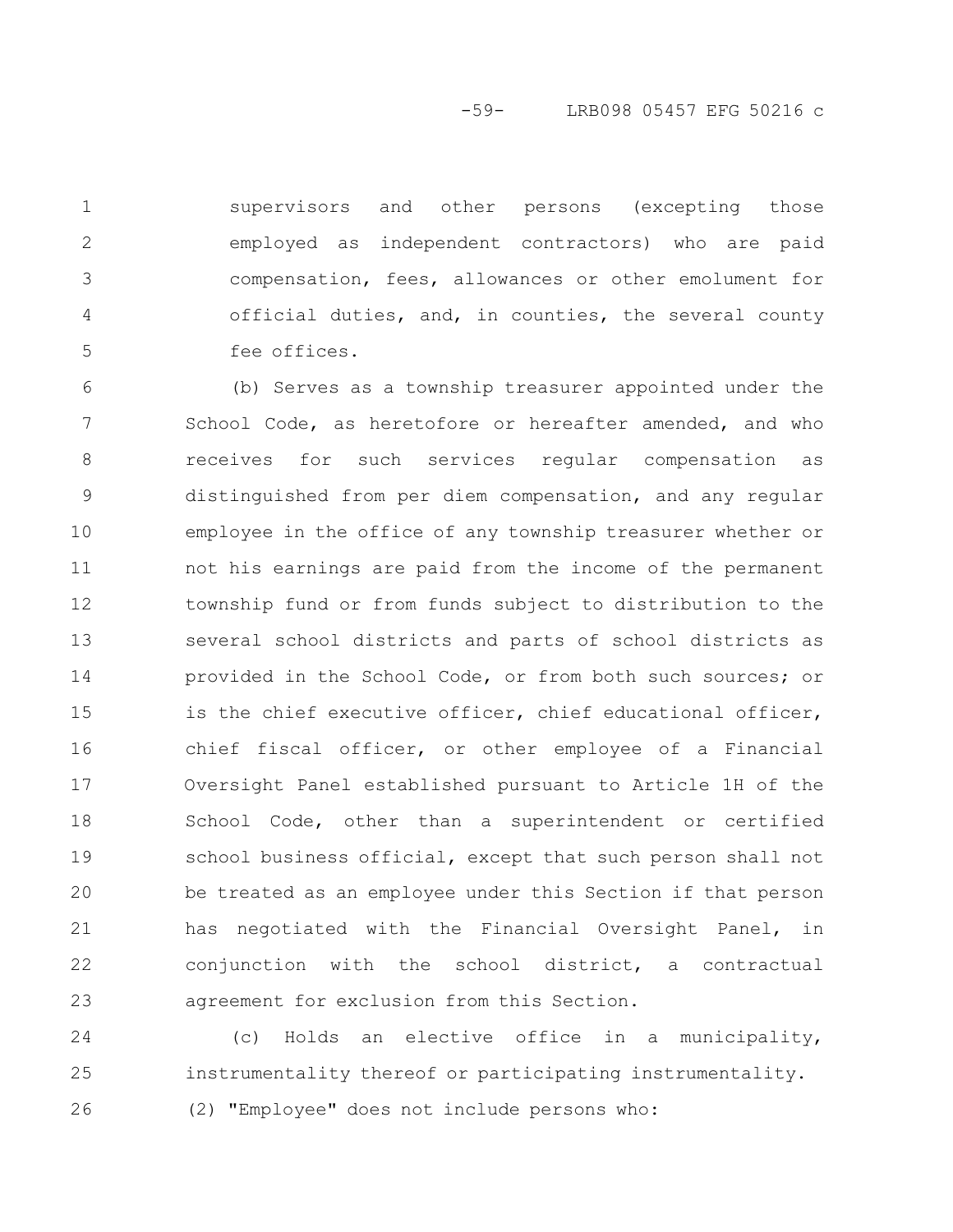-60- LRB098 05457 EFG 50216 c

(a) Are eligible for inclusion under any of the following laws: 1 2

1. "An Act in relation to an Illinois State Teachers' Pension and Retirement Fund", approved May 27, 1915, as amended; 3 5

4

6

2. Articles 15 and 16 of this Code.

However, such persons shall be included as employees to the extent of earnings that are not eligible for inclusion under the foregoing laws for services not of an instructional nature of any kind. 7 8 9 10

However, any member of the armed forces who is employed as a teacher of subjects in the Reserve Officers Training Corps of any school and who is not certified under the law governing the certification of teachers shall be included as an employee. 11 12 13 14 15

(b) Are designated by the governing body of a municipality in which a pension fund is required by law to be established for policemen or firemen, respectively, as performing police or fire protection duties, except that when such persons are the heads of the police or fire department and are not eligible to be included within any such pension fund, they shall be included within this Article; provided, that such persons shall not be excluded to the extent of concurrent service and earnings not designated as being for police or fire protection duties. However, (i) any head of a police department who was a 16 17 18 19 20 21 22 23 24 25 26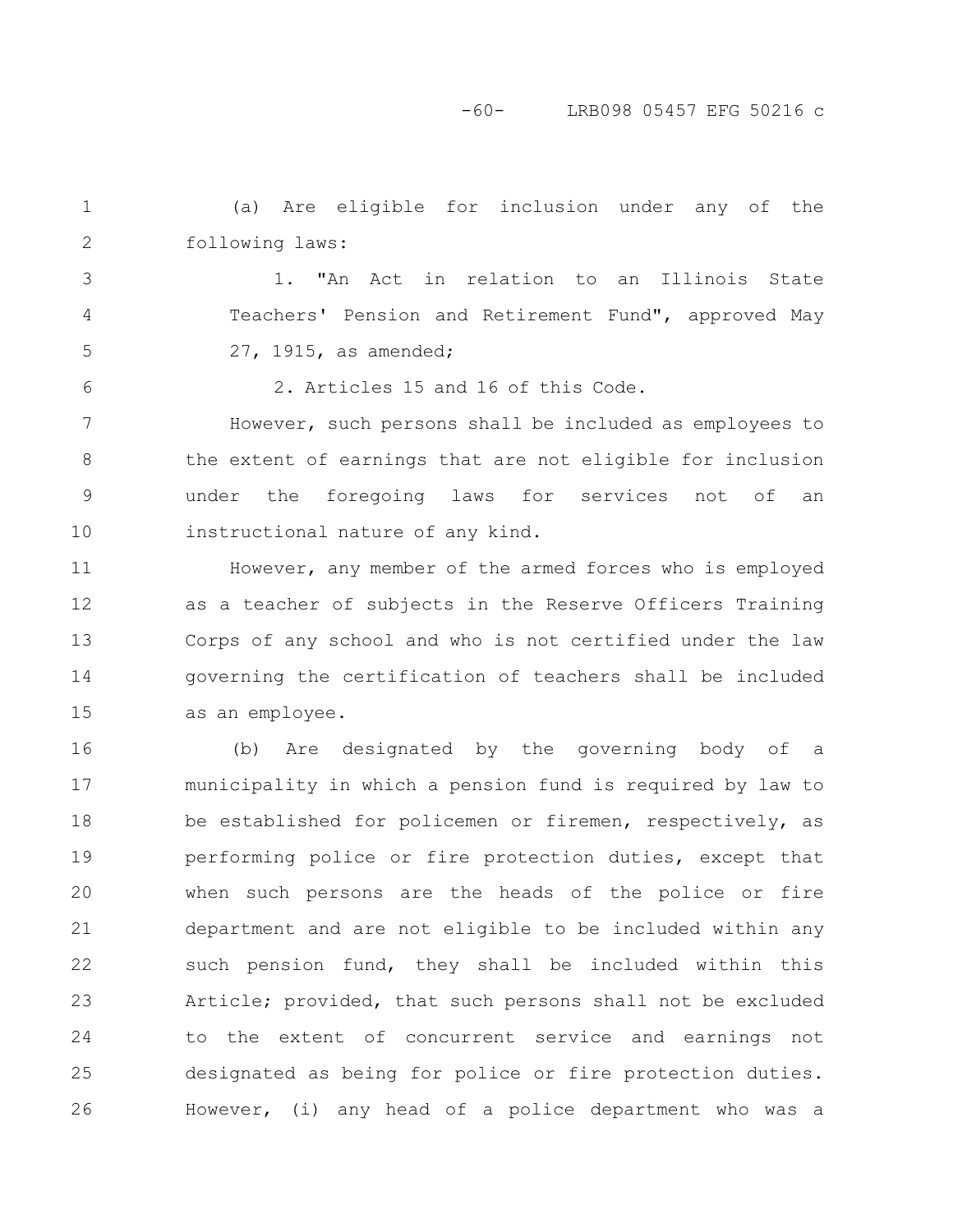participant under this Article immediately before October 1, 1977 and did not elect, under Section 3-109 of this Act, to participate in a police pension fund shall be an "employee", and (ii) any chief of police who elects to participate in this Fund under Section 3-109.1 of this Code, regardless of whether such person continues to be employed as chief of police or is employed in some other rank or capacity within the police department, shall be an employee under this Article for so long as such person is employed to perform police duties by a participating municipality and has not lawfully rescinded that election. 1 2 3 4 5 6 7 8 9 10 11

(c) After August 26, 2011 (the effective date of Public Act 97-609), are contributors to or eligible to contribute to a Taft-Hartley pension plan established on or before June 1, 2011 and are employees of a theatre, arena, or convention center that is located in a municipality located in a county with a population greater than 5,000,000, and to which the participating municipality is required to contribute as the person's employer based on earnings from the municipality. Nothing in this paragraph shall affect service credit or creditable service for any period of service prior to August 26, 2011, and this paragraph shall not apply to individuals who are participating in the Fund prior to August 26, 2011. 12 13 14 15 16 17 18 19 20 21 22 23 24

(d) Become an employee of any of the following participating instrumentalities on or after the effective 25 26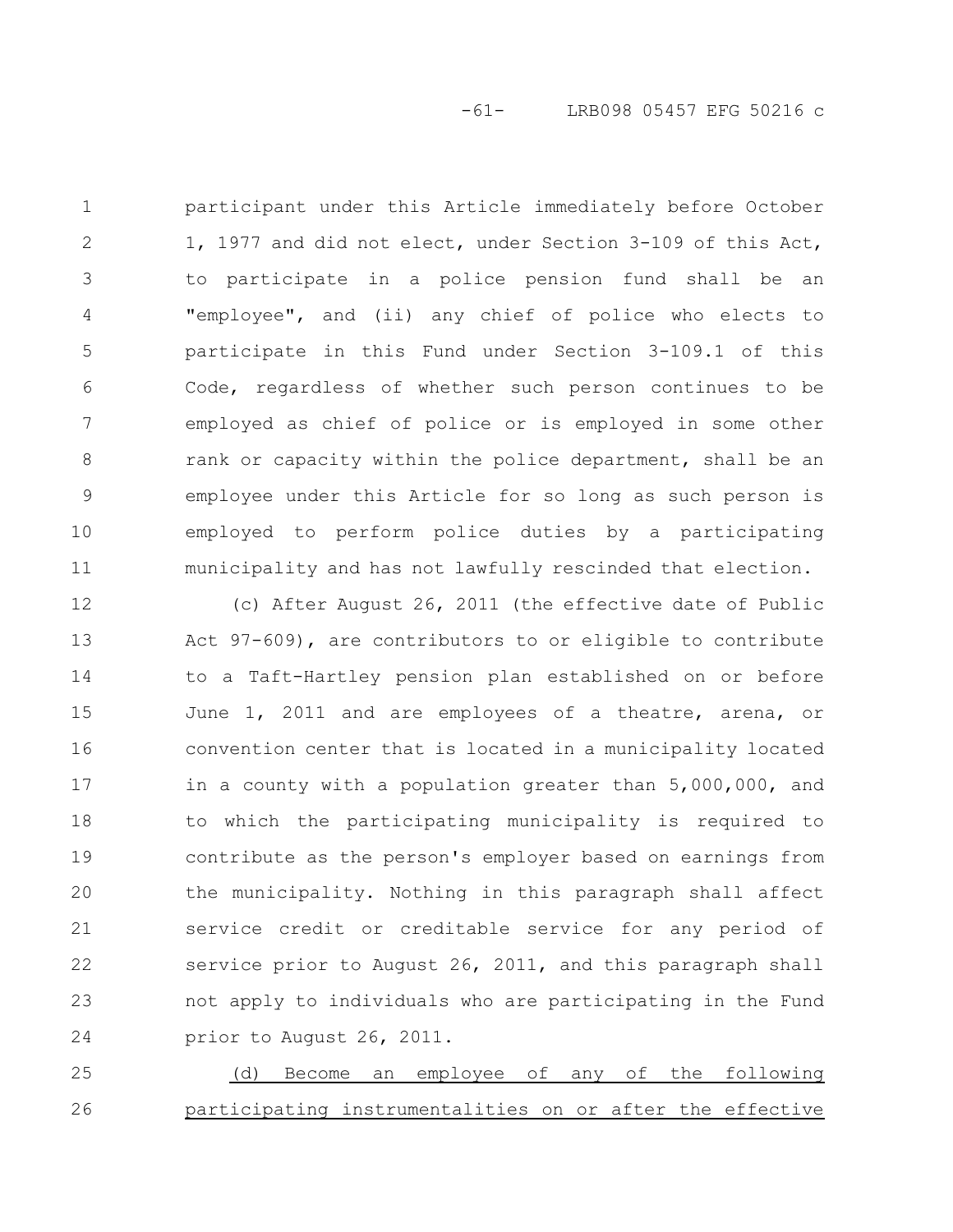-62- LRB098 05457 EFG 50216 c

date of this amendatory Act of the 98th General Assembly: the Illinois Municipal League; the Illinois Association of Park Districts; the Illinois Supervisors, County Commissioners and Superintendents of Highways Association; an association, or not-for-profit corporation, membership in which is authorized under Section 85-15 of the Township Code; the United Counties Council; or the Will County Governmental League. 1 2 3 4 5 6 7 8

(3) All persons, including, without limitation, public defenders and probation officers, who receive earnings from general or special funds of a county for performance of personal services or official duties within the territorial limits of the county, are employees of the county (unless excluded by subsection (2) of this Section) notwithstanding that they may be appointed by and are subject to the direction of a person or persons other than a county board or a county officer. It is hereby established that an employer-employee relationship under the usual common law rules exists between such employees and the county paying their salaries by reason of the fact that the county boards fix their rates of compensation, appropriate funds for payment of their earnings and otherwise exercise control over them. This finding and this amendatory Act shall apply to all such employees from the date of appointment whether such date is prior to or after the effective date of this amendatory Act and is intended to clarify existing law pertaining to their status as 9 10 11 12 13 14 15 16 17 18 19 20 21 22 23 24 25 26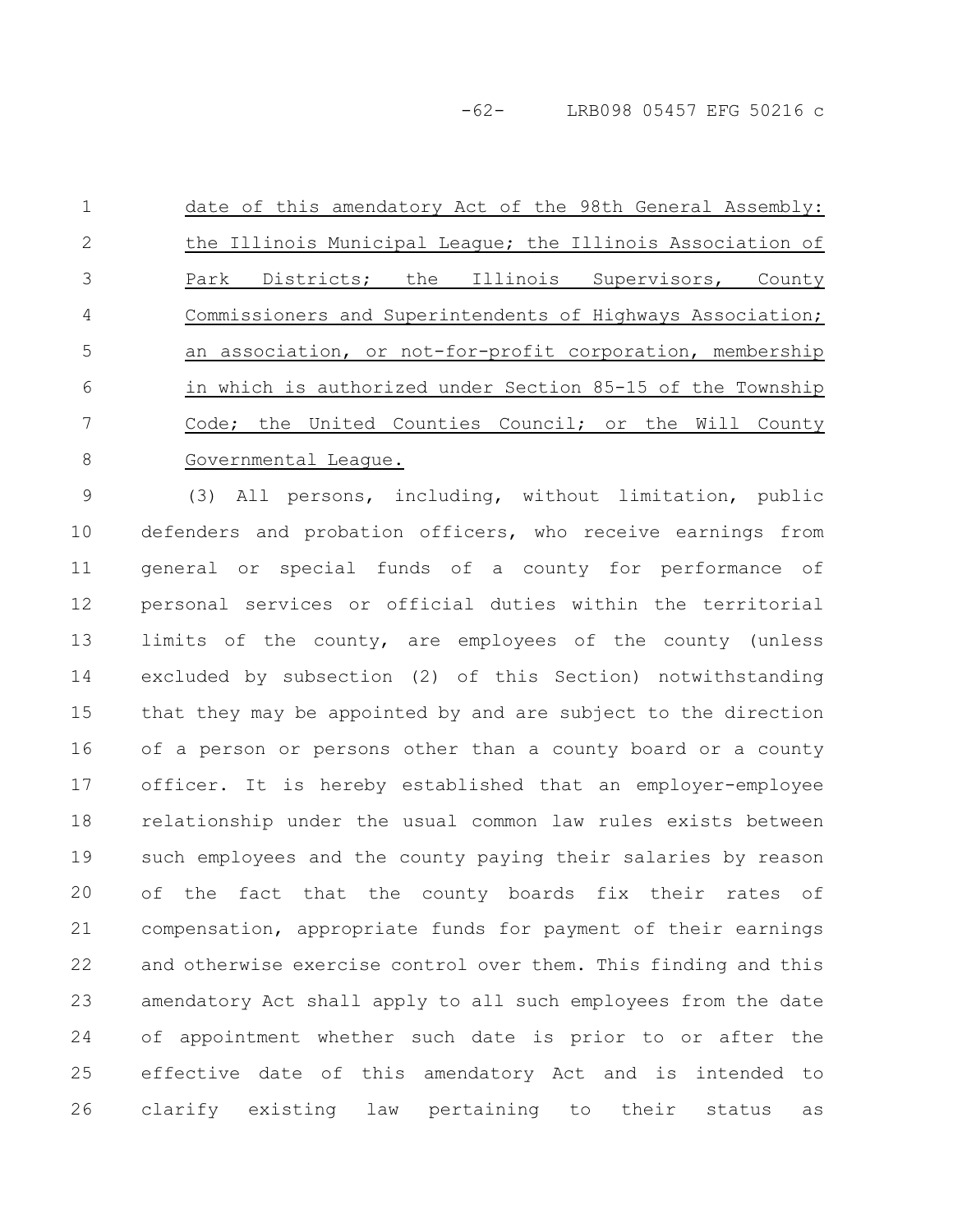-63- LRB098 05457 EFG 50216 c

participating employees in the Fund. (Source: P.A. 97-429, eff. 8-16-11; 97-609, eff. 8-26-11; 97-813, eff. 7-13-12.) (40 ILCS 5/7-114) (from Ch. 108 1/2, par. 7-114) Sec. 7-114. Earnings. "Earnings": (a) An amount to be determined by the board, equal to the sum of: 1. The total amount of money paid to an employee for personal services or official duties as an employee (except those employed as independent contractors) paid out of the general fund, or out of any special funds controlled by the municipality, or by any instrumentality thereof, or participating instrumentality, including compensation, fees, allowances, or other emolument paid for official duties (but not including automobile maintenance, travel expense, or reimbursements for expenditures incurred in the performance of duties or, in the case of a person who first becomes a participant on or after the effective date of this amendatory Act of the 98th General Assembly, payments for unused sick or vacation time) and, for fee offices, the fees or earnings of the offices to the extent such fees are paid out of funds controlled by the municipality, or instrumentality or participating instrumentality; and 1 2 3 4 5 6 7 8 9 10 11 12 13 14 15 16 17 18 19 20 21 22 23 24

25

2. The money value, as determined by rules prescribed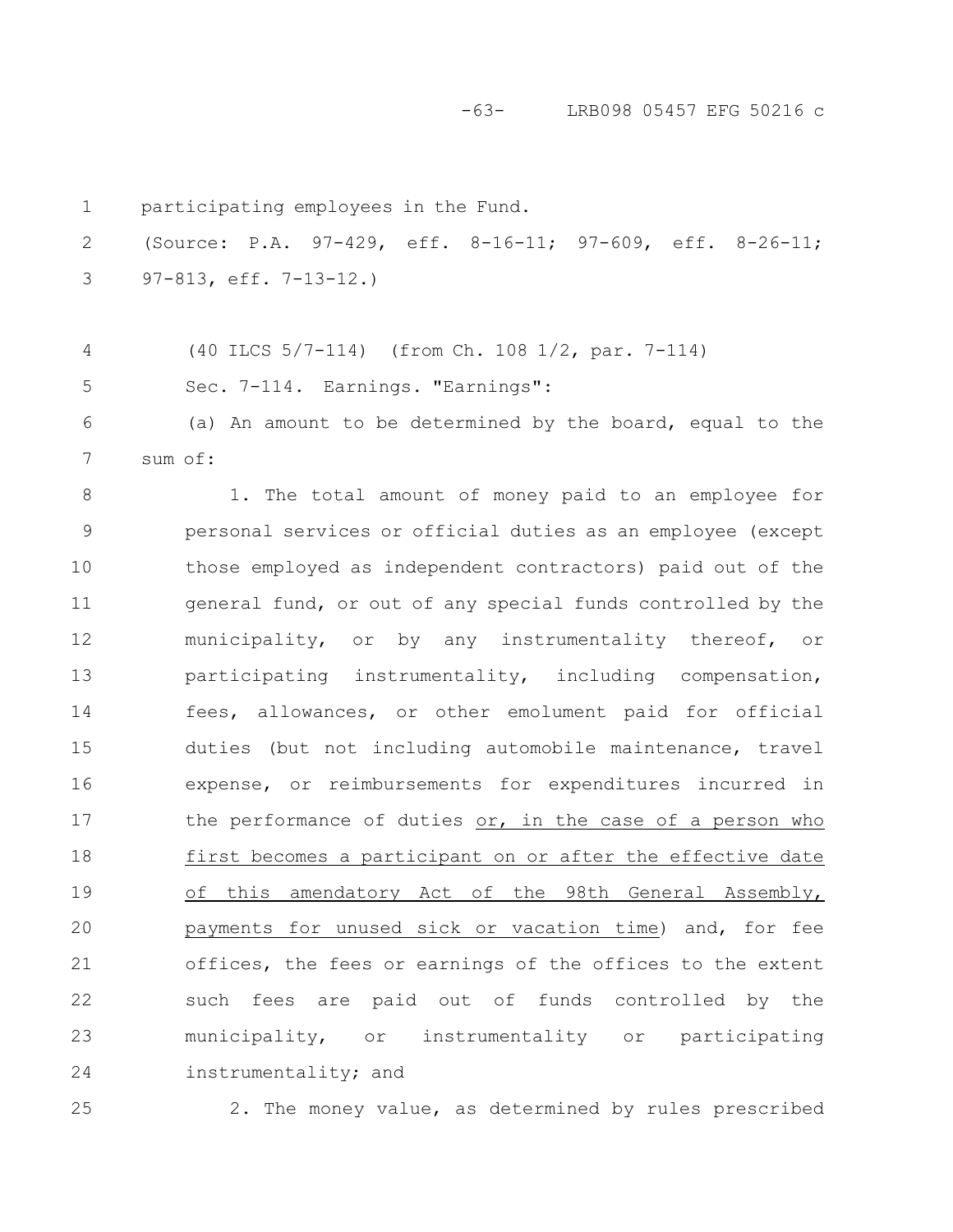-64- LRB098 05457 EFG 50216 c

by the governing body of the municipality, or instrumentality thereof, of any board, lodging, fuel, laundry, and other allowances provided an employee in lieu of money. 1 2 3 4

(b) For purposes of determining benefits payable under this fund payments to a person who is engaged in an independently established trade, occupation, profession or business and who is paid for his service on a basis other than a monthly or other regular salary, are not earnings. 5 6 7 8 9

(c) If a disabled participating employee is eligible to receive Workers' Compensation for an accidental injury and the participating municipality or instrumentality which employed the participating employee when injured continues to pay the participating employee regular salary or other compensation or pays the employee an amount in excess of the Workers' Compensation amount, then earnings shall be deemed to be the total payments, including an amount equal to the Workers' Compensation payments. These payments shall be subject to employee contributions and allocated as if paid to the participating employee when the regular payroll amounts would have been paid if the participating employee had continued working, and creditable service shall be awarded for this period. 10 11 12 13 14 15 16 17 18 19 20 21 22 23

(d) If an elected official who is a participating employee becomes disabled but does not resign and is not removed from office, then earnings shall include all salary payments made 24 25 26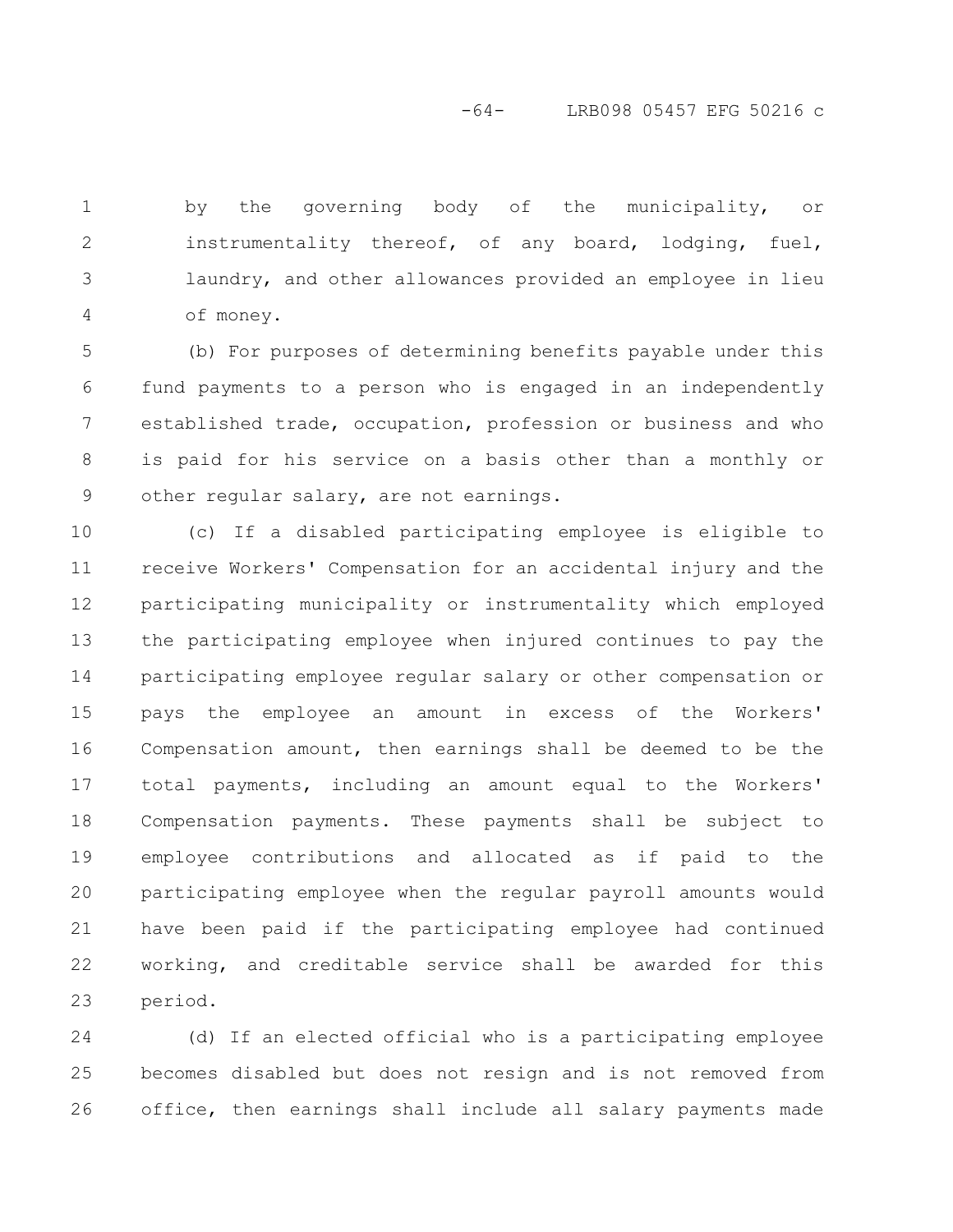-65- LRB098 05457 EFG 50216 c

for the remainder of that term of office and the official shall be awarded creditable service for the term of office. 1 2

(e) If a participating employee is paid pursuant to "An Act to provide for the continuation of compensation for law enforcement officers, correctional officers and firemen who suffer disabling injury in the line of duty", approved September 6, 1973, as amended, the payments shall be deemed earnings, and the participating employee shall be awarded creditable service for this period. 3 4 5 6 7 8 9

(f) Additional compensation received by a person while serving as a supervisor of assessments, assessor, deputy assessor or member of a board of review from the State of Illinois pursuant to Section 4-10 or 4-15 of the Property Tax Code shall not be earnings for purposes of this Article and shall not be included in the contribution formula or calculation of benefits for such person pursuant to this Article. 10 11 12 13 14 15 16 17

(Source: P.A. 87-740; 88-670, eff. 12-2-94.) 18

(40 ILCS 5/7-116) (from Ch. 108 1/2, par. 7-116) 19

20

Sec. 7-116. "Final rate of earnings":

(a) For retirement and survivor annuities, the monthly earnings obtained by dividing the total earnings received by the employee during the period of either (1) the 48 consecutive months of service within the last 120 months of service in which his total earnings were the highest or (2) the employee's 21 22 23 24 25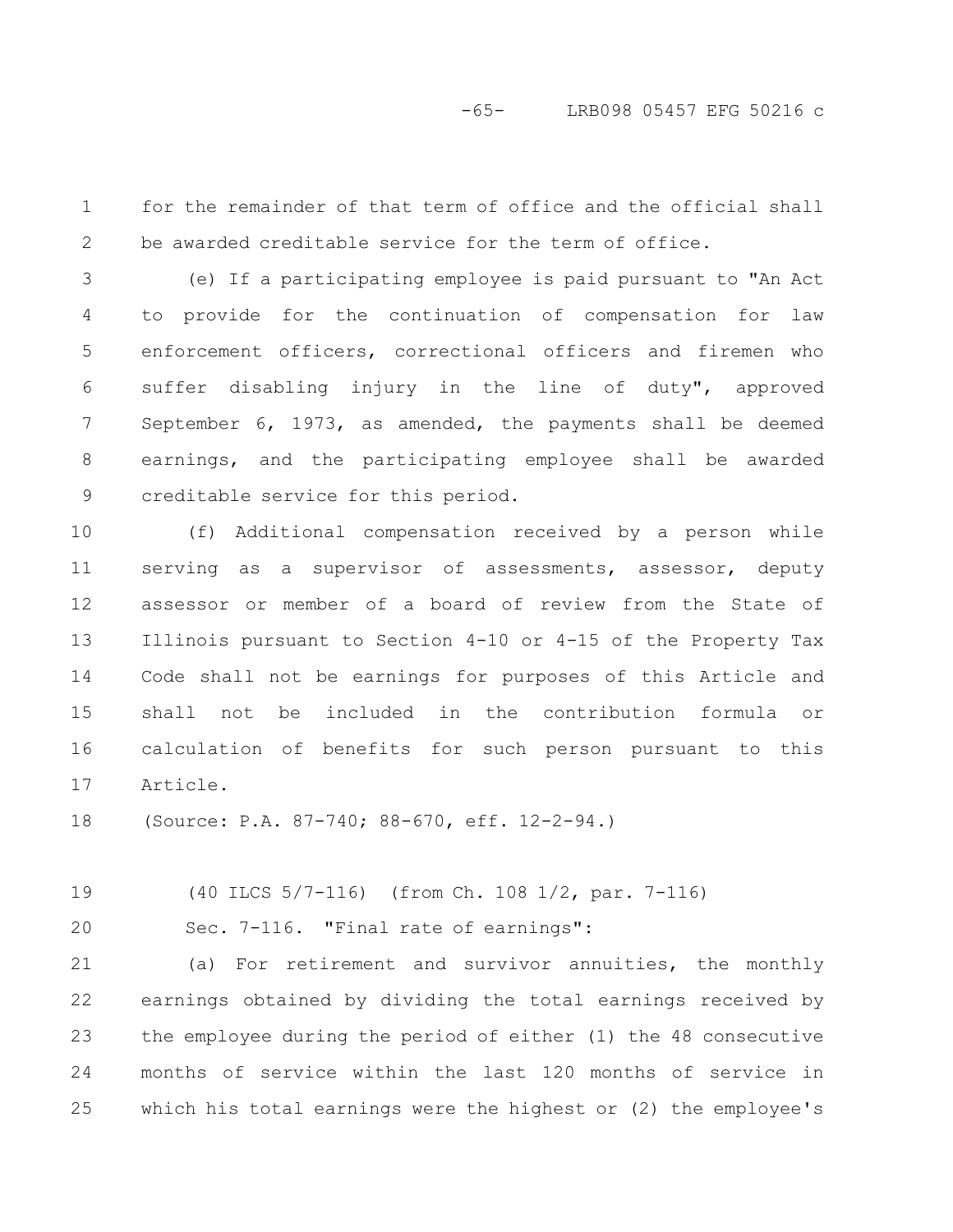total period of service, by the number of months of service in such period. 1 2

(b) For death benefits, the higher of the rate determined under paragraph (a) of this Section or total earnings received in the last 12 months of service divided by twelve. If the deceased employee has less than 12 months of service, the monthly final rate shall be the monthly rate of pay the employee was receiving when he began service. 3 4 5 6 7 8

(c) For disability benefits, the total earnings of a participating employee in the last 12 calendar months of service prior to the date he becomes disabled divided by 12. 9 10 11

(d) In computing the final rate of earnings: (1) the earnings rate for all periods of prior service shall be considered equal to the average earnings rate for the last 3 calendar years of prior service for which creditable service is received under Section 7-139 or, if there is less than 3 years of creditable prior service, the average for the total prior service period for which creditable service is received under Section 7-139; (2) for out of state service and authorized leave, the earnings rate shall be the rate upon which service credits are granted; (3) periods of military leave shall not be considered; (4) the earnings rate for all periods of disability shall be considered equal to the rate of earnings upon which the employee's disability benefits are computed for such periods; (5) the earnings to be considered for each of the final three months of the final earnings period for persons who 12 13 14 15 16 17 18 19 20 21 22 23 24 25 26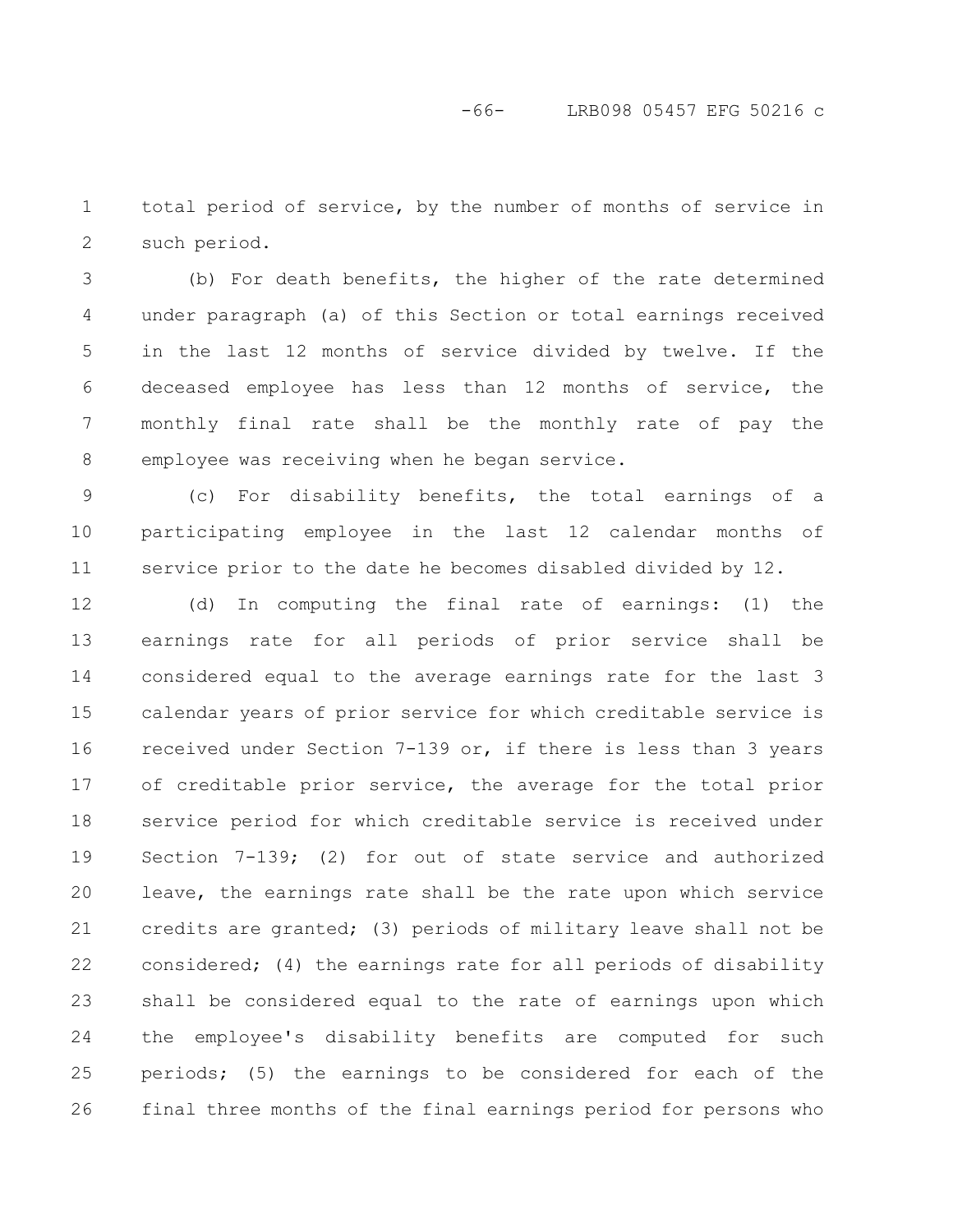-67- LRB098 05457 EFG 50216 c

first became participants before January 1, 2012 and the earnings to be considered for each of the final 24 months for participants who first become participants on or after January 1, 2012 shall not exceed 125% of the highest earnings of any other month in the final earnings period; and (6) the annual amount of final rate of earnings shall be the monthly amount multiplied by the number of months of service normally required by the position in a year; and (7) in the case of a person who first becomes a participant on or after the effective date of this amendatory Act of the 98th General Assembly, payments for unused sick or vacation time shall not be considered. 1 2 3 4 5 6 7 8 9 10 11

(Source: P.A. 97-609, eff. 1-1-12.) 12

(40 ILCS 5/7-139) (from Ch. 108 1/2, par. 7-139) 13

Sec. 7-139. Credits and creditable service to employees. 14

(a) Each participating employee shall be granted credits and creditable service, for purposes of determining the amount of any annuity or benefit to which he or a beneficiary is entitled, as follows: 15 16 17 18

1. For prior service: Each participating employee who is an employee of a participating municipality or participating instrumentality on the effective date shall be granted creditable service, but no credits under paragraph 2 of this subsection (a), for periods of prior service for which credit has not been received under any other pension fund or retirement system established under 19 20 21 22 23 24 25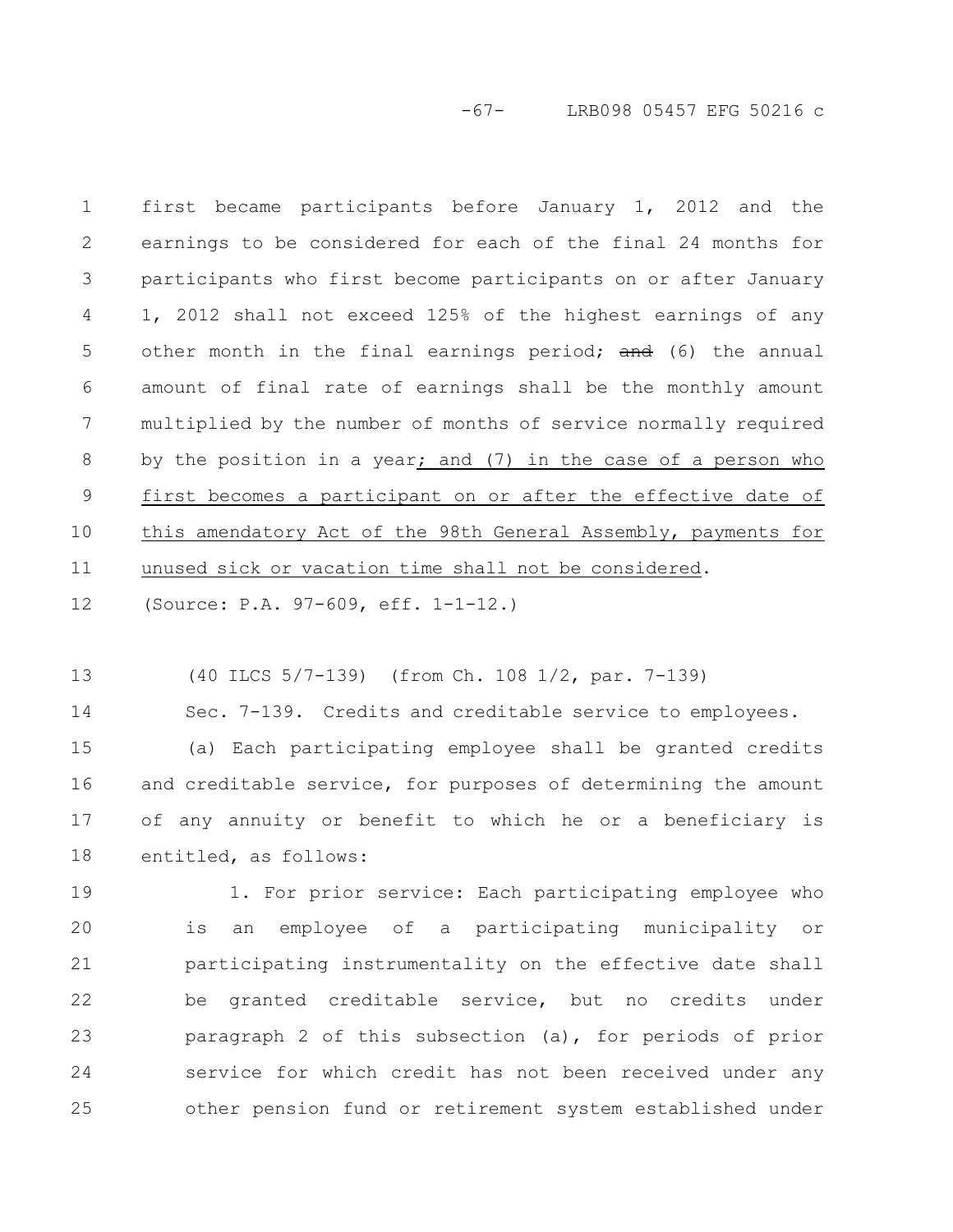1

this Code, as follows:

If the effective date of participation for the participating municipality or participating instrumentality is on or before January 1, 1998, creditable service shall be granted for the entire period of prior service with that employer without any employee contribution. 2 3 4 5 6 7

If the effective date of participation for the participating municipality or participating instrumentality is after January 1, 1998, creditable service shall be granted for the last 20% of the period of prior service with that employer, but no more than 5 years, without any employee contribution. A participating employee may establish creditable service for the remainder of the period of prior service with that employer by making an application in writing, accompanied by payment of an employee contribution in an amount determined by the Fund, based on the employee contribution rates in effect at the time of application for the creditable service and the employee's salary rate on the effective date of participation for that employer, plus interest at the effective rate from the date of the prior service to the date of payment. Application for this creditable service may be made at any time while the employee is still in service. 8 9 10 11 12 13 14 15 16 17 18 19 20 21 22 23 24 25

26

A municipality that (i) has at least 35 employees; (ii)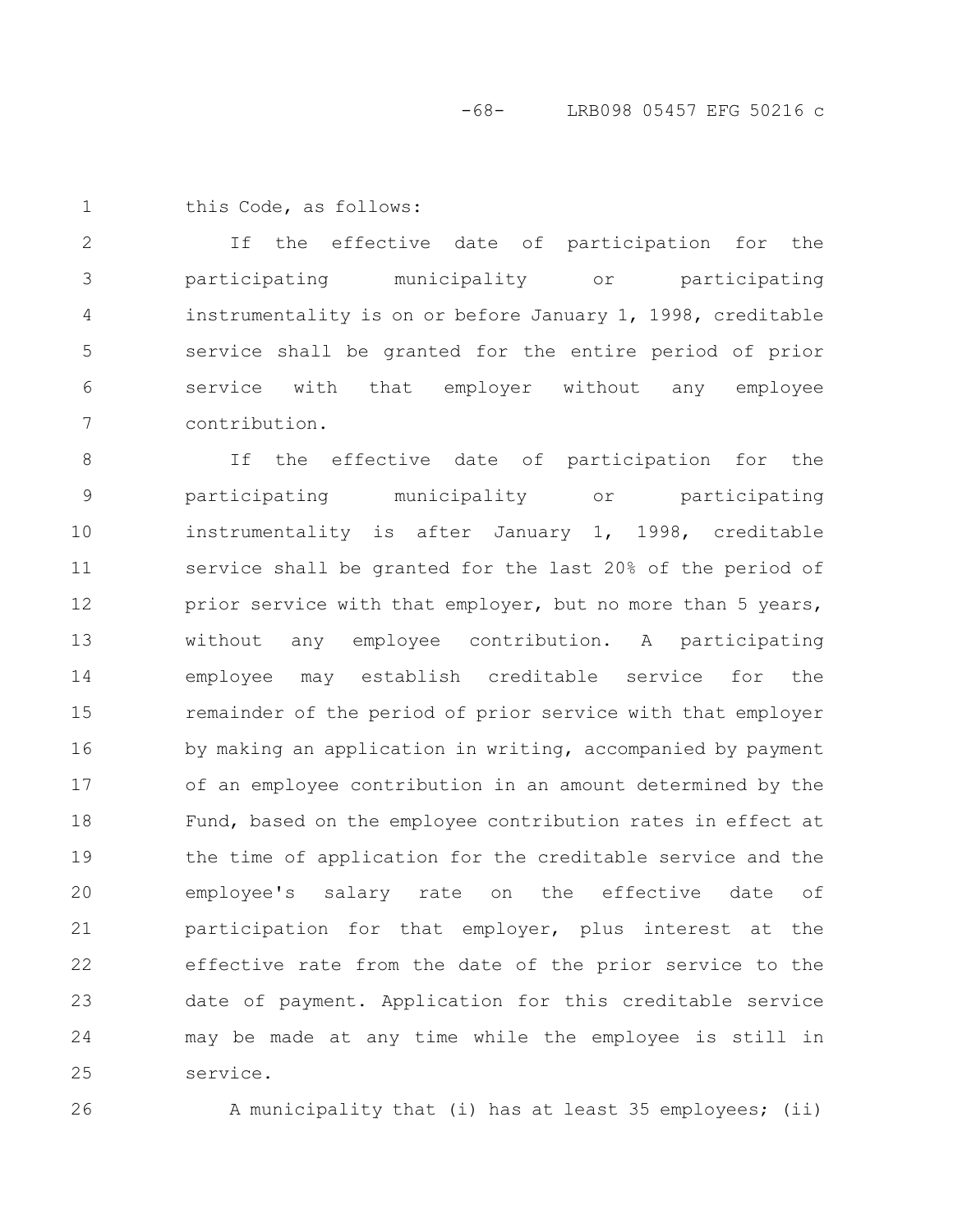is located in a county with at least 2,000,000 inhabitants; and (iii) maintains an independent defined benefit pension plan for the benefit of its eligible employees may restrict creditable service in whole or in part for periods of prior service with the employer if the governing body of the municipality adopts an irrevocable resolution to restrict that creditable service and files the resolution with the board before the municipality's effective date of participation. 1 2 3 4 5 6 7 8 9

Any person who has withdrawn from the service of a participating municipality or participating instrumentality prior to the effective date, who reenters the service of the same municipality or participating instrumentality after the effective date and becomes a participating employee is entitled to creditable service for prior service as otherwise provided in this subdivision (a)(1) only if he or she renders 2 years of service as a participating employee after the effective date. Application for such service must be made while in a participating status. The salary rate to be used in the calculation of the required employee contribution, if any, shall be the employee's salary rate at the time of first reentering service with the employer after the employer's effective date of participation. 10 11 12 13 14 15 16 17 18 19 20 21 22 23 24

2. For current service, each participating employee shall be credited with: 25 26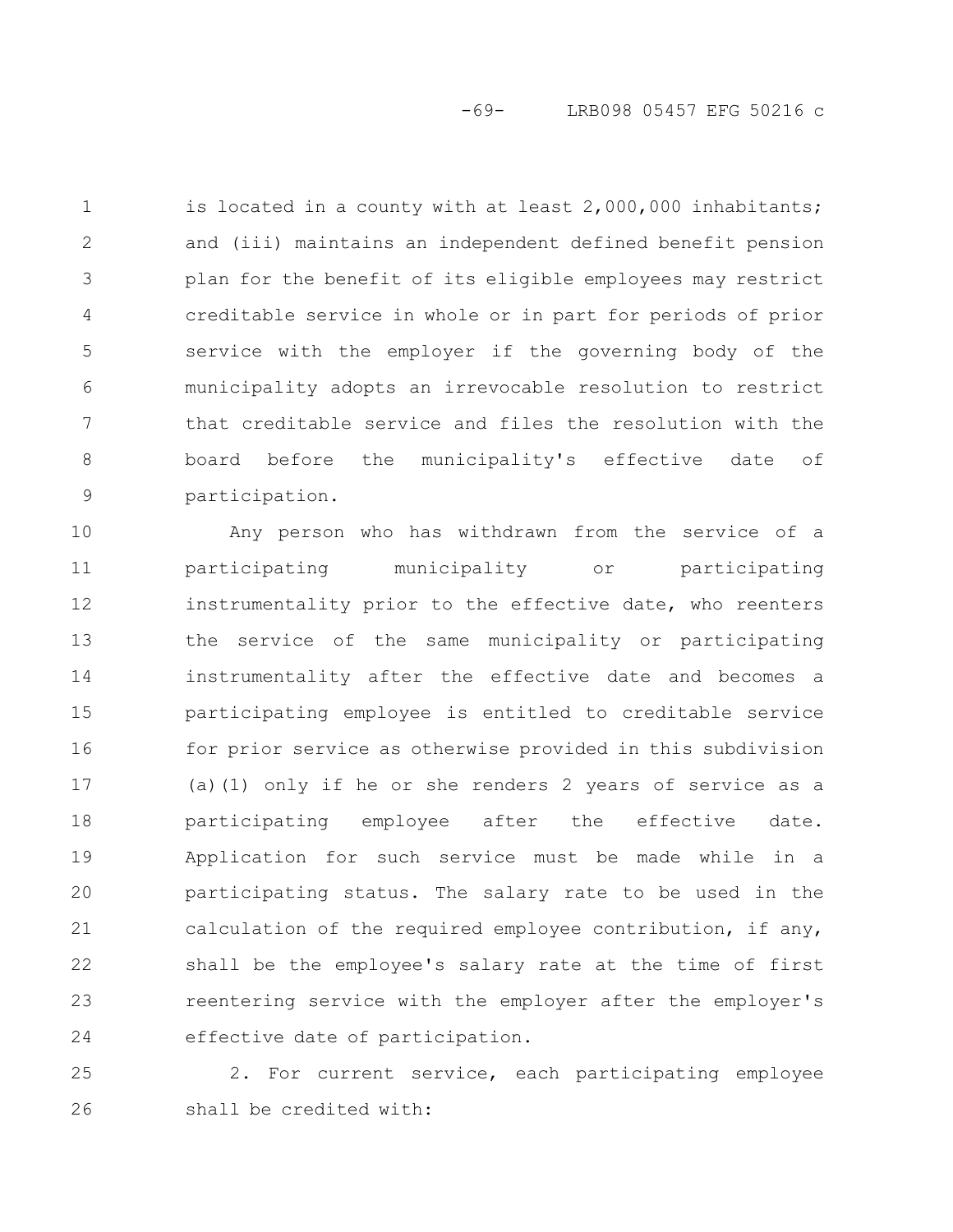a. Additional credits of amounts equal to each payment of additional contributions received from him under Section 7-173, as of the date the corresponding payment of earnings is payable to him.

1

2

3

4

b. Normal credits of amounts equal to each payment of normal contributions received from him, as of the date the corresponding payment of earnings is payable to him, and normal contributions made for the purpose of establishing out-of-state service credits as permitted under the conditions set forth in paragraph 6 of this subsection (a). 5 6 7 8 9 10 11

c. Municipality credits in an amount equal to 1.4 times the normal credits, except those established by out-of-state service credits, as of the date of computation of any benefit if these credits would increase the benefit. 12 13 14 15 16

d. Survivor credits equal to each payment of survivor contributions received from the participating employee as of the date the corresponding payment of earnings is payable, and survivor contributions made for the purpose of establishing out-of-state service credits. 17 18 19 20 21 22

3. For periods of temporary and total and permanent disability benefits, each employee receiving disability benefits shall be granted creditable service for the period during which disability benefits are payable. Normal and 23 24 25 26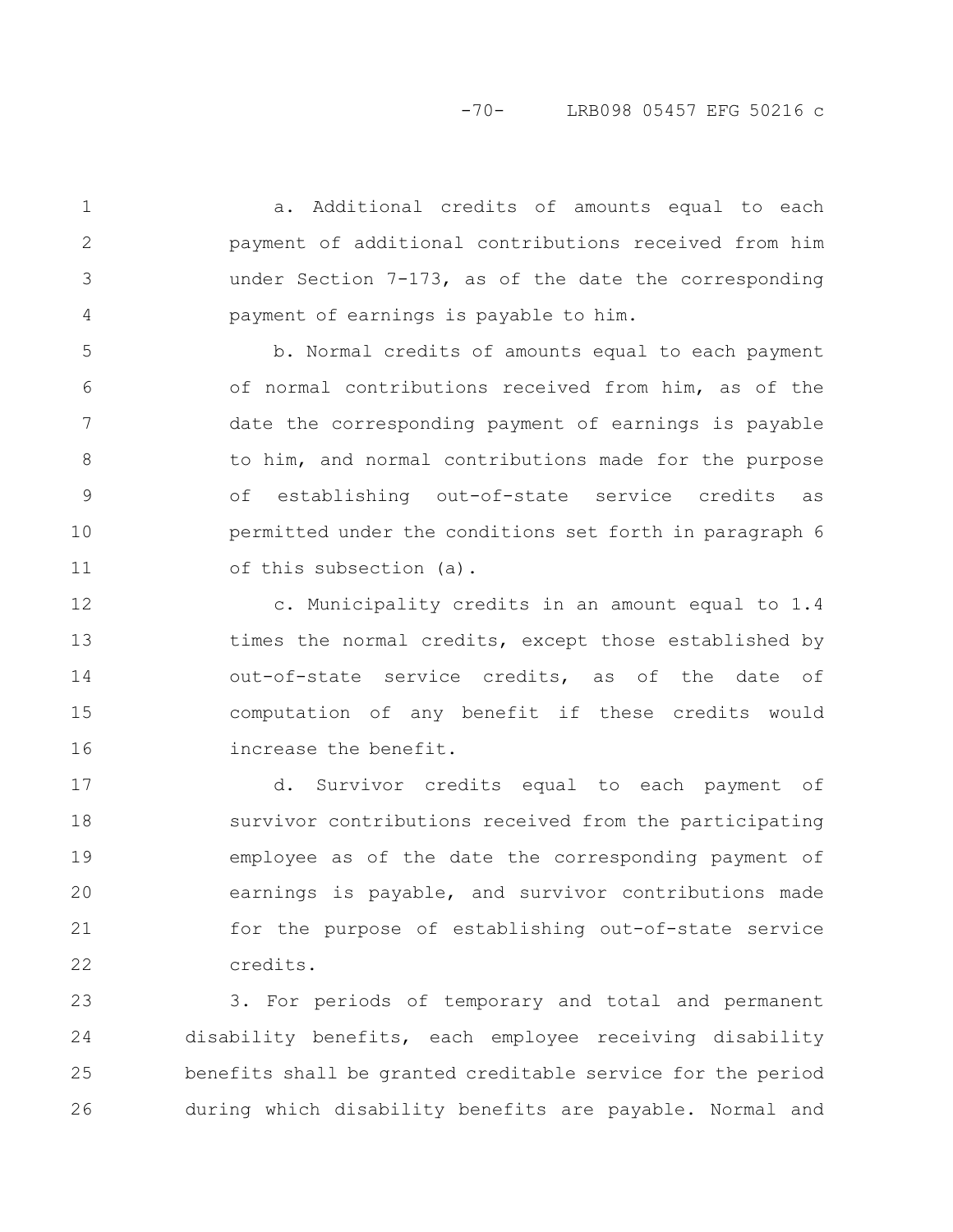## -71- LRB098 05457 EFG 50216 c

survivor credits, based upon the rate of earnings applied for disability benefits, shall also be granted if such credits would result in a higher benefit to any such employee or his beneficiary. 1 2 3 4

4. For authorized leave of absence without pay: A participating employee shall be granted credits and creditable service for periods of authorized leave of absence without pay under the following conditions: 5 6 7 8

a. An application for credits and creditable service is submitted to the board while the employee is in a status of active employment. 9 10 11

b. Not more than 12 complete months of creditable service for authorized leave of absence without pay shall be counted for purposes of determining any benefits payable under this Article. 12 13 14 15

c. Credits and creditable service shall be granted for leave of absence only if such leave is approved by the governing body of the municipality, including approval of the estimated cost thereof to the municipality as determined by the fund, and employee contributions, plus interest at the effective rate applicable for each year from the end of the period of leave to date of payment, have been paid to the fund in accordance with Section 7-173. The contributions shall be computed upon the assumption earnings continued during the period of leave at the rate in effect when 16 17 18 19 20 21 22 23 24 25 26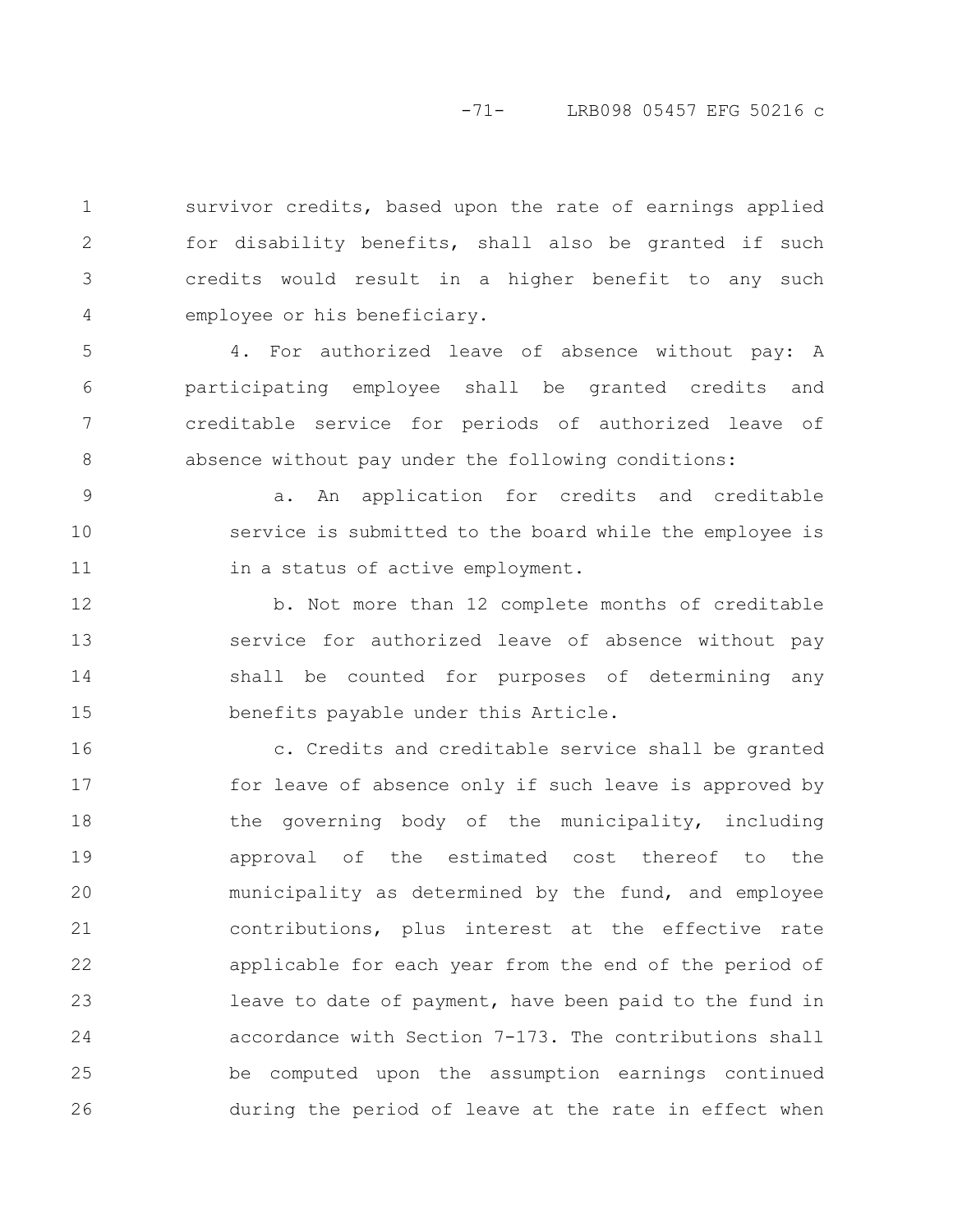the leave began. 1

2

3

4

5

6

7

8

9

10

d. Benefits under the provisions of Sections 7-141, 7-146, 7-150 and 7-163 shall become payable to employees on authorized leave of absence, or their designated beneficiary, only if such leave of absence is creditable hereunder, and if the employee has at least one year of creditable service other than the service granted for leave of absence. Any employee contributions due may be deducted from any benefits payable.

e. No credits or creditable service shall be allowed for leave of absence without pay during any period of prior service. 11 12 13

5. For military service: The governing body of a municipality or participating instrumentality may elect to allow creditable service to participating employees who leave their employment to serve in the armed forces of the United States for all periods of such service, provided that the person returns to active employment within 90 days after completion of full time active duty, but no creditable service shall be allowed such person for any period that can be used in the computation of a pension or any other pay or benefit, other than pay for active duty, for service in any branch of the armed forces of the United States. If necessary to the computation of any benefit, the board shall establish municipality credits for 14 15 16 17 18 19 20 21 22 23 24 25 26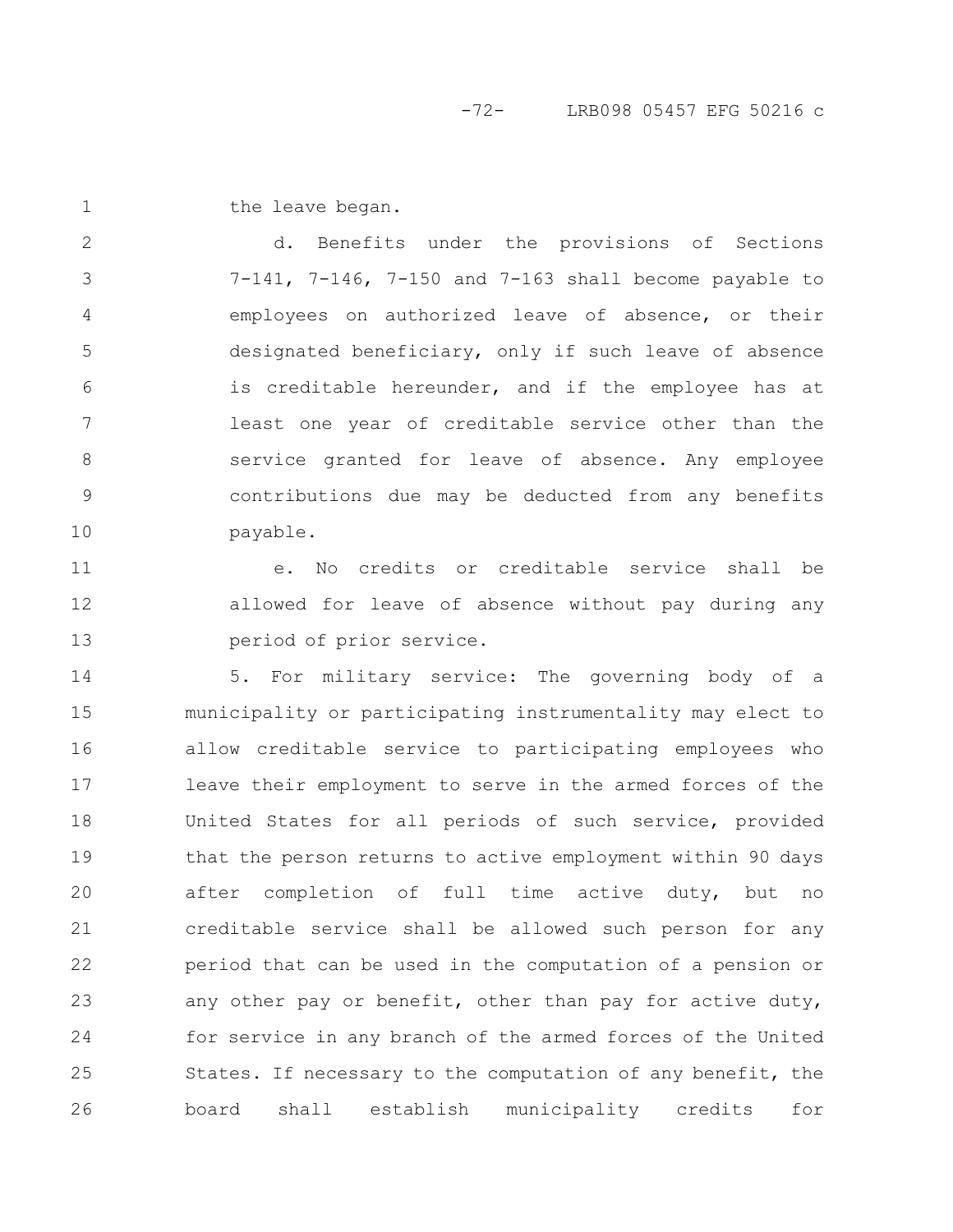participating employees under this paragraph on the assumption that the employee received earnings at the rate received at the time he left the employment to enter the armed forces. A participating employee in the armed forces shall not be considered an employee during such period of service and no additional death and no disability benefits are payable for death or disability during such period. 1 2 3 4 5 6 7

Any participating employee who left his employment with a municipality or participating instrumentality to serve in the armed forces of the United States and who again became a participating employee within 90 days after completion of full time active duty by entering the service of a different municipality or participating instrumentality, which has elected to allow creditable service for periods of military service under the preceding paragraph, shall also be allowed creditable service for his period of military service on the same terms that would apply if he had been employed, before entering military service, by the municipality or instrumentality which employed him after he left the military service and the employer costs arising in relation to such grant of creditable service shall be charged to and paid by that municipality or instrumentality. 8 9 10 11 12 13 14 15 16 17 18 19 20 21 22 23

Notwithstanding the foregoing, any participating employee shall be entitled to creditable service as required by any federal law relating to re-employment 24 25 26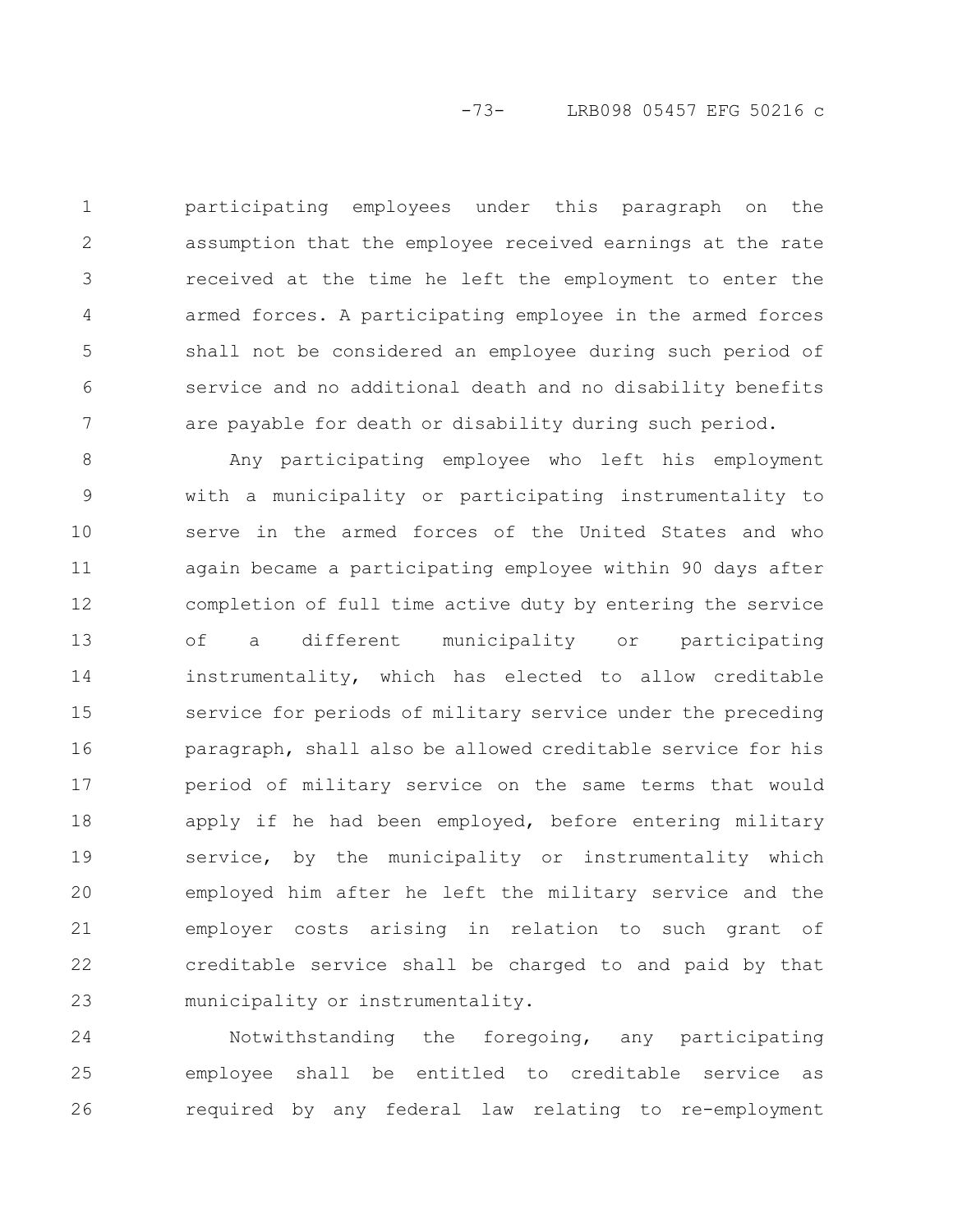rights of persons who served in the United States Armed Services. Such creditable service shall be granted upon payment by the member of an amount equal to the employee contributions which would have been required had the employee continued in service at the same rate of earnings during the military leave period, plus interest at the effective rate. 1 2 3 4 5 6 7

5.1. In addition to any creditable service established under paragraph 5 of this subsection (a), creditable service may be granted for up to 48 months of service in the armed forces of the United States. 8 9 10 11

In order to receive creditable service for military service under this paragraph 5.1, a participating employee must (1) apply to the Fund in writing and provide evidence of the military service that is satisfactory to the Board; (2) obtain the written approval of the current employer; and (3) make contributions to the Fund equal to (i) the employee contributions that would have been required had the service been rendered as a member, plus (ii) an amount determined by the board to be equal to the employer's normal cost of the benefits accrued for that military service, plus (iii) interest on items (i) and (ii) from the date of first membership in the Fund to the date of payment. The required interest shall be calculated at the regular interest rate. 12 13 14 15 16 17 18 19 20 21 22 23 24 25

26

The changes made to this paragraph 5.1 by Public Acts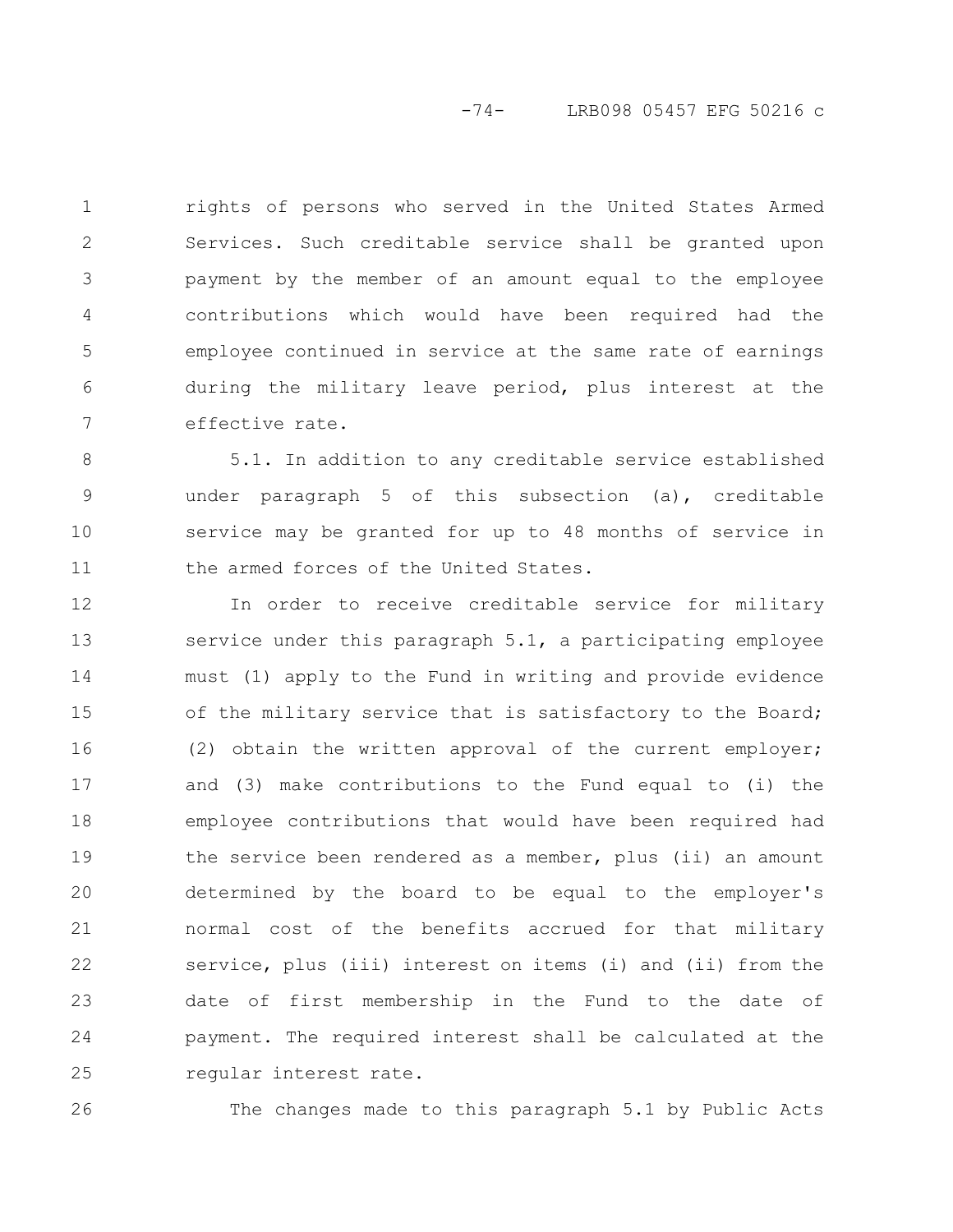95-483 and 95-486 apply only to participating employees in service on or after August 28, 2007 (the effective date of those Public Acts). 1 2 3

6. For out-of-state service: Creditable service shall be granted for service rendered to an out-of-state local governmental body under the following conditions: The employee had participated and has irrevocably forfeited all rights to benefits in the out-of-state public employees pension system; the governing body of his participating municipality or instrumentality authorizes the employee to establish such service; the employee has 2 years current service with this municipality or participating instrumentality; the employee makes a payment of contributions, which shall be computed at 8% (normal) plus 2% (survivor) times length of service purchased times the average rate of earnings for the first 2 years of service with the municipality or participating instrumentality whose governing body authorizes the service established plus interest at the effective rate on the date such credits are established, payable from the date the employee completes the required 2 years of current service to date of payment. In no case shall more than 120 months of creditable service be granted under this provision. 4 5 6 7 8 9 10 11 12 13 14 15 16 17 18 19 20 21 22 23

7. For retroactive service: Any employee who could have but did not elect to become a participating employee, or who should have been a participant in the Municipal Public 24 25 26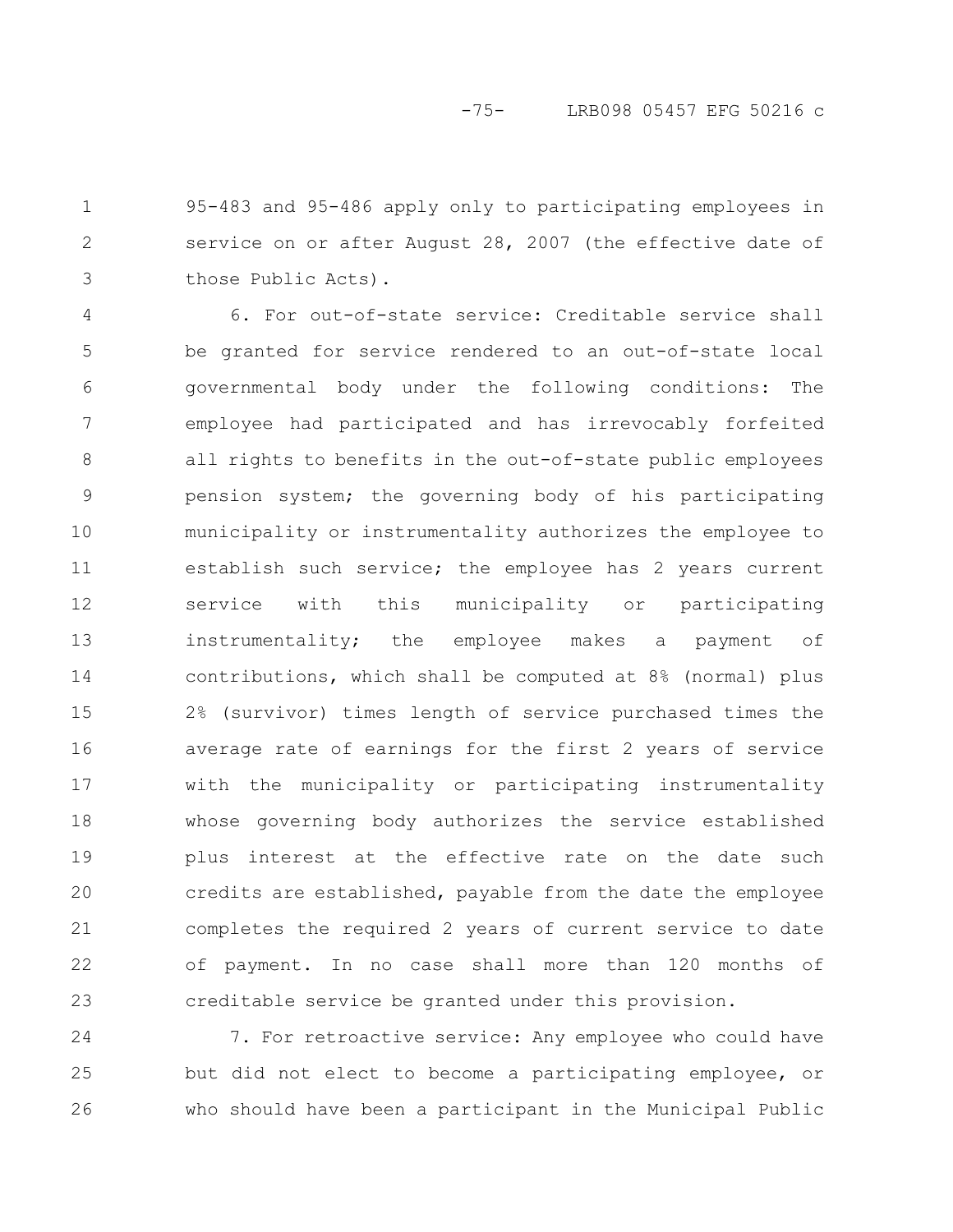Utilities Annuity and Benefit Fund before that fund was superseded, may receive creditable service for the period of service not to exceed 50 months; however, a current or former elected or appointed official of a participating municipality may establish credit under this paragraph 7 for more than 50 months of service as an official of that municipality, if the excess over 50 months is approved by resolution of the governing body of the affected municipality filed with the Fund before January 1, 2002. 1 2 3 4 5 6 7 8 9

Any employee who is a participating employee on or after September 24, 1981 and who was excluded from participation by the age restrictions removed by Public Act 82-596 may receive creditable service for the period, on or after January 1, 1979, excluded by the age restriction and, in addition, if the governing body of the participating municipality or participating instrumentality elects to allow creditable service for all employees excluded by the age restriction prior to January 1, 1979, for service during the period prior to that date excluded by the age restriction. Any employee who was excluded from participation by the age restriction removed by Public Act 82-596 and who is not a participating employee on or after September 24, 1981 may receive creditable service for service after January 1, 1979. Creditable service under this paragraph shall be granted upon payment of the employee contributions which would have been required had 10 11 12 13 14 15 16 17 18 19 20 21 22 23 24 25 26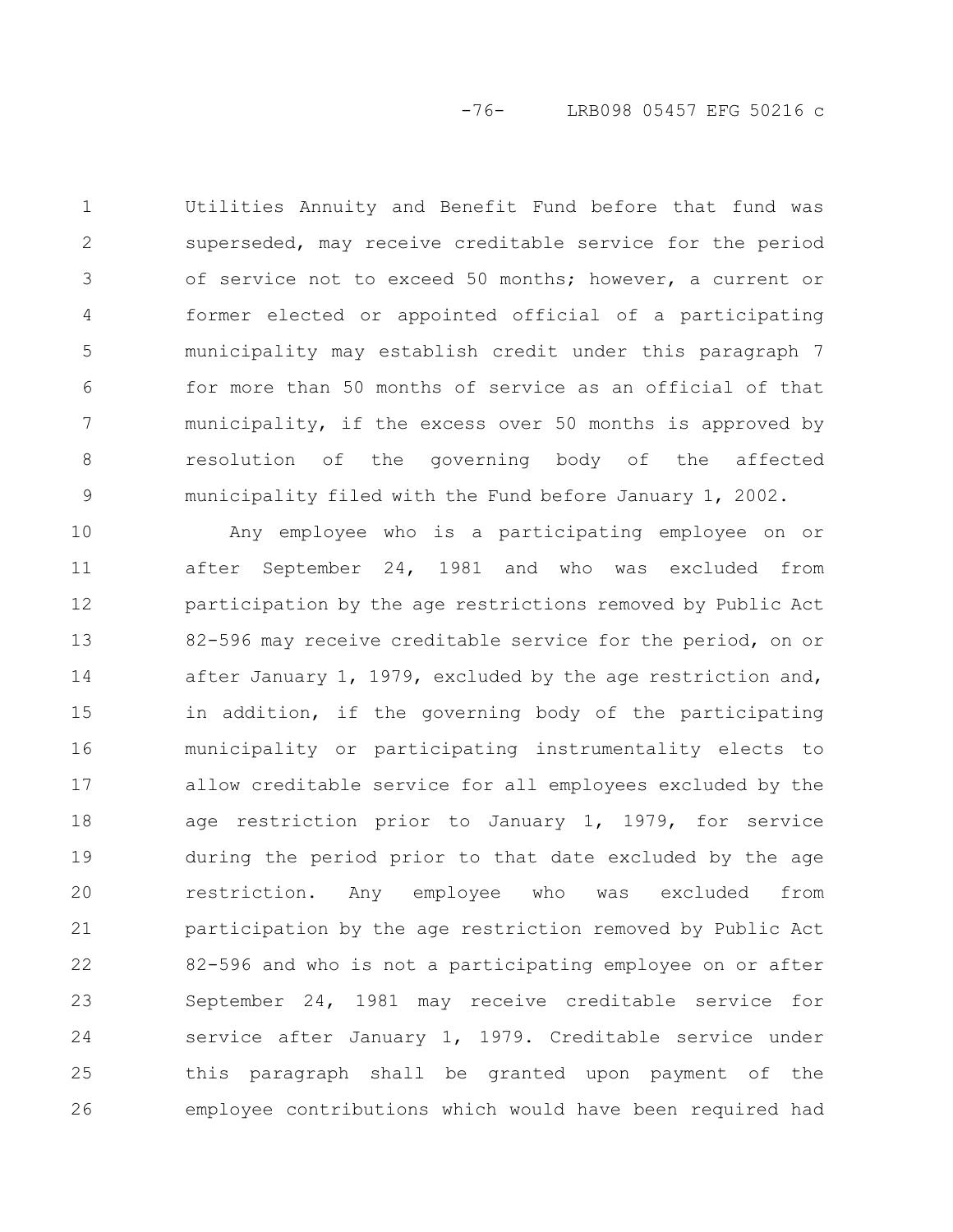he participated, with interest at the effective rate for each year from the end of the period of service established to date of payment. 1 2 3

8. For accumulated unused sick leave: A participating employee who first becomes a participating employee before the effective date of this amendatory Act of the 98th General Assembly and who is applying for a retirement annuity shall be entitled to creditable service for that portion of the employee's accumulated unused sick leave for which payment is not received, as follows: 4 5 6 7 8 9 10

a. Sick leave days shall be limited to those accumulated under a sick leave plan established by a participating municipality or participating instrumentality which is available to all employees or a class of employees. 11 12 13 14 15

b. Except as provided in item b-1, only sick leave days accumulated with a participating municipality or participating instrumentality with which the employee was in service within 60 days of the effective date of his retirement annuity shall be credited; If the employee was in service with more than one employer during this period only the sick leave days with the employer with which the employee has the greatest number of unpaid sick leave days shall be considered. 16 17 18 19 20 21 22 23 24

b-1. If the employee was in the service of more than one employer as defined in item (2) of paragraph 25 26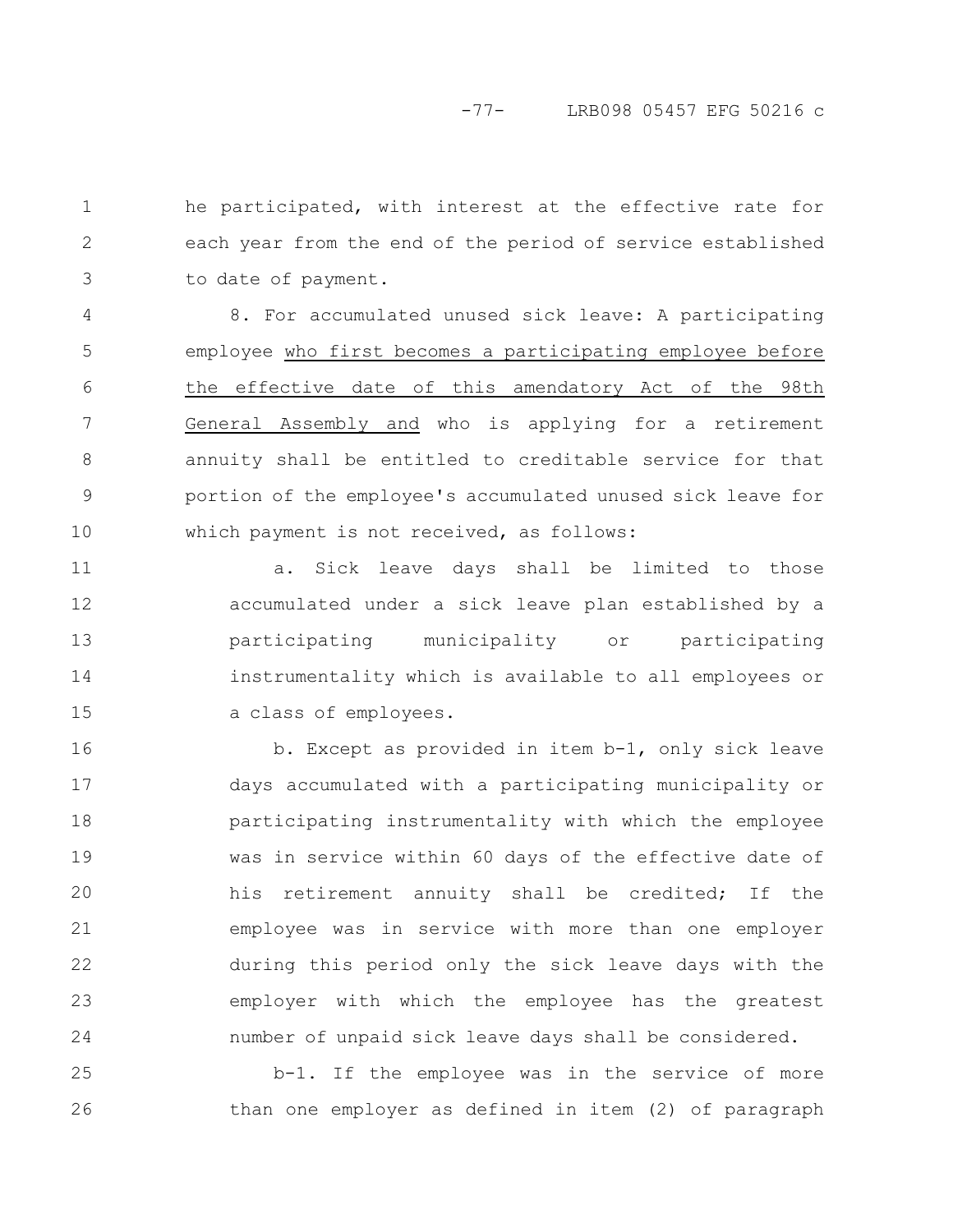-78- LRB098 05457 EFG 50216 c

(a) of subsection (A) of Section 7-132, then the sick leave days from all such employers shall be credited, as long as the creditable service attributed to those sick leave days does not exceed the limitation in item f of this paragraph 8. In calculating the creditable service under this item b-1, the sick leave days from the last employer shall be considered first, then the remaining sick leave days shall be considered until there are no more days or the maximum creditable sick leave threshold under item f of this paragraph 8 has been reached. 1 2 3 4 5 6 7 8 9 10 11

c. The creditable service granted shall be considered solely for the purpose of computing the amount of the retirement annuity and shall not be used to establish any minimum service period required by any provision of the Illinois Pension Code, the effective date of the retirement annuity, or the final rate of earnings. 12 13 14 15 16 17 18

d. The creditable service shall be at the rate of 1/20 of a month for each full sick day, provided that no more than 12 months may be credited under this subdivision 8. 19 20 21 22

e. Employee contributions shall not be required for creditable service under this subdivision 8. 23 24

f. Each participating municipality and participating instrumentality with which an employee 25 26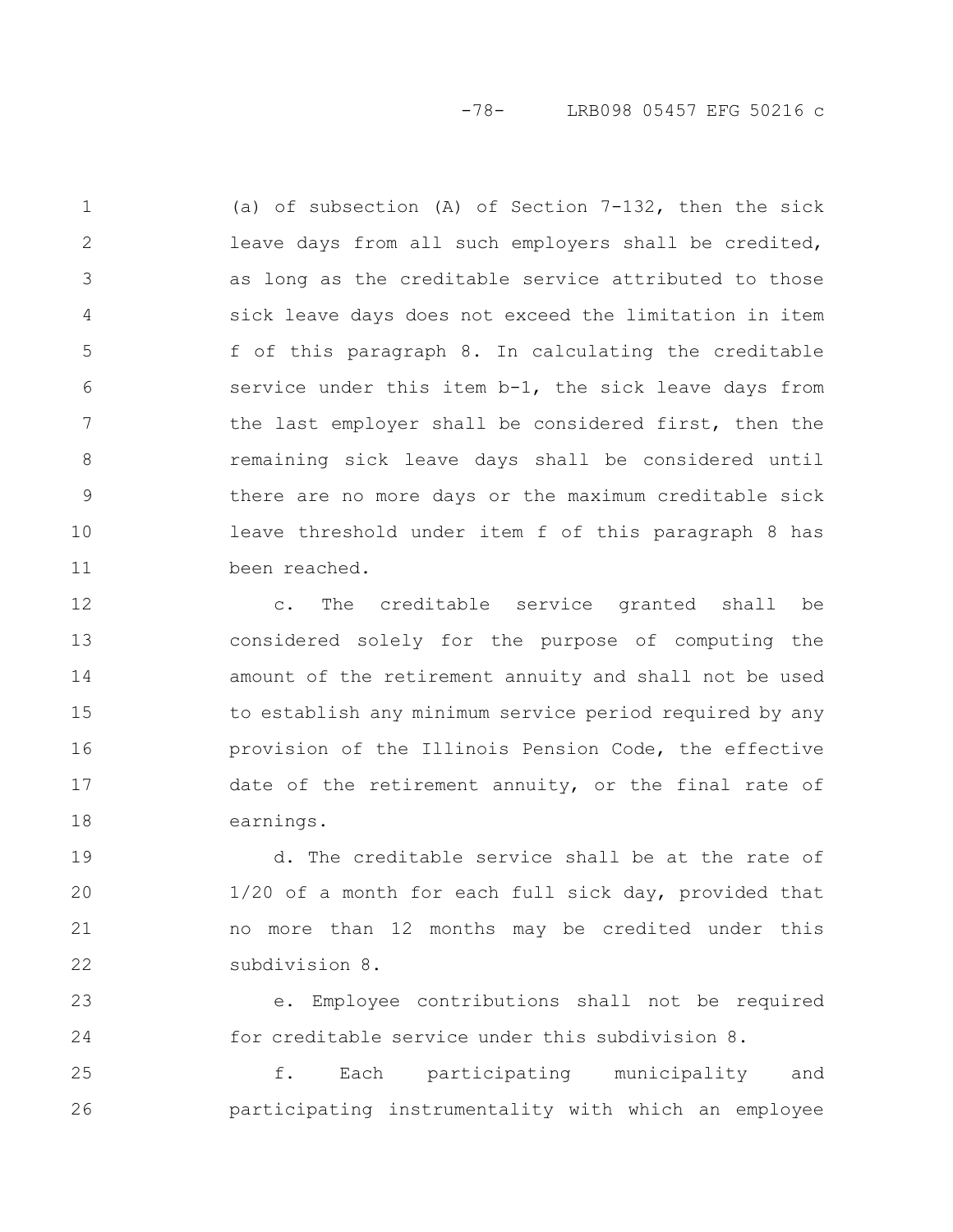has service within 60 days of the effective date of his retirement annuity shall certify to the board the number of accumulated unpaid sick leave days credited to the employee at the time of termination of service.

1

2

3

4

9. For service transferred from another system: Credits and creditable service shall be granted for service under Article 4, 5, 8, 14, or 16 of this Act, to any active member of this Fund, and to any inactive member who has been a county sheriff, upon transfer of such credits pursuant to Section 4-108.3, 5-235, 8-226.7, 14-105.6, or 16-131.4, and payment by the member of the amount by which (1) the employer and employee contributions that would have been required if he had participated in this Fund as a sheriff's law enforcement employee during the period for which credit is being transferred, plus interest thereon at the effective rate for each year, compounded annually, from the date of termination of the service for which credit is being transferred to the date of payment, exceeds (2) the amount actually transferred to the Fund. Such transferred service shall be deemed to be service as a sheriff's law enforcement employee for the purposes of Section 7-142.1. 5 6 7 8 9 10 11 12 13 14 15 16 17 18 19 20 21

10. For service transferred from an Article 3 system under Section 3-110.8: Credits and creditable service shall be granted for service under Article 3 of this Act as provided in Section 3-110.8, to any active member of this Fund upon transfer of such credits pursuant to Section 22 23 24 25 26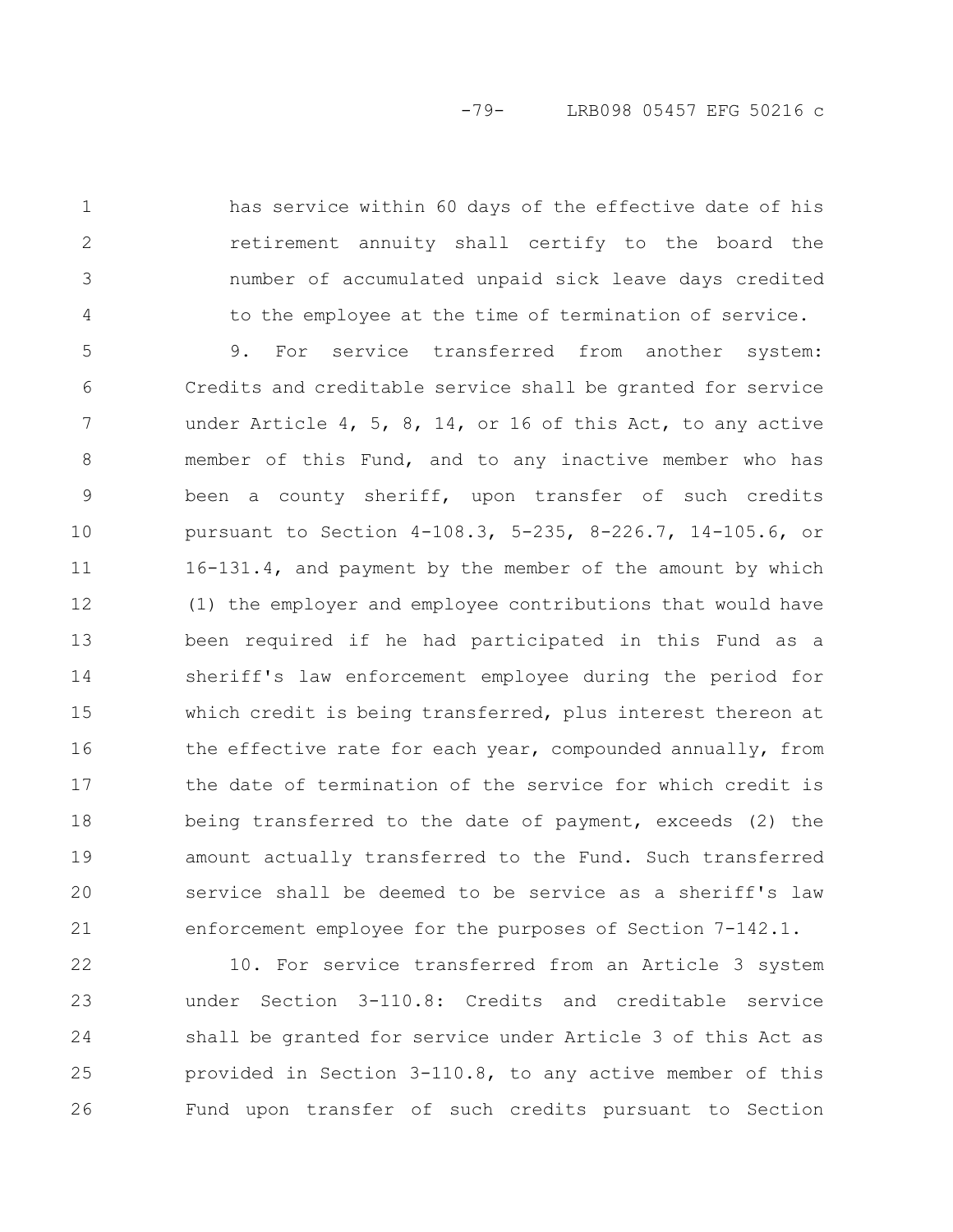-80- LRB098 05457 EFG 50216 c

3-110.8. If the amount by which (1) the employer and employee contributions that would have been required if he had participated in this Fund during the period for which credit is being transferred, plus interest thereon at the effective rate for each year, compounded annually, from the date of termination of the service for which credit is being transferred to the date of payment, exceeds (2) the amount actually transferred to the Fund, then the amount of creditable service established under this paragraph 10 shall be reduced by a corresponding amount in accordance with the rules and procedures established under this paragraph 10. 1 2 3 4 5 6 7 8 9 10 11 12

The board shall establish by rule the manner of making the calculation required under this paragraph 10, taking into account the appropriate actuarial assumptions; the member's service, age, and salary history; the level of funding of the employer; and any other factors that the board determines to be relevant. 13 14 15 16 17 18

Until January 1, 2010, members who transferred service from an Article 3 system under the provisions of Public Act 94-356 may establish additional credit in this Fund, but only up to the amount of the service credit reduction in that transfer, as calculated under the actuarial assumptions. This credit may be established upon payment by the member of an amount to be determined by the board, equal to (1) the amount that would have been contributed as 19 20 21 22 23 24 25 26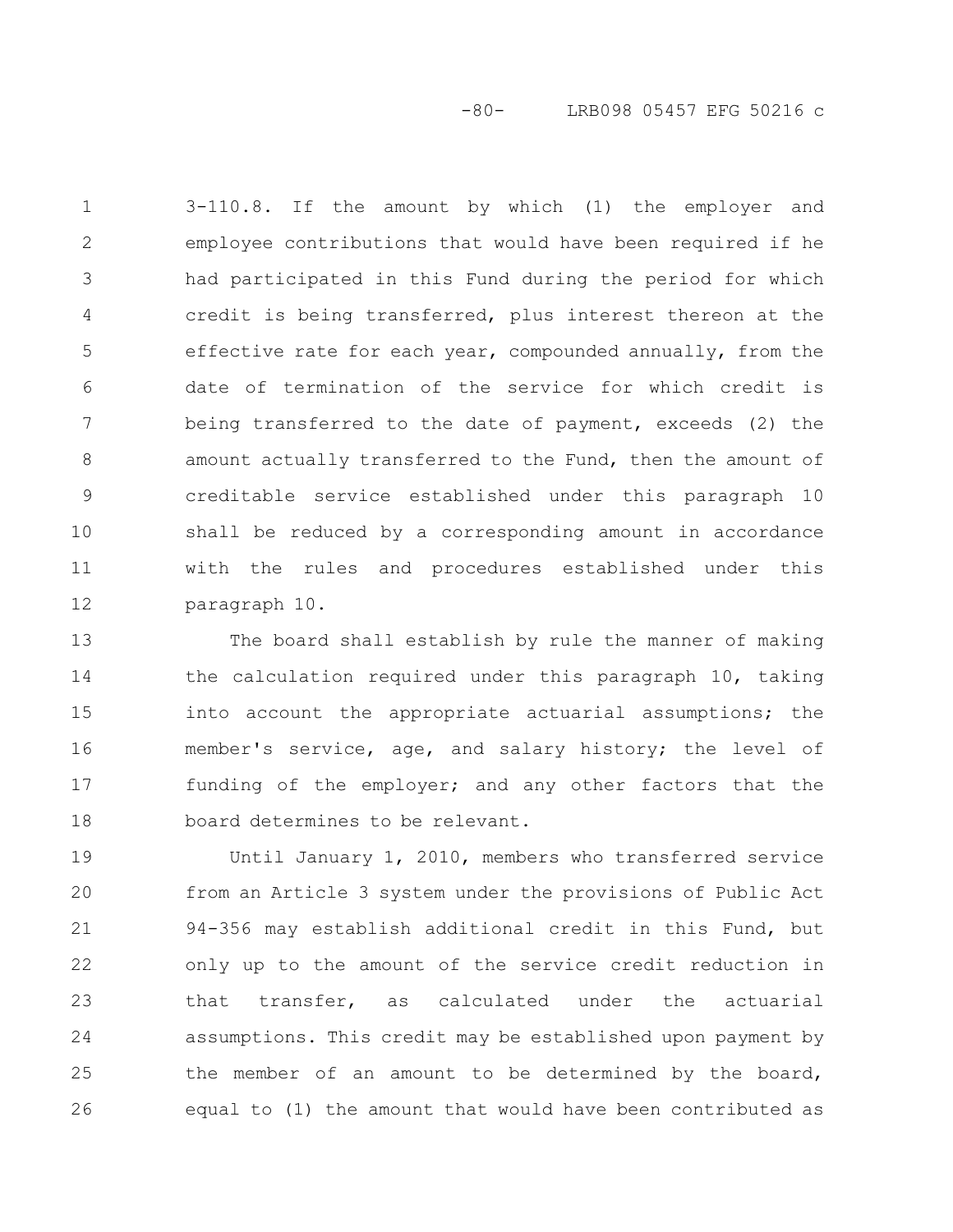-81- LRB098 05457 EFG 50216 c

employee and employer contributions had all the service been as an employee under this Article, plus interest thereon compounded annually from the date of service to the date of transfer, less (2) the total amount transferred from the Article 3 system, plus (3) interest on the difference at the effective rate for each year, compounded annually, from the date of the transfer to the date of payment. The additional service credit is allowed under this amendatory Act of the 95th General Assembly notwithstanding the provisions of Article 3 terminating all transferred credits on the date of transfer. 1 2 3 4 5 6 7 8 9 10 11

11. For service transferred from an Article 3 system under Section 3-110.3: Credits and creditable service shall be granted for service under Article 3 of this Act as provided in Section 3-110.3, to any active member of this Fund, upon transfer of such credits pursuant to Section 3-110.3. If the board determines that the amount transferred is less than the true cost to the Fund of allowing that creditable service to be established, then in order to establish that creditable service, the member must pay to the Fund an additional contribution equal to the difference, as determined by the board in accordance with the rules and procedures adopted under this paragraph. If the member does not make the full additional payment as required by this paragraph prior to termination of his participation with that employer, then his or her 12 13 14 15 16 17 18 19 20 21 22 23 24 25 26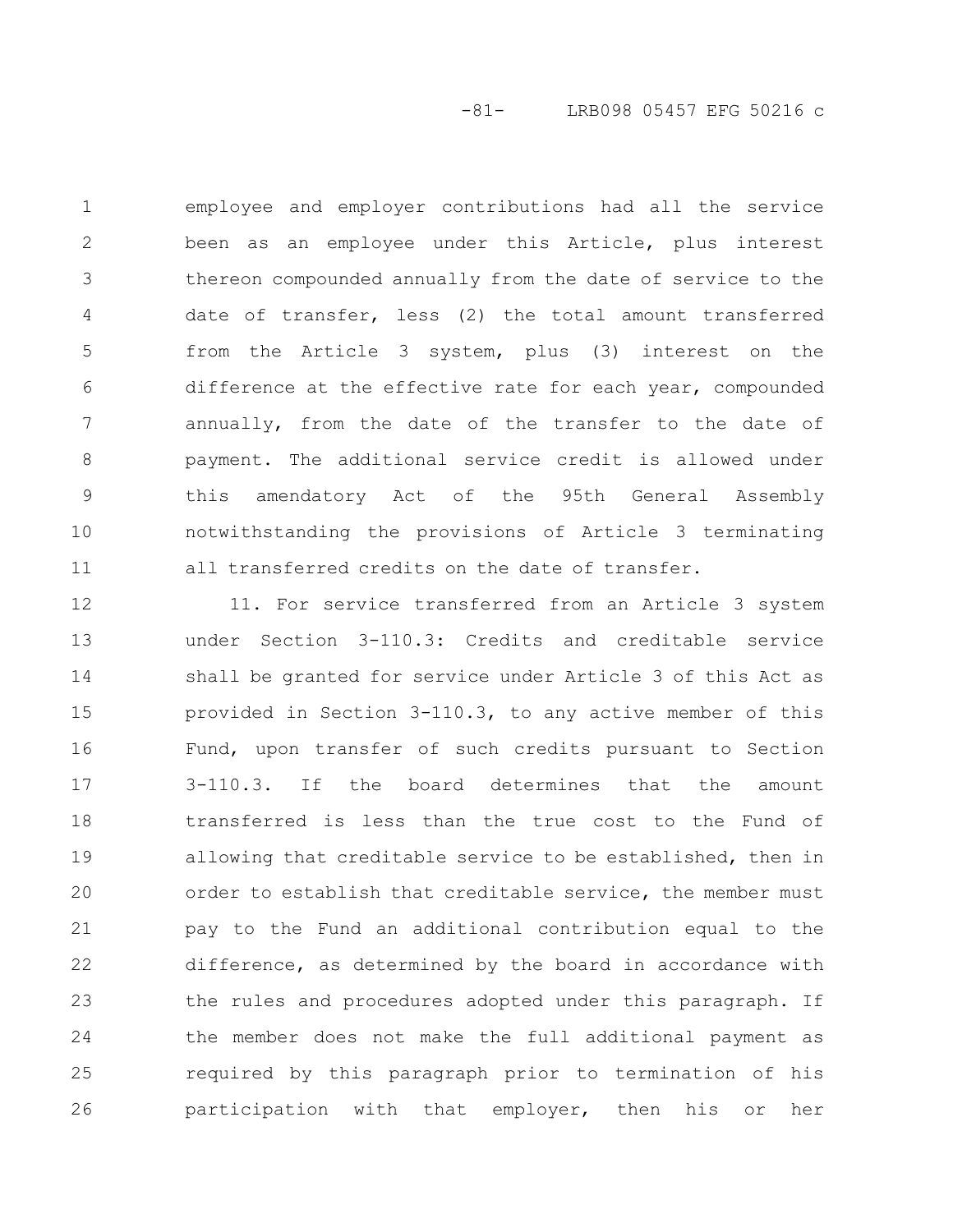creditable service shall be reduced by an amount equal to the difference between the amount transferred under Section 3-110.3, including any payments made by the member under this paragraph prior to termination, and the true cost to the Fund of allowing that creditable service to be established, as determined by the board in accordance with the rules and procedures adopted under this paragraph. 1 2 3 4 5 6 7

The board shall establish by rule the manner of making the calculation required under this paragraph 11, taking into account the appropriate actuarial assumptions; the member's service, age, and salary history, and any other factors that the board determines to be relevant. 8 9 10 11 12

13

(b) Creditable service - amount:

1. One month of creditable service shall be allowed for each month for which a participating employee made contributions as required under Section 7-173, or for which creditable service is otherwise granted hereunder. Not more than 1 month of service shall be credited and counted for 1 calendar month, and not more than 1 year of service shall be credited and counted for any calendar year. A calendar month means a nominal month beginning on the first day thereof, and a calendar year means a year beginning January 1 and ending December 31. 14 15 16 17 18 19 20 21 22 23

2. A seasonal employee shall be given 12 months of creditable service if he renders the number of months of service normally required by the position in a 12-month 24 25 26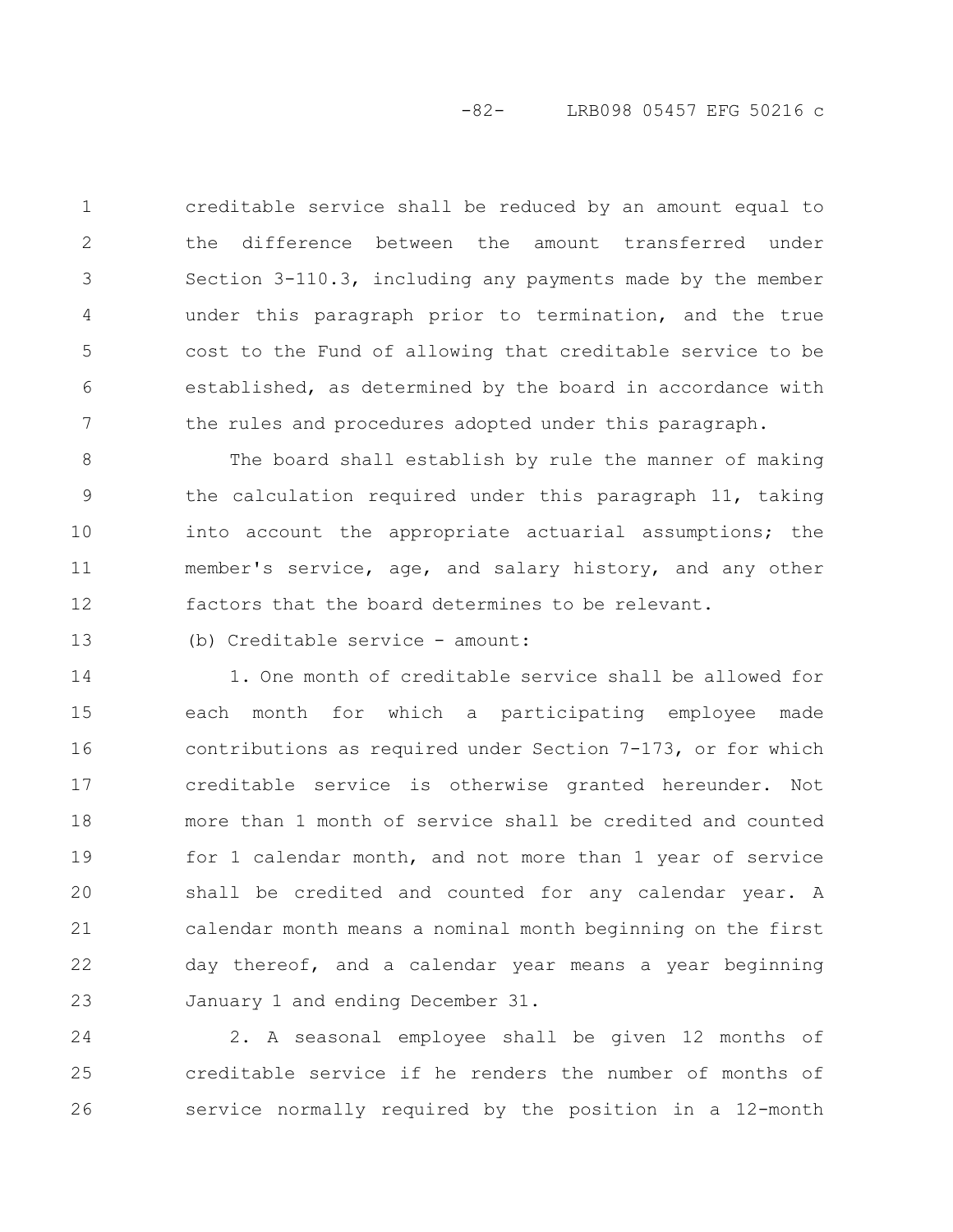period and he remains in service for the entire 12-month period. Otherwise a fractional year of service in the number of months of service rendered shall be credited. 1 2 3

3. An intermittent employee shall be given creditable service for only those months in which a contribution is made under Section 7-173. 4 5 6

(c) No application for correction of credits or creditable service shall be considered unless the board receives an application for correction while (1) the applicant is a participating employee and in active employment with a participating municipality or instrumentality, or (2) while the applicant is actively participating in a pension fund or retirement system which is a participating system under the Retirement Systems Reciprocal Act. A participating employee or other applicant shall not be entitled to credits or creditable service unless the required employee contributions are made in a lump sum or in installments made in accordance with board rule. 7 8 9 10 11 12 13 14 15 16 17 18

(d) Upon the granting of a retirement, surviving spouse or child annuity, a death benefit or a separation benefit, on account of any employee, all individual accumulated credits shall thereupon terminate. Upon the withdrawal of additional contributions, the credits applicable thereto shall thereupon terminate. Terminated credits shall not be applied to increase the benefits any remaining employee would otherwise receive under this Article. 19 20 21 22 23 24 25 26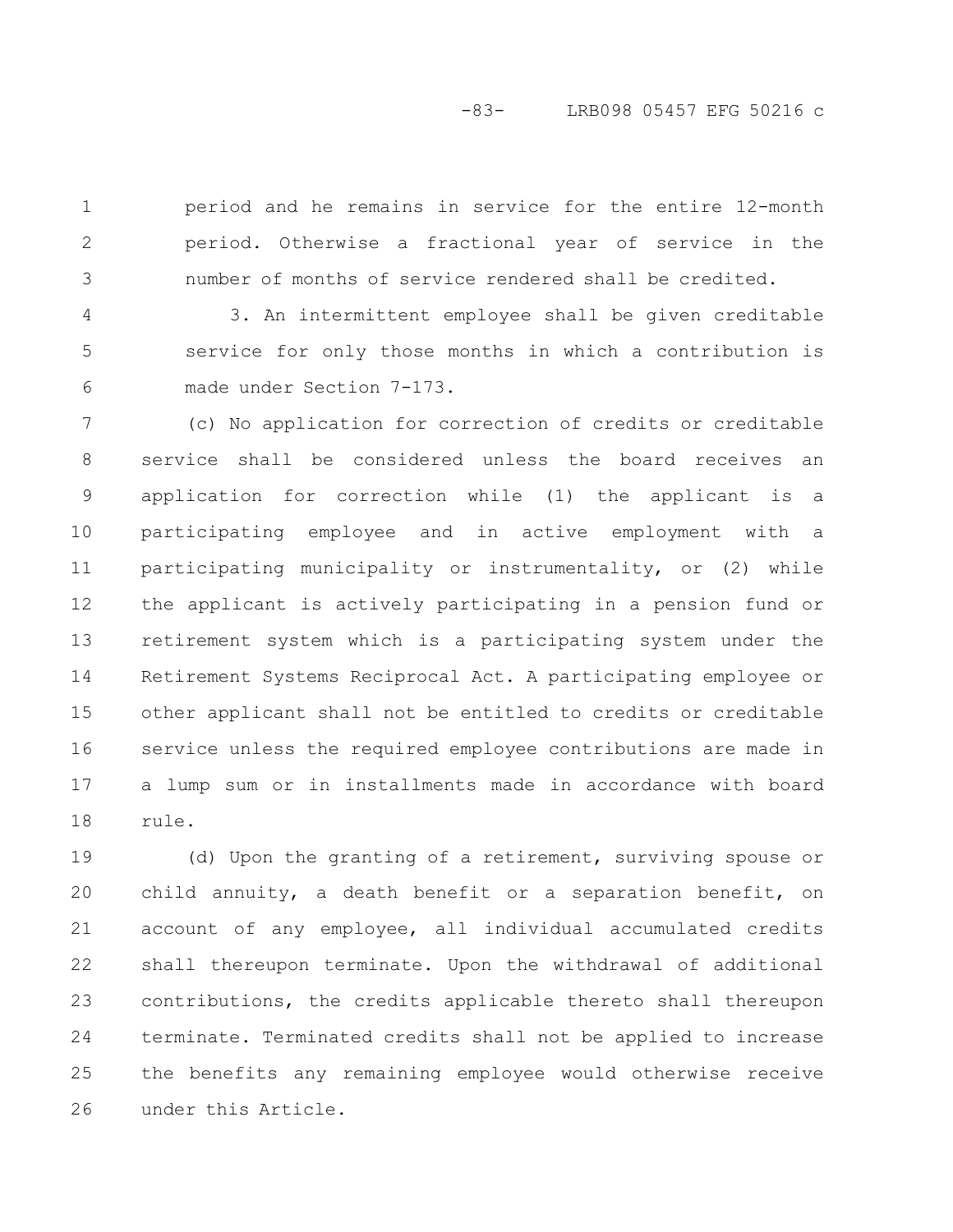-84- LRB098 05457 EFG 50216 c

1

(Source: P.A. 97-415, eff. 8-16-11; 98-439, eff. 8-16-13.)

(40 ILCS 5/9-219) (from Ch. 108 1/2, par. 9-219) 2

Sec. 9-219. Computation of service. 3

(1) In computing the term of service of an employee prior to the effective date, the entire period beginning on the date he was first appointed and ending on the day before the effective date, except any intervening period during which he was separated by withdrawal from service, shall be counted for all purposes of this Article. 4 5 6 7 8 9

(2) In computing the term of service of any employee on or after the effective date, the following periods of time shall be counted as periods of service for age and service, widow's and child's annuity purposes: 10 11 12 13

(a) The time during which he performed the duties of his position. 14 15

(b) Vacations, leaves of absence with whole or part pay, and leaves of absence without pay not longer than 90 days. 16 17 18

(c) For an employee who is a member of a county police department or a correctional officer with the county department of corrections, approved leaves of absence without pay during which the employee serves as a full-time officer or employee of an employee association, the membership of which consists of other participants in the Fund, provided that the employee contributes to the Fund 19 20 21 22 23 24 25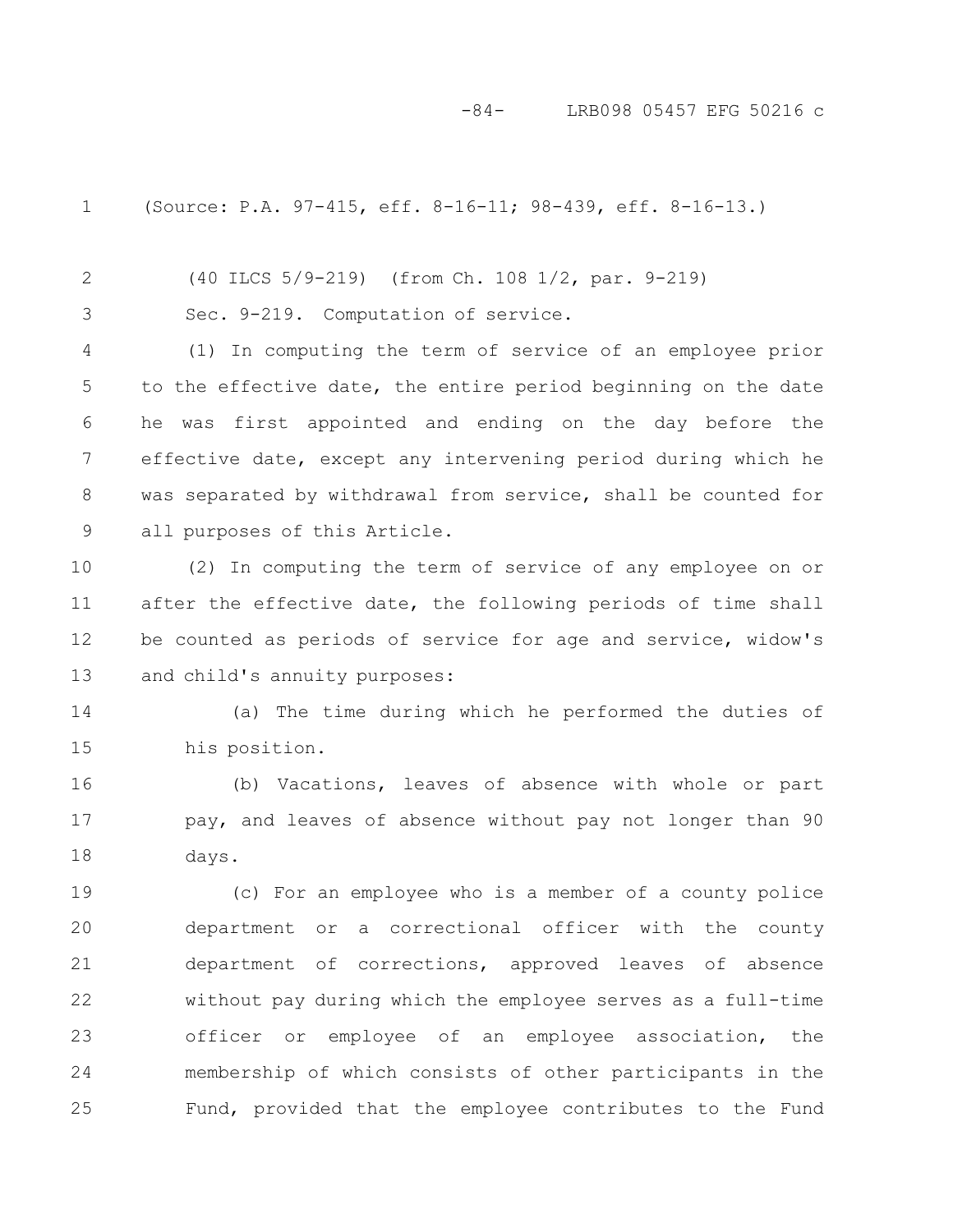# -85- LRB098 05457 EFG 50216 c

(1) the amount that he would have contributed had he remained an active employee in the position he occupied at the time the leave of absence was granted, (2) an amount calculated by the Board representing employer contributions, and (3) regular interest thereon from the date of service to the date of payment. However, if the employee's application to establish credit under this subsection is received by the Fund on or after July 1, 2002 and before July 1, 2003, the amount representing employer contributions specified in item (2) shall be waived. 1 2 3 4 5 6 7 8 9 10

For a former member of a county police department who has received a refund under Section 9-164, periods during which the employee serves as head of an employee association, the membership of which consists of other police officers, provided that the employee contributes to the Fund (1) the amount that he would have contributed had he remained an active member of the county police department in the position he occupied at the time he left service, (2) an amount calculated by the Board representing employer contributions, and (3) regular interest thereon from the date of service to the date of payment. However, if the former member of the county police department retires on or after January 1, 1993 but no later than March 1, 1993, the amount representing employer contributions specified in item (2) shall be waived. 11 12 13 14 15 16 17 18 19 20 21 22 23 24 25

26

For leaves of absence to which this item (c) applies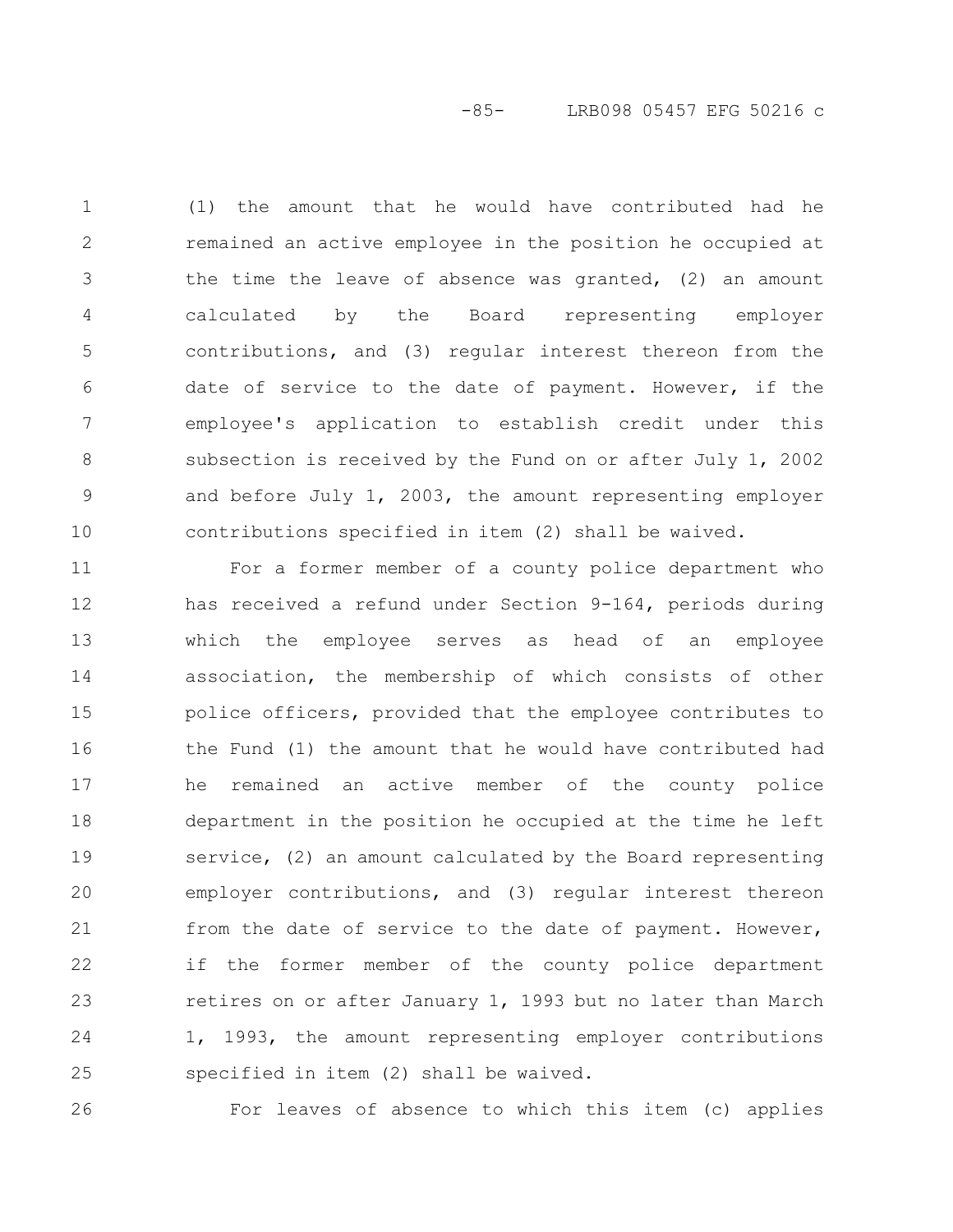-86- LRB098 05457 EFG 50216 c

and for other periods to which this item (c) applies, including those leaves of absence and other periods of service beginning before January 5, 2012 (the effective date of Public Act 97-651) this amendatory Act of the 97th General Assembly, the employee or former member must continue to remain in sworn status, subject to the professional standards of the public employer or those terms established in statute. 1 2 3 4 5 6 7 8

(d) Any period of disability for which he received disability benefit or whole or part pay. 9 10

(e) For a person who first becomes an employee before the effective date of this amendatory Act of the 98th General Assembly, accumulated Accumulated vacation or other time for which an employee who retires on or after November 1, 1990 receives a lump sum payment at the time of retirement, provided that contributions were made to the fund at the time such lump sum payment was received. The service granted for the lump sum payment shall not change the employee's date of withdrawal for computing the effective date of the annuity. 11 12 13 14 15 16 17 18 19 20

(f) An employee who first becomes an employee before the effective date of this amendatory Act of the 98th General Assembly may receive service credit for annuity purposes for accumulated sick leave as of the date of the employee's withdrawal from service, not to exceed a total of 180 days, provided that the amount of such accumulated 21 22 23 24 25 26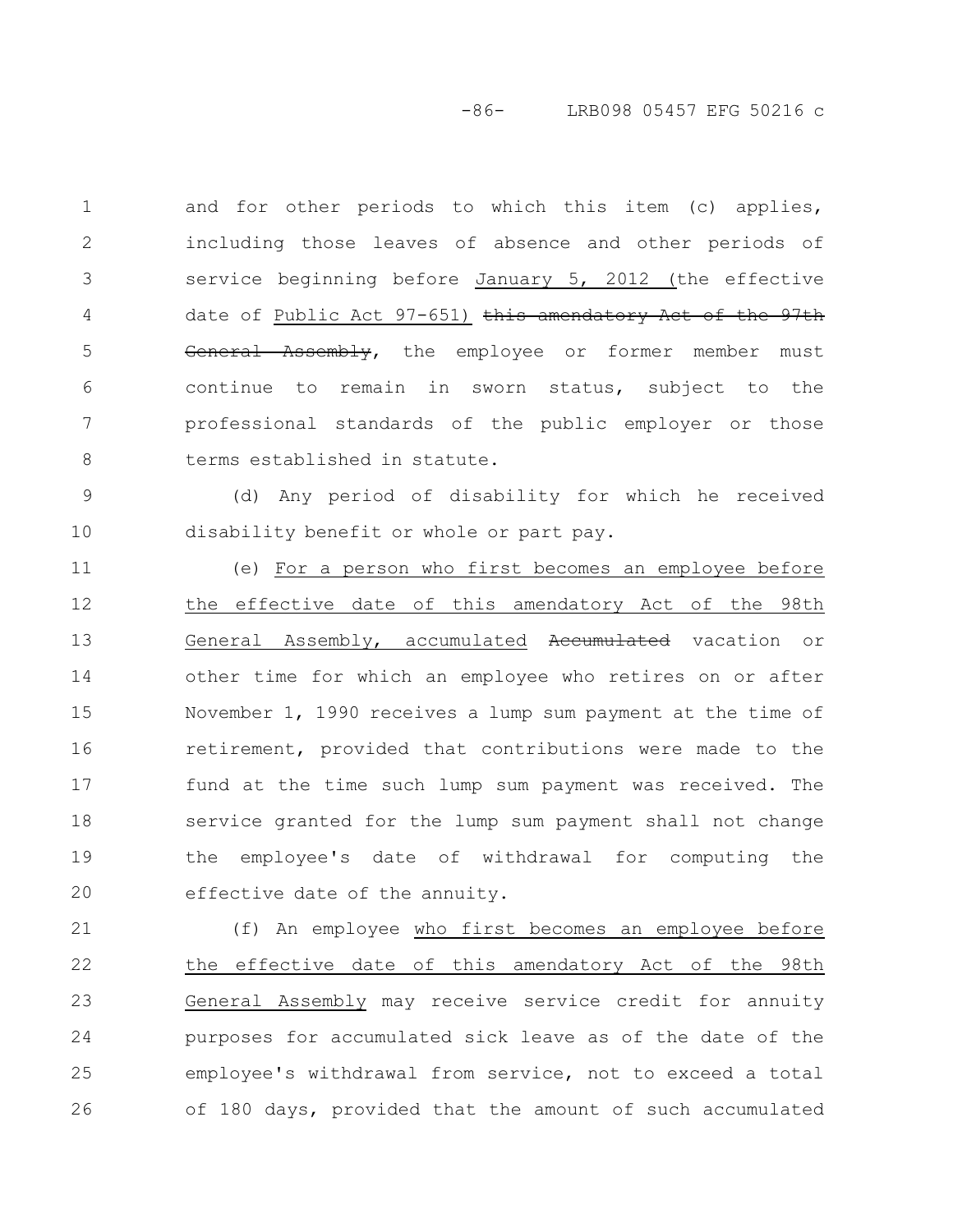-87- LRB098 05457 EFG 50216 c

sick leave is certified by the County Comptroller to the Board and the employee pays an amount equal to 8.5% (9% for members of the County Police Department who are eligible to receive an annuity under Section 9-128.1) of the amount that would have been paid had such accumulated sick leave been paid at the employee's final rate of salary. Such payment shall be made within 30 days after the date of withdrawal and prior to receipt of the first annuity check. The service credit granted for such accumulated sick leave shall not change the employee's date of withdrawal for the purpose of computing the effective date of the annuity. 1 2 3 4 5 6 7 8 9 10 11

(3) In computing the term of service of an employee on or after the effective date for ordinary disability benefit purposes, the following periods of time shall be counted as periods of service: 12 13 14 15

(a) Unless otherwise specified in Section 9-157, the time during which he performed the duties of his position. 16 17

(b) Paid vacations and leaves of absence with whole or part pay. 18 19

(c) Any period for which he received duty disability benefit. 20 21

(d) Any period of disability for which he received whole or part pay. 22 23

(4) For an employee who on January 1, 1958, was transferred by Act of the 70th General Assembly from his position in a department of welfare of any city located in the county in 24 25 26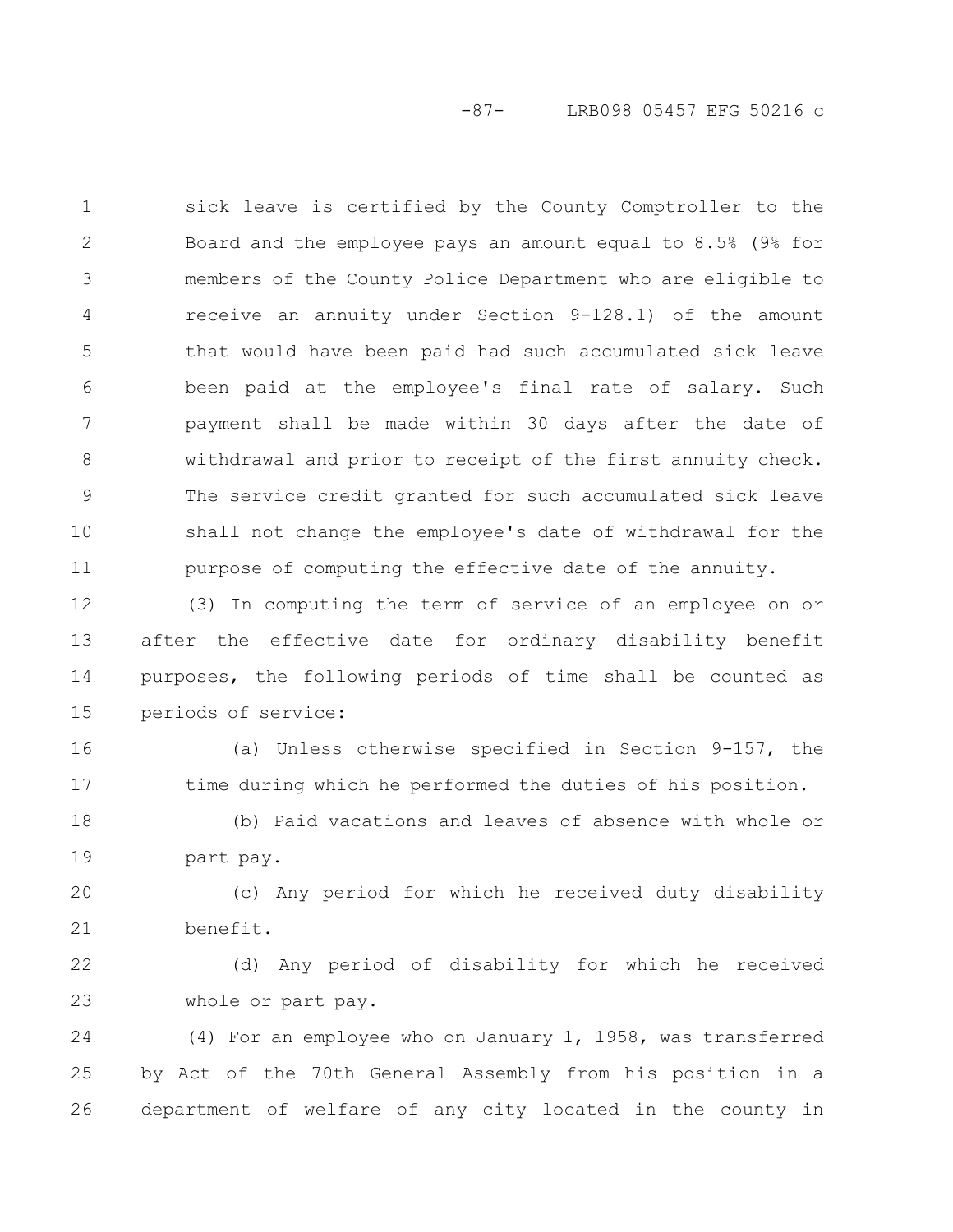which this Article is in force and effect to a similar position in a department of such county, service shall also be credited for ordinary disability benefit and child's annuity for such period of department of welfare service during which period he was a contributor to a statutory annuity and benefit fund in such city and for which purposes service credit would otherwise not be credited by virtue of such involuntary transfer. 1 2 3 4 5 6 7

(5) An employee described in subsection (e) of Section 9-108 shall receive credit for child's annuity and ordinary disability benefit for the period of time for which he was credited with service in the fund from which he was involuntarily separated through class or group transfer; provided, that no such credit shall be allowed to the extent that it results in a duplication of credits or benefits, and neither shall such credit be allowed to the extent that it was or may be forfeited by the application for and acceptance of a refund from the fund from which the employee was transferred. 8 9 10 11 12 13 14 15 16 17

(6) Overtime or extra service shall not be included in computing service. Not more than 1 year of service shall be allowed for service rendered during any calendar year. 18 19 20

(7) Unused sick or vacation time shall not be used to compute the service of an employee who first becomes an employee on or after the effective date of this amendatory Act of the 98th General Assembly. 21 22 23 24

(Source: P.A. 97-651, eff. 1-5-12.) 25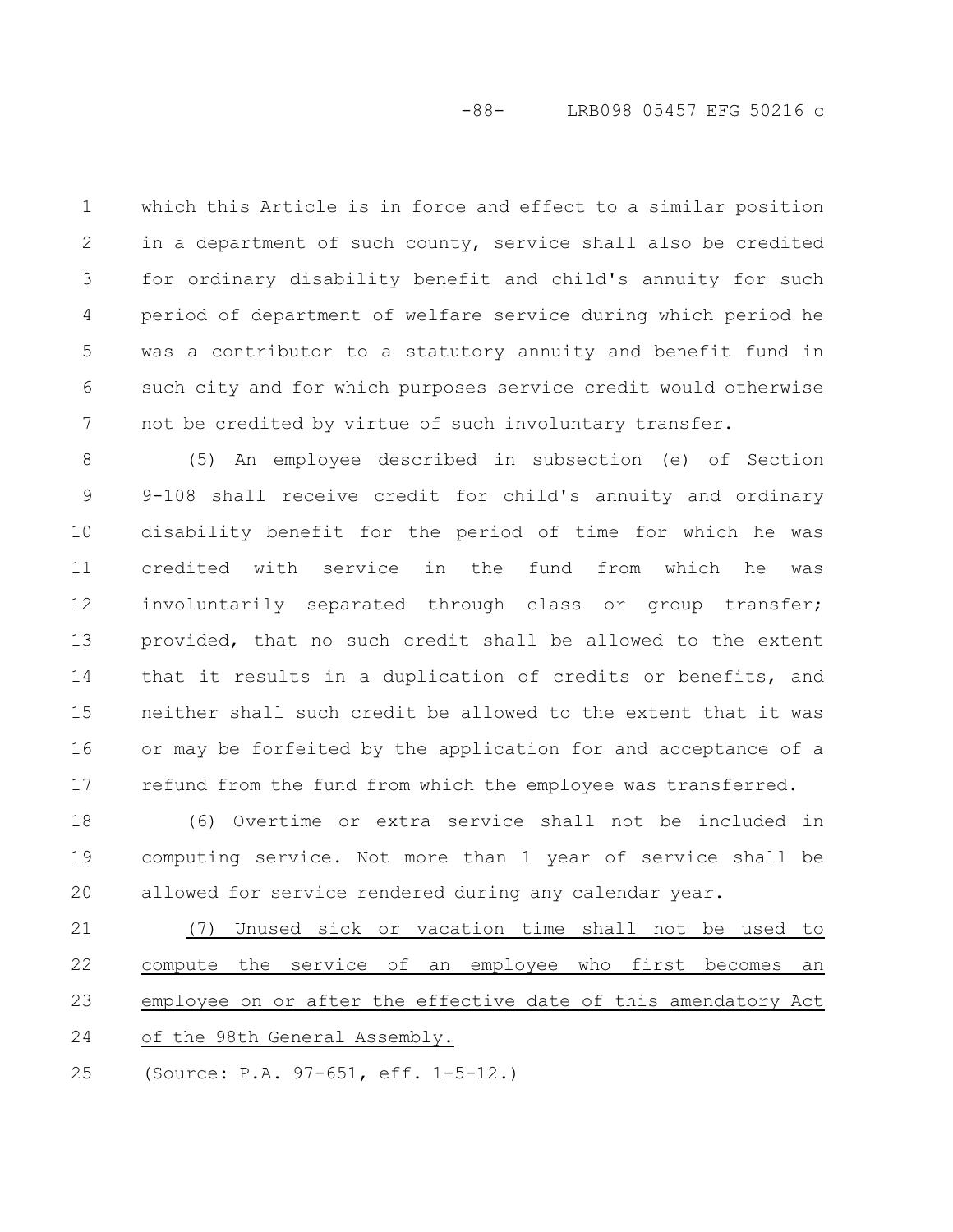#### -89- LRB098 05457 EFG 50216 c

(40 ILCS 5/9-220) (from Ch. 108 1/2, par. 9-220) Sec. 9-220. Basis of service credit. (a) In computing the period of service of any employee for annuity purposes under Section 9-134, the following provisions shall govern: (1) All periods prior to the effective date shall be computed in accordance with the provisions governing the computation of such service. (2) Service on or after the effective date shall include: (i) The actual period of time the employee contributes or has contributed to the fund for service rendered to age 65 plus the actual period of time after age 65 for which the employee performs the duties of his position or performs such duties and is given a county contribution for age and service annuity or minimum annuity purposes. (ii) Leaves of absence from duty, or vacation, for which an employee receives all or part of his salary. (iii) For a person who first becomes an employee before the effective date of this amendatory Act of the 98th General Assembly, accumulated Accumulated vacation or other time for which an employee who retires on or after November 1, 1990 receives a lump sum payment at the time of retirement, provided that 1 2 3 4 5 6 7 8 9 10 11 12 13 14 15 16 17 18 19 20 21 22 23 24 25

contributions were made to the fund at the time such

26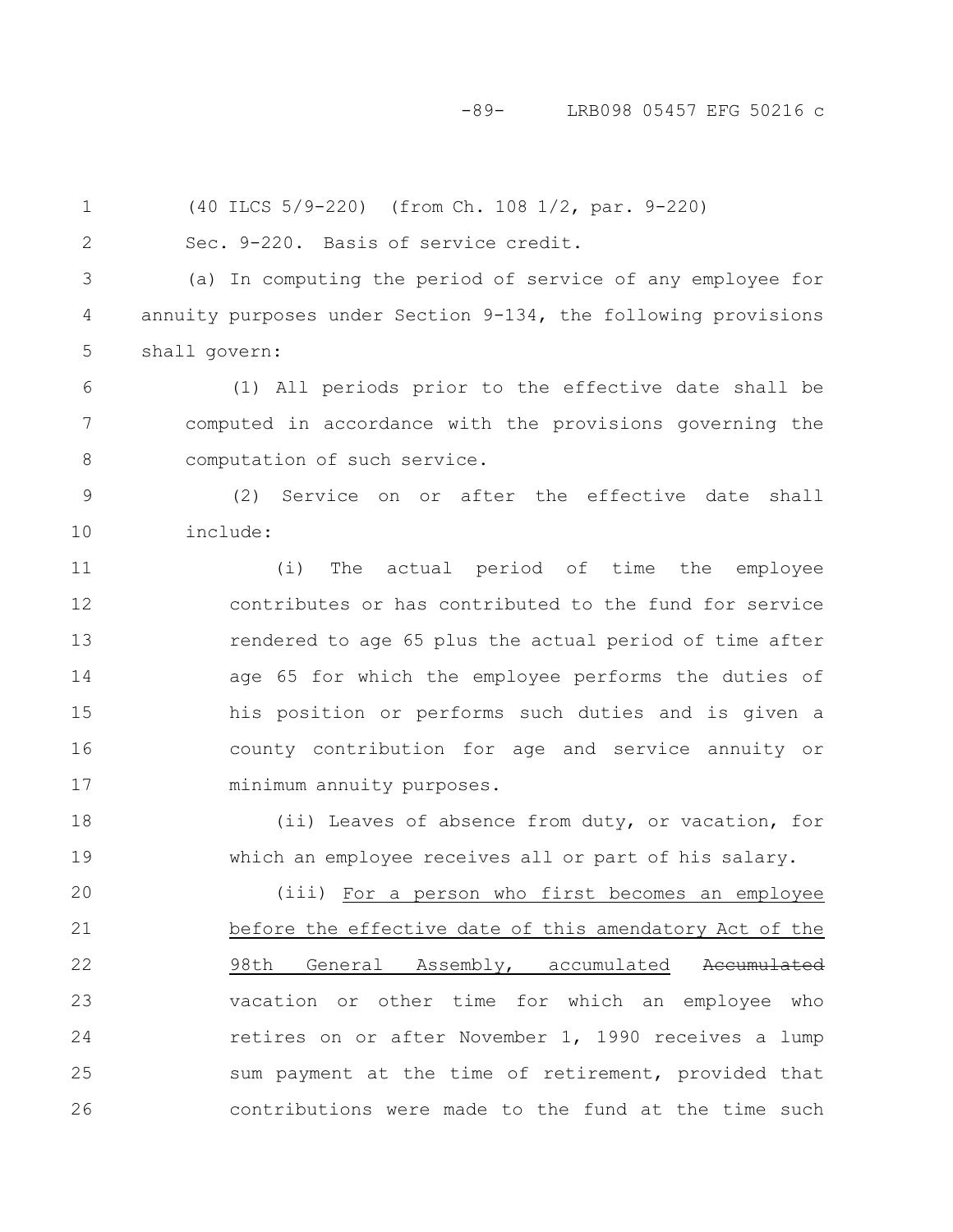lump sum payment was received. The service granted for the lump sum payment shall not change the employee's date of withdrawal for computing the effective date of the annuity.

1

2

3

4

(iv) For a person who first becomes an employee before the effective date of this amendatory Act of the 98th General Assembly, accumulated Accumulated sick leave as of the date of the employee's withdrawal from service, not to exceed a total of 180 days, provided that the amount of such accumulated sick leave is certified by the County Comptroller to the Board and the employee pays an amount equal to 8.5% (9% for members of the County Police Department who are eligible to receive an annuity under Section 9-128.1) of the amount that would have been paid had such accumulated sick leave been paid at the employee's final rate of salary. Such payment shall be made within 30 days after the date of withdrawal and prior to receipt of the first annuity check. The service credit granted for such accumulated sick leave shall not change the employee's date of withdrawal for the purpose of computing the effective date of the annuity. 5 6 7 8 9 10 11 12 13 14 15 16 17 18 19 20 21 22

(v) Periods during which the employee has had contributions for annuity purposes made for him in accordance with law while on military leave of absence during World War II. 23 24 25 26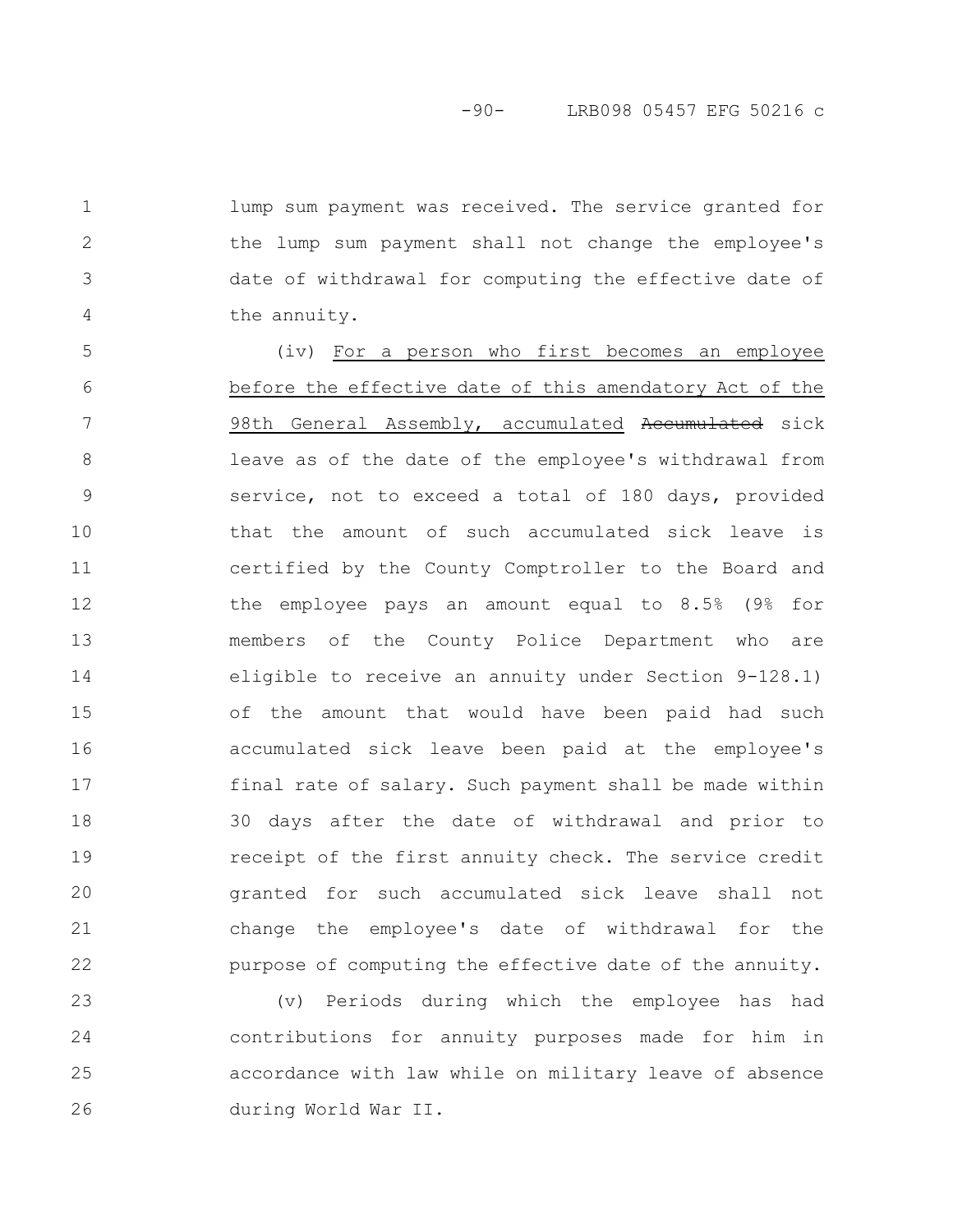1

2

(vi) Periods during which the employee receives a disability benefit under this Article.

(vii) For any person who first becomes a member on or after January 1, 2011, the actual period of time the employee contributes or has contributed to the fund for service rendered up to the limitation on salary in subsection (b-5) of Section 1-160 plus the actual period of time thereafter for which the employee performs the duties of his position and ceased contributing due to the salary limitation in subsection (b-5) of Section 1-160. 3 4 5 6 7 8 9 10 11

(3) The right to have certain periods of time considered as service as stated in paragraph (2) of Section 9-164 shall not apply for annuity purposes unless the refunds shall have been repaid in accordance with this Article. 12 13 14 15 16

(4) All service shall be computed in whole calendar months, and at least 15 days of service in any one calendar month shall constitute one calendar month of service, and 1 year of service shall be equal to the number of months, days or hours for which an appropriation was made in the annual appropriation ordinance for the position held by the employee. 17 18 19 20 21 22 23

(5) Unused sick or vacation time shall not be used to compute the service of an employee who first becomes an employee on or after the effective date of this amendatory 24 25 26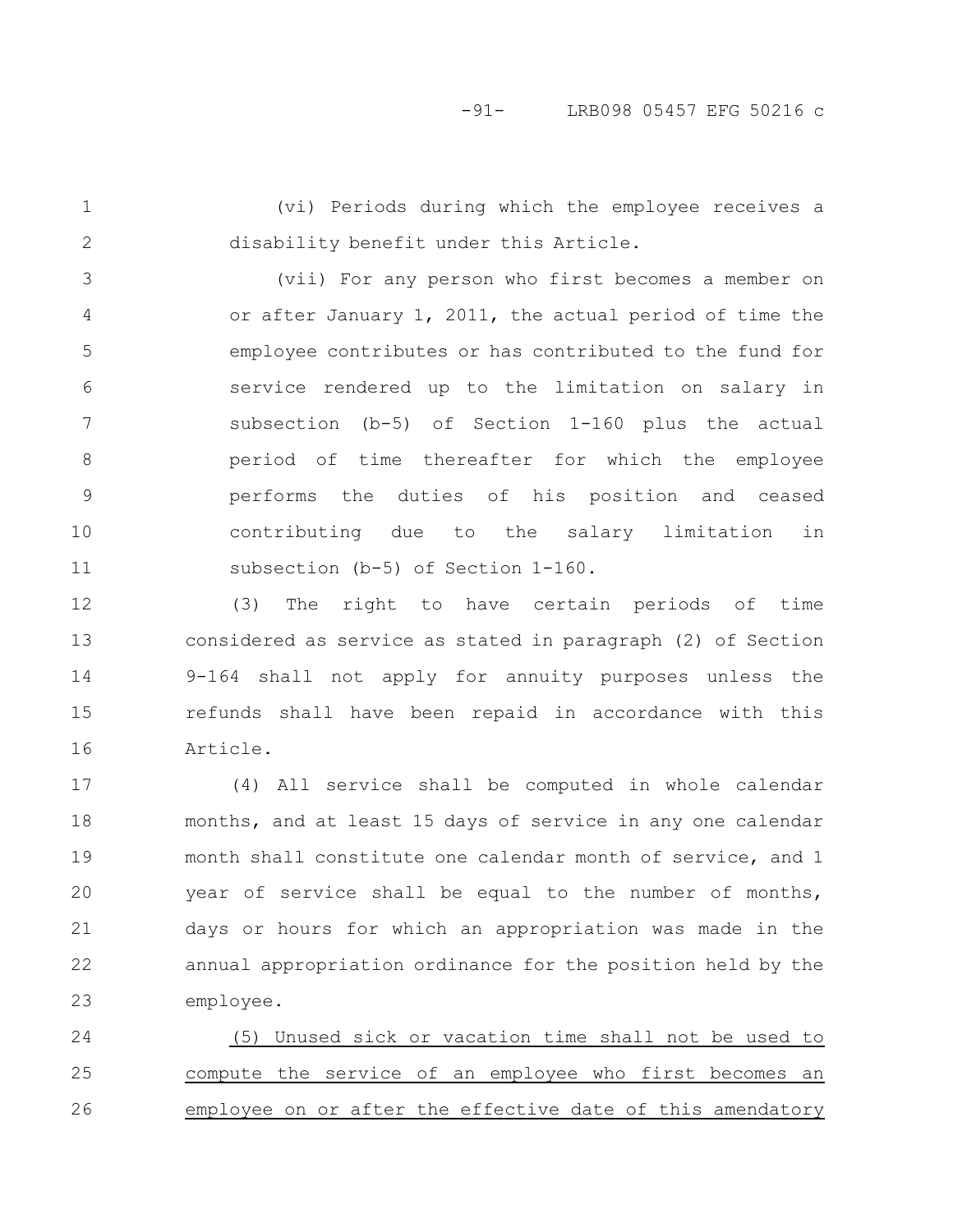-92- LRB098 05457 EFG 50216 c

1

#### Act of the 98th General Assembly.

(b) For all other annuity purposes of this Article the following schedule shall govern the computation of a year of service of an employee whose salary or wages is on the basis stated, and any fractional part of a year of service shall be determined according to said schedule: 2 3 4 5 6

Annual or Monthly Basis: Service during 4 months in any 1 calendar year; 7 8

Weekly Basis: Service during any 17 weeks of any 1 calendar year, and service during any week shall constitute a week of service; 9 10 11

Daily Basis: Service during 100 days in any 1 calendar year, and service during any day shall constitute a day of service; 12 13 14

Hourly Basis: Service during 800 hours in any 1 calendar year, and service during any hour shall constitute an hour of service. 15 16 17

(Source: P.A. 96-1490, eff. 1-1-11.) 18

(40 ILCS 5/14-103.10) (from Ch. 108 1/2, par. 14-103.10) Sec. 14-103.10. Compensation. 19 20

(a) For periods of service prior to January 1, 1978, the full rate of salary or wages payable to an employee for personal services performed if he worked the full normal working period for his position, subject to the following maximum amounts: (1) prior to July 1, 1951, \$400 per month or 21 22 23 24 25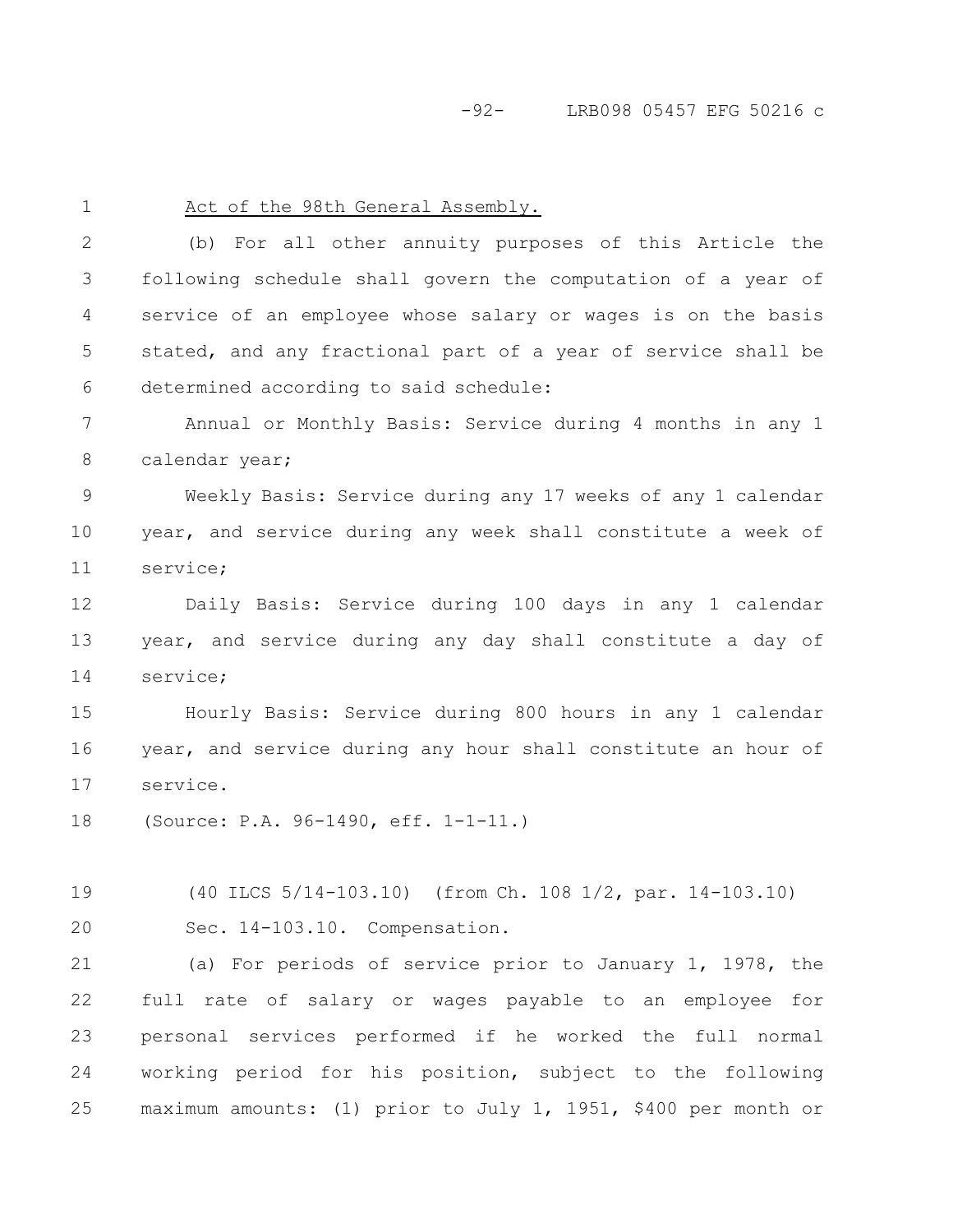### -93- LRB098 05457 EFG 50216 c

\$4,800 per year; (2) between July 1, 1951 and June 30, 1957 inclusive, \$625 per month or \$7,500 per year; (3) beginning July 1, 1957, no limitation. 1 2 3

In the case of service of an employee in a position involving part-time employment, compensation shall be determined according to the employees' earnings record. 4 5 6

(b) For periods of service on and after January 1, 1978, all remuneration for personal services performed defined as "wages" under the Social Security Enabling Act, including that part of such remuneration which is in excess of any maximum limitation provided in such Act, and including any benefits received by an employee under a sick pay plan in effect before January 1, 1981, but excluding lump sum salary payments: 7 8 9 10 11 12 13

14

(1) for vacation,

15

(2) for accumulated unused sick leave,

16

(3) upon discharge or dismissal,

17

(4) for approved holidays.

(c) For periods of service on or after December 16, 1978, compensation also includes any benefits, other than lump sum salary payments made at termination of employment, which an employee receives or is eligible to receive under a sick pay plan authorized by law. 18 19 20 21 22

(d) For periods of service after September 30, 1985, compensation also includes any remuneration for personal services not included as "wages" under the Social Security Enabling Act, which is deducted for purposes of participation 23 24 25 26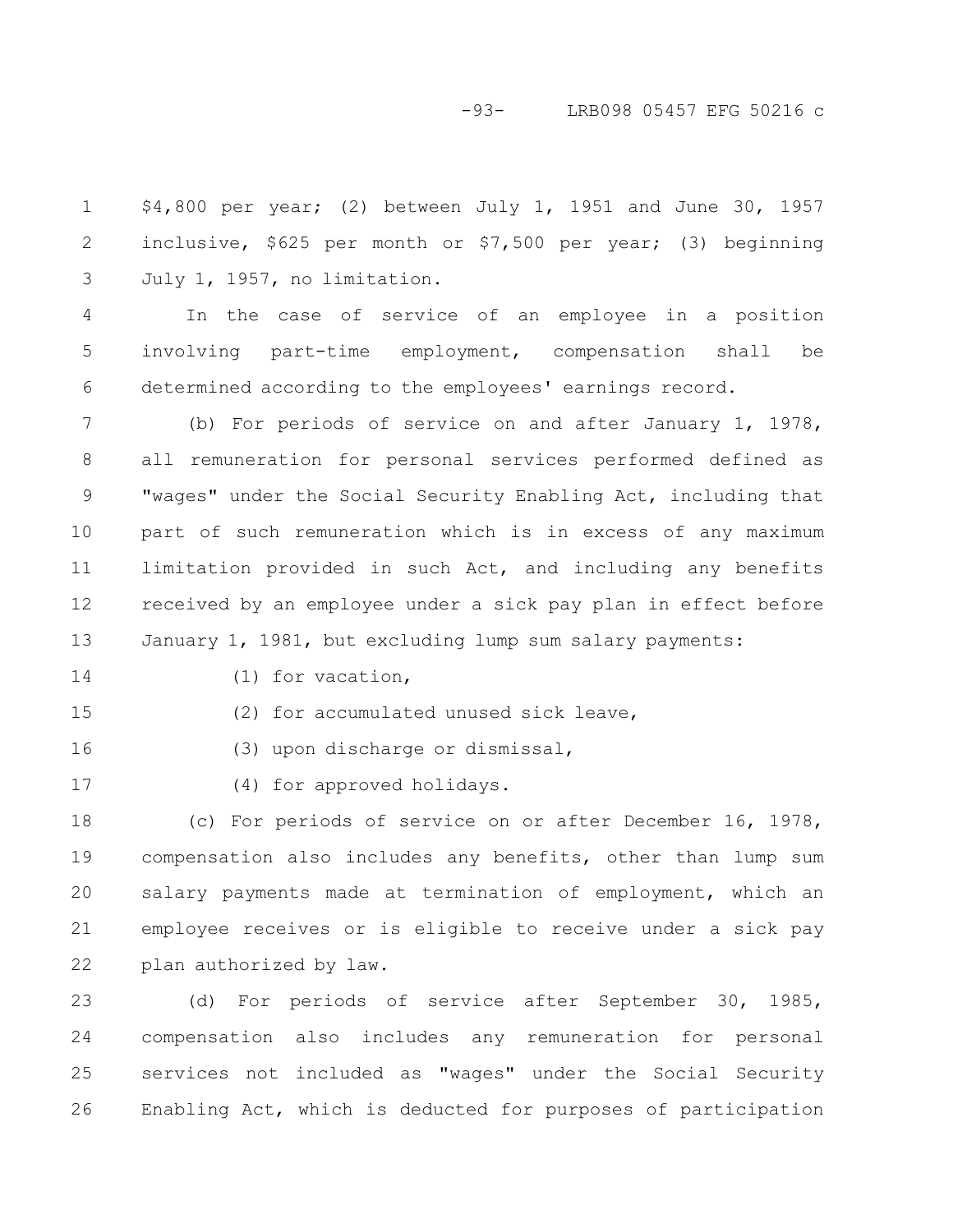in a program established pursuant to Section 125 of the Internal Revenue Code or its successor laws. 1 2

(e) For members for which Section 1-160 applies for periods of service on and after January 1, 2011, all remuneration for personal services performed defined as "wages" under the Social Security Enabling Act, excluding remuneration that is in excess of the annual earnings, salary, or wages of a member or participant, as provided in subsection (b-5) of Section 1-160, but including any benefits received by an employee under a sick pay plan in effect before January 1, 1981. Compensation shall exclude lump sum salary payments: 3 4 5 6 7 8 9 10 11

12

13

(1) for vacation;

(2) for accumulated unused sick leave;

14

15

(4) for approved holidays.

(f) Notwithstanding the other provisions of this Section, for service on or after July 1, 2013, "compensation" does not include any stipend payable to an employee for service on a board or commission. 16 17 18 19

(3) upon discharge or dismissal; and

(g) Notwithstanding any other provision of this Section, for an employee who first becomes a participant on or after the effective date of this amendatory Act of the 98th General Assembly, "compensation" does not include any payments or reimbursements for travel vouchers submitted more than 30 days after the last day of travel for which the voucher is submitted. 20 21 22 23 24 25 26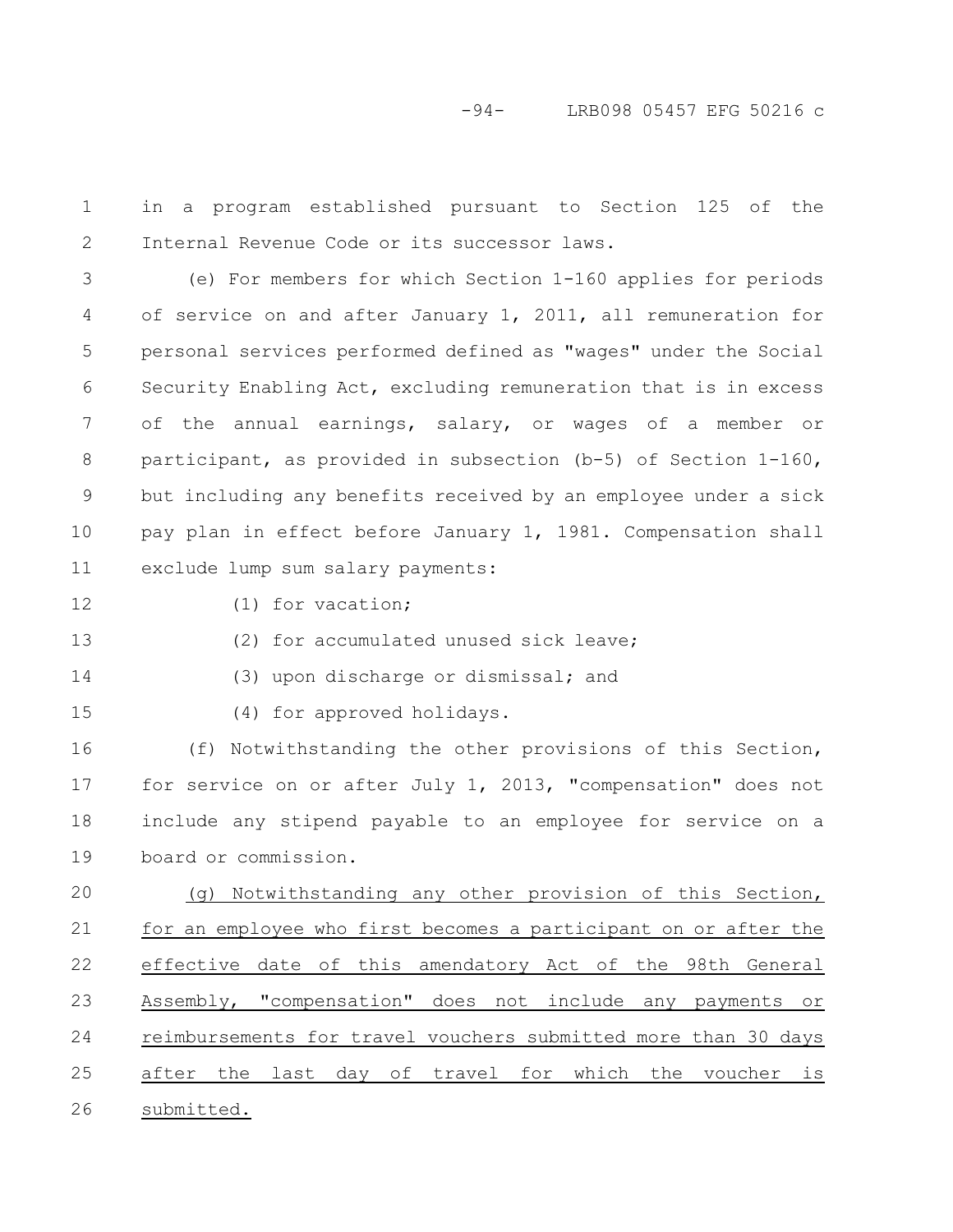-95- LRB098 05457 EFG 50216 c

| $\mathbf 1$   | (h) Notwithstanding any other provision of this Code, the       |
|---------------|-----------------------------------------------------------------|
| 2             | annual compensation of a Tier 1 member for the purposes of this |
| 3             | Code shall not exceed, for periods of service on or after the   |
| 4             | effective date of this amendatory Act of the 98th General       |
| 5             | Assembly, the greater of (i) the annual limitation determined   |
| 6             | from time to time under subsection (b-5) of Section 1-160 of    |
| 7             | this Code, (ii) the annualized compensation of the Tier 1       |
| 8             | member as of that effective date, or (iii) the annualized       |
| $\mathcal{G}$ | compensation of the Tier 1 member immediately preceding the     |
| 10            | expiration, renewal, or amendment of an employment contract or  |
| 11            | collective bargaining agreement in effect on that effective     |
| 12            | date.                                                           |
| 13            | (Source: P.A. 98-449, eff. 8-16-13.)                            |
| 14            | $(40$ ILCS $5/14-103.40$ new)                                   |
| 15            | Sec. 14-103.40. Tier 1 member. "Tier 1 member": A member        |
| 16            | of this System who first became a member or participant before  |
| 17            | January 1, 2011 under any reciprocal retirement system or       |
| 18            | pension fund established under this Code other than a           |
| 19            | retirement system or pension fund established under Article 2,  |
| 20            | 3, 4, 5, 6, or 18 of this Code.                                 |
|               |                                                                 |

Sec. 14-104.3. Notwithstanding provisions contained in Section 14-103.10, any person who first becomes a member before the effective date of this amendatory Act of the 98th General 22 23 24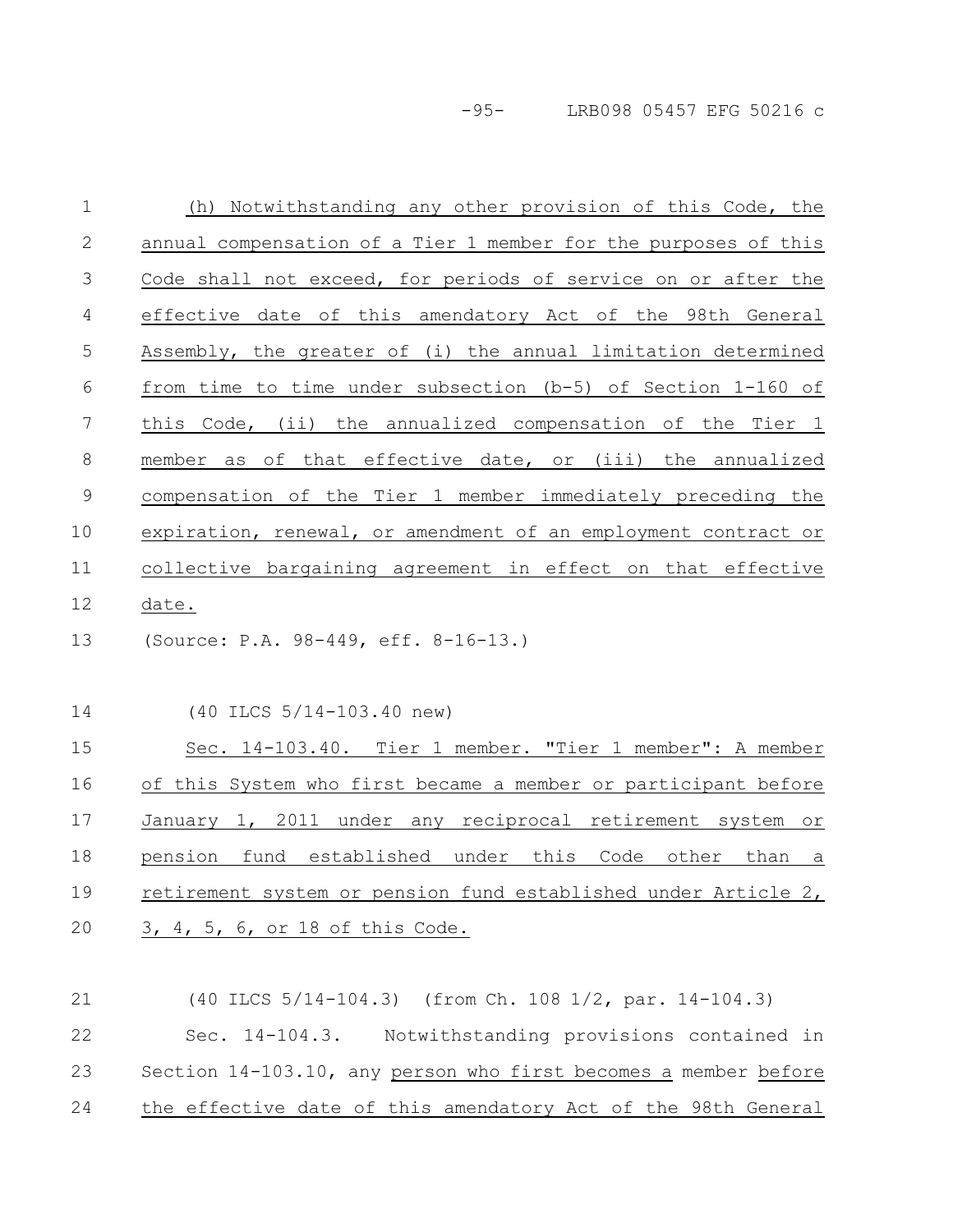-96- LRB098 05457 EFG 50216 c

Assembly and who at the time of retirement and after December 6, 1983 receives compensation in a lump sum for accumulated vacation, sickness, or personal business may receive service credit for such periods by making contributions within 90 days of withdrawal, based on the rate of compensation in effect immediately prior to retirement and the contribution rate then in effect. Any person who first becomes a member on or after the effective date of this amendatory Act of the 98th General Assembly and who receives compensation in a lump sum for accumulated vacation, sickness, or personal business may not receive service credit for such periods. Exercising the option provided in this Section shall not change a member's date of withdrawal or final average compensation for purposes of computing the amount or effective date of a retirement annuity. Any annuitant who establishes service credit as herein provided shall have his retirement annuity adjusted retroactively to the date of retirement. 1 2 3 4 5 6 7 8 9 10 11 12 13 14 15 16 17

(Source: P.A. 83-1362.) 18

(40 ILCS 5/14-106) (from Ch. 108 1/2, par. 14-106) 19

Sec. 14-106. Membership service credit. 20

(a) After January 1, 1944, all service of a member since he last became a member with respect to which contributions are made shall count as membership service; provided, that for service on and after July 1, 1950, 12 months of service shall constitute a year of membership service, the completion of 15 21 22 23 24 25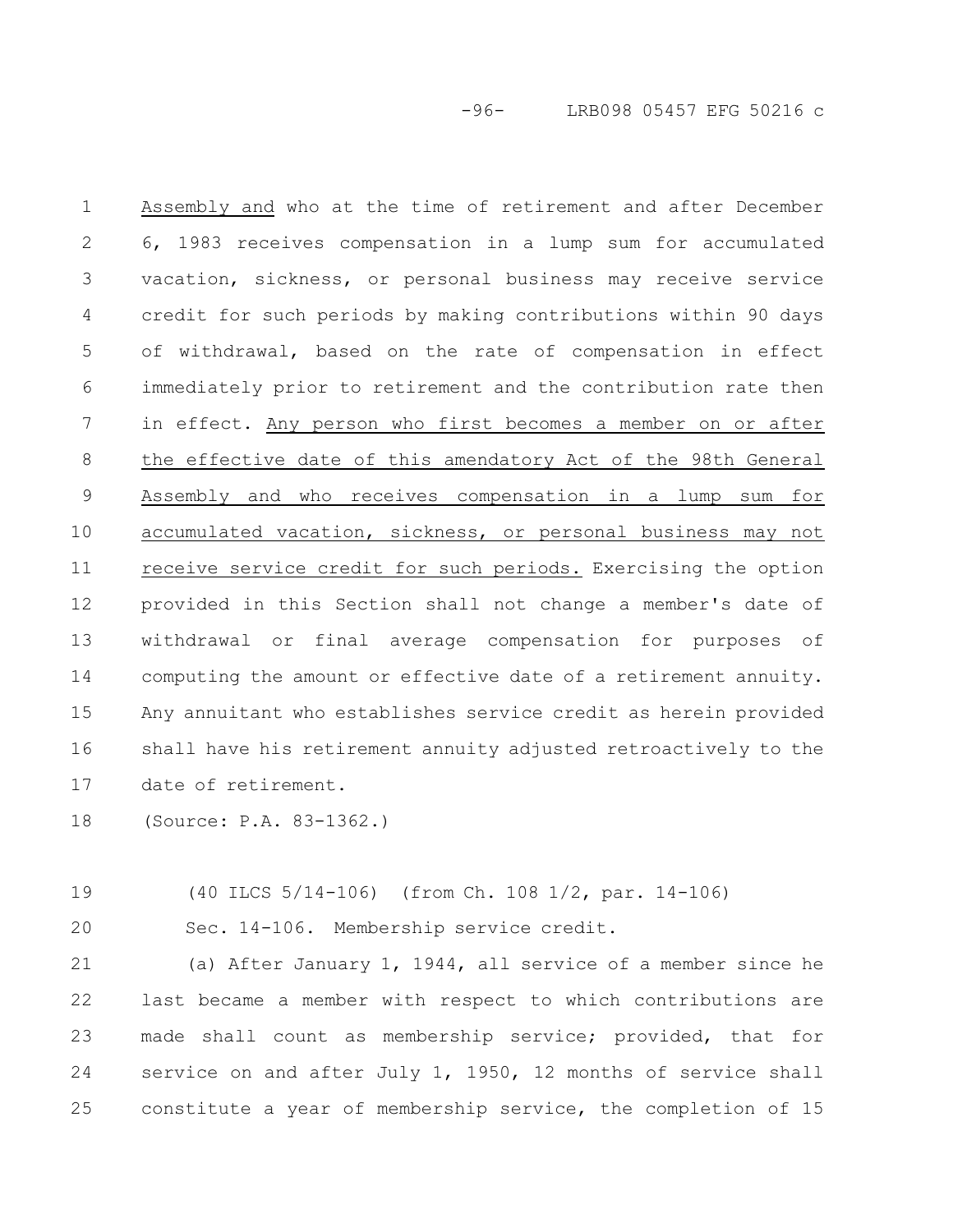-97- LRB098 05457 EFG 50216 c

days or more of service during any month shall constitute 1 month of membership service, 8 to 15 days shall constitute 1/2 month of membership service and less than 8 days shall constitute 1/4 month of membership service. The payroll record of each department shall constitute conclusive evidence of the record of service rendered by a member. 1 2 3 4 5 6

(b) For a member who is employed and paid on an academic-year basis rather than on a 12-month annual basis, employment for a full academic year shall constitute a full year of membership service, except that the member shall not receive more than one year of membership service credit (plus any additional service credit granted for unused sick leave) for service during any 12-month period. This subsection (b) applies to all such service for which the member has not begun to receive a retirement annuity before January 1, 2001. 7 8 9 10 11 12 13 14 15

(c) A person who first becomes a member before the effective date of this amendatory Act of the 98th General Assembly shall be entitled to additional service credit, under rules prescribed by the Board, for accumulated unused sick leave credited to his account in the last Department on the date of withdrawal from service or for any period for which he would have been eligible to receive benefits under a sick pay plan authorized by law, if he had suffered a sickness or accident on the date of withdrawal from service. It shall be the responsibility of the last Department to certify to the Board the length of time salary or benefits would have been 16 17 18 19 20 21 22 23 24 25 26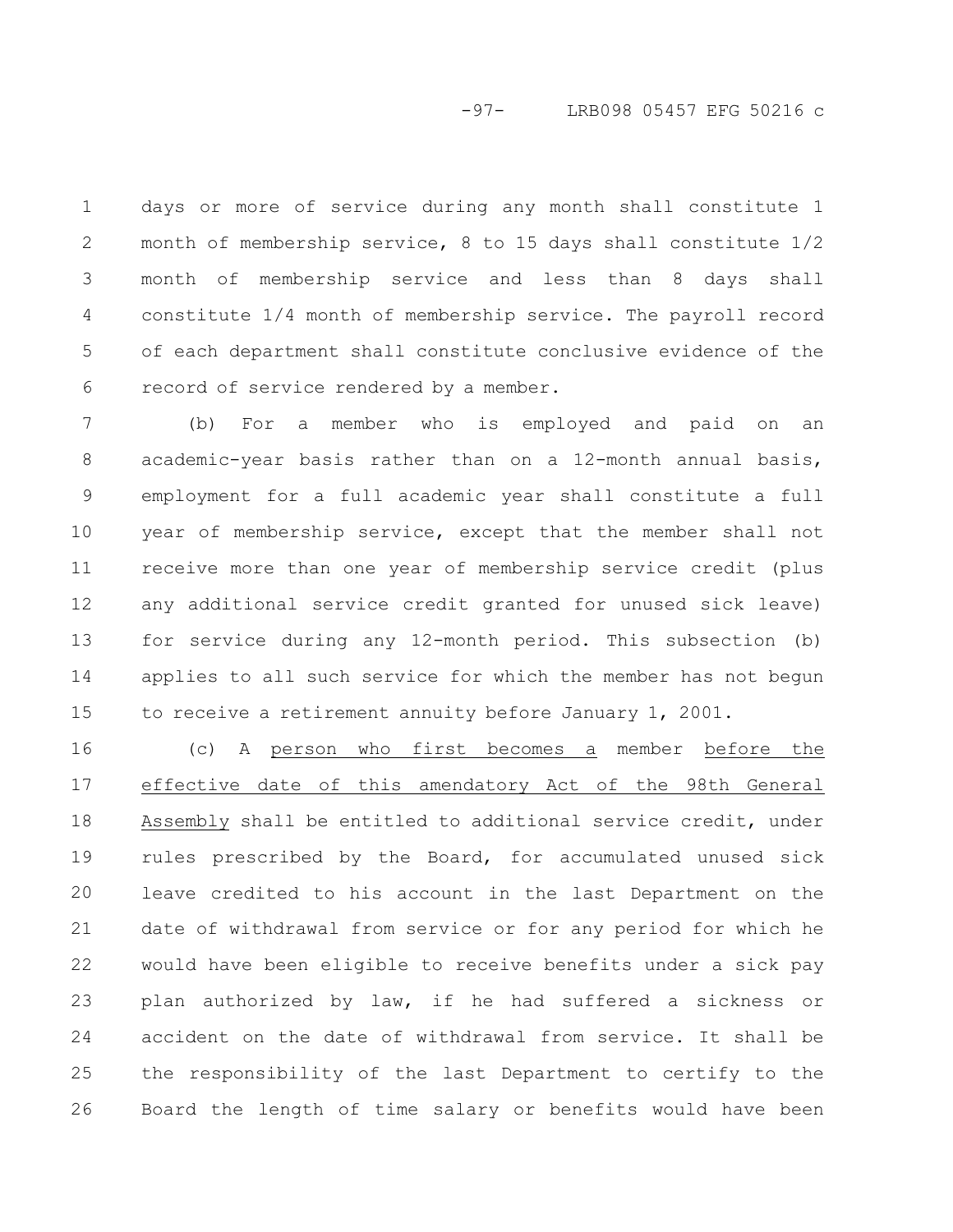-98- LRB098 05457 EFG 50216 c

paid to the member based upon the accumulated unused sick leave or the applicable sick pay plan if he had become entitled thereto because of sickness on the date that his status as an employee terminated. This period of service credit granted under this paragraph shall not be considered in determining the date the retirement annuity is to begin, or final average compensation. 1 2 3 4 5 6 7

(d) A person who first becomes a member on or after the effective date of this amendatory Act of the 98th General Assembly shall not be entitled to additional service credit for accumulated unused sick leave. 8 9 10 11

(Source: P.A. 92-14, eff. 6-28-01.) 12

(40 ILCS 5/14-107) (from Ch. 108 1/2, par. 14-107) 13

Sec. 14-107. Retirement annuity - service and age conditions. 14 15

(a) A member is entitled to a retirement annuity after having at least 8 years of creditable service. 16 17

(b) A member who has at least 35 years of creditable service may claim his or her retirement annuity at any age. A member having at least 8 years of creditable service but less than 35 may claim his or her retirement annuity upon or after attainment of age 60 or, beginning January 1, 2001, any lesser age which, when added to the number of years of his or her creditable service, equals at least 85. A member upon or after attainment of age 55 having at least 25 years of creditable 18 19 20 21 22 23 24 25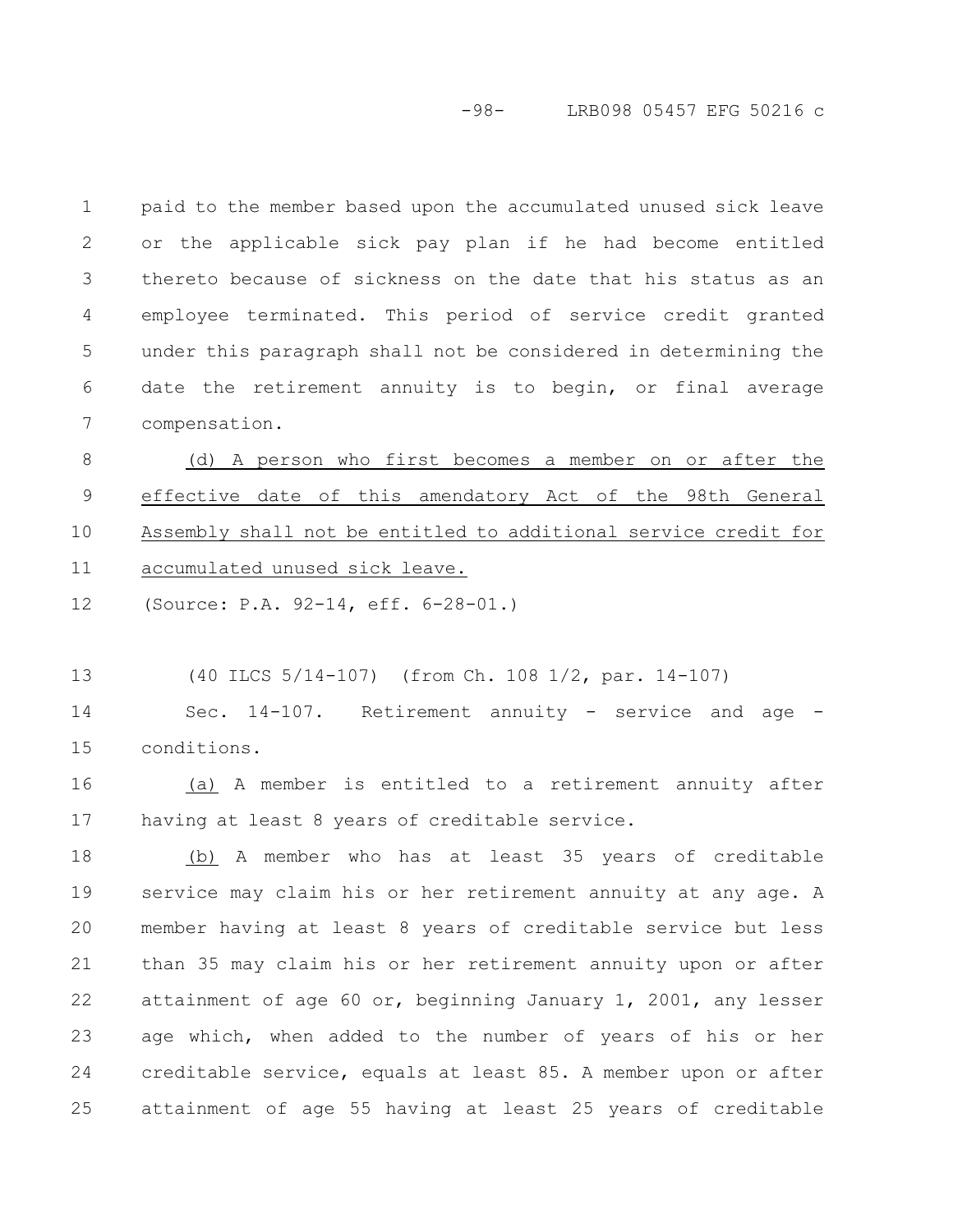-99- LRB098 05457 EFG 50216 c

service (30 years if retirement is before January 1, 2001) may elect to receive the lower retirement annuity provided in paragraph (c) of Section 14-108 of this Code. For purposes of the rule of 85, portions of years shall be counted in whole months. 1 2 3 4 5

(c) Notwithstanding subsection (b) of this Section, for a Tier 1 member who begins receiving a retirement annuity under this Section on or after July 1, 2014, the required retirement age under subsection (b) is increased as follows, based on the Tier 1 member's age on June 1, 2014: 6 7 8 9 10

(1) If he or she is at least age 46 on June 1, 2014, then the required retirement ages under subsection (b) remain unchanged. 11 12 13

(2) If he or she is at least age 45 but less than age 46 on June 1, 2014, then the required retirement ages under subsection (b) are increased by 4 months. 14 15 16

(3) If he or she is at least age 44 but less than age 45 on June 1, 2014, then the required retirement ages under subsection (b) are increased by 8 months. 17 18 19

(4) If he or she is at least age 43 but less than age 44 on June 1, 2014, then the required retirement ages under subsection (b) are increased by 12 months. 20 21 22

(5) If he or she is at least age 42 but less than age 43 on June 1, 2014, then the required retirement ages under subsection (b) are increased by 16 months. 23 24 25

(6) If he or she is at least age 41 but less than age 42 26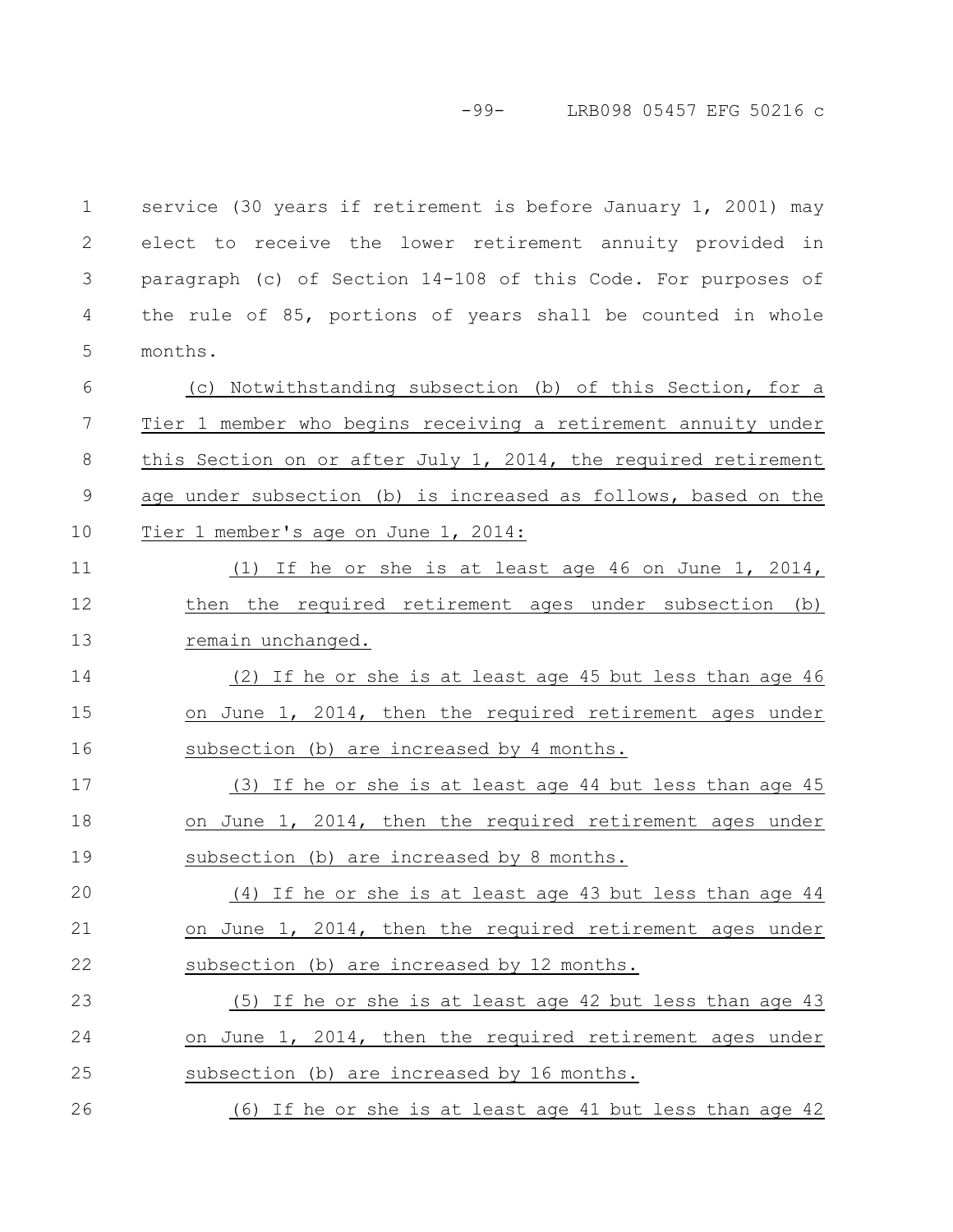| $1\,$        | on June 1, 2014, then the required retirement ages under    |
|--------------|-------------------------------------------------------------|
| $\mathbf{2}$ | subsection (b) are increased by 20 months.                  |
| 3            | (7) If he or she is at least age 40 but less than age 41    |
| 4            | on June 1, 2014, then the required retirement ages under    |
| 5            | subsection (b) are increased by 24 months.                  |
| 6            | (8) If he or she is at least age 39 but less than age 40    |
| 7            | on June 1, 2014, then the required retirement ages under    |
| 8            | subsection (b) are increased by 28 months.                  |
| $\mathsf 9$  | (9) If he or she is at least age 38 but less than age 39    |
| 10           | on June 1, 2014, then the required retirement ages under    |
| 11           | subsection (b) are increased by 32 months.                  |
| 12           | (10) If he or she is at least age 37 but less than age      |
| 13           | 38 on June 1, 2014, then the required retirement ages under |
| 14           | subsection (b) are increased by 36 months.                  |
| 15           | (11) If he or she is at least age 36 but less than age      |
| 16           | 37 on June 1, 2014, then the required retirement ages under |
| 17           | subsection (b) are increased by 40 months.                  |
| 18           | (12) If he or she is at least age 35 but less than age      |
| 19           | 36 on June 1, 2014, then the required retirement ages under |
| 20           |                                                             |
|              | subsection (b) are increased by 44 months.                  |
| 21           | (13) If he or she is at least age 34 but less than age      |
| 22           | 35 on June 1, 2014, then the required retirement ages under |
| 23           | subsection (b) are increased by 48 months.                  |
| 24           | (14) If he or she is at least age 33 but less than age      |
| 25           | 34 on June 1, 2014, then the required retirement ages under |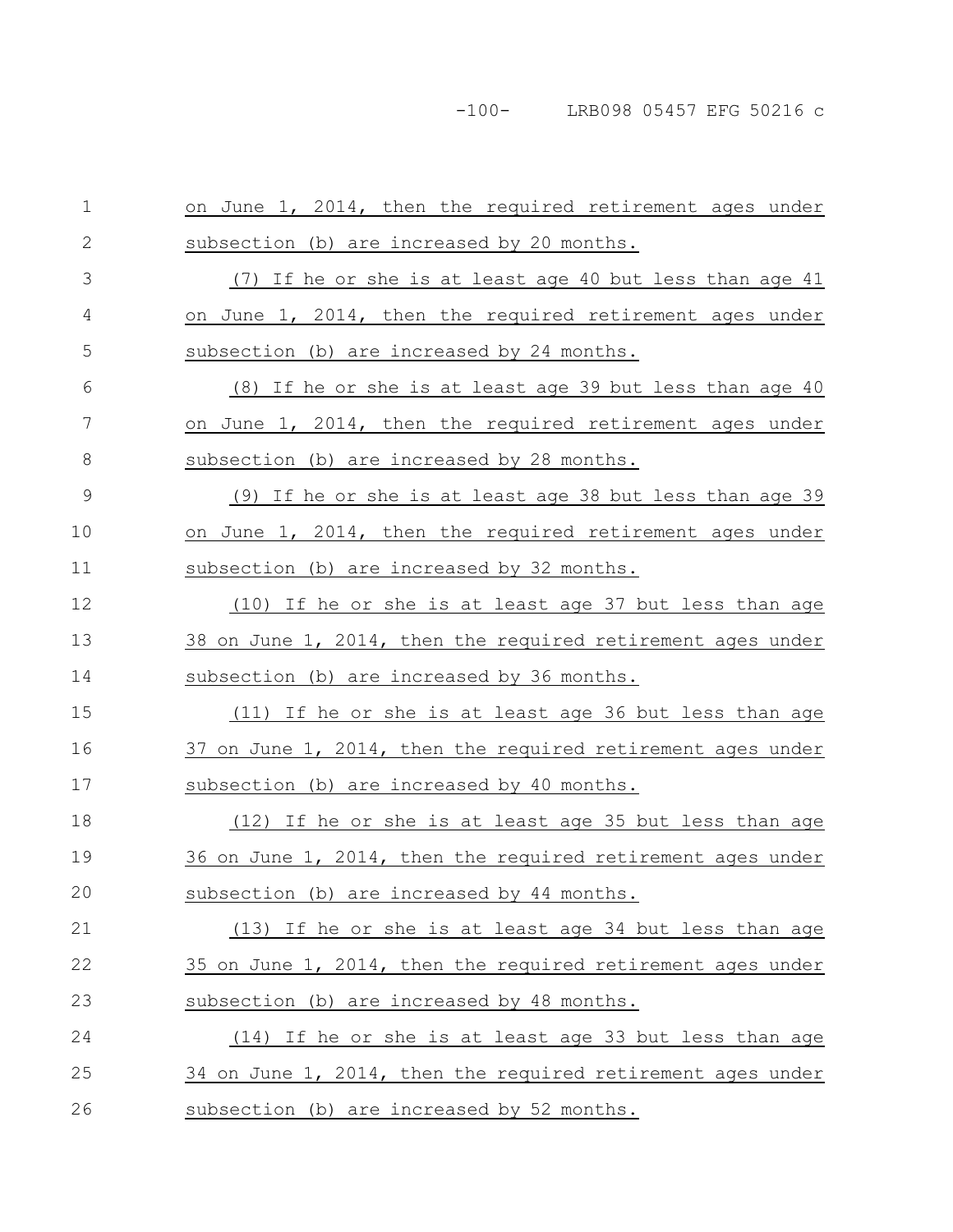-101- LRB098 05457 EFG 50216 c

(15) If he or she is at least age 32 but less than age 33 on June 1, 2014, then the required retirement ages under subsection (b) are increased by 56 months. (16) If he or she is less than age 32 on June 1, 2014, then the required retirement ages under subsection (b) are increased by 60 months. Notwithstanding Section 1-103.1, this subsection (c) applies without regard to whether or not the Tier 1 member is in active service under this Article on or after the effective date of this amendatory Act of the 98th General Assembly. 1 2 3 4 5 6 7 8 9 10

(d) The allowance shall begin with the first full calendar month specified in the member's application therefor, the first day of which shall not be before the date of withdrawal as approved by the board. Regardless of the date of withdrawal, the allowance need not begin within one year of application therefor. 11 12 13 14 15 16

(Source: P.A. 91-927, eff. 12-14-00.) 17

(40 ILCS 5/14-108) (from Ch. 108 1/2, par. 14-108) 18

Sec. 14-108. Amount of retirement annuity. A member who has contributed to the System for at least 12 months shall be entitled to a prior service annuity for each year of certified prior service credited to him, except that a member shall receive 1/3 of the prior service annuity for each year of service for which contributions have been made and all of such annuity shall be payable after the member has made 19 20 21 22 23 24 25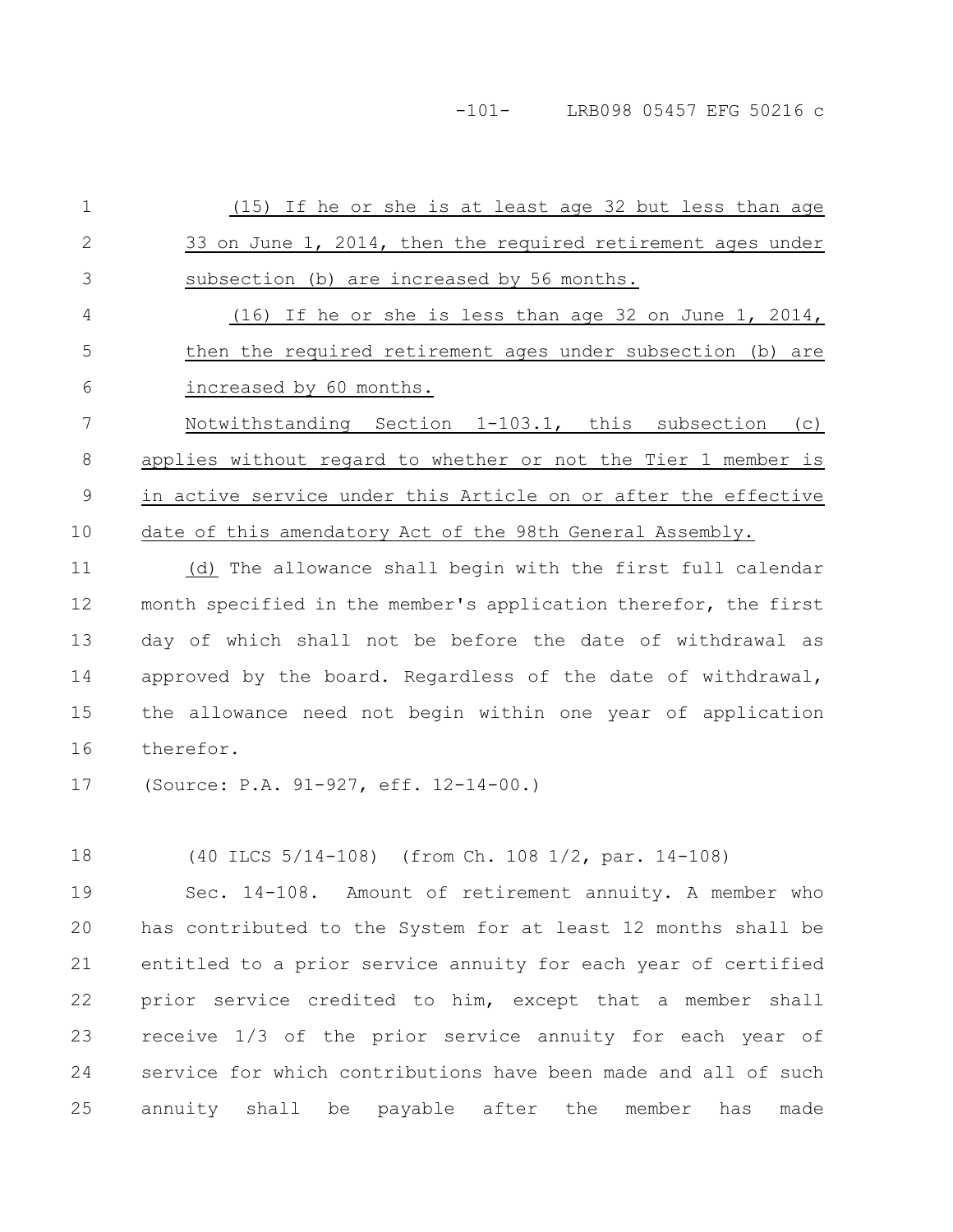# -102- LRB098 05457 EFG 50216 c

contributions for a period of 3 years. Proportionate amounts shall be payable for service of less than a full year after completion of at least 12 months. 1 2 3

The total period of service to be considered in establishing the measure of prior service annuity shall include service credited in the Teachers' Retirement System of the State of Illinois and the State Universities Retirement System for which contributions have been made by the member to such systems; provided that at least 1 year of the total period of 3 years prescribed for the allowance of a full measure of prior service annuity shall consist of membership service in this system for which credit has been granted. 4 5 6 7 8 9 10 11 12

(a) In the case of a member who retires on or after January 1, 1998 and is a noncovered employee, the retirement annuity for membership service and prior service shall be 2.2% of final average compensation for each year of service. Any service credit established as a covered employee shall be computed as stated in paragraph (b). 13 14 15 16 17 18

(b) In the case of a member who retires on or after January 1, 1998 and is a covered employee, the retirement annuity for membership service and prior service shall be computed as stated in paragraph (a) for all service credit established as a noncovered employee; for service credit established as a covered employee it shall be 1.67% of final average compensation for each year of service. 19 20 21 22 23 24 25

(c) For a member retiring after attaining age 55 but before 26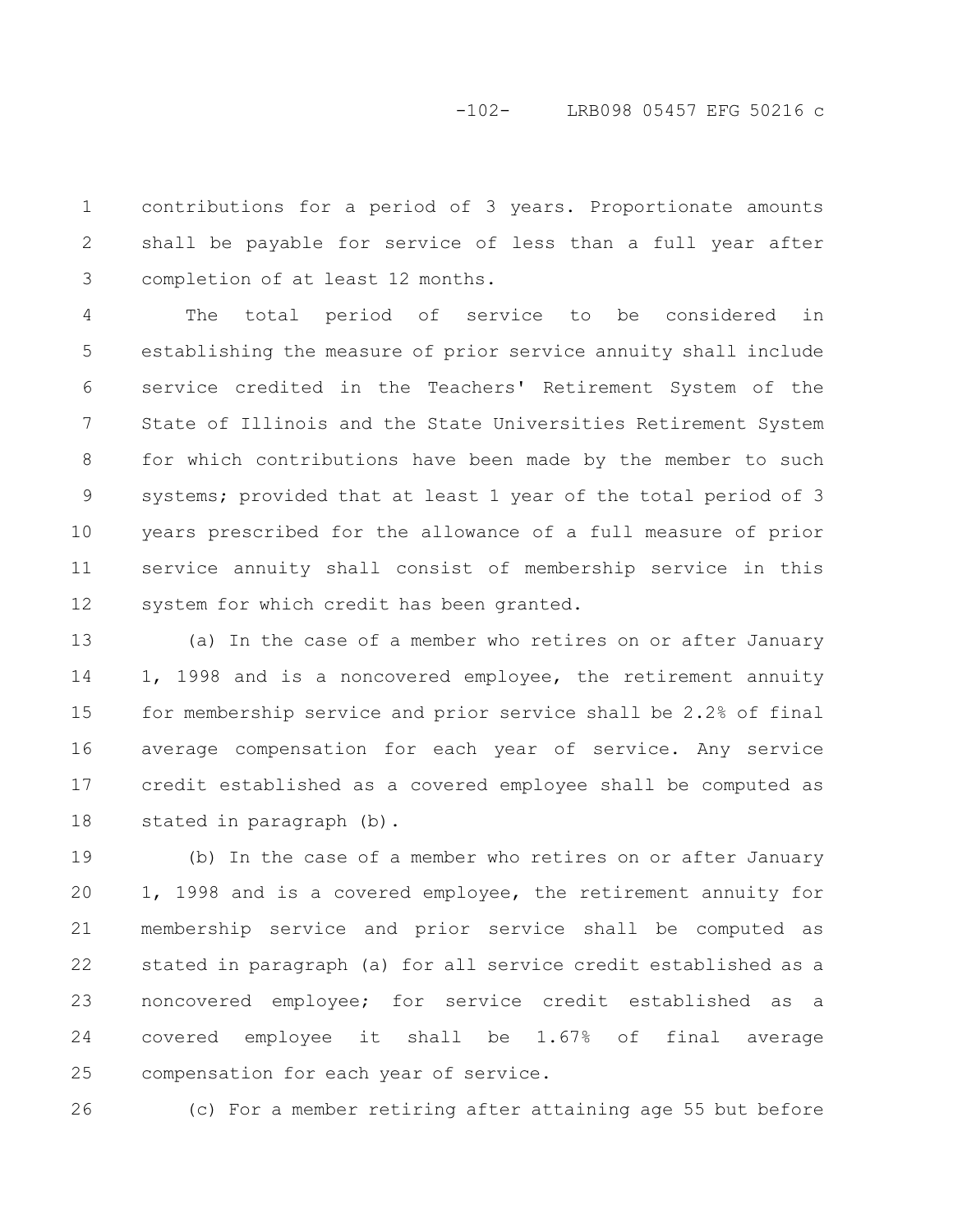## -103- LRB098 05457 EFG 50216 c

age 60 with at least 30 but less than 35 years of creditable service if retirement is before January 1, 2001, or with at least 25 but less than 30 years of creditable service if retirement is on or after January 1, 2001, the retirement annuity shall be reduced by 1/2 of 1% for each month that the member's age is under age 60 at the time of retirement. For members to whom subsection (c) of Section 14-107 applies, the references to age 55 and 60 in this subsection (c) are increased as provided in subsection (c) of Section 14-107. 1 2 3 4 5 6 7 8 9

(d) A retirement annuity shall not exceed 75% of final average compensation, subject to such extension as may result from the application of Section 14-114 or Section 14-115. 10 11 12

(e) The retirement annuity payable to any covered employee who is a member of the System and in service on January 1, 1969, or in service thereafter in 1969 as a result of legislation enacted by the Illinois General Assembly transferring the member to State employment from county employment in a county Department of Public Aid in counties of 3,000,000 or more population, under a plan of coordination with the Old Age, Survivors and Disability provisions thereof, if not fully insured for Old Age Insurance payments under the Federal Old Age, Survivors and Disability Insurance provisions at the date of acceptance of a retirement annuity, shall not be less than the amount for which the member would have been eligible if coordination were not applicable. 13 14 15 16 17 18 19 20 21 22 23 24 25

26

(f) The retirement annuity payable to any covered employee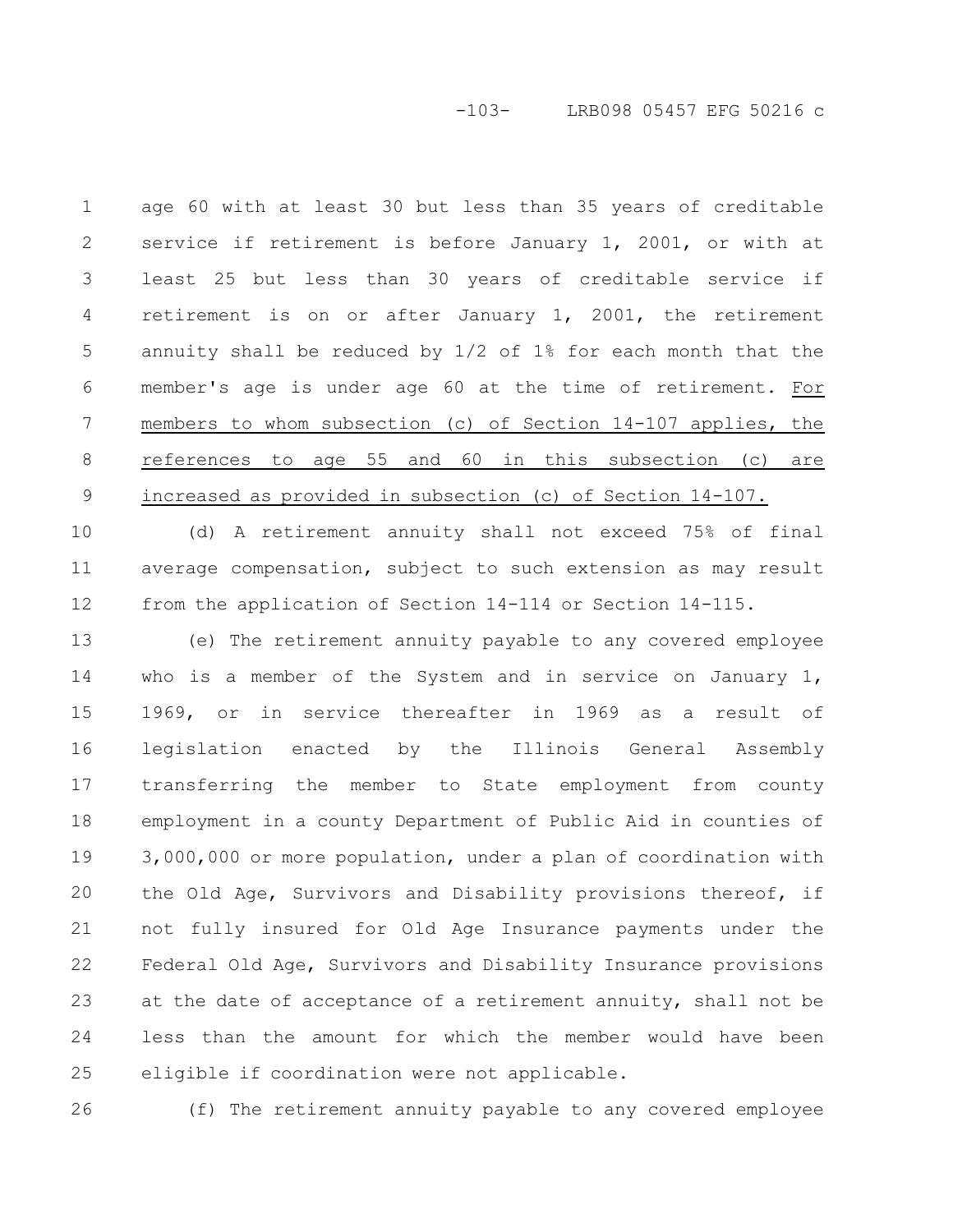## -104- LRB098 05457 EFG 50216 c

who is a member of the System and in service on January 1, 1969, or in service thereafter in 1969 as a result of the legislation designated in the immediately preceding paragraph, if fully insured for Old Age Insurance payments under the Federal Social Security Act at the date of acceptance of a retirement annuity, shall not be less than an amount which when added to the Primary Insurance Benefit payable to the member upon attainment of age 65 under such Federal Act, will equal the annuity which would otherwise be payable if the coordinated plan of coverage were not applicable. 1 2 3 4 5 6 7 8 9 10

(g) In the case of a member who is a noncovered employee, the retirement annuity for membership service as a security employee of the Department of Corrections or security employee of the Department of Human Services shall be: if retirement occurs on or after January 1, 2001, 3% of final average compensation for each year of creditable service; or if retirement occurs before January 1, 2001, 1.9% of final average compensation for each of the first 10 years of service, 2.1% for each of the next 10 years of service, 2.25% for each year of service in excess of 20 but not exceeding 30, and 2.5% for each year in excess of 30; except that the annuity may be calculated under subsection (a) rather than this subsection  $(q)$ if the resulting annuity is greater. 11 12 13 14 15 16 17 18 19 20 21 22 23

(h) In the case of a member who is a covered employee, the retirement annuity for membership service as a security employee of the Department of Corrections or security employee 24 25 26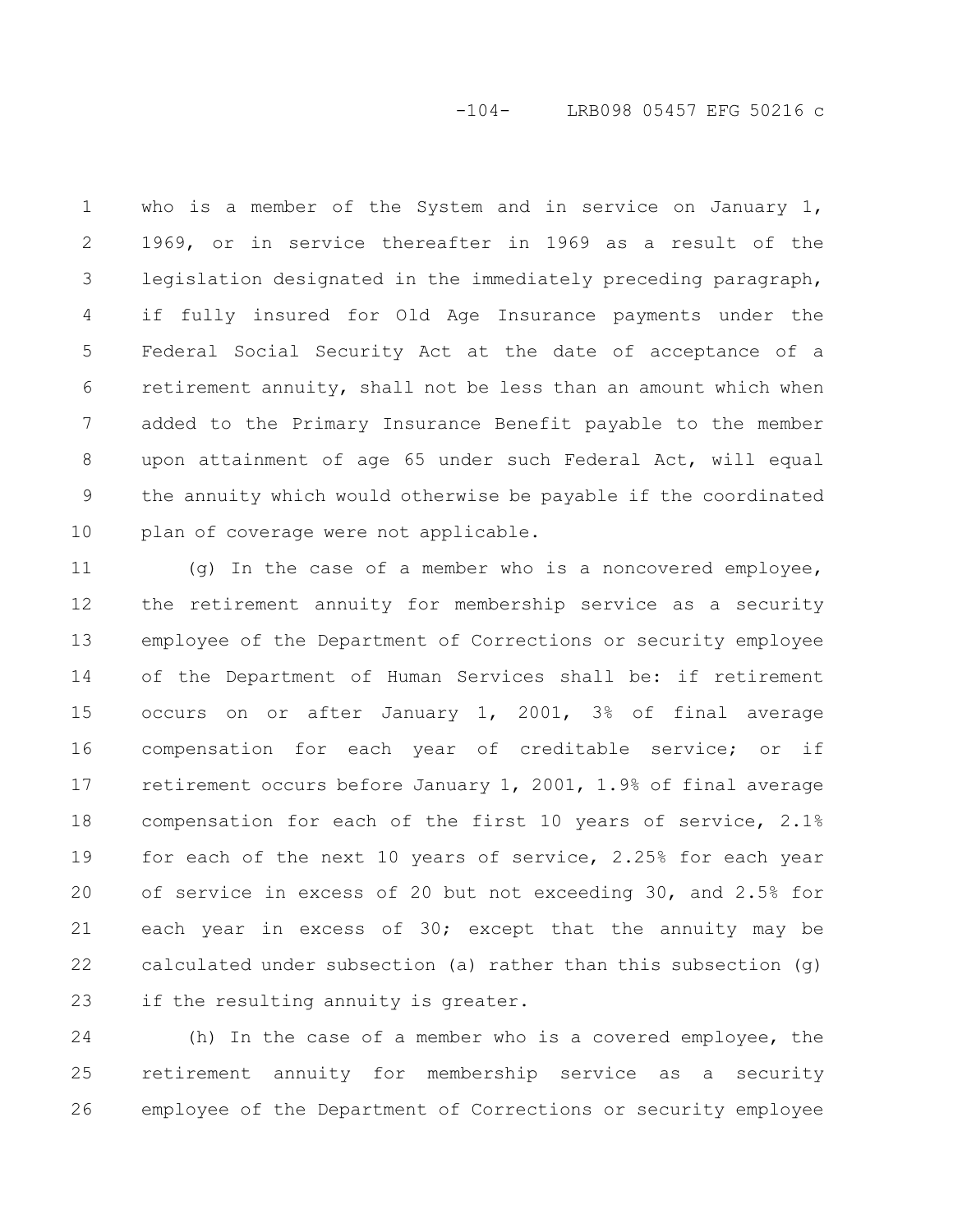# -105- LRB098 05457 EFG 50216 c

of the Department of Human Services shall be: if retirement occurs on or after January 1, 2001, 2.5% of final average compensation for each year of creditable service; if retirement occurs before January 1, 2001, 1.67% of final average compensation for each of the first 10 years of service, 1.90% for each of the next 10 years of service, 2.10% for each year of service in excess of 20 but not exceeding 30, and 2.30% for each year in excess of 30. 1 2 3 4 5 6 7 8

(i) For the purposes of this Section and Section 14-133 of this Act, the term "security employee of the Department of Corrections" and the term "security employee of the Department of Human Services" shall have the meanings ascribed to them in subsection (c) of Section 14-110. 9 10 11 12 13

(j) The retirement annuity computed pursuant to paragraphs (g) or (h) shall be applicable only to those security employees of the Department of Corrections and security employees of the Department of Human Services who have at least 20 years of membership service and who are not eligible for the alternative retirement annuity provided under Section 14-110. However, persons transferring to this System under Section 14-108.2 or 14-108.2c who have service credit under Article 16 of this Code may count such service toward establishing their eligibility under the 20-year service requirement of this subsection; but such service may be used only for establishing such eligibility, and not for the purpose of increasing or calculating any benefit. 14 15 16 17 18 19 20 21 22 23 24 25 26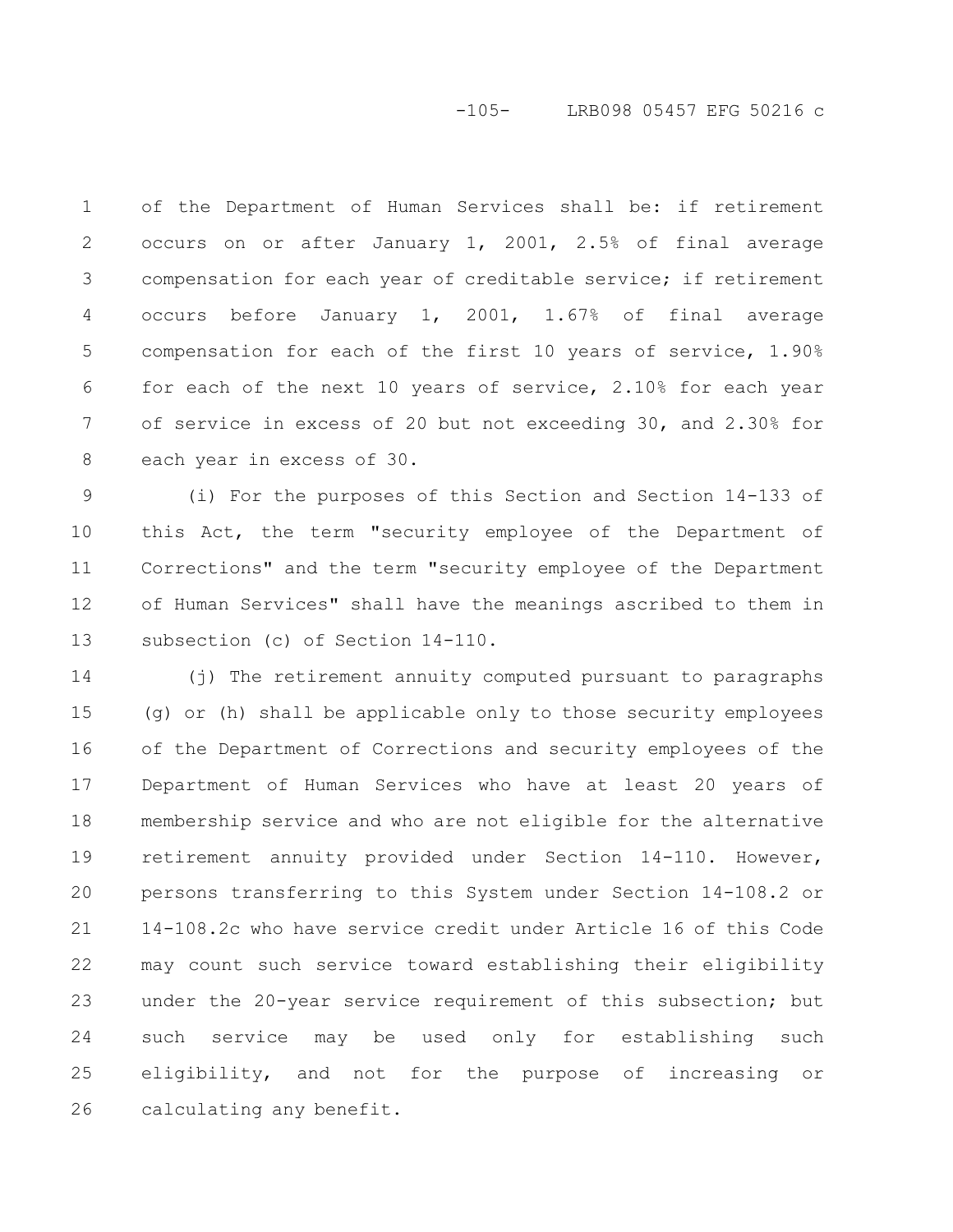(k) (Blank). 1

(l) The changes to this Section made by this amendatory Act of 1997 (changing certain retirement annuity formulas from a stepped rate to a flat rate) apply to members who retire on or after January 1, 1998, without regard to whether employment terminated before the effective date of this amendatory Act of 1997. An annuity shall not be calculated in steps by using the new flat rate for some steps and the superseded stepped rate for other steps of the same type of service. 2 3 4 5 6 7 8 9

(Source: P.A. 91-927, eff. 12-14-00; 92-14, eff. 6-28-01.) 10

(40 ILCS 5/14-110) (from Ch. 108 1/2, par. 14-110) 11

Sec. 14-110. Alternative retirement annuity. 12

(a) Any member who has withdrawn from service with not less than 20 years of eligible creditable service and has attained age 55, and any member who has withdrawn from service with not less than 25 years of eligible creditable service and has attained age 50, regardless of whether the attainment of either of the specified ages occurs while the member is still in service, shall be entitled to receive at the option of the member, in lieu of the regular or minimum retirement annuity, a retirement annuity computed as follows: 13 14 15 16 17 18 19 20 21

(i) for periods of service as a noncovered employee: if retirement occurs on or after January 1, 2001, 3% of final average compensation for each year of creditable service; if retirement occurs before January 1, 2001, 2 1/4% of 22 23 24 25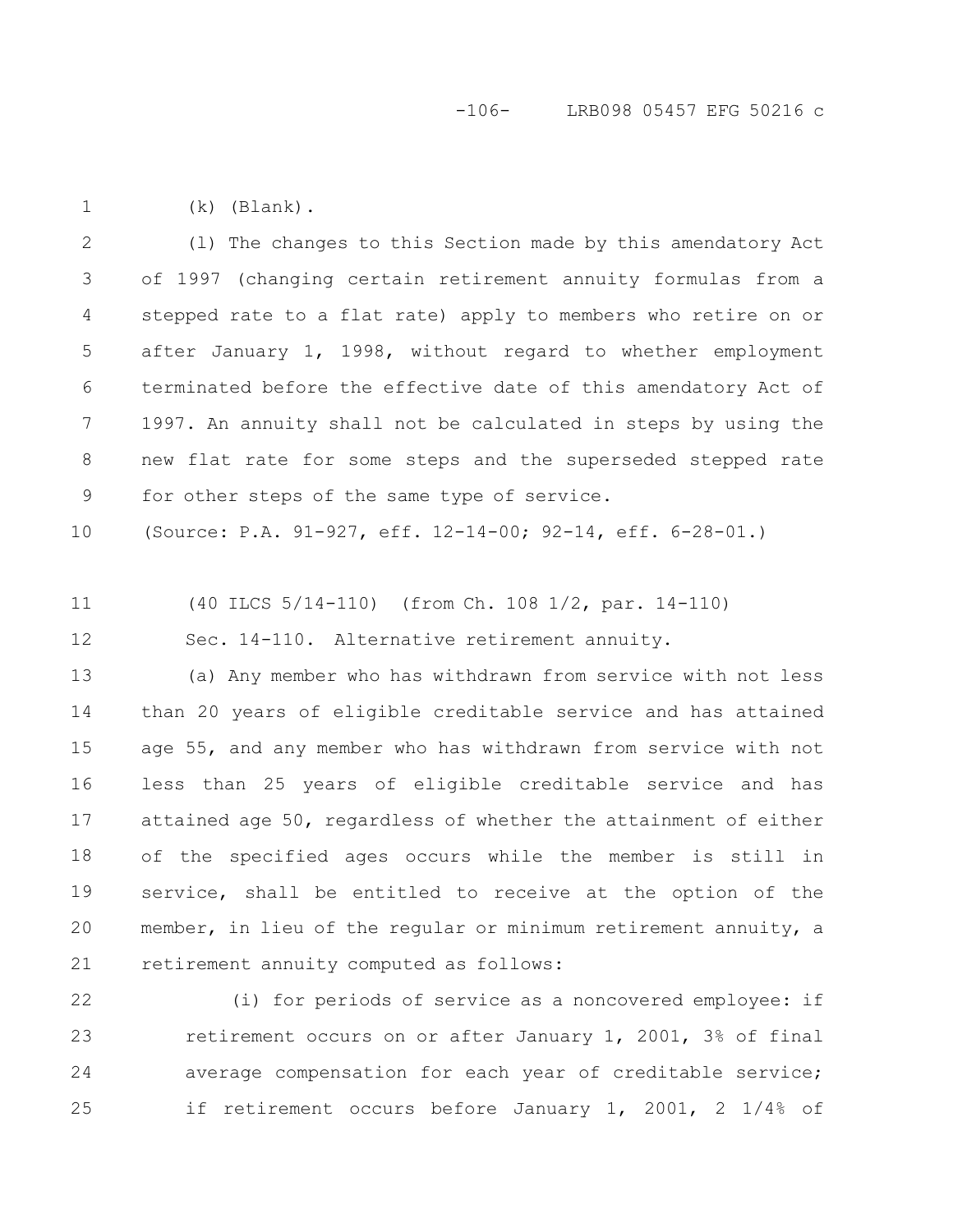## -107- LRB098 05457 EFG 50216 c

final average compensation for each of the first 10 years of creditable service,  $2 \frac{1}{2\%}$  for each year above 10 years to and including 20 years of creditable service, and 2 3/4% for each year of creditable service above 20 years; and 1 2 3 4

(ii) for periods of eligible creditable service as a covered employee: if retirement occurs on or after January 1, 2001, 2.5% of final average compensation for each year of creditable service; if retirement occurs before January 1, 2001, 1.67% of final average compensation for each of the first 10 years of such service, 1.90% for each of the next 10 years of such service, 2.10% for each year of such service in excess of 20 but not exceeding 30, and 2.30% for each year in excess of 30. 5 6 7 8 9 10 11 12 13

Such annuity shall be subject to a maximum of 75% of final average compensation if retirement occurs before January 1, 2001 or to a maximum of 80% of final average compensation if retirement occurs on or after January 1, 2001. 14 15 16 17

These rates shall not be applicable to any service performed by a member as a covered employee which is not eligible creditable service. Service as a covered employee which is not eligible creditable service shall be subject to the rates and provisions of Section 14-108. 18 19 20 21 22

(a-5) Notwithstanding subsection (a) of this Section, for a Tier 1 member who begins receiving a retirement annuity under this Section on or after July 1, 2014, the required retirement age under subsection (a) is increased as follows, based on the 23 24 25 26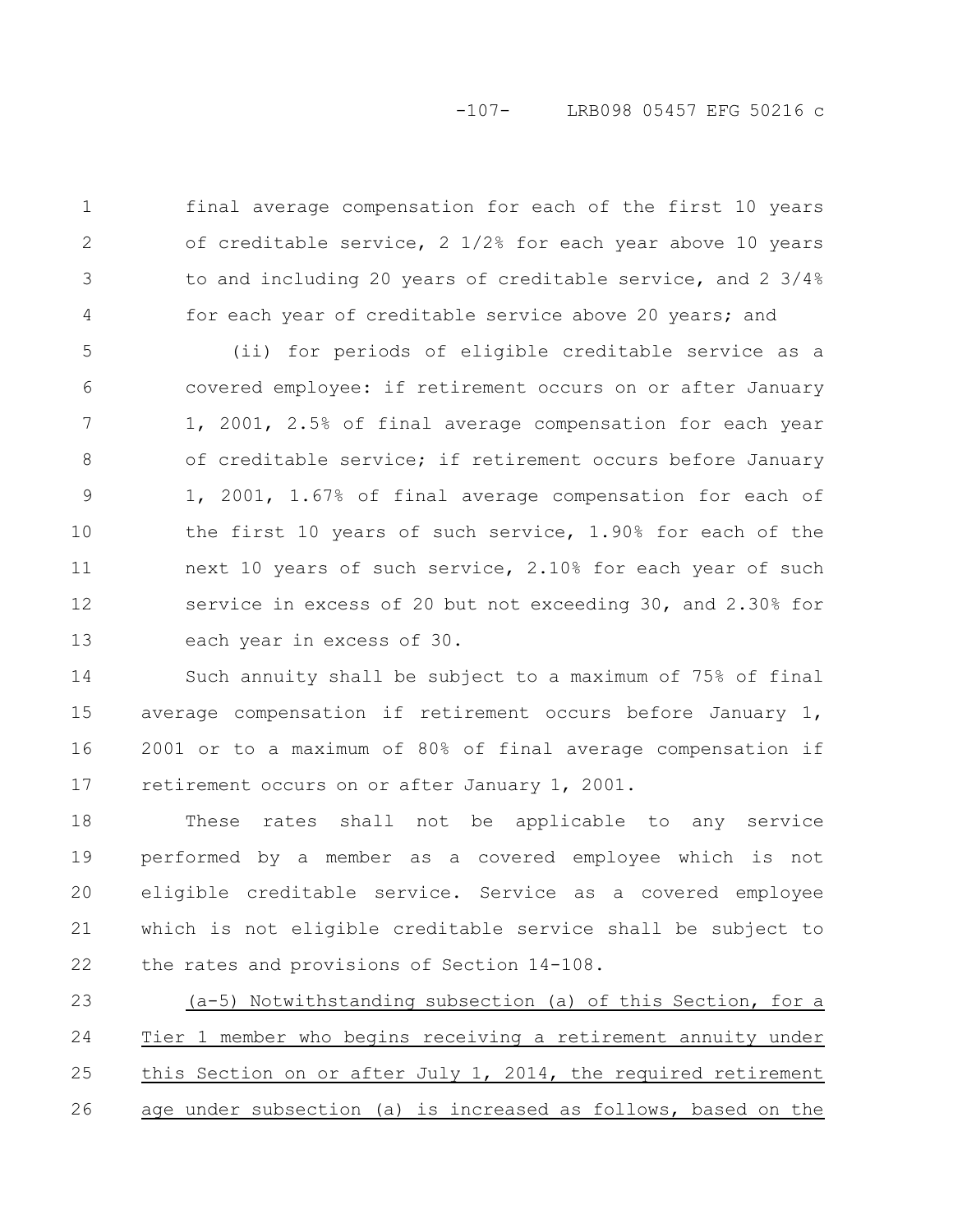-108- LRB098 05457 EFG 50216 c

| $\mathbf 1$   | Tier 1 member's age on June 1, 2014:                     |
|---------------|----------------------------------------------------------|
| $\mathbf{2}$  | (1) If he or she is at least age 46 on June 1, 2014,     |
| 3             | then the required retirement ages under subsection (a)   |
| 4             | remain unchanged.                                        |
| 5             | (2) If he or she is at least age 45 but less than age 46 |
| 6             | on June 1, 2014, then the required retirement ages under |
| 7             | subsection (a) are increased by 4 months.                |
| $8\,$         | (3) If he or she is at least age 44 but less than age 45 |
| $\mathcal{G}$ | on June 1, 2014, then the required retirement ages under |
| 10            | subsection (a) are increased by 8 months.                |
| 11            | (4) If he or she is at least age 43 but less than age 44 |
| 12            | on June 1, 2014, then the required retirement ages under |
| 13            | subsection (a) are increased by 12 months.               |
| 14            | (5) If he or she is at least age 42 but less than age 43 |
| 15            | on June 1, 2014, then the required retirement ages under |
| 16            | subsection (a) are increased by 16 months.               |
| 17            | (6) If he or she is at least age 41 but less than age 42 |
| 18            | on June 1, 2014, then the required retirement ages under |
| 19            | subsection (a) are increased by 20 months.               |
| 20            | (7) If he or she is at least age 40 but less than age 41 |
| 21            | on June 1, 2014, then the required retirement ages under |
| 22            | subsection (a) are increased by 24 months.               |
| 23            | (8) If he or she is at least age 39 but less than age 40 |
| 24            | on June 1, 2014, then the required retirement ages under |
| 25            | subsection (a) are increased by 28 months.               |
| 26            | (9) If he or she is at least age 38 but less than age 39 |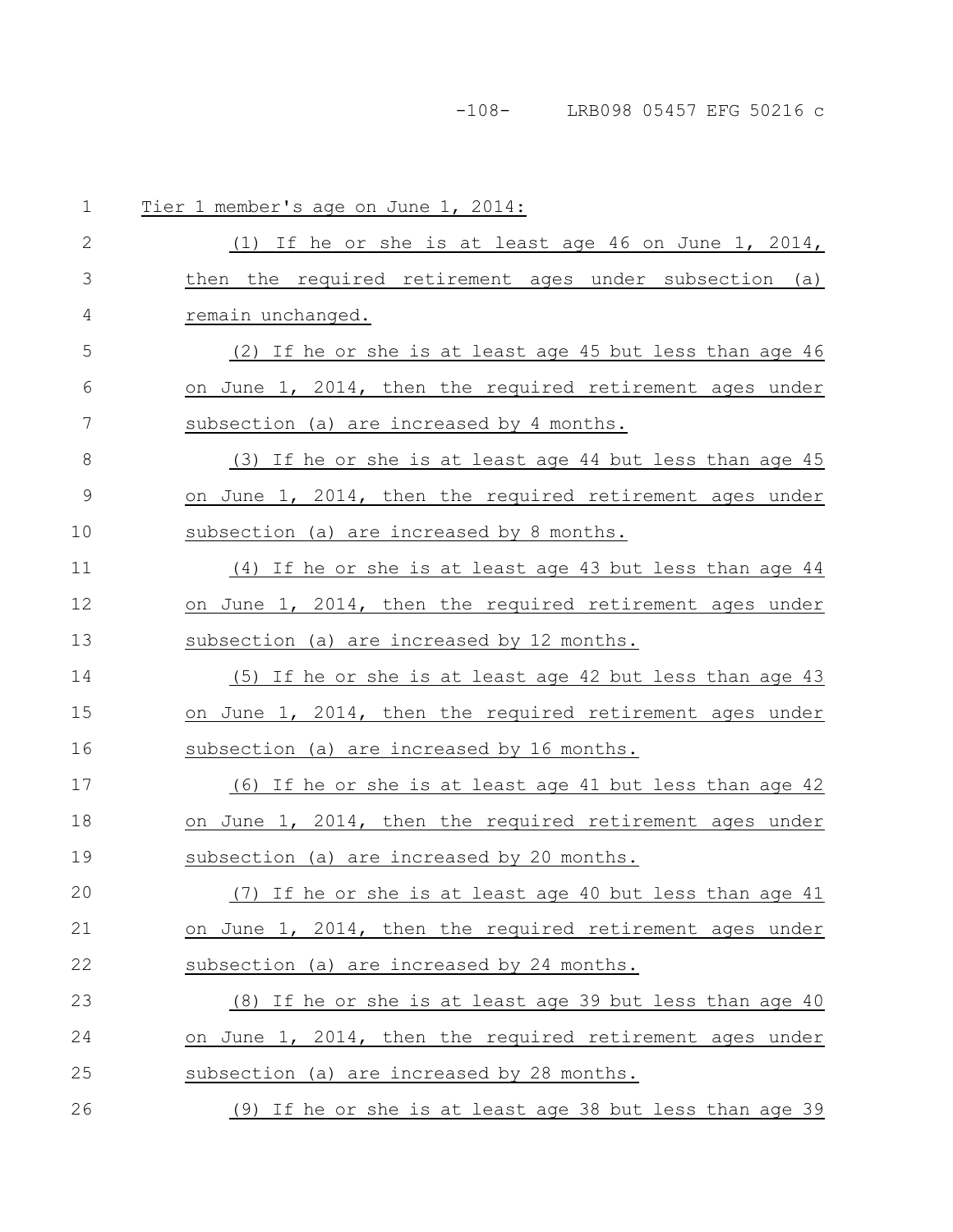| $\mathbf 1$  | on June 1, 2014, then the required retirement ages under       |
|--------------|----------------------------------------------------------------|
| $\mathbf{2}$ | subsection (a) are increased by 32 months.                     |
| 3            | (10) If he or she is at least age 37 but less than age         |
| 4            | 38 on June 1, 2014, then the required retirement ages under    |
| 5            | subsection (a) are increased by 36 months.                     |
| 6            | (11) If he or she is at least age 36 but less than age         |
| 7            | 37 on June 1, 2014, then the required retirement ages under    |
| 8            | subsection (a) are increased by 40 months.                     |
| 9            | (12) If he or she is at least age 35 but less than age         |
| 10           | 36 on June 1, 2014, then the required retirement ages under    |
| 11           | subsection (a) are increased by 44 months.                     |
| 12           | (13) If he or she is at least age 34 but less than age         |
| 13           | 35 on June 1, 2014, then the required retirement ages under    |
| 14           | subsection (a) are increased by 48 months.                     |
| 15           | (14) If he or she is at least age 33 but less than age         |
| 16           | 34 on June 1, 2014, then the required retirement ages under    |
| 17           | subsection (a) are increased by 52 months.                     |
| 18           | (15) If he or she is at least age 32 but less than age         |
| 19           | 33 on June 1, 2014, then the required retirement ages under    |
| 20           | subsection (a) are increased by 56 months.                     |
| 21           | (16) If he or she is less than age 32 on June 1, 2014,         |
| 22           | then the required retirement ages under subsection (a) are     |
| 23           | increased by 60 months.                                        |
| 24           | Notwithstanding Section 1-103.1, this subsection (a-5)         |
| 25           | applies without regard to whether or not the Tier 1 member is  |
| 26           | in active service under this Article on or after the effective |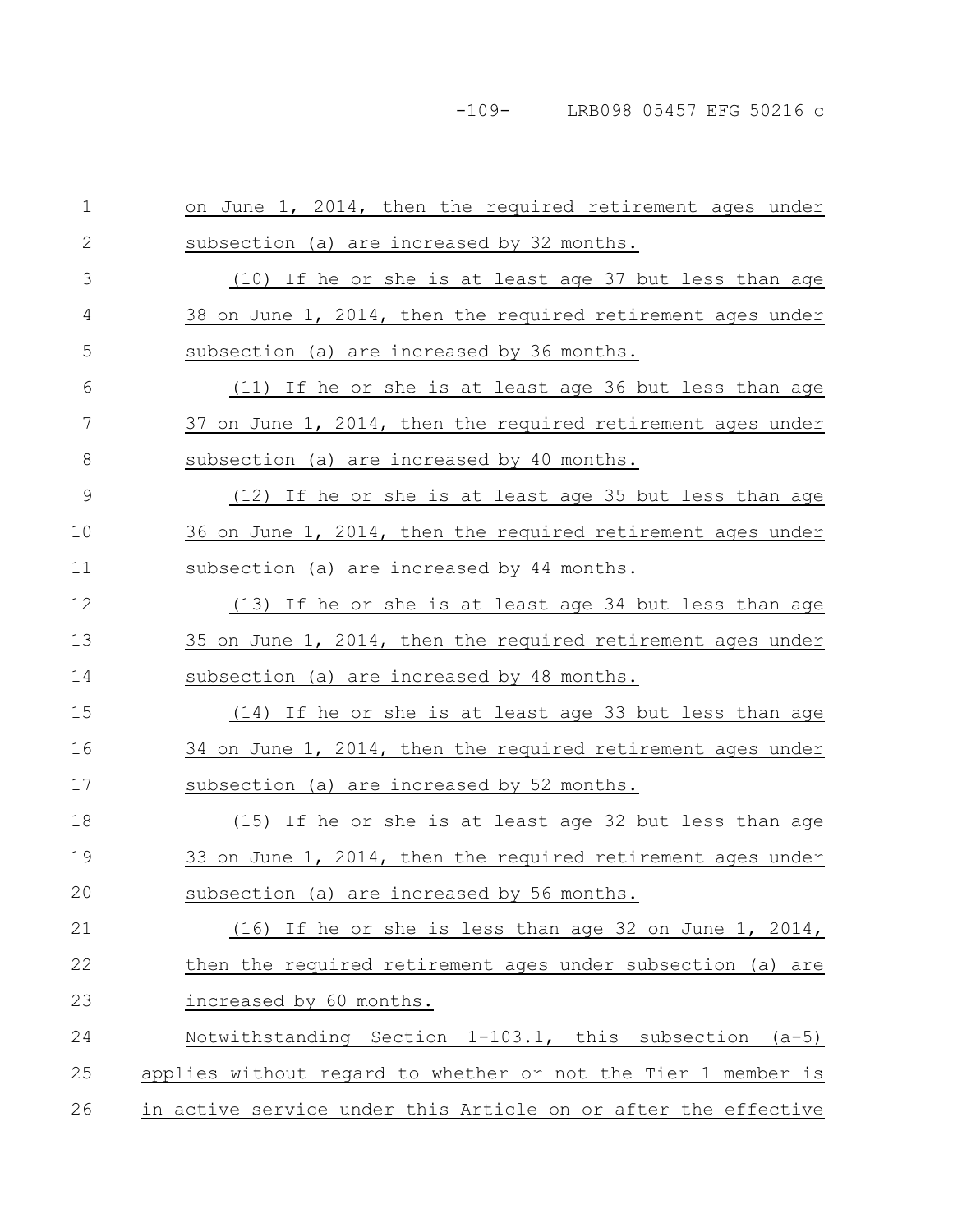# -110- LRB098 05457 EFG 50216 c

| $\mathbf 1$  | date of this amendatory Act of the 98th General Assembly.       |
|--------------|-----------------------------------------------------------------|
| $\mathbf{2}$ | (b) For the purpose of this Section, "eligible creditable       |
| 3            | service" means creditable service resulting from service in one |
| 4            | or more of the following positions:                             |
| 5            | (1) State policeman;                                            |
| 6            | (2) fire fighter in the fire protection service of a            |
| 7            | department;                                                     |
| $8\,$        | $(3)$ air pilot;                                                |
| 9            | (4) special agent;                                              |
| 10           | (5) investigator for the Secretary of State;                    |
| 11           | (6) conservation police officer;                                |
| 12           | (7) investigator for the Department of Revenue or the           |
| 13           | Illinois Gaming Board;                                          |
| 14           | security employee of the Department of Human<br>(8)             |
| 15           | Services;                                                       |
| 16           | Central Management Services security police<br>(9)              |
| 17           | officer;                                                        |
| 18           | (10) security employee of the Department<br>оf                  |
| 19           | Corrections or the Department of Juvenile Justice;              |
| 20           | (11) dangerous drugs investigator;                              |
| 21           | (12) investigator for the Department of State Police;           |
| 22           | investigator for the Office of the Attorney<br>(13)             |
| 23           | General;                                                        |
| 24           | (14) controlled substance inspector;                            |
| 25           | (15) investigator for the Office of the State's                 |
| 26           | Attorneys Appellate Prosecutor;                                 |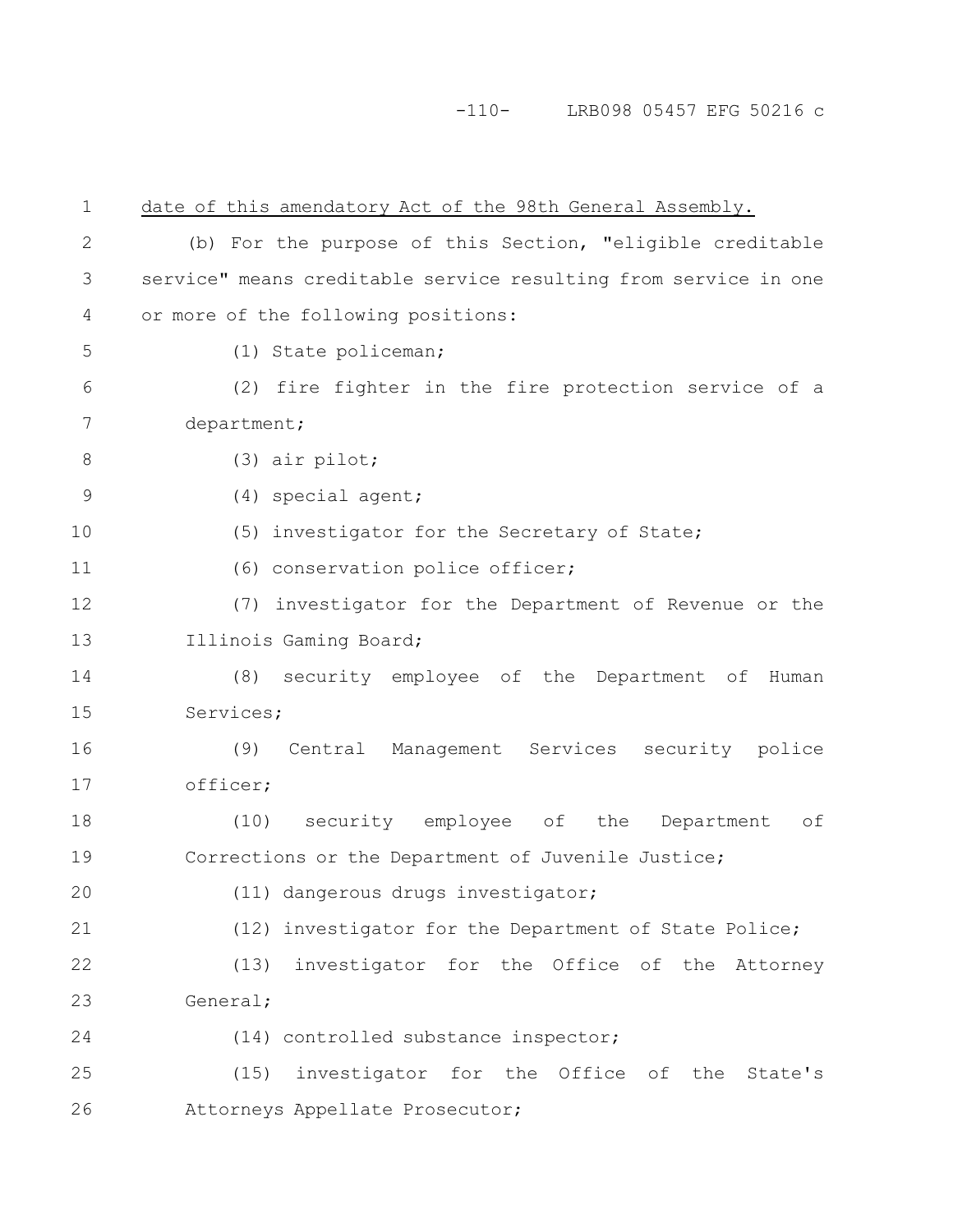1

(16) Commerce Commission police officer;

2

(17) arson investigator;

3

(18) State highway maintenance worker.

A person employed in one of the positions specified in this subsection is entitled to eligible creditable service for service credit earned under this Article while undergoing the basic police training course approved by the Illinois Law Enforcement Training Standards Board, if completion of that training is required of persons serving in that position. For the purposes of this Code, service during the required basic police training course shall be deemed performance of the duties of the specified position, even though the person is not a sworn peace officer at the time of the training. 4 5 6 7 8 9 10 11 12 13

14

(c) For the purposes of this Section:

(1) The term "state policeman" includes any title or position in the Department of State Police that is held by an individual employed under the State Police Act. 15 16 17

(2) The term "fire fighter in the fire protection service of a department" includes all officers in such fire protection service including fire chiefs and assistant fire chiefs. 18 19 20 21

(3) The term "air pilot" includes any employee whose official job description on file in the Department of Central Management Services, or in the department by which he is employed if that department is not covered by the Personnel Code, states that his principal duty is the 22 23 24 25 26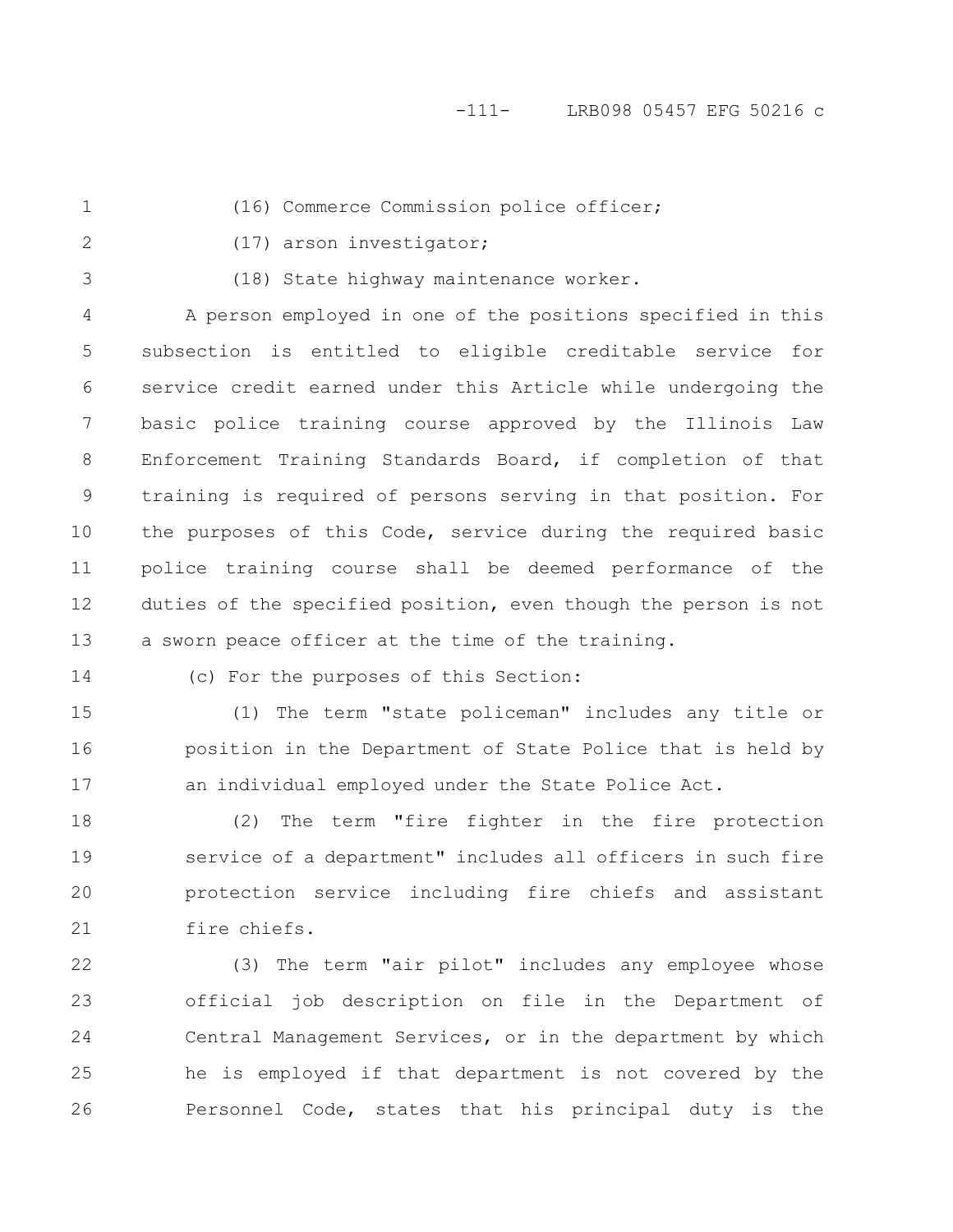## -112- LRB098 05457 EFG 50216 c

operation of aircraft, and who possesses a pilot's license; however, the change in this definition made by this amendatory Act of 1983 shall not operate to exclude any noncovered employee who was an "air pilot" for the purposes of this Section on January 1, 1984. 1 2 3 4 5

(4) The term "special agent" means any person who by reason of employment by the Division of Narcotic Control, the Bureau of Investigation or, after July 1, 1977, the Division of Criminal Investigation, the Division of Internal Investigation, the Division of Operations, or any other Division or organizational entity in the Department of State Police is vested by law with duties to maintain public order, investigate violations of the criminal law of this State, enforce the laws of this State, make arrests and recover property. The term "special agent" includes any title or position in the Department of State Police that is held by an individual employed under the State Police Act. 6 7 8 9 10 11 12 13 14 15 16 17

(5) The term "investigator for the Secretary of State" means any person employed by the Office of the Secretary of State and vested with such investigative duties as render him ineligible for coverage under the Social Security Act by reason of Sections  $218(d)(5)(A)$ ,  $218(d)(8)(D)$  and 218(l)(1) of that Act. 18 19 20 21 22 23

A person who became employed as an investigator for the Secretary of State between January 1, 1967 and December 31, 1975, and who has served as such until attainment of age 24 25 26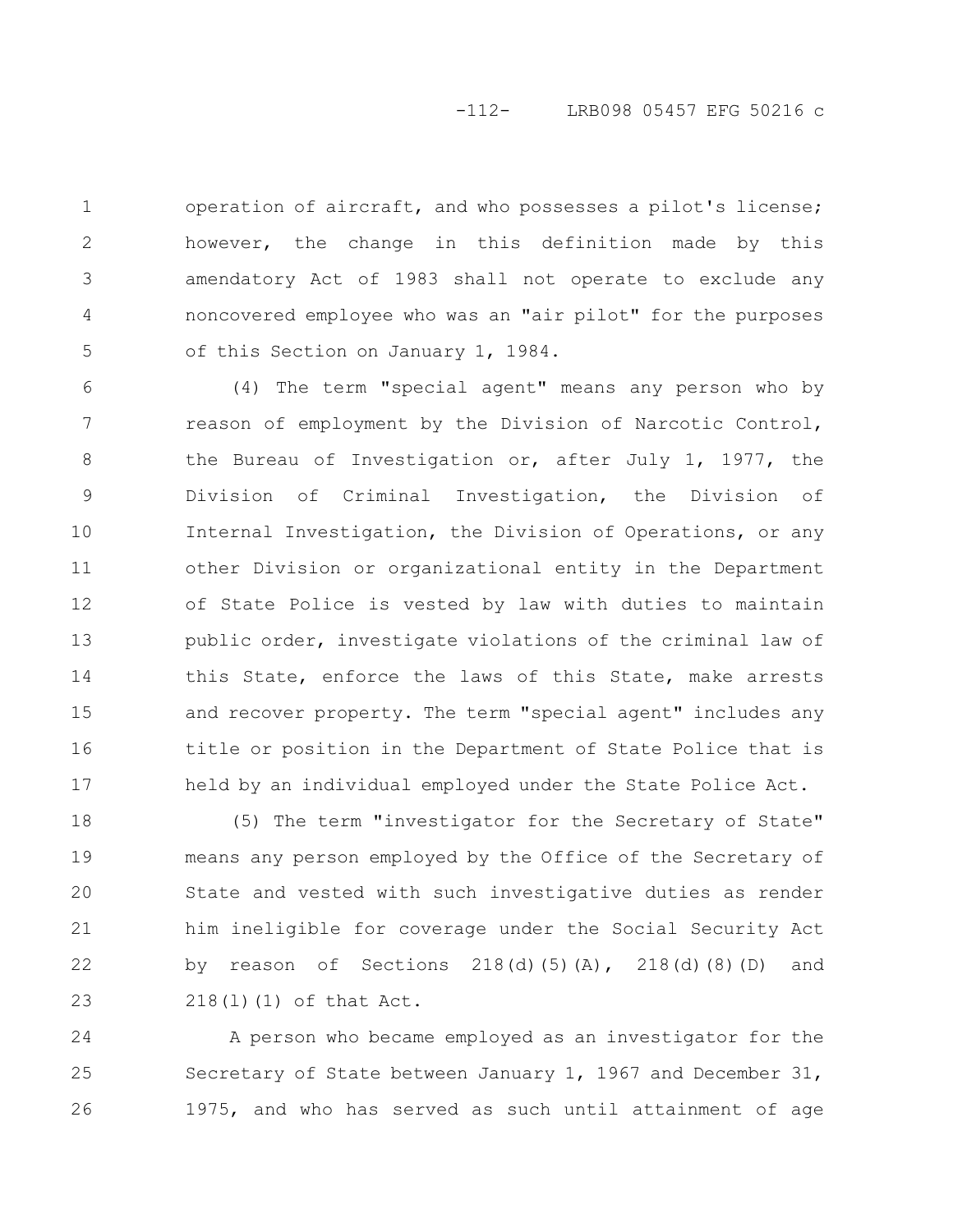## -113- LRB098 05457 EFG 50216 c

60, either continuously or with a single break in service of not more than 3 years duration, which break terminated before January 1, 1976, shall be entitled to have his retirement annuity calculated in accordance with subsection (a), notwithstanding that he has less than 20 years of credit for such service. 1 2 3 4 5 6

(6) The term "Conservation Police Officer" means any person employed by the Division of Law Enforcement of the Department of Natural Resources and vested with such law enforcement duties as render him ineligible for coverage under the Social Security Act by reason of Sections 218(d)(5)(A), 218(d)(8)(D), and 218(l)(1) of that Act. The term "Conservation Police Officer" includes the positions of Chief Conservation Police Administrator and Assistant Conservation Police Administrator. 7 8 9 10 11 12 13 14 15

(7) The term "investigator for the Department of Revenue" means any person employed by the Department of Revenue and vested with such investigative duties as render him ineligible for coverage under the Social Security Act by reason of Sections  $218(d)(5)(A)$ ,  $218(d)(8)(D)$  and 218(l)(1) of that Act. 16 17 18 19 20 21

The term "investigator for the Illinois Gaming Board" means any person employed as such by the Illinois Gaming Board and vested with such peace officer duties as render the person ineligible for coverage under the Social Security Act by reason of Sections  $218(d)(5)(A)$ , 22 23 24 25 26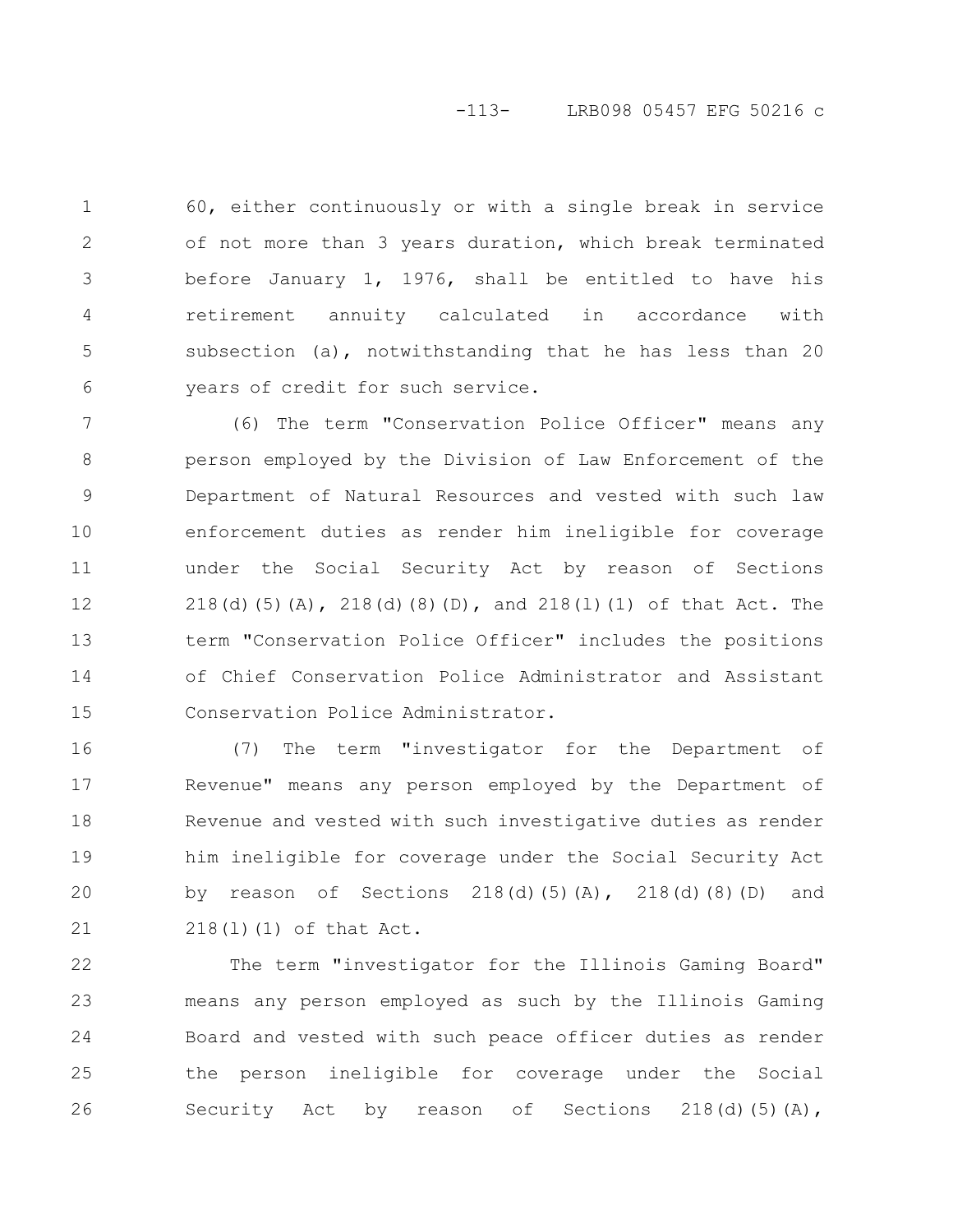1

218(d)(8)(D), and 218(l)(1) of that Act.

(8) The term "security employee of the Department of Human Services" means any person employed by the Department of Human Services who (i) is employed at the Chester Mental Health Center and has daily contact with the residents thereof, (ii) is employed within a security unit at a facility operated by the Department and has daily contact with the residents of the security unit, (iii) is employed at a facility operated by the Department that includes a security unit and is regularly scheduled to work at least 50% of his or her working hours within that security unit, or (iv) is a mental health police officer. "Mental health police officer" means any person employed by the Department of Human Services in a position pertaining to the Department's mental health and developmental disabilities functions who is vested with such law enforcement duties as render the person ineligible for coverage under the Social Security Act by reason of Sections  $218(d)(5)(A)$ ,  $218(d)(8)(D)$  and  $218(1)(1)$  of that Act. "Security unit" means that portion of a facility that is devoted to the care, containment, and treatment of persons committed to the Department of Human Services as sexually violent persons, persons unfit to stand trial, or persons not guilty by reason of insanity. With respect to past employment, references to the Department of Human Services include its predecessor, the Department of Mental Health 2 3 4 5 6 7 8 9 10 11 12 13 14 15 16 17 18 19 20 21 22 23 24 25 26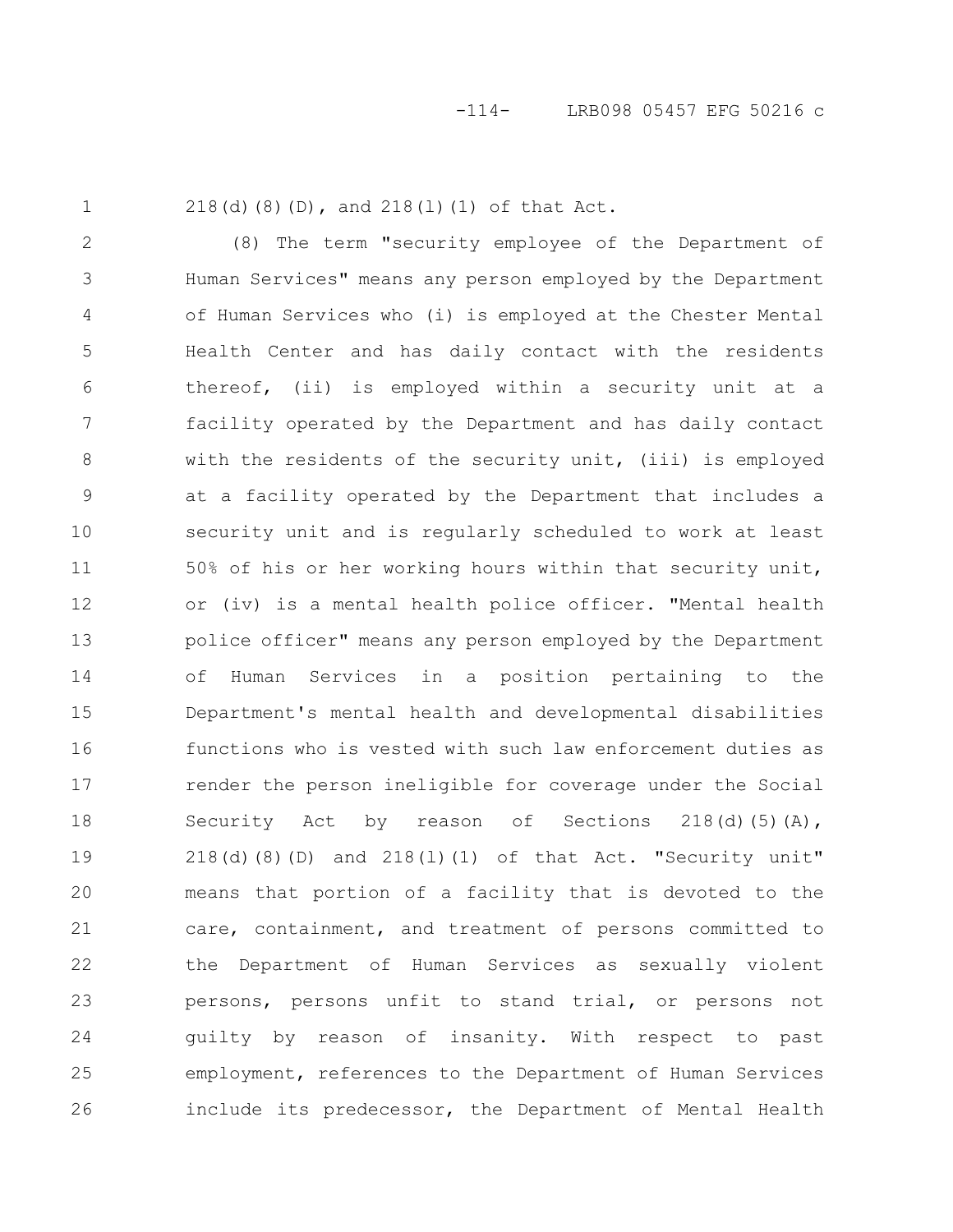#### -115- LRB098 05457 EFG 50216 c

1

2

3

4

and Developmental Disabilities.

The changes made to this subdivision (c)(8) by Public Act 92-14 apply to persons who retire on or after January 1, 2001, notwithstanding Section 1-103.1.

(9) "Central Management Services security police officer" means any person employed by the Department of Central Management Services who is vested with such law enforcement duties as render him ineligible for coverage under the Social Security Act by reason of Sections 218(d)(5)(A), 218(d)(8)(D) and 218(l)(1) of that Act. 5 6 7 8 9 10

(10) For a member who first became an employee under this Article before July 1, 2005, the term "security employee of the Department of Corrections or the Department of Juvenile Justice" means any employee of the Department of Corrections or the Department of Juvenile Justice or the former Department of Personnel, and any member or employee of the Prisoner Review Board, who has daily contact with inmates or youth by working within a correctional facility or Juvenile facility operated by the Department of Juvenile Justice or who is a parole officer or an employee who has direct contact with committed persons in the performance of his or her job duties. For a member who first becomes an employee under this Article on or after July 1, 2005, the term means an employee of the Department of Corrections or the Department of Juvenile Justice who is any of the following: (i) officially headquartered at a correctional 11 12 13 14 15 16 17 18 19 20 21 22 23 24 25 26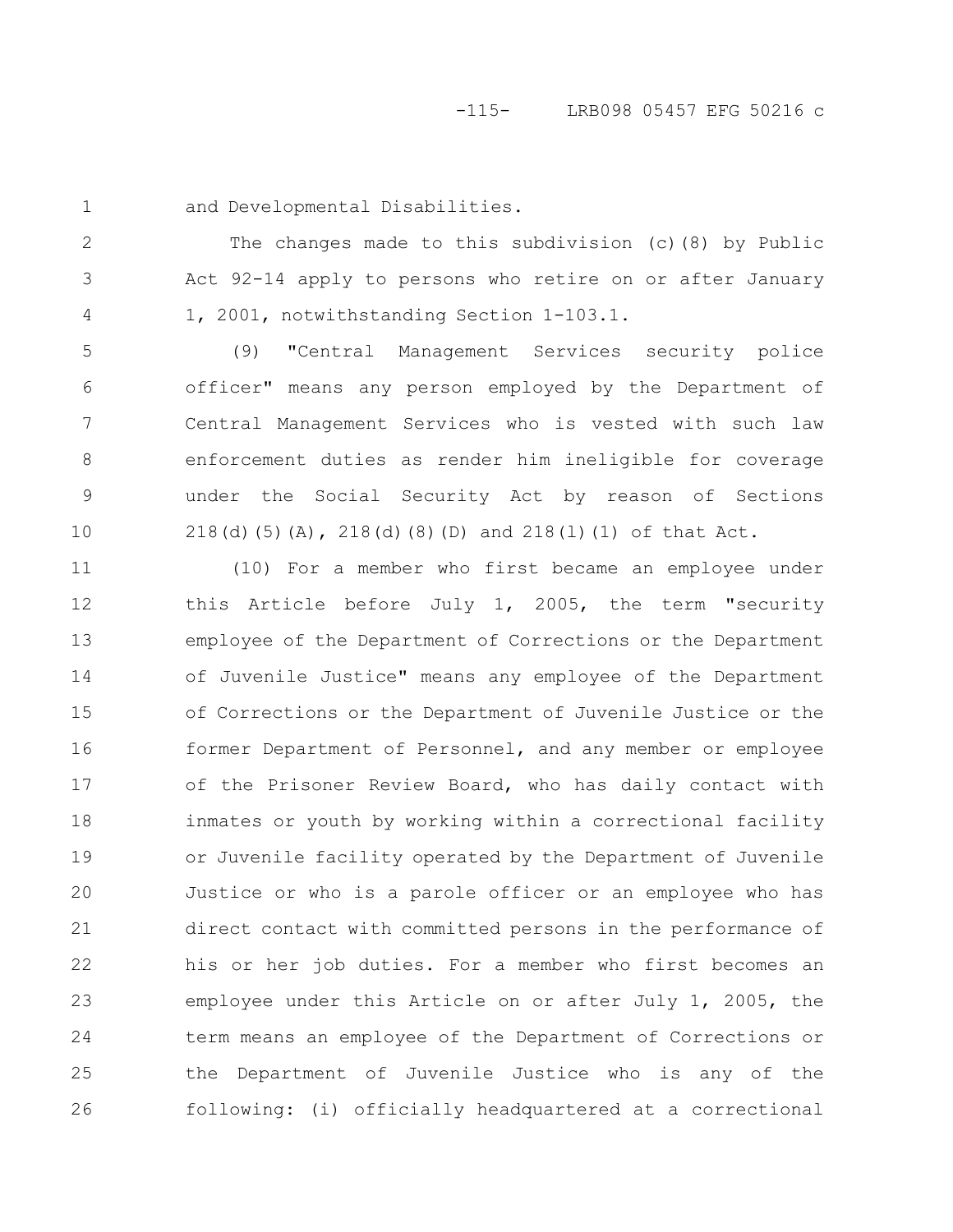## -116- LRB098 05457 EFG 50216 c

facility or Juvenile facility operated by the Department of Juvenile Justice, (ii) a parole officer, (iii) a member of the apprehension unit, (iv) a member of the intelligence unit, (v) a member of the sort team, or (vi) an investigator. 1 2 3 4 5

(11) The term "dangerous drugs investigator" means any person who is employed as such by the Department of Human Services. 6 7 8

(12) The term "investigator for the Department of State Police" means a person employed by the Department of State Police who is vested under Section 4 of the Narcotic Control Division Abolition Act with such law enforcement powers as render him ineligible for coverage under the Social Security Act by reason of Sections 218(d)(5)(A), 218(d)(8)(D) and 218(l)(1) of that Act. 9 10 11 12 13 14 15

(13) "Investigator for the Office of the Attorney General" means any person who is employed as such by the Office of the Attorney General and is vested with such investigative duties as render him ineligible for coverage under the Social Security Act by reason of Sections 218(d)(5)(A), 218(d)(8)(D) and 218(l)(1) of that Act. For the period before January 1, 1989, the term includes all persons who were employed as investigators by the Office of the Attorney General, without regard to social security status. 16 17 18 19 20 21 22 23 24 25

26

(14) "Controlled substance inspector" means any person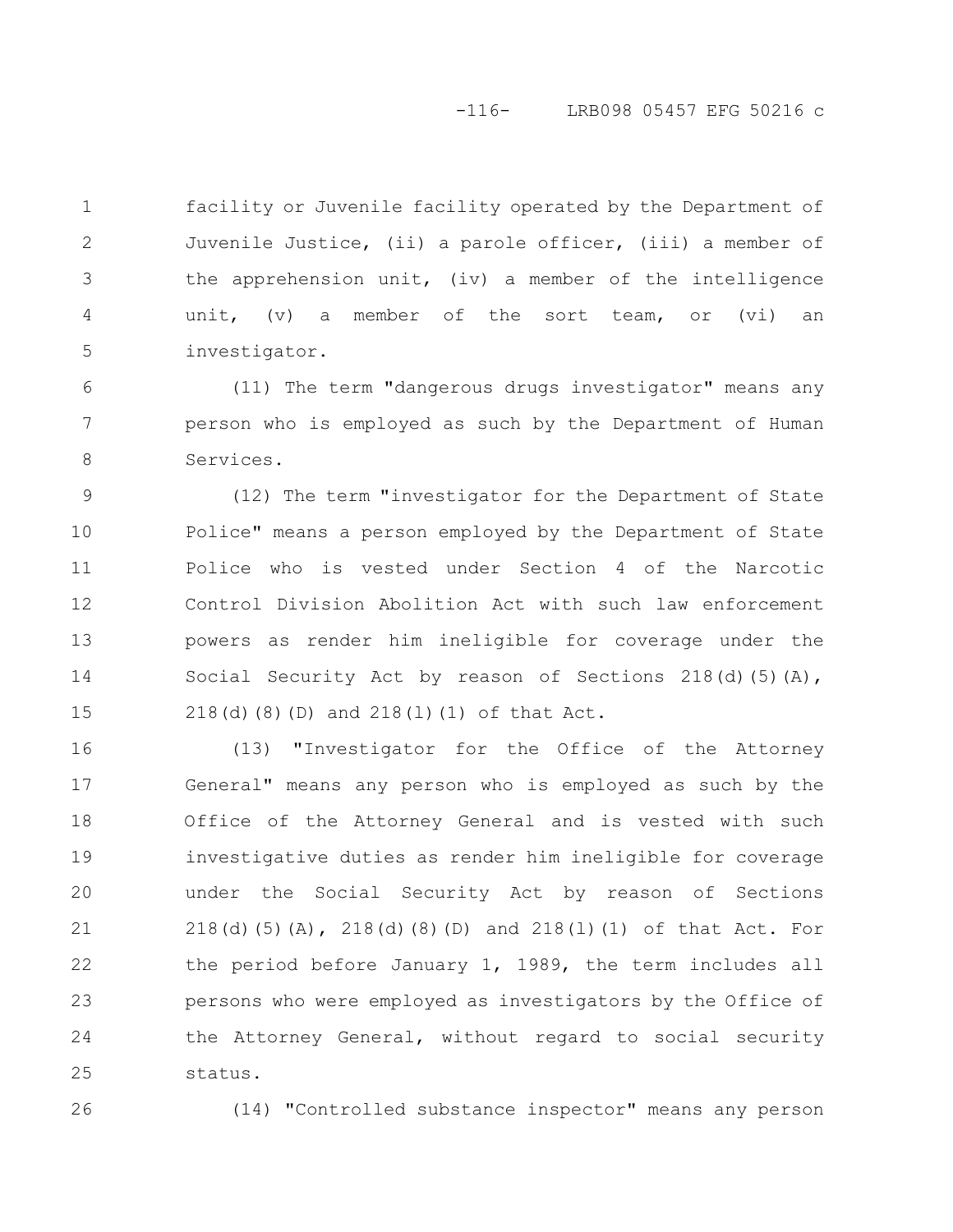## -117- LRB098 05457 EFG 50216 c

who is employed as such by the Department of Professional Regulation and is vested with such law enforcement duties as render him ineligible for coverage under the Social Security Act by reason of Sections  $218(d)(5)(A)$ , 218(d)(8)(D) and 218(l)(1) of that Act. The term "controlled substance inspector" includes the Program Executive of Enforcement and the Assistant Program Executive of Enforcement. 1 2 3 4 5 6 7 8

(15) The term "investigator for the Office of the State's Attorneys Appellate Prosecutor" means a person employed in that capacity on a full time basis under the authority of Section 7.06 of the State's Attorneys Appellate Prosecutor's Act. 9 10 11 12 13

(16) "Commerce Commission police officer" means any person employed by the Illinois Commerce Commission who is vested with such law enforcement duties as render him ineligible for coverage under the Social Security Act by reason of Sections 218(d)(5)(A), 218(d)(8)(D), and 218(l)(1) of that Act. 14 15 16 17 18 19

(17) "Arson investigator" means any person who is employed as such by the Office of the State Fire Marshal and is vested with such law enforcement duties as render the person ineligible for coverage under the Social Security Act by reason of Sections  $218(d)(5)(A)$ , 218(d)(8)(D), and 218(1)(1) of that Act. A person who was employed as an arson investigator on January 1, 1995 and is 20 21 22 23 24 25 26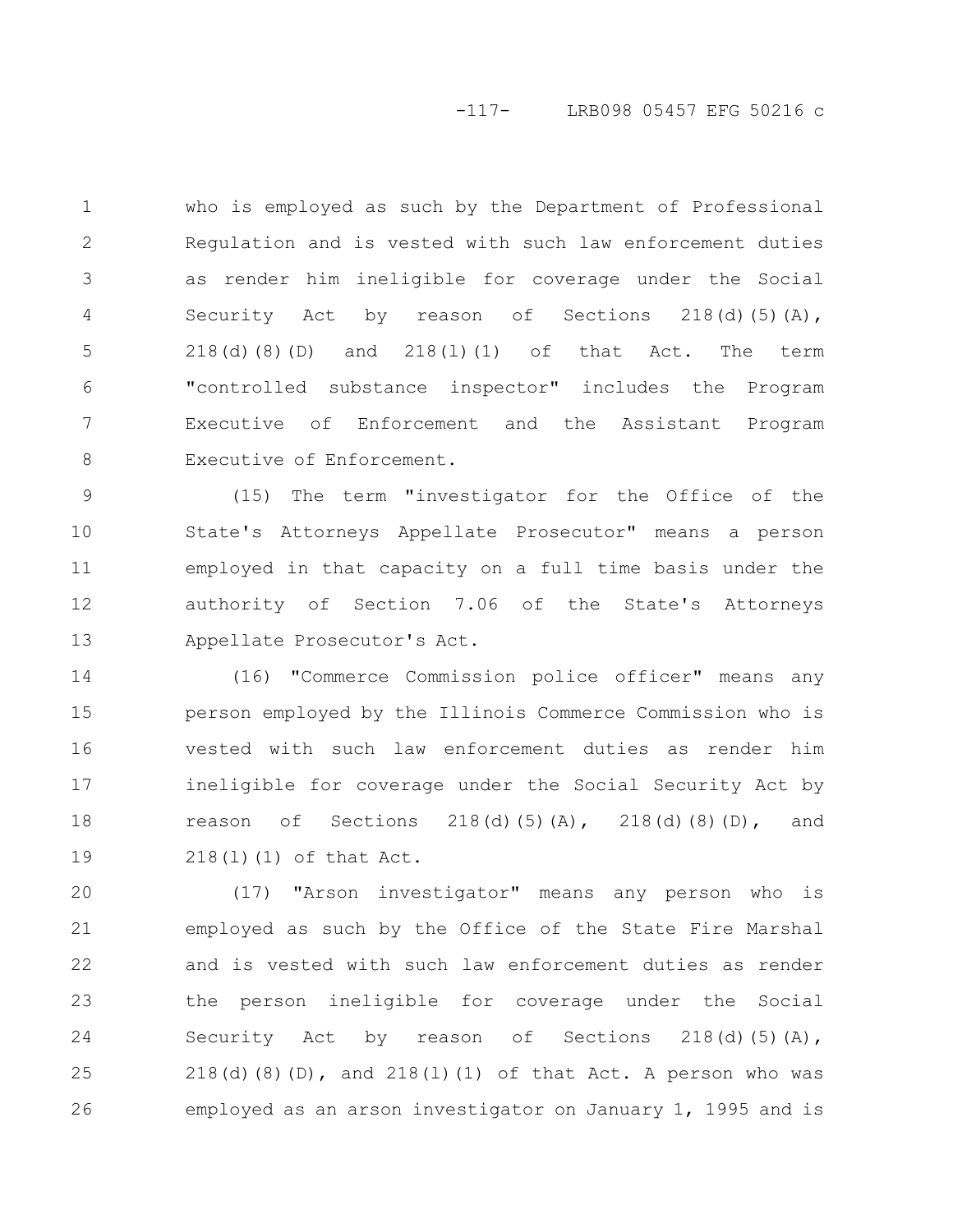## -118- LRB098 05457 EFG 50216 c

no longer in service but not yet receiving a retirement annuity may convert his or her creditable service for employment as an arson investigator into eligible creditable service by paying to the System the difference between the employee contributions actually paid for that service and the amounts that would have been contributed if the applicant were contributing at the rate applicable to persons with the same social security status earning eligible creditable service on the date of application. 1 2 3 4 5 6 7 8 9

(18) The term "State highway maintenance worker" means a person who is either of the following: 10 11

(i) A person employed on a full-time basis by the Illinois Department of Transportation in the position of highway maintainer, highway maintenance lead worker, highway maintenance lead/lead worker, heavy construction equipment operator, power shovel operator, or bridge mechanic; and whose principal responsibility is to perform, on the roadway, the actual maintenance necessary to keep the highways that form a part of the State highway system in serviceable condition for vehicular traffic. 12 13 14 15 16 17 18 19 20 21

(ii) A person employed on a full-time basis by the Illinois State Toll Highway Authority in the position of equipment operator/laborer H-4, equipment operator/laborer H-6, welder H-4, welder H-6, mechanical/electrical H-4, mechanical/electrical H-6, 22 23 24 25 26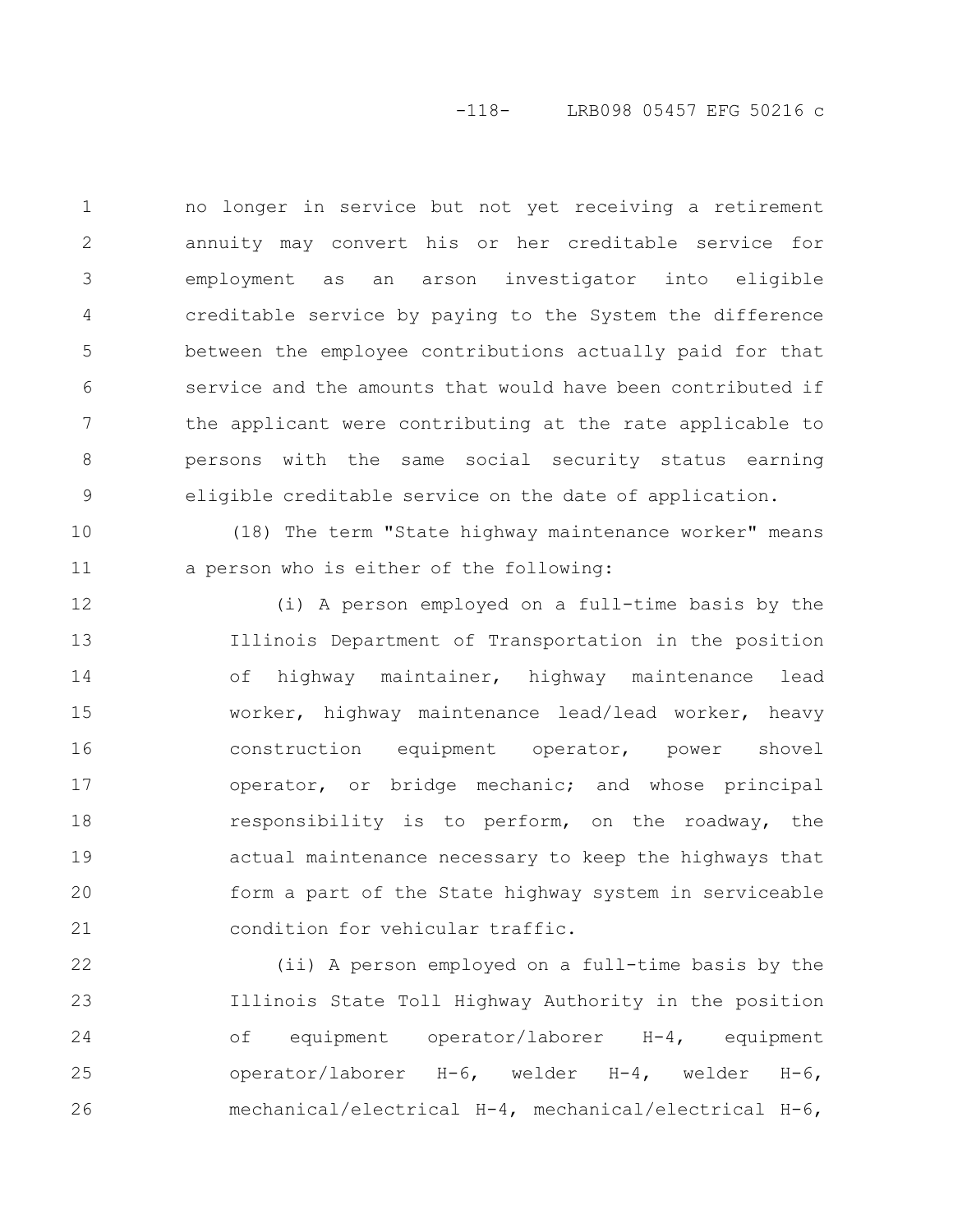## -119- LRB098 05457 EFG 50216 c

water/sewer H-4, water/sewer H-6, sign maker/hanger H-4, sign maker/hanger H-6, roadway lighting H-4, roadway lighting H-6, structural H-4, structural H-6, painter H-4, or painter H-6; and whose principal responsibility is to perform, on the roadway, the actual maintenance necessary to keep the Authority's tollways in serviceable condition for vehicular traffic. 1 2 3 4 5 6 7 8

(d) A security employee of the Department of Corrections or the Department of Juvenile Justice, and a security employee of the Department of Human Services who is not a mental health police officer, shall not be eligible for the alternative retirement annuity provided by this Section unless he or she meets the following minimum age and service requirements at the time of retirement: 9 10 11 12 13 14 15

16

(i) 25 years of eligible creditable service and age 55; or 17

(ii) beginning January 1, 1987, 25 years of eligible creditable service and age 54, or 24 years of eligible creditable service and age 55; or 18 19 20

(iii) beginning January 1, 1988, 25 years of eligible creditable service and age 53, or 23 years of eligible creditable service and age 55; or 21 22 23

(iv) beginning January 1, 1989, 25 years of eligible creditable service and age 52, or 22 years of eligible creditable service and age 55; or 24 25 26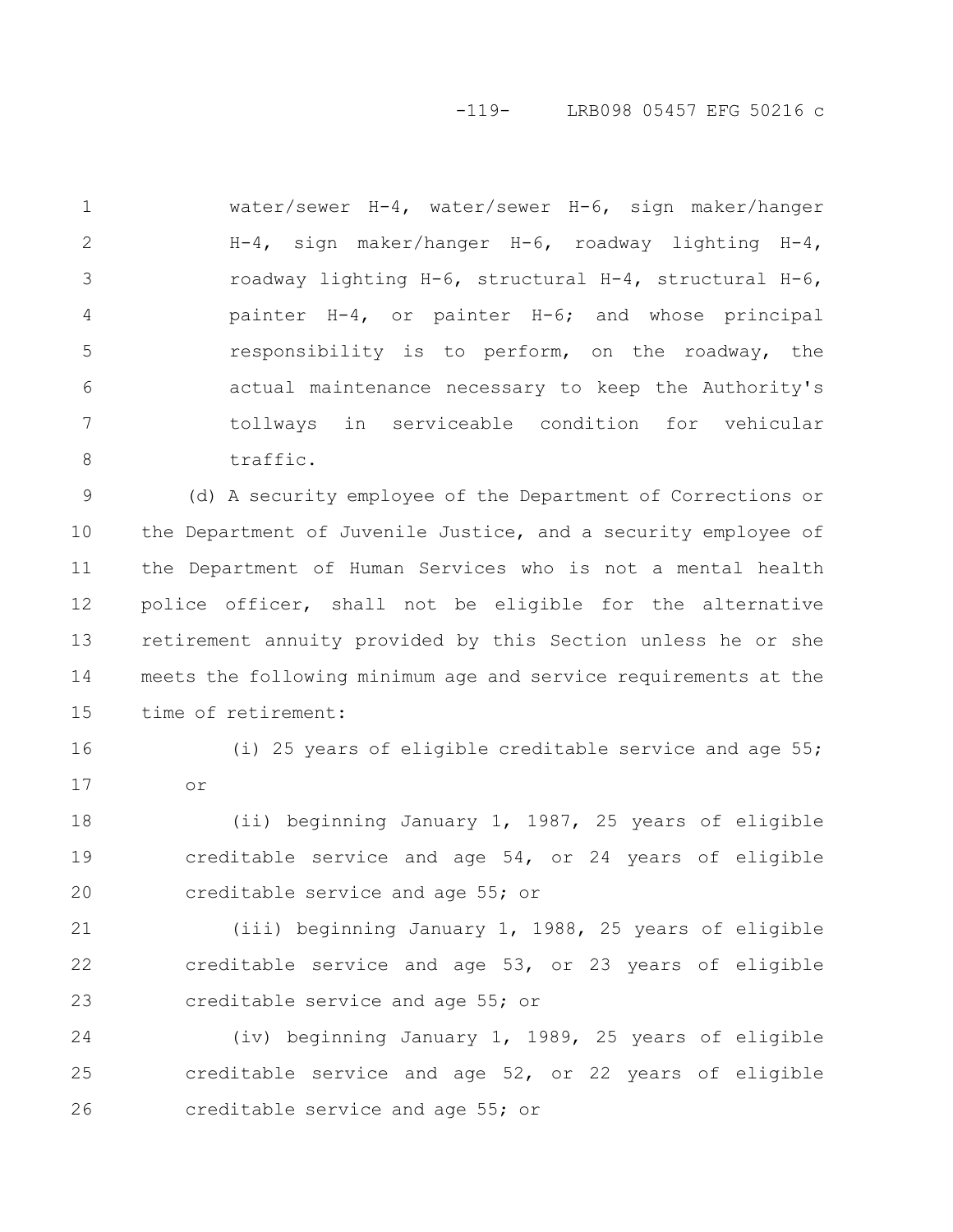-120- LRB098 05457 EFG 50216 c

(v) beginning January 1, 1990, 25 years of eligible creditable service and age 51, or 21 years of eligible creditable service and age 55; or 1 2 3

(vi) beginning January 1, 1991, 25 years of eligible creditable service and age 50, or 20 years of eligible creditable service and age 55. 4 5 6

For members to whom subsection (a-5) of this Section applies, the references to age 50 and 55 in item (vi) of this subsection are increased as provided in subsection (a-5). 7 8 9

Persons who have service credit under Article 16 of this Code for service as a security employee of the Department of Corrections or the Department of Juvenile Justice, or the Department of Human Services in a position requiring certification as a teacher may count such service toward establishing their eligibility under the service requirements of this Section; but such service may be used only for establishing such eligibility, and not for the purpose of increasing or calculating any benefit. 10 11 12 13 14 15 16 17 18

(e) If a member enters military service while working in a position in which eligible creditable service may be earned, and returns to State service in the same or another such position, and fulfills in all other respects the conditions prescribed in this Article for credit for military service, such military service shall be credited as eligible creditable service for the purposes of the retirement annuity prescribed in this Section. 19 20 21 22 23 24 25 26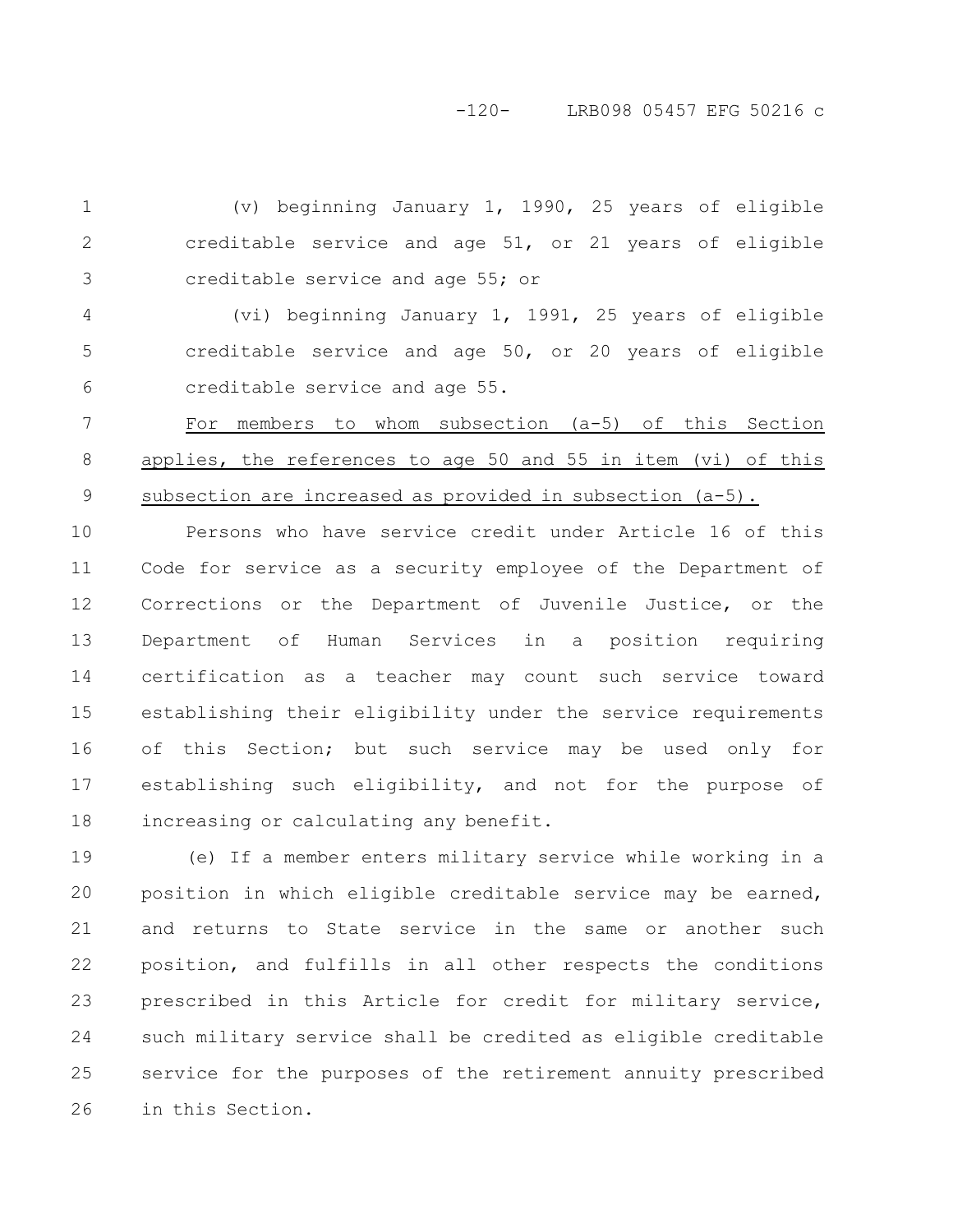-121- LRB098 05457 EFG 50216 c

(f) For purposes of calculating retirement annuities under this Section, periods of service rendered after December 31, 1968 and before October 1, 1975 as a covered employee in the position of special agent, conservation police officer, mental health police officer, or investigator for the Secretary of State, shall be deemed to have been service as a noncovered employee, provided that the employee pays to the System prior to retirement an amount equal to (1) the difference between the employee contributions that would have been required for such service as a noncovered employee, and the amount of employee contributions actually paid, plus (2) if payment is made after July 31, 1987, regular interest on the amount specified in item (1) from the date of service to the date of payment. 1 2 3 4 5 6 7 8 9 10 11 12 13

For purposes of calculating retirement annuities under this Section, periods of service rendered after December 31, 1968 and before January 1, 1982 as a covered employee in the position of investigator for the Department of Revenue shall be deemed to have been service as a noncovered employee, provided that the employee pays to the System prior to retirement an amount equal to (1) the difference between the employee contributions that would have been required for such service as a noncovered employee, and the amount of employee contributions actually paid, plus (2) if payment is made after January 1, 1990, regular interest on the amount specified in item (1) from the date of service to the date of payment. 14 15 16 17 18 19 20 21 22 23 24 25

26

(g) A State policeman may elect, not later than January 1,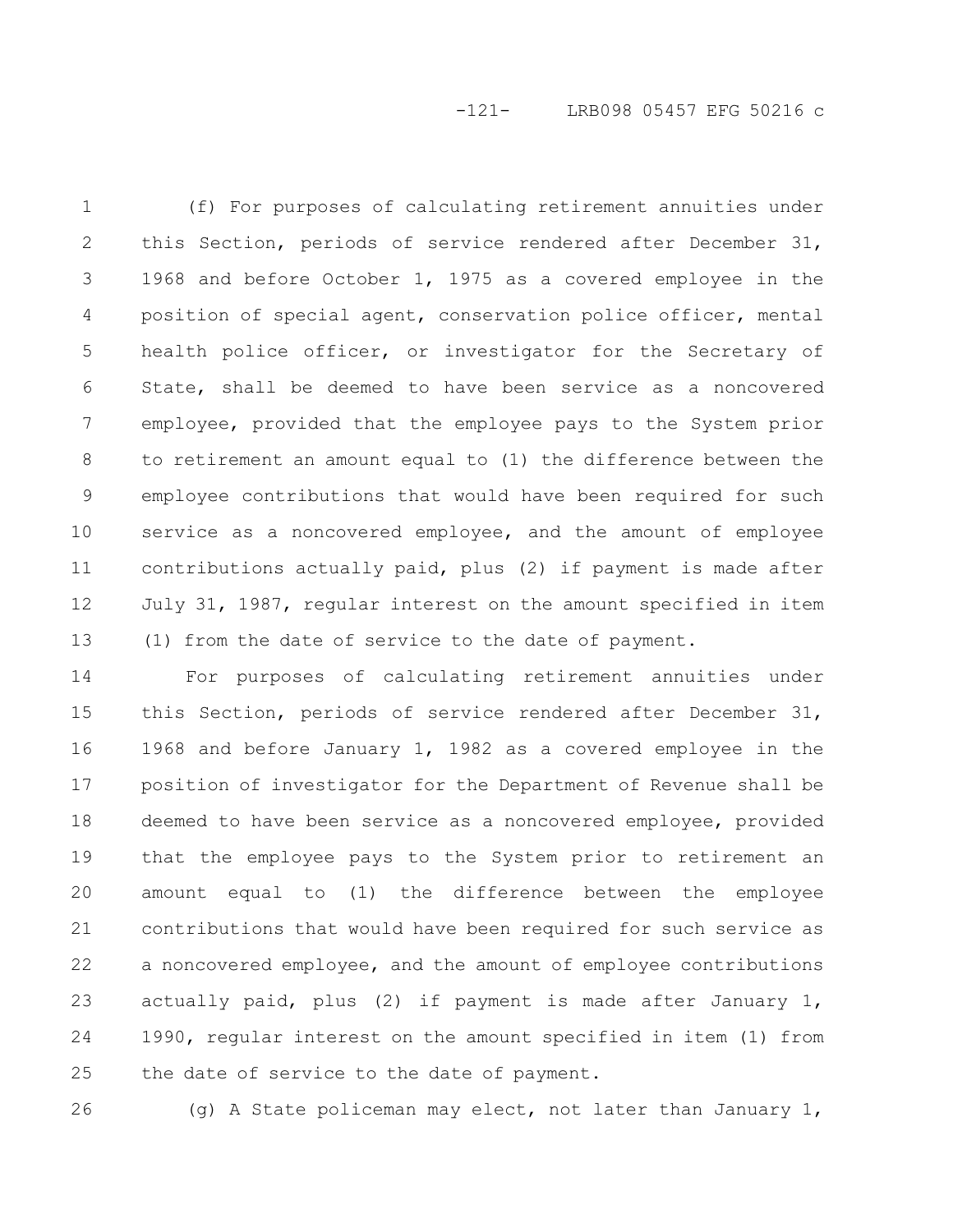-122- LRB098 05457 EFG 50216 c

1990, to establish eligible creditable service for up to 10 years of his service as a policeman under Article 3, by filing a written election with the Board, accompanied by payment of an amount to be determined by the Board, equal to (i) the difference between the amount of employee and employer contributions transferred to the System under Section 3-110.5, and the amounts that would have been contributed had such contributions been made at the rates applicable to State policemen, plus (ii) interest thereon at the effective rate for each year, compounded annually, from the date of service to the date of payment. 1 2 3 4 5 6 7 8 9 10 11

Subject to the limitation in subsection (i), a State policeman may elect, not later than July 1, 1993, to establish eligible creditable service for up to 10 years of his service as a member of the County Police Department under Article 9, by filing a written election with the Board, accompanied by payment of an amount to be determined by the Board, equal to (i) the difference between the amount of employee and employer contributions transferred to the System under Section 9-121.10 and the amounts that would have been contributed had those contributions been made at the rates applicable to State policemen, plus (ii) interest thereon at the effective rate for each year, compounded annually, from the date of service to the date of payment. 12 13 14 15 16 17 18 19 20 21 22 23 24

(h) Subject to the limitation in subsection (i), a State policeman or investigator for the Secretary of State may elect 25 26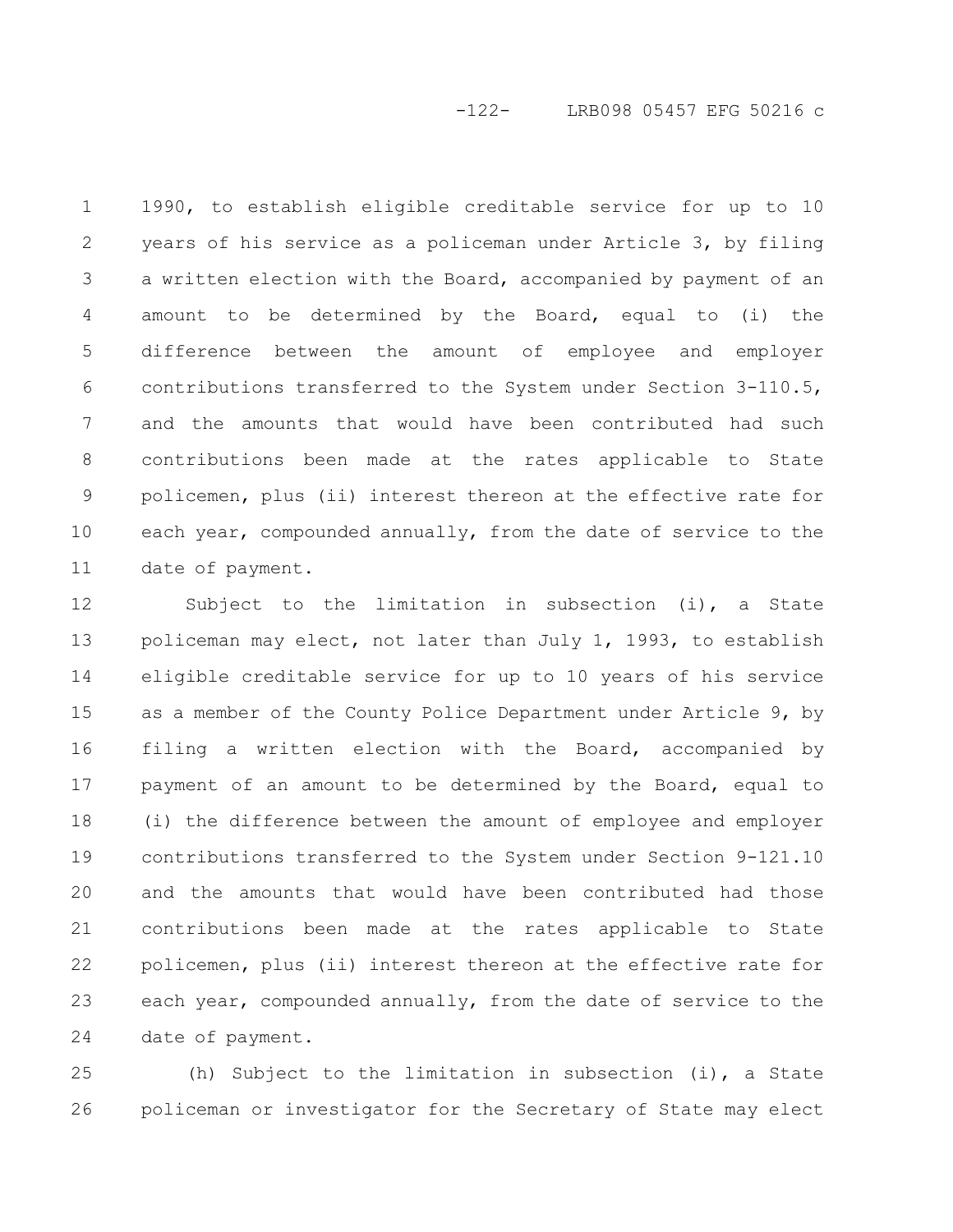to establish eligible creditable service for up to 12 years of his service as a policeman under Article 5, by filing a written election with the Board on or before January 31, 1992, and paying to the System by January 31, 1994 an amount to be determined by the Board, equal to (i) the difference between the amount of employee and employer contributions transferred to the System under Section 5-236, and the amounts that would have been contributed had such contributions been made at the rates applicable to State policemen, plus (ii) interest thereon at the effective rate for each year, compounded annually, from the date of service to the date of payment. 1 2 3 4 5 6 7 8 9 10 11

Subject to the limitation in subsection (i), a State policeman, conservation police officer, or investigator for the Secretary of State may elect to establish eligible creditable service for up to 10 years of service as a sheriff's law enforcement employee under Article 7, by filing a written election with the Board on or before January 31, 1993, and paying to the System by January 31, 1994 an amount to be determined by the Board, equal to (i) the difference between the amount of employee and employer contributions transferred to the System under Section 7-139.7, and the amounts that would have been contributed had such contributions been made at the rates applicable to State policemen, plus (ii) interest thereon at the effective rate for each year, compounded annually, from the date of service to the date of payment. 12 13 14 15 16 17 18 19 20 21 22 23 24 25

26

Subject to the limitation in subsection (i), a State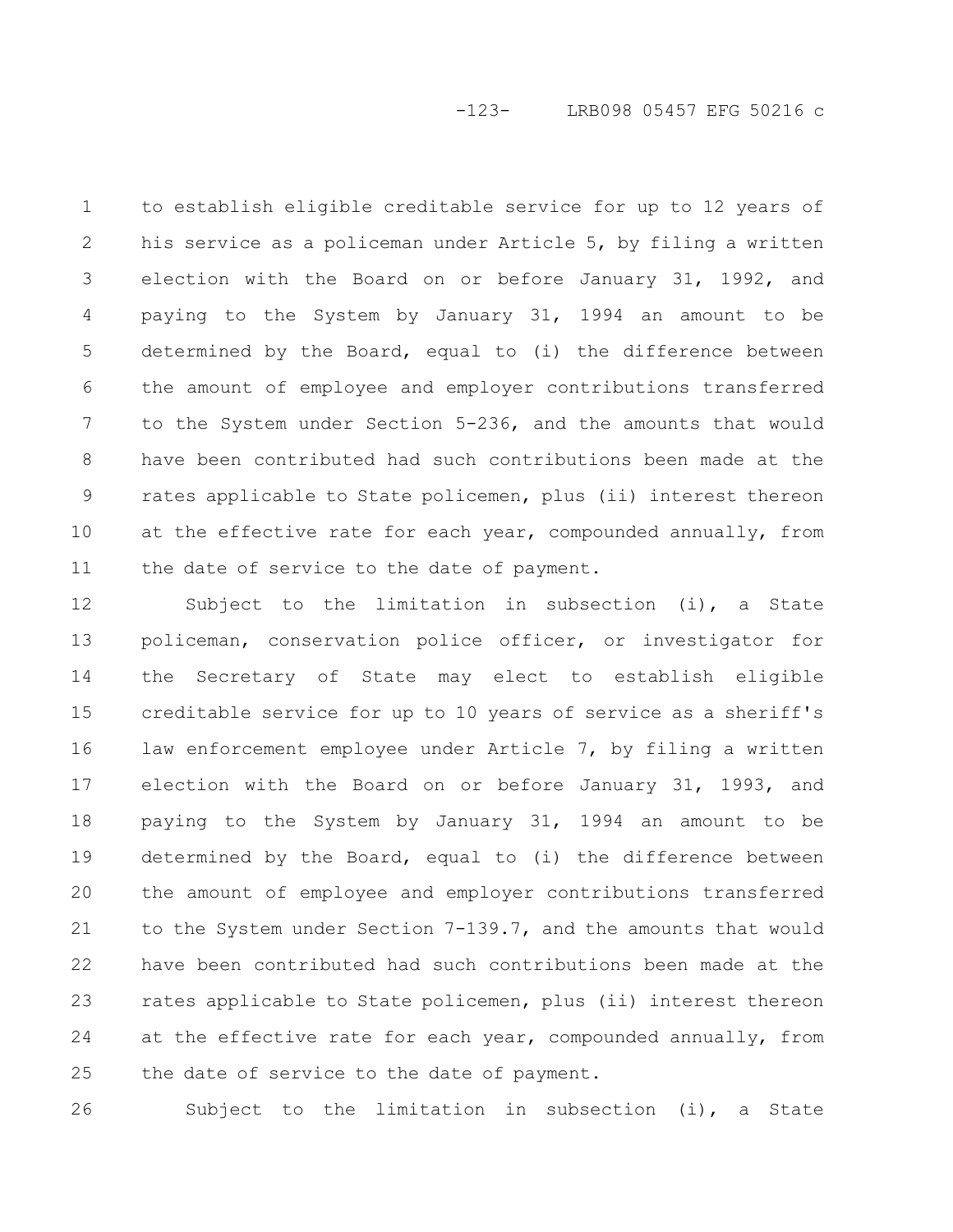-124- LRB098 05457 EFG 50216 c

policeman, conservation police officer, or investigator for the Secretary of State may elect to establish eligible creditable service for up to 5 years of service as a police officer under Article 3, a policeman under Article 5, a sheriff's law enforcement employee under Article 7, a member of the county police department under Article 9, or a police officer under Article 15 by filing a written election with the Board and paying to the System an amount to be determined by the Board, equal to (i) the difference between the amount of employee and employer contributions transferred to the System under Section 3-110.6, 5-236, 7-139.8, 9-121.10, or 15-134.4 and the amounts that would have been contributed had such contributions been made at the rates applicable to State policemen, plus (ii) interest thereon at the effective rate for each year, compounded annually, from the date of service to the date of payment. 1 2 3 4 5 6 7 8 9 10 11 12 13 14 15 16

Subject to the limitation in subsection (i), an investigator for the Office of the Attorney General, or an investigator for the Department of Revenue, may elect to establish eligible creditable service for up to 5 years of service as a police officer under Article 3, a policeman under Article 5, a sheriff's law enforcement employee under Article 7, or a member of the county police department under Article 9 by filing a written election with the Board within 6 months after August 25, 2009 (the effective date of Public Act 96-745) and paying to the System an amount to be determined by the 17 18 19 20 21 22 23 24 25 26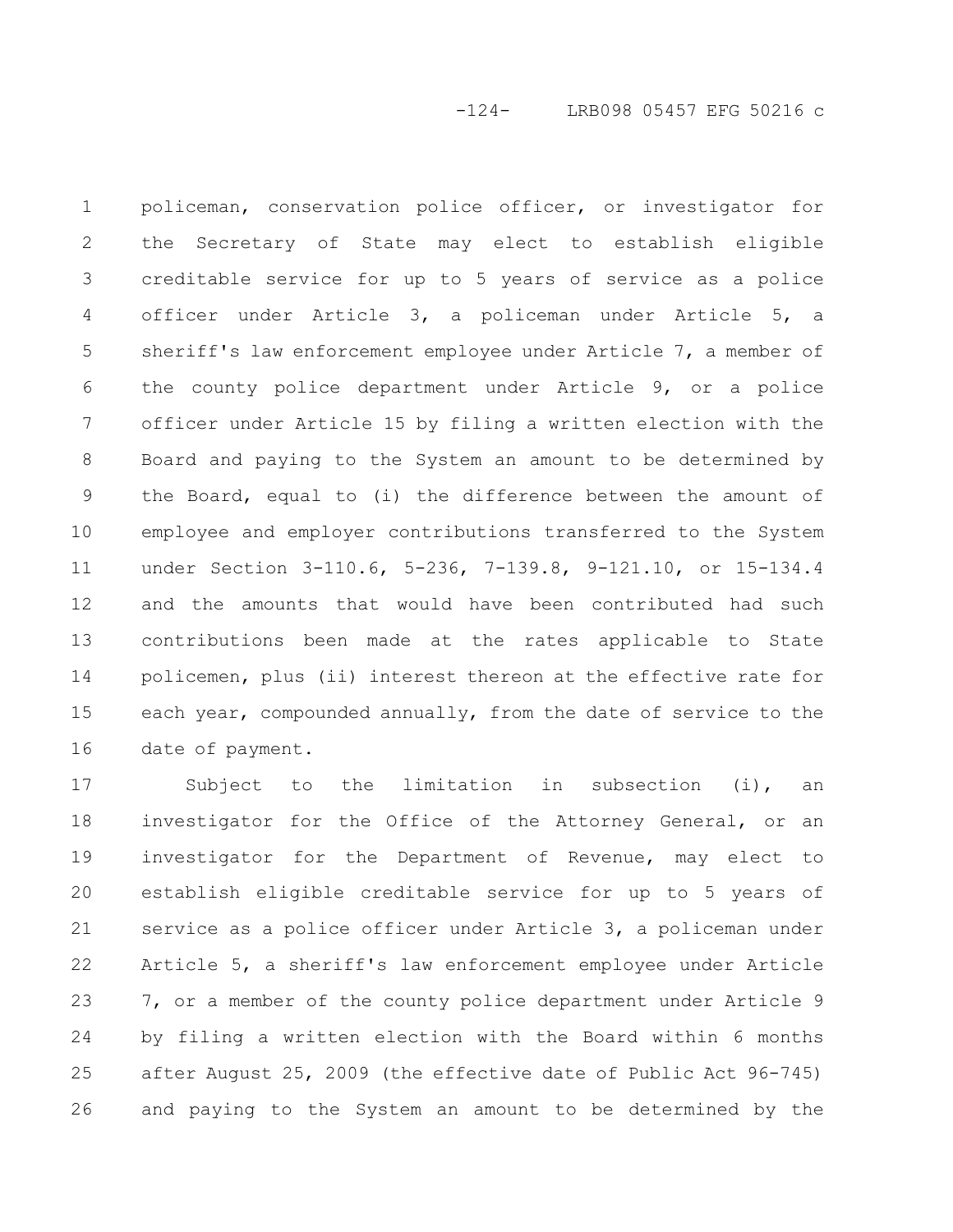#### -125- LRB098 05457 EFG 50216 c

Board, equal to (i) the difference between the amount of employee and employer contributions transferred to the System under Section 3-110.6, 5-236, 7-139.8, or 9-121.10 and the amounts that would have been contributed had such contributions been made at the rates applicable to State policemen, plus (ii) interest thereon at the actuarially assumed rate for each year, compounded annually, from the date of service to the date of payment. 1 2 3 4 5 6 7 8

Subject to the limitation in subsection (i), a State policeman, conservation police officer, investigator for the Office of the Attorney General, an investigator for the Department of Revenue, or investigator for the Secretary of State may elect to establish eligible creditable service for up to 5 years of service as a person employed by a participating municipality to perform police duties, or law enforcement officer employed on a full-time basis by a forest preserve district under Article 7, a county corrections officer, or a court services officer under Article 9, by filing a written election with the Board within 6 months after August 25, 2009 (the effective date of Public Act 96-745) and paying to the System an amount to be determined by the Board, equal to (i) the difference between the amount of employee and employer contributions transferred to the System under Sections 7-139.8 and 9-121.10 and the amounts that would have been contributed had such contributions been made at the rates applicable to State policemen, plus (ii) interest thereon at the actuarially 9 10 11 12 13 14 15 16 17 18 19 20 21 22 23 24 25 26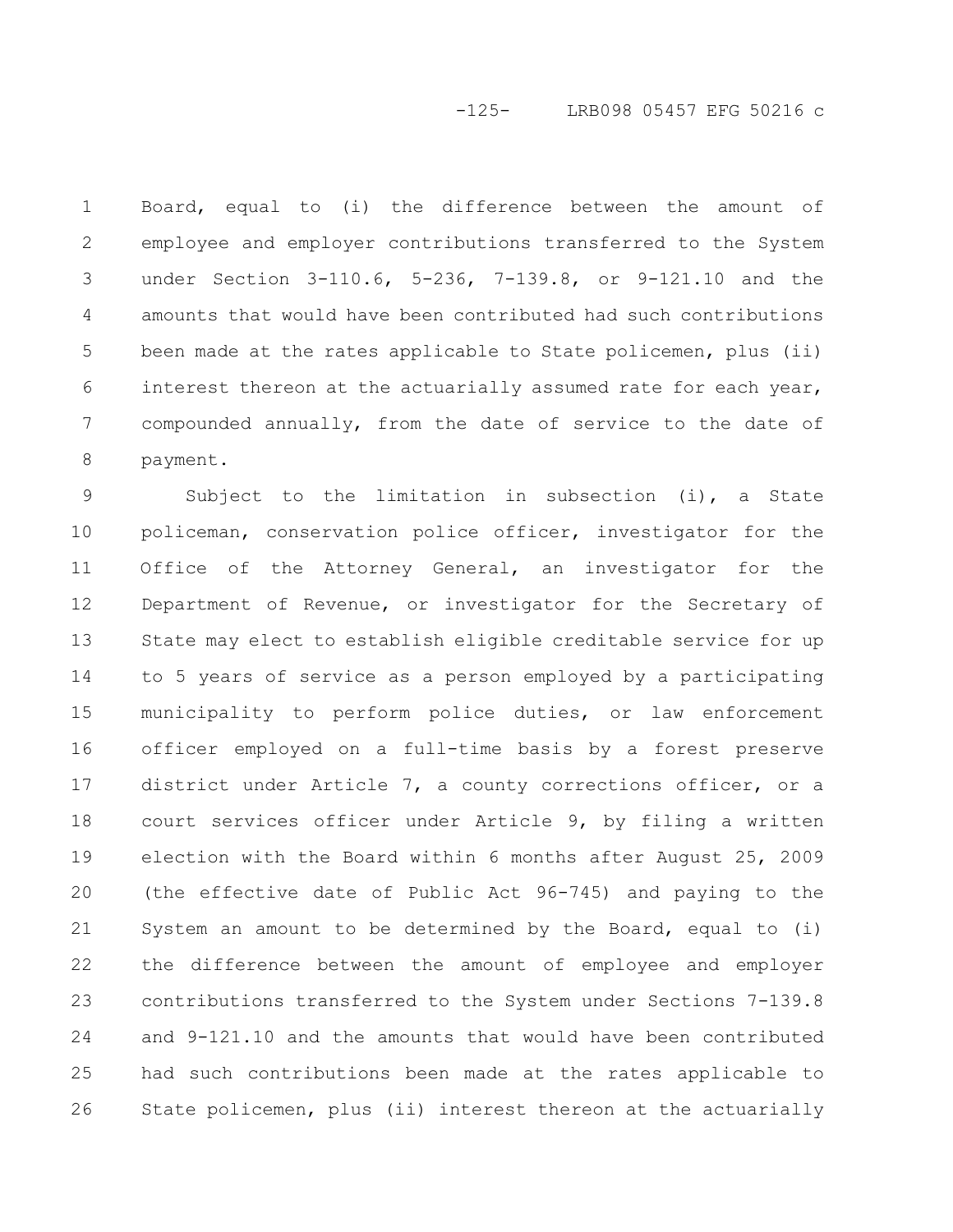assumed rate for each year, compounded annually, from the date of service to the date of payment. 1 2

(i) The total amount of eligible creditable service established by any person under subsections  $(g)$ ,  $(h)$ ,  $(j)$ ,  $(k)$ , and (l) of this Section shall not exceed 12 years. 3 4 5

(j) Subject to the limitation in subsection (i), an investigator for the Office of the State's Attorneys Appellate Prosecutor or a controlled substance inspector may elect to establish eligible creditable service for up to 10 years of his service as a policeman under Article 3 or a sheriff's law enforcement employee under Article 7, by filing a written election with the Board, accompanied by payment of an amount to be determined by the Board, equal to (1) the difference between the amount of employee and employer contributions transferred to the System under Section 3-110.6 or 7-139.8, and the amounts that would have been contributed had such contributions been made at the rates applicable to State policemen, plus (2) interest thereon at the effective rate for each year, compounded annually, from the date of service to the date of payment. 6 7 8 9 10 11 12 13 14 15 16 17 18 19 20

(k) Subject to the limitation in subsection (i) of this Section, an alternative formula employee may elect to establish eligible creditable service for periods spent as a full-time law enforcement officer or full-time corrections officer employed by the federal government or by a state or local government located outside of Illinois, for which credit is not 21 22 23 24 25 26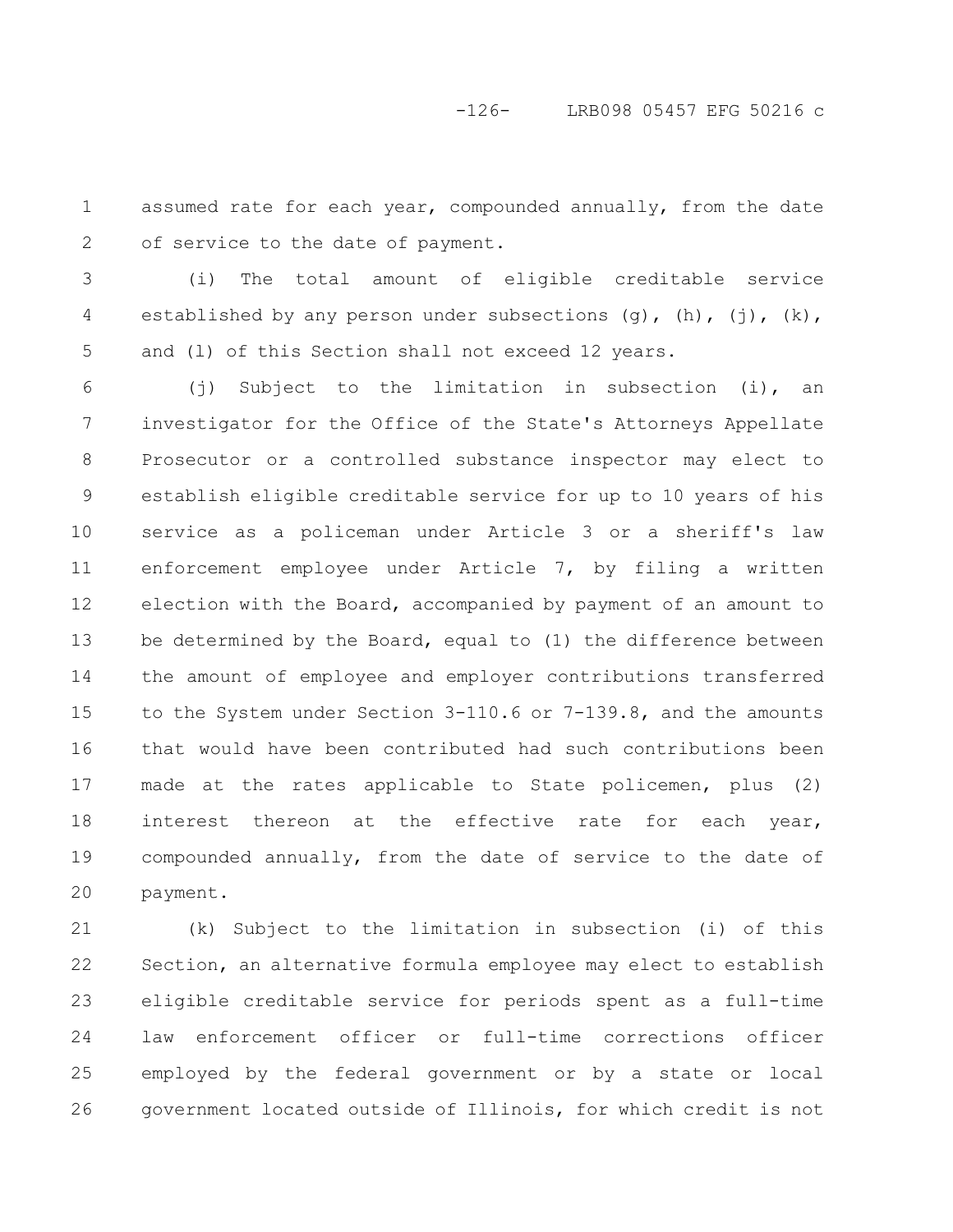-127- LRB098 05457 EFG 50216 c

held in any other public employee pension fund or retirement system. To obtain this credit, the applicant must file a written application with the Board by March 31, 1998, accompanied by evidence of eligibility acceptable to the Board and payment of an amount to be determined by the Board, equal to (1) employee contributions for the credit being established, based upon the applicant's salary on the first day as an alternative formula employee after the employment for which credit is being established and the rates then applicable to alternative formula employees, plus (2) an amount determined by the Board to be the employer's normal cost of the benefits accrued for the credit being established, plus (3) regular interest on the amounts in items (1) and (2) from the first day as an alternative formula employee after the employment for which credit is being established to the date of payment. 1 2 3 4 5 6 7 8 9 10 11 12 13 14 15

(l) Subject to the limitation in subsection (i), a security employee of the Department of Corrections may elect, not later than July 1, 1998, to establish eligible creditable service for up to 10 years of his or her service as a policeman under Article 3, by filing a written election with the Board, accompanied by payment of an amount to be determined by the Board, equal to (i) the difference between the amount of employee and employer contributions transferred to the System under Section 3-110.5, and the amounts that would have been contributed had such contributions been made at the rates applicable to security employees of the Department of 16 17 18 19 20 21 22 23 24 25 26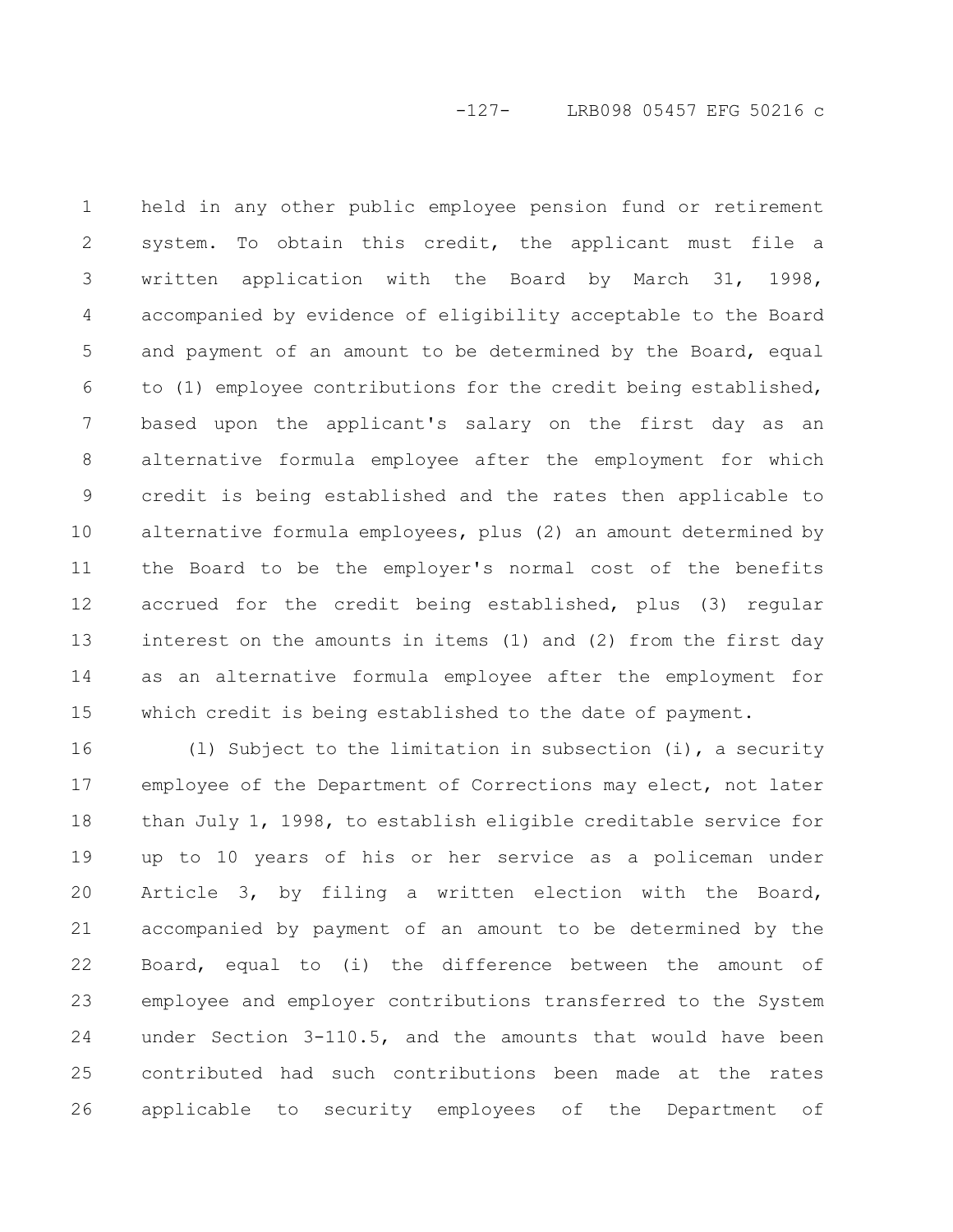Corrections, plus (ii) interest thereon at the effective rate for each year, compounded annually, from the date of service to the date of payment. 1 2 3

(m) The amendatory changes to this Section made by this amendatory Act of the 94th General Assembly apply only to: (1) security employees of the Department of Juvenile Justice employed by the Department of Corrections before the effective date of this amendatory Act of the 94th General Assembly and transferred to the Department of Juvenile Justice by this amendatory Act of the 94th General Assembly; and (2) persons employed by the Department of Juvenile Justice on or after the effective date of this amendatory Act of the 94th General Assembly who are required by subsection (b) of Section 3-2.5-15 of the Unified Code of Corrections to have a bachelor's or advanced degree from an accredited college or university with a specialization in criminal justice, education, psychology, social work, or a closely related social science or, in the case of persons who provide vocational training, who are required to have adequate knowledge in the skill for which they are providing the vocational training. 4 5 6 7 8 9 10 11 12 13 14 15 16 17 18 19 20

(n) A person employed in a position under subsection (b) of this Section who has purchased service credit under subsection (j) of Section 14-104 or subsection (b) of Section 14-105 in any other capacity under this Article may convert up to 5 years of that service credit into service credit covered under this Section by paying to the Fund an amount equal to (1) the 21 22 23 24 25 26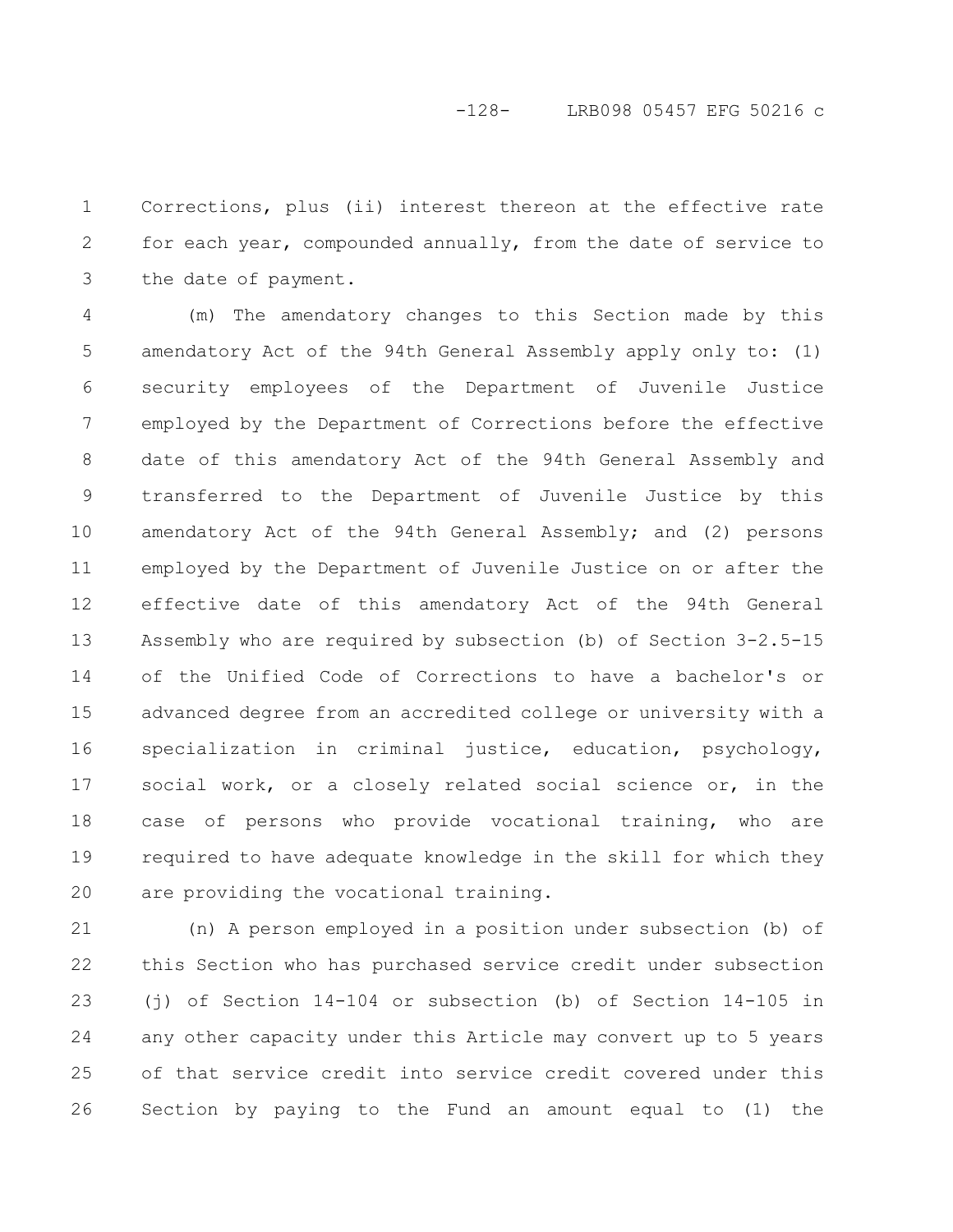-129- LRB098 05457 EFG 50216 c

additional employee contribution required under Section 14-133, plus (2) the additional employer contribution required under Section 14-131, plus (3) interest on items (1) and (2) at the actuarially assumed rate from the date of the service to the date of payment. 1 2 3 4 5

(Source: P.A. 95-530, eff. 8-28-07; 95-1036, eff. 2-17-09; 96-37, eff. 7-13-09; 96-745, eff. 8-25-09; 96-1000, eff.  $7 - 2 - 10.$ 6 7 8

9

10

(40 ILCS 5/14-114) (from Ch. 108 1/2, par. 14-114)

Sec. 14-114. Automatic increase in retirement annuity.

(a) This subsection (a) is subject to subsections (a-1) and (a-2) of this Section. Any person receiving a retirement annuity under this Article who retires having attained age 60, or who retires before age 60 having at least 35 years of creditable service, or who retires on or after January 1, 2001 at an age which, when added to the number of years of his or her creditable service, equals at least 85, shall, on January 1 next following the first full year of retirement, have the amount of the then fixed and payable monthly retirement annuity increased 3%. Any person receiving a retirement annuity under this Article who retires before attainment of age 60 and with less than (i) 35 years of creditable service if retirement is before January 1, 2001, or (ii) the number of years of creditable service which, when added to the member's age, would equal 85, if retirement is on or after January 1, 2001, shall 11 12 13 14 15 16 17 18 19 20 21 22 23 24 25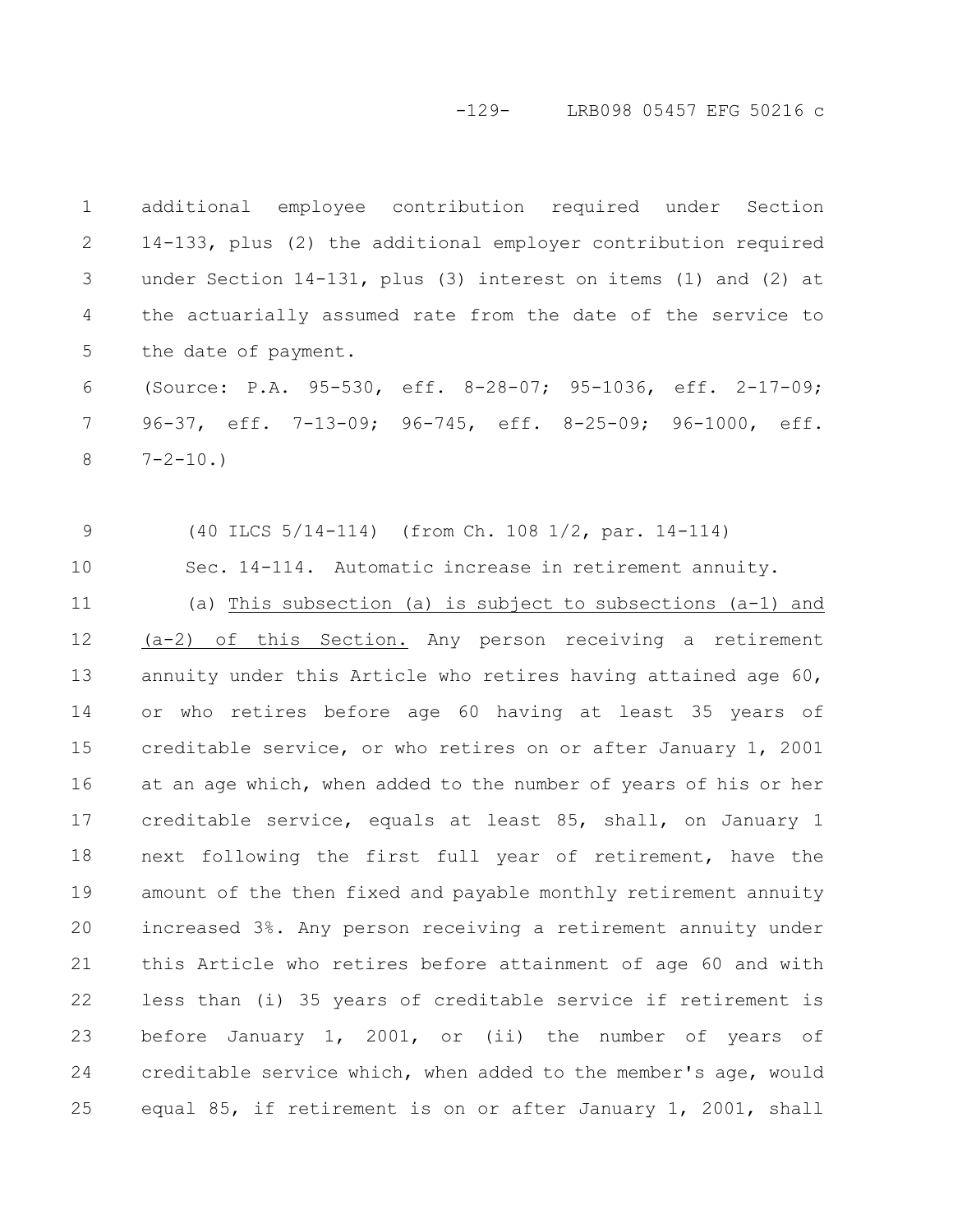-130- LRB098 05457 EFG 50216 c

have the amount of the fixed and payable retirement annuity increased by 3% on the January 1 occurring on or next following (1) attainment of age 60, or (2) the first anniversary of retirement, whichever occurs later. However, for persons who receive the alternative retirement annuity under Section 14-110, references in this subsection (a) to attainment of age 60 shall be deemed to refer to attainment of age 55. For a person receiving early retirement incentives under Section 14-108.3 whose retirement annuity began after January 1, 1992 pursuant to an extension granted under subsection (e) of that Section, the first anniversary of retirement shall be deemed to be January 1, 1993. For a person who retires on or after June 28, 2001 and on or before October 1, 2001, and whose retirement annuity is calculated, in whole or in part, under Section 14-110 or subsection (g) or (h) of Section 14-108, the first anniversary of retirement shall be deemed to be January 1, 2002. 1 2 3 4 5 6 7 8 9 10 11 12 13 14 15 16 17

On each January 1 following the date of the initial increase under this subsection, the employee's monthly retirement annuity shall be increased by an additional 3%. 18 19 20

Beginning January 1, 1990, all automatic annual increases payable under this Section shall be calculated as a percentage of the total annuity payable at the time of the increase, including previous increases granted under this Article. 21 22 23 24

(a-1) Notwithstanding subsection (a), but subject to the provisions of subsection (a-2), all automatic increases 25 26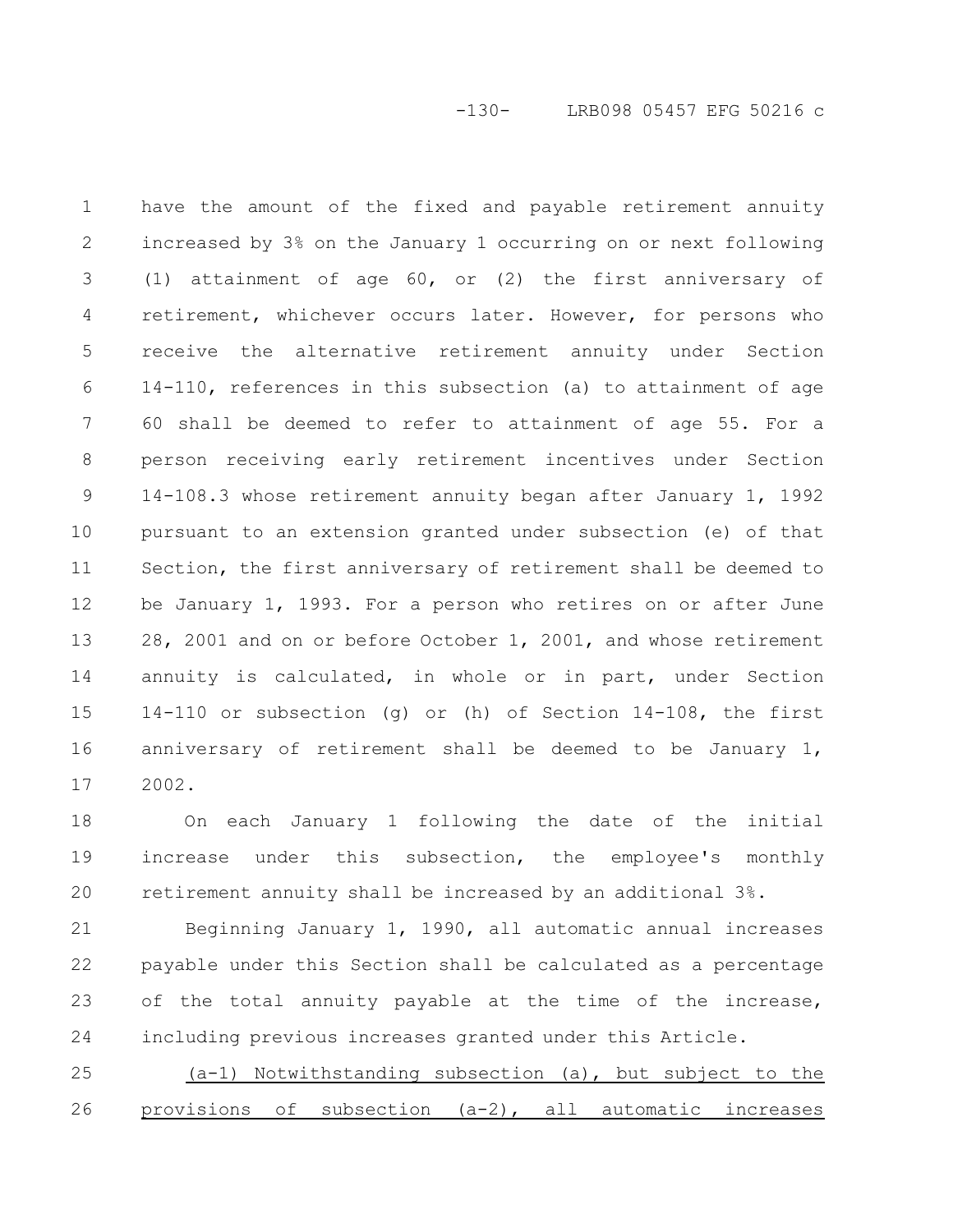payable under subsection (a) on or after the effective date of this amendatory Act of the 98th General Assembly shall be calculated as 3% of the lesser of (1) the total annuity payable at the time of the increase, including previous increases granted, or (2) \$800 (\$1,000 for portions of the annuity based on service as a noncovered employee) multiplied by the number of years of creditable service upon which the annuity is based. Beginning January 1, 2016, the \$800 (\$1,000 for portions of the annuity based on service as a noncovered employee) referred in item (2) of this subsection (a-1) shall be increased on each January 1 by the annual unadjusted percentage increase (but not less than zero) in the consumer price index-u for the 12 months ending with the preceding September; these adjustments shall be cumulative and compounded. For the purposes of this subsection (a-1), "consumer price index-u" means the index published by the Bureau of Labor Statistics of the United States Department of Labor that measures the average change in prices of goods and services purchased by all urban consumers, United States city average, all items,  $1982-84 = 100$ . The new dollar amount resulting from each annual adjustment shall be determined by the Public Pension Division of the Department of Insurance and made available to the System by November 1 of each year. This subsection (a-1) is applicable without regard to 1 2 3 4 5 6 7 8 9 10 11 12 13 14 15 16 17 18 19 20 21 22 23

whether the person is in service on or after the effective date 24

of this amendatory Act of the 98th General Assembly. 25

 $(a-2)$  Notwithstanding subsections (a) and  $(a-1)$ , for an 26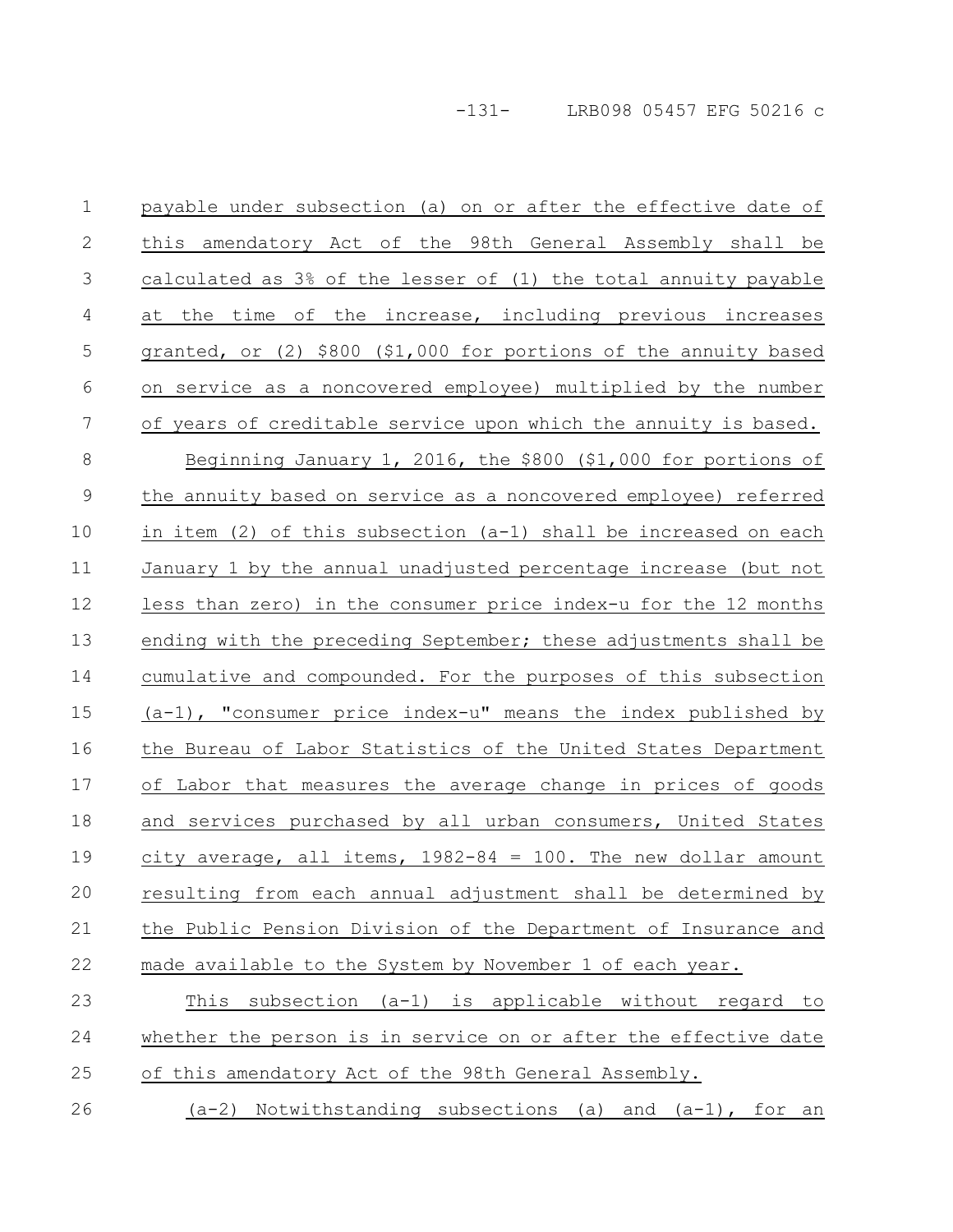| $\mathbf 1$ | active or inactive Tier 1 member who has not begun to receive a |
|-------------|-----------------------------------------------------------------|
| 2           | retirement annuity under this Article before July 1, 2014:      |
| 3           | (1) the second automatic annual increase payable under          |
| 4           | subsection (a) shall be at the rate of 0% of the total          |
| 5           | annuity payable at the time of the increase if he or she is     |
| 6           | at least age 50 on the effective date of this amendatory        |
| 7           | Act;                                                            |
| 8           | the second, fourth, and sixth automatic annual<br>(2)           |
| $\mathsf 9$ | increases payable under subsection (a) shall be at the rate     |
| 10          | of 0% of the total annuity payable at the time of the           |
| 11          | increase if he or she is at least age 47 but less than age      |
| 12          | 50 on the effective date of this amendatory Act;                |
| 13          | (3) the second, fourth, sixth, and eighth automatic             |
| 14          | annual increases payable under subsection (a) shall be at       |
| 15          | the rate of 0% of the total annuity payable at the time of      |
| 16          | the increase if he or she is at least age 44 but less than      |
| 17          | age 47 on the effective date of this amendatory Act; and        |
| 18          | the second, fourth, sixth, eighth, and tenth<br>(4)             |
| 19          | automatic annual increases payable under subsection (a)         |
| 20          | shall be at the rate of 0% of the total annuity payable at      |
| 21          | the time of the increase if he or she is less than age 44 on    |
| 22          | the effective date of this amendatory Act.                      |
| 23          | For the purposes of Section $1-103.1$ , this subsection $(a-2)$ |
| 24          | applicable without regard to whether the person is in<br>is     |
| 25          | service on or after the effective date of this amendatory Act   |
| 26          | of the 98th General Assembly.                                   |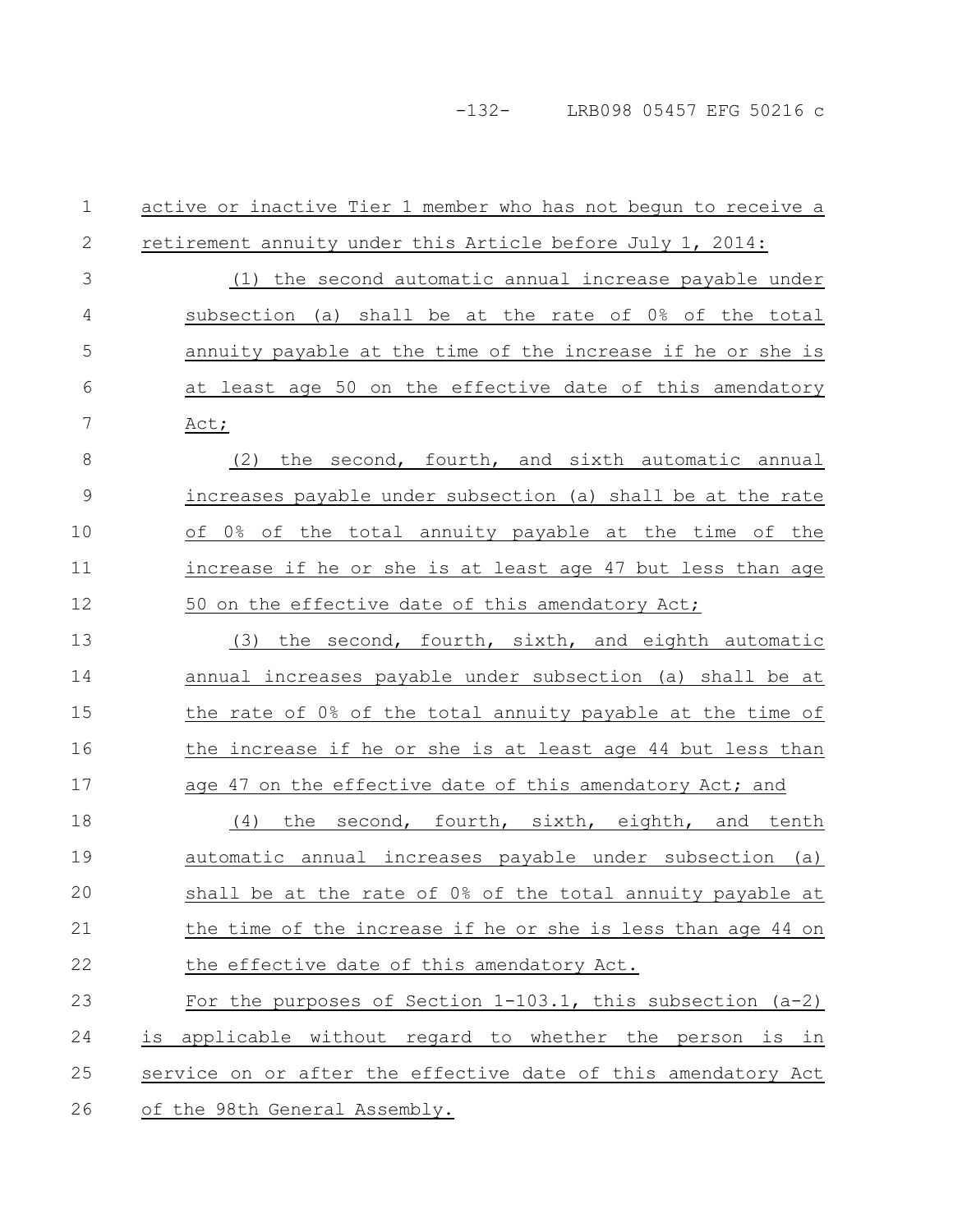## -133- LRB098 05457 EFG 50216 c

(b) The provisions of subsection (a) of this Section shall be applicable to an employee only if the employee makes the additional contributions required after December 31, 1969 for the purpose of the automatic increases for not less than the equivalent of one full year. If an employee becomes an annuitant before his additional contributions equal one full year's contributions based on his salary at the date of retirement, the employee may pay the necessary balance of the contributions to the system, without interest, and be eligible for the increasing annuity authorized by this Section. 1 2 3 4 5 6 7 8 9 10

(c) The provisions of subsection (a) of this Section shall not be applicable to any annuitant who is on retirement on December 31, 1969, and thereafter returns to State service, unless the member has established at least one year of additional creditable service following reentry into service. 11 12 13 14 15

(d) In addition to other increases which may be provided by this Section, on January 1, 1981 any annuitant who was receiving a retirement annuity on or before January 1, 1971 shall have his retirement annuity then being paid increased \$1 per month for each year of creditable service. On January 1, 1982, any annuitant who began receiving a retirement annuity on or before January 1, 1977, shall have his retirement annuity then being paid increased \$1 per month for each year of creditable service. 16 17 18 19 20 21 22 23 24

On January 1, 1987, any annuitant who began receiving a retirement annuity on or before January 1, 1977, shall have the 25 26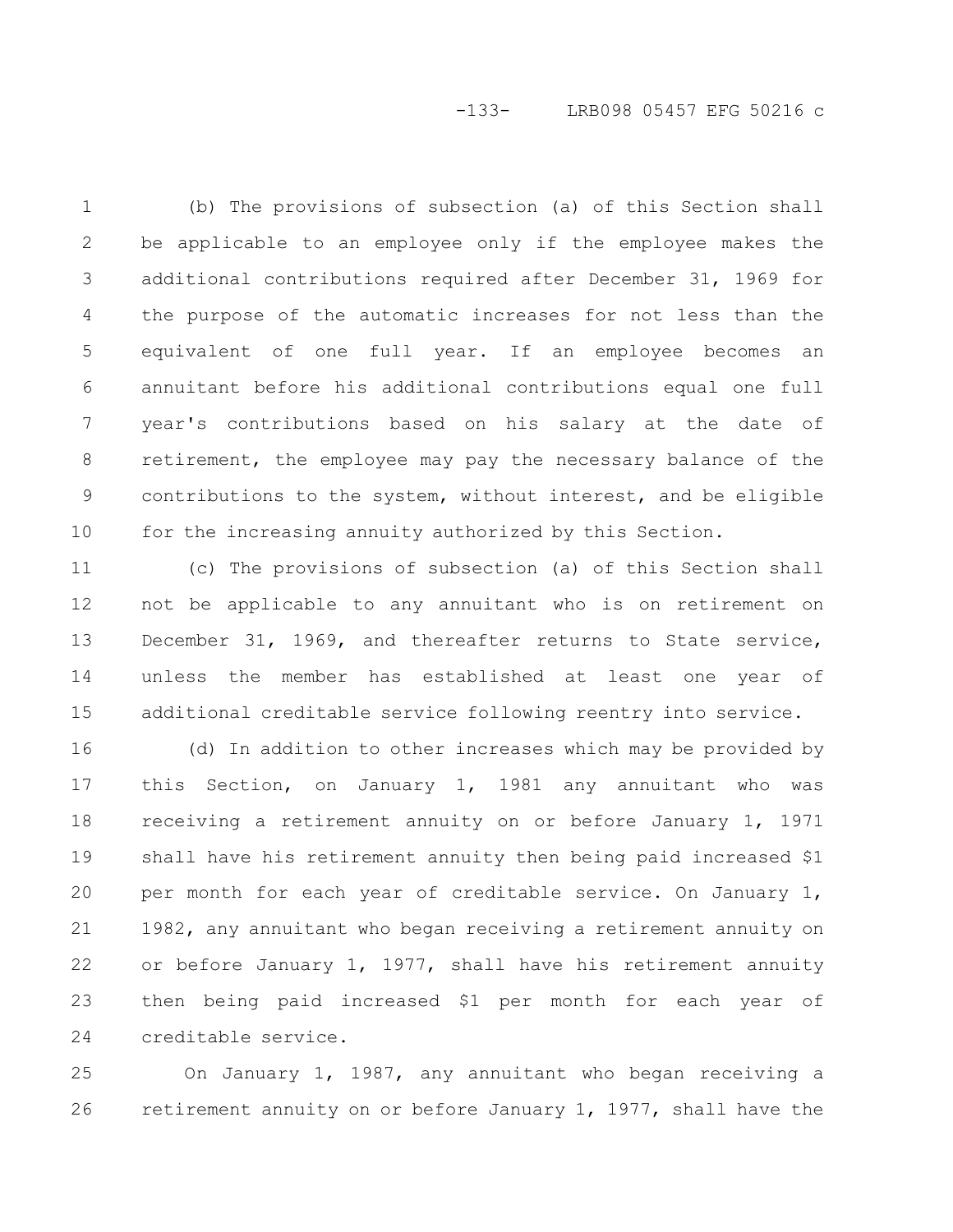monthly retirement annuity increased by an amount equal to 8¢ per year of creditable service times the number of years that have elapsed since the annuity began. 1 2 3

(e) Every person who receives the alternative retirement annuity under Section 14-110 and who is eligible to receive the 3% increase under subsection (a) on January 1, 1986, shall also receive on that date a one-time increase in retirement annuity equal to the difference between (1) his actual retirement annuity on that date, including any increases received under subsection (a), and (2) the amount of retirement annuity he would have received on that date if the amendments to subsection (a) made by Public Act 84-162 had been in effect since the date of his retirement. 4 5 6 7 8 9 10 11 12 13

(Source: P.A. 91-927, eff. 12-14-00; 92-14, eff. 6-28-01; 92-651, eff. 7-11-02.) 14 15

(40 ILCS 5/14-115) (from Ch. 108 1/2, par. 14-115) 16

Sec. 14-115. Supplemental Annuity. 17

(a) Each annuitant, who retired at age 55 or over and after the completion of at least 15 years of creditable service, whose status as an employee terminated before January 1, 1970, is entitled to a monthly supplemental annuity effective January 1, 1970, or on January 1 nearest the annuitant's 65th birthday, whichever is later. Such supplemental annuity shall be  $1-1/2\%$ of the monthly retirement annuity, multiplied by the number of full years which elapsed from the date of the member's latest 18 19 20 21 22 23 24 25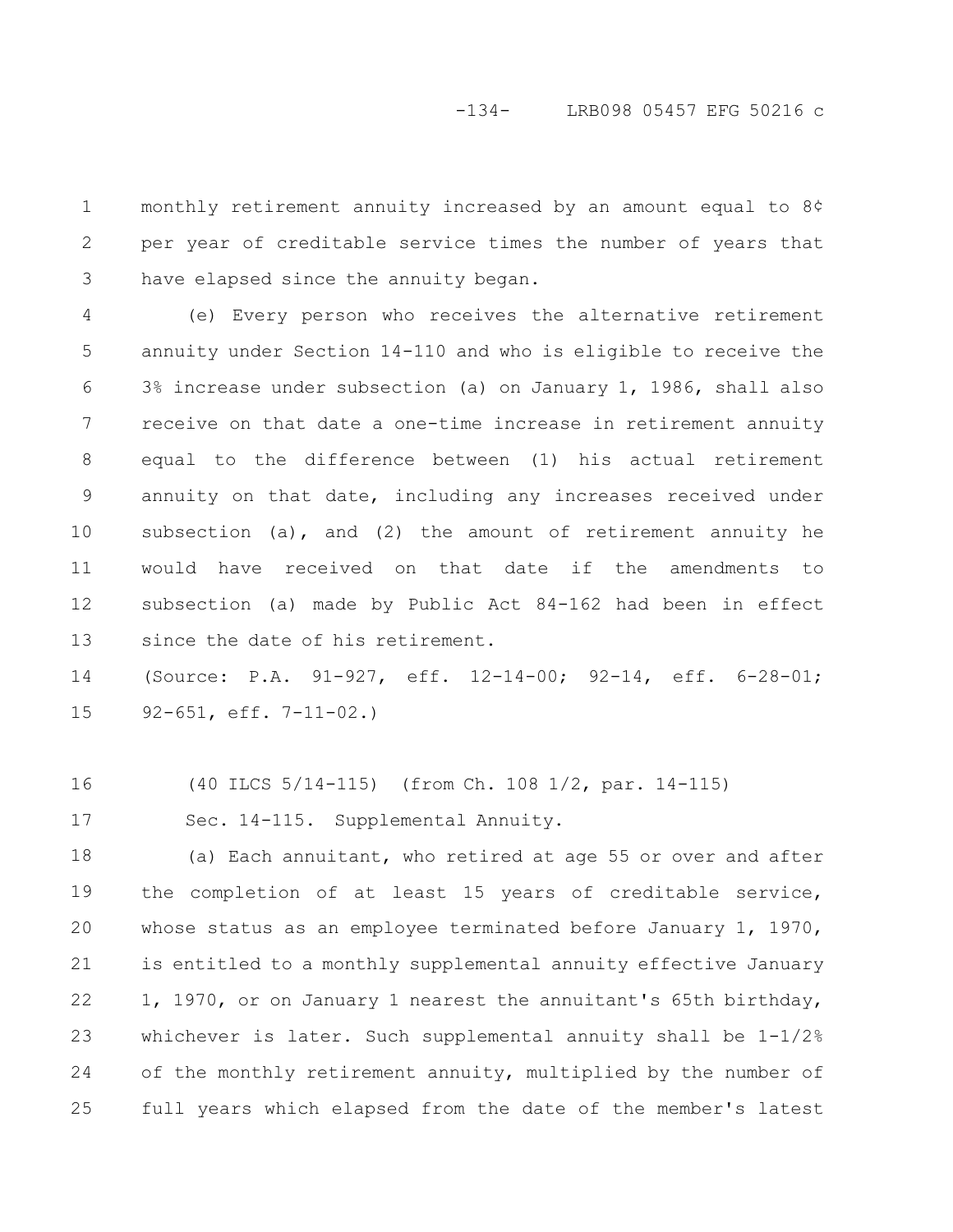retirement to the effective date of the supplemental annuity. This monthly supplemental annuity shall be increased on each January 1 thereafter during the lifetime of the annuitant by 1-1/2% of the monthly retirement annuity disregarding any supplemental annuity previously granted. Beginning January 1, 1972, the rate of increase in the supplemental annuity shall be 2%. Beginning January 1, 1979, the rate of increase in the supplemental annuity shall be 3%. 1 2 3 4 5 6 7 8

The supplemental annuity under this subsection is payable only if the annuitant pays to the System, in a single sum, an amount equal to 1% of his monthly final average compensation multiplied by the number of full years of creditable service. 9 10 11 12

(b) Any member who retired with less than 15 years of creditable service whose status as an employee terminated before January 1, 1970, shall be entitled to an increase of 3% of the original monthly retirement allowance, effective January 1, 1982, or on January 1 nearest the annuitant's 65th birthday, whichever is later. On each January 1 thereafter during the lifetime of the member, he shall be entitled to an additional increase of 3% of the original monthly retirement allowance. No qualifying contribution is required for the supplemental annuity under this subsection. 13 14 15 16 17 18 19 20 21 22

(c) Beginning January 1, 1990, all automatic annual increases payable under this Section shall be calculated as a percentage of the total monthly amount of annuity payable at the time of the increase, including any supplemental annuity or 23 24 25 26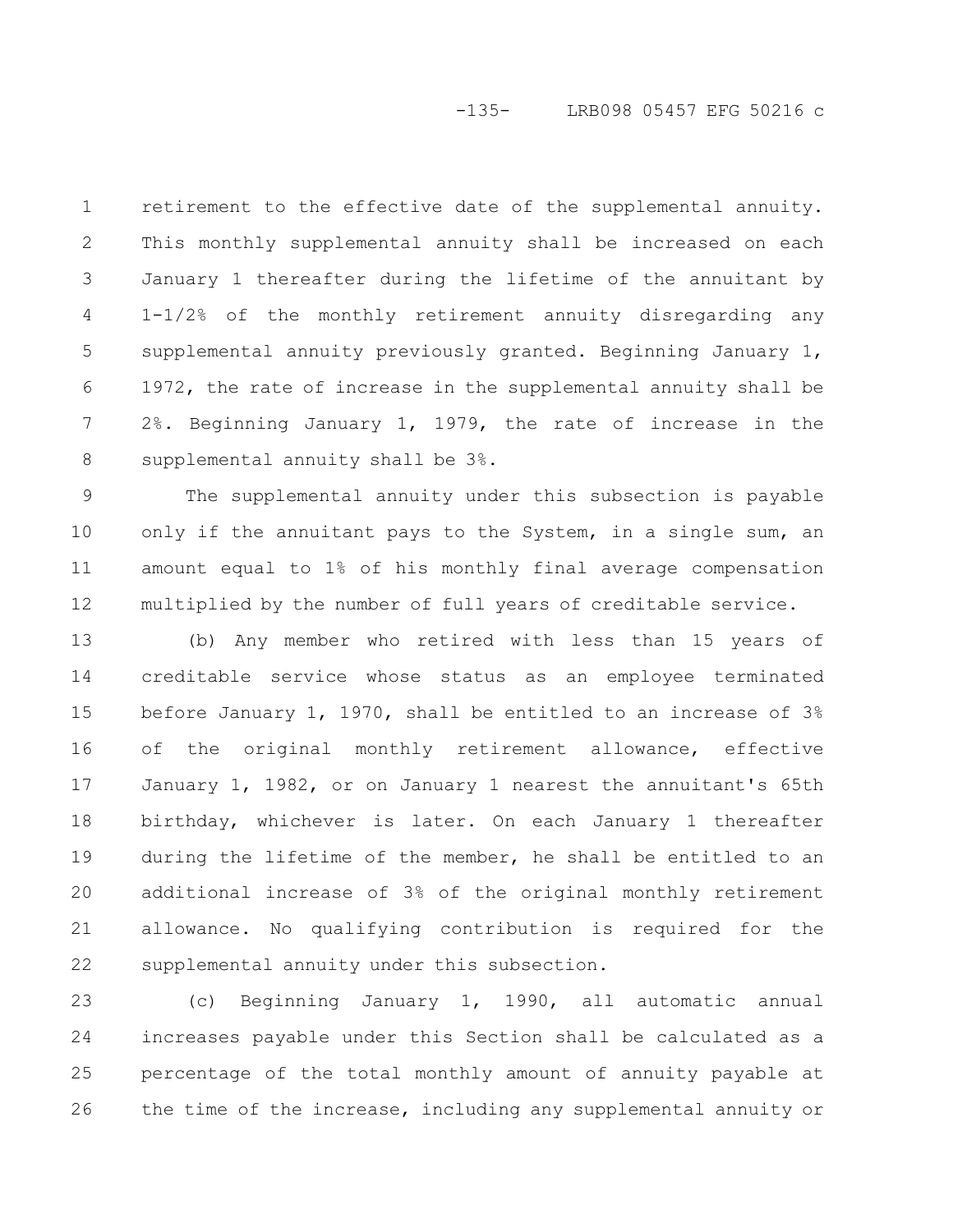other increase previously granted under this Article.

| ┸  | orner increase breviously dianted under this Arcicle.             |
|----|-------------------------------------------------------------------|
| 2  | (d) Notwithstanding any other provision of this Section,          |
| 3  | increases payable under this Section on or after the<br>all       |
| 4  | effective date of this amendatory Act of the 98th General         |
| 5  | Assembly shall be calculated as 3% of the lesser of (1) the       |
| 6  | total annuity payable at the time of the increase, including      |
| 7  | previous increases granted, or (2) \$800 (\$1,000 for portions of |
| 8  | the annuity based on service as a noncovered employee)            |
| 9  | multiplied by the number of years of creditable service upon      |
| 10 | which the annuity is based.                                       |
| 11 | Beginning January 1, 2016, the \$800 (\$1,000 for portions of     |
| 12 | the annuity based on service as a noncovered employee) referred   |

 $\overline{1}$ 

the annuity based on service as a noncovered employee) referred in item (2) of this subsection (d) shall be increased on each January 1 by the annual unadjusted percentage increase (but not less than zero) in the consumer price index-u for the 12 months ending with the preceding September; these adjustments shall be cumulative and compounded. For the purposes of this subsection (d), "consumer price index-u" means the index published by the Bureau of Labor Statistics of the United States Department of Labor that measures the average change in prices of goods and services purchased by all urban consumers, United States city average, all items,  $1982-84 = 100$ . The new dollar amount resulting from each annual adjustment shall be determined by the Public Pension Division of the Department of Insurance and made available to the System by November 1 of each year. 12 13 14 15 16 17 18 19 20 21 22 23 24 25

This subsection (d) is applicable without regard to whether 26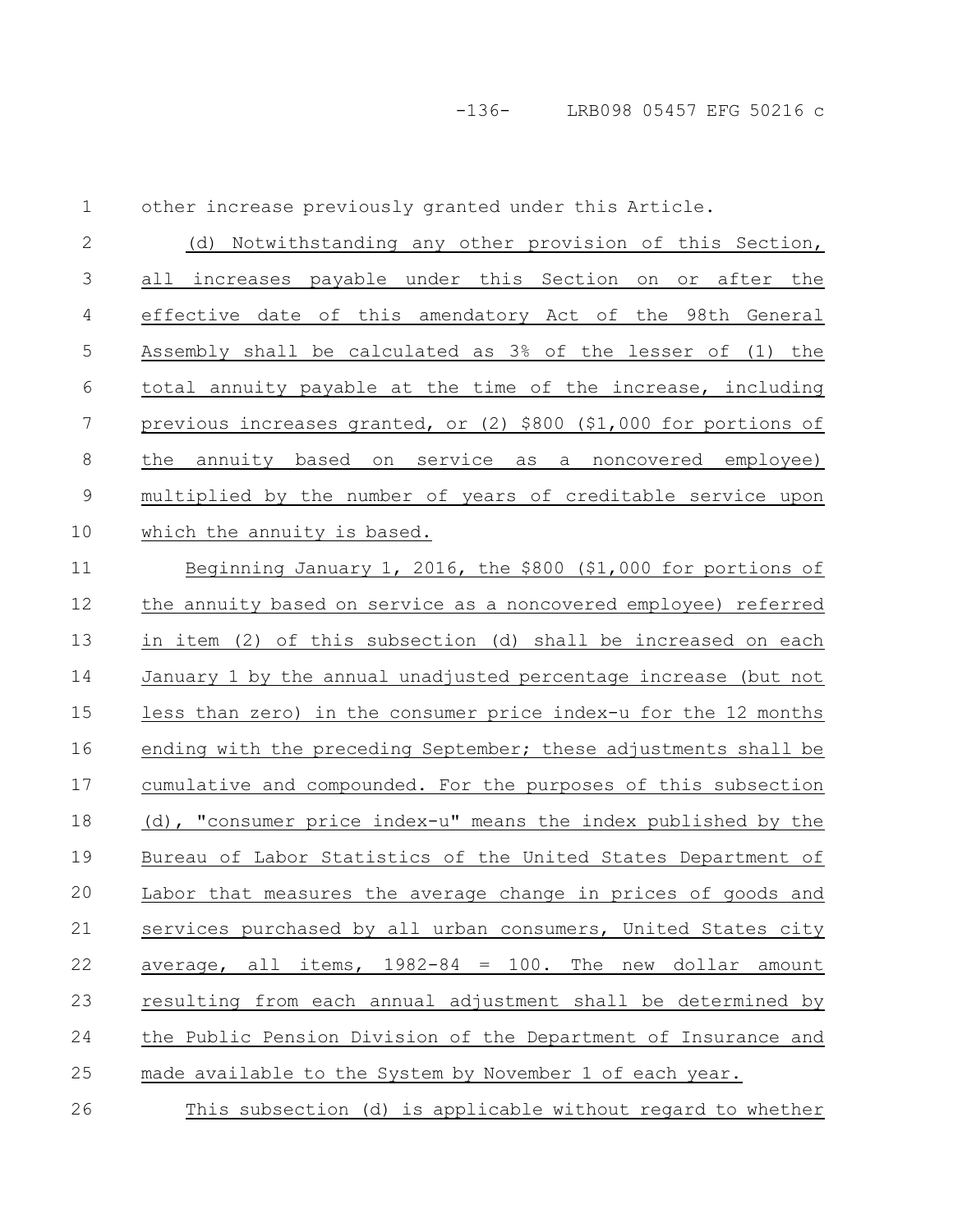#### -137- LRB098 05457 EFG 50216 c

the person is in service on or after the effective date of this amendatory Act of the 98th General Assembly. 1 2

(Source: P.A. 86-273.) 3

4

(40 ILCS 5/14-131)

Sec. 14-131. Contributions by State. 5

(a) The State shall make contributions to the System by appropriations of amounts which, together with other employer contributions from trust, federal, and other funds, employee contributions, investment income, and other income, will be sufficient to meet the cost of maintaining and administering the System on a 100% 90% funded basis in accordance with actuarial recommendations by the end of State fiscal year 2044. 6 7 8 9 10 11 12

For the purposes of this Section and Section 14-135.08, references to State contributions refer only to employer contributions and do not include employee contributions that are picked up or otherwise paid by the State or a department on behalf of the employee. 13 14 15 16 17

(b) The Board shall determine the total amount of State contributions required for each fiscal year on the basis of the actuarial tables and other assumptions adopted by the Board, using the formula in subsection (e). 18 19 20 21

The Board shall also determine a State contribution rate for each fiscal year, expressed as a percentage of payroll, based on the total required State contribution for that fiscal year (less the amount received by the System from 22 23 24 25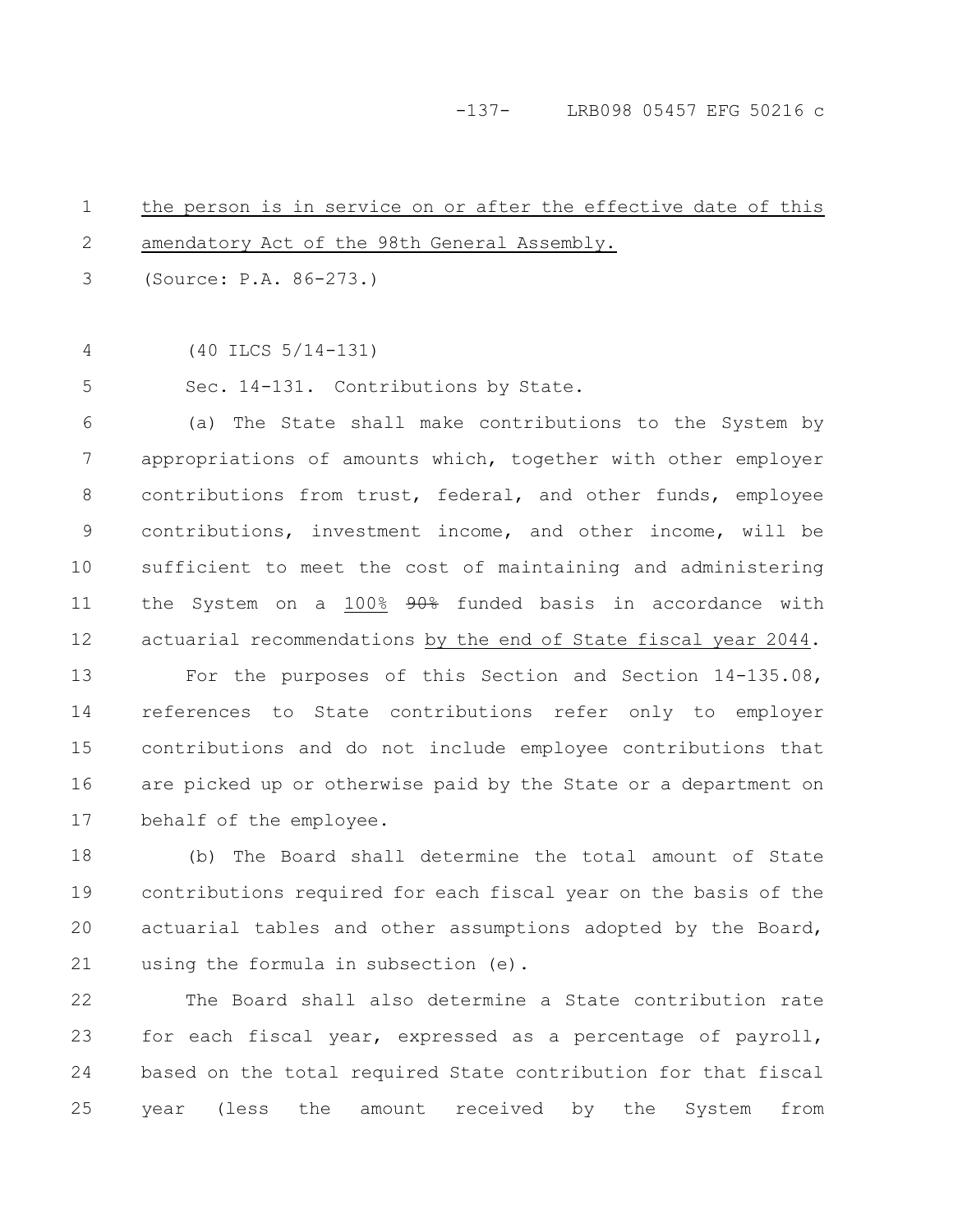## -138- LRB098 05457 EFG 50216 c

appropriations under Section 8.12 of the State Finance Act and Section 1 of the State Pension Funds Continuing Appropriation Act, if any, for the fiscal year ending on the June 30 immediately preceding the applicable November 15 certification deadline), the estimated payroll (including all forms of compensation) for personal services rendered by eligible employees, and the recommendations of the actuary. 1 2 3 4 5 6 7

For the purposes of this Section and Section 14.1 of the State Finance Act, the term "eligible employees" includes employees who participate in the System, persons who may elect to participate in the System but have not so elected, persons who are serving a qualifying period that is required for participation, and annuitants employed by a department as described in subdivision (a)(1) or (a)(2) of Section 14-111. 8 9 10 11 12 13 14

(c) Contributions shall be made by the several departments for each pay period by warrants drawn by the State Comptroller against their respective funds or appropriations based upon vouchers stating the amount to be so contributed. These amounts shall be based on the full rate certified by the Board under Section 14-135.08 for that fiscal year. From the effective date of this amendatory Act of the 93rd General Assembly through the payment of the final payroll from fiscal year 2004 appropriations, the several departments shall not make contributions for the remainder of fiscal year 2004 but shall instead make payments as required under subsection (a-1) of Section 14.1 of the State Finance Act. The several departments 15 16 17 18 19 20 21 22 23 24 25 26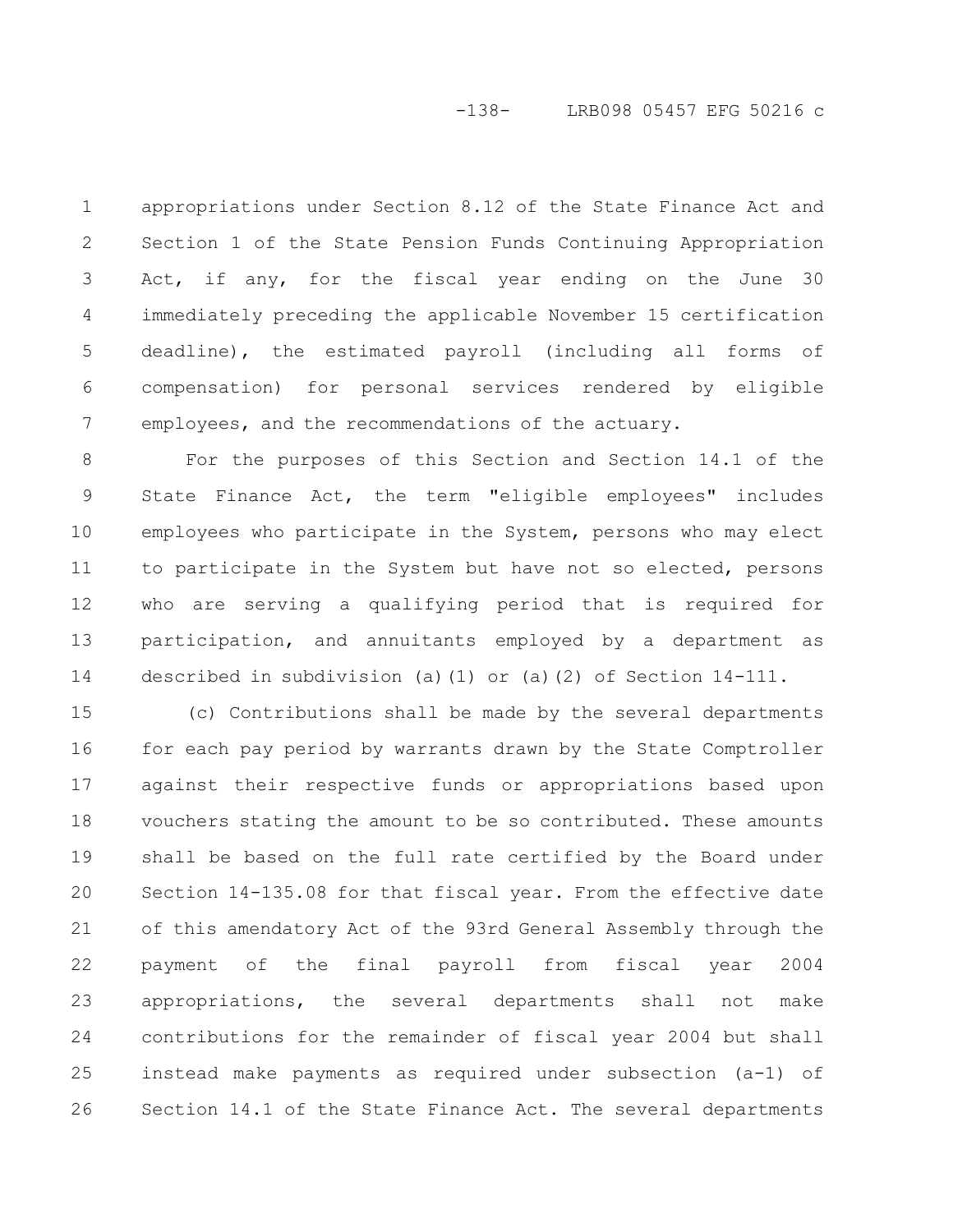shall resume those contributions at the commencement of fiscal year 2005. 1 2

(c-1) Notwithstanding subsection (c) of this Section, for fiscal years 2010, 2012, 2013, and 2014 only, contributions by the several departments are not required to be made for General Revenue Funds payrolls processed by the Comptroller. Payrolls paid by the several departments from all other State funds must continue to be processed pursuant to subsection (c) of this Section. 3 4 5 6 7 8 9

(c-2) For State fiscal years 2010, 2012, 2013, and 2014 only, on or as soon as possible after the 15th day of each month, the Board shall submit vouchers for payment of State contributions to the System, in a total monthly amount of one-twelfth of the fiscal year General Revenue Fund contribution as certified by the System pursuant to Section 14-135.08 of the Illinois Pension Code. 10 11 12 13 14 15 16

(d) If an employee is paid from trust funds or federal funds, the department or other employer shall pay employer contributions from those funds to the System at the certified rate, unless the terms of the trust or the federal-State agreement preclude the use of the funds for that purpose, in which case the required employer contributions shall be paid by the State. From the effective date of this amendatory Act of the 93rd General Assembly through the payment of the final payroll from fiscal year 2004 appropriations, the department or other employer shall not pay contributions for the remainder of 17 18 19 20 21 22 23 24 25 26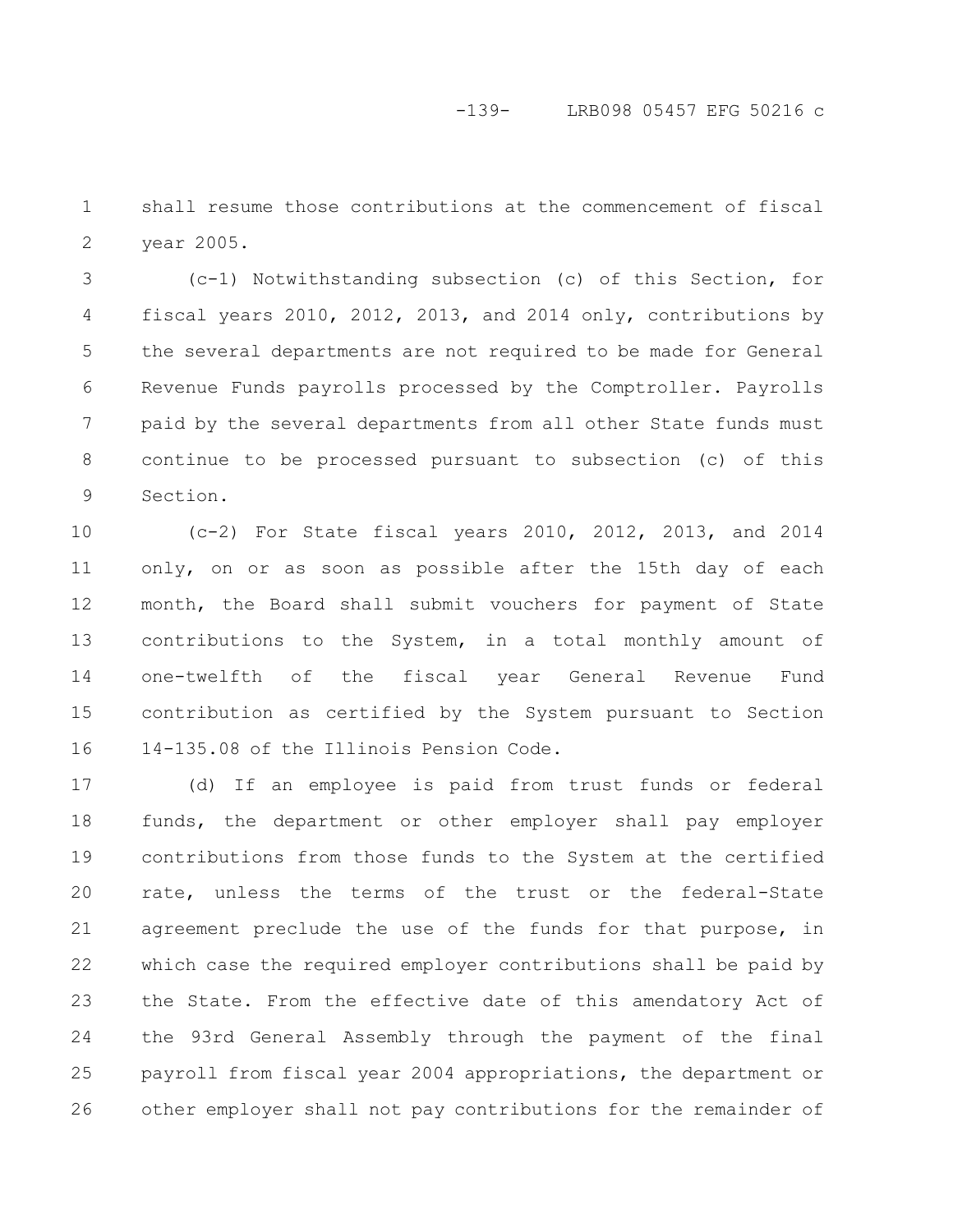fiscal year 2004 but shall instead make payments as required under subsection (a-1) of Section 14.1 of the State Finance Act. The department or other employer shall resume payment of contributions at the commencement of fiscal year 2005. 1 2 3 4

(e) For State fiscal years 2015 through 2044, the minimum contribution to the System to be made by the State for each fiscal year shall be an amount determined by the System to be equal to the sum of (1) the State's portion of the projected normal cost for that fiscal year, plus (2) an amount sufficient to bring the total assets of the System up to 100% of the total actuarial liabilities of the System by the end of State fiscal year 2044. In making these determinations, the required State contribution shall be calculated each year as a level percentage of payroll over the years remaining to and including fiscal year 2044 and shall be determined under the projected unit cost method for fiscal year 2015 and under the entry age normal actuarial cost method for fiscal years 2016 through 2044. 5 6 7 8 9 10 11 12 13 14 15 16 17 18

For State fiscal years 2012 through 2014 2045, the minimum contribution to the System to be made by the State for each fiscal year shall be an amount determined by the System to be sufficient to bring the total assets of the System up to 90% of the total actuarial liabilities of the System by the end of State fiscal year 2045. In making these determinations, the required State contribution shall be calculated each year as a level percentage of payroll over the years remaining to and 19 20 21 22 23 24 25 26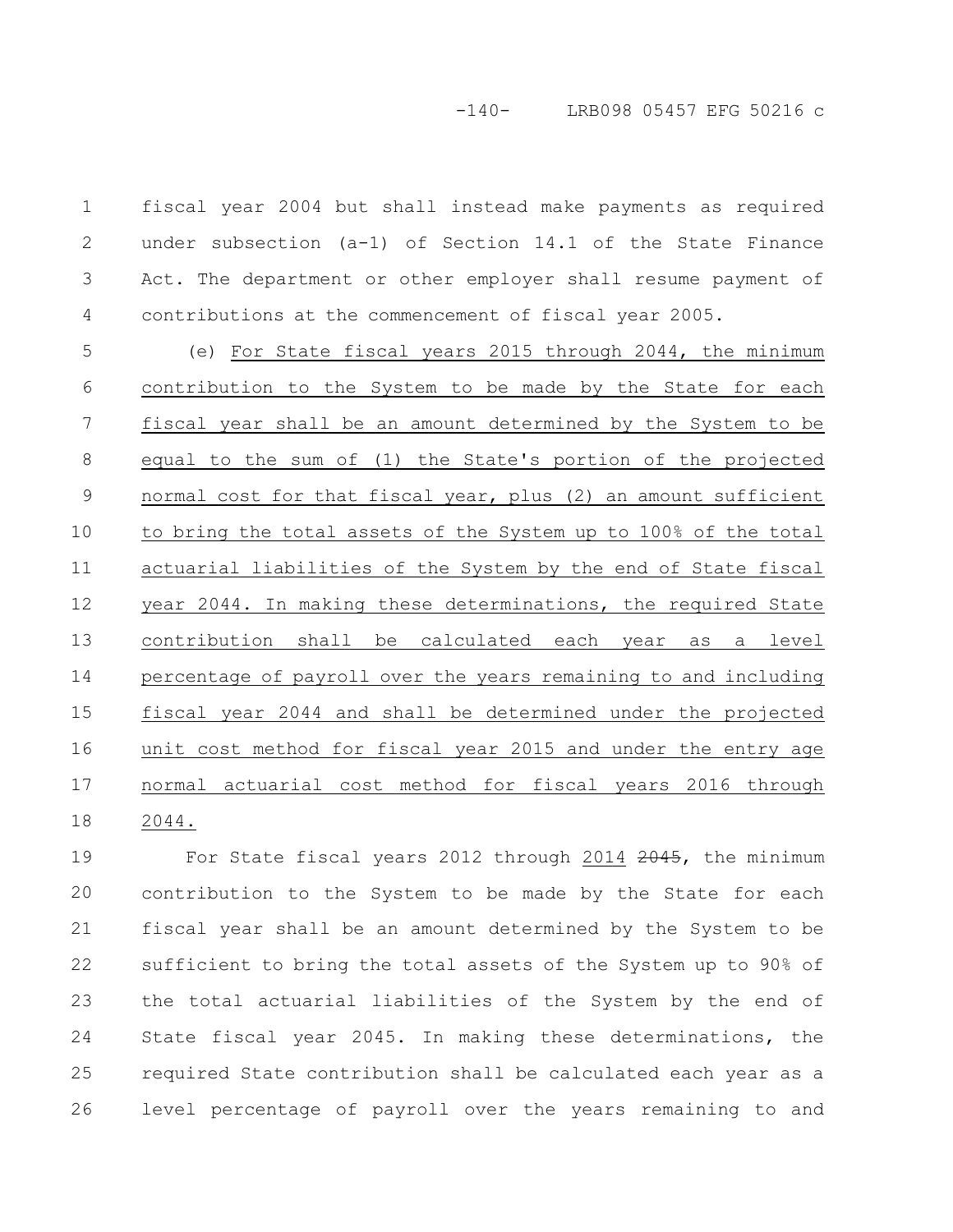including fiscal year 2045 and shall be determined under the projected unit credit actuarial cost method. 1 2

For State fiscal years 1996 through 2005, the State contribution to the System, as a percentage of the applicable employee payroll, shall be increased in equal annual increments so that by State fiscal year 2011, the State is contributing at the rate required under this Section; except that (i) for State fiscal year 1998, for all purposes of this Code and any other law of this State, the certified percentage of the applicable employee payroll shall be 5.052% for employees earning eligible creditable service under Section 14-110 and 6.500% for all other employees, notwithstanding any contrary certification made under Section 14-135.08 before the effective date of this amendatory Act of 1997, and (ii) in the following specified State fiscal years, the State contribution to the System shall not be less than the following indicated percentages of the applicable employee payroll, even if the indicated percentage will produce a State contribution in excess of the amount otherwise required under this subsection and subsection (a): 9.8% in FY 1999; 10.0% in FY 2000; 10.2% in FY 2001; 10.4% in FY 2002; 10.6% in FY 2003; and 10.8% in FY 2004. 3 4 5 6 7 8 9 10 11 12 13 14 15 16 17 18 19 20 21

Notwithstanding any other provision of this Article, the total required State contribution to the System for State fiscal year 2006 is \$203,783,900. 22 23 24

Notwithstanding any other provision of this Article, the total required State contribution to the System for State 25 26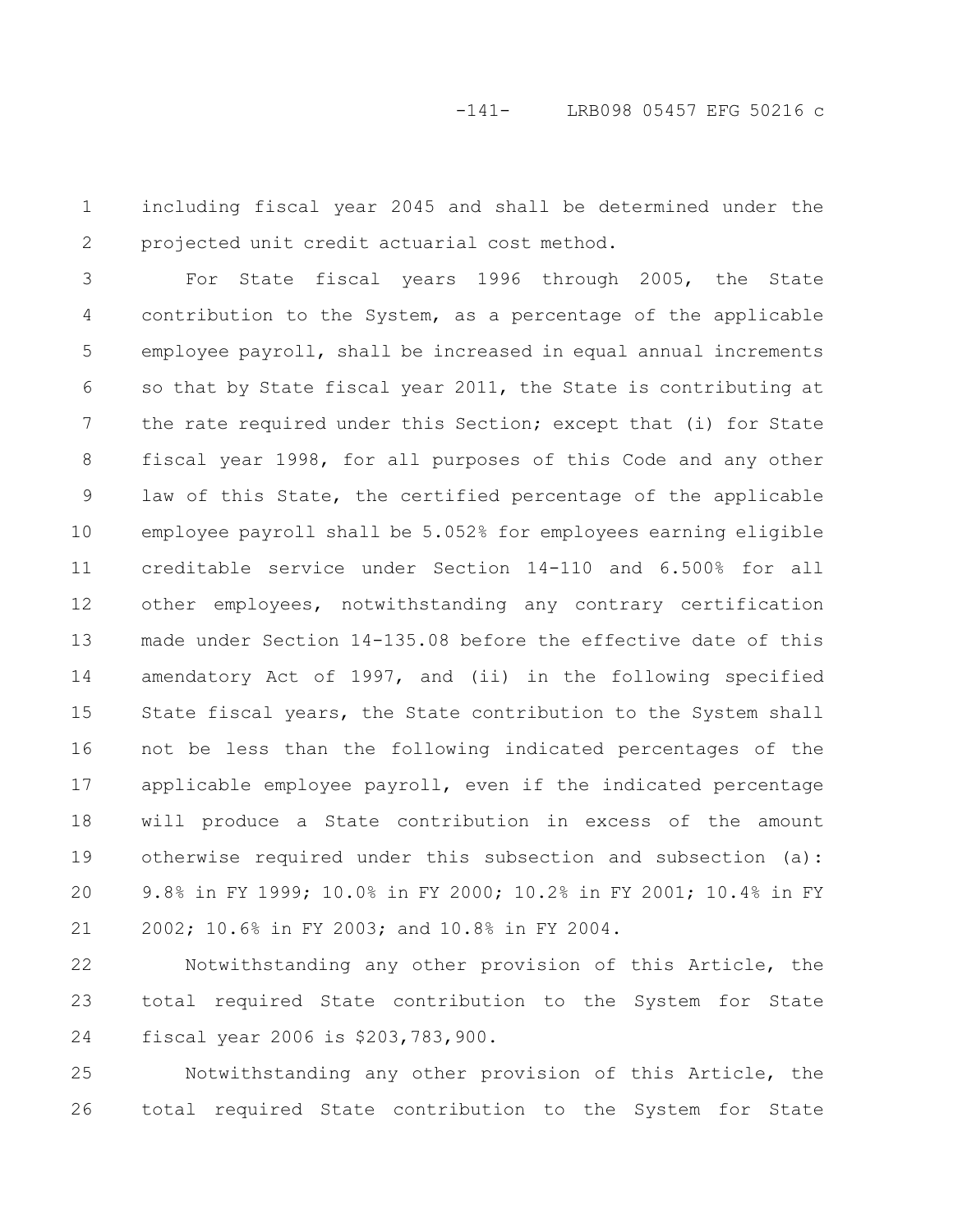fiscal year 2007 is \$344,164,400. 1

For each of State fiscal years 2008 through 2009, the State contribution to the System, as a percentage of the applicable employee payroll, shall be increased in equal annual increments from the required State contribution for State fiscal year 2007, so that by State fiscal year 2011, the State is contributing at the rate otherwise required under this Section. 2 3 4 5 6 7

Notwithstanding any other provision of this Article, the total required State General Revenue Fund contribution for State fiscal year 2010 is \$723,703,100 and shall be made from the proceeds of bonds sold in fiscal year 2010 pursuant to Section 7.2 of the General Obligation Bond Act, less (i) the pro rata share of bond sale expenses determined by the System's share of total bond proceeds, (ii) any amounts received from the General Revenue Fund in fiscal year 2010, and (iii) any reduction in bond proceeds due to the issuance of discounted bonds, if applicable. 8 9 10 11 12 13 14 15 16 17

Notwithstanding any other provision of this Article, the total required State General Revenue Fund contribution for State fiscal year 2011 is the amount recertified by the System on or before April 1, 2011 pursuant to Section 14-135.08 and shall be made from the proceeds of bonds sold in fiscal year 2011 pursuant to Section 7.2 of the General Obligation Bond Act, less (i) the pro rata share of bond sale expenses determined by the System's share of total bond proceeds, (ii) any amounts received from the General Revenue Fund in fiscal 18 19 20 21 22 23 24 25 26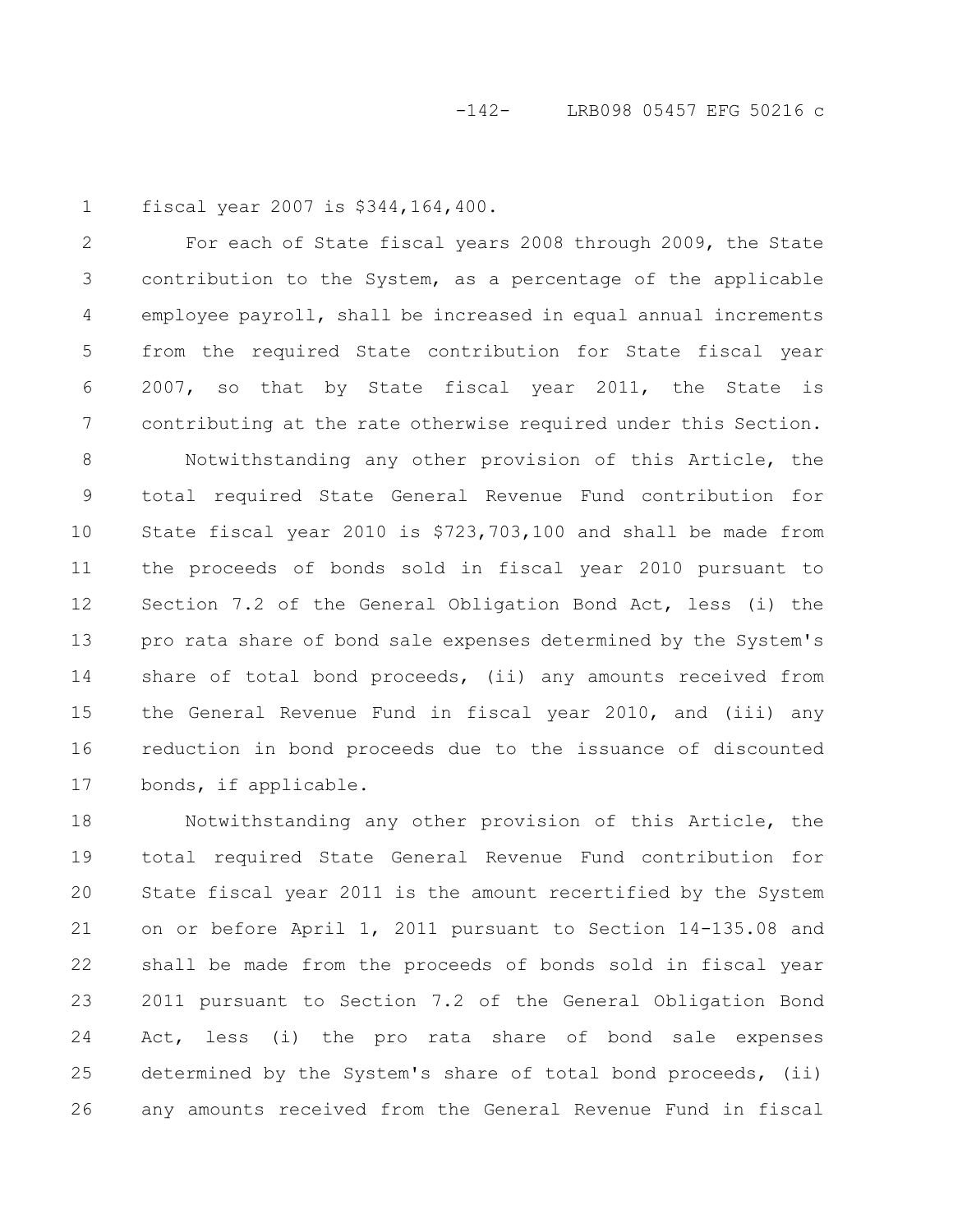year 2011, and (iii) any reduction in bond proceeds due to the issuance of discounted bonds, if applicable. 1 2

Beginning in State fiscal year 2045, the minimum State contribution for each fiscal year shall be the amount needed to maintain the total assets of the System at 100% of the total actuarial liabilities of the System. 3 4 5 6

Beginning in State fiscal year 2046, the minimum State contribution for each fiscal year shall be the amount needed maintain the total assets of the System at 90% of actuarial liabilities of the System. 7 8 9 10

Amounts received by the System pursuant to Section 25 of the Budget Stabilization Act or Section 8.12 of the State Finance Act in any fiscal year do not reduce and do not constitute payment of any portion of the minimum State contribution required under this Article in that fiscal year. Such amounts shall not reduce, and shall not be included in the calculation of, the required State contributions under this Article in any future year until the System has reached a funding ratio of at least 100% 90%. A reference in this Article to the "required State contribution" or any substantially similar term does not include or apply to any amounts payable to the System under Section 25 of the Budget Stabilization Act. 11 12 13 14 15 16 17 18 19 20 21 22

Notwithstanding any other provision of this Section, the required State contribution for State fiscal year 2005 and for fiscal year 2008 and each fiscal year thereafter through State fiscal year 2014, as calculated under this Section and 23 24 25 26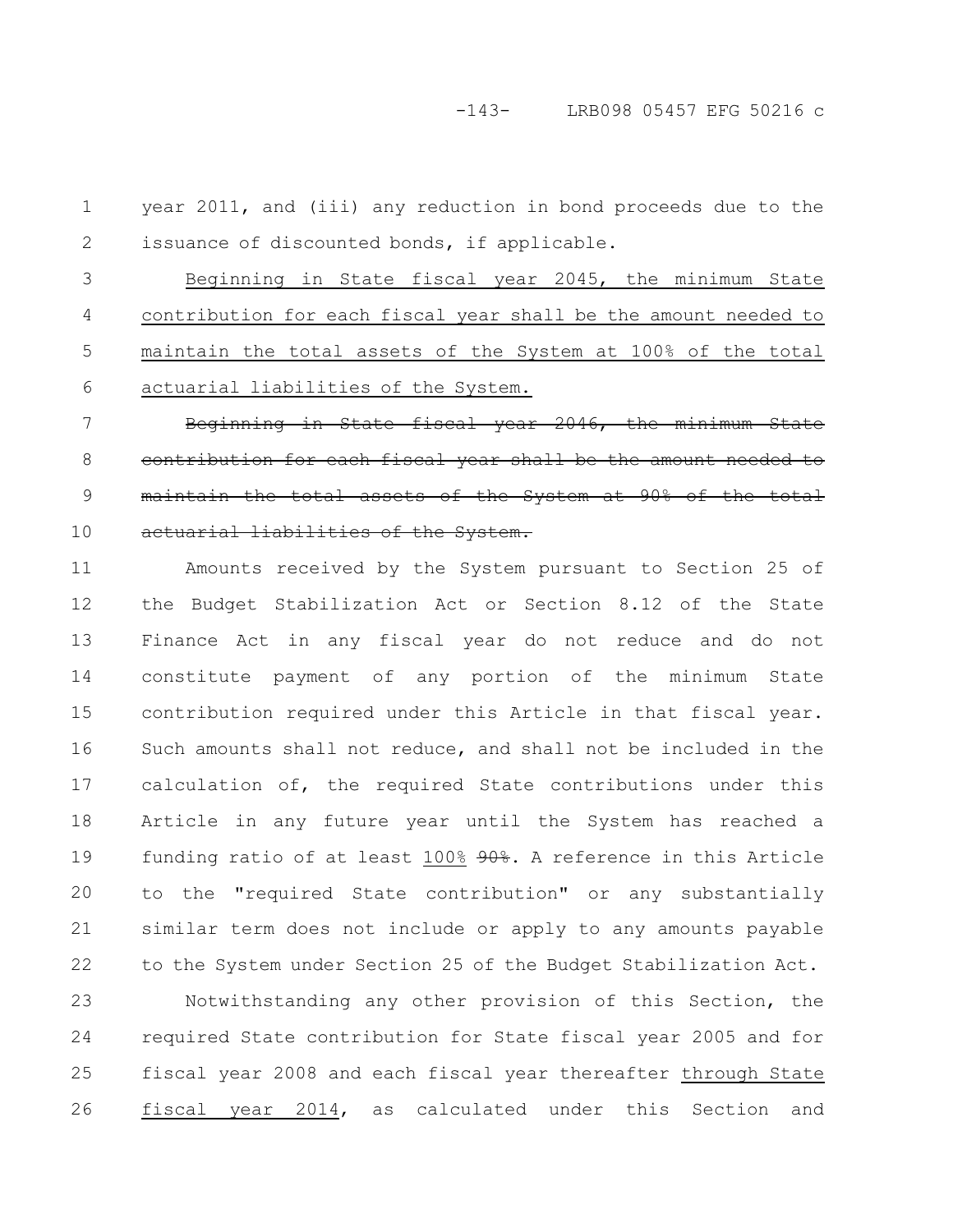certified under Section 14-135.08, shall not exceed an amount equal to (i) the amount of the required State contribution that would have been calculated under this Section for that fiscal year if the System had not received any payments under subsection (d) of Section 7.2 of the General Obligation Bond Act, minus (ii) the portion of the State's total debt service payments for that fiscal year on the bonds issued in fiscal year 2003 for the purposes of that Section 7.2, as determined and certified by the Comptroller, that is the same as the System's portion of the total moneys distributed under subsection (d) of Section 7.2 of the General Obligation Bond Act. In determining this maximum for State fiscal years 2008 through 2010, however, the amount referred to in item (i) shall be increased, as a percentage of the applicable employee payroll, in equal increments calculated from the sum of the required State contribution for State fiscal year 2007 plus the applicable portion of the State's total debt service payments for fiscal year 2007 on the bonds issued in fiscal year 2003 for the purposes of Section 7.2 of the General Obligation Bond Act, so that, by State fiscal year 2011, the State is contributing at the rate otherwise required under this Section. 1 2 3 4 5 6 7 8 9 10 11 12 13 14 15 16 17 18 19 20 21

(f) After the submission of all payments for eligible employees from personal services line items in fiscal year 2004 have been made, the Comptroller shall provide to the System a certification of the sum of all fiscal year 2004 expenditures for personal services that would have been covered by payments 22 23 24 25 26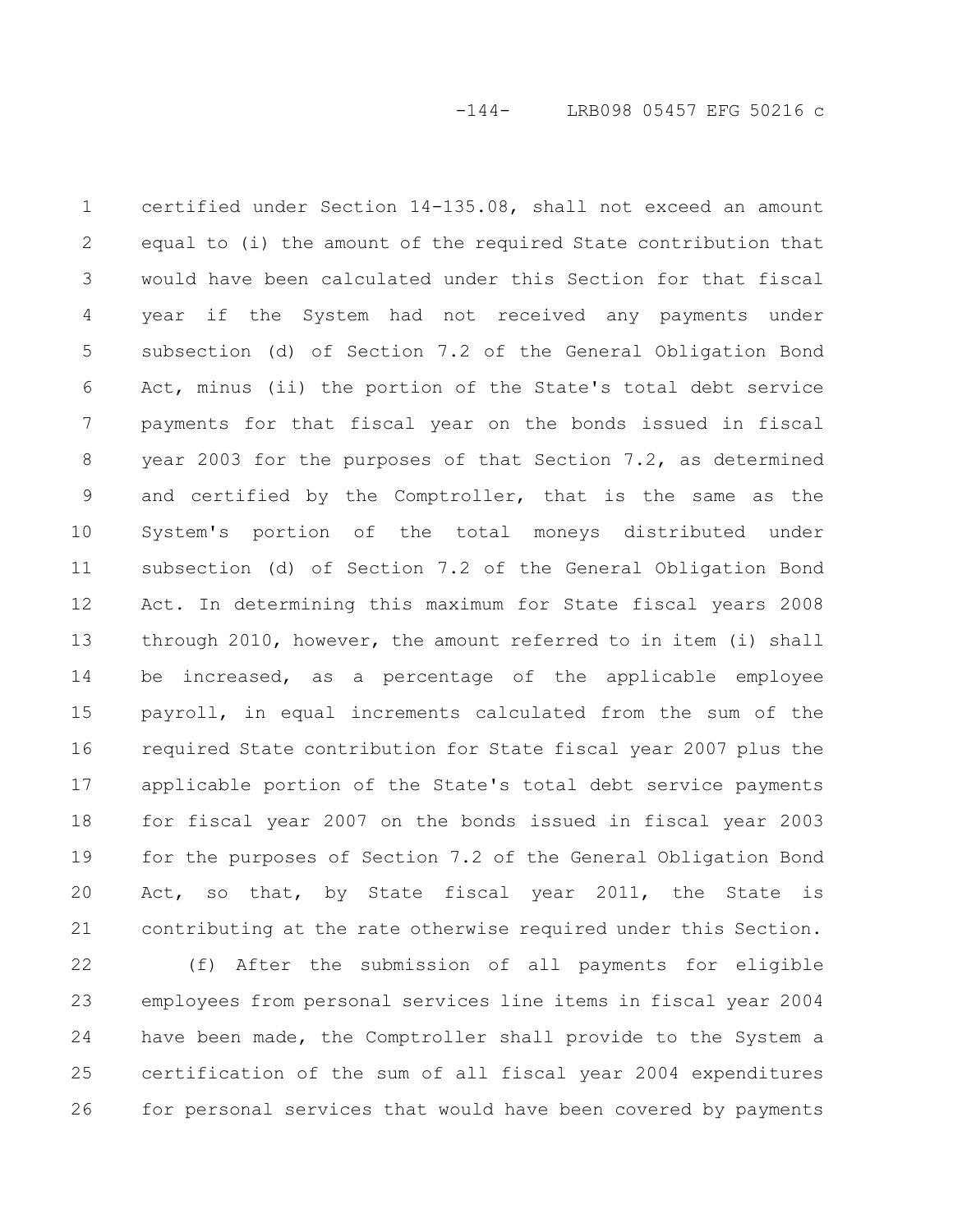to the System under this Section if the provisions of this amendatory Act of the 93rd General Assembly had not been enacted. Upon receipt of the certification, the System shall determine the amount due to the System based on the full rate certified by the Board under Section 14-135.08 for fiscal year 2004 in order to meet the State's obligation under this Section. The System shall compare this amount due to the amount received by the System in fiscal year 2004 through payments under this Section and under Section 6z-61 of the State Finance Act. If the amount due is more than the amount received, the difference shall be termed the "Fiscal Year 2004 Shortfall" for purposes of this Section, and the Fiscal Year 2004 Shortfall shall be satisfied under Section 1.2 of the State Pension Funds Continuing Appropriation Act. If the amount due is less than the amount received, the difference shall be termed the "Fiscal Year 2004 Overpayment" for purposes of this Section, and the Fiscal Year 2004 Overpayment shall be repaid by the System to the Pension Contribution Fund as soon as practicable after the certification. 1 2 3 4 5 6 7 8 9 10 11 12 13 14 15 16 17 18 19

(g) For purposes of determining the required State contribution to the System, the value of the System's assets shall be equal to the actuarial value of the System's assets, which shall be calculated as follows: 20 21 22 23

As of June 30, 2008, the actuarial value of the System's assets shall be equal to the market value of the assets as of that date. In determining the actuarial value of the System's 24 25 26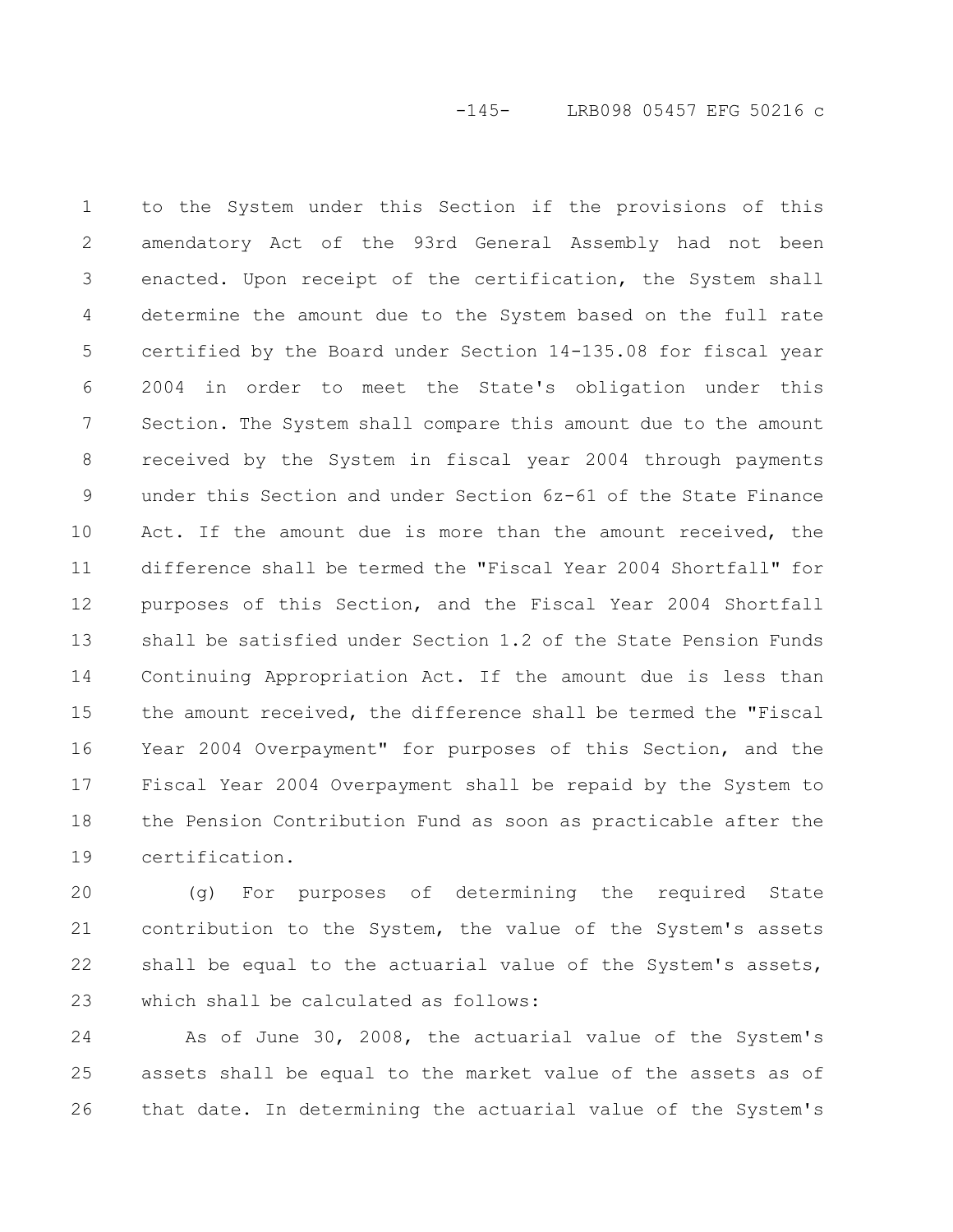### -146- LRB098 05457 EFG 50216 c

assets for fiscal years after June 30, 2008, any actuarial gains or losses from investment return incurred in a fiscal year shall be recognized in equal annual amounts over the 5-year period following that fiscal year. 1 2 3 4

(h) For purposes of determining the required State contribution to the System for a particular year, the actuarial value of assets shall be assumed to earn a rate of return equal to the System's actuarially assumed rate of return. 5 6 7 8

(i) After the submission of all payments for eligible employees from personal services line items paid from the General Revenue Fund in fiscal year 2010 have been made, the Comptroller shall provide to the System a certification of the sum of all fiscal year 2010 expenditures for personal services that would have been covered by payments to the System under this Section if the provisions of this amendatory Act of the 96th General Assembly had not been enacted. Upon receipt of the certification, the System shall determine the amount due to the System based on the full rate certified by the Board under Section 14-135.08 for fiscal year 2010 in order to meet the State's obligation under this Section. The System shall compare this amount due to the amount received by the System in fiscal year 2010 through payments under this Section. If the amount due is more than the amount received, the difference shall be termed the "Fiscal Year 2010 Shortfall" for purposes of this Section, and the Fiscal Year 2010 Shortfall shall be satisfied under Section 1.2 of the State Pension Funds Continuing 9 10 11 12 13 14 15 16 17 18 19 20 21 22 23 24 25 26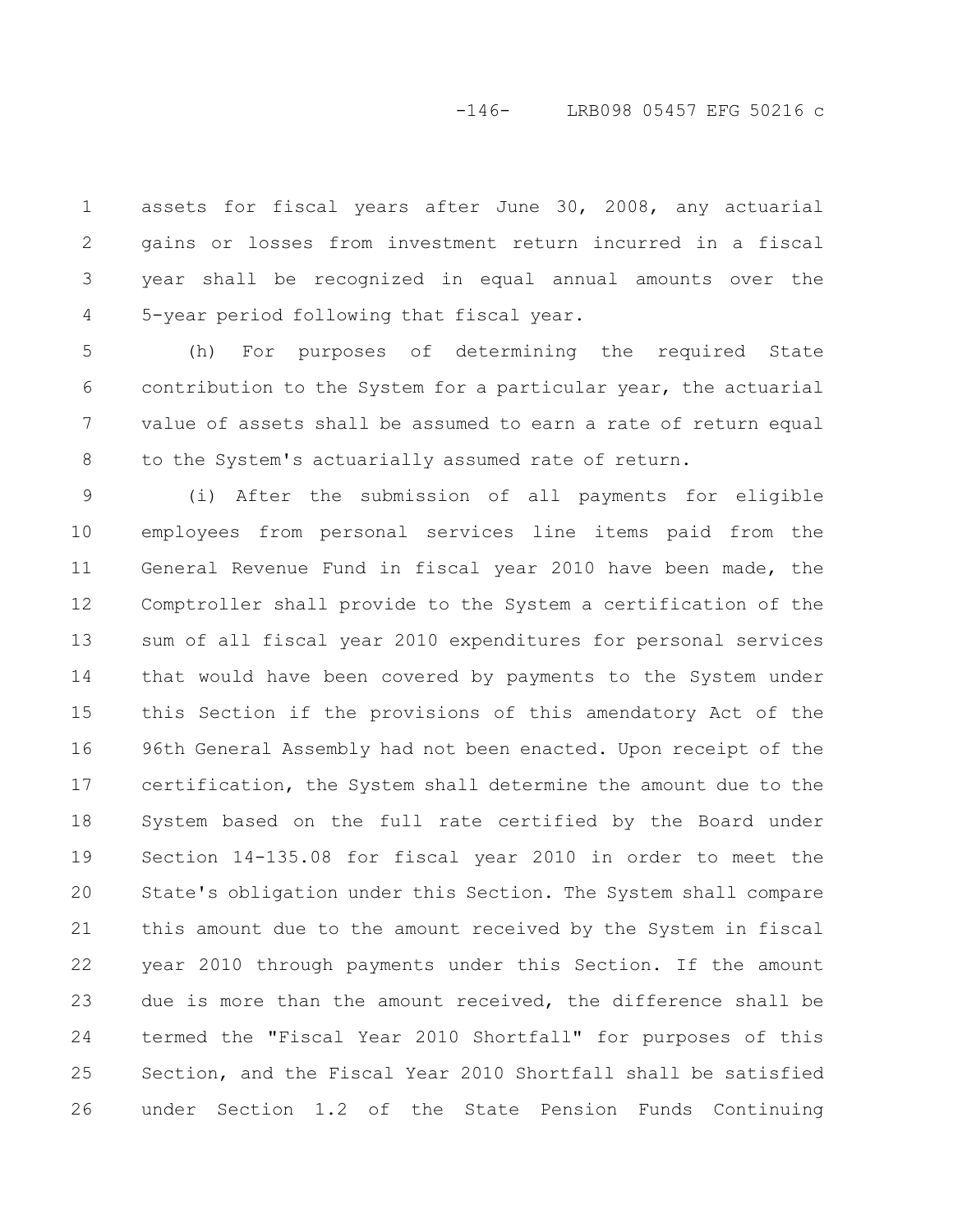Appropriation Act. If the amount due is less than the amount received, the difference shall be termed the "Fiscal Year 2010 Overpayment" for purposes of this Section, and the Fiscal Year 2010 Overpayment shall be repaid by the System to the General Revenue Fund as soon as practicable after the certification. 1 2 3 4 5

(j) After the submission of all payments for eligible employees from personal services line items paid from the General Revenue Fund in fiscal year 2011 have been made, the Comptroller shall provide to the System a certification of the sum of all fiscal year 2011 expenditures for personal services that would have been covered by payments to the System under this Section if the provisions of this amendatory Act of the 96th General Assembly had not been enacted. Upon receipt of the certification, the System shall determine the amount due to the System based on the full rate certified by the Board under Section 14-135.08 for fiscal year 2011 in order to meet the State's obligation under this Section. The System shall compare this amount due to the amount received by the System in fiscal year 2011 through payments under this Section. If the amount due is more than the amount received, the difference shall be termed the "Fiscal Year 2011 Shortfall" for purposes of this Section, and the Fiscal Year 2011 Shortfall shall be satisfied under Section 1.2 of the State Pension Funds Continuing Appropriation Act. If the amount due is less than the amount received, the difference shall be termed the "Fiscal Year 2011 Overpayment" for purposes of this Section, and the Fiscal Year 6 7 8 9 10 11 12 13 14 15 16 17 18 19 20 21 22 23 24 25 26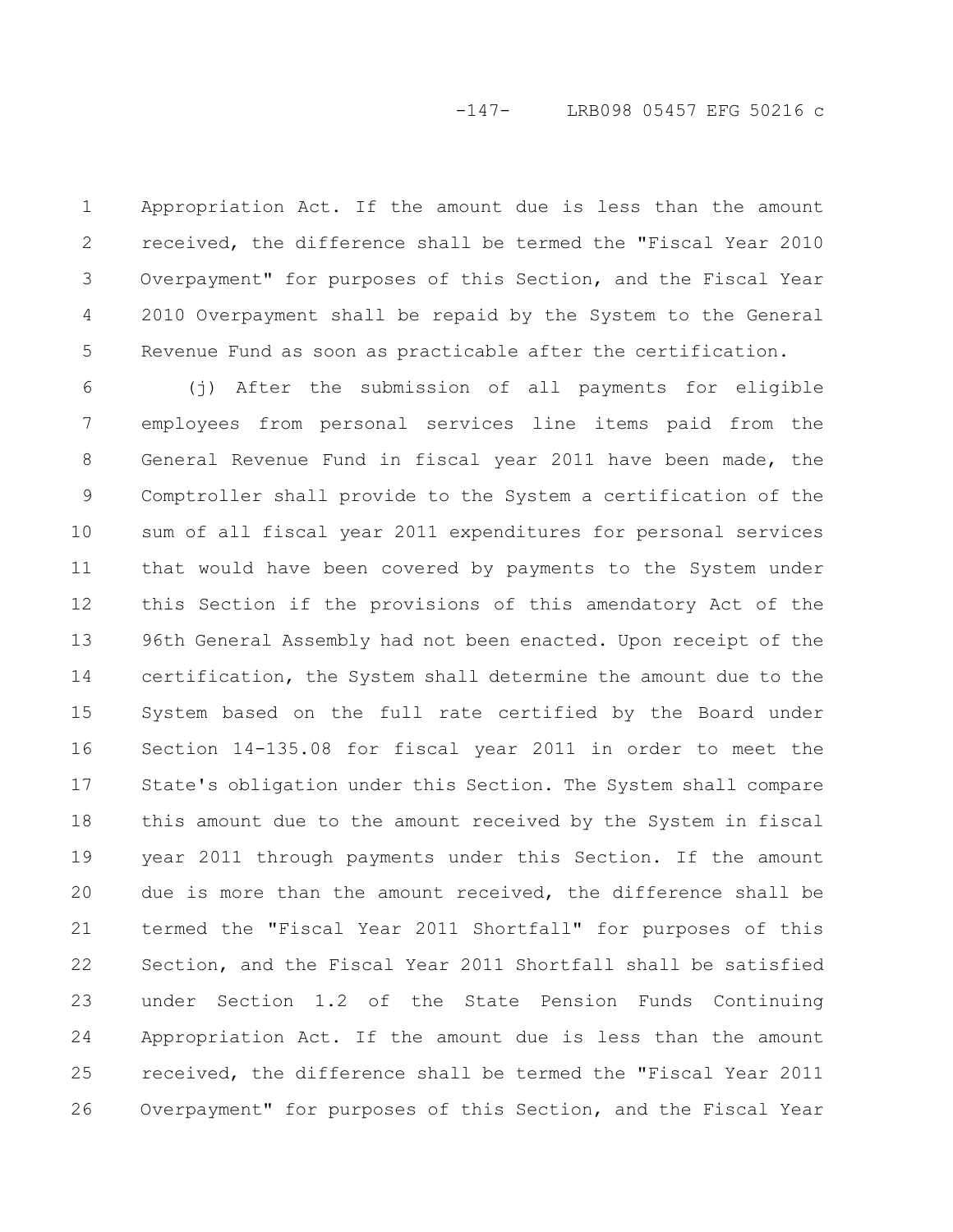2011 Overpayment shall be repaid by the System to the General Revenue Fund as soon as practicable after the certification. 1 2

(k) For fiscal years 2012 through 2014 only, after the submission of all payments for eligible employees from personal services line items paid from the General Revenue Fund in the fiscal year have been made, the Comptroller shall provide to the System a certification of the sum of all expenditures in the fiscal year for personal services. Upon receipt of the certification, the System shall determine the amount due to the System based on the full rate certified by the Board under Section 14-135.08 for the fiscal year in order to meet the State's obligation under this Section. The System shall compare this amount due to the amount received by the System for the fiscal year. If the amount due is more than the amount received, the difference shall be termed the "Prior Fiscal Year Shortfall" for purposes of this Section, and the Prior Fiscal Year Shortfall shall be satisfied under Section 1.2 of the State Pension Funds Continuing Appropriation Act. If the amount due is less than the amount received, the difference shall be termed the "Prior Fiscal Year Overpayment" for purposes of this Section, and the Prior Fiscal Year Overpayment shall be repaid by the System to the General Revenue Fund as soon as practicable after the certification. 3 4 5 6 7 8 9 10 11 12 13 14 15 16 17 18 19 20 21 22 23

(Source: P.A. 97-72, eff. 7-1-11; 97-732, eff. 6-30-12; 98-24, eff. 6-19-13.) 24 25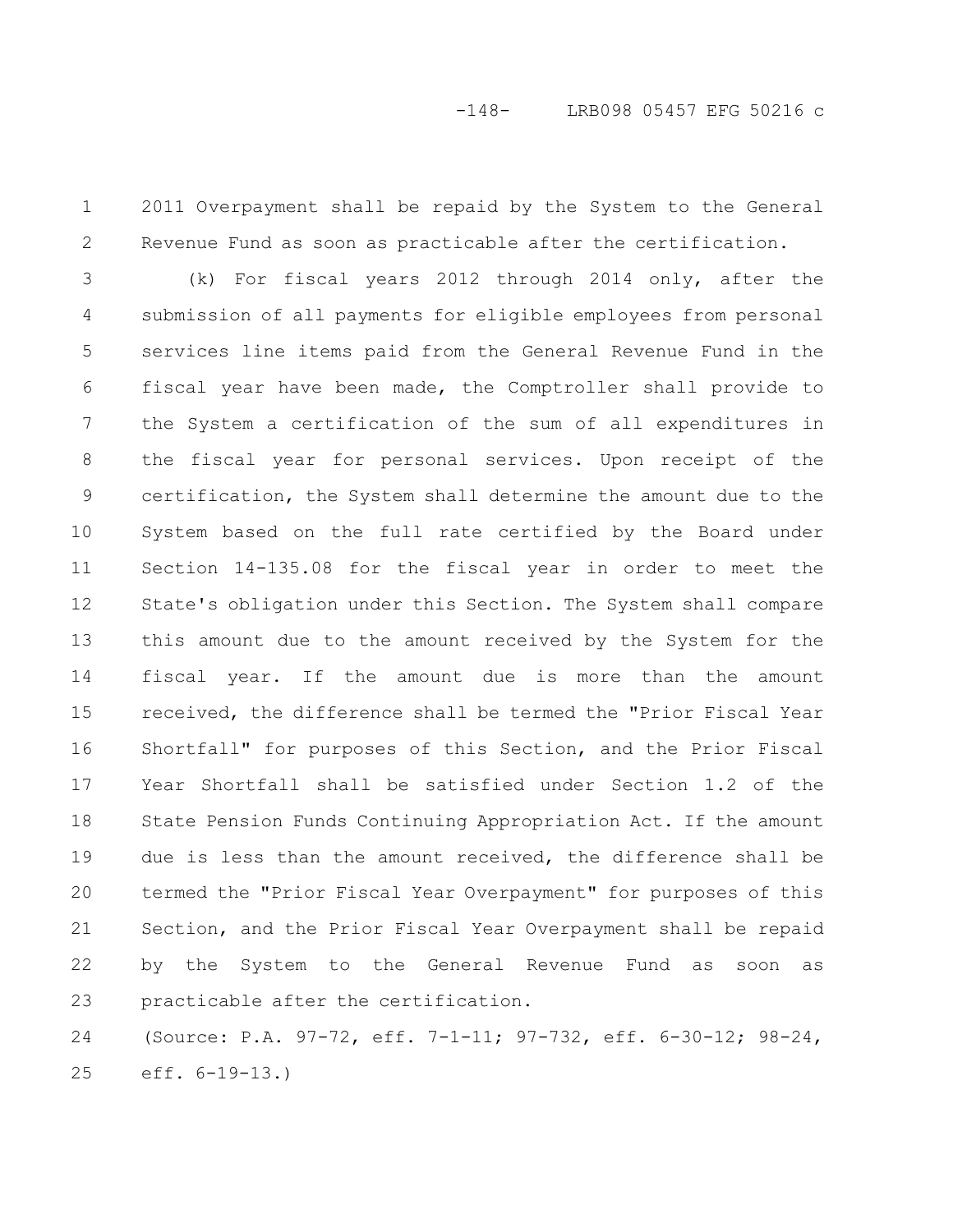#### -149- LRB098 05457 EFG 50216 c

(40 ILCS 5/14-132) (from Ch. 108 1/2, par. 14-132) Sec. 14-132. Obligations of State; funding quarantee. (a) The payment of the required department contributions, all allowances, annuities, benefits granted under this Article, and all expenses of administration of the system are obligations of the State of Illinois to the extent specified in this Article. (b) All income of the system shall be credited to a separate account for this system in the State treasury and shall be used to pay allowances, annuities, benefits and administration expense. (c) Beginning July 1, 2014, the State shall be obligated to contribute to the System in each State fiscal year an amount not less than the sum of (i) the State's normal cost for the year and (ii) the portion of the unfunded accrued liability assigned to that year by law. Notwithstanding any other provision of law, if the State fails to pay an amount required under this subsection, it shall be the obligation of the Board to seek payment of the required amount in compliance with the provisions of this Section and, if the amount remains unpaid, to bring a mandamus action in the Supreme Court of Illinois to compel the State to make the required payment. If the System submits a voucher for contributions required 1 2 3 4 5 6 7 8 9 10 11 12 13 14 15 16 17 18 19 20 21 22 23

under Section 14-131 and the State fails to pay that voucher within 90 days of its receipt, the Board shall submit a written request to the Comptroller seeking payment. A copy of the 24 25 26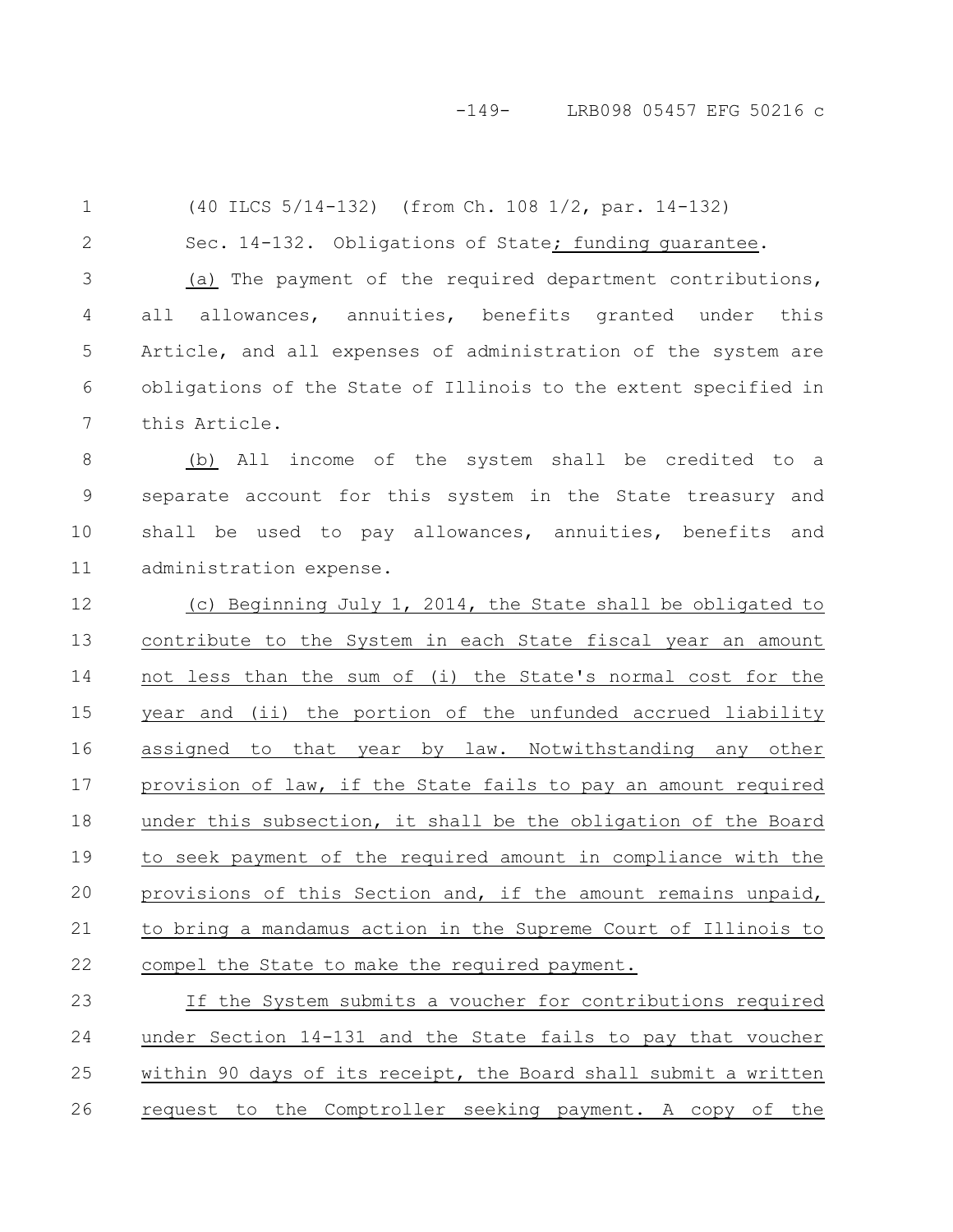-150- LRB098 05457 EFG 50216 c

| $\mathbf 1$    | request shall be filed with the Secretary of State, and the     |
|----------------|-----------------------------------------------------------------|
| $\mathbf 2$    | Secretary of State shall provide a copy to the Governor and     |
| $\mathfrak{Z}$ | General Assembly. No earlier than the 16th day after the System |
| 4              | files the request with the Comptroller and Secretary of State,  |
| 5              | the amount remains unpaid the Board shall commence a<br>if      |
| 6              | mandamus action in the Supreme Court of Illinois to compel the  |
| 7              | Comptroller to satisfy the voucher.                             |
| $\,8\,$        | This subsection (c) constitutes an express waiver of the        |
| $\mathcal{G}$  | State's sovereign immunity solely to the extent that it permits |
| 10             | the Board to commence a mandamus action in the Supreme Court of |
| 11             | Illinois to compel the Comptroller to pay a voucher for the     |
| 12             | contributions required under Section 14-131.                    |
| 13             | (d) Beginning in State fiscal year 2016, the State shall be     |
| 14             | obligated to make the transfers set forth in subsections (c-5)  |
| 15             | and (c-10) of Section 20 of the Budget Stabilization Act and to |
| 16             | pay to the System its proportionate share of the transferred    |
| 17             | amounts in accordance with Section 25 of the Budget             |
| 18             | Stabilization Act. Notwithstanding any other provision of law,  |
| 19             | if the State fails to transfer an amount required under this    |
| 20             | subsection or to pay to the System its proportionate share of   |
| 21             | the transferred amount in accordance with Section 25 of the     |
| 22             | Budget Stabilization Act, it shall be the obligation of the     |
| 23             | Board to seek transfer or payment of the required amount in     |
| 24             | compliance with the provisions of this Section and, if the      |
| 25             | required amount remains untransferred or the required payment   |
| 26             | remains unpaid, to bring a mandamus action in the Supreme Court |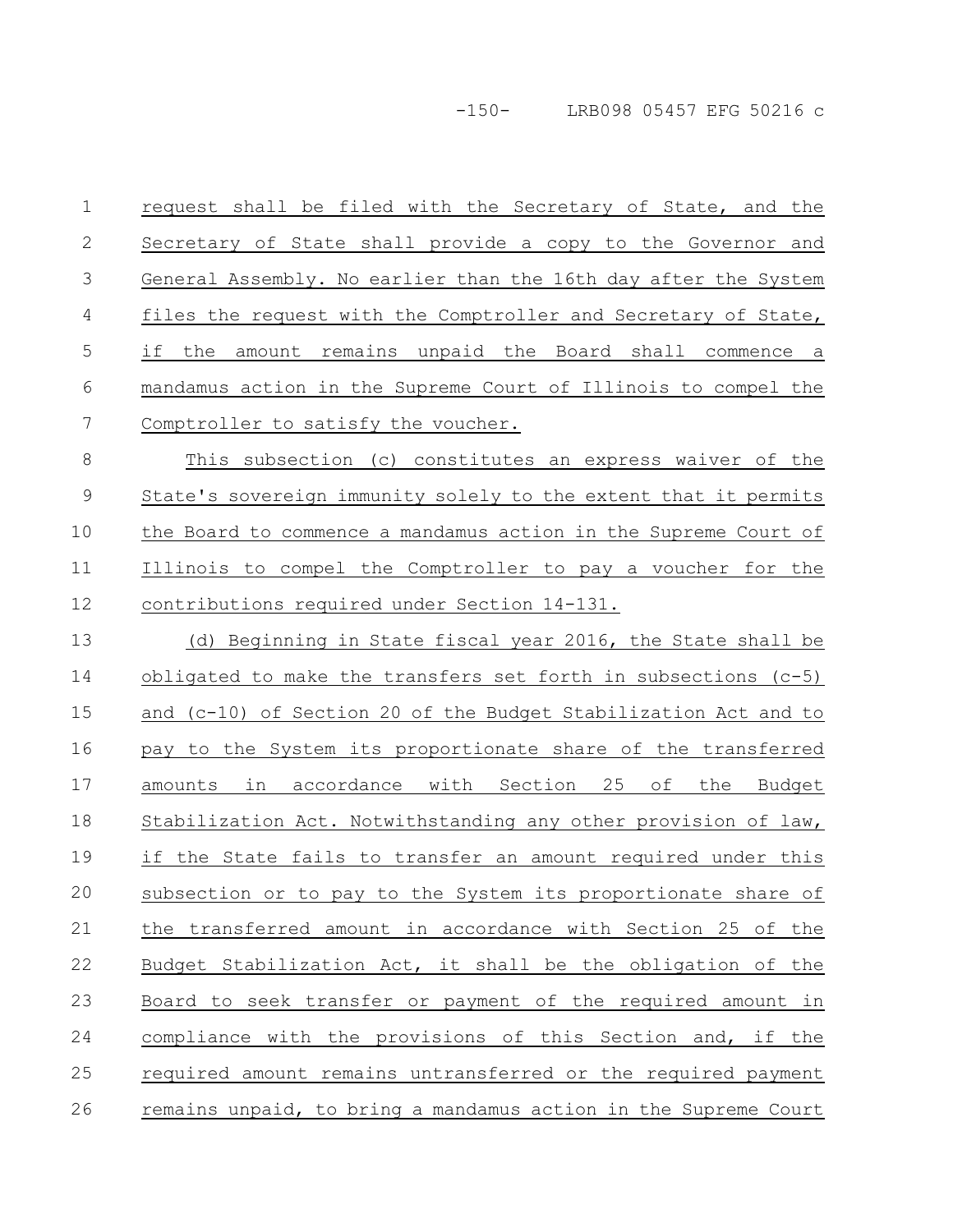| 1             | of Illinois to compel the State to make the required transfer               |
|---------------|-----------------------------------------------------------------------------|
| 2             | or payment or both, as the case may be.                                     |
| 3             | If the State fails to make a transfer required under                        |
| 4             | subsection (c-5) or (c-10) of Section 20 of the Budget                      |
| 5             | Stabilization Act or a payment to the System required under                 |
| 6             | Section 25 of that Act, the Board shall submit a written                    |
| 7             | request to the Comptroller seeking payment. A copy of the                   |
| $8\,$         | request shall be filed with the Secretary of State, and the                 |
| $\mathcal{G}$ | Secretary of State shall provide a copy to the Governor and                 |
| 10            | General Assembly. No earlier than the 16th day after the System             |
| 11            | files the request with the Comptroller and Secretary of State,              |
| 12            | if the required amount remains untransferred or the required                |
| 13            | payment remains unpaid, the Board shall commence a mandamus                 |
| 14            | the Supreme Court of Illinois to compel the<br>action in                    |
| 15            | Comptroller to make the required transfer or payment or both,               |
| 16            | as the case may be.                                                         |
| 17            | This subsection (d) constitutes an express waiver of the                    |
| 18            | State's sovereign immunity solely to the extent that it permits             |
| 19            | the Board to commence a mandamus action in the Supreme Court of             |
| 20            | Illinois to compel the Comptroller to make a transfer required              |
| 21            | under subsection ( $c-5$ ) or ( $c-10$ ) of Section 20 of the Budget        |
| 22            | Stabilization Act and to pay to the System its proportionate                |
| 23            | share of the transferred amount in accordance with Section 25               |
| 24            | of the Budget Stabilization Act.                                            |
| 25            | The obligations created by this subsection (d) expire when                  |
| 26            | of the requirements of subsections $(c-5)$ and $(c-10)$<br>all<br><u>of</u> |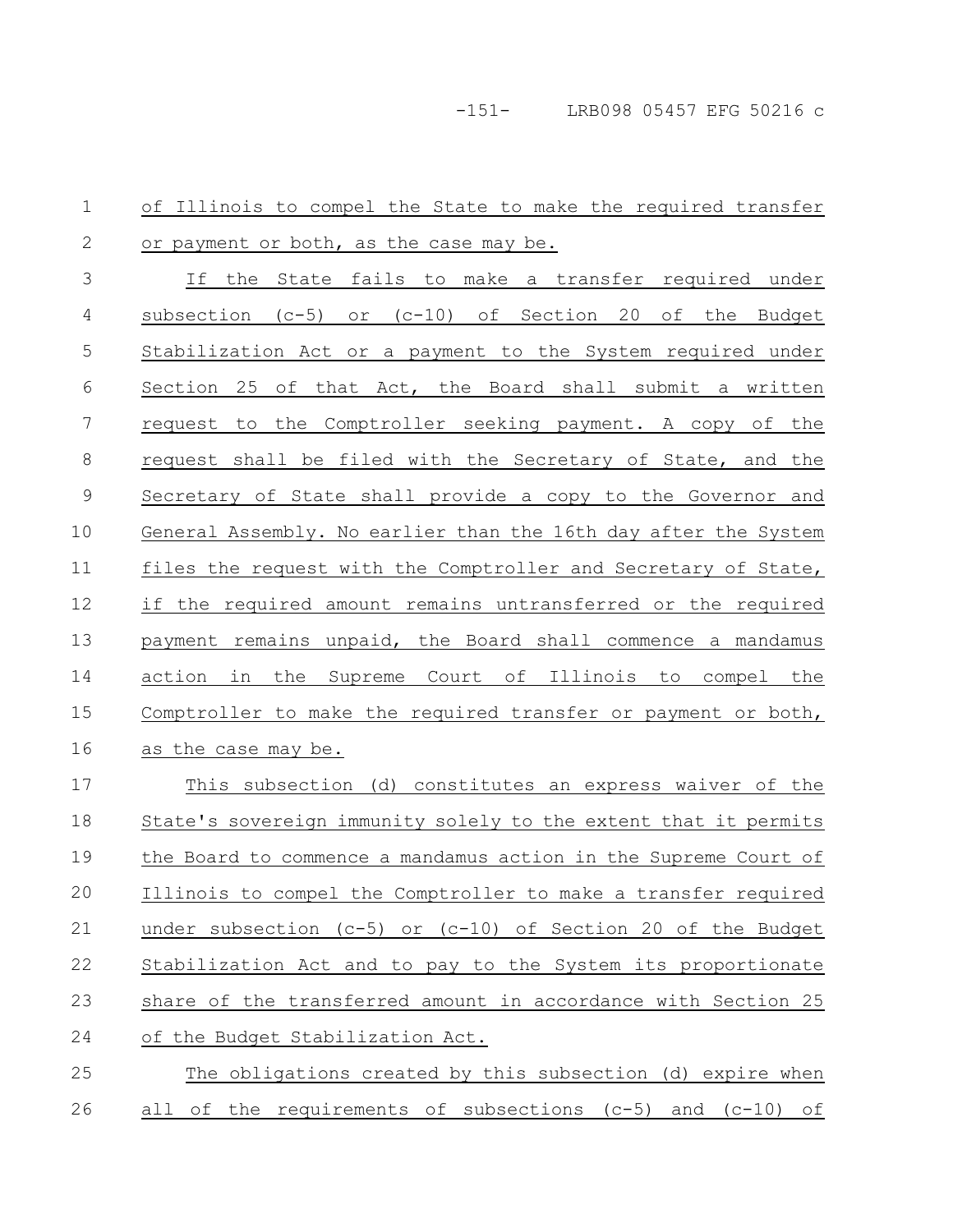-152- LRB098 05457 EFG 50216 c

Section 20 of the Budget Stabilization Act and Section 25 of the Budget Stabilization Act have been met. (e) Any payments and transfers required to be made by the State pursuant to subsection (c) or (d) are expressly subordinate to the payment of the principal, interest, and premium, if any, on any bonded debt obligation of the State or any other State-created entity, either currently outstanding or to be issued, for which the source of repayment or security thereon is derived directly or indirectly from tax revenues collected by the State or any other State-created entity. Payments on such bonded obligations include any statutory fund transfers or other prefunding mechanisms or formulas set forth, now or hereafter, in State law or bond indentures, into debt service funds or accounts of the State related to such bond obligations, consistent with the payment schedules associated with such obligations. (Source: P.A. 80-841.) 1 2 3 4 5 6 7 8 9 10 11 12 13 14 15 16 17

(40 ILCS 5/14-133) (from Ch. 108 1/2, par. 14-133) Sec. 14-133. Contributions on behalf of members. (a) Except as provided in subsection  $(a-5)$ , each Each participating employee shall make contributions to the System, based on the employee's compensation, as follows: 18 19 20 21 22

(1) Covered employees, except as indicated below, 3.5% for retirement annuity, and 0.5% for a widow or survivors annuity; 23 24 25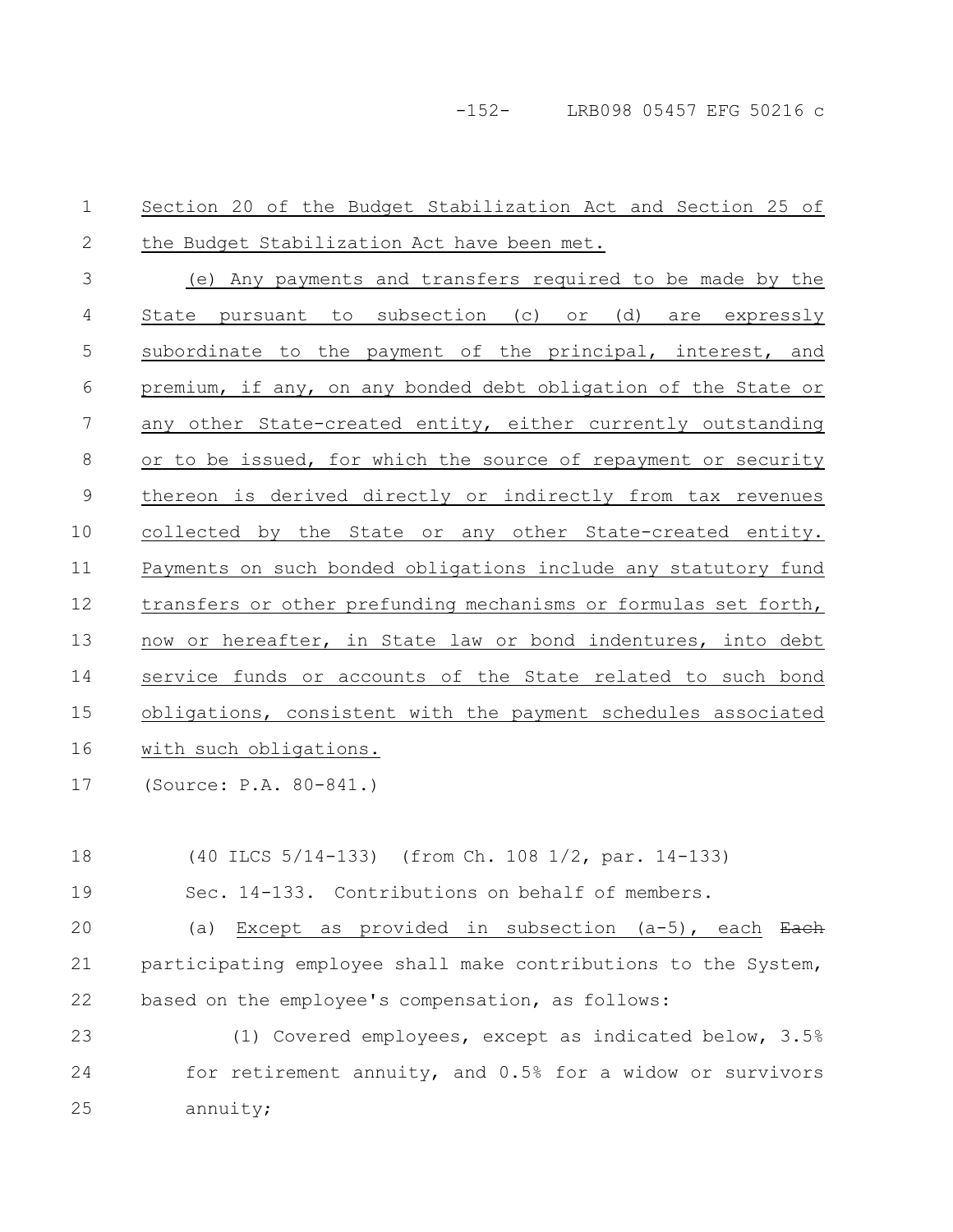(2) Noncovered employees, except as indicated below, 7% for retirement annuity and 1% for a widow or survivors annuity; 1 2 3

(3) Noncovered employees serving in a position in which "eligible creditable service" as defined in Section 14-110 may be earned, 1% for a widow or survivors annuity plus the following amount for retirement annuity: 8.5% through December 31, 2001; 9.5% in 2002; 10.5% in 2003; and 11.5% in 2004 and thereafter; 4 5 6 7 8 9

(4) Covered employees serving in a position in which "eligible creditable service" as defined in Section 14-110 may be earned, 0.5% for a widow or survivors annuity plus the following amount for retirement annuity: 5% through December 31, 2001; 6% in 2002; 7% in 2003; and 8% in 2004 and thereafter; 10 11 12 13 14 15

(5) Each security employee of the Department of Corrections or of the Department of Human Services who is a covered employee, 0.5% for a widow or survivors annuity plus the following amount for retirement annuity: 5% through December 31, 2001; 6% in 2002; 7% in 2003; and 8% in 2004 and thereafter; 16 17 18 19 20 21

(6) Each security employee of the Department of Corrections or of the Department of Human Services who is not a covered employee, 1% for a widow or survivors annuity plus the following amount for retirement annuity: 8.5% through December 31, 2001; 9.5% in 2002; 10.5% in 2003; and 22 23 24 25 26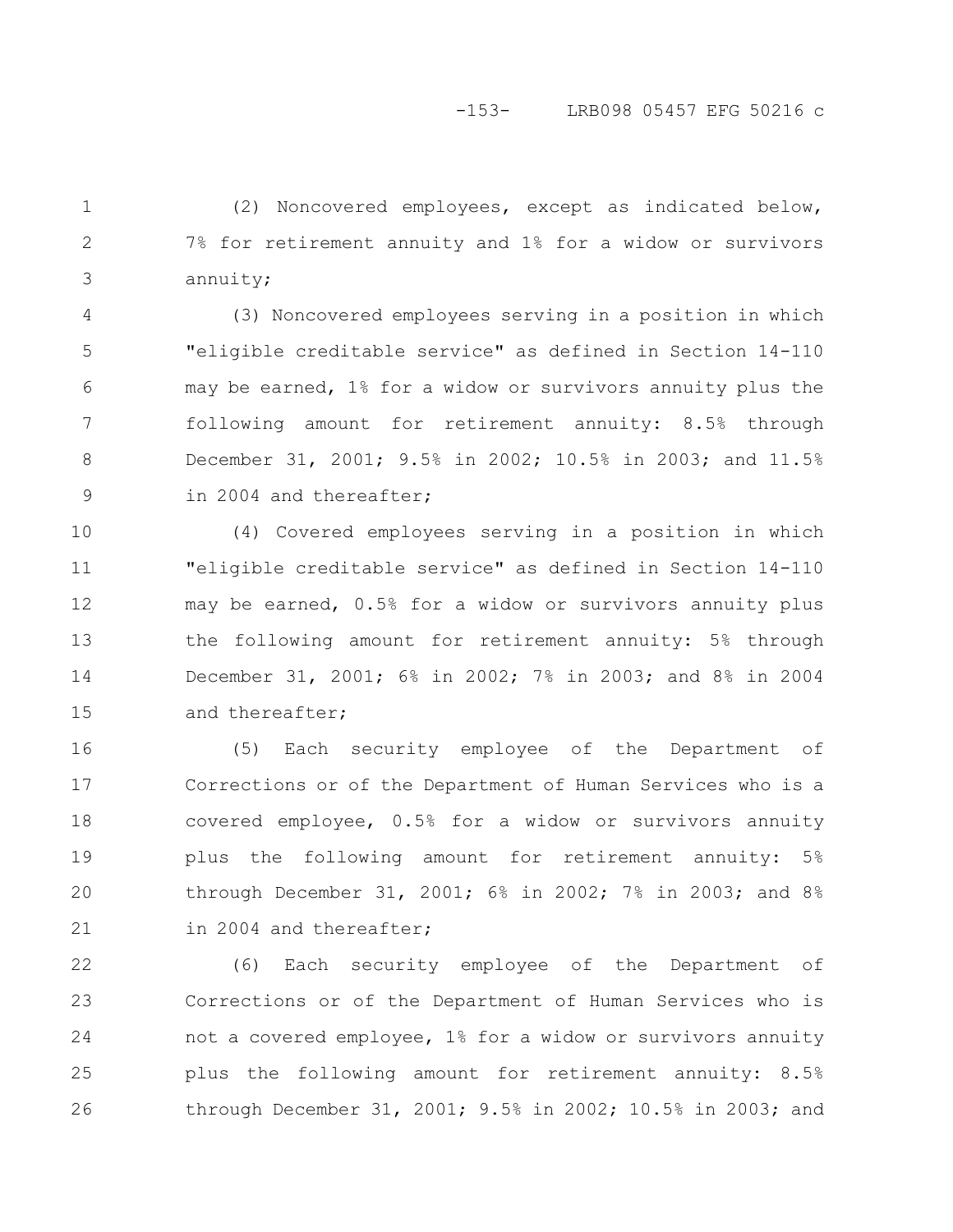-154- LRB098 05457 EFG 50216 c

| $\mathbf 1$  | 11.5% in 2004 and thereafter.                                   |
|--------------|-----------------------------------------------------------------|
| $\mathbf{2}$ | (a-5) Beginning July 1, 2014, in lieu of the contributions      |
| 3            | otherwise required under subsection (a), each Tier 1 member who |
| 4            | is a participating employee shall make contributions to the     |
| 5            | System, based on his or her compensation, as follows:           |
| 6            | (1) Covered employees, except as indicated below, 2.5%          |
| 7            | for retirement annuity, and 0.5% for a widow or survivors       |
| 8            | annuity;                                                        |
| 9            | (2) Noncovered employees, except as indicated below,            |
| 10           | 6% for retirement annuity and 1% for a widow or survivors       |
| 11           | annuity;                                                        |
| 12           | (3) Noncovered employees serving in a position in which         |
| 13           | "eligible creditable service" as defined in Section 14-110      |
| 14           | may be earned, 10.5% for retirement annuity and 1% for a        |
| 15           | widow or survivors annuity;                                     |
| 16           | (4) Covered employees serving in a position in which            |
| 17           | "eligible creditable service" as defined in Section 14-110      |
| 18           | may be earned, 7% for retirement annuity and 0.5% for a         |
| 19           | widow or survivors annuity;                                     |
| 20           | (5)<br>security employee<br>of<br>the Department<br>Each<br>оf  |
| 21           | Corrections or of the Department of Human Services who is a     |
| 22           | covered employee, 7% for retirement annuity and 0.5% for a      |
| 23           | widow or survivors annuity;                                     |
| 24           | Each security employee of the Department<br>(6)<br>оf           |
| 25           | Corrections or of the Department of Human Services who is       |
| 26           | not a covered employee, 10.5% for retirement annuity and 1%     |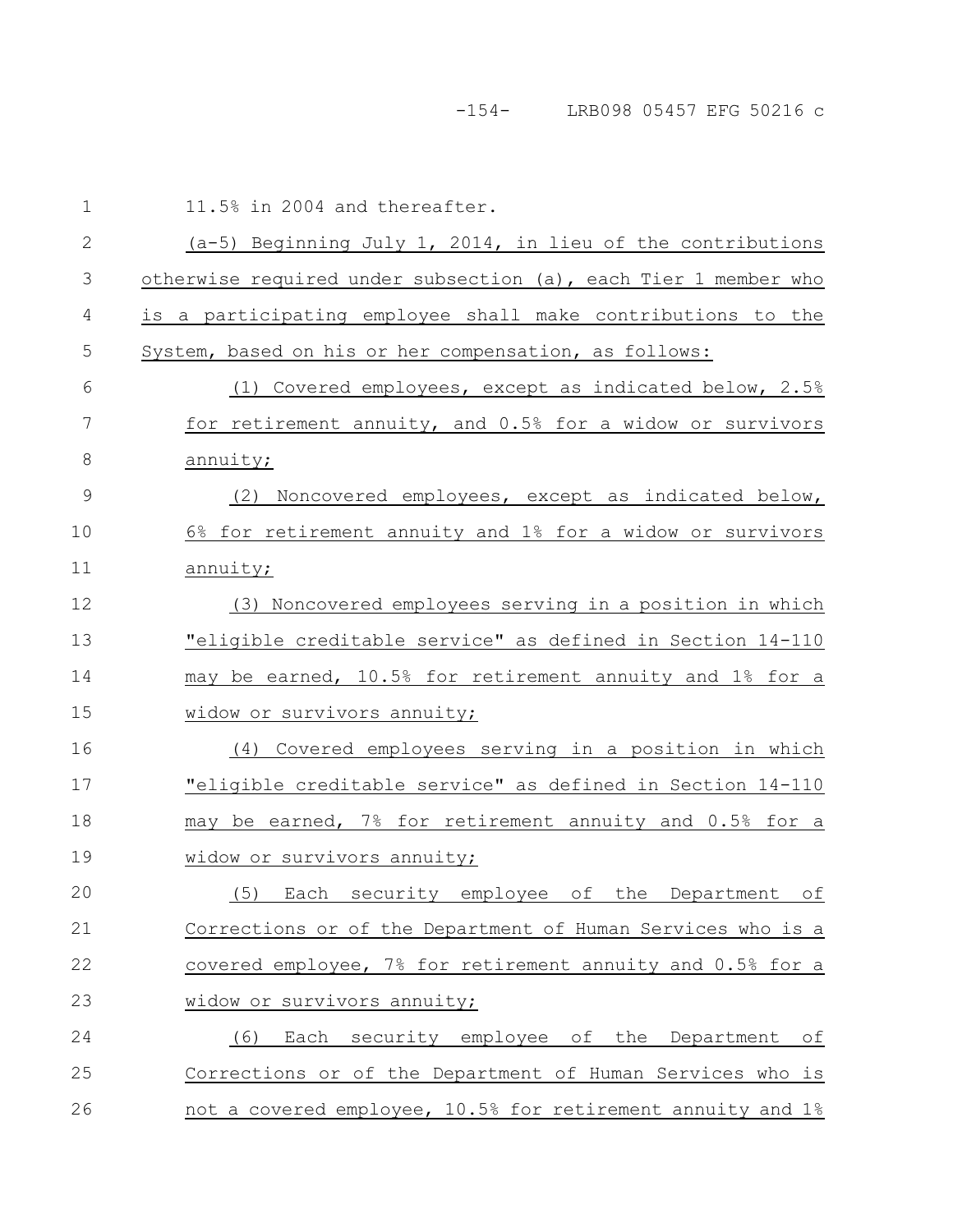-155- LRB098 05457 EFG 50216 c

1

# for a widow or survivors annuity.

(b) Contributions shall be in the form of a deduction from compensation and shall be made notwithstanding that the compensation paid in cash to the employee shall be reduced thereby below the minimum prescribed by law or regulation. Each member is deemed to consent and agree to the deductions from compensation provided for in this Article, and shall receipt in full for salary or compensation. 2 3 4 5 6 7 8

(Source: P.A. 92-14, eff. 6-28-01.) 9

(40 ILCS 5/14-133.5 new) 10

Sec. 14-133.5. Use of contributions for health care subsidies. The System shall not use any contribution received by the System under this Article to provide a subsidy for the cost of participation in a retiree health care program. 11 12 13 14

(40 ILCS 5/14-135.08) (from Ch. 108 1/2, par. 14-135.08) Sec. 14-135.08. To certify required State contributions. 15 16

(a) To certify to the Governor and to each department, on or before November 15 of each year until November 15, 2011, the required rate for State contributions to the System for the next State fiscal year, as determined under subsection (b) of Section 14-131. The certification to the Governor under this subsection (a) shall include a copy of the actuarial recommendations upon which the rate is based and shall specifically identify the System's projected State normal cost 17 18 19 20 21 22 23 24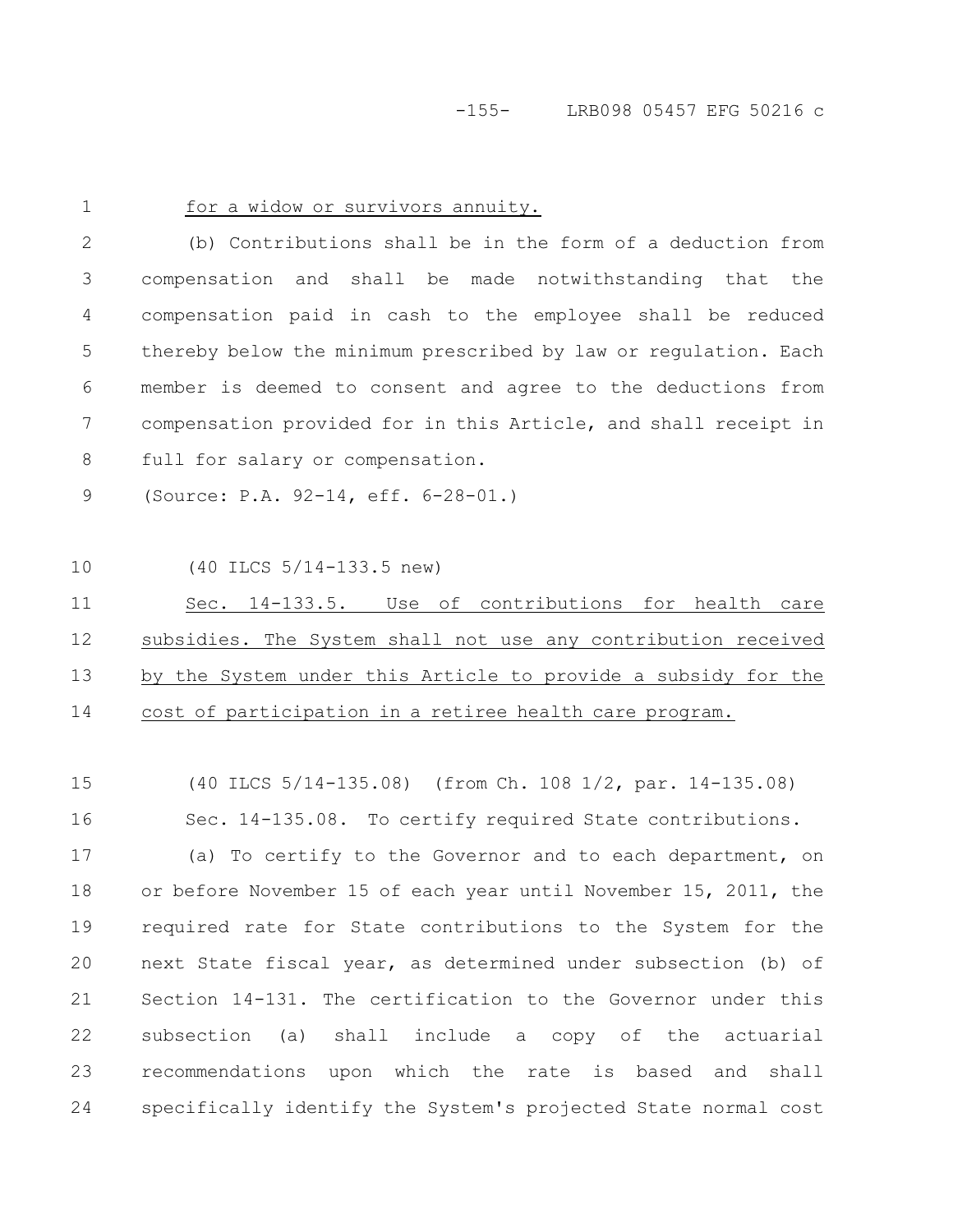for that fiscal year. 1

(a-5) On or before November 1 of each year, beginning November 1, 2012, the Board shall submit to the State Actuary, the Governor, and the General Assembly a proposed certification of the amount of the required State contribution to the System for the next fiscal year, along with all of the actuarial assumptions, calculations, and data upon which that proposed certification is based. On or before January 1 of each year beginning January 1, 2013, the State Actuary shall issue a preliminary report concerning the proposed certification and identifying, if necessary, recommended changes in actuarial assumptions that the Board must consider before finalizing its certification of the required State contributions. On or before January 15, 2013 and each January 15 thereafter, the Board shall certify to the Governor and the General Assembly the amount of the required State contribution for the next fiscal year. The Board's certification must note any deviations from the State Actuary's recommended changes, the reason or reasons for not following the State Actuary's recommended changes, and the fiscal impact of not following the State Actuary's recommended changes on the required State contribution. 2 3 4 5 6 7 8 9 10 11 12 13 14 15 16 17 18 19 20 21

(a-10) For purposes of Section (c-5) of Section 20 of the Budget Stabilization Act, on or before November 1 of each year beginning November 1, 2014, the Board shall determine the amount of the State contribution to the System that would have been required for the next fiscal year if this amendatory Act 22 23 24 25 26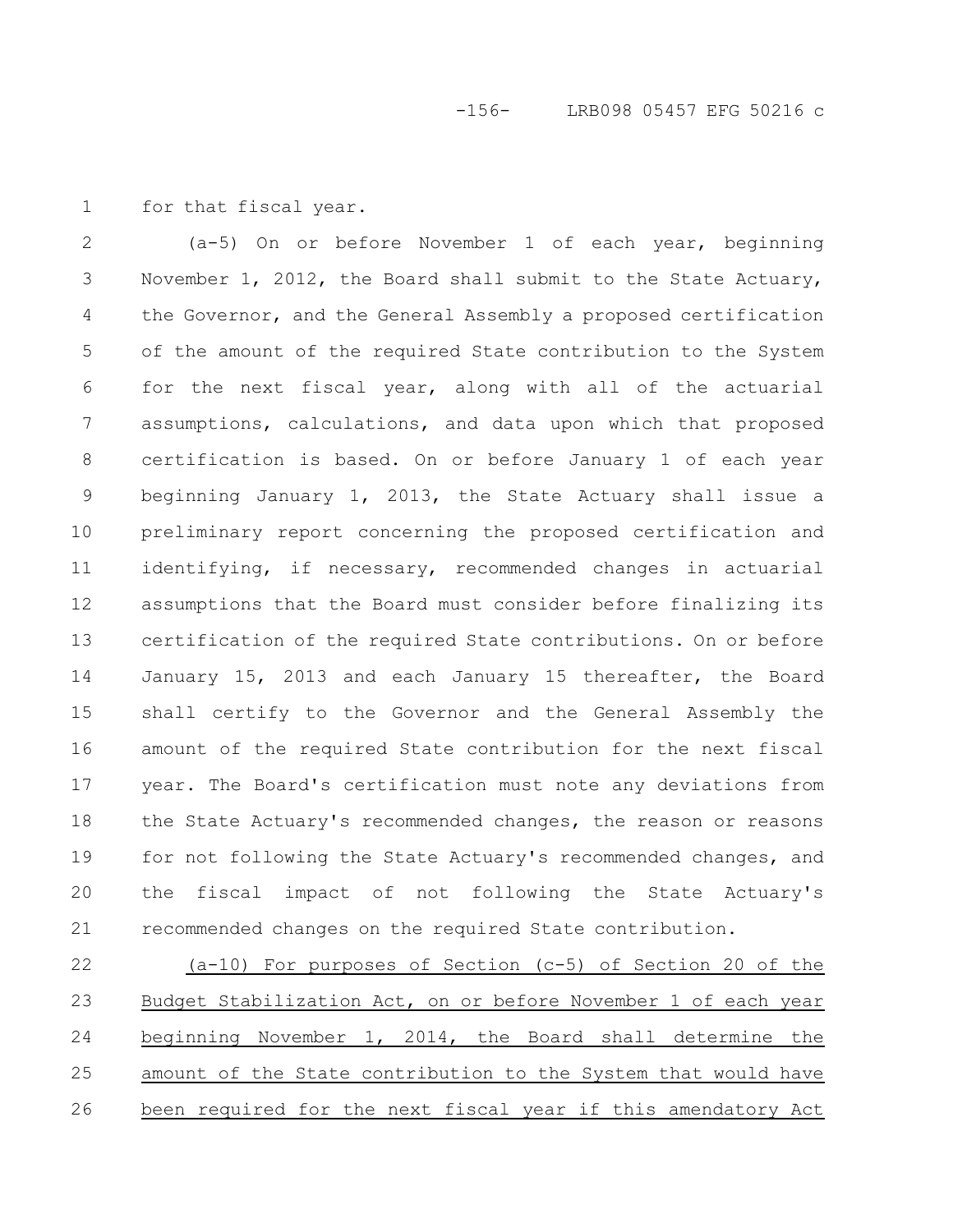of the 98th General Assembly had not taken effect, using the best and most recent available data but based on the law in effect on May 31, 2014. The Board shall submit to the State Actuary, the Governor, and the General Assembly a proposed certification, along with the relevant law, actuarial assumptions, calculations, and data upon which that certification is based. On or before January 1,2015 and every January 1 thereafter, the State Actuary shall issue a preliminary report concerning the proposed certification and identifying, if necessary, recommended changes in actuarial assumptions that the Board must consider before finalizing its certification. On or before January 15, 2015 and every January 1 thereafter, the Board shall certify to the Governor and the General Assembly the amount of the State contribution to the System that would have been required for the next fiscal year if this amendatory Act of the 98th General Assembly had not taken effect, using the best and most recent available data but based on the law in effect on May 31, 2014. The Board's certification must note any deviations from the State Actuary's recommended changes, the reason or reasons for not following the State Actuary's recommended changes, and the impact of not following the State Actuary's recommended changes. 1 2 3 4 5 6 7 8 9 10 11 12 13 14 15 16 17 18 19 20 21 22

(b) The certifications under subsections (a) and (a-5) shall include an additional amount necessary to pay all principal of and interest on those general obligation bonds due the next fiscal year authorized by Section 7.2(a) of the 23 24 25 26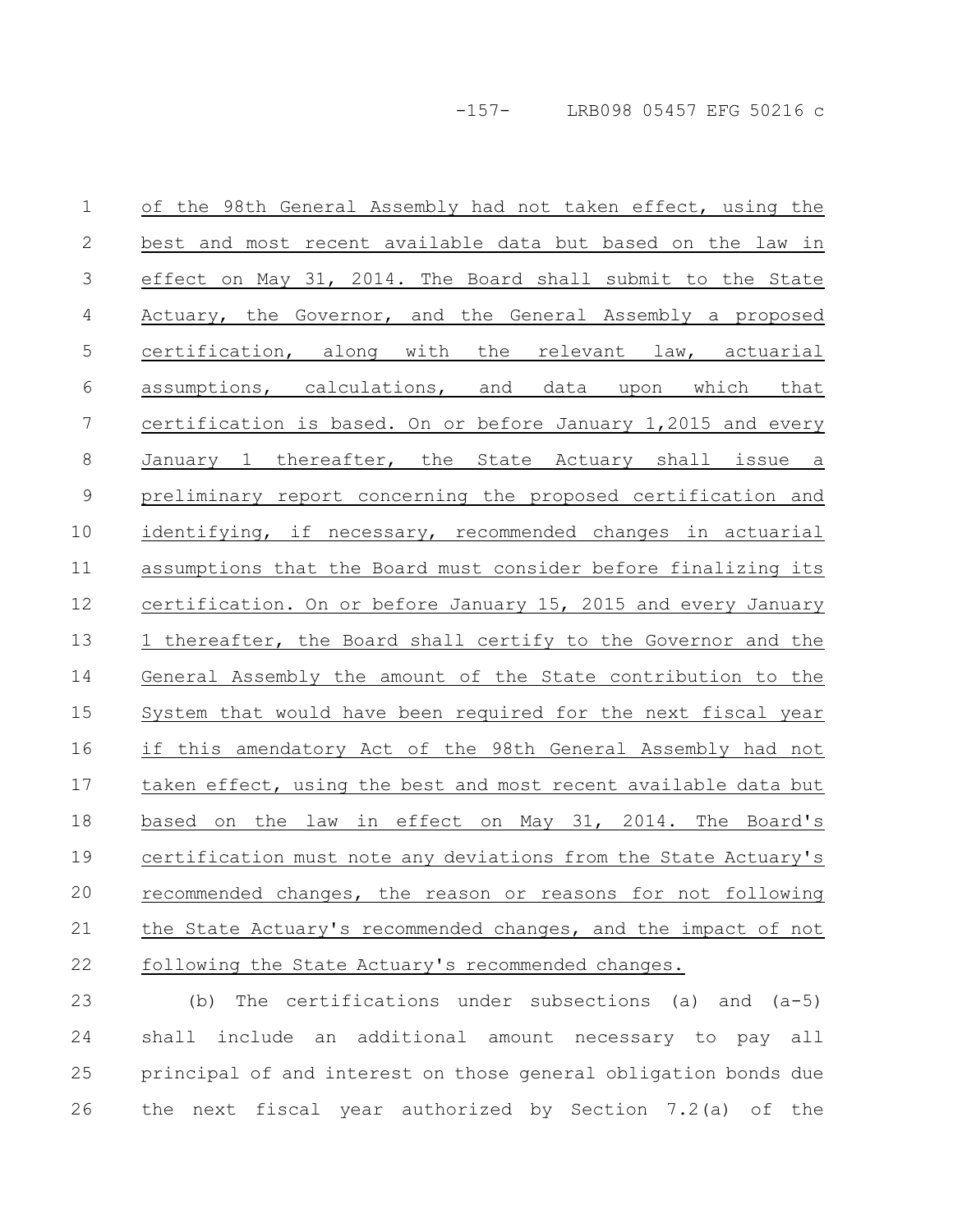-158- LRB098 05457 EFG 50216 c

General Obligation Bond Act and issued to provide the proceeds deposited by the State with the System in July 2003, representing deposits other than amounts reserved under Section 7.2(c) of the General Obligation Bond Act. For State fiscal year 2005, the Board shall make a supplemental certification of the additional amount necessary to pay all principal of and interest on those general obligation bonds due in State fiscal years 2004 and 2005 authorized by Section 7.2(a) of the General Obligation Bond Act and issued to provide the proceeds deposited by the State with the System in July 2003, representing deposits other than amounts reserved under Section 7.2(c) of the General Obligation Bond Act, as soon as practical after the effective date of this amendatory Act of the 93rd General Assembly. 1 2 3 4 5 6 7 8 9 10 11 12 13 14

On or before May 1, 2004, the Board shall recalculate and recertify to the Governor and to each department the amount of the required State contribution to the System and the required rates for State contributions to the System for State fiscal year 2005, taking into account the amounts appropriated to and received by the System under subsection (d) of Section 7.2 of the General Obligation Bond Act. 15 16 17 18 19 20 21

On or before July 1, 2005, the Board shall recalculate and recertify to the Governor and to each department the amount of the required State contribution to the System and the required rates for State contributions to the System for State fiscal year 2006, taking into account the changes in required State 22 23 24 25 26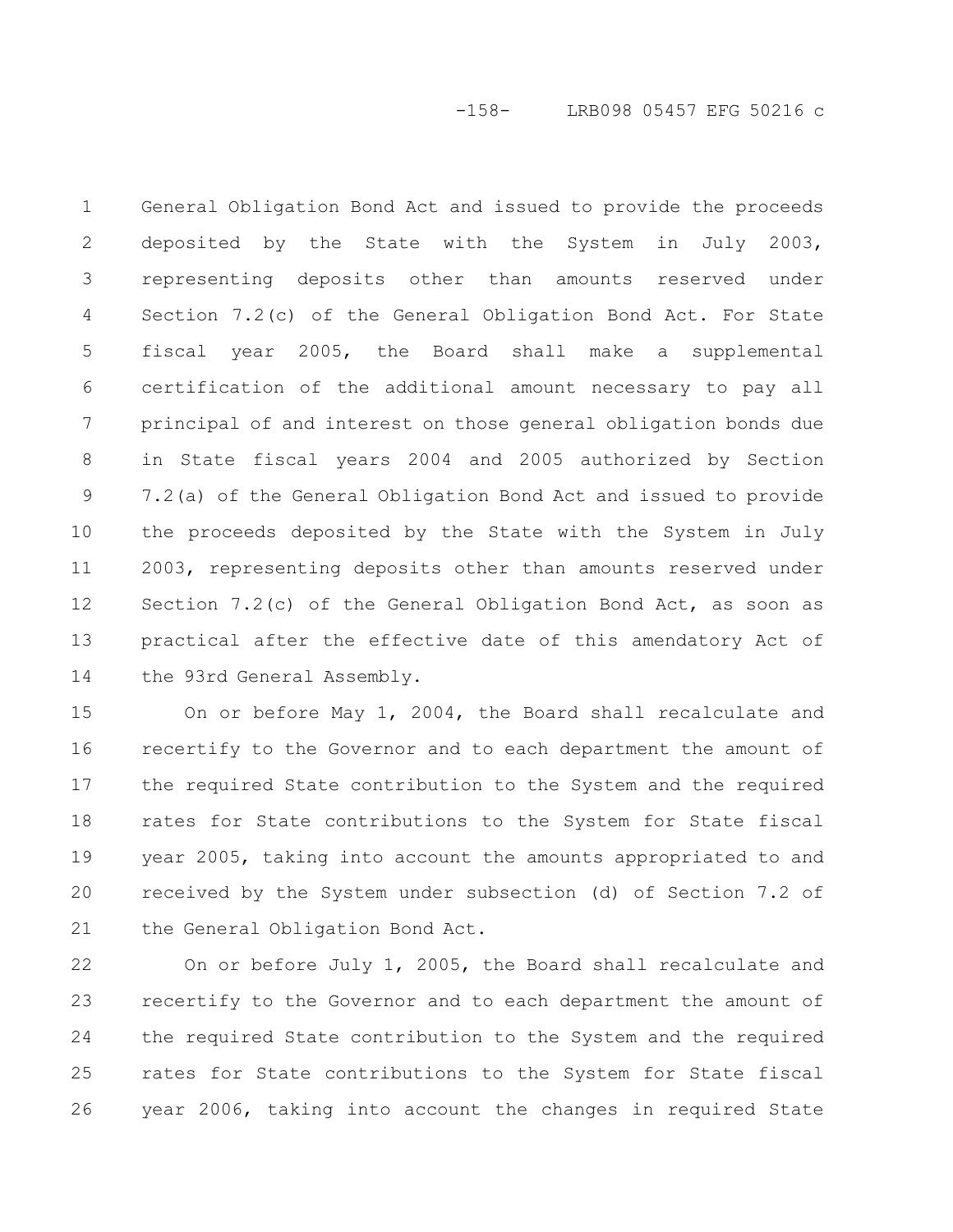### -159- LRB098 05457 EFG 50216 c

contributions made by this amendatory Act of the 94th General Assembly. 1 2

On or before April 1, 2011, the Board shall recalculate and recertify to the Governor and to each department the amount of the required State contribution to the System for State fiscal year 2011, applying the changes made by Public Act 96-889 to the System's assets and liabilities as of June 30, 2009 as though Public Act 96-889 was approved on that date. 3 4 5 6 7 8

(Source: P.A. 96-1497, eff. 1-14-11; 96-1511, eff. 1-27-11; 97-694, eff. 6-18-12.) 9 10

(40 ILCS 5/14-152.1) 11

Sec. 14-152.1. Application and expiration of new benefit increases. 12 13

(a) As used in this Section, "new benefit increase" means an increase in the amount of any benefit provided under this Article, or an expansion of the conditions of eligibility for any benefit under this Article, that results from an amendment to this Code that takes effect after June 1, 2005 (the effective date of Public Act 94-4). "New benefit increase", however, does not include any benefit increase resulting from the changes made to this Article by Public Act 96-37 or by this amendatory Act of the 98th 96th General Assembly. 14 15 16 17 18 19 20 21 22

(b) Notwithstanding any other provision of this Code or any subsequent amendment to this Code, every new benefit increase is subject to this Section and shall be deemed to be granted 23 24 25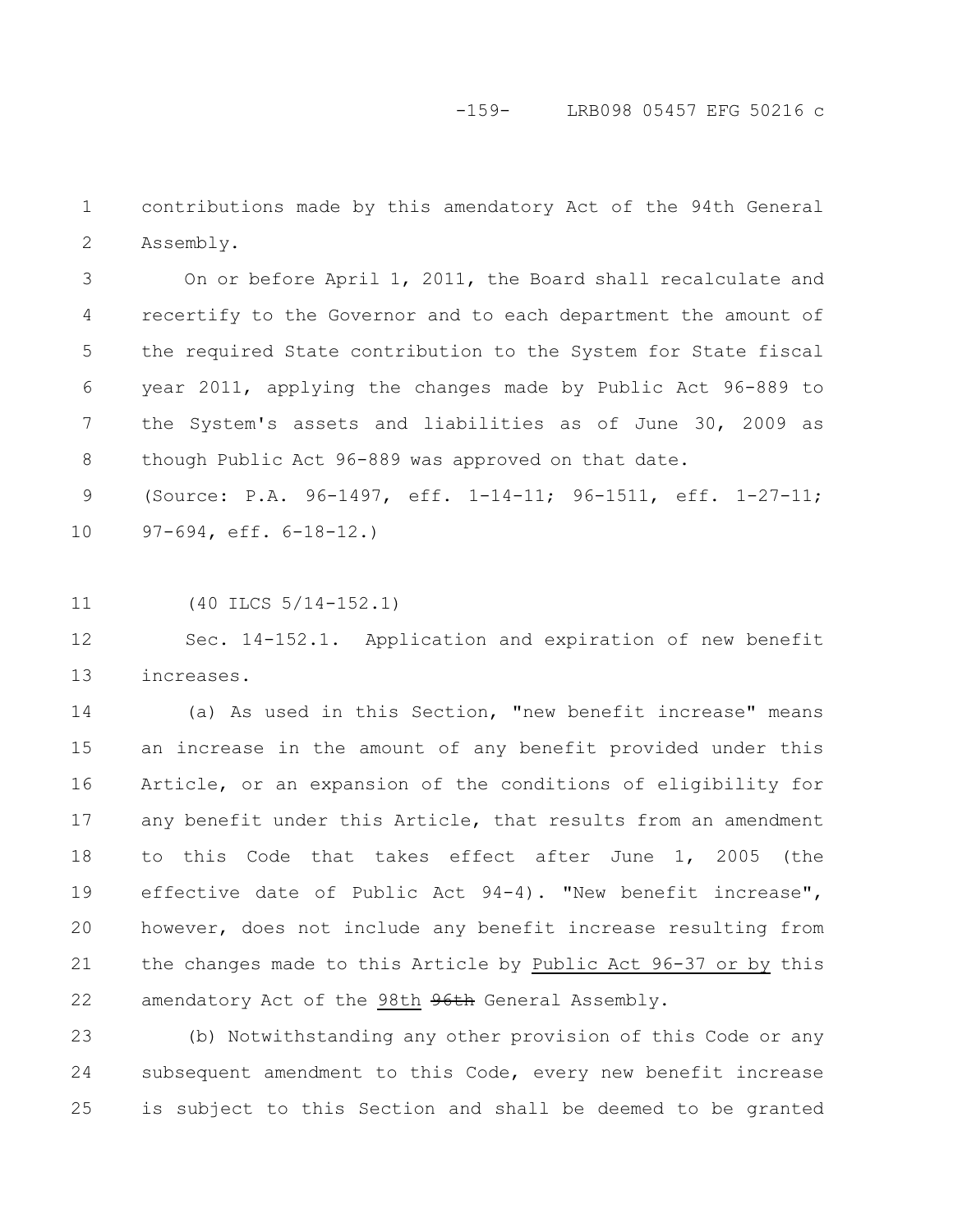only in conformance with and contingent upon compliance with the provisions of this Section. 1 2

(c) The Public Act enacting a new benefit increase must identify and provide for payment to the System of additional funding at least sufficient to fund the resulting annual increase in cost to the System as it accrues. 3 4 5 6

Every new benefit increase is contingent upon the General Assembly providing the additional funding required under this subsection. The Commission on Government Forecasting and Accountability shall analyze whether adequate additional funding has been provided for the new benefit increase and shall report its analysis to the Public Pension Division of the Department of Insurance Financial and Professional Regulation. A new benefit increase created by a Public Act that does not include the additional funding required under this subsection is null and void. If the Public Pension Division determines that the additional funding provided for a new benefit increase under this subsection is or has become inadequate, it may so certify to the Governor and the State Comptroller and, in the absence of corrective action by the General Assembly, the new benefit increase shall expire at the end of the fiscal year in which the certification is made. 7 8 9 10 11 12 13 14 15 16 17 18 19 20 21 22

(d) Every new benefit increase shall expire 5 years after its effective date or on such earlier date as may be specified in the language enacting the new benefit increase or provided under subsection (c). This does not prevent the General 23 24 25 26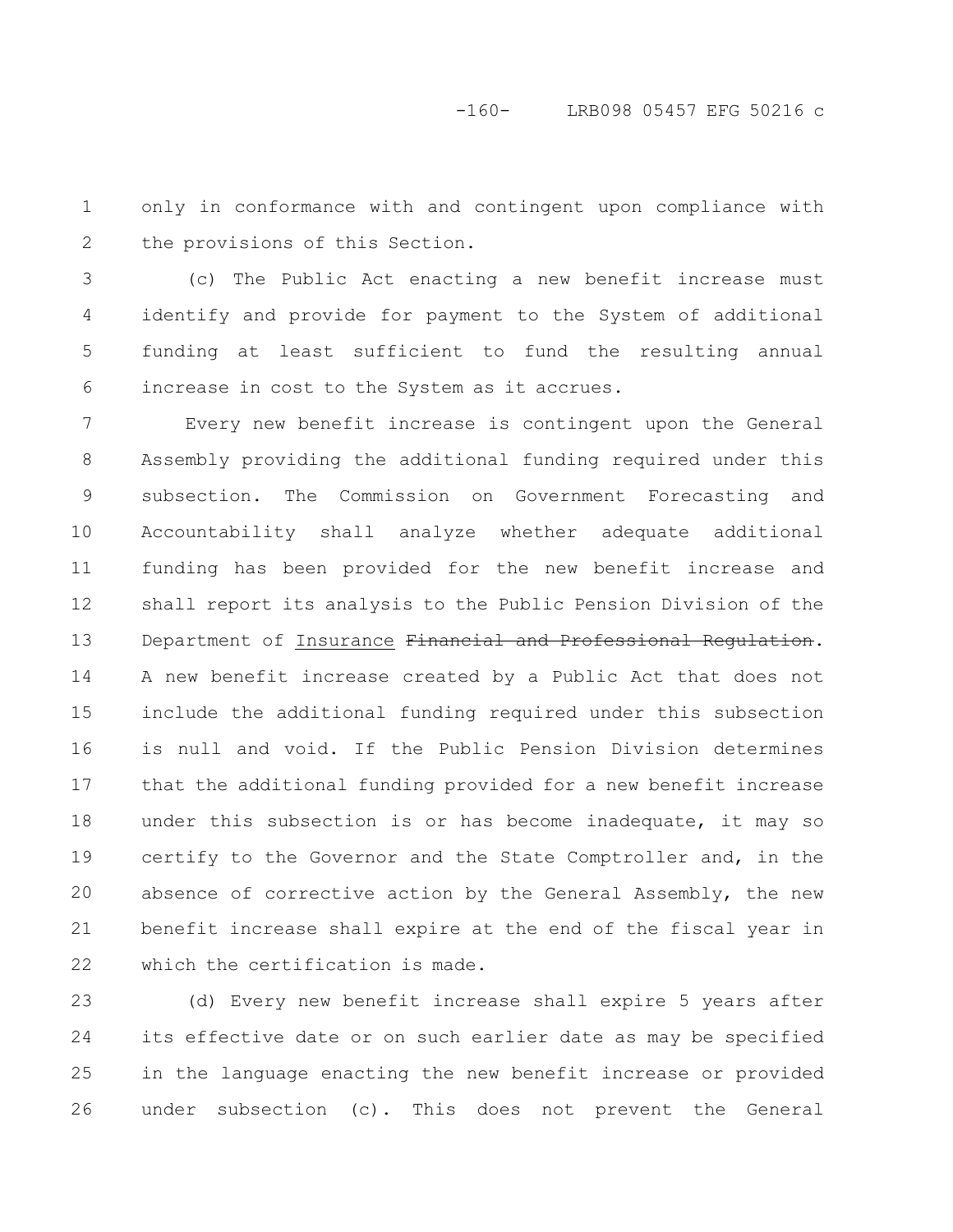Assembly from extending or re-creating a new benefit increase by law. 1 2

(e) Except as otherwise provided in the language creating the new benefit increase, a new benefit increase that expires under this Section continues to apply to persons who applied and qualified for the affected benefit while the new benefit increase was in effect and to the affected beneficiaries and alternate payees of such persons, but does not apply to any other person, including without limitation a person who continues in service after the expiration date and did not apply and qualify for the affected benefit while the new benefit increase was in effect. 3 4 5 6 7 8 9 10 11 12

(Source: P.A. 96-37, eff. 7-13-09.) 13

(40 ILCS 5/14-155 new) 14

#### Sec. 14-155. Defined contribution plan. 15

(a) By July 1, 2015, the System shall prepare and implement a voluntary defined contribution plan for up to 5% of eligible active Tier 1 members. The System shall determine the 5% cap by determining the number of Tier 1 active employees on the effective date of this Section. The defined contribution plan developed under this Section shall be a plan that aggregates employer and employee contributions in individual participant accounts which, after meeting any other requirements, are used for payouts after retirement in accordance with this Section and any other applicable laws. 16 17 18 19 20 21 22 23 24 25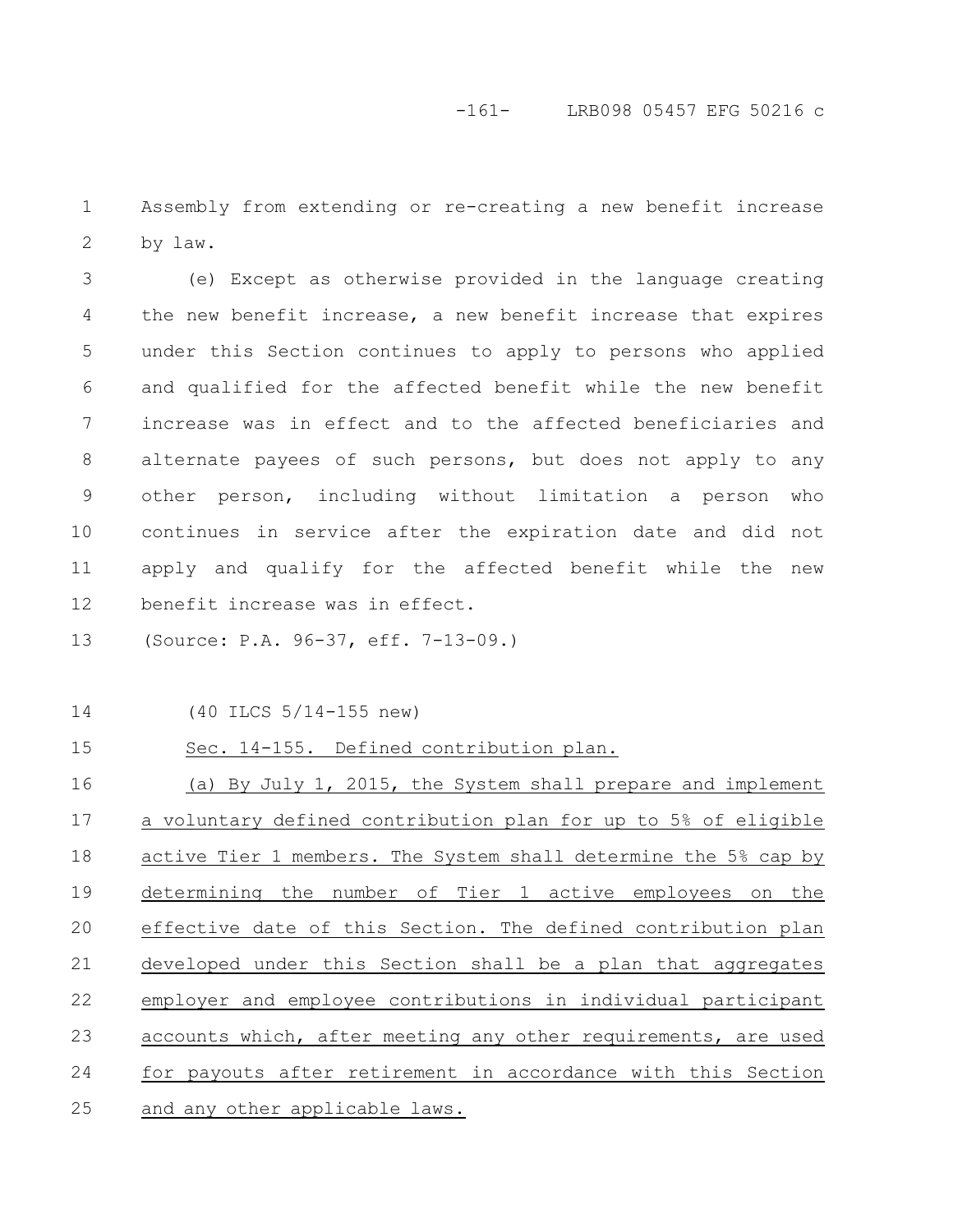As used in this Section, "defined benefit plan" means the retirement plan available under this Article to Tier 1 members who have not made the election authorized under this Section. (1) Under the defined contribution plan, an active Tier 1 member of this System could elect to cease accruing benefits in the defined benefit plan under this Article and begin accruing benefits for future service in the defined contribution plan. Service credit under the defined contribution plan may be used for determining retirement eligibility under the defined benefit plan. (2) Participants in the defined contribution plan shall pay employee contributions at the same rate as Tier 1 members in this System who do not participate in the defined contribution plan. (3) State contributions shall be paid into the accounts of all participants in the defined contribution plan at a uniform rate, expressed as a percentage of compensation and determined for each year. This rate shall be no higher than the employer's normal cost for Tier 1 members in the defined benefit plan for that year, as determined by the System and expressed as a percentage of compensation, and shall be no lower than 3% of compensation. The State shall adjust this rate annually. (4) The defined contribution plan shall require 5 years of participation in the defined contribution plan before vesting in State contributions. If the participant fails to 1 2 3 4 5 6 7 8 9 10 11 12 13 14 15 16 17 18 19 20 21 22 23 24 25 26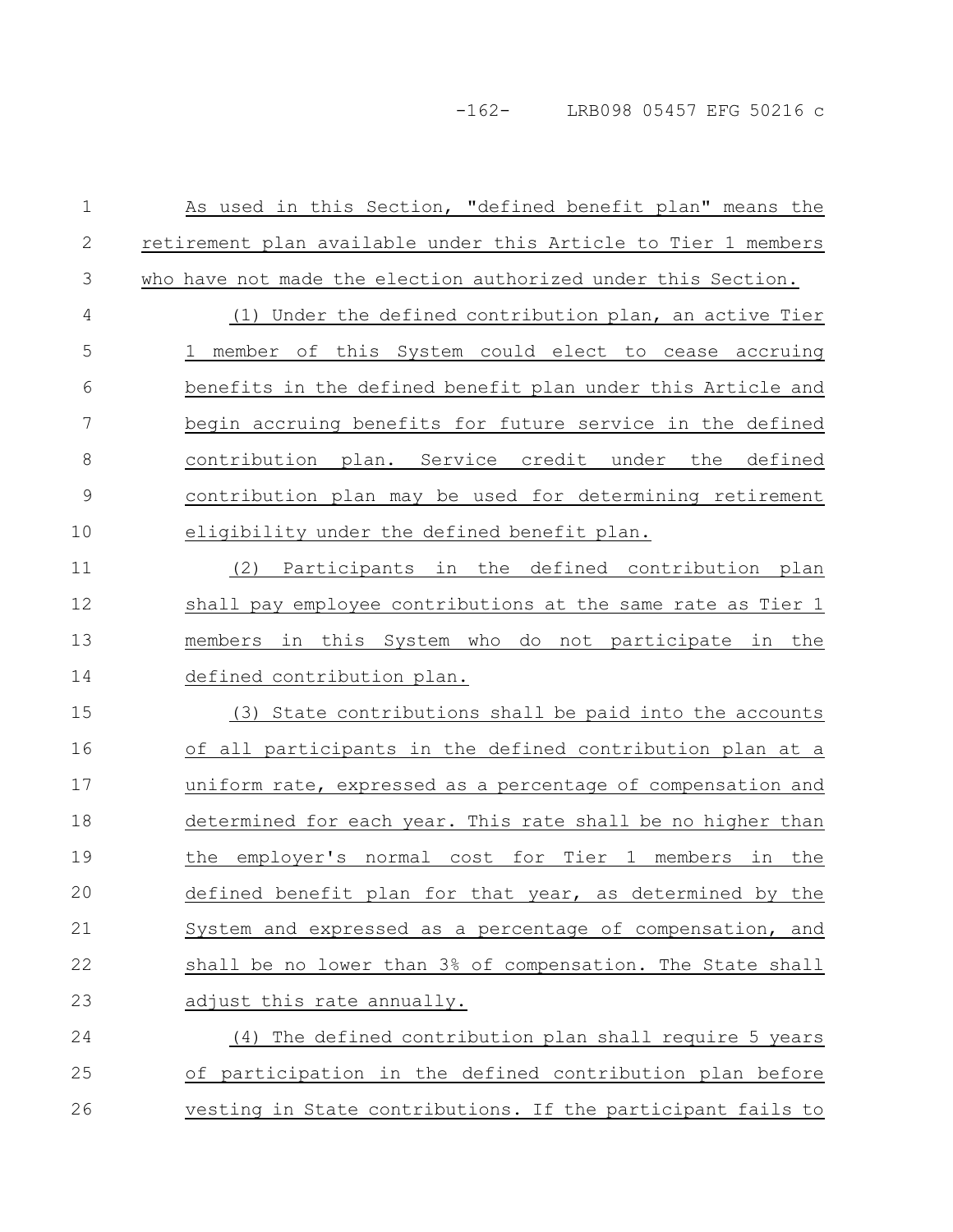-163- LRB098 05457 EFG 50216 c

vest in them, the State contributions, and the earnings thereon, shall be forfeited. (5) The defined contribution plan may provide for participants in the plan to be eligible for the defined disability benefits available to other participants under this Article. If it does, the System shall reduce the employee contributions credited to the member's defined contribution plan account by an amount determined by the System to cover the cost of offering such benefits. (6) The defined contribution plan shall provide a variety of options for investments. These options shall include investments handled by the Illinois State Board of Investment as well as private sector investment options. (7) The defined contribution plan shall provide a variety of options for payouts to retirees and their survivors. (8) To the extent authorized under federal law and as authorized by the System, the plan shall allow former participants in the plan to transfer or roll over employee and vested State contributions, and the earnings thereon, into other qualified retirement plans. (9) The System shall reduce the employee contributions credited to the member's defined contribution plan account by an amount determined by the System to cover the cost of offering these benefits and any applicable administrative fees. 1 2 3 4 5 6 7 8 9 10 11 12 13 14 15 16 17 18 19 20 21 22 23 24 25 26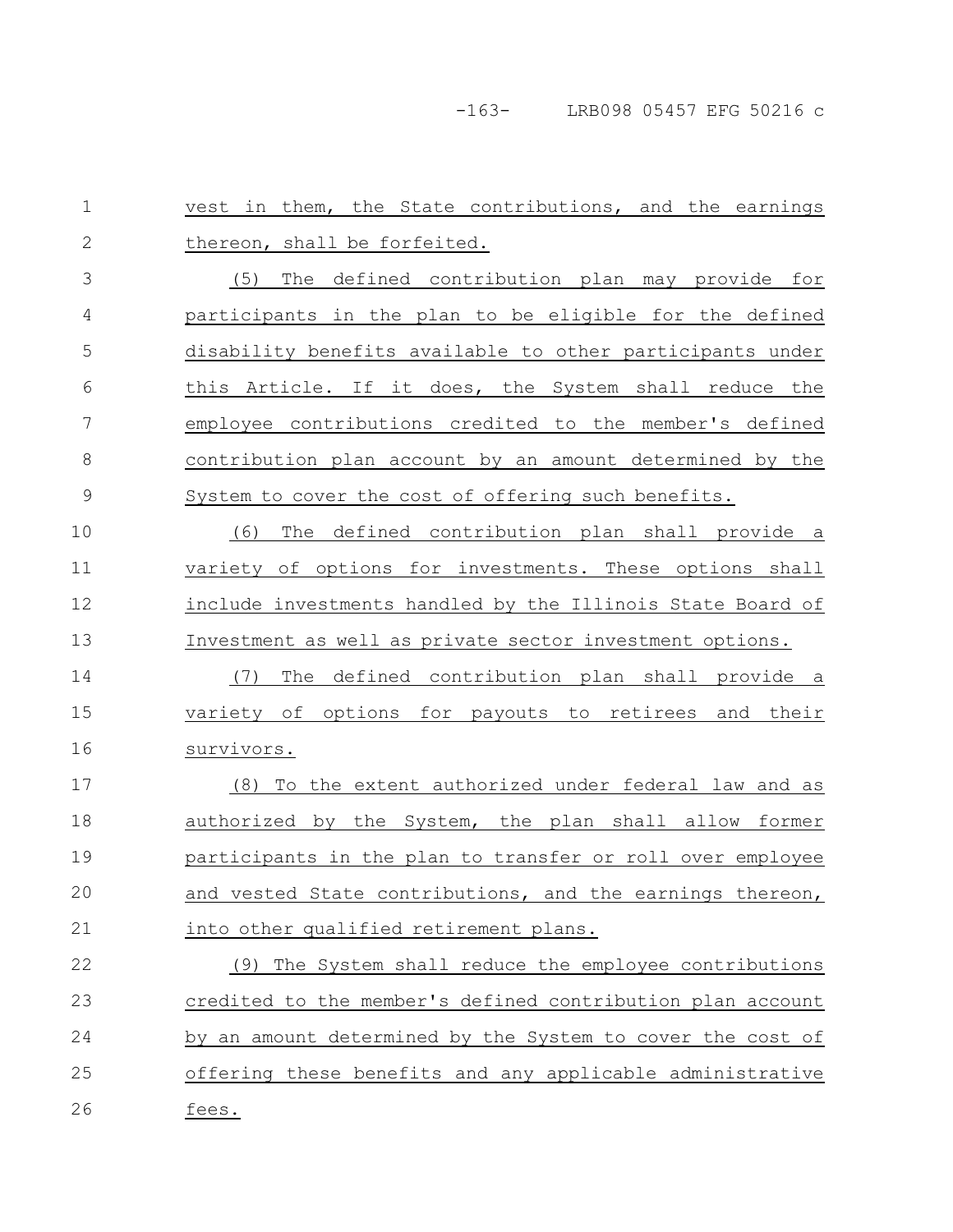# -164- LRB098 05457 EFG 50216 c

| $\mathbf 1$ | Only persons who are active Tier 1 members of the<br>(b)        |
|-------------|-----------------------------------------------------------------|
| 2           | System on the effective date of this Section are eligible to    |
| 3           | participate in the defined contribution plan. Participation in  |
| 4           | the defined contribution plan shall be limited to the first 5%  |
| 5           | of eligible persons who elect to participate. The election to   |
| 6           | participate in the defined contribution plan is voluntary and   |
| 7           | irrevocable.                                                    |
| $\,8\,$     | (c) An eligible Tier 1 employee may irrevocably elect to        |
| 9           | participate in the defined contribution plan by filing with the |
| 10          | System a written application to participate that is received by |
| 11          | the System prior to its determination that 5% of eligible       |
| 12          | persons have elected to participate in the defined contribution |
| 13          | plan.                                                           |
| 14          | the System first determines that 5% of eligible<br>When         |
| 15          | persons have elected to participate in the defined contribution |
| 16          | plan, the System shall provide notice to previously eligible    |
| 17          | employees that the plan is no longer available and shall cease  |
| 18          | accepting applications to participate.                          |
| 19          | The System shall make a good faith effort to contact<br>(d)     |
| 20          | each active Tier 1 member who is eligible to participate in the |
| 21          | defined contribution plan. The System shall mail information    |
| 22          | describing the option to join the defined contribution plan to  |
| 23          | each of these employees to his or her last known address on     |
| 24          | file with the System. If the employee is not responsive to      |
| 25          | other means of contact, it is sufficient for the System to      |
| 26          | publish the details of the option on its website.               |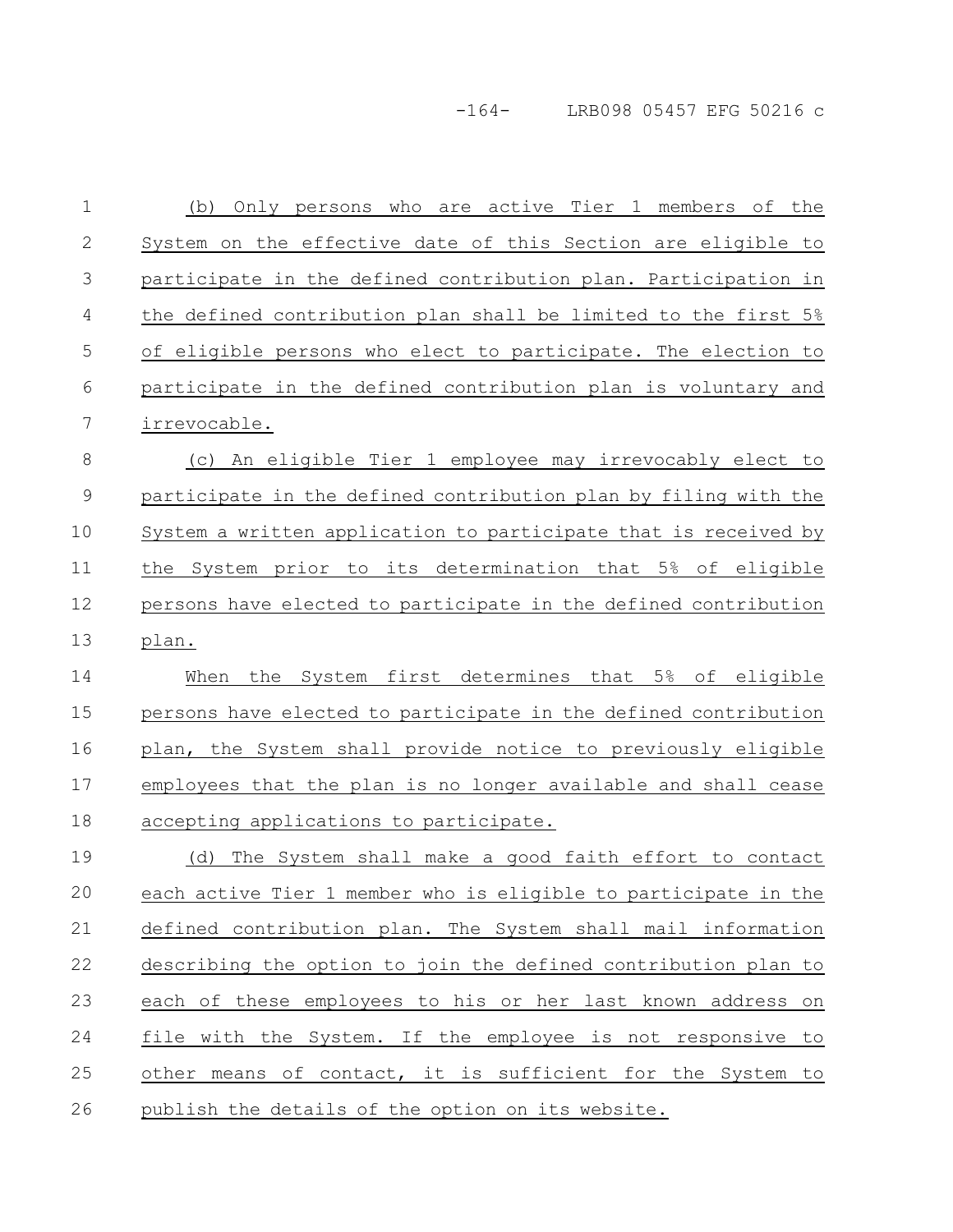-165- LRB098 05457 EFG 50216 c

Upon request for further information describing the option, the System shall provide employees with information from the System before exercising the option to join the plan, including information on the impact to their vested benefits or non-vested service. The individual consultation shall include projections of the member's defined benefits at retirement or earlier termination of service and the value of the member's account at retirement or earlier termination of service. The System shall not provide advice or counseling with respect to whether the employee should exercise the option. The System shall inform Tier 1 employees who are eligible to participate in the defined contribution plan that they may also wish to obtain information and counsel relating to their option from any other available source, including but not limited to labor organizations, private counsel, and financial advisors. 1 2 3 4 5 6 7 8 9 10 11 12 13 14 15

(e) In no event shall the System, its staff, its authorized representatives, or the Board be liable for any information given to an employee under this Section. The System may coordinate with the Illinois Department of Central Management Services and other retirement systems administering a defined contribution plan in accordance with this amendatory Act of the 98th General Assembly to provide information concerning the impact of the option set forth in this Section. 16 17 18 19 20 21 22 23

(f) Notwithstanding any other provision of this Section, no person shall begin participating in the defined contribution plan until it has attained qualified plan status and received 24 25 26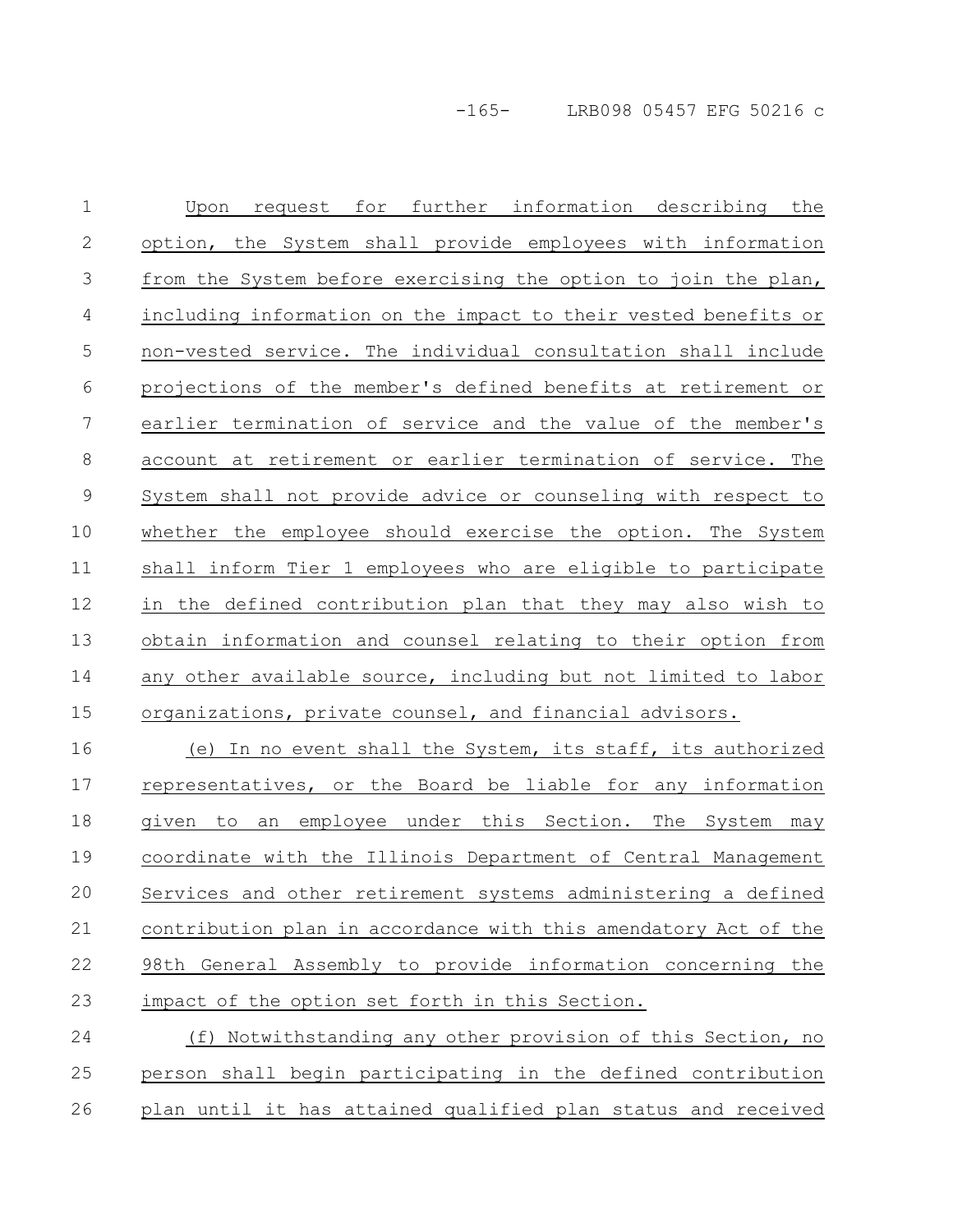-166- LRB098 05457 EFG 50216 c

- all necessary approvals from the U.S. Internal Revenue Service. (g) The System shall report on its progress under this Section, including the available details of the defined contribution plan and the System's plans for informing eligible Tier 1 members about the plan, to the Governor and the General Assembly on or before January 15, 2015. 1 2 3 4 5 6
- 7

(40 ILCS 5/14-156 new)

Sec. 14-156. Defined contribution plan; termination. If the defined contribution plan is terminated or becomes inoperative pursuant to law, then each participant in the plan shall automatically be deemed to have been a contributing Tier 1 member in the System's defined benefit plan during the time in which he or she participated in the defined contribution plan, and for that purpose the System shall be entitled to recover the amounts in the participant's defined contribution accounts. 8 9 10 11 12 13 14 15 16

(40 ILCS 5/15-106) (from Ch. 108 1/2, par. 15-106) 17

Sec. 15-106. Employer. "Employer": The University of Illinois, Southern Illinois University, Chicago State University, Eastern Illinois University, Governors State University, Illinois State University, Northeastern Illinois University, Northern Illinois University, Western Illinois University, the State Board of Higher Education, the Illinois Mathematics and Science Academy, the University Civil Service 18 19 20 21 22 23 24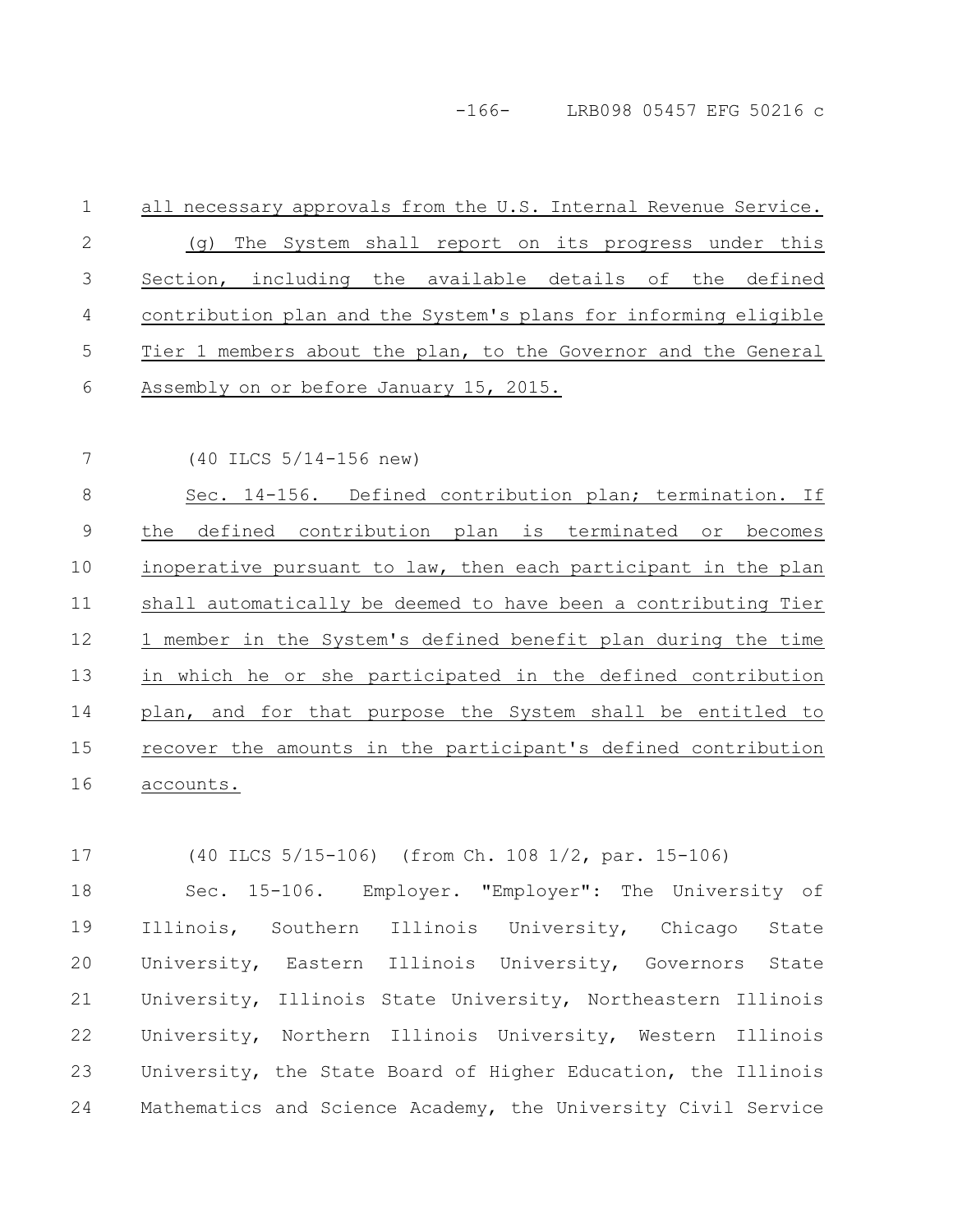-167- LRB098 05457 EFG 50216 c

Merit Board, the Board of Trustees of the State Universities Retirement System, the Illinois Community College Board, community college boards, any association of community college boards organized under Section 3-55 of the Public Community College Act, the Board of Examiners established under the Illinois Public Accounting Act, and, only during the period for which employer contributions required under Section 15-155 are paid, the following organizations: the alumni associations, the foundations and the athletic associations which are affiliated with the universities and colleges included in this Section as employers. An individual that begins employment after the effective date of this amendatory Act of the 98th General Assembly with an entity not defined as an employer in this Section shall not be deemed an employee for the purposes of this Article with respect to that employment and shall not be eligible to participate in the System with respect to that employment; provided, however, that those individuals who are both employed and already participants in the System on the effective date of this amendatory Act of the 98th General Assembly shall be allowed to continue as participants in the System for the duration of that employment and continue to earn service credit. 1 2 3 4 5 6 7 8 9 10 11 12 13 14 15 16 17 18 19 20 21 22

Notwithstanding any provision of law to the contrary, an individual who begins employment with any of the following employers on or after the effective date of this amendatory Act of the 98th General Assembly shall not be deemed an employee 23 24 25 26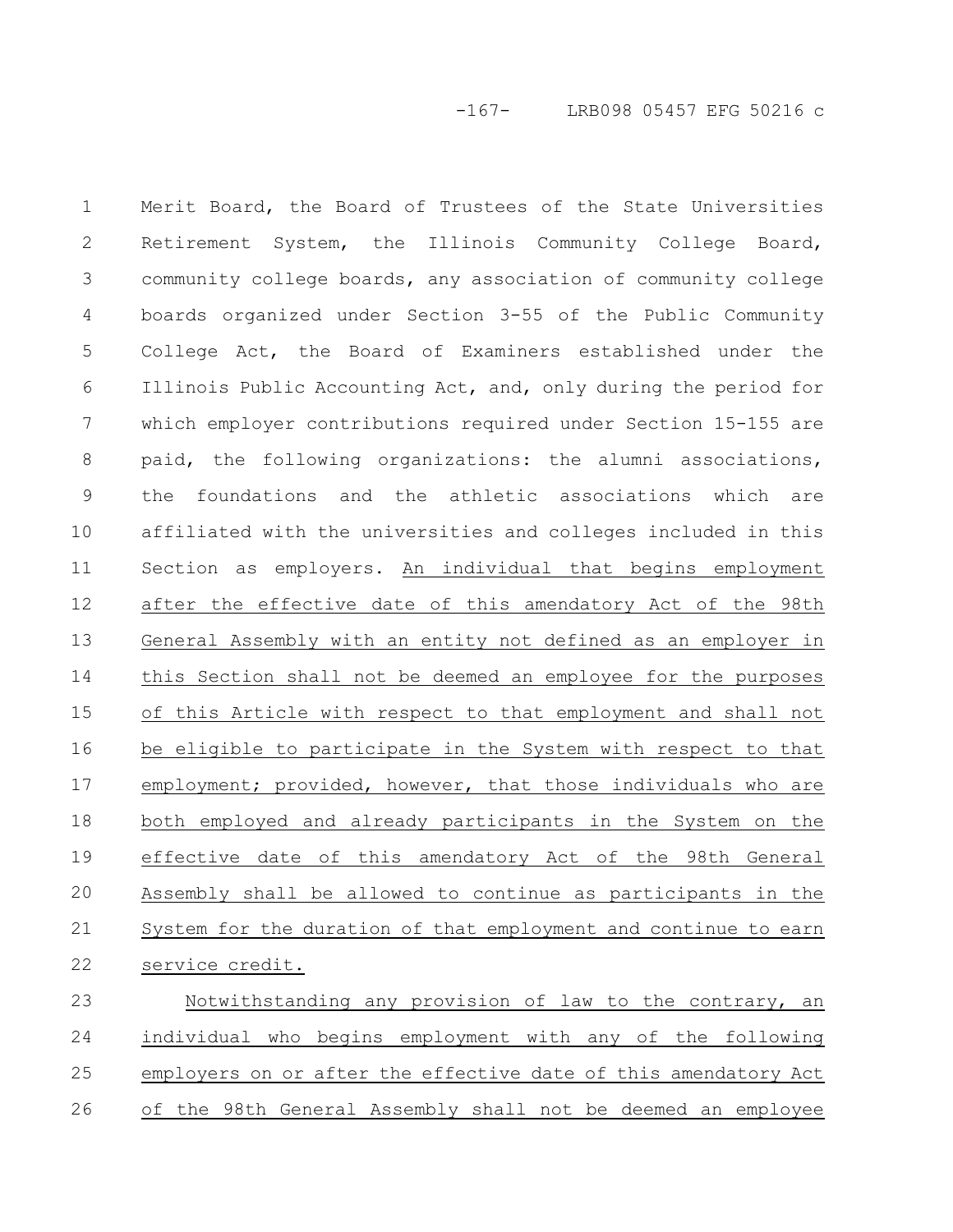and shall not be eligible to participate in the System with respect to that employment: any association of community college boards organized under Section 3-55 of the Public Community College Act, the Association of Illinois Middle-Grade Schools, the Illinois Association of School Administrators, the Illinois Association for Supervision and Curriculum Development, the Illinois Principals Association, the Illinois Association of School Business Officials, or the Illinois Special Olympics; provided, however, that those individuals who are both employed and already participants in the System on the effective date of this amendatory Act of the 98th General Assembly shall be allowed to continue as participants in the System for the duration of that employment and continue to earn service credit. 1 2 3 4 5 6 7 8 9 10 11 12 13 14

A department as defined in Section 14-103.04 is an employer for any person appointed by the Governor under the Civil Administrative Code of Illinois who is a participating employee as defined in Section 15-109. The Department of Central Management Services is an employer with respect to persons employed by the State Board of Higher Education in positions with the Illinois Century Network as of June 30, 2004 who remain continuously employed after that date by the Department of Central Management Services in positions with the Illinois Century Network, the Bureau of Communication and Computer Services, or, if applicable, any successor bureau. 15 16 17 18 19 20 21 22 23 24 25

The cities of Champaign and Urbana shall be considered 26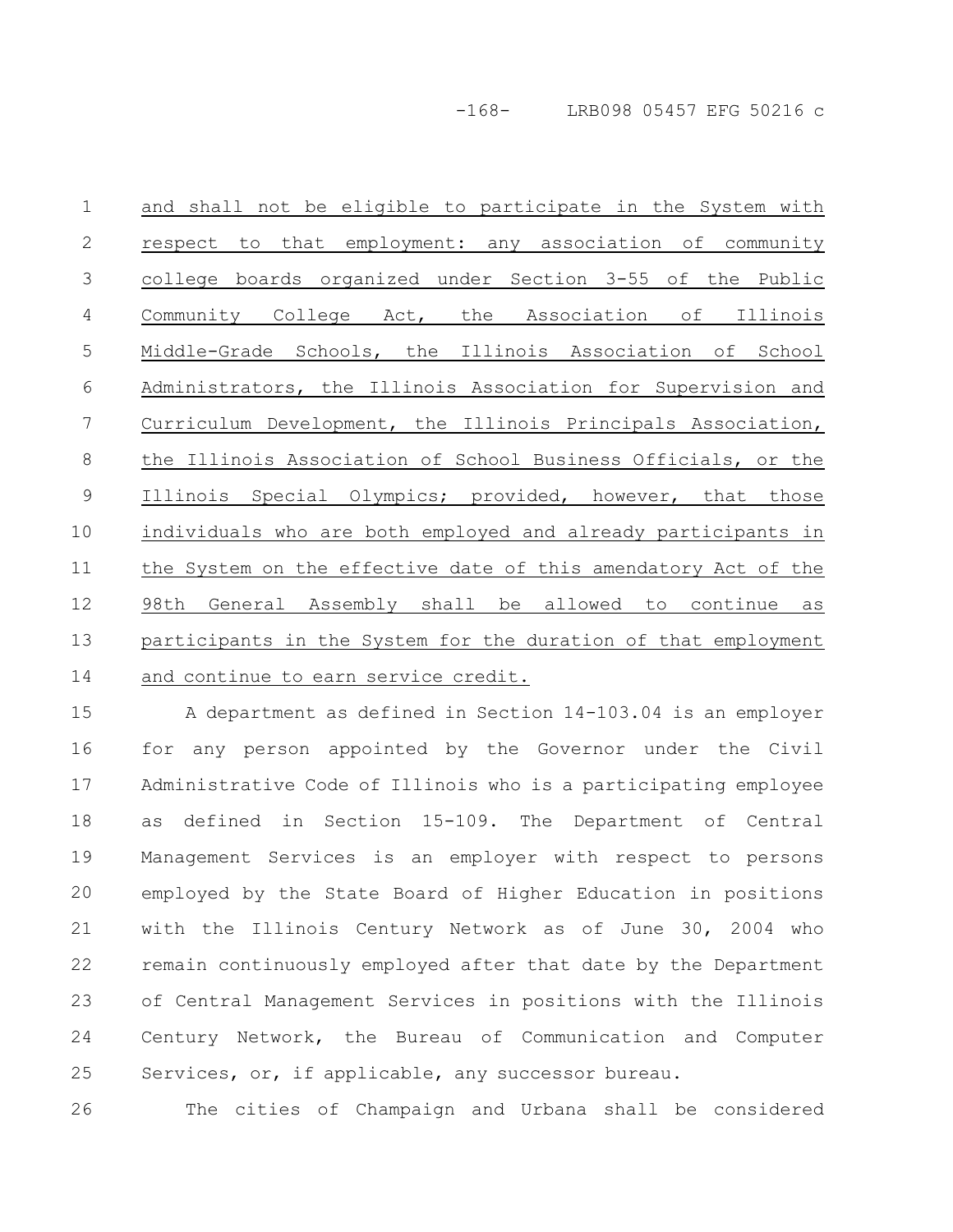#### -169- LRB098 05457 EFG 50216 c

employers, but only during the period for which contributions are required to be made under subsection (b-1) of Section 15-155 and only with respect to individuals described in subsection (h) of Section 15-107. 1 2 3 4

(Source: P.A. 95-369, eff. 8-23-07; 95-728, eff. 7-1-08 - See Sec. 999.) 5 6

(40 ILCS 5/15-107) (from Ch. 108 1/2, par. 15-107) Sec. 15-107. Employee. 7 8

(a) "Employee" means any member of the educational, administrative, secretarial, clerical, mechanical, labor or other staff of an employer whose employment is permanent and continuous or who is employed in a position in which services are expected to be rendered on a continuous basis for at least 4 months or one academic term, whichever is less, who (A) receives payment for personal services on a warrant issued pursuant to a payroll voucher certified by an employer and drawn by the State Comptroller upon the State Treasurer or by an employer upon trust, federal or other funds, or (B) is on a leave of absence without pay. Employment which is irregular, intermittent or temporary shall not be considered continuous for purposes of this paragraph. 9 10 11 12 13 14 15 16 17 18 19 20 21

However, a person is not an "employee" if he or she: 22

(1) is a student enrolled in and regularly attending classes in a college or university which is an employer, and is employed on a temporary basis at less than full 23 24 25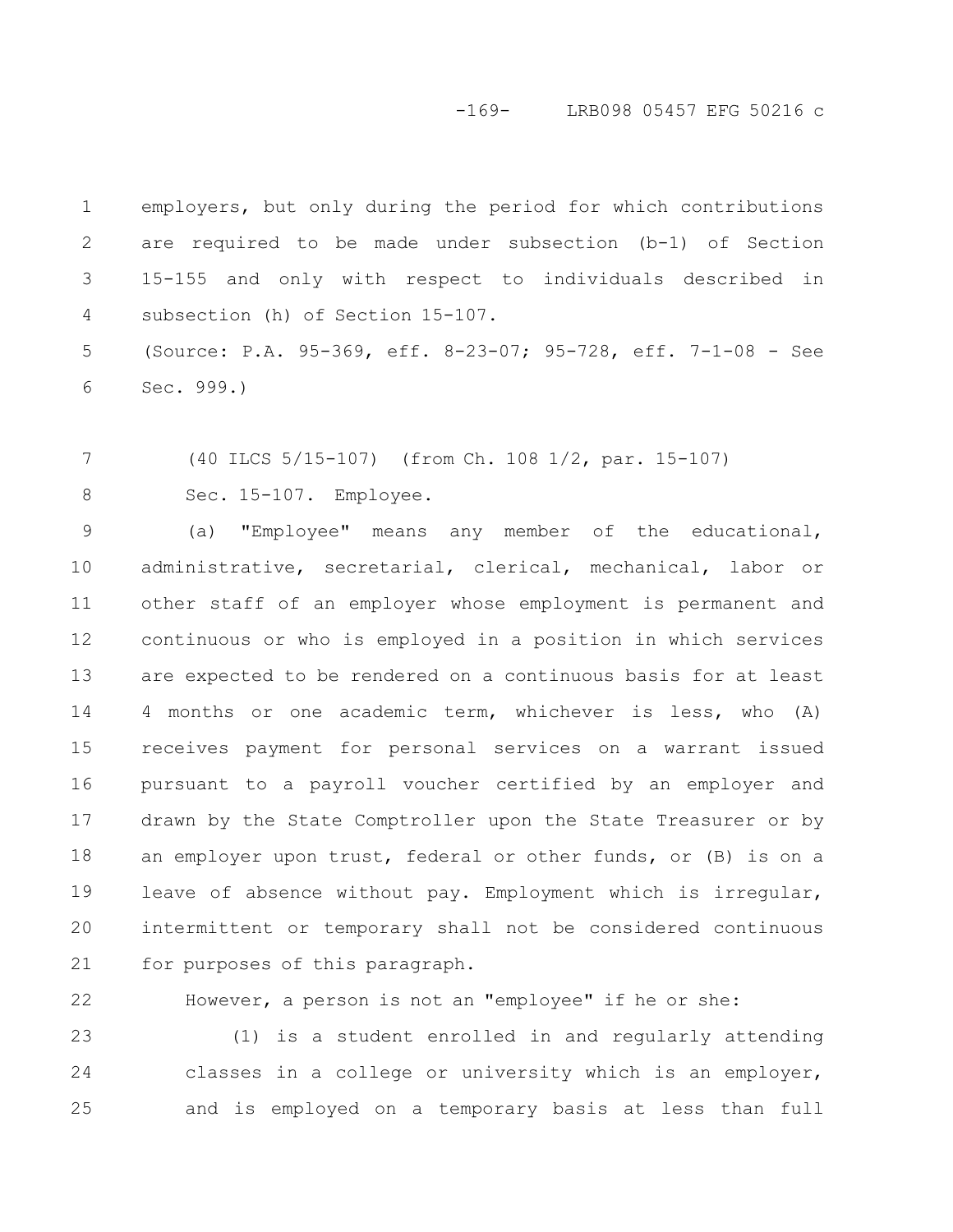### -170- LRB098 05457 EFG 50216 c

time; 1

(2) is currently receiving a retirement annuity or a disability retirement annuity under Section 15-153.2 from this System; 2 3 4

5

(3) is on a military leave of absence;

(4) is eligible to participate in the Federal Civil Service Retirement System and is currently making contributions to that system based upon earnings paid by an employer; 6 7 8 9

(5) is on leave of absence without pay for more than 60 days immediately following termination of disability benefits under this Article; 10 11 12

(6) is hired after June 30, 1979 as a public service employment program participant under the Federal Comprehensive Employment and Training Act and receives earnings in whole or in part from funds provided under that Act; or 13 14 15 16 17

(7) is employed on or after July 1, 1991 to perform services that are excluded by subdivision (a)(7)(f) or (a)(19) of Section 210 of the federal Social Security Act from the definition of employment given in that Section (42 U.S.C. 410). 18 19 20 21 22

(b) Any employer may, by filing a written notice with the board, exclude from the definition of "employee" all persons employed pursuant to a federally funded contract entered into after July 1, 1982 with a federal military department in a 23 24 25 26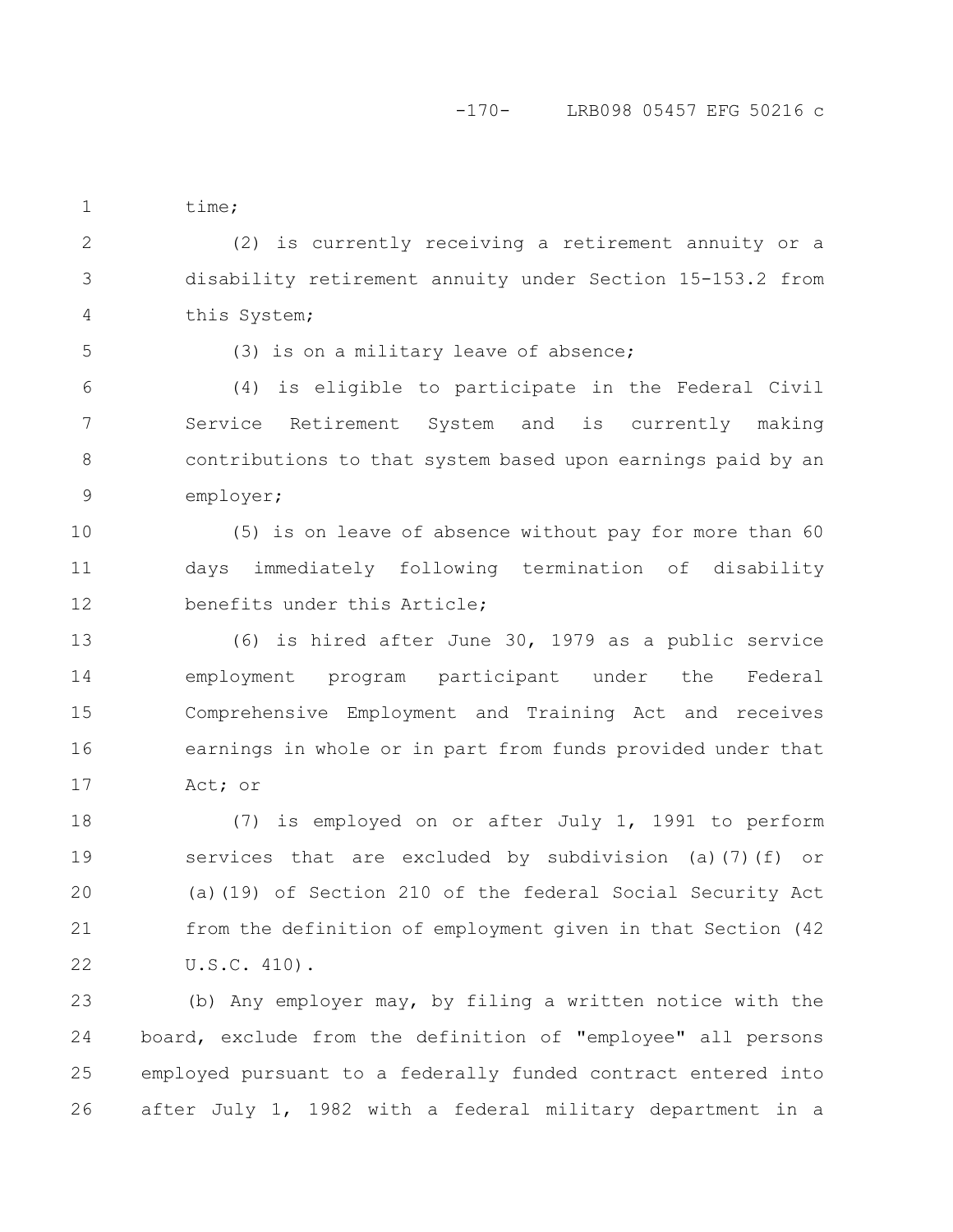#### -171- LRB098 05457 EFG 50216 c

program providing training in military courses to federal military personnel on a military site owned by the United States Government, if this exclusion is not prohibited by the federally funded contract or federal laws or rules governing the administration of the contract. 1 2 3 4 5

(c) Any person appointed by the Governor under the Civil Administrative Code of the State is an employee, if he or she is a participant in this system on the effective date of the appointment. 6 7 8 9

(d) A participant on lay-off status under civil service rules is considered an employee for not more than 120 days from the date of the lay-off. 10 11 12

(e) A participant is considered an employee during (1) the first 60 days of disability leave, (2) the period, not to exceed one year, in which his or her eligibility for disability benefits is being considered by the board or reviewed by the courts, and (3) the period he or she receives disability benefits under the provisions of Section 15-152, workers' compensation or occupational disease benefits, or disability income under an insurance contract financed wholly or partially by the employer. 13 14 15 16 17 18 19 20 21

(f) Absences without pay, other than formal leaves of absence, of less than 30 calendar days, are not considered as an interruption of a person's status as an employee. If such absences during any period of 12 months exceed 30 work days, the employee status of the person is considered as interrupted 22 23 24 25 26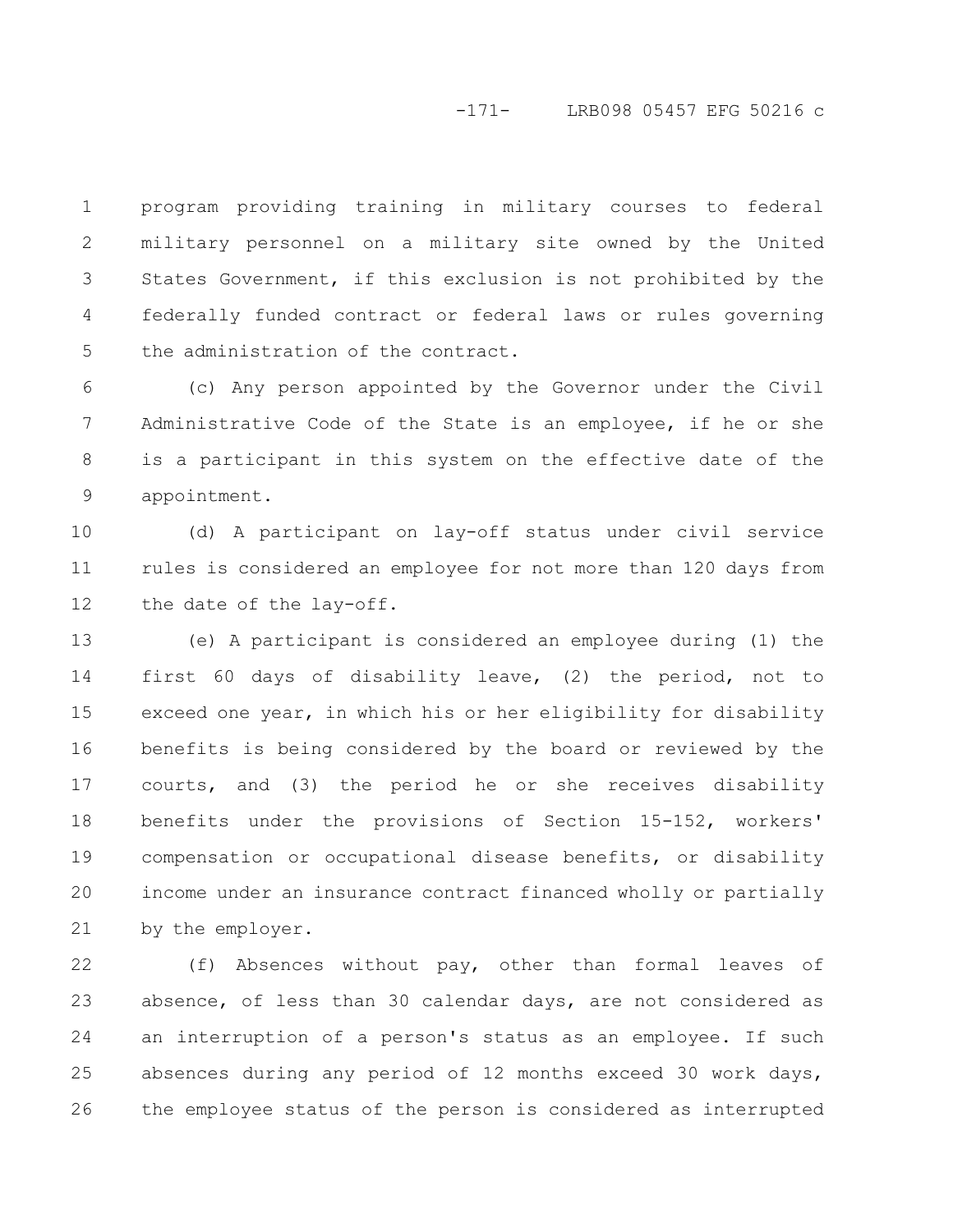as of the 31st work day. 1

(g) A staff member whose employment contract requires services during an academic term is to be considered an employee during the summer and other vacation periods, unless he or she declines an employment contract for the succeeding academic term or his or her employment status is otherwise terminated, and he or she receives no earnings during these periods. 2 3 4 5 6 7 8

(h) An individual who was a participating employee employed in the fire department of the University of Illinois's Champaign-Urbana campus immediately prior to the elimination of that fire department and who immediately after the elimination of that fire department became employed by the fire department of the City of Urbana or the City of Champaign shall continue to be considered as an employee for purposes of this Article for so long as the individual remains employed as a firefighter by the City of Urbana or the City of Champaign. The individual shall cease to be considered an employee under this subsection (h) upon the first termination of the individual's employment as a firefighter by the City of Urbana or the City of Champaign. 9 10 11 12 13 14 15 16 17 18 19 20 21

(i) An individual who is employed on a full-time basis as an officer or employee of a statewide teacher organization that serves System participants or an officer of a national teacher organization that serves System participants may participate in the System and shall be deemed an employee, provided that 22 23 24 25 26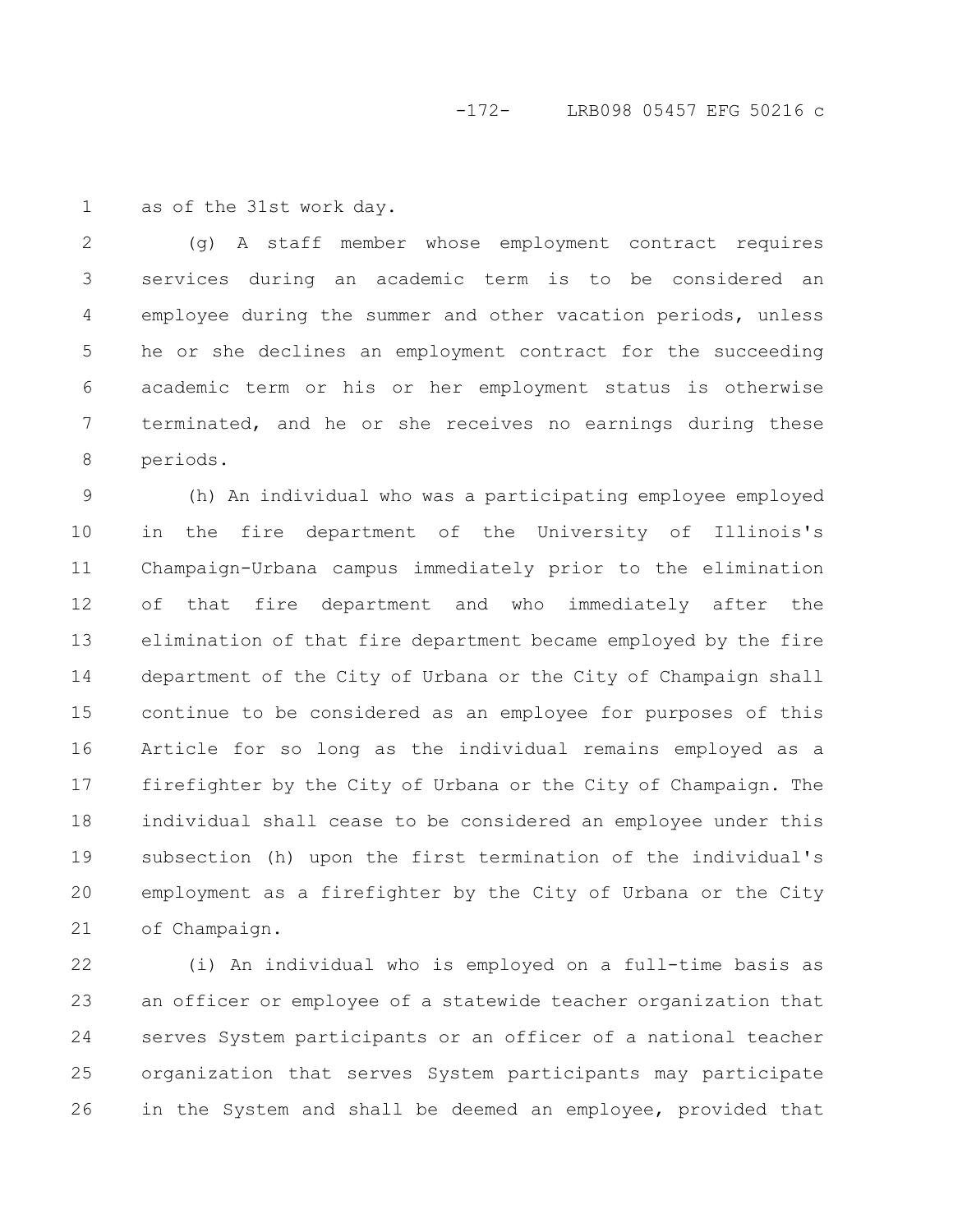(1) the individual has previously earned creditable service under this Article, (2) the individual files with the System an irrevocable election to become a participant before the effective date of this amendatory Act of the 97th General Assembly, (3) the individual does not receive credit for that employment under any other Article of this Code, and (4) the individual first became a full-time employee of the teacher organization and becomes a participant before the effective date of this amendatory Act of the 97th General Assembly. An employee under this subsection (i) is responsible for paying to the System both (A) employee contributions based on the actual compensation received for service with the teacher organization and (B) employer contributions equal to the normal costs (as defined in Section 15-155) resulting from that service; all or any part of these contributions may be paid on the employee's behalf or picked up for tax purposes (if authorized under federal law) by the teacher organization. 1 2 3 4 5 6 7 8 9 10 11 12 13 14 15 16 17

A person who is an employee as defined in this subsection (i) may establish service credit for similar employment prior to becoming an employee under this subsection by paying to the System for that employment the contributions specified in this subsection, plus interest at the effective rate from the date of service to the date of payment. However, credit shall not be granted under this subsection for any such prior employment for which the applicant received credit under any other provision of this Code, or during which the applicant was on a leave of 18 19 20 21 22 23 24 25 26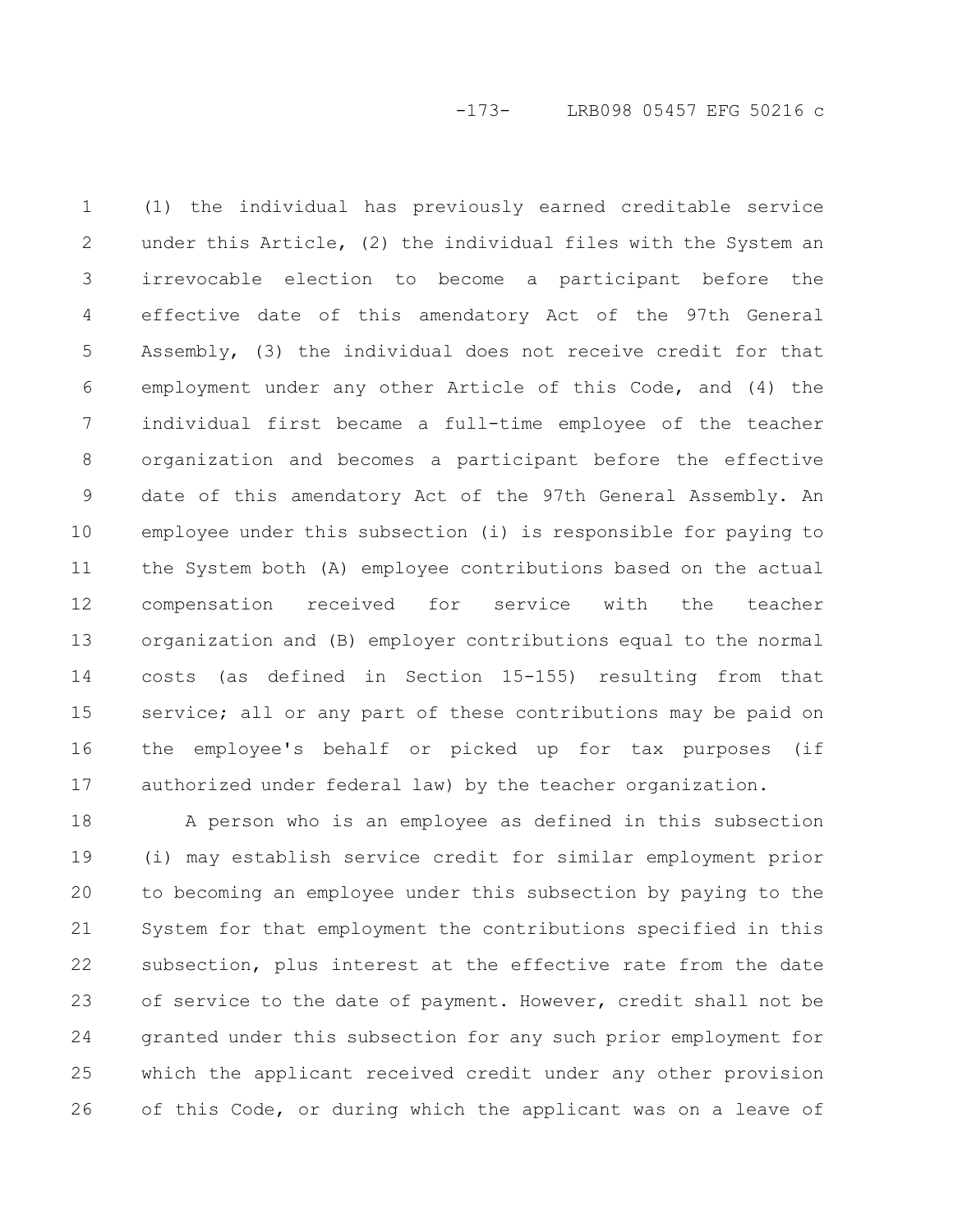-174- LRB098 05457 EFG 50216 c

1

absence under Section 15-113.2.

(j) A person employed by the State Board of Higher Education in a position with the Illinois Century Network as of June 30, 2004 shall be considered to be an employee for so long as he or she remains continuously employed after that date by the Department of Central Management Services in a position with the Illinois Century Network, the Bureau of Communication and Computer Services, or, if applicable, any successor bureau and meets the requirements of subsection (a). 2 3 4 5 6 7 8 9

(k) In the case of doubt as to whether any person is an employee within the meaning of this Section, the decision of the Board shall be final. 10 11 12

(Source: P.A. 97-651, eff. 1-5-12.) 13

(40 ILCS 5/15-111) (from Ch. 108 1/2, par. 15-111) 14

Sec. 15-111. Earnings. 15

(a) "Earnings": An amount paid for personal services equal to the sum of the basic compensation plus extra compensation for summer teaching, overtime or other extra service. For periods for which an employee receives service credit under subsection (c) of Section 15-113.1 or Section 15-113.2, earnings are equal to the basic compensation on which contributions are paid by the employee during such periods. Compensation for employment which is irregular, intermittent and temporary shall not be considered earnings, unless the participant is also receiving earnings from the employer as an 16 17 18 19 20 21 22 23 24 25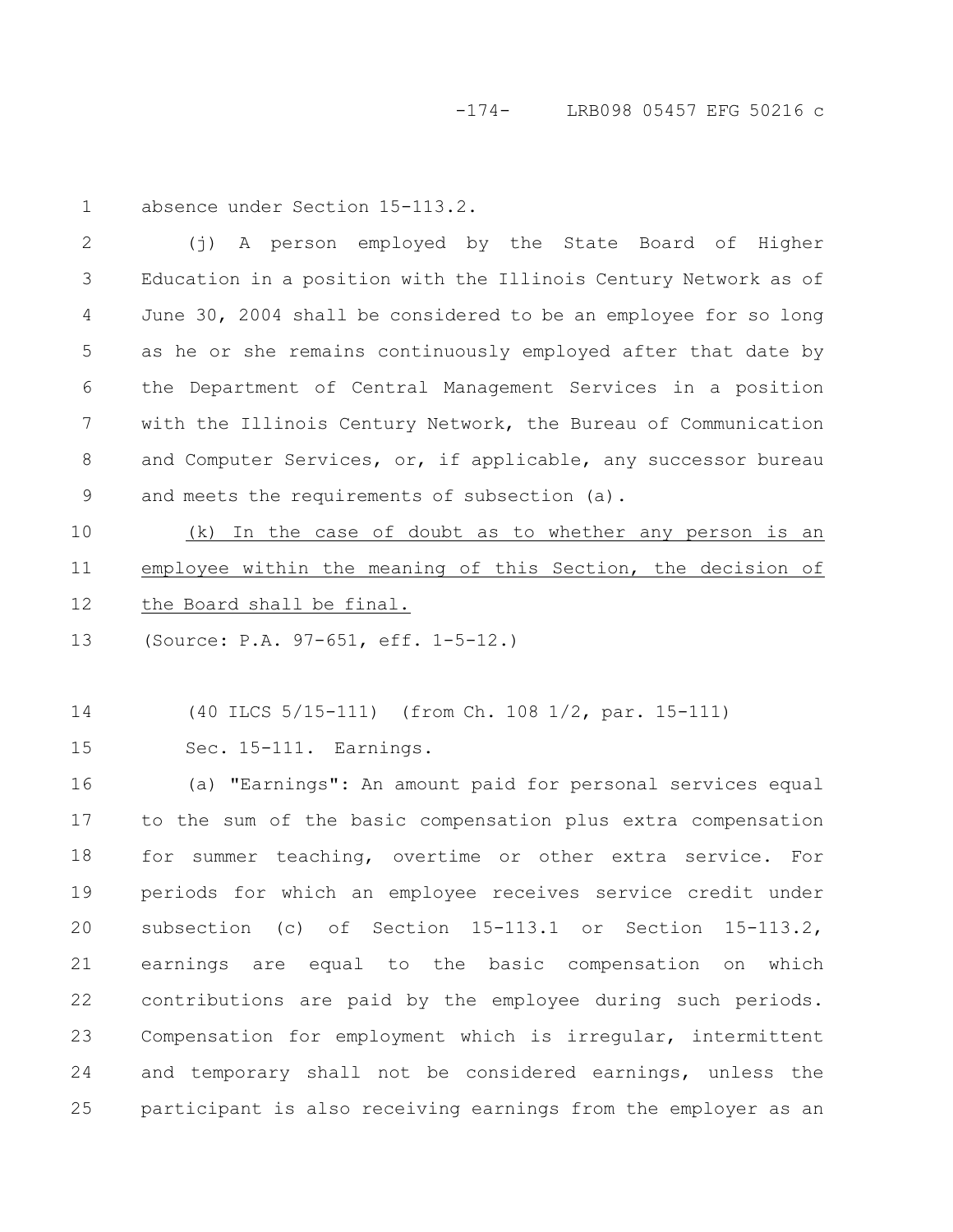employee under Section 15-107. 1

With respect to transition pay paid by the University of Illinois to a person who was a participating employee employed in the fire department of the University of Illinois's Champaign-Urbana campus immediately prior to the elimination of that fire department: 2 3 4 5 6

(1) "Earnings" includes transition pay paid to the employee on or after the effective date of this amendatory Act of the 91st General Assembly. 7 8 9

(2) "Earnings" includes transition pay paid to the employee before the effective date of this amendatory Act of the 91st General Assembly only if (i) employee contributions under Section 15-157 have been withheld from that transition pay or (ii) the employee pays to the System before January 1, 2001 an amount representing employee contributions under Section 15-157 on that transition pay. Employee contributions under item (ii) may be paid in a lump sum, by withholding from additional transition pay accruing before January 1, 2001, or in any other manner approved by the System. Upon payment of the employee contributions on transition pay, the corresponding employer contributions become an obligation of the State. 10 11 12 13 14 15 16 17 18 19 20 21 22

(b) For a Tier 2 member, the annual earnings shall not exceed \$106,800; however, that amount shall annually thereafter be increased by the lesser of (i) 3% of that amount, including all previous adjustments, or (ii) one half the annual 23 24 25 26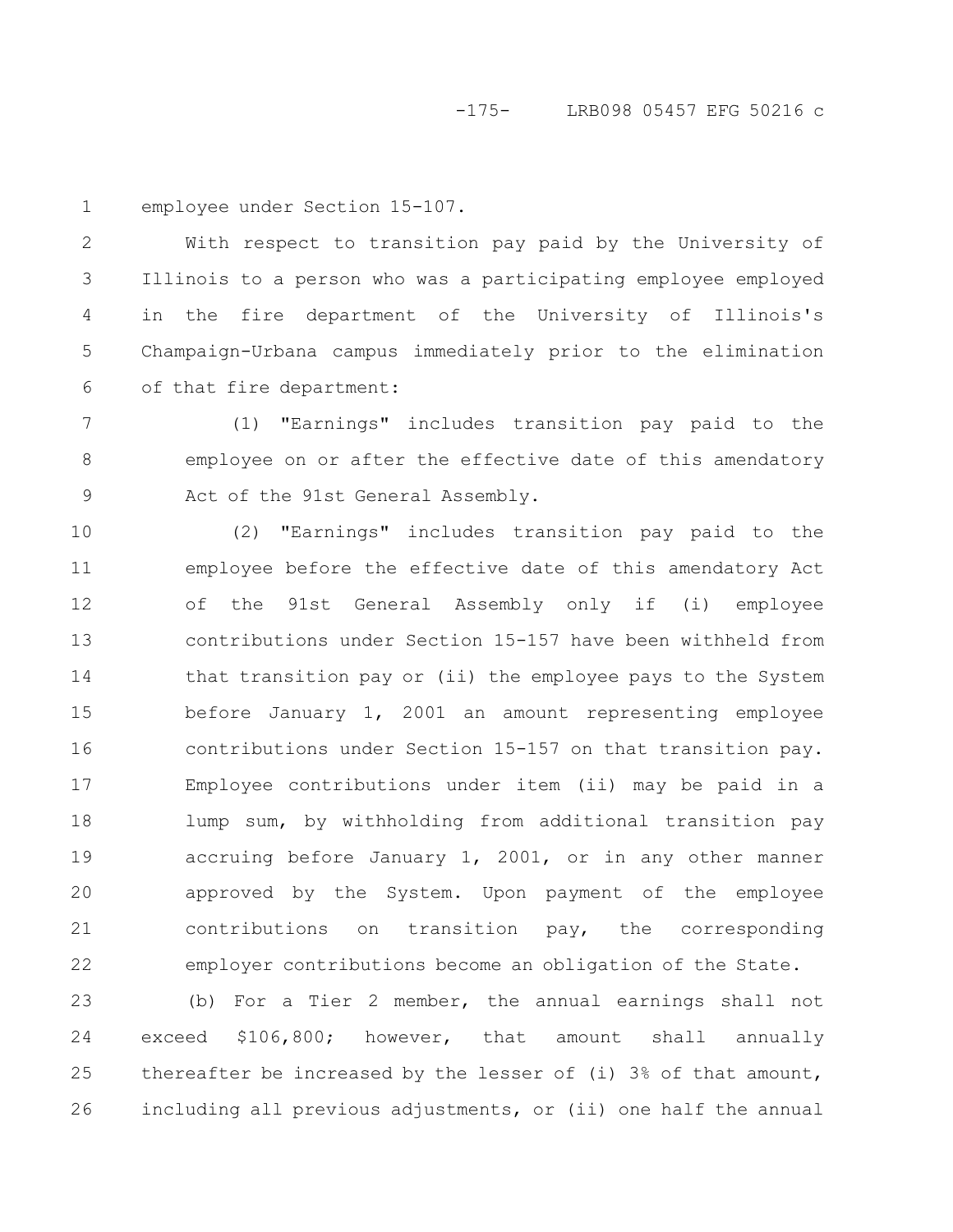# -176- LRB098 05457 EFG 50216 c

unadjusted percentage increase (but not less than zero) in the consumer price index-u for the 12 months ending with the September preceding each November 1, including all previous adjustments. 1 2 3 4

For the purposes of this Section, "consumer price index u" means the index published by the Bureau of Labor Statistics of the United States Department of Labor that measures the average change in prices of goods and services purchased by all urban consumers, United States city average, all items, 1982-84 = 100. The new amount resulting from each annual adjustment shall be determined by the Public Pension Division of the Department of Insurance and made available to the boards of the retirement systems and pension funds by November 1 of each year. 5 6 7 8 9 10 11 12 13

(c) Notwithstanding any other provision of this Code, the annual earnings of a Tier 1 member for the purposes of this Code shall not exceed, for periods of service on or after the effective date of this amendatory Act of the 98th General Assembly, the greater of (i) the annual limitation determined from time to time under subsection (b-5) of Section 1-160 of this Code, (ii) the annualized rate of earnings of the Tier 1 member as of that effective date, or (iii) the annualized rate of earnings of the Tier 1 member immediately preceding the expiration, renewal, or amendment of an employment contract or collective bargaining agreement in effect on that effective date. 14 15 16 17 18 19 20 21 22 23 24 25

(Source: P.A. 98-92, eff. 7-16-13.) 26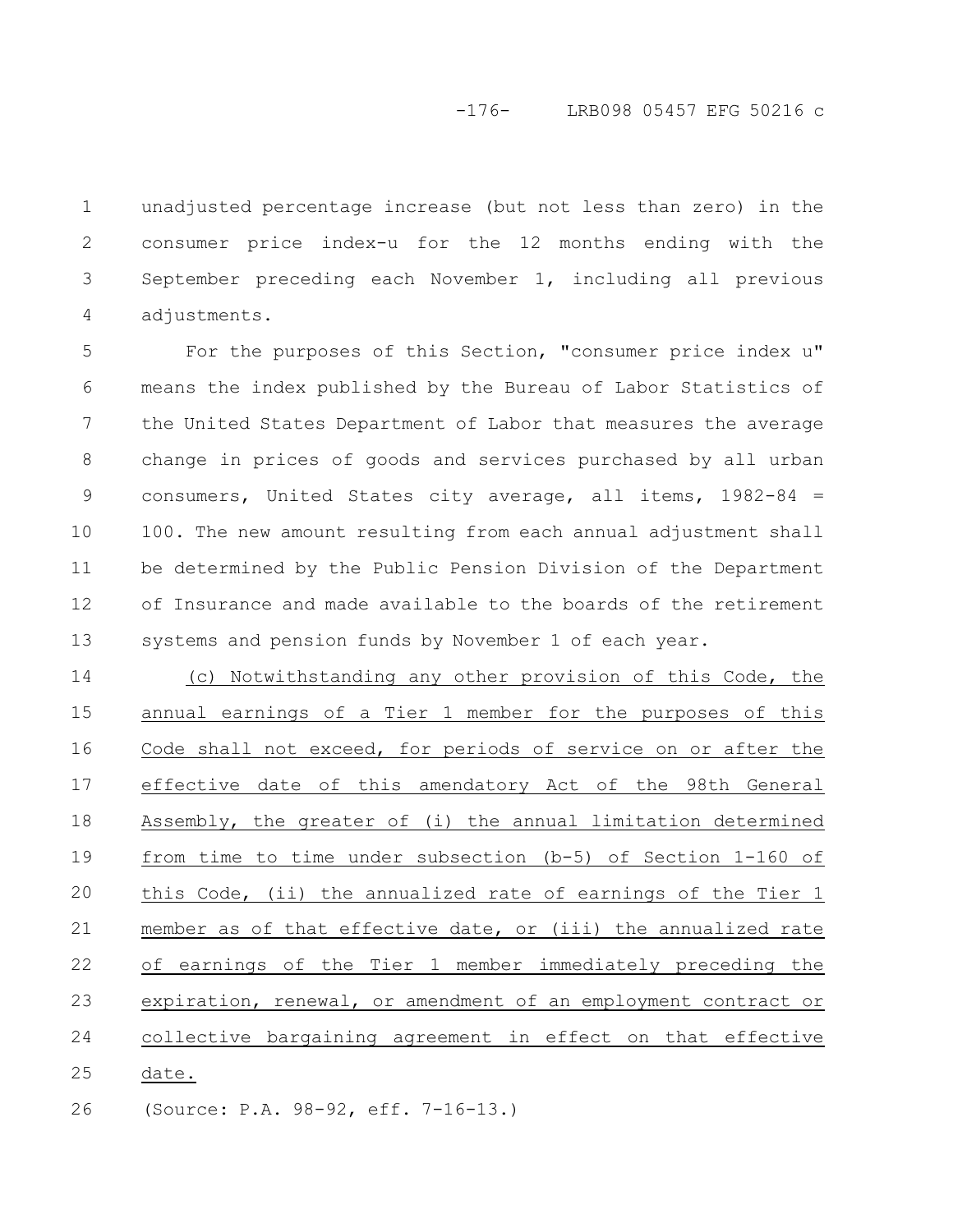### -177- LRB098 05457 EFG 50216 c

(40 ILCS 5/15-112) (from Ch. 108 1/2, par. 15-112) Sec. 15-112. Final rate of earnings. "Final rate of earnings": 1 2 3

(a) This subsection (a) applies only to a Tier 1 member.

For an employee who is paid on an hourly basis or who receives an annual salary in installments during 12 months of each academic year, the average annual earnings during the 48 consecutive calendar month period ending with the last day of final termination of employment or the 4 consecutive academic years of service in which the employee's earnings were the highest, whichever is greater. For any other employee, the average annual earnings during the 4 consecutive academic years of service in which his or her earnings were the highest. For an employee with less than 48 months or 4 consecutive academic years of service, the average earnings during his or her entire period of service. The earnings of an employee with more than 36 months of service prior to the date of becoming a participant are, for such period, considered equal to the average earnings during the last 36 months of such service. 5 6 7 8 9 10 11 12 13 14 15 16 17 18 19

20

4

(b) This subsection (b) applies to a Tier 2 member.

For an employee who is paid on an hourly basis or who receives an annual salary in installments during 12 months of each academic year, the average annual earnings obtained by dividing by 8 the total earnings of the employee during the 96 consecutive months in which the total earnings were the highest within the last 120 months prior to termination. 21 22 23 24 25 26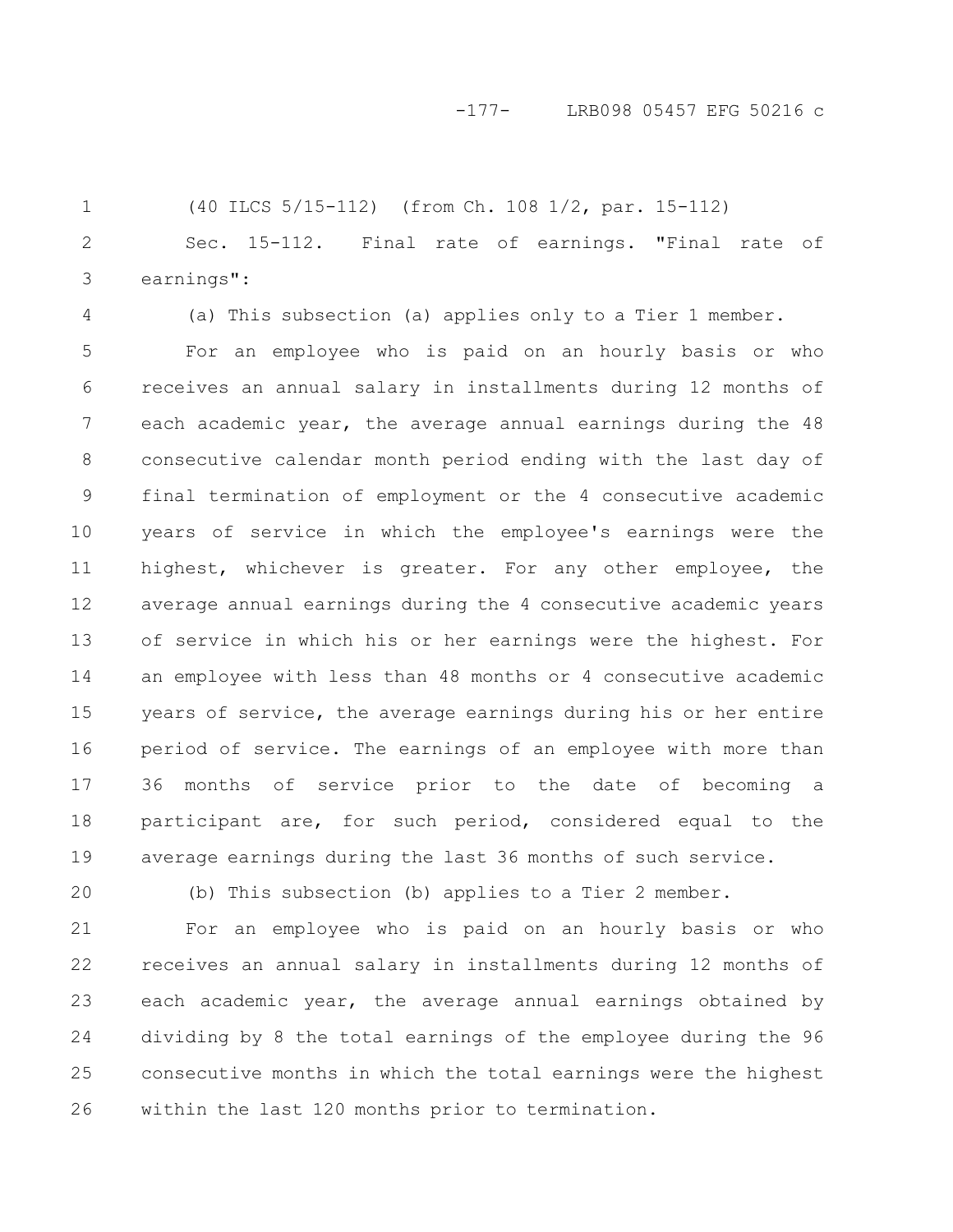### -178- LRB098 05457 EFG 50216 c

For any other employee, the average annual earnings during the 8 consecutive academic years within the 10 years prior to termination in which the employee's earnings were the highest. For an employee with less than 96 consecutive months or 8 consecutive academic years of service, whichever is necessary, the average earnings during his or her entire period of service. 1 2 3 4 5 6 7

(c) For an employee on leave of absence with pay, or on leave of absence without pay who makes contributions during such leave, earnings are assumed to be equal to the basic compensation on the date the leave began. 8 9 10 11

(d) For an employee on disability leave, earnings are assumed to be equal to the basic compensation on the date disability occurs or the average earnings during the 24 months immediately preceding the month in which disability occurs, whichever is greater. 12 13 14 15 16

(e) For a Tier 1 member who retires on or after the effective date of this amendatory Act of 1997 with at least 20 years of service as a firefighter or police officer under this Article, the final rate of earnings shall be the annual rate of earnings received by the participant on his or her last day as a firefighter or police officer under this Article, if that is greater than the final rate of earnings as calculated under the other provisions of this Section. 17 18 19 20 21 22 23 24

(f) If a Tier 1 member is an employee for at least 6 months during the academic year in which his or her employment is 25 26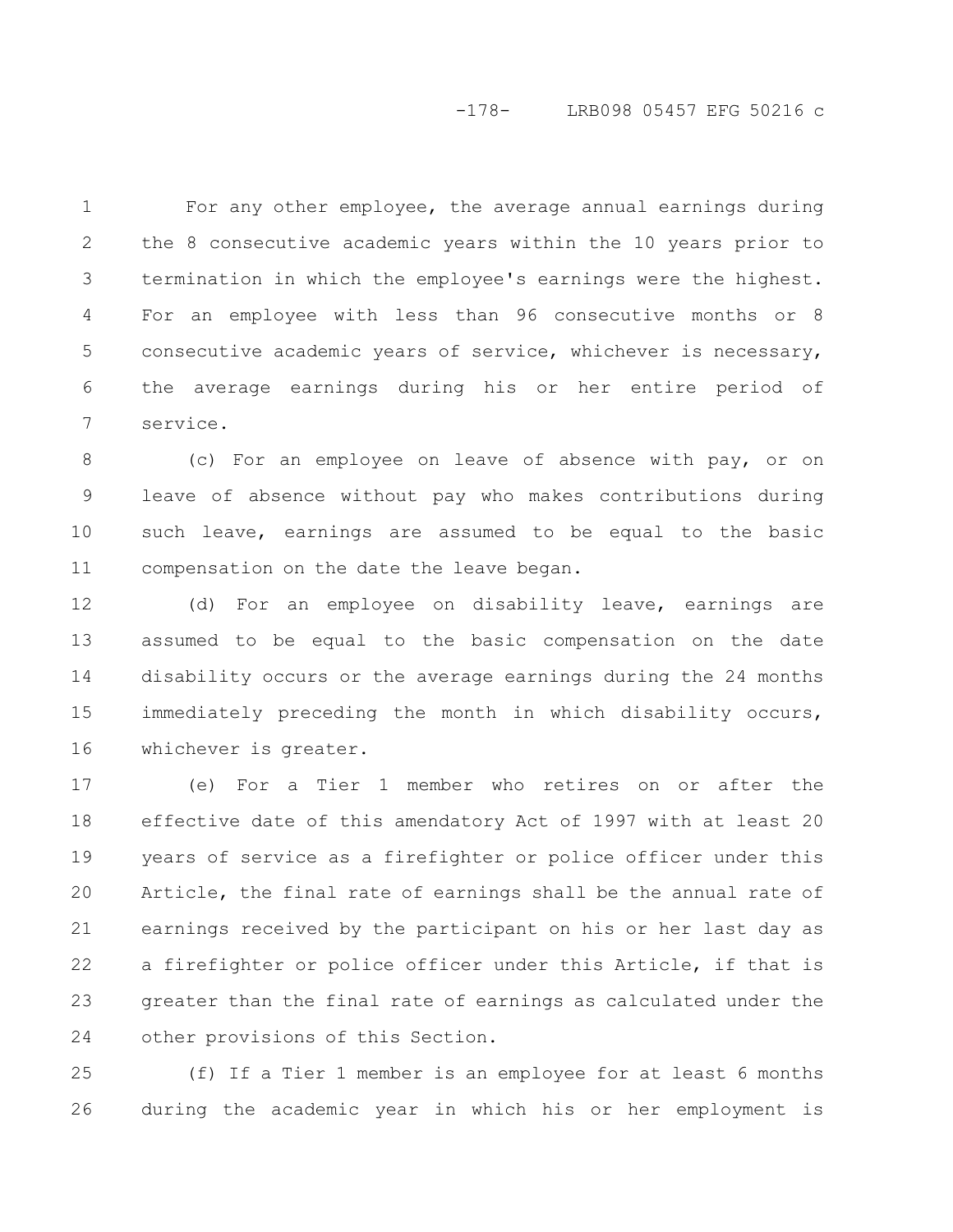# -179- LRB098 05457 EFG 50216 c

terminated, the annual final rate of earnings shall be 25% of the sum of (1) the annual basic compensation for that year, and (2) the amount earned during the 36 months immediately preceding that year, if this is greater than the final rate of earnings as calculated under the other provisions of this Section. 1 2 3 4 5 6

(g) In the determination of the final rate of earnings for an employee, that part of an employee's earnings for any academic year beginning after June 30, 1997, which exceeds the employee's earnings with that employer for the preceding year by more than 20 percent shall be excluded; in the event that an employee has more than one employer this limitation shall be calculated separately for the earnings with each employer. In making such calculation, only the basic compensation of employees shall be considered, without regard to vacation or overtime or to contracts for summer employment. 7 8 9 10 11 12 13 14 15 16

(h) The following are not considered as earnings in determining final rate of earnings: (1) severance or separation pay, (2) retirement pay, (3) payment for unused sick leave, and (4) payments from an employer for the period used in determining final rate of earnings for any purpose other than (i) services rendered, (ii) leave of absence or vacation granted during that period, and (iii) vacation of up to 56 work days allowed upon termination of employment; except that, if the benefit has been collectively bargained between the employer and the recognized collective bargaining agent 17 18 19 20 21 22 23 24 25 26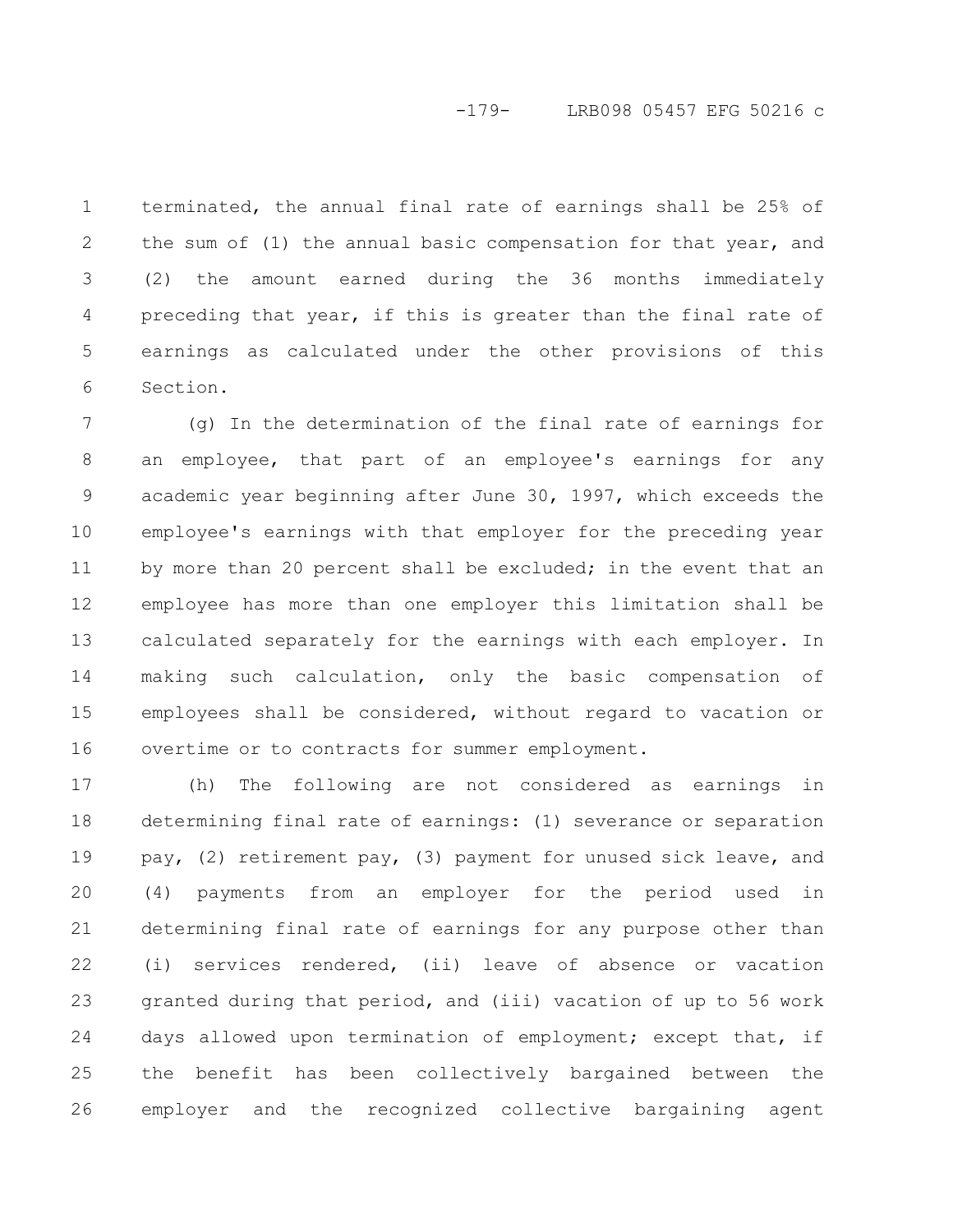-180- LRB098 05457 EFG 50216 c

pursuant to the Illinois Educational Labor Relations Act, payment received during a period of up to 2 academic years for unused sick leave may be considered as earnings in accordance with the applicable collective bargaining agreement, subject to the 20% increase limitation of this Section, and if the person first becomes a participant on or after the effective date of this amendatory Act of the 98th General Assembly, payments for unused sick or vacation time shall not be considered as earnings. Any unused sick leave considered as earnings under this Section shall not be taken into account in calculating service credit under Section 15-113.4. 1 2 3 4 5 6 7 8 9 10 11

(i) Intermittent periods of service shall be considered as consecutive in determining final rate of earnings. 12 13

(Source: P.A. 98-92, eff. 7-16-13.) 14

(40 ILCS 5/15-113.4) (from Ch. 108 1/2, par. 15-113.4) 15

Sec. 15-113.4. Service for unused sick leave. "Service for unused sick leave": A person who first becomes a participant before the effective date of this amendatory Act of the 98th General Assembly and who is an employee under this System or one of the other systems subject to Article 20 of this Code within 60 days immediately preceding the date on which his or her retirement annuity begins, is entitled to credit for service for that portion of unused sick leave earned in the course of employment with an employer and credited on the date of termination of employment by an employer for which payment 16 17 18 19 20 21 22 23 24 25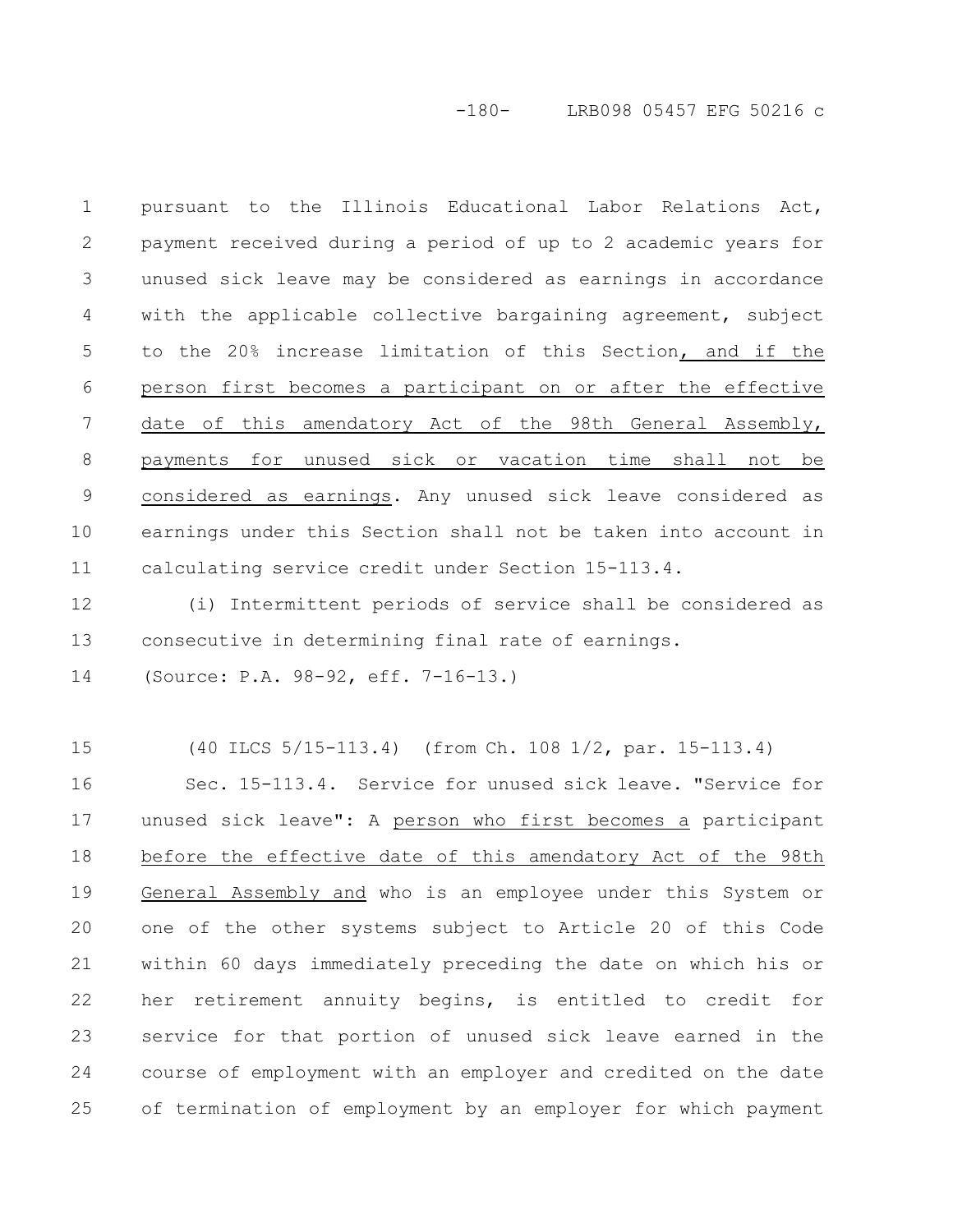is not received, in accordance with the following schedule: 30 through 90 full calendar days and 20 through 59 full work days of unused sick leave, 1/4 of a year of service; 91 through 180 full calendar days and 60 through 119 full work days, 1/2 of a year of service; 181 through 270 full calendar days and 120 through 179 full work days, 3/4 of a year of service; 271 through 360 full calendar days and 180 through 240 full work days, one year of service. Only uncompensated, unused sick leave earned in accordance with an employer's sick leave accrual policy generally applicable to employees or a class of employees shall be taken into account in calculating service credit under this Section. Any uncompensated, unused sick leave granted by an employer to facilitate the hiring, retirement, termination, or other special circumstances of an employee shall not be taken into account in calculating service credit under this Section. If a participant transfers from one employer to another, the unused sick leave credited by the previous employer shall be considered in determining service to be credited under this Section, even if the participant terminated service prior to the effective date of P.A. 86-272 (August 23, 1989); if necessary, the retirement annuity shall be recalculated to reflect such sick leave credit. Each employer shall certify to the board the number of days of unused sick leave accrued to the participant's credit on the date that the participant's status as an employee terminated. This period of unused sick leave shall not be considered in 1 2 3 4 5 6 7 8 9 10 11 12 13 14 15 16 17 18 19 20 21 22 23 24 25 26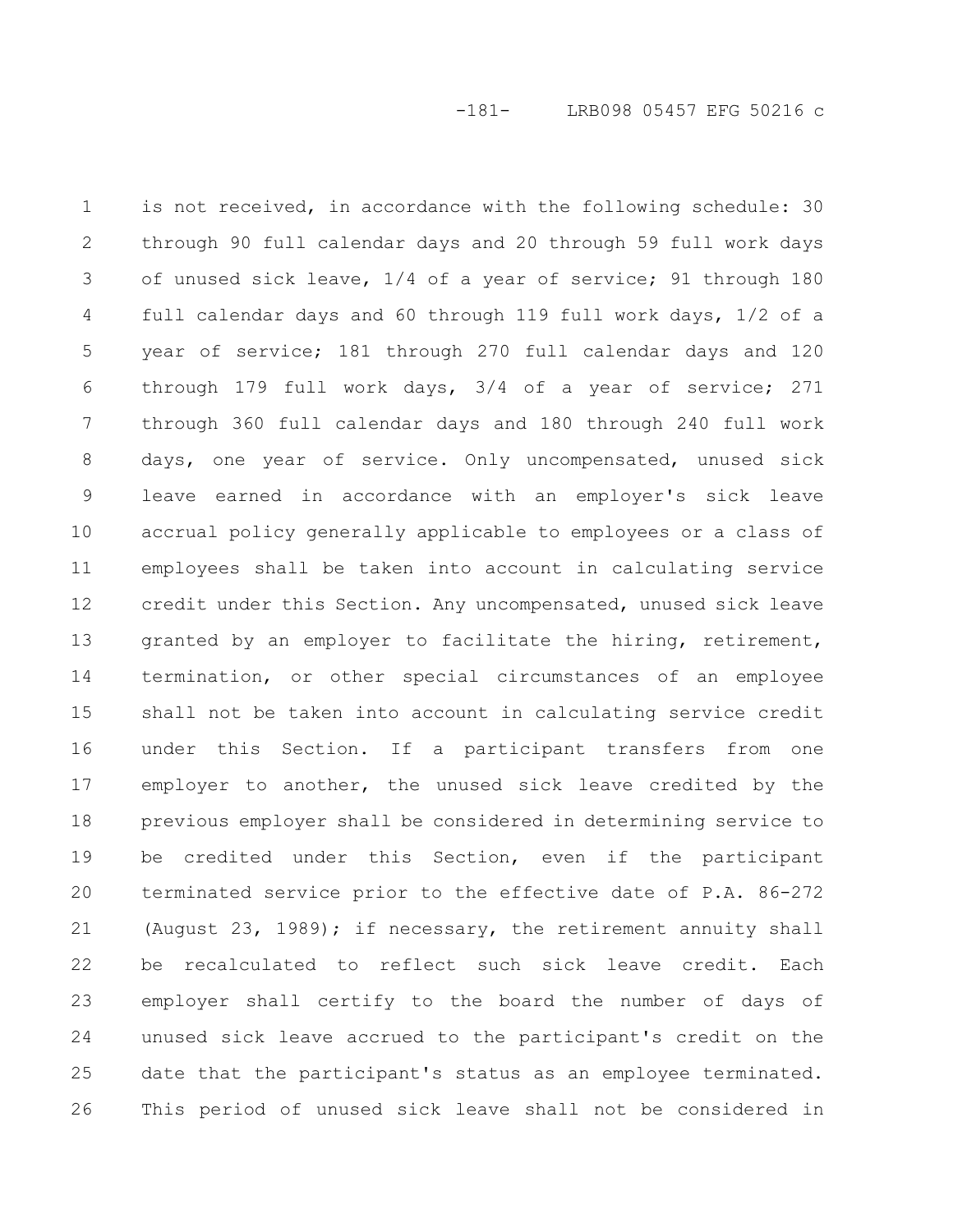# -182- LRB098 05457 EFG 50216 c

| 1             | determining the date the retirement annuity begins. A person    |
|---------------|-----------------------------------------------------------------|
| $\mathbf{2}$  | who first becomes a participant on or after the effective date  |
| 3             | of this amendatory Act of the 98th General Assembly shall not   |
| 4             | receive service credit for unused sick leave.                   |
| 5             | (Source: P.A. 90-65, eff. 7-7-97; 90-511, eff. 8-22-97.)        |
| 6             | (40 ILCS 5/15-125) (from Ch. 108 1/2, par. 15-125)              |
| 7             | Sec. 15-125. "Prescribed Rate of Interest; Effective Rate       |
| $8\,$         | of Interest".                                                   |
| $\mathcal{G}$ | (1) "Prescribed rate of interest": The rate of interest to      |
| 10            | be used in actuarial valuations and in development of actuarial |
| 11            | tables as determined by the board on the basis of the probable  |
| 12            | average effective rate of interest on a long term basis, based  |
| 13            | factors including the expected investment experience;<br>on     |
| 14            | historical and expected fluctuations in the market value of     |
| 15            | investments; the desirability of minimizing volatility in the   |
| 16            | rate of investment earnings from year to year; and the          |
| 17            | provision of reserves for anticipated losses upon sales,        |
| 18            | redemptions, or other disposition of investments and for        |
| 19            | variations in interest experience.                              |
| 20            | "Effective rate of interest": For a fiscal year<br>(2)          |
| 21            | concluding no later than June 30, 2014, the The interest rate   |
| 22            | for all or any part of a fiscal year that is determined by the  |
| 23            | board based on factors including the system's past and expected |
| 24            | investment experience; historical and expected fluctuations in  |
| 25            | the market value of investments; the desirability of minimizing |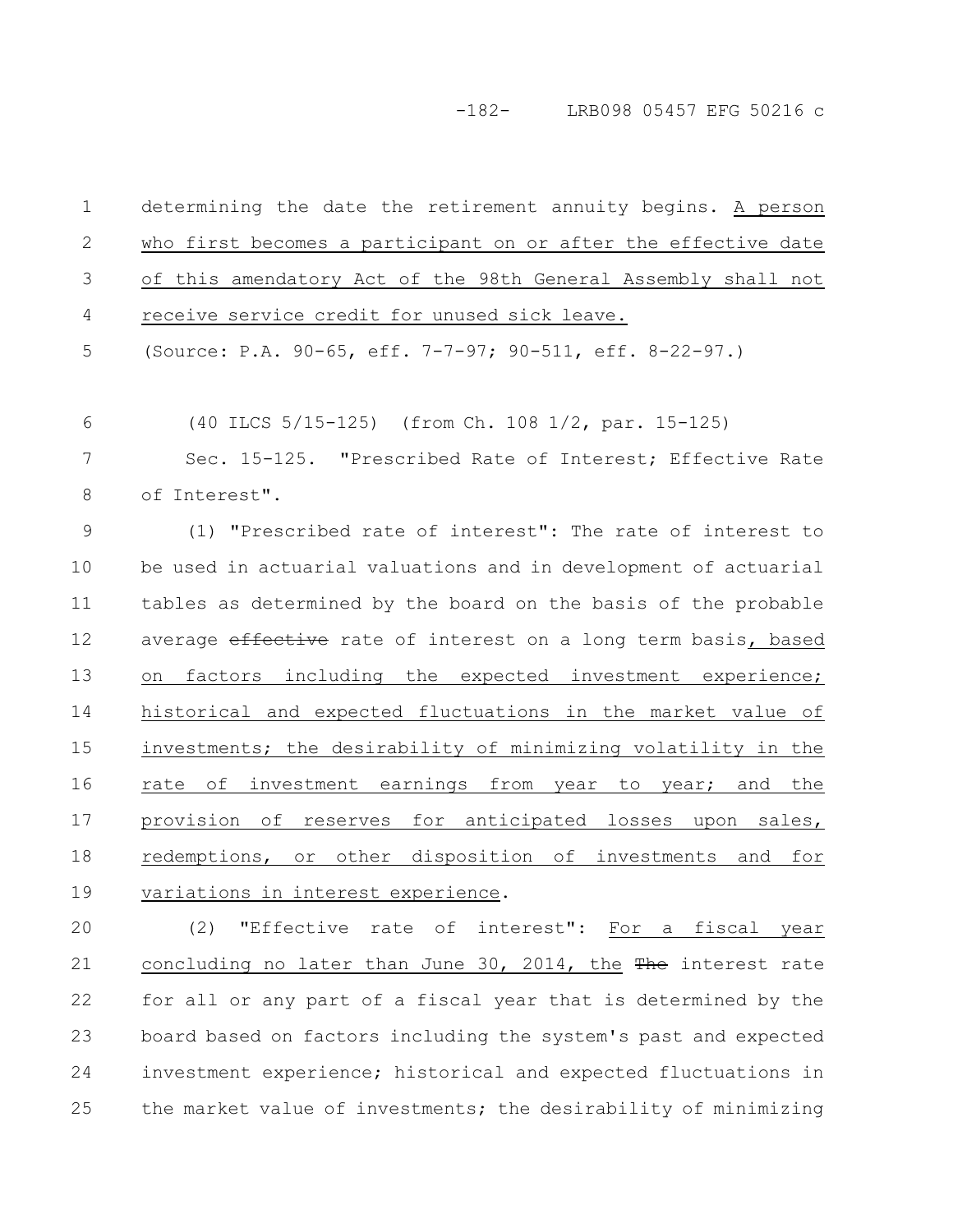volatility in the effective rate of interest from year to year; and the provision of reserves for anticipated losses upon sales, redemptions, or other disposition of investments and for variations in interest experience; except that for the purpose of determining the accumulated normal contributions used in calculating retirement annuities under Rule 2 of Section 15-136, the effective rate of interest shall be determined by the State Comptroller rather than the board. For a fiscal year concluding no later than June 30, 2014, the The State Comptroller shall determine the effective rate of interest to be used for this purpose using the factors listed above, and shall certify to the board and the Commission on Government Forecasting and Accountability the rate to be used for this purpose for fiscal year 2006 as soon as possible after the effective date of this amendatory Act of the 94th General Assembly, and for each fiscal year thereafter no later than the January 31 immediately preceding the start of that fiscal year. For a fiscal year that begins on or after July 1, 2014, the effective rate of interest for a given fiscal year shall be equal to the interest rate of 30-year United States Treasury bonds as of the beginning of that given fiscal year, plus 75 basis points. This effective rate of interest shall not be used in determining the prescribed rate of interest as defined in 1 2 3 4 5 6 7 8 9 10 11 12 13 14 15 16 17 18 19 20 21 22 23

paragraph (1) of this Section. 24

(3) The change made to this Section by Public Acts 90-65 and 90-511 is a clarification of existing law. 25 26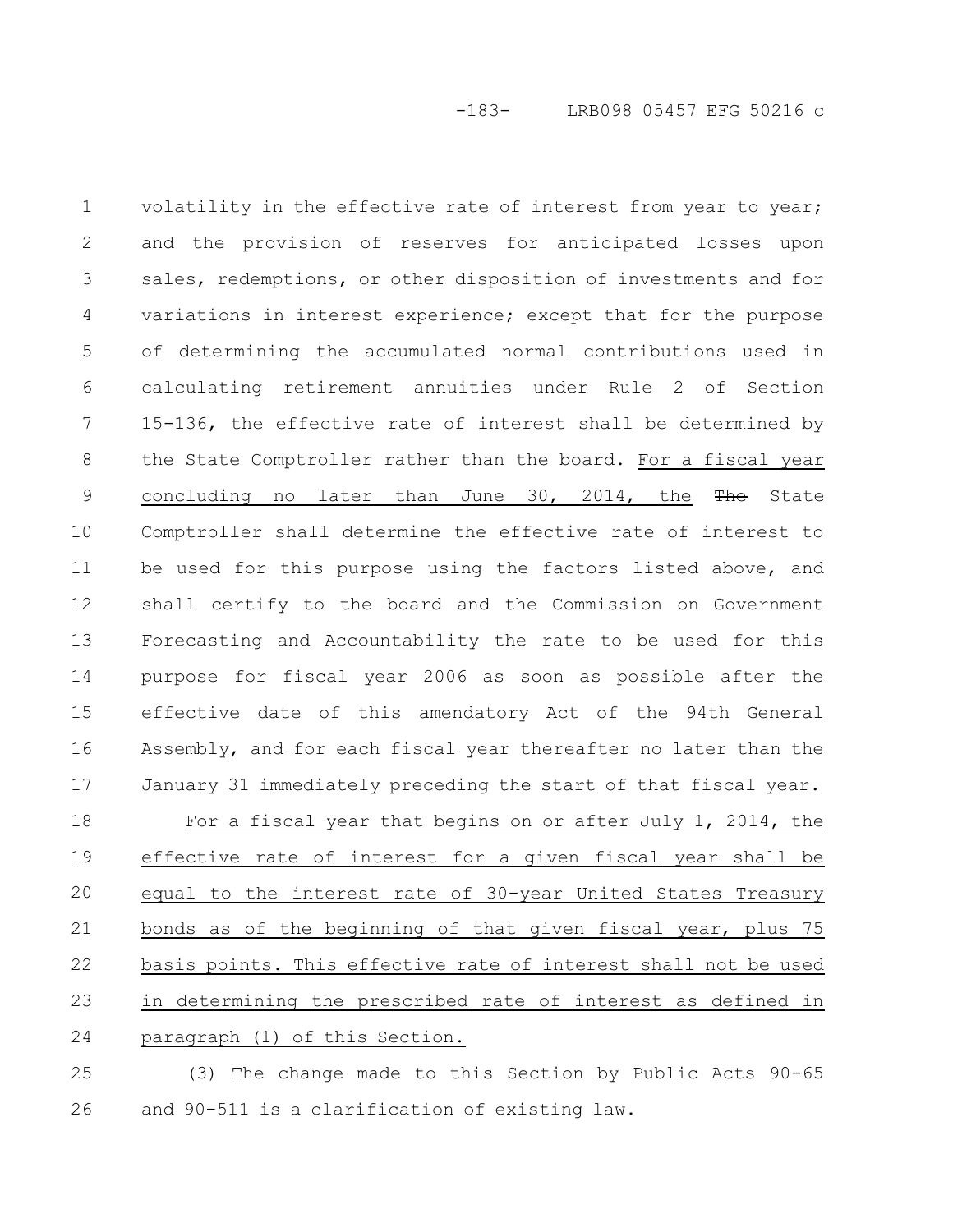-184- LRB098 05457 EFG 50216 c

(Source: P.A. 94-4, eff. 6-1-05; 94-982, eff. 6-30-06.) (40 ILCS 5/15-135) (from Ch. 108 1/2, par. 15-135) Sec. 15-135. Retirement annuities - Conditions. (a) This subsection (a) applies only to a Tier 1 member. A participant who retires in one of the following specified years with the specified amount of service is entitled to a retirement annuity at any age under the retirement program applicable to the participant: 35 years if retirement is in 1997 or before; 34 years if retirement is in 1998; 33 years if retirement is in 1999; 32 years if retirement is in 2000; 31 years if retirement is in 2001; 30 years if retirement is in 2002 or later. A participant with 8 or more years of service after 1 2 3 4 5 6 7 8 9 10 11 12 13 14 15

September 1, 1941, is entitled to a retirement annuity on or after attainment of age 55. 16 17

A participant with at least 5 but less than 8 years of service after September 1, 1941, is entitled to a retirement annuity on or after attainment of age 62. 18 19 20

A participant who has at least 25 years of service in this system as a police officer or firefighter is entitled to a retirement annuity on or after the attainment of age 50, if Rule 4 of Section 15-136 is applicable to the participant. 21 22 23 24

(a-3) Notwithstanding subsection (a) of this Section, for a 25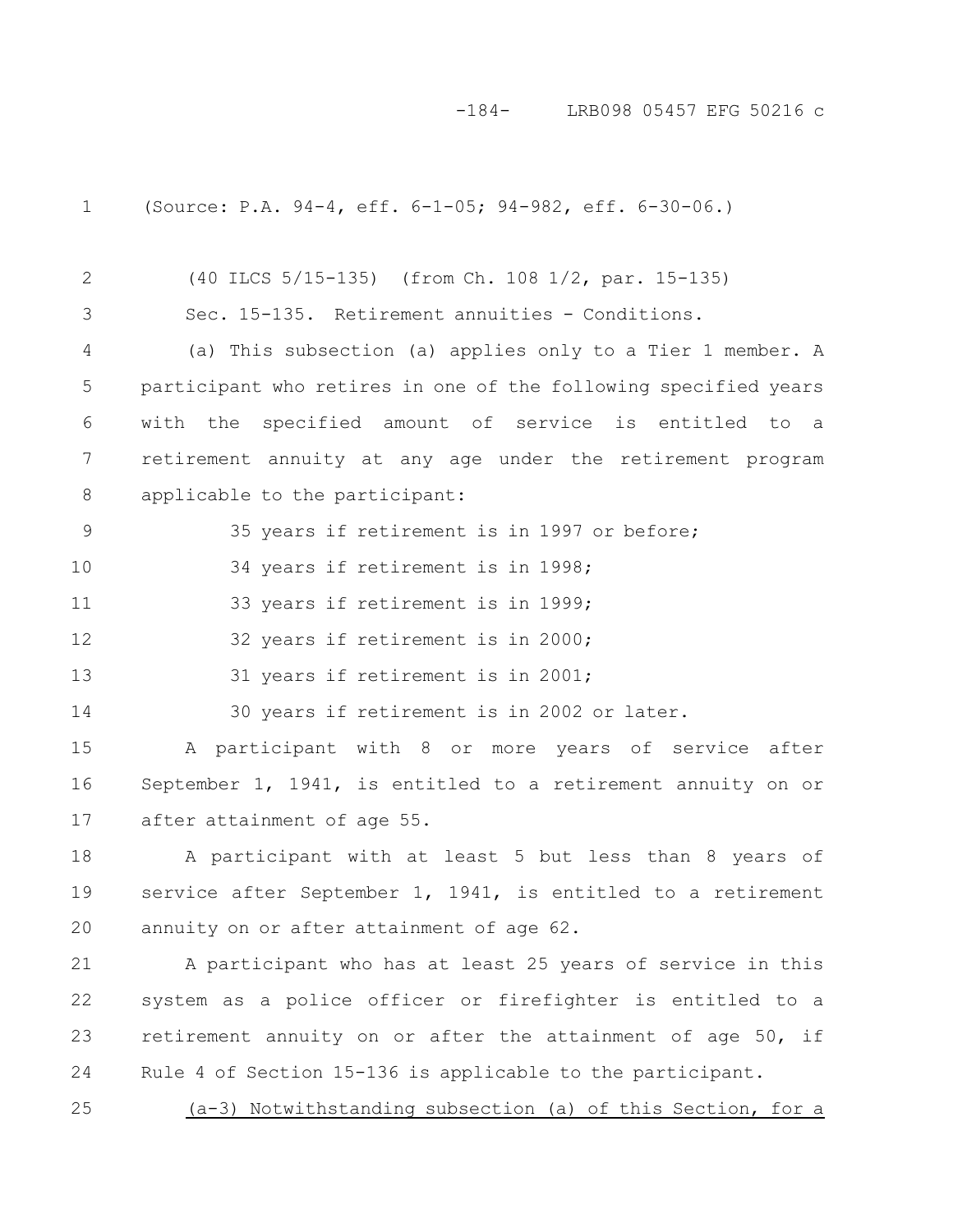-185- LRB098 05457 EFG 50216 c

| $\mathbf 1$  | Tier 1 member who begins receiving a retirement annuity under  |
|--------------|----------------------------------------------------------------|
| $\mathbf{2}$ | this Section on or after July 1, 2014, the required retirement |
| 3            | age under subsection (a) is increased as follows, based on the |
| 4            | Tier 1 member's age on June 1, 2014:                           |
| 5            | (1) If he or she is at least age 46 on June 1, 2014,           |
| 6            | then the required retirement ages under subsection (a)         |
| 7            | remain unchanged.                                              |
| 8            | (2) If he or she is at least age 45 but less than age 46       |
| 9            | on June 1, 2014, then the required retirement ages under       |
| 10           | subsection (a) are increased by 4 months.                      |
| 11           | (3) If he or she is at least age 44 but less than age 45       |
| 12           | on June 1, 2014, then the required retirement ages under       |
| 13           | subsection (a) are increased by 8 months.                      |
| 14           | $(4)$ If he or she is at least age 43 but less than age 44     |
| 15           | on June 1, 2014, then the required retirement ages under       |
| 16           | subsection (a) are increased by 12 months.                     |
| 17           | (5) If he or she is at least age 42 but less than age 43       |
| 18           | on June 1, 2014, then the required retirement ages under       |
| 19           | subsection (a) are increased by 16 months.                     |
| 20           | (6) If he or she is at least age 41 but less than age 42       |
| 21           | on June 1, 2014, then the required retirement ages under       |
| 22           | subsection (a) are increased by 20 months.                     |
| 23           | (7) If he or she is at least age 40 but less than age 41       |
| 24           | on June 1, 2014, then the required retirement ages under       |
| 25           | subsection (a) are increased by 24 months.                     |
| 26           | (8) If he or she is at least age 39 but less than age 40       |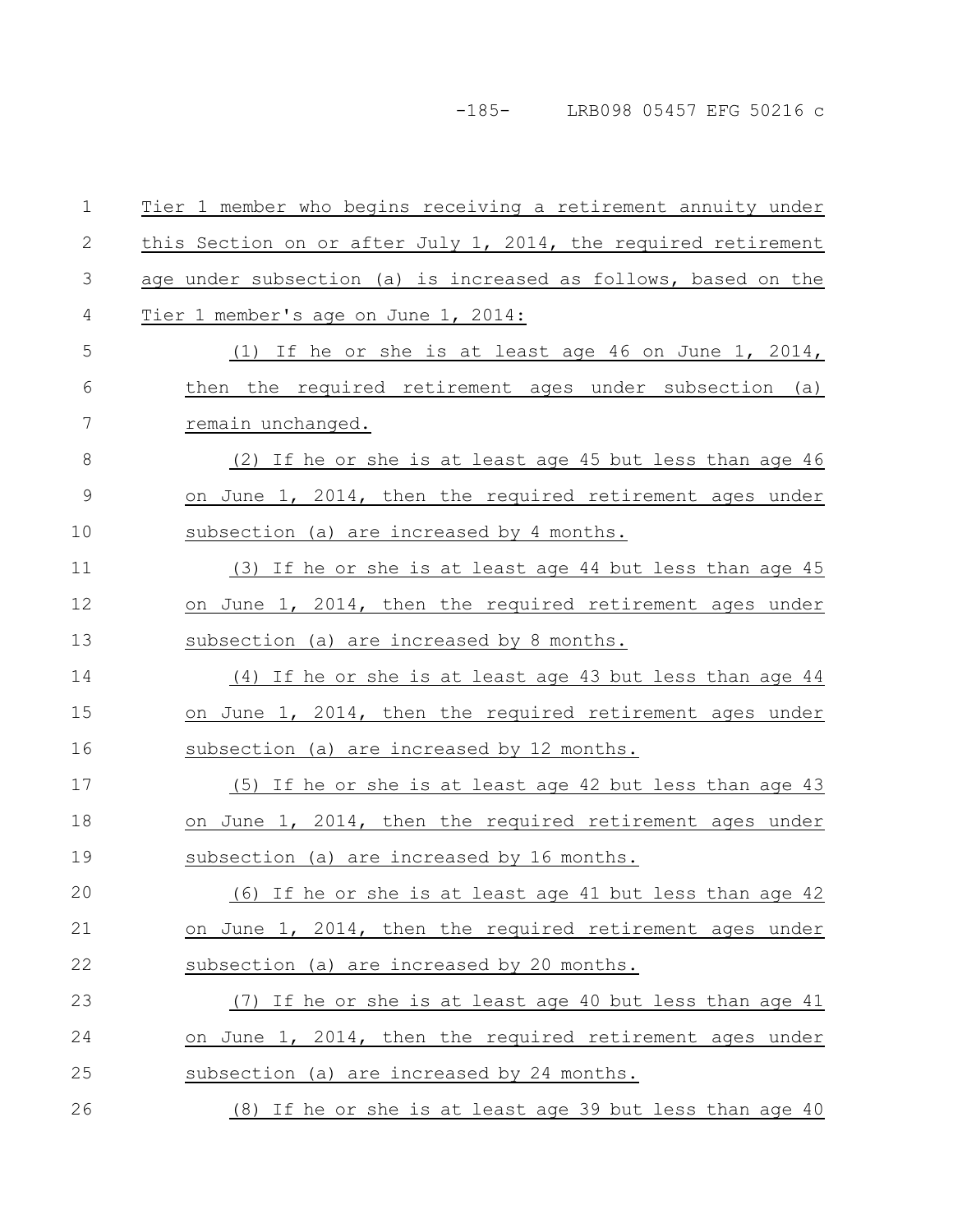| 1            | on June 1, 2014, then the required retirement ages under    |
|--------------|-------------------------------------------------------------|
| $\mathbf{2}$ | subsection (a) are increased by 28 months.                  |
| 3            | (9) If he or she is at least age 38 but less than age 39    |
| 4            | on June 1, 2014, then the required retirement ages under    |
| 5            | subsection (a) are increased by 32 months.                  |
| 6            | (10) If he or she is at least age 37 but less than age      |
| 7            | 38 on June 1, 2014, then the required retirement ages under |
| 8            | subsection (a) are increased by 36 months.                  |
| 9            | (11) If he or she is at least age 36 but less than age      |
| 10           | 37 on June 1, 2014, then the required retirement ages under |
| 11           | subsection (a) are increased by 40 months.                  |
| 12           | (12) If he or she is at least age 35 but less than age      |
| 13           | 36 on June 1, 2014, then the required retirement ages under |
| 14           | subsection (a) are increased by 44 months.                  |
| 15           | (13) If he or she is at least age 34 but less than age      |
| 16           | 35 on June 1, 2014, then the required retirement ages under |
| 17           | subsection (a) are increased by 48 months.                  |
| 18           | (14) If he or she is at least age 33 but less than age      |
| 19           | 34 on June 1, 2014, then the required retirement ages under |
| 20           | subsection (a) are increased by 52 months.                  |
| 21           | (15) If he or she is at least age 32 but less than age      |
| 22           | 33 on June 1, 2014, then the required retirement ages under |
| 23           | subsection (a) are increased by 56 months.                  |
| 24           | $(16)$ If he or she is less than age 32 on June 1, 2014,    |
| 25           | then the required retirement ages under subsection (a) are  |
| 26           | increased by 60 months.                                     |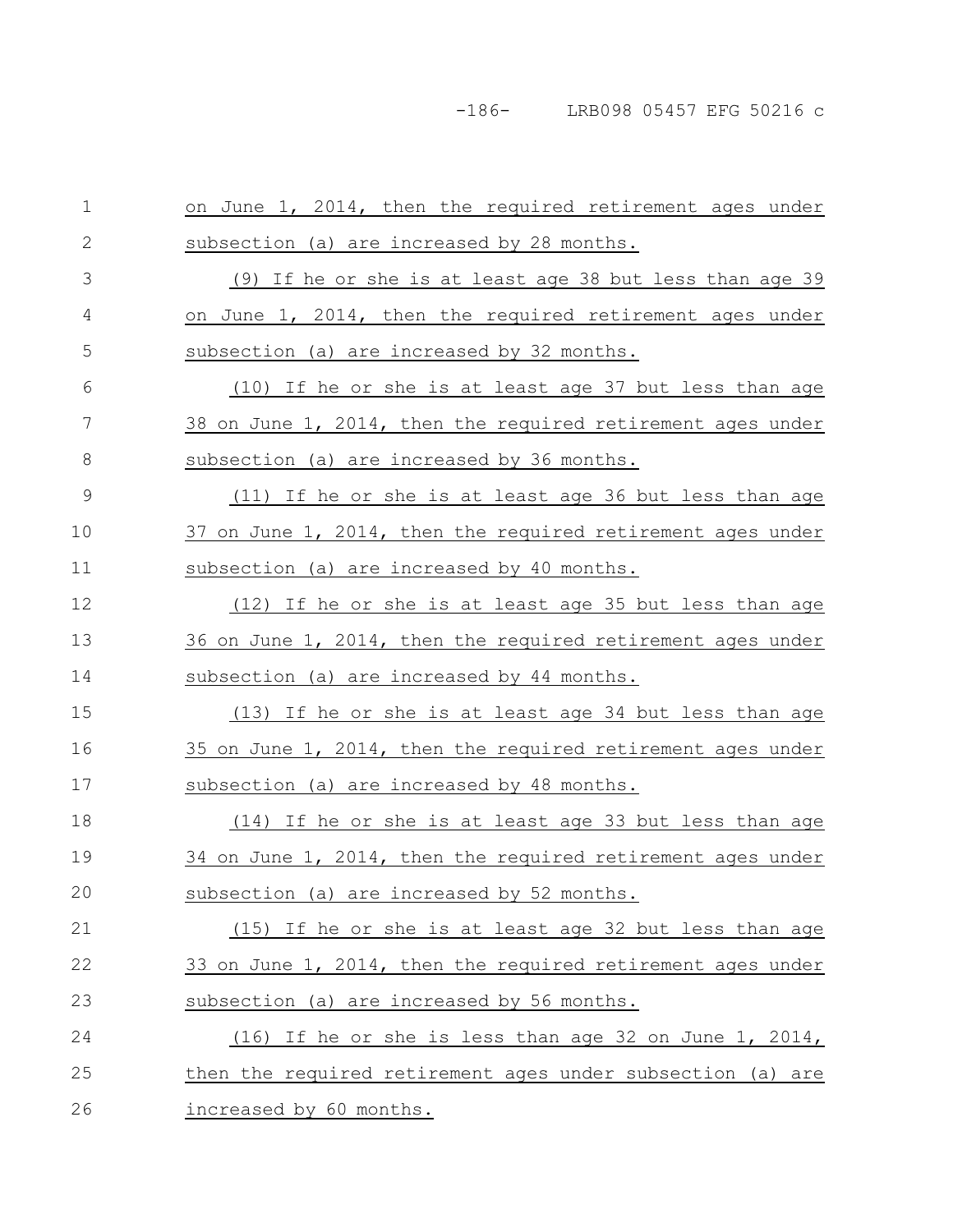### -187- LRB098 05457 EFG 50216 c

Notwithstanding Section 1-103.1, this subsection (a-3) applies without regard to whether or not the Tier 1 member is in active service under this Article on or after the effective date of this amendatory Act of the 98th General Assembly. 1 2 3 4

(a-5) A Tier 2 member is entitled to a retirement annuity upon written application if he or she has attained age 67 and has at least 10 years of service credit and is otherwise eligible under the requirements of this Article. A Tier 2 member who has attained age 62 and has at least 10 years of service credit and is otherwise eligible under the requirements of this Article may elect to receive the lower retirement annuity provided in subsection (b-5) of Section 15-136 of this Article. 5 6 7 8 9 10 11 12 13

(b) The annuity payment period shall begin on the date specified by the participant or the recipient of a disability retirement annuity submitting a written application, which date shall not be prior to termination of employment or more than one year before the application is received by the board; however, if the participant is not an employee of an employer participating in this System or in a participating system as defined in Article 20 of this Code on April 1 of the calendar year next following the calendar year in which the participant attains age 70 1/2, the annuity payment period shall begin on that date regardless of whether an application has been filed. 14 15 16 17 18 19 20 21 22 23 24

(c) An annuity is not payable if the amount provided under Section 15-136 is less than \$10 per month. 25 26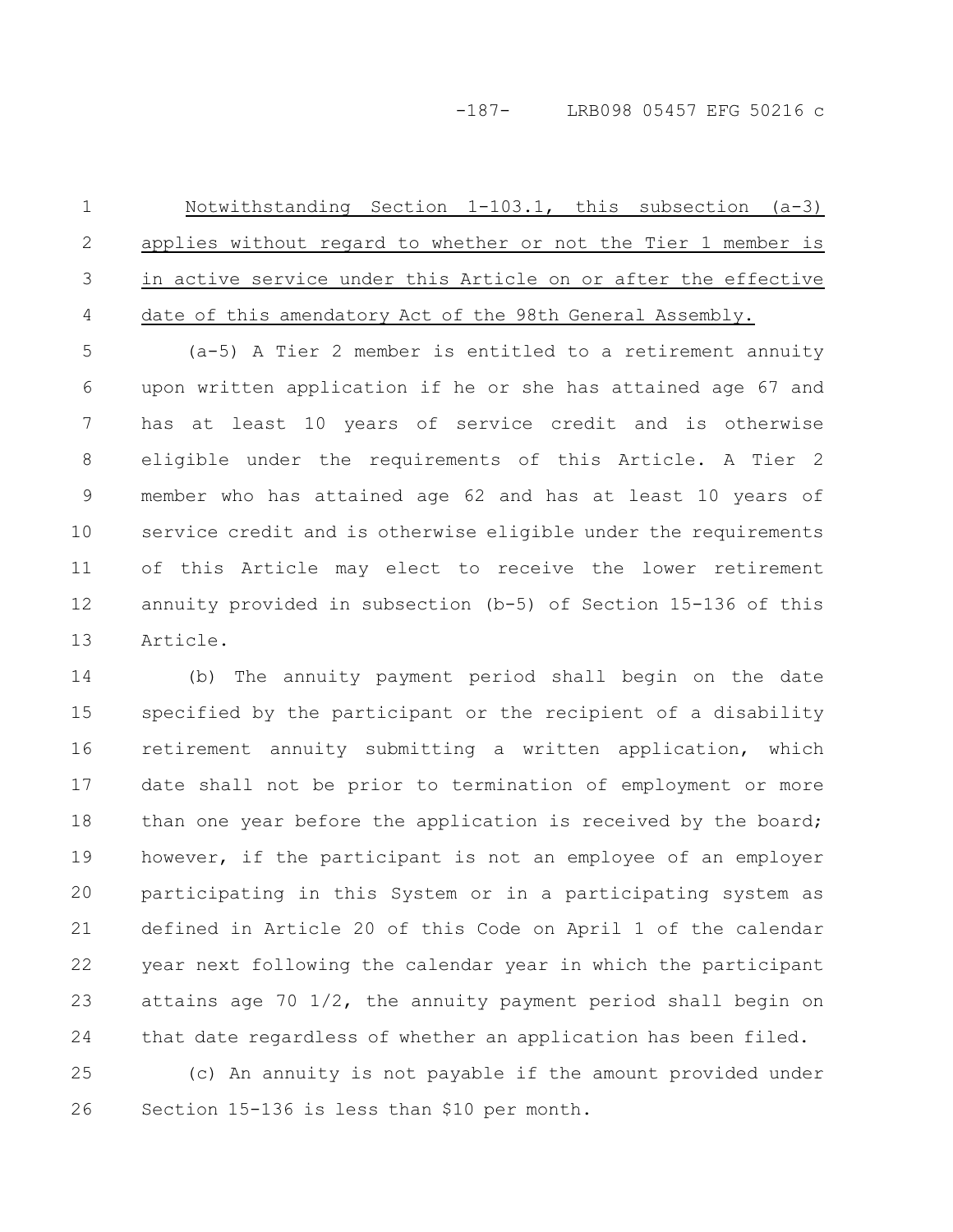### -188- LRB098 05457 EFG 50216 c

(Source: P.A. 97-933, eff. 8-10-12; 97-968, eff. 8-16-12; 98-92, eff. 7-16-13.) 1 2

(40 ILCS 5/15-136) (from Ch. 108 1/2, par. 15-136) Sec. 15-136. Retirement annuities - Amount. The provisions of this Section 15-136 apply only to those participants who are participating in the traditional benefit package or the portable benefit package and do not apply to participants who are participating in the self-managed plan. 3 4 5 6 7 8

(a) The amount of a participant's retirement annuity, expressed in the form of a single-life annuity, shall be determined by whichever of the following rules is applicable and provides the largest annuity: 9 10 11 12

Rule 1: The retirement annuity shall be 1.67% of final rate of earnings for each of the first 10 years of service, 1.90% for each of the next 10 years of service, 2.10% for each year of service in excess of 20 but not exceeding 30, and 2.30% for each year in excess of 30; or for persons who retire on or after January 1, 1998, 2.2% of the final rate of earnings for each year of service. 13 14 15 16 17 18 19

Rule 2: The retirement annuity shall be the sum of the following, determined from amounts credited to the participant in accordance with the actuarial tables and the effective rate of interest in effect at the time the retirement annuity begins: 20 21 22 23 24

25

(i) the normal annuity which can be provided on an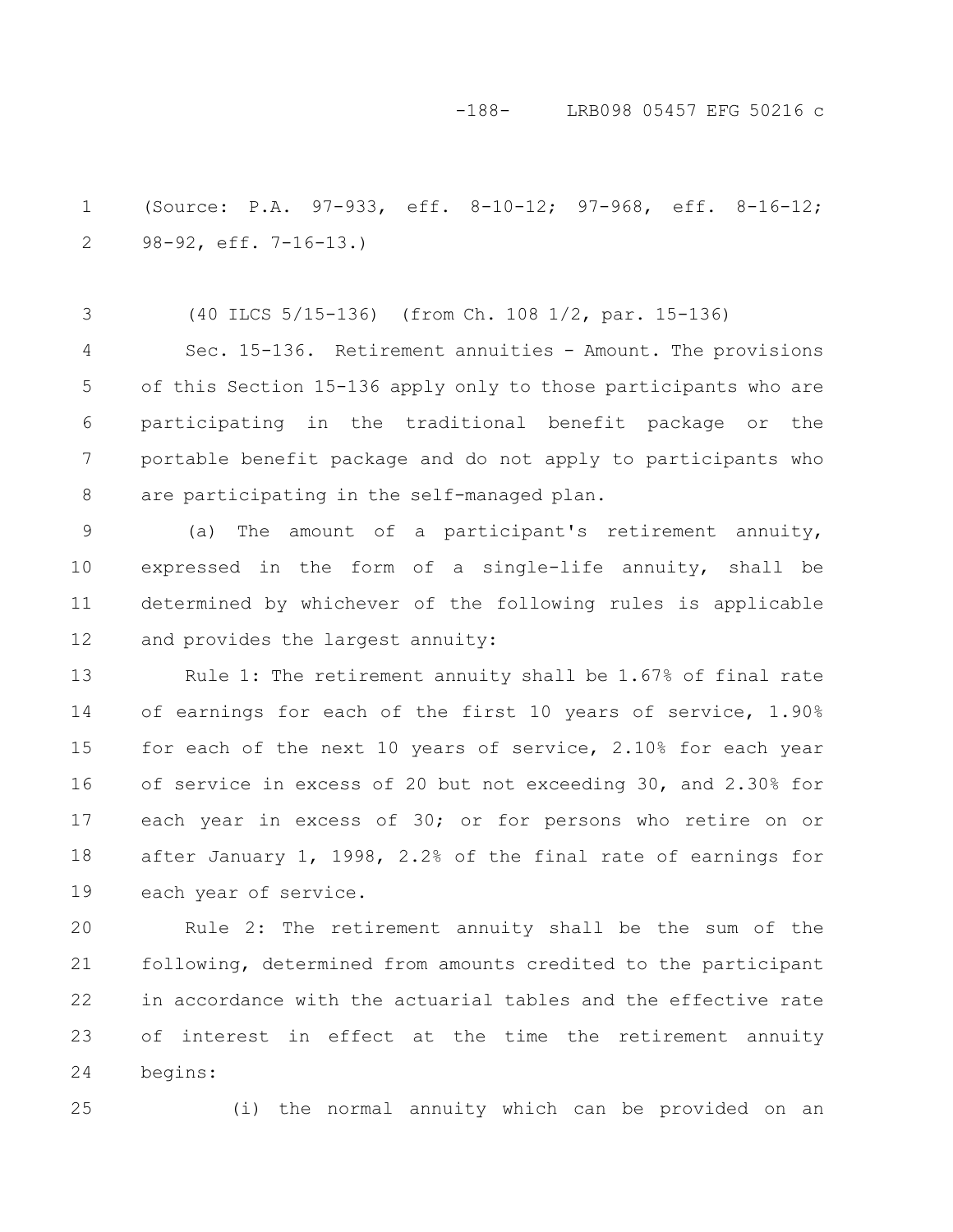-189- LRB098 05457 EFG 50216 c

actuarially equivalent basis (using the effective rate of interest in effect at the time of retirement for retirements occurring on or after July 1, 2014), by the accumulated normal contributions as of the date the annuity begins; 1 2 3 4 5

(ii) an annuity from employer contributions of an amount equal to that which can be provided on an actuarially equivalent basis (using the effective rate of interest in effect at the time of retirement for retirements occurring on or after July 1, 2014) from the accumulated normal contributions made by the participant under Section 15-113.6 and Section 15-113.7 plus 1.4 times all other accumulated normal contributions made by the participant; and 6 7 8 9 10 11 12 13 14

(iii) the annuity that can be provided on an actuarially equivalent basis (using the effective rate of interest in effect at the time of retirement for retirements occurring on or after July 1, 2014) from the entire contribution made by the participant under Section 15-113.3. 15 16 17 18 19 20

Notwithstanding any other provision of this Rule 2, a participant's retirement annuity calculated under this Rule 2 shall not be less than the retirement annuity that participant would have received under this Rule 2 had he or she retired during the fiscal year preceding the effective date of this amendatory Act of the 98th General Assembly. 21 22 23 24 25 26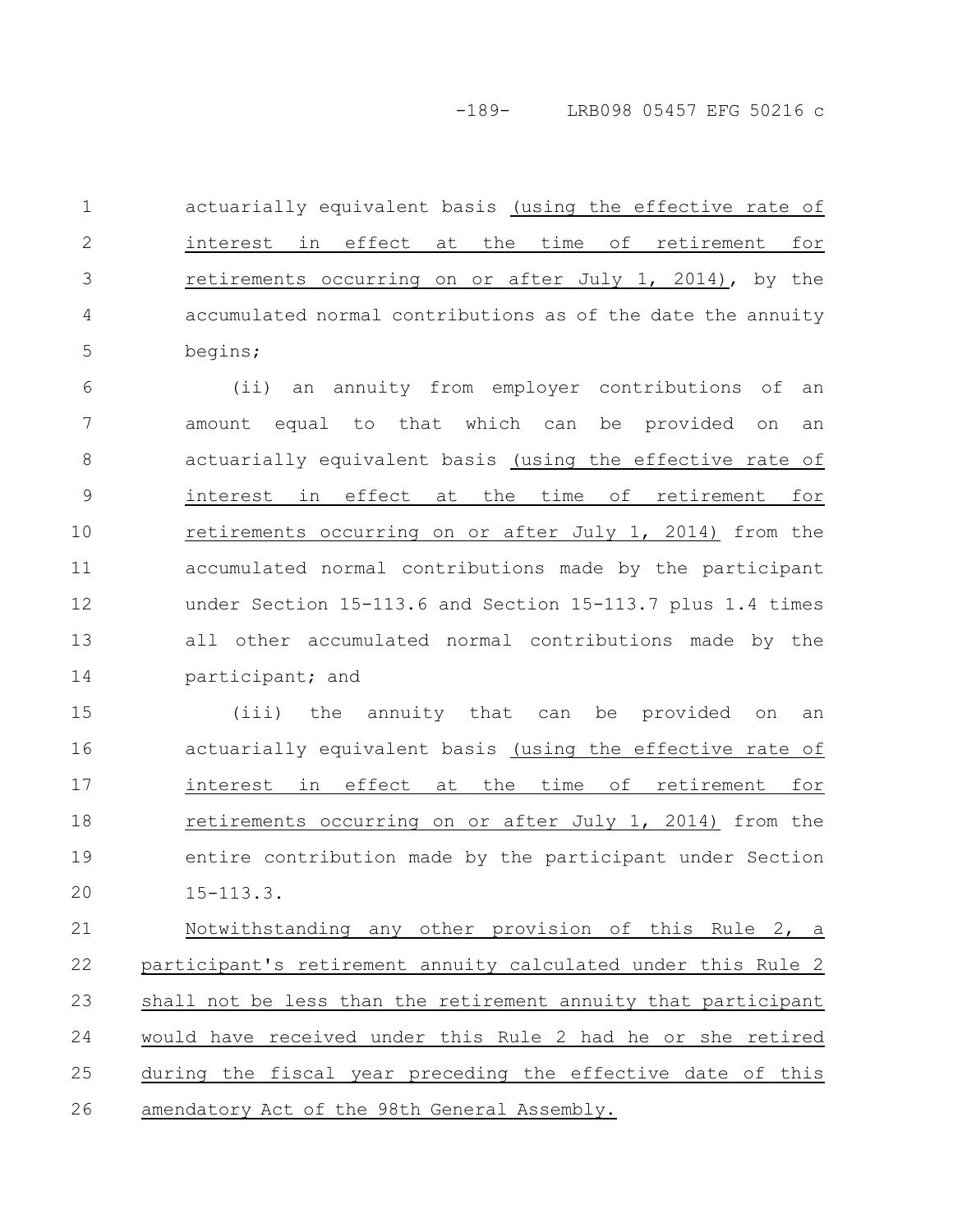### -190- LRB098 05457 EFG 50216 c

With respect to a police officer or firefighter who retires on or after August 14, 1998, the accumulated normal contributions taken into account under clauses (i) and (ii) of this Rule 2 shall include the additional normal contributions made by the police officer or firefighter under Section  $15-157(a)$ . 1 2 3 4 5 6

The amount of a retirement annuity calculated under this Rule 2 shall be computed solely on the basis of the participant's accumulated normal contributions, as specified in this Rule and defined in Section 15-116. Neither an employee or employer contribution for early retirement under Section 15-136.2 nor any other employer contribution shall be used in the calculation of the amount of a retirement annuity under this Rule 2. 7 8 9 10 11 12 13 14

This amendatory Act of the 91st General Assembly is a clarification of existing law and applies to every participant and annuitant without regard to whether status as an employee terminates before the effective date of this amendatory Act. 15 16 17 18

This Rule 2 does not apply to a person who first becomes an employee under this Article on or after July 1, 2005. 19 20

Rule 3: The retirement annuity of a participant who is employed at least one-half time during the period on which his or her final rate of earnings is based, shall be equal to the participant's years of service not to exceed 30, multiplied by (1) \$96 if the participant's final rate of earnings is less than \$3,500, (2) \$108 if the final rate of earnings is at least 21 22 23 24 25 26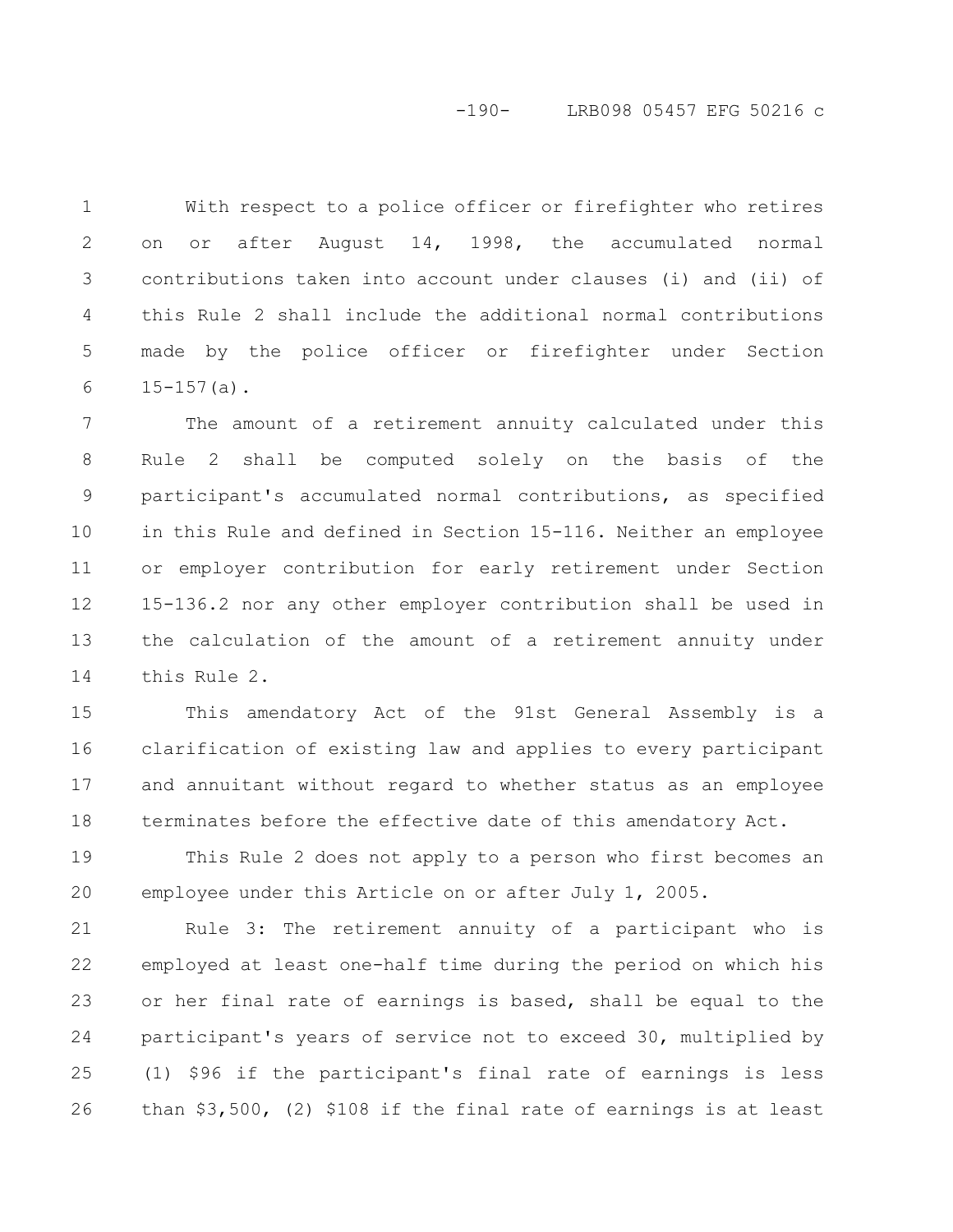-191- LRB098 05457 EFG 50216 c

\$3,500 but less than \$4,500, (3) \$120 if the final rate of earnings is at least \$4,500 but less than \$5,500, (4) \$132 if the final rate of earnings is at least \$5,500 but less than \$6,500, (5) \$144 if the final rate of earnings is at least \$6,500 but less than \$7,500, (6) \$156 if the final rate of earnings is at least \$7,500 but less than \$8,500, (7) \$168 if the final rate of earnings is at least \$8,500 but less than \$9,500, and (8) \$180 if the final rate of earnings is \$9,500 or more, except that the annuity for those persons having made an election under Section 15-154(a-1) shall be calculated and payable under the portable retirement benefit program pursuant to the provisions of Section 15-136.4. 1 2 3 4 5 6 7 8 9 10 11 12

Rule 4: A participant who is at least age 50 and has 25 or more years of service as a police officer or firefighter, and a participant who is age 55 or over and has at least 20 but less than 25 years of service as a police officer or firefighter, shall be entitled to a retirement annuity of 2 1/4% of the final rate of earnings for each of the first 10 years of service as a police officer or firefighter, 2 1/2% for each of the next 10 years of service as a police officer or firefighter, and 2 3/4% for each year of service as a police officer or firefighter in excess of 20. The retirement annuity for all other service shall be computed under Rule 1. A Tier 2 member is eligible for a retirement annuity calculated under Rule 4 only if that Tier 2 member meets the service requirements for that benefit calculation as prescribed under 13 14 15 16 17 18 19 20 21 22 23 24 25 26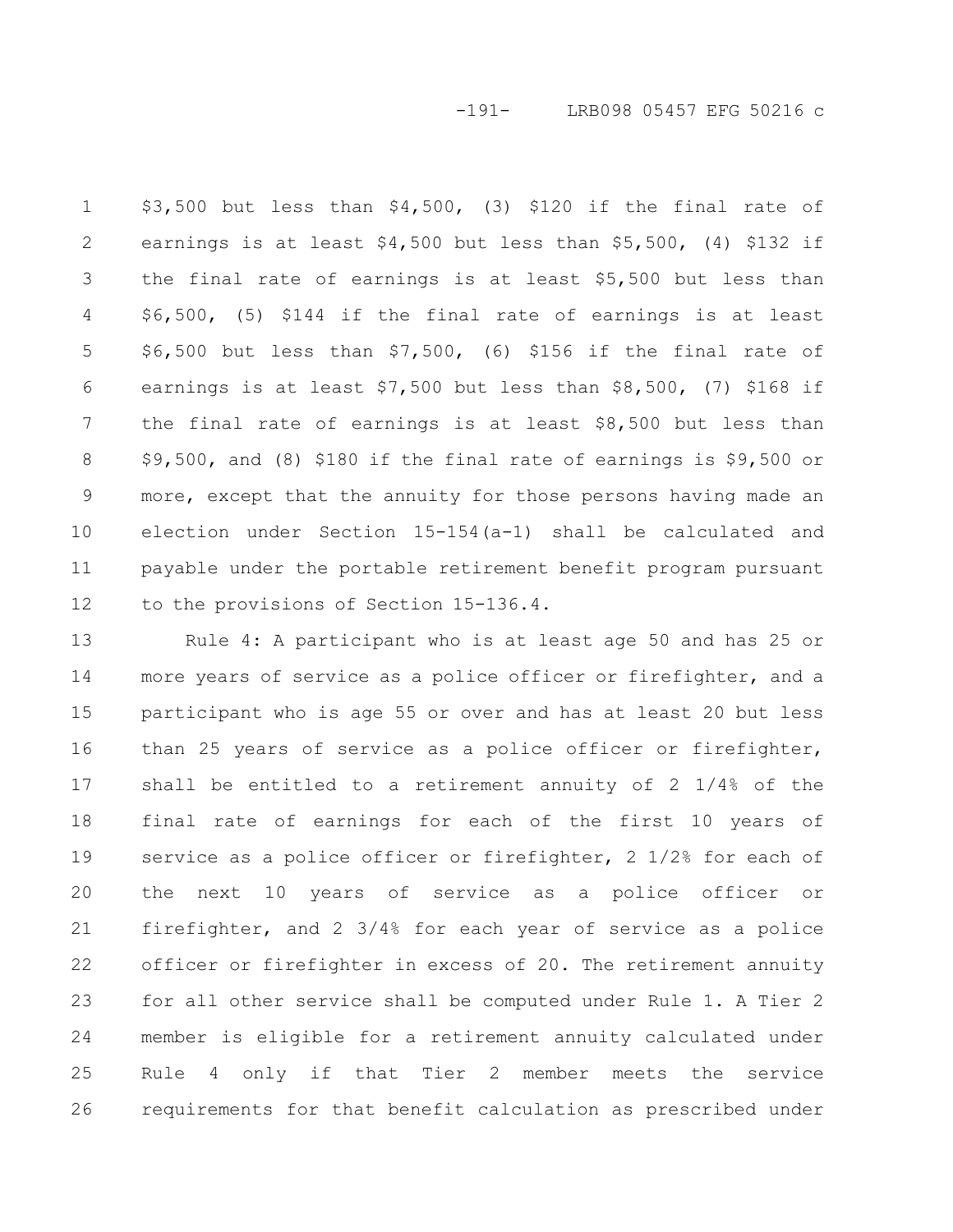-192- LRB098 05457 EFG 50216 c

this Rule 4 in addition to the applicable age requirement under subsection (a-5) of Section 15-135. 1 2

For purposes of this Rule 4, a participant's service as a firefighter shall also include the following: 3 4

(i) service that is performed while the person is an employee under subsection (h) of Section 15-107; and 5 6

(ii) in the case of an individual who was a participating employee employed in the fire department of the University of Illinois's Champaign-Urbana campus immediately prior to the elimination of that fire department and who immediately after the elimination of that fire department transferred to another job with the University of Illinois, service performed as an employee of the University of Illinois in a position other than police officer or firefighter, from the date of that transfer until the employee's next termination of service with the University of Illinois. 7 8 9 10 11 12 13 14 15 16 17

(b) For a Tier 1 member, the retirement annuity provided under Rules 1 and 3 above shall be reduced by 1/2 of 1% for each month the participant is under age 60 at the time of retirement. However, this reduction shall not apply in the following cases: 18 19 20 21 22

(1) For a disabled participant whose disability benefits have been discontinued because he or she has exhausted eligibility for disability benefits under clause (6) of Section 15-152; 23 24 25 26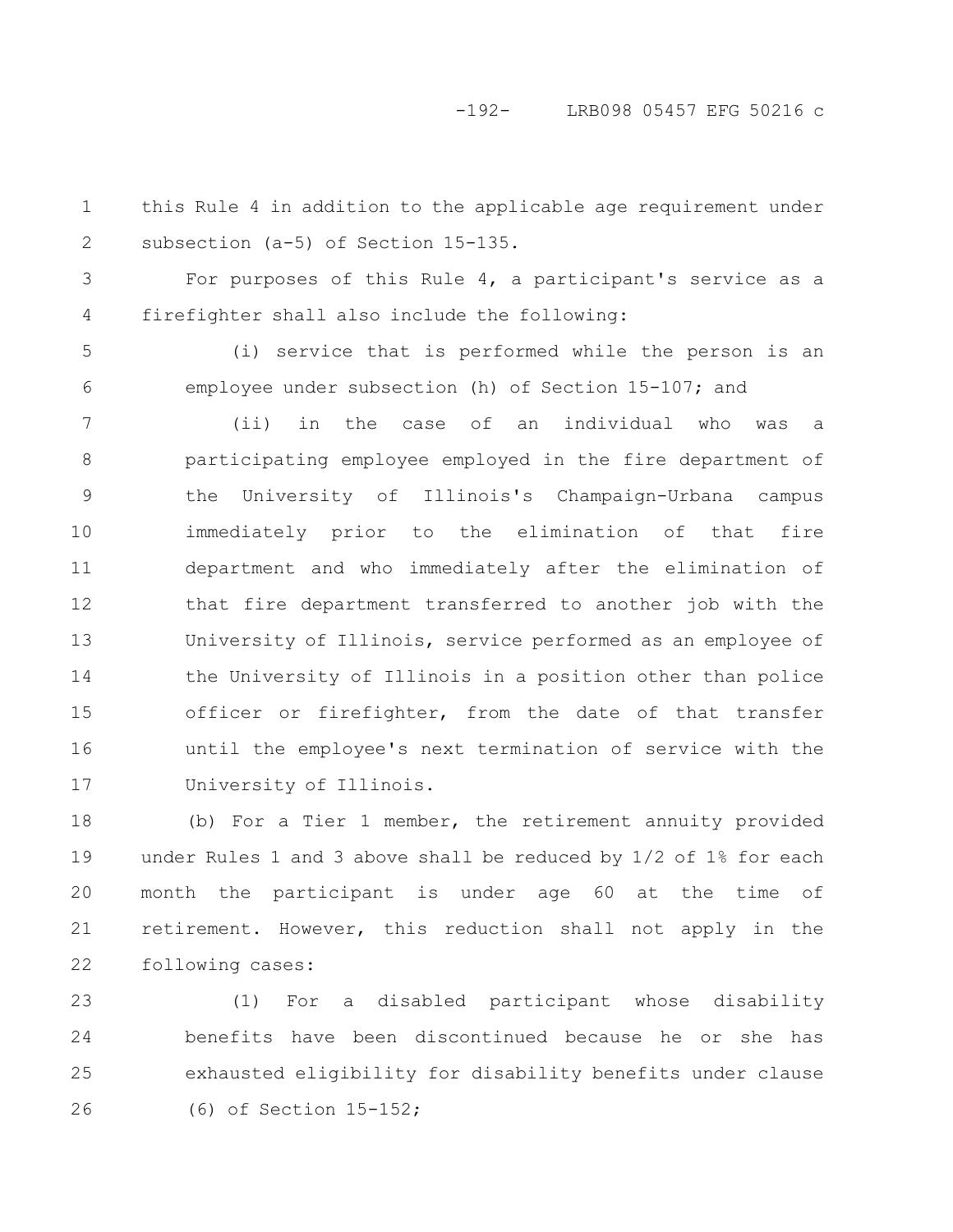# -193- LRB098 05457 EFG 50216 c

(2) For a participant who has at least the number of years of service required to retire at any age under subsection (a) of Section 15-135; or 1 2 3

(3) For that portion of a retirement annuity which has been provided on account of service of the participant during periods when he or she performed the duties of a police officer or firefighter, if these duties were performed for at least 5 years immediately preceding the date the retirement annuity is to begin. 4 5 6 7 8 9

(b-5) The retirement annuity of a Tier 2 member who is retiring after attaining age 62 with at least 10 years of service credit shall be reduced by 1/2 of 1% for each full month that the member's age is under age 67. 10 11 12 13

(c) The maximum retirement annuity provided under Rules 1, 2, 4, and 5 shall be the lesser of (1) the annual limit of benefits as specified in Section 415 of the Internal Revenue Code of 1986, as such Section may be amended from time to time and as such benefit limits shall be adjusted by the Commissioner of Internal Revenue, and (2) 80% of final rate of earnings. 14 15 16 17 18 19 20

(d) This subsection (d) is subject to subsections (d-1) and (d-2). A Tier 1 member whose status as an employee terminates after August 14, 1969 shall receive automatic increases in his or her retirement annuity as follows: 21 22 23 24

Effective January 1 immediately following the date the retirement annuity begins, the annuitant shall receive an 25 26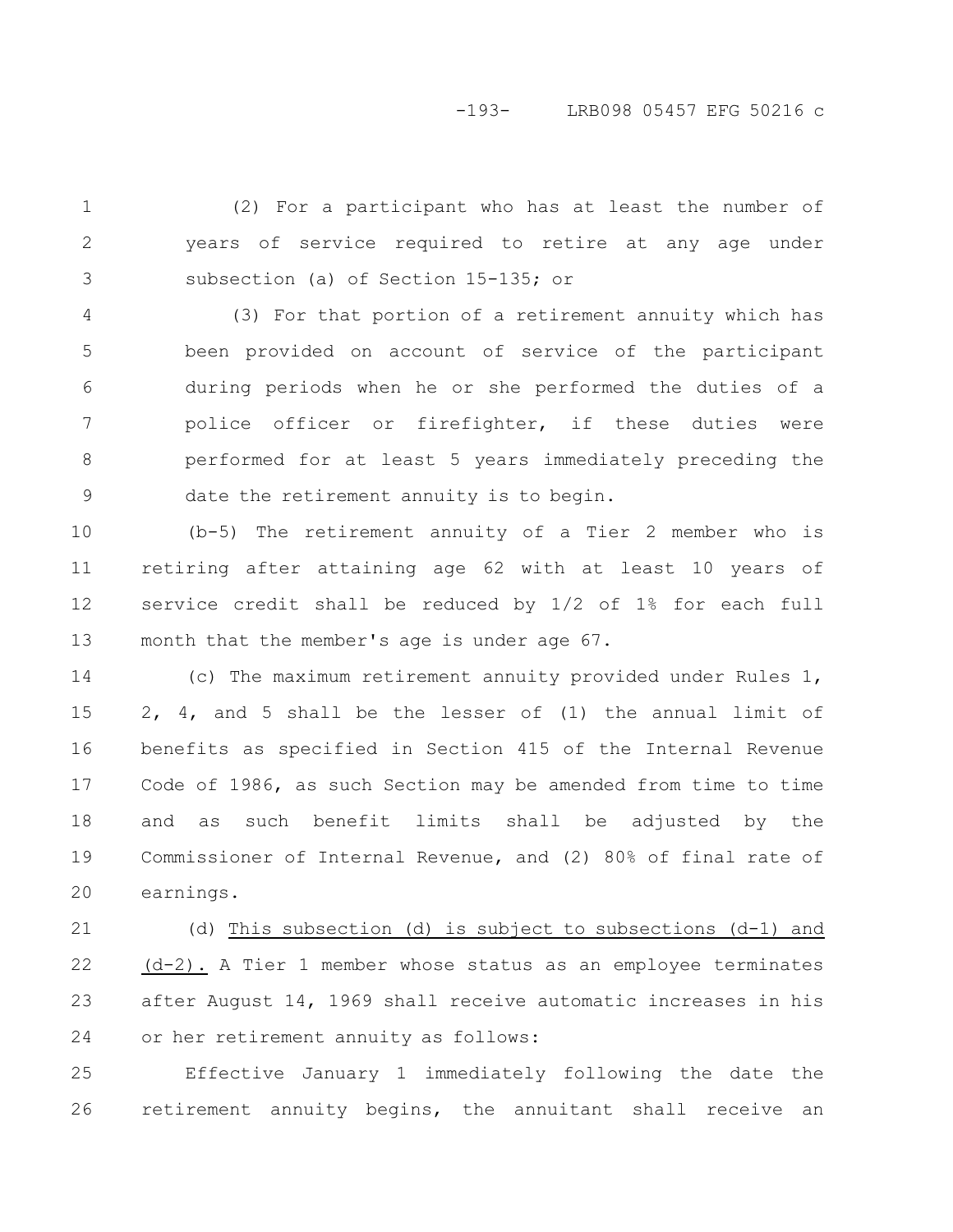-194- LRB098 05457 EFG 50216 c

increase in his or her monthly retirement annuity of 0.125% of the monthly retirement annuity provided under Rule 1, Rule 2, Rule 3, or Rule 4 contained in this Section, multiplied by the number of full months which elapsed from the date the retirement annuity payments began to January 1, 1972, plus 0.1667% of such annuity, multiplied by the number of full months which elapsed from January 1, 1972, or the date the retirement annuity payments began, whichever is later, to January 1, 1978, plus 0.25% of such annuity multiplied by the number of full months which elapsed from January 1, 1978, or the date the retirement annuity payments began, whichever is later, to the effective date of the increase. 1 2 3 4 5 6 7 8 9 10 11 12

The annuitant shall receive an increase in his or her monthly retirement annuity on each January 1 thereafter during the annuitant's life of 3% of the monthly annuity provided under Rule 1, Rule 2, Rule 3, or Rule 4 contained in this Section. The change made under this subsection by P.A. 81-970 is effective January 1, 1980 and applies to each annuitant whose status as an employee terminates before or after that date. 13 14 15 16 17 18 19 20

Beginning January 1, 1990, all automatic annual increases payable under this Section shall be calculated as a percentage of the total annuity payable at the time of the increase, including all increases previously granted under this Article. 21 22 23 24

The change made in this subsection by P.A. 85-1008 is effective January 26, 1988, and is applicable without regard to 25 26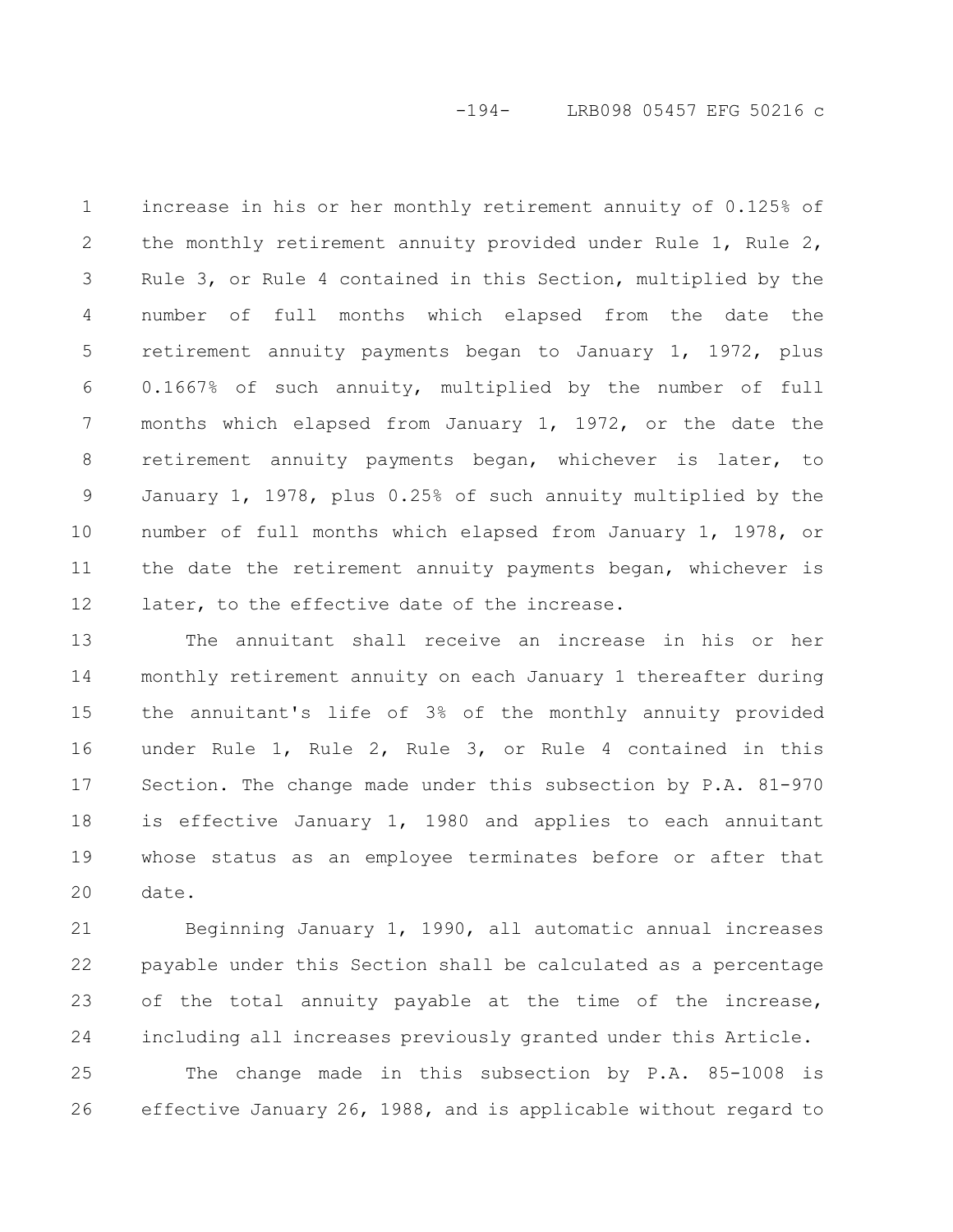whether status as an employee terminated before that date. 1

(d-1) Notwithstanding subsection (d), but subject to the provisions of subsection (d-2), all automatic increases payable under subsection (d) on or after the effective date of this amendatory Act of the 98th General Assembly shall be calculated as 3% of the lesser of (1) the total annuity payable at the time of the increase, including previous increases granted, or (2) \$1,000 multiplied by the number of years of creditable service upon which the annuity is based; however, in the case of an initial increase subject to this subsection, the amount of that increase shall be prorated if less than one year has elapsed since retirement. 2 3 4 5 6 7 8 9 10 11 12

Beginning January 1, 2016, the \$1,000 referred to in item (2) of this subsection (d-1) shall be increased on each January 1 by the annual unadjusted percentage increase (but not less than zero) in the consumer price index-u for the 12 months ending with the preceding September; these adjustments shall be cumulative and compounded. For the purposes of this subsection (d-1), "consumer price index-u" means the index published by the Bureau of Labor Statistics of the United States Department of Labor that measures the average change in prices of goods and services purchased by all urban consumers, United States city average, all items,  $1982-84 = 100$ . The new dollar amount resulting from each annual adjustment shall be determined by the Public Pension Division of the Department of Insurance and made available to the System by November 1 of each year. 13 14 15 16 17 18 19 20 21 22 23 24 25 26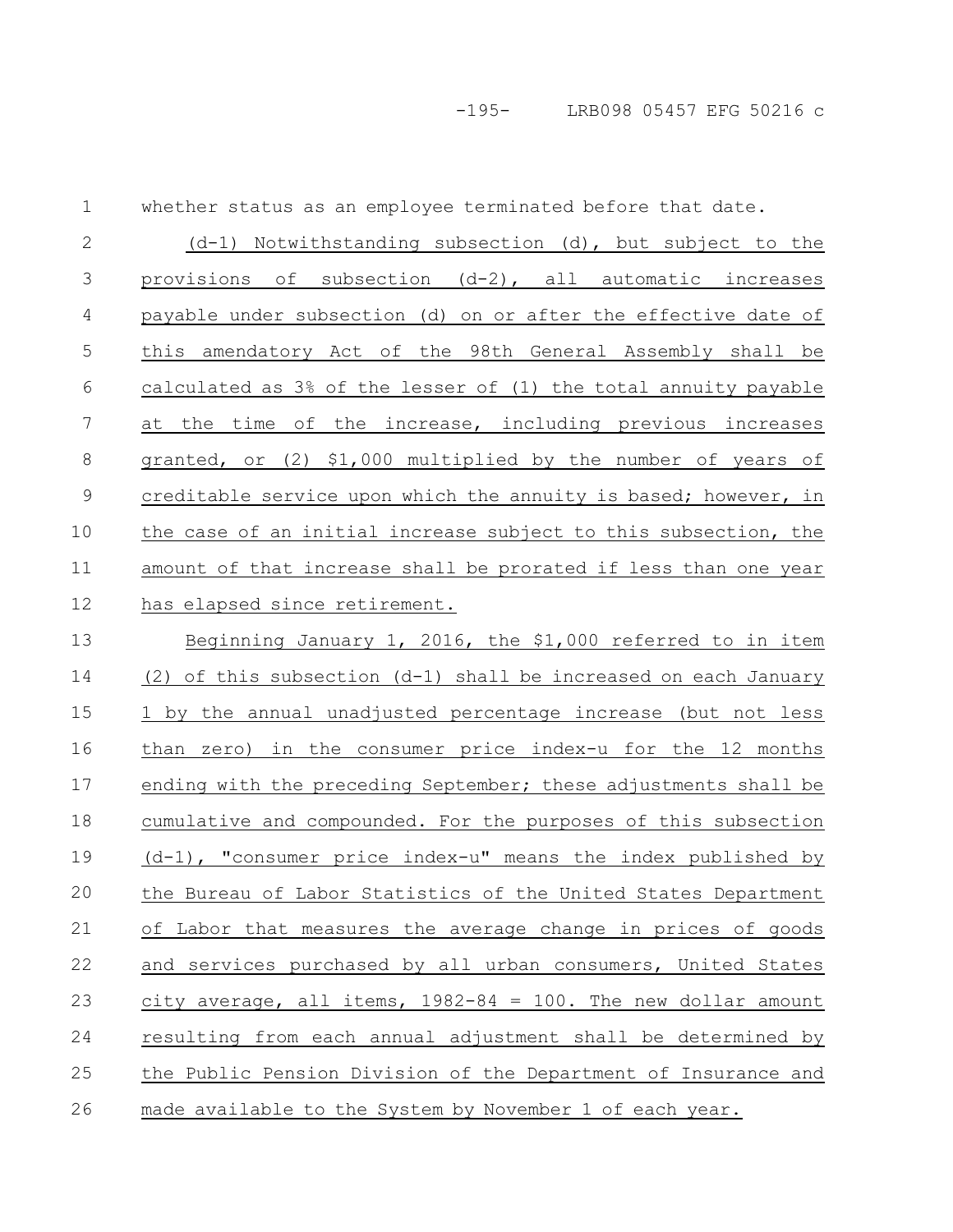-196- LRB098 05457 EFG 50216 c

This subsection  $(d-1)$  is applicable without regard to whether the person is in service on or after the effective date of this amendatory Act of the 98th General Assembly.  $(d-2)$  Notwithstanding subsections  $(d)$  and  $(d-1)$ , for an active or inactive Tier 1 member who has not begun to receive a retirement annuity under this Article before July 1, 2014: (1) the automatic annual increase payable under subsection (d) the second January following the date the retirement annuity begins shall be equal to 0% of the total annuity payable at the time of the increase, if he or she is at least age 50 on the effective date of this amendatory Act; (2) the automatic annual increase payable under subsection (d) the second, fourth, and sixth January following the date the retirement annuity begins shall be equal to 0% of the total annuity payable at the time of the increase, if he or she is at least age 47 but less than age 50 on the effective date of this amendatory Act; (3) the automatic annual increase payable under subsection (d) the second, fourth, sixth, and eighth January following the date the retirement annuity begins shall be equal to 0% of the total annuity payable at the time of the increase, if he or she is at least age 44 but less than age 47 on the effective date of this amendatory Act; (4) the automatic annual increase payable under 1 2 3 4 5 6 7 8 9 10 11 12 13 14 15 16 17 18 19 20 21 22 23 24 25 26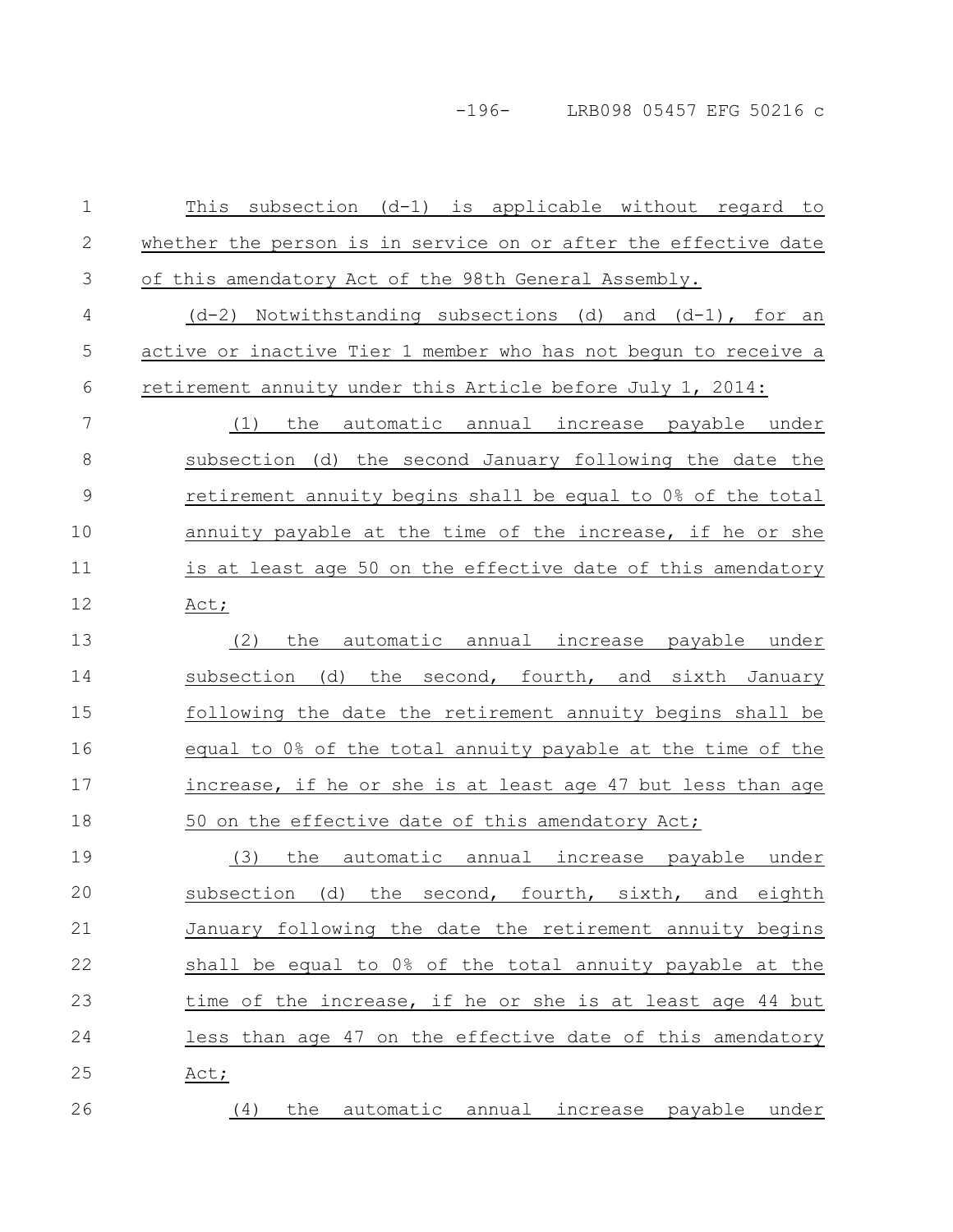subsection (d) the second, fourth, sixth, eighth, and tenth January following the date the retirement annuity begins shall be equal to 0% of the total annuity payable at the time of the increase, if he or she is less than age 44 on the effective date of this amendatory Act. 1 2 3 4 5

(d-5) A retirement annuity of a Tier 2 member shall receive annual increases on the January 1 occurring either on or after the attainment of age 67 or the first anniversary of the annuity start date, whichever is later. Each annual increase shall be calculated at 3% or one half the annual unadjusted percentage increase (but not less than zero) in the consumer price index-u for the 12 months ending with the September preceding each November 1, whichever is less, of the originally granted retirement annuity. If the annual unadjusted percentage change in the consumer price index-u for the 12 months ending with the September preceding each November 1 is zero or there is a decrease, then the annuity shall not be increased. 6 7 8 9 10 11 12 13 14 15 16 17 18

(e) If, on January 1, 1987, or the date the retirement annuity payment period begins, whichever is later, the sum of the retirement annuity provided under Rule 1 or Rule 2 of this Section and the automatic annual increases provided under the preceding subsection or Section 15-136.1, amounts to less than the retirement annuity which would be provided by Rule 3, the retirement annuity shall be increased as of January 1, 1987, or the date the retirement annuity payment period begins, 19 20 21 22 23 24 25 26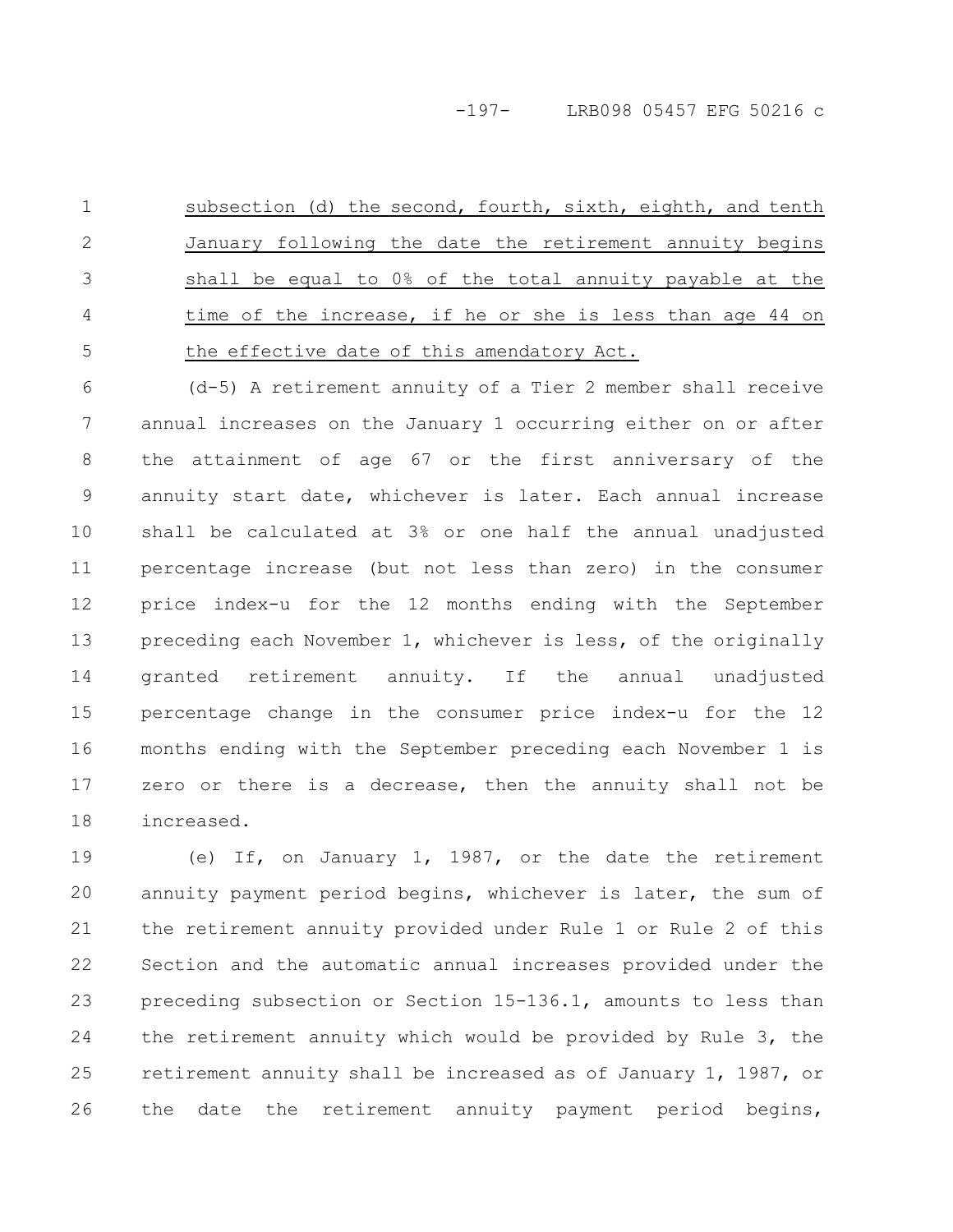# -198- LRB098 05457 EFG 50216 c

whichever is later, to the amount which would be provided by Rule 3 of this Section. Such increased amount shall be considered as the retirement annuity in determining benefits provided under other Sections of this Article. This paragraph applies without regard to whether status as an employee terminated before the effective date of this amendatory Act of 1987, provided that the annuitant was employed at least one-half time during the period on which the final rate of earnings was based. 1 2 3 4 5 6 7 8 9

(f) A participant is entitled to such additional annuity as may be provided on an actuarially equivalent basis, by any accumulated additional contributions to his or her credit. However, the additional contributions made by the participant toward the automatic increases in annuity provided under this Section shall not be taken into account in determining the amount of such additional annuity. 10 11 12 13 14 15 16

(g) If, (1) by law, a function of a governmental unit, as defined by Section 20-107 of this Code, is transferred in whole or in part to an employer, and (2) a participant transfers employment from such governmental unit to such employer within 6 months after the transfer of the function, and (3) the sum of (A) the annuity payable to the participant under Rule 1, 2, or 3 of this Section (B) all proportional annuities payable to the participant by all other retirement systems covered by Article 20, and (C) the initial primary insurance amount to which the participant is entitled under the Social Security Act, is less 17 18 19 20 21 22 23 24 25 26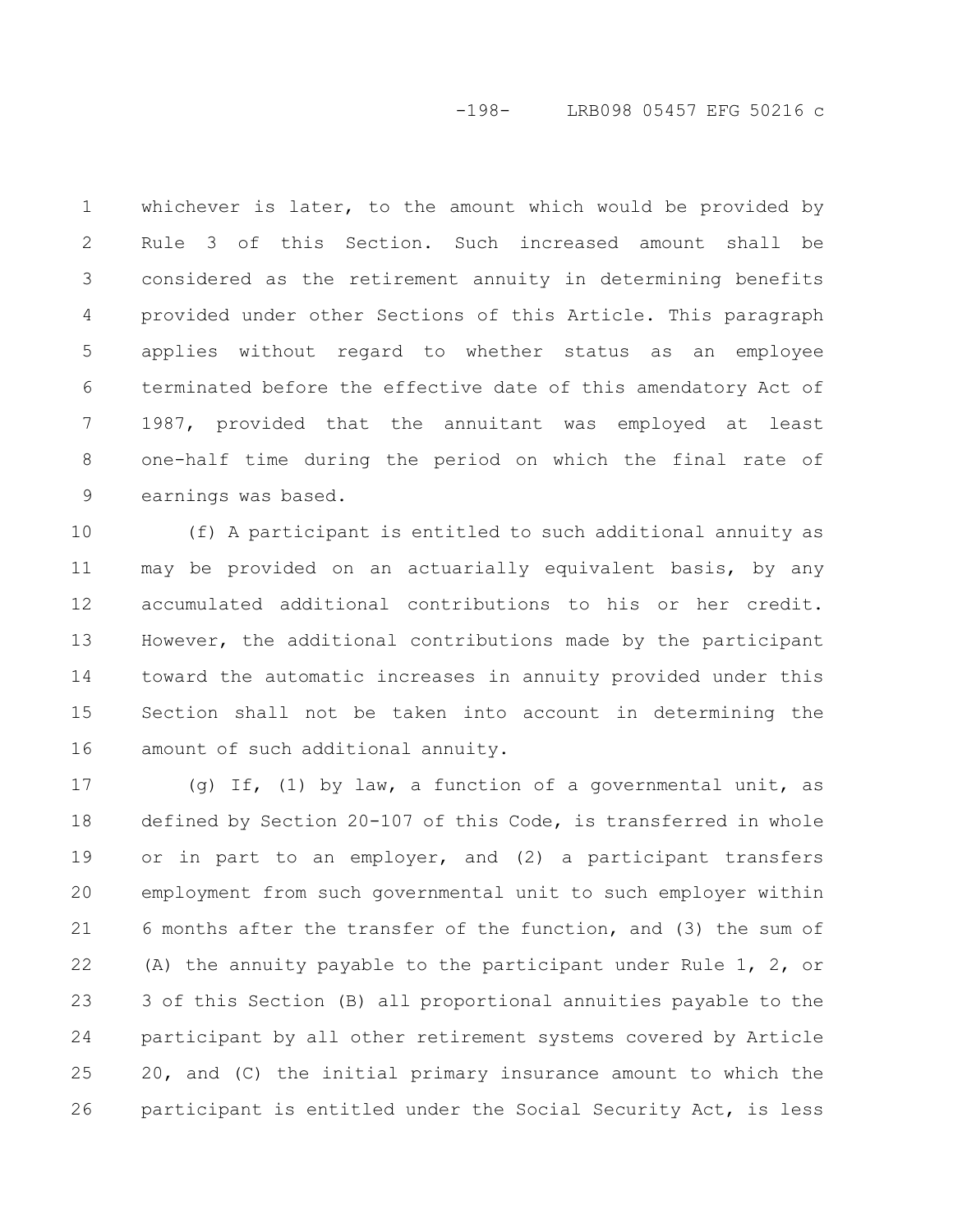than the retirement annuity which would have been payable if all of the participant's pension credits validated under Section 20-109 had been validated under this system, a supplemental annuity equal to the difference in such amounts shall be payable to the participant. 1 2 3 4 5

(h) On January 1, 1981, an annuitant who was receiving a retirement annuity on or before January 1, 1971 shall have his or her retirement annuity then being paid increased \$1 per month for each year of creditable service. On January 1, 1982, an annuitant whose retirement annuity began on or before January 1, 1977, shall have his or her retirement annuity then being paid increased \$1 per month for each year of creditable service. 6 7 8 9 10 11 12 13

(i) On January 1, 1987, any annuitant whose retirement annuity began on or before January 1, 1977, shall have the monthly retirement annuity increased by an amount equal to 8¢ per year of creditable service times the number of years that have elapsed since the annuity began. 14 15 16 17 18

(j) For participants to whom subsection (a-3) of Section 15-135 applies, the references to age 50, 55, and 62 in this Section are increased as provided in subsection (a-3) of Section 15-135. 19 20 21 22

(Source: P.A. 97-933, eff. 8-10-12; 97-968, eff. 8-16-12; 98-92, eff. 7-16-13.) 23 24

(40 ILCS 5/15-155) (from Ch. 108 1/2, par. 15-155) 25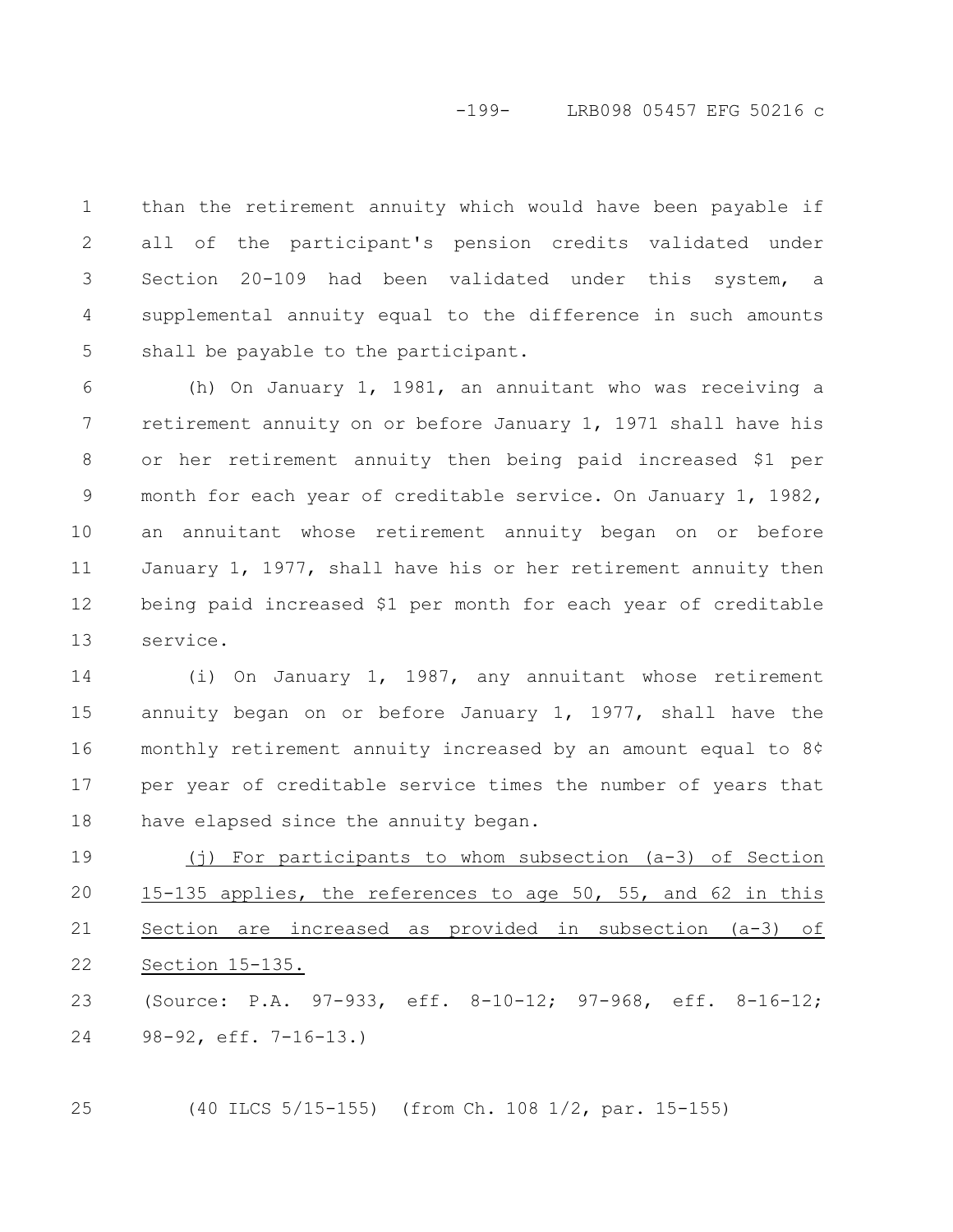1

Sec. 15-155. Employer contributions.

(a) The State of Illinois shall make contributions by appropriations of amounts which, together with the other employer contributions from trust, federal, and other funds, employee contributions, income from investments, and other income of this System, will be sufficient to meet the cost of maintaining and administering the System on a 100% 90% funded basis in accordance with actuarial recommendations by the end of State fiscal year 2044. 2 3 4 5 6 7 8 9

The Board shall determine the amount of State contributions required for each fiscal year on the basis of the actuarial tables and other assumptions adopted by the Board and the recommendations of the actuary, using the formula in subsection  $(a-1)$ . 10 11 12 13 14

(a-1) For State fiscal years 2015 through 2044, the minimum contribution to the System to be made by the State for each fiscal year shall be an amount determined by the System to be equal to the sum of (1) the State's portion of the projected normal cost for that fiscal year, plus (2) an amount sufficient to bring the total assets of the System up to 100% of the total actuarial liabilities of the System by the end of the State fiscal year 2044. In making these determinations, the required State contribution shall be calculated each year as a level percentage of payroll over the years remaining to and including fiscal year 2044 and shall be determined under the projected unit cost method for fiscal year 2015 and under the entry age 15 16 17 18 19 20 21 22 23 24 25 26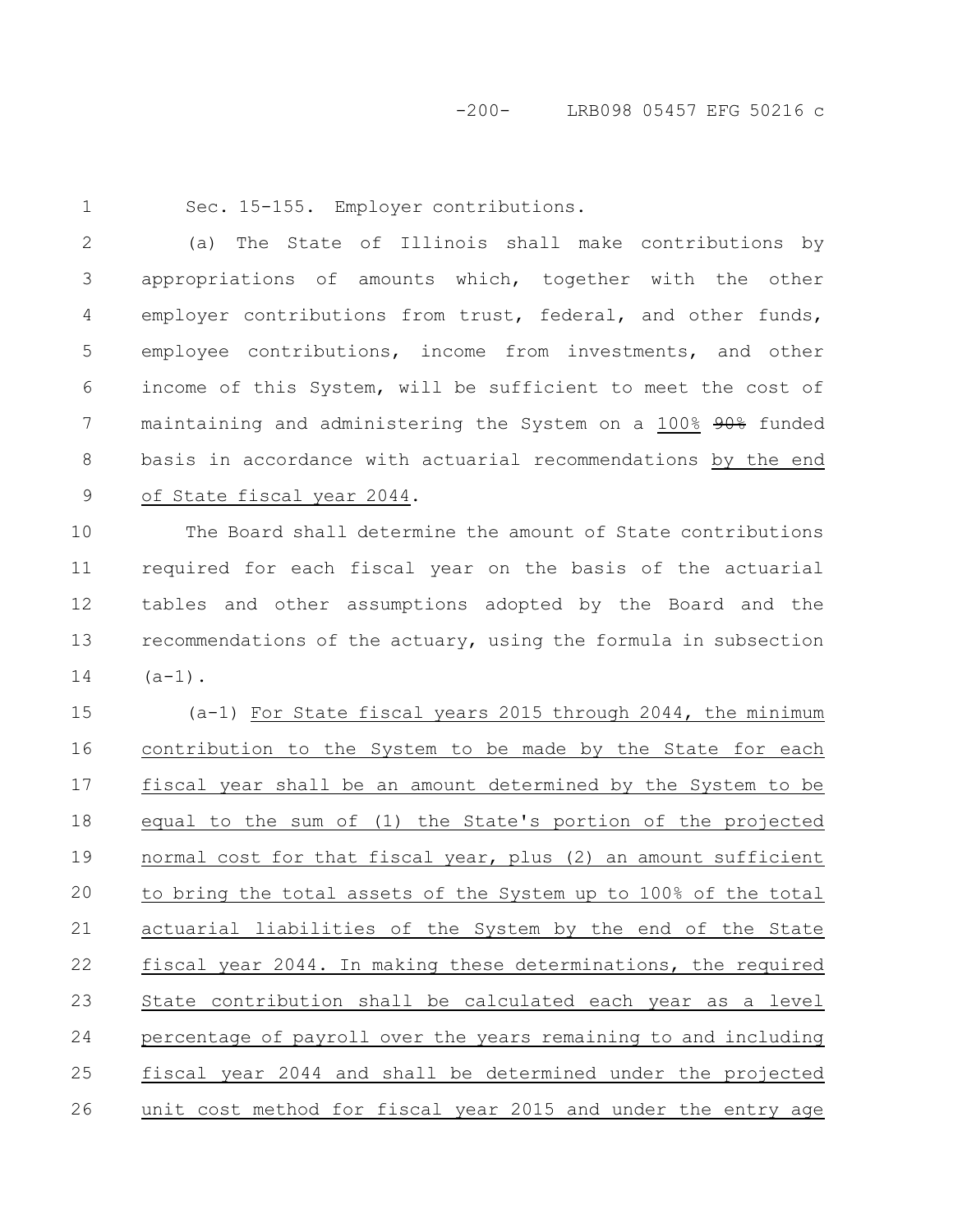### -201- LRB098 05457 EFG 50216 c

#### normal actuarial cost method for fiscal years 2016 through 2044. 1 2

For State fiscal years 2012 through 2014 2045, the minimum contribution to the System to be made by the State for each fiscal year shall be an amount determined by the System to be sufficient to bring the total assets of the System up to 90% of the total actuarial liabilities of the System by the end of State fiscal year 2045. In making these determinations, the required State contribution shall be calculated each year as a level percentage of payroll over the years remaining to and including fiscal year 2045 and shall be determined under the projected unit credit actuarial cost method. 3 4 5 6 7 8 9 10 11 12

For State fiscal years 1996 through 2005, the State contribution to the System, as a percentage of the applicable employee payroll, shall be increased in equal annual increments so that by State fiscal year 2011, the State is contributing at the rate required under this Section. 13 14 15 16 17

Notwithstanding any other provision of this Article, the total required State contribution for State fiscal year 2006 is \$166,641,900. 18 19 20

Notwithstanding any other provision of this Article, the total required State contribution for State fiscal year 2007 is \$252,064,100. 21 22 23

For each of State fiscal years 2008 through 2009, the State contribution to the System, as a percentage of the applicable employee payroll, shall be increased in equal annual increments 24 25 26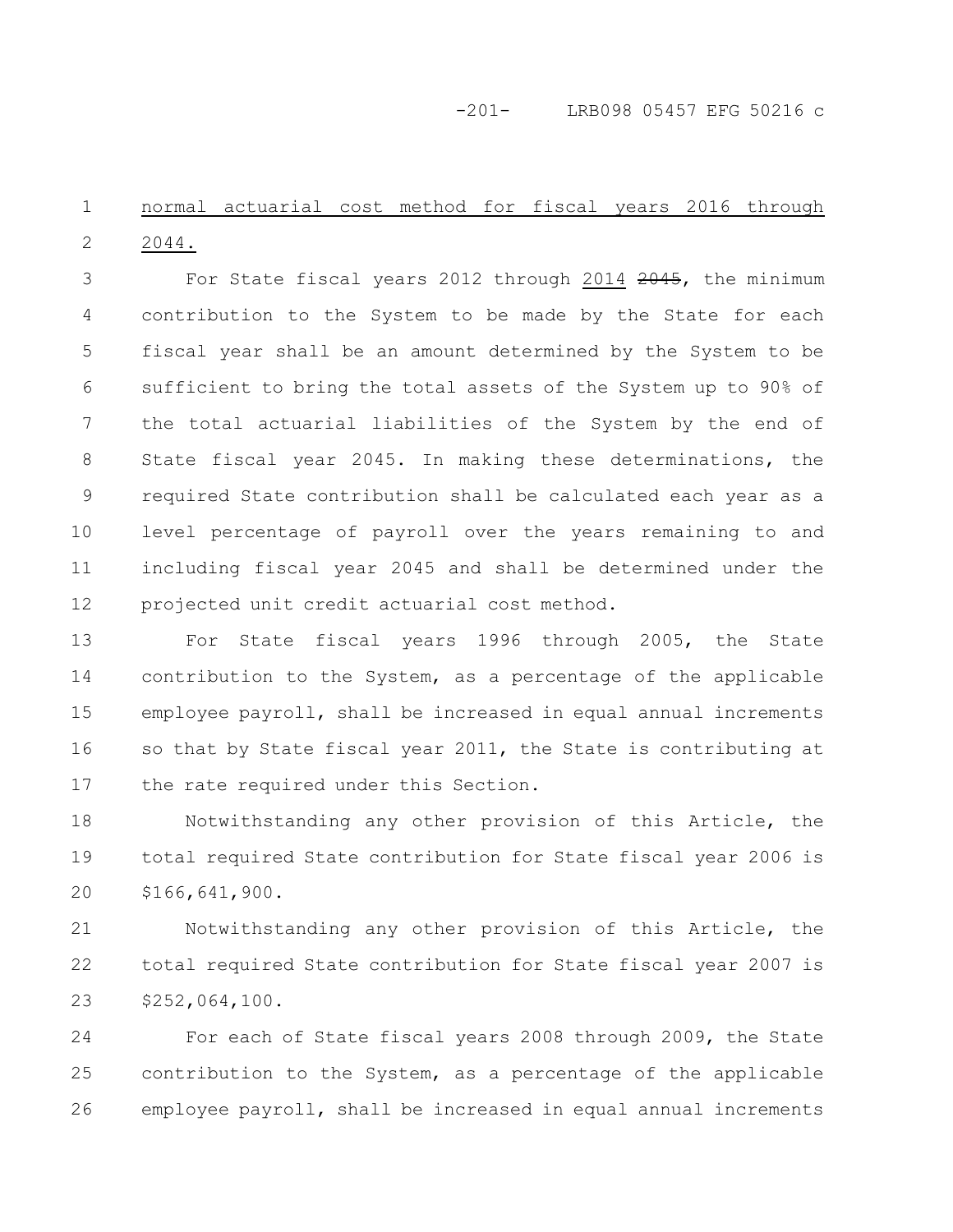# -202- LRB098 05457 EFG 50216 c

from the required State contribution for State fiscal year 2007, so that by State fiscal year 2011, the State is contributing at the rate otherwise required under this Section. Notwithstanding any other provision of this Article, the total required State contribution for State fiscal year 2010 is \$702,514,000 and shall be made from the State Pensions Fund and proceeds of bonds sold in fiscal year 2010 pursuant to Section 7.2 of the General Obligation Bond Act, less (i) the pro rata share of bond sale expenses determined by the System's share of total bond proceeds, (ii) any amounts received from the General Revenue Fund in fiscal year 2010, (iii) any reduction in bond proceeds due to the issuance of discounted bonds, if applicable. 1 2 3 4 5 6 7 8 9 10 11 12 13

Notwithstanding any other provision of this Article, the total required State contribution for State fiscal year 2011 is the amount recertified by the System on or before April 1, 2011 pursuant to Section 15-165 and shall be made from the State Pensions Fund and proceeds of bonds sold in fiscal year 2011 pursuant to Section 7.2 of the General Obligation Bond Act, less (i) the pro rata share of bond sale expenses determined by the System's share of total bond proceeds, (ii) any amounts received from the General Revenue Fund in fiscal year 2011, and (iii) any reduction in bond proceeds due to the issuance of discounted bonds, if applicable. 14 15 16 17 18 19 20 21 22 23 24

Beginning in State fiscal year 2045, the minimum contribution for each fiscal year shall be the amount needed to 25 26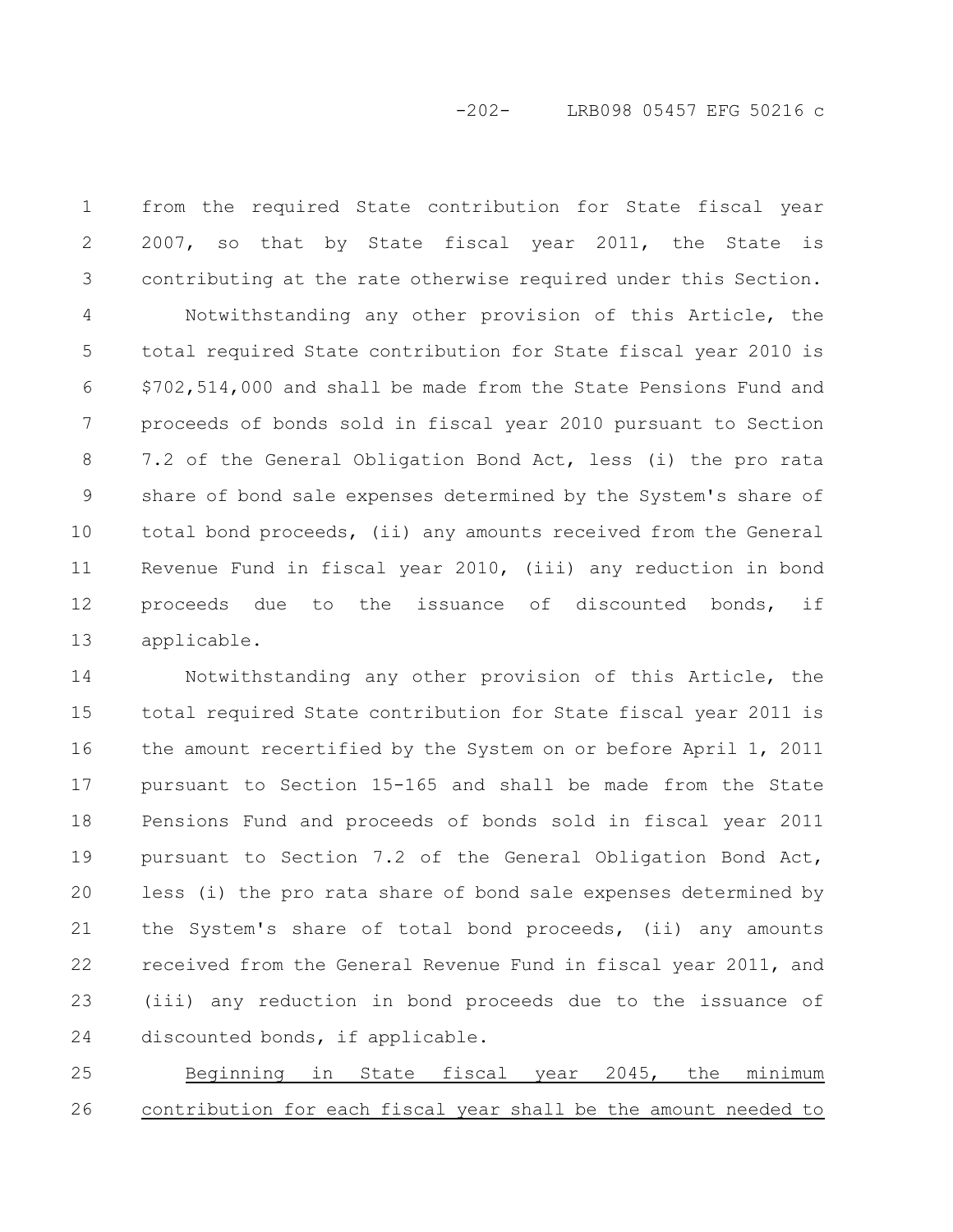-203- LRB098 05457 EFG 50216 c

#### maintain the total assets of the System at 100% of the total liabilities of the System. 1 2

Beginning in State fiscal year  $2046$ , the contribution for each fiscal year shall be the amount maintain the total assets of the System at 90% actuarial liabilities of the System. 3 4 5 6

Amounts received by the System pursuant to Section 25 of the Budget Stabilization Act or Section 8.12 of the State Finance Act in any fiscal year do not reduce and do not constitute payment of any portion of the minimum State contribution required under this Article in that fiscal year. Such amounts shall not reduce, and shall not be included in the calculation of, the required State contributions under this Article in any future year until the System has reached a funding ratio of at least 100% 90%. A reference in this Article to the "required State contribution" or any substantially similar term does not include or apply to any amounts payable to the System under Section 25 of the Budget Stabilization Act. 7 8 9 10 11 12 13 14 15 16 17 18

Notwithstanding any other provision of this Section, the required State contribution for State fiscal year 2005 and for fiscal year 2008 and each fiscal year thereafter through State fiscal year 2014, as calculated under this Section and certified under Section 15-165, shall not exceed an amount equal to (i) the amount of the required State contribution that would have been calculated under this Section for that fiscal year if the System had not received any payments under 19 20 21 22 23 24 25 26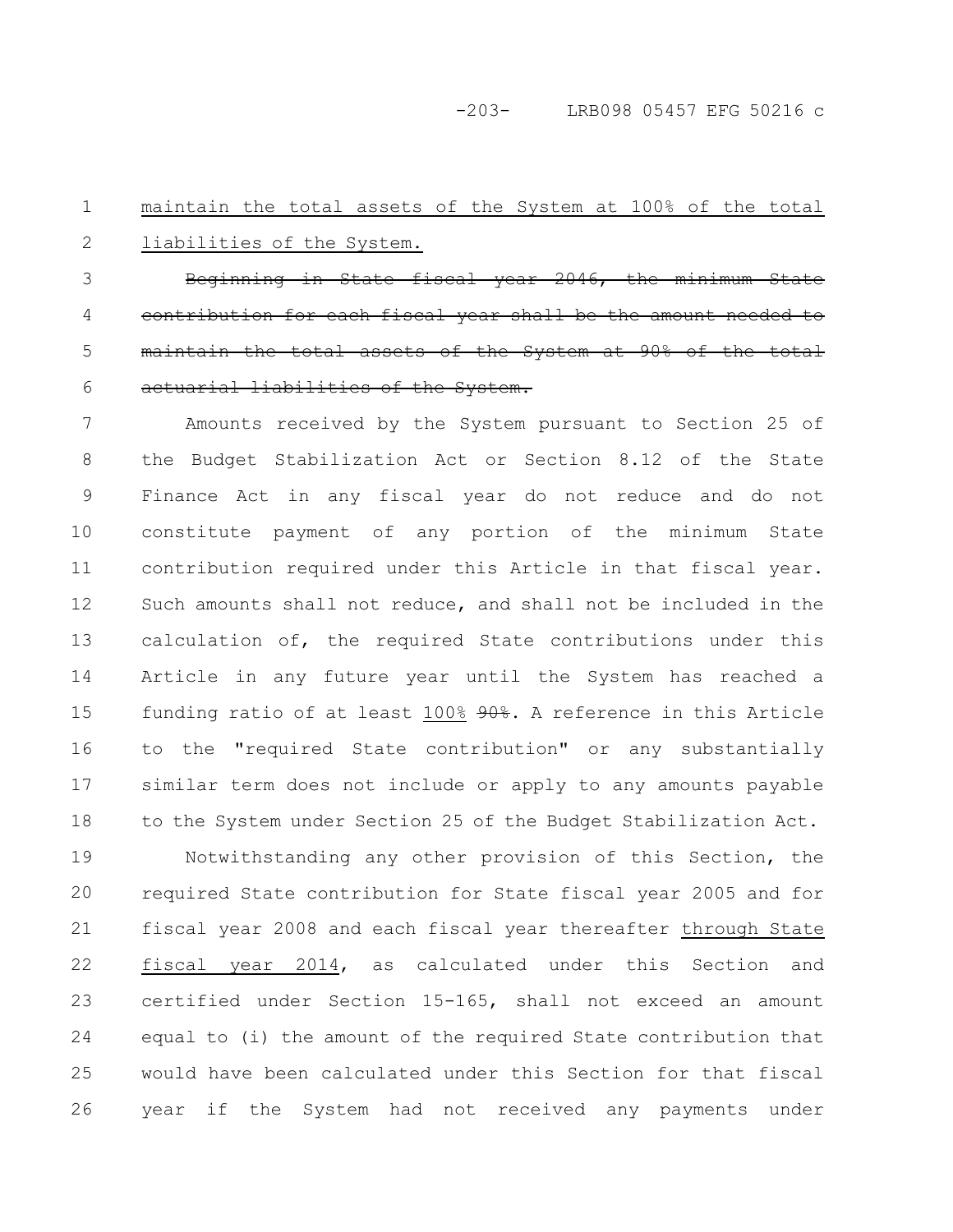subsection (d) of Section 7.2 of the General Obligation Bond Act, minus (ii) the portion of the State's total debt service payments for that fiscal year on the bonds issued in fiscal year 2003 for the purposes of that Section 7.2, as determined and certified by the Comptroller, that is the same as the System's portion of the total moneys distributed under subsection (d) of Section 7.2 of the General Obligation Bond Act. In determining this maximum for State fiscal years 2008 through 2010, however, the amount referred to in item (i) shall be increased, as a percentage of the applicable employee payroll, in equal increments calculated from the sum of the required State contribution for State fiscal year 2007 plus the applicable portion of the State's total debt service payments for fiscal year 2007 on the bonds issued in fiscal year 2003 for the purposes of Section 7.2 of the General Obligation Bond Act, so that, by State fiscal year 2011, the State is contributing at the rate otherwise required under this Section. 1 2 3 4 5 6 7 8 9 10 11 12 13 14 15 16 17

(b) If an employee is paid from trust or federal funds, the employer shall pay to the Board contributions from those funds which are sufficient to cover the accruing normal costs on behalf of the employee. However, universities having employees who are compensated out of local auxiliary funds, income funds, or service enterprise funds are not required to pay such contributions on behalf of those employees. The local auxiliary funds, income funds, and service enterprise funds of universities shall not be considered trust funds for the 18 19 20 21 22 23 24 25 26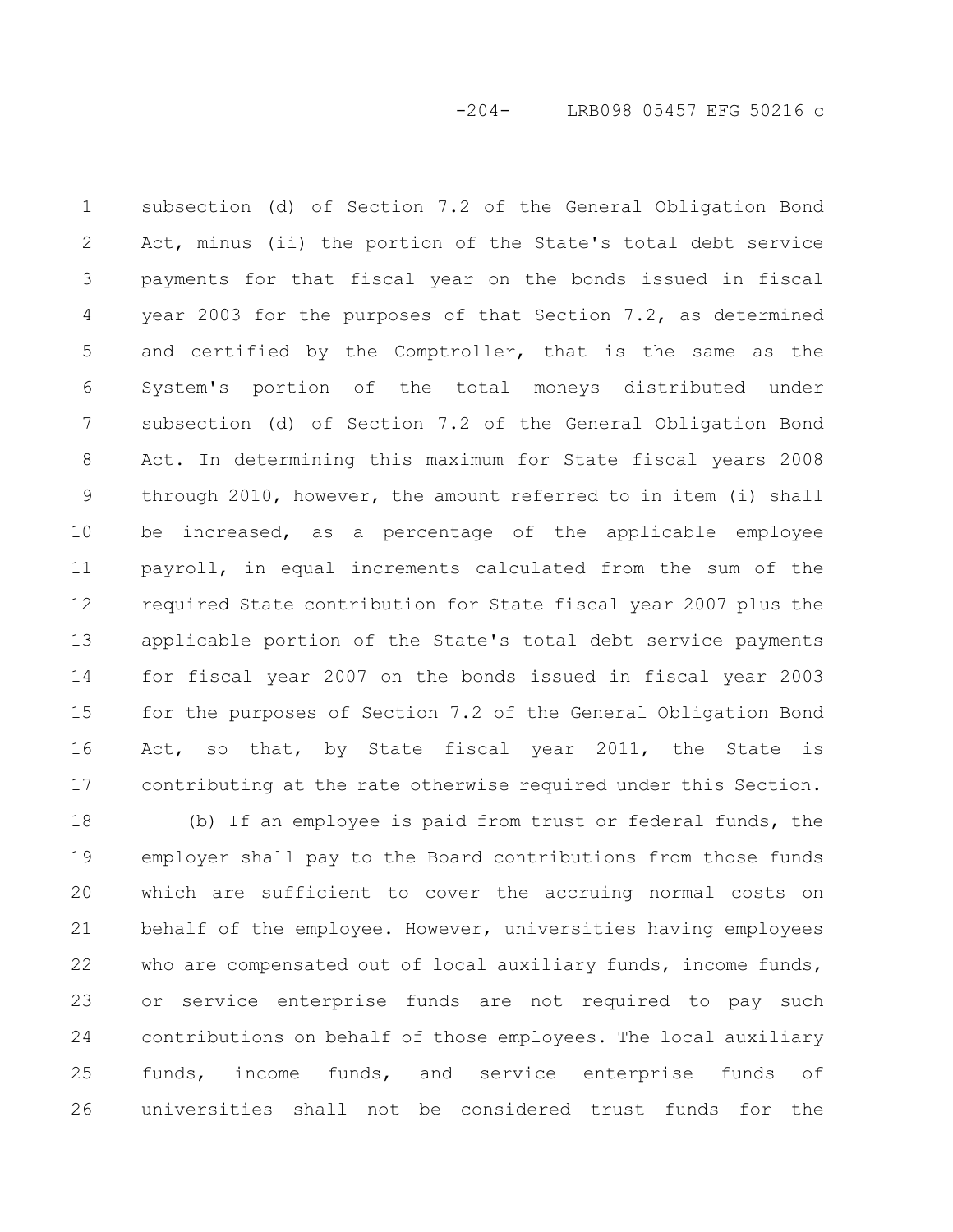# -205- LRB098 05457 EFG 50216 c

purpose of this Article, but funds of alumni associations, foundations, and athletic associations which are affiliated with the universities included as employers under this Article and other employers which do not receive State appropriations are considered to be trust funds for the purpose of this Article. 1 2 3 4 5 6

(b-1) The City of Urbana and the City of Champaign shall each make employer contributions to this System for their respective firefighter employees who participate in this System pursuant to subsection (h) of Section 15-107. The rate of contributions to be made by those municipalities shall be determined annually by the Board on the basis of the actuarial assumptions adopted by the Board and the recommendations of the actuary, and shall be expressed as a percentage of salary for each such employee. The Board shall certify the rate to the affected municipalities as soon as may be practical. The employer contributions required under this subsection shall be remitted by the municipality to the System at the same time and in the same manner as employee contributions. 7 8 9 10 11 12 13 14 15 16 17 18 19

(c) Through State fiscal year 1995: The total employer contribution shall be apportioned among the various funds of the State and other employers, whether trust, federal, or other funds, in accordance with actuarial procedures approved by the Board. State of Illinois contributions for employers receiving State appropriations for personal services shall be payable from appropriations made to the employers or to the System. The 20 21 22 23 24 25 26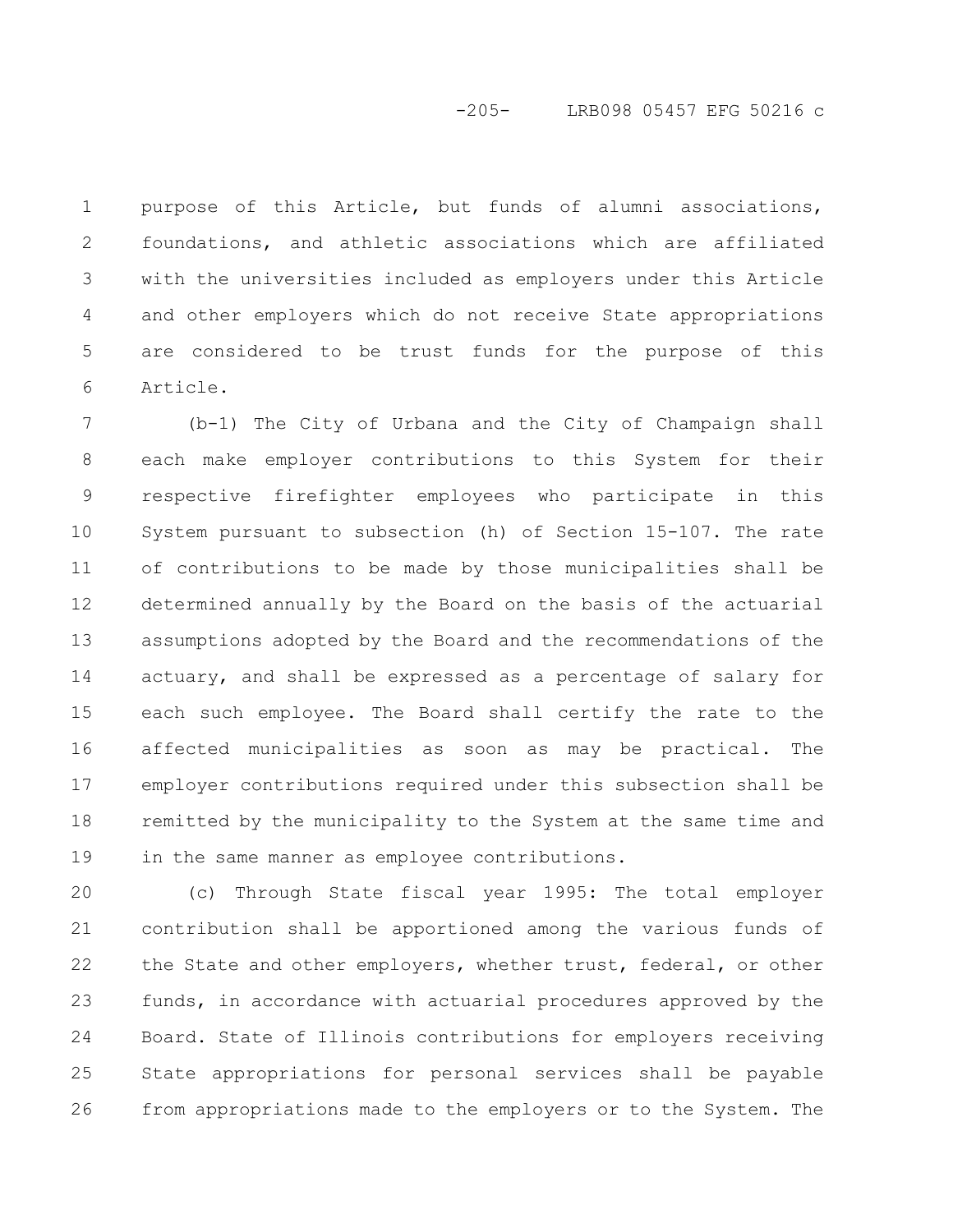# -206- LRB098 05457 EFG 50216 c

contributions for Class I community colleges covering earnings other than those paid from trust and federal funds, shall be payable solely from appropriations to the Illinois Community College Board or the System for employer contributions. 1 2 3 4

(d) Beginning in State fiscal year 1996, the required State contributions to the System shall be appropriated directly to the System and shall be payable through vouchers issued in accordance with subsection (c) of Section 15-165, except as provided in subsection (g). 5 6 7 8 9

(e) The State Comptroller shall draw warrants payable to the System upon proper certification by the System or by the employer in accordance with the appropriation laws and this Code. 10 11 12 13

(f) Normal costs under this Section means liability for pensions and other benefits which accrues to the System because of the credits earned for service rendered by the participants during the fiscal year and expenses of administering the System, but shall not include the principal of or any redemption premium or interest on any bonds issued by the Board or any expenses incurred or deposits required in connection therewith. 14 15 16 17 18 19 20 21

(g) If the amount of a participant's earnings for any academic year used to determine the final rate of earnings, determined on a full-time equivalent basis, exceeds the amount of his or her earnings with the same employer for the previous academic year, determined on a full-time equivalent basis, by 22 23 24 25 26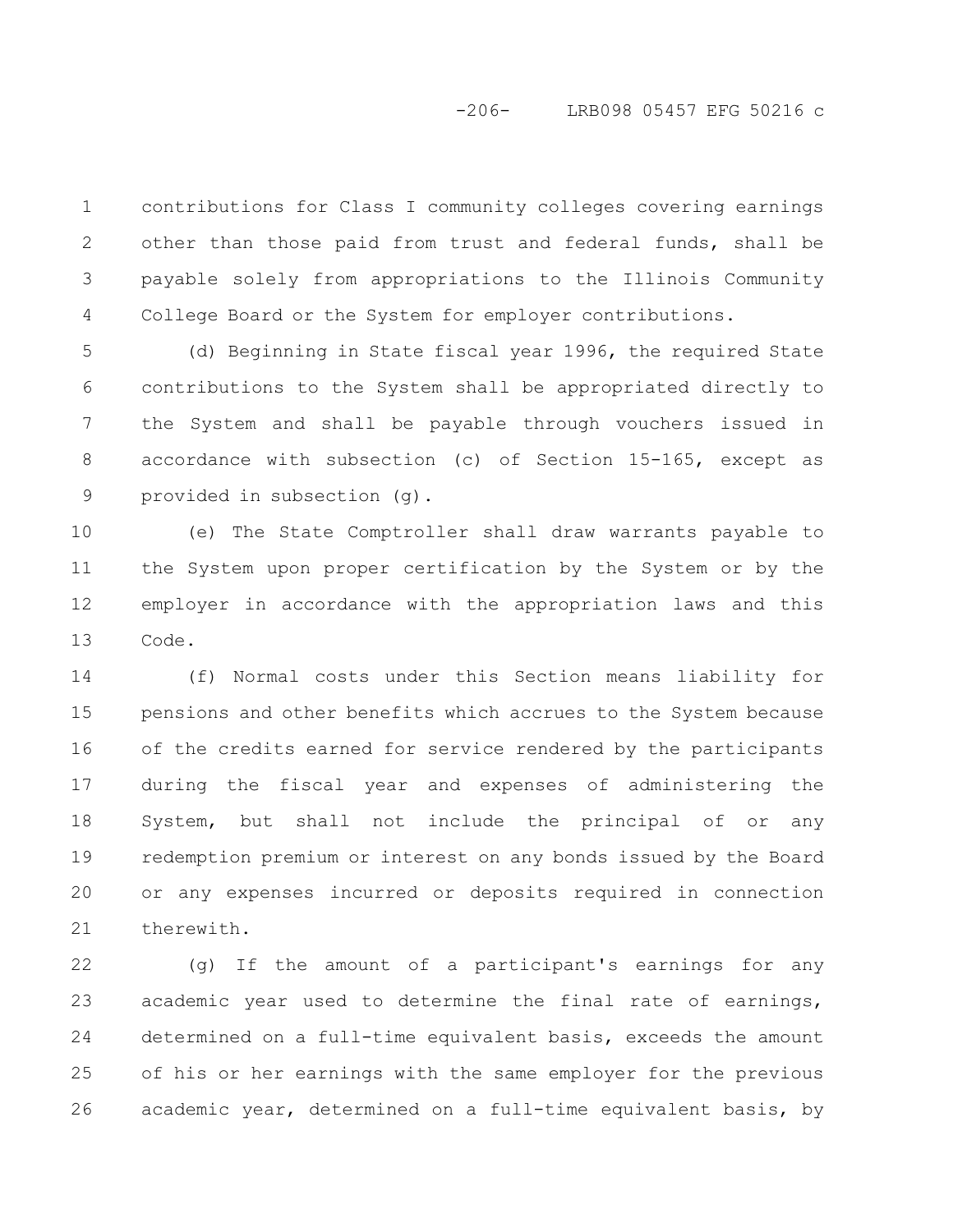# -207- LRB098 05457 EFG 50216 c

more than 6%, the participant's employer shall pay to the System, in addition to all other payments required under this Section and in accordance with guidelines established by the System, the present value of the increase in benefits resulting from the portion of the increase in earnings that is in excess of 6%. This present value shall be computed by the System on the basis of the actuarial assumptions and tables used in the most recent actuarial valuation of the System that is available at the time of the computation. The System may require the employer to provide any pertinent information or documentation. 1 2 3 4 5 6 7 8 9 10 11

Whenever it determines that a payment is or may be required under this subsection (g), the System shall calculate the amount of the payment and bill the employer for that amount. The bill shall specify the calculations used to determine the amount due. If the employer disputes the amount of the bill, it may, within 30 days after receipt of the bill, apply to the System in writing for a recalculation. The application must specify in detail the grounds of the dispute and, if the employer asserts that the calculation is subject to subsection (h) or (i) of this Section, must include an affidavit setting forth and attesting to all facts within the employer's knowledge that are pertinent to the applicability of subsection (h) or (i). Upon receiving a timely application for recalculation, the System shall review the application and, if appropriate, recalculate the amount due. 12 13 14 15 16 17 18 19 20 21 22 23 24 25 26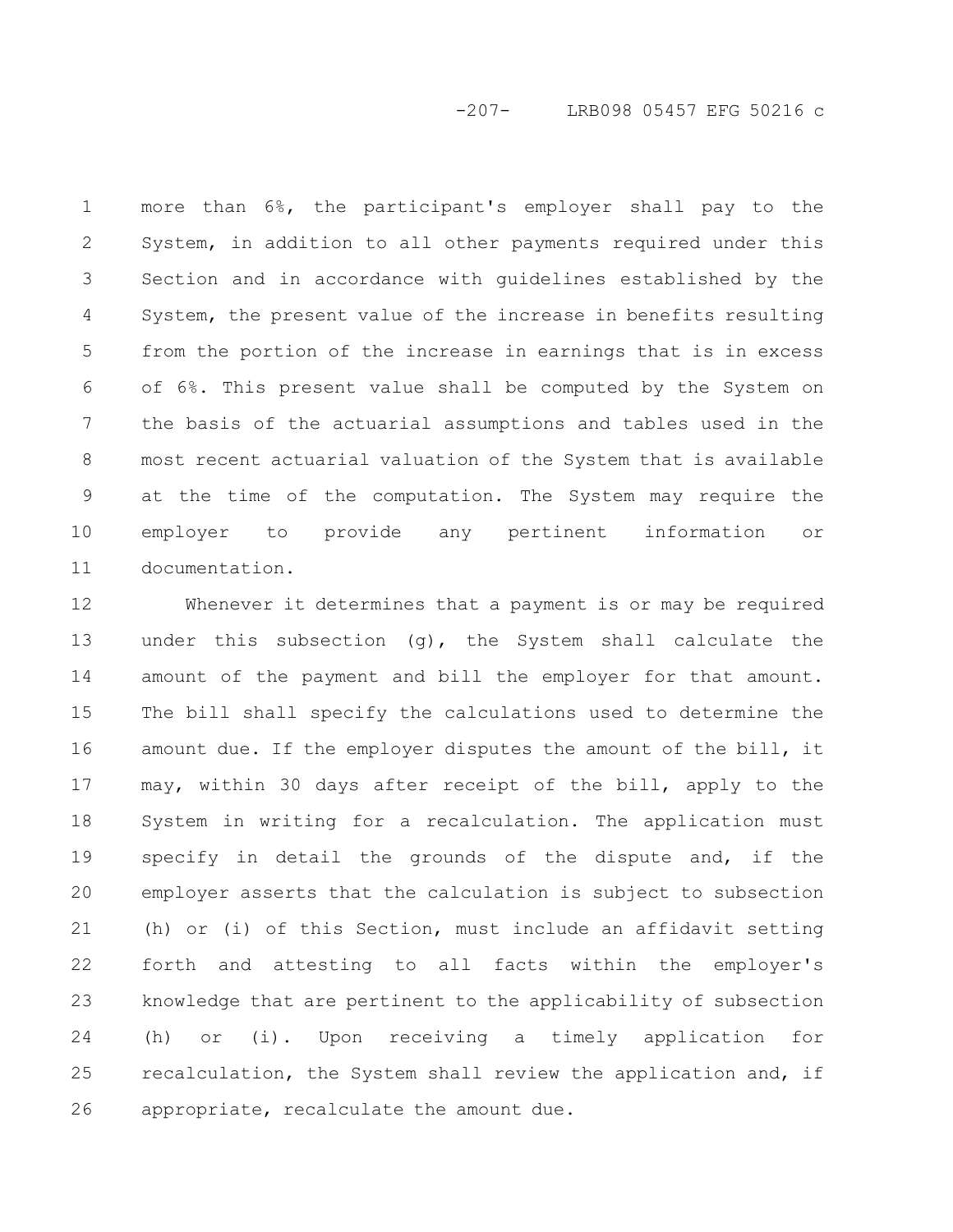# -208- LRB098 05457 EFG 50216 c

The employer contributions required under this subsection (g) may be paid in the form of a lump sum within 90 days after receipt of the bill. If the employer contributions are not paid within 90 days after receipt of the bill, then interest will be charged at a rate equal to the System's annual actuarially assumed rate of return on investment compounded annually from the 91st day after receipt of the bill. Payments must be concluded within 3 years after the employer's receipt of the bill. 1 2 3 4 5 6 7 8 9

(h) This subsection (h) applies only to payments made or salary increases given on or after June 1, 2005 but before July 1, 2011. The changes made by Public Act 94-1057 shall not require the System to refund any payments received before July 31, 2006 (the effective date of Public Act 94-1057). 10 11 12 13 14

When assessing payment for any amount due under subsection (g), the System shall exclude earnings increases paid to participants under contracts or collective bargaining agreements entered into, amended, or renewed before June 1, 2005. 15 16 17 18 19

When assessing payment for any amount due under subsection (g), the System shall exclude earnings increases paid to a participant at a time when the participant is 10 or more years from retirement eligibility under Section 15-135. 20 21 22 23

When assessing payment for any amount due under subsection (g), the System shall exclude earnings increases resulting from overload work, including a contract for summer teaching, or 24 25 26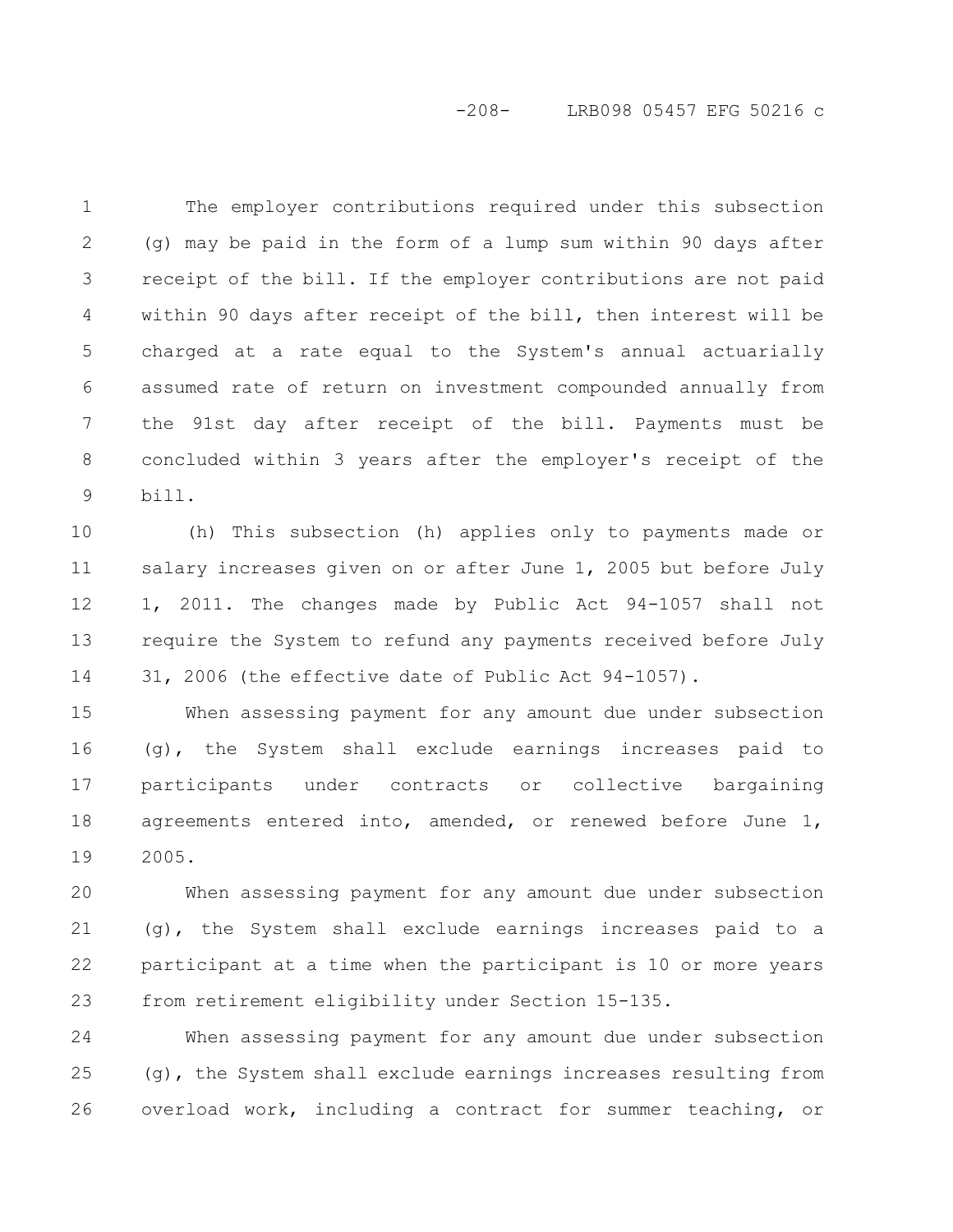-209- LRB098 05457 EFG 50216 c

overtime when the employer has certified to the System, and the System has approved the certification, that: (i) in the case of overloads (A) the overload work is for the sole purpose of academic instruction in excess of the standard number of instruction hours for a full-time employee occurring during the academic year that the overload is paid and (B) the earnings increases are equal to or less than the rate of pay for academic instruction computed using the participant's current salary rate and work schedule; and (ii) in the case of overtime, the overtime was necessary for the educational mission. 1 2 3 4 5 6 7 8 9 10 11

When assessing payment for any amount due under subsection (g), the System shall exclude any earnings increase resulting from (i) a promotion for which the employee moves from one classification to a higher classification under the State Universities Civil Service System, (ii) a promotion in academic rank for a tenured or tenure-track faculty position, or (iii) a promotion that the Illinois Community College Board has recommended in accordance with subsection (k) of this Section. These earnings increases shall be excluded only if the promotion is to a position that has existed and been filled by a member for no less than one complete academic year and the earnings increase as a result of the promotion is an increase that results in an amount no greater than the average salary paid for other similar positions. 12 13 14 15 16 17 18 19 20 21 22 23 24 25

(i) When assessing payment for any amount due under 26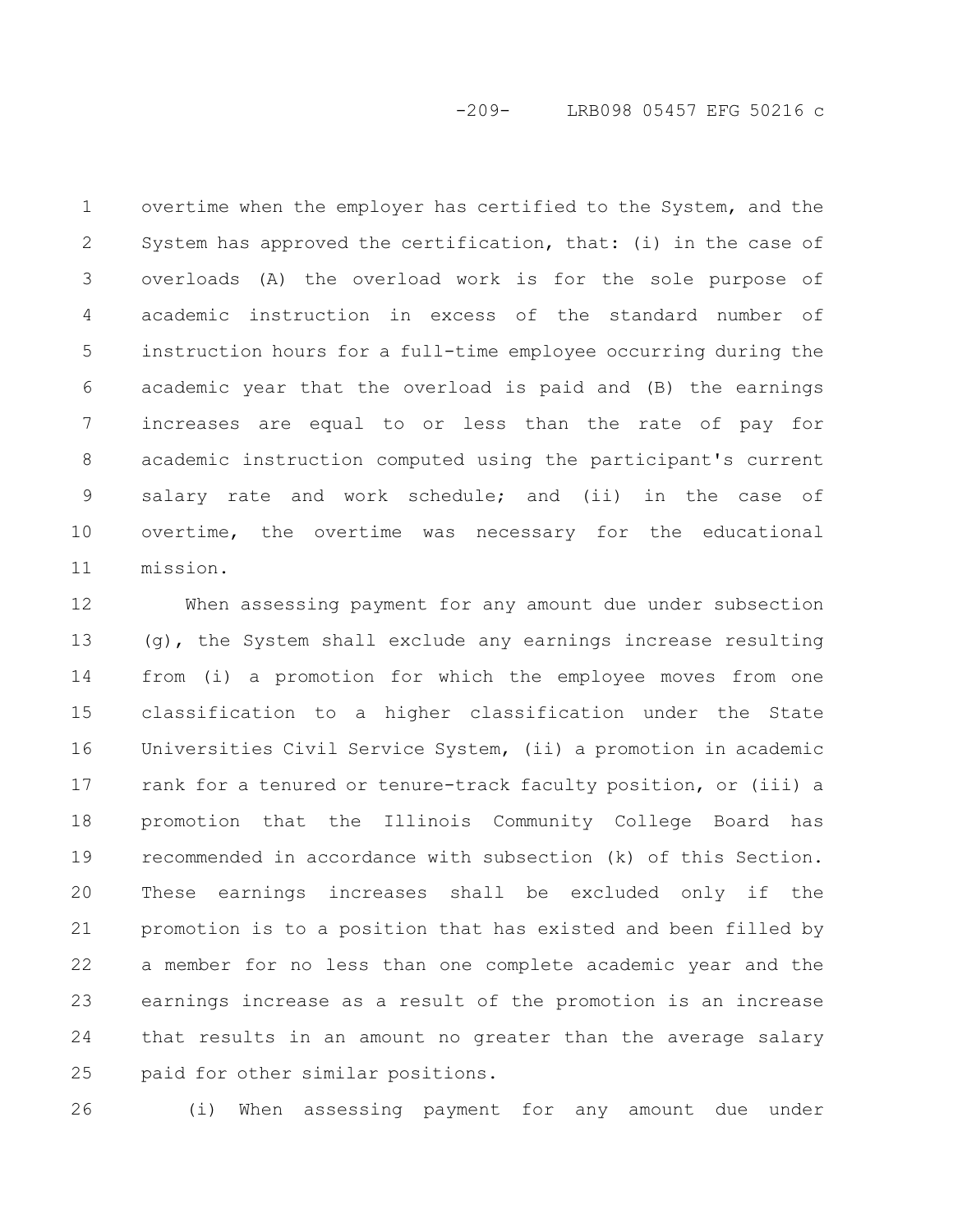# -210- LRB098 05457 EFG 50216 c

subsection  $(q)$ , the System shall exclude any salary increase described in subsection (h) of this Section given on or after July 1, 2011 but before July 1, 2014 under a contract or collective bargaining agreement entered into, amended, or renewed on or after June 1, 2005 but before July 1, 2011. Notwithstanding any other provision of this Section, any payments made or salary increases given after June 30, 2014 shall be used in assessing payment for any amount due under subsection (g) of this Section. 1 2 3 4 5 6 7 8 9

(j) The System shall prepare a report and file copies of the report with the Governor and the General Assembly by January 1, 2007 that contains all of the following information: 10 11 12

(1) The number of recalculations required by the changes made to this Section by Public Act 94-1057 for each employer. 13 14 15

(2) The dollar amount by which each employer's contribution to the System was changed due to recalculations required by Public Act 94-1057. 16 17 18

(3) The total amount the System received from each employer as a result of the changes made to this Section by Public Act 94-4. 19 20 21

(4) The increase in the required State contribution resulting from the changes made to this Section by Public Act 94-1057. 22 23 24

(k) The Illinois Community College Board shall adopt rules for recommending lists of promotional positions submitted to 25 26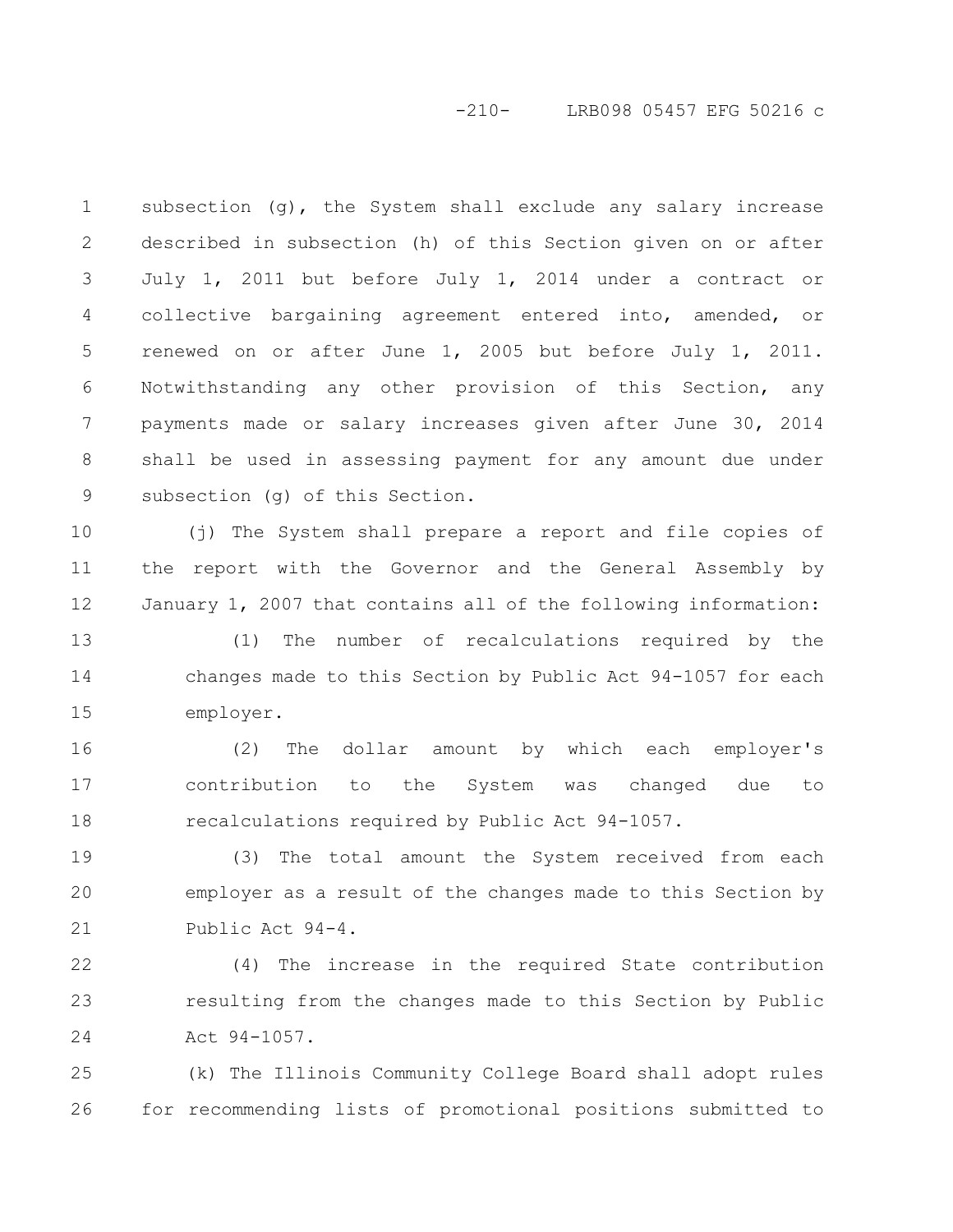# -211- LRB098 05457 EFG 50216 c

the Board by community colleges and for reviewing the promotional lists on an annual basis. When recommending promotional lists, the Board shall consider the similarity of the positions submitted to those positions recognized for State universities by the State Universities Civil Service System. The Illinois Community College Board shall file a copy of its findings with the System. The System shall consider the findings of the Illinois Community College Board when making determinations under this Section. The System shall not exclude any earnings increases resulting from a promotion when the promotion was not submitted by a community college. Nothing in this subsection (k) shall require any community college to submit any information to the Community College Board. 1 2 3 4 5 6 7 8 9 10 11 12 13

(l) For purposes of determining the required State contribution to the System, the value of the System's assets shall be equal to the actuarial value of the System's assets, which shall be calculated as follows: 14 15 16 17

As of June 30, 2008, the actuarial value of the System's assets shall be equal to the market value of the assets as of that date. In determining the actuarial value of the System's assets for fiscal years after June 30, 2008, any actuarial gains or losses from investment return incurred in a fiscal year shall be recognized in equal annual amounts over the 5-year period following that fiscal year. 18 19 20 21 22 23 24

(m) For purposes of determining the required State contribution to the system for a particular year, the actuarial 25 26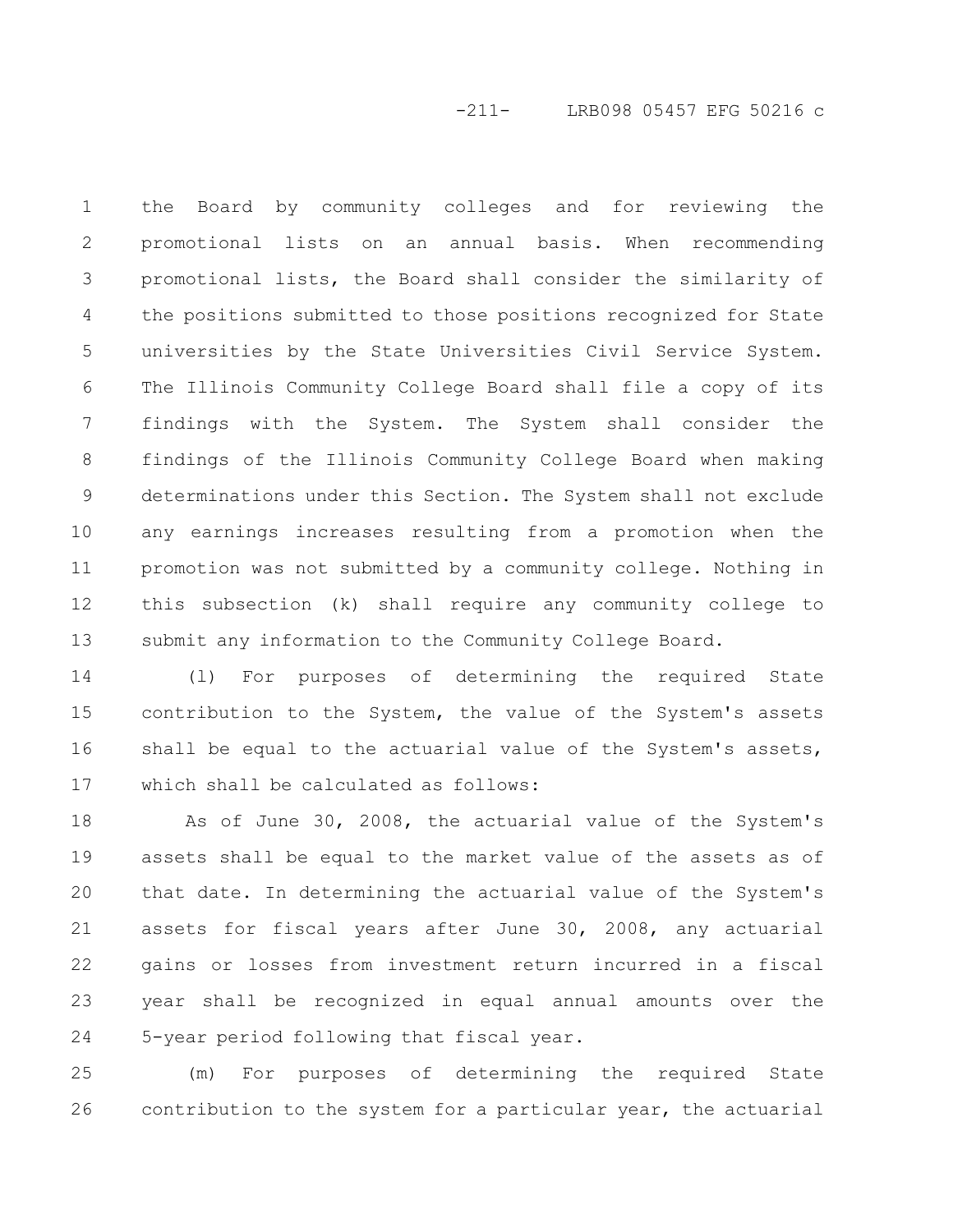-212- LRB098 05457 EFG 50216 c

value of assets shall be assumed to earn a rate of return equal to the system's actuarially assumed rate of return. 1 2

(Source: P.A. 97-813, eff. 7-13-12; 98-92, eff. 7-16-13; 98-463, eff. 8-16-13.) 3 4

(40 ILCS 5/15-156) (from Ch. 108 1/2, par. 15-156) 5

6

Sec. 15-156. Obligations of State; funding quarantees.

(a) The payment of (1) the required State contributions, (2) all benefits granted under this system and (3) all expenses in connection with the administration and operation thereof are obligations of the State of Illinois to the extent specified in this Article. The accumulated employee normal, additional and survivors insurance contributions credited to the accounts of active and inactive participants shall not be used to pay the State's share of the obligations. 7 8 9 10 11 12 13 14

(b) Beginning July 1, 2014, the State shall be obligated to contribute to the System in each State fiscal year an amount not less than the sum of (i) the State's normal cost for the year and (ii) the portion of the unfunded accrued liability assigned to that year by law. Notwithstanding any other provision of law, if the State fails to pay an amount required under this subsection, it shall be the obligation of the Board to seek payment of the required amount in compliance with the provisions of this Section and, if the amount remains unpaid, to bring a mandamus action in the Supreme Court of Illinois to compel the State to make the required payment. 15 16 17 18 19 20 21 22 23 24 25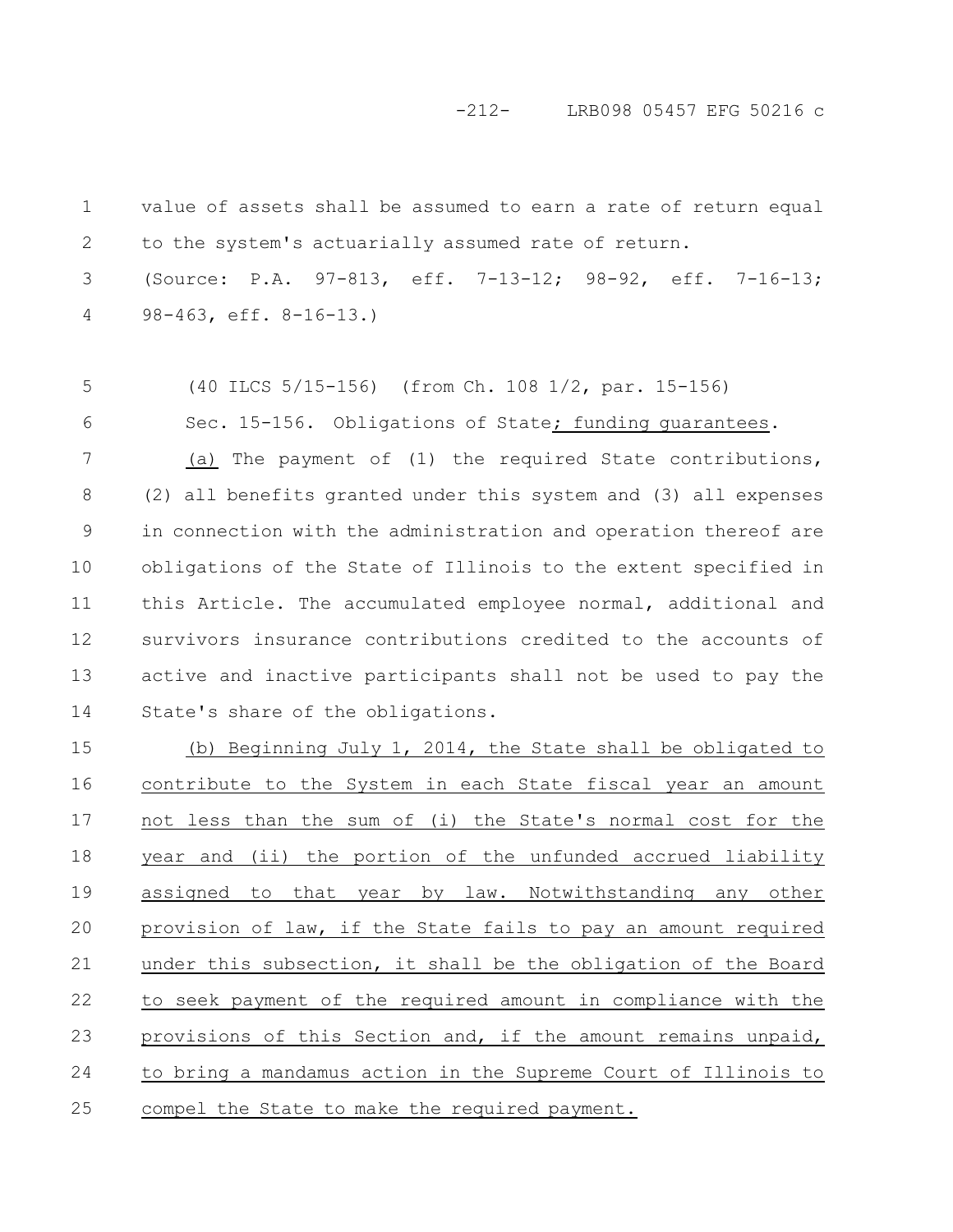If the System submits a voucher for contributions required under Section 15-155 and the State fails to pay that voucher within 90 days of its receipt, the Board shall submit a written request to the Comptroller seeking payment. A copy of the request shall be filed with the Secretary of State, and the Secretary of State shall provide a copy to the Governor and General Assembly. No earlier than the 16th day after the System files the request with the Comptroller and Secretary of State, if the amount remains unpaid the Board shall commence a mandamus action in the Supreme Court of Illinois to compel the Comptroller to satisfy the voucher. This subsection (b) constitutes an express waiver of the 1 2 3 4 5 6 7 8 9 10 11 12

State's sovereign immunity solely to the extent that it permits the Board to commence a mandamus action in the Supreme Court of Illinois to compel the Comptroller to pay a voucher for the contributions required under Section 15-155. 13 14 15 16

(c) Beginning in State fiscal year 2016, the State shall be obligated to make the transfers set forth in subsections (c-5) and (c-10) of Section 20 of the Budget Stabilization Act and to pay to the System its proportionate share of the transferred amounts in accordance with Section 25 of the Budget Stabilization Act. Notwithstanding any other provision of law, if the State fails to transfer an amount required under this subsection or to pay to the System its proportionate share of the transferred amount in accordance with Section 25 of the Budget Stabilization Act, it shall be the obligation of the 17 18 19 20 21 22 23 24 25 26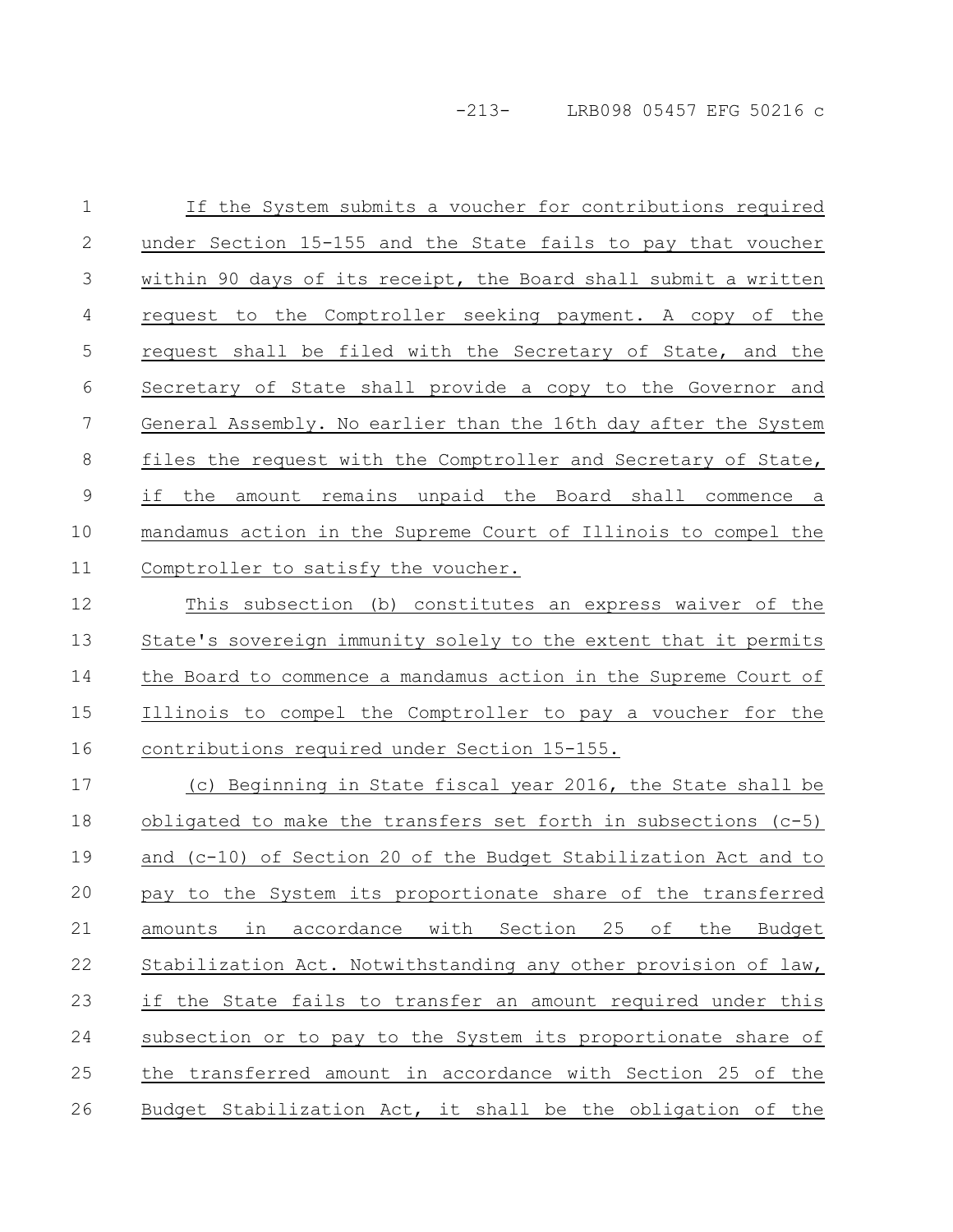Board to seek transfer or payment of the required amount in compliance with the provisions of this Section and, if the required amount remains untransferred or the required payment remains unpaid, to bring a mandamus action in the Supreme Court of Illinois to compel the State to make the required transfer or payment or both, as the case may be. 1 2 3 4 5 6

If the State fails to make a transfer required under subsection (c-5) or (c-10) of Section 20 of the Budget Stabilization Act or a payment to the System required under Section 25 of that Act, the Board shall submit a written request to the Comptroller seeking payment. A copy of the request shall be filed with the Secretary of State, and the Secretary of State shall provide a copy to the Governor and General Assembly. No earlier than the 16th day after the System files the request with the Comptroller and Secretary of State, if the required amount remains untransferred or the required payment remains unpaid, the Board shall commence a mandamus action in the Supreme Court of Illinois to compel the Comptroller to make the required transfer or payment or both, as the case may be. 7 8 9 10 11 12 13 14 15 16 17 18 19 20

This subsection (c) constitutes an express waiver of the State's sovereign immunity solely to the extent that it permits the Board to commence a mandamus action in the Supreme Court of Illinois to compel the Comptroller to make a transfer required under subsection (c-5) or (c-10) of Section 20 of the Budget Stabilization Act and to pay to the System its proportionate 21 22 23 24 25 26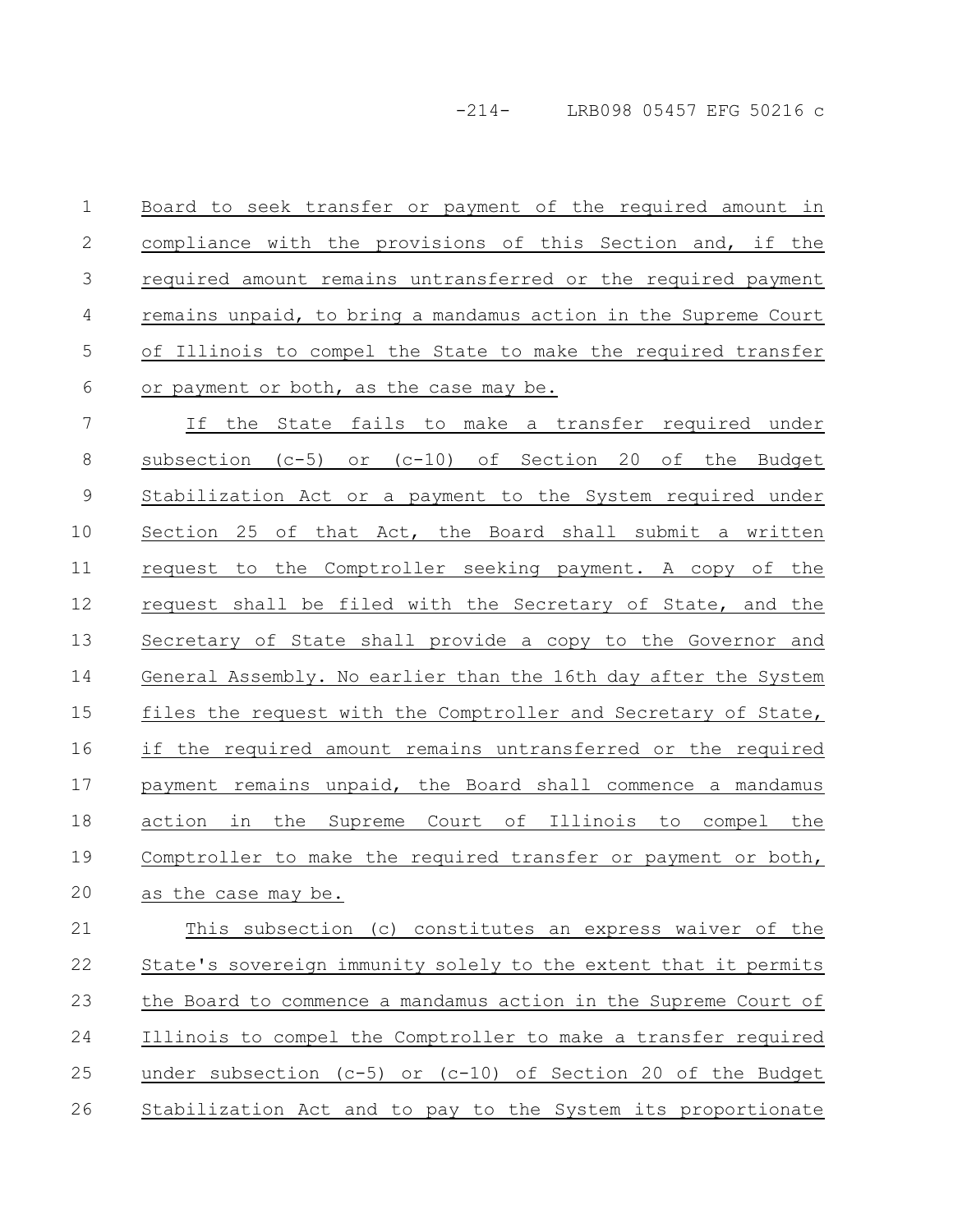-215- LRB098 05457 EFG 50216 c

share of the transferred amount in accordance with Section 25 of the Budget Stabilization Act. The obligations created by this subsection (c) expire when all of the requirements of subsections  $(c-5)$  and  $(c-10)$  of Section 20 of the Budget Stabilization Act and Section 25 of the Budget Stabilization Act have been met. (d) Any payments and transfers required to be made by the State pursuant to subsection (b) or (c) are expressly subordinate to the payment of the principal, interest, and premium, if any, on any bonded debt obligation of the State or any other State-created entity, either currently outstanding or to be issued, for which the source of repayment or security thereon is derived directly or indirectly from tax revenues collected by the State or any other State-created entity. Payments on such bonded obligations include any statutory fund transfers or other prefunding mechanisms or formulas set forth, now or hereafter, in State law or bond indentures, into debt service funds or accounts of the State related to such bond obligations, consistent with the payment schedules associated with such obligations. (Source: P.A. 83-1440.) (40 ILCS 5/15-157) (from Ch. 108 1/2, par. 15-157) 1 2 3 4 5 6 7 8 9 10 11 12 13 14 15 16 17 18 19 20 21 22

(a) Except as provided in subsection  $(a-5)$ , each Each participating employee shall make contributions towards the 24 25

Sec. 15-157. Employee Contributions.

23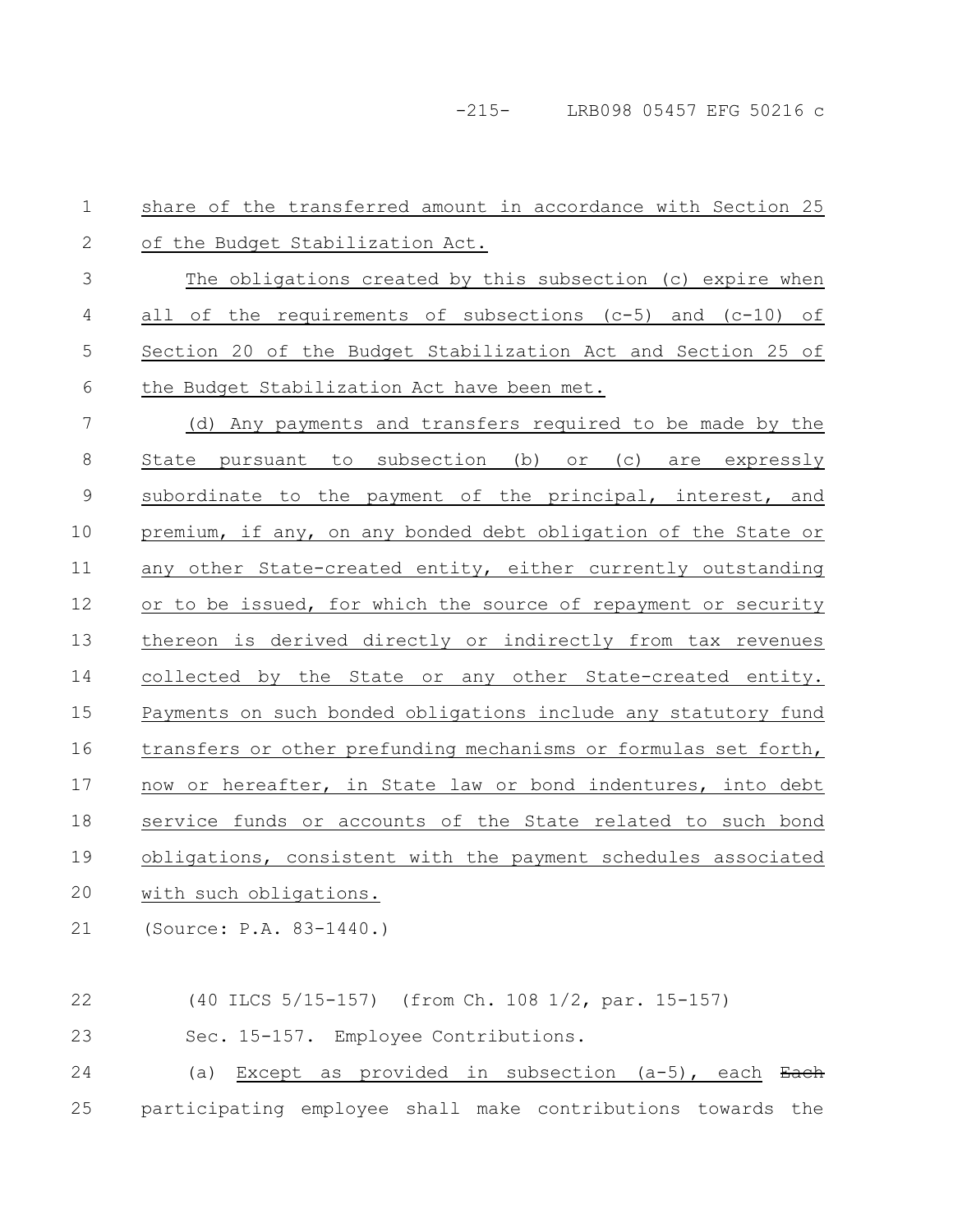# -216- LRB098 05457 EFG 50216 c

retirement benefits payable under the retirement program applicable to the employee from each payment of earnings applicable to employment under this system on and after the date of becoming a participant as follows: Prior to September 1, 1949, 3 1/2% of earnings; from September 1, 1949 to August 31, 1955, 5%; from September 1, 1955 to August 31, 1969, 6%; from September 1, 1969, 6 1/2%. These contributions are to be considered as normal contributions for purposes of this Article. 1 2 3 4 5 6 7 8 9

Except as provided in subsection  $(a-5)$ , each Each participant who is a police officer or firefighter shall make normal contributions of 8% of each payment of earnings applicable to employment as a police officer or firefighter under this system on or after September 1, 1981, unless he or she files with the board within 60 days after the effective date of this amendatory Act of 1991 or 60 days after the board receives notice that he or she is employed as a police officer or firefighter, whichever is later, a written notice waiving the retirement formula provided by Rule 4 of Section 15-136. This waiver shall be irrevocable. If a participant had met the conditions set forth in Section 15-132.1 prior to the effective date of this amendatory Act of 1991 but failed to make the additional normal contributions required by this paragraph, he or she may elect to pay the additional contributions plus compound interest at the effective rate. If such payment is received by the board, the service shall be considered as 10 11 12 13 14 15 16 17 18 19 20 21 22 23 24 25 26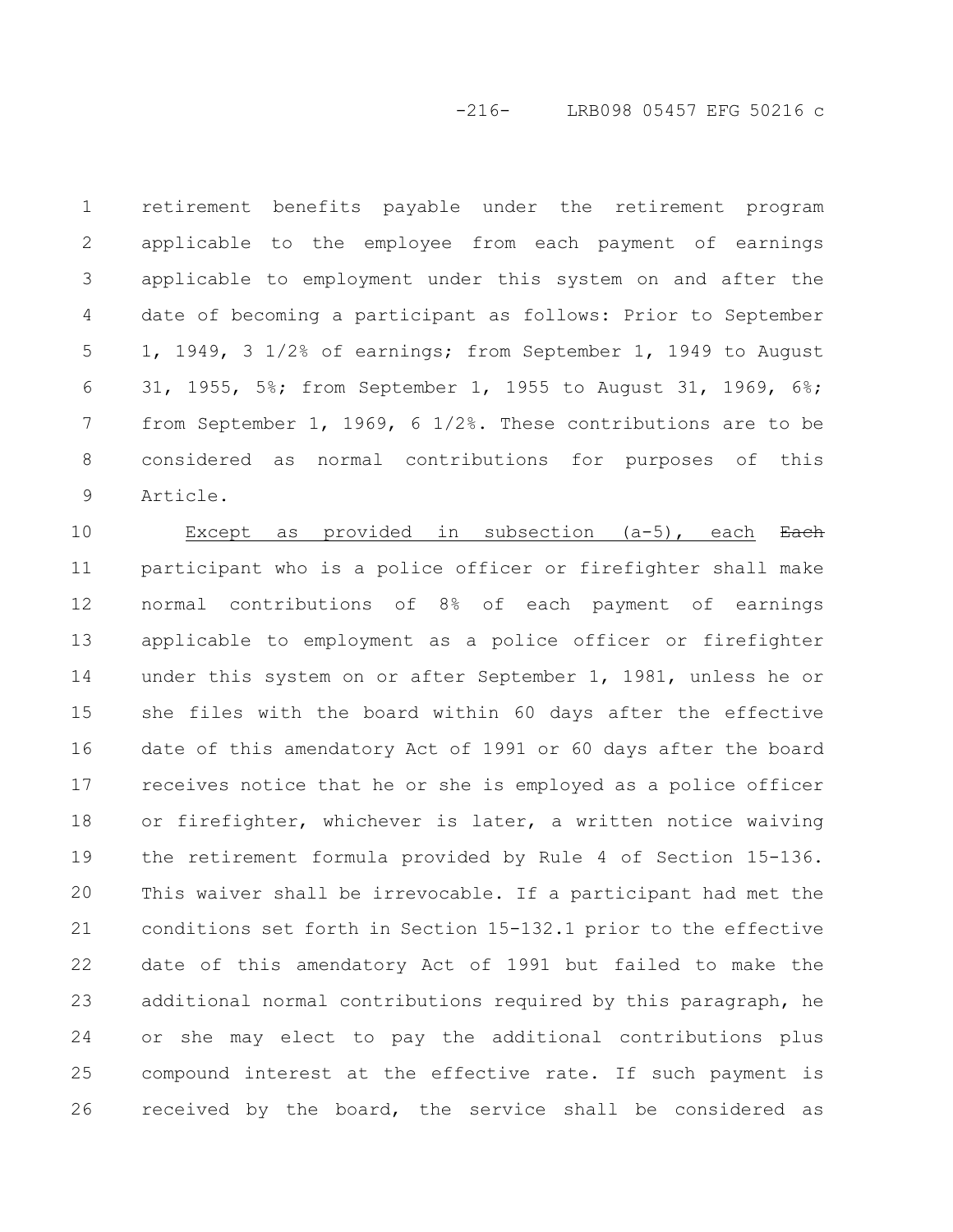## -217- LRB098 05457 EFG 50216 c

police officer service in calculating the retirement annuity under Rule 4 of Section 15-136. While performing service described in clause (i) or (ii) of Rule 4 of Section 15-136, a participating employee shall be deemed to be employed as a firefighter for the purpose of determining the rate of employee contributions under this Section. 1 2 3 4 5 6

(a-5) Beginning July 1, 2014, in lieu of the contribution otherwise required under subsection (a), each Tier 1 member, other than a Tier 1 member who is a police officer or firefighter, shall contribute 6% of earnings toward the retirement benefits payable under the retirement programs applicable to the employee from each payment of earnings applicable to employment under this system. 7 8 9 10 11 12 13

Beginning July 1, 2014, in lieu of the contribution otherwise required under subsection (a), each Tier 1 member who is a police officer or firefighter shall contribute 7.5% of each payment of earnings applicable to employment as a police officer or firefighter under this system, unless he or she has filed a waiver with the board pursuant to subsection (a). 14 15 16 17 18 19

The contributions required under this subsection (a-5) are to be considered normal contributions for the purposes of this Article. 20 21 22

(b) Starting September 1, 1969 and, in the case of Tier 1 members, ending on June 30, 2014, each participating employee shall make additional contributions of 1/2 of 1% of earnings to finance a portion of the cost of the annual increases in 23 24 25 26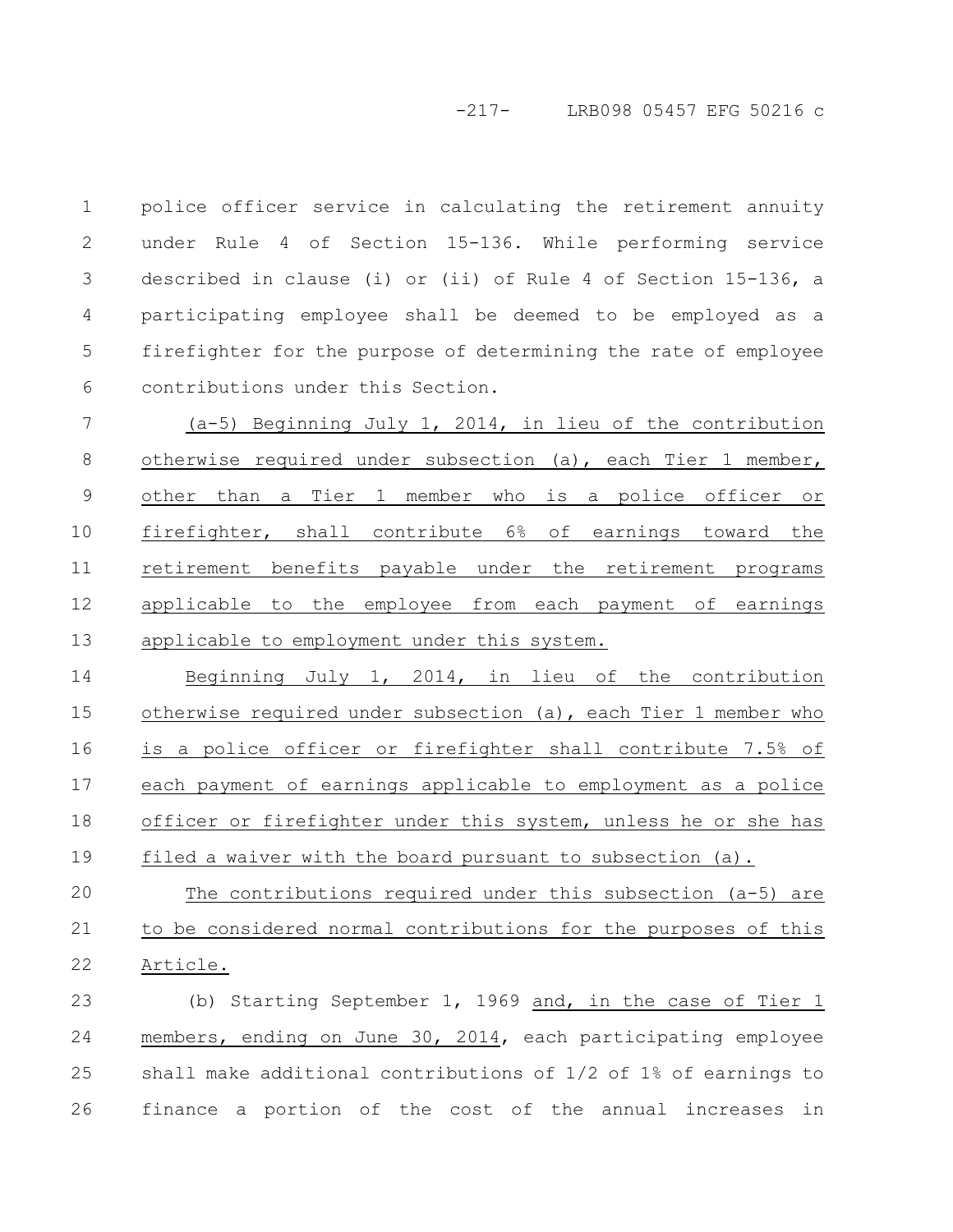# -218- LRB098 05457 EFG 50216 c

retirement annuity provided under Section 15-136, except that with respect to participants in the self-managed plan this additional contribution shall be used to finance the benefits obtained under that retirement program. 1 2 3 4

(c) In addition to the amounts described in subsections (a) and (b) of this Section, each participating employee shall make contributions of 1% of earnings applicable under this system on and after August 1, 1959. The contributions made under this subsection (c) shall be considered as survivor's insurance contributions for purposes of this Article if the employee is covered under the traditional benefit package, and such contributions shall be considered as additional contributions for purposes of this Article if the employee is participating in the self-managed plan or has elected to participate in the portable benefit package and has completed the applicable one-year waiting period. Contributions in excess of \$80 during any fiscal year beginning before August 31, 1969 and in excess of \$120 during any fiscal year thereafter until September 1, 1971 shall be considered as additional contributions for purposes of this Article. 5 6 7 8 9 10 11 12 13 14 15 16 17 18 19 20

(d) If the board by board rule so permits and subject to such conditions and limitations as may be specified in its rules, a participant may make other additional contributions of such percentage of earnings or amounts as the participant shall elect in a written notice thereof received by the board. 21 22 23 24 25

26

(e) That fraction of a participant's total accumulated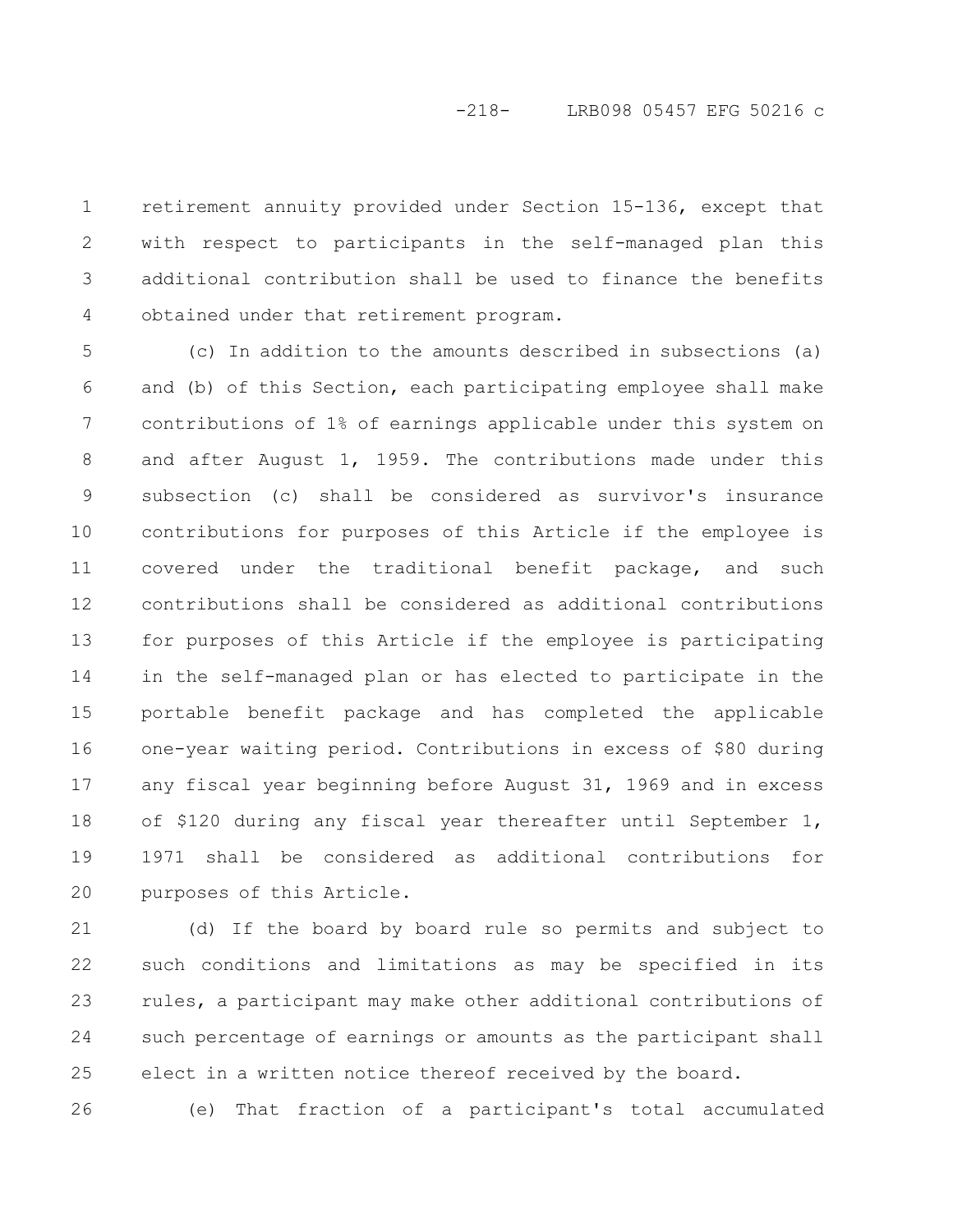# -219- LRB098 05457 EFG 50216 c

normal contributions, the numerator of which is equal to the number of years of service in excess of that which is required to qualify for the maximum retirement annuity, and the denominator of which is equal to the total service of the participant, shall be considered as accumulated additional contributions. The determination of the applicable maximum annuity and the adjustment in contributions required by this provision shall be made as of the date of the participant's retirement. 1 2 3 4 5 6 7 8 9

(f) Notwithstanding the foregoing, a participating employee shall not be required to make contributions under this Section after the date upon which continuance of such contributions would otherwise cause his or her retirement annuity to exceed the maximum retirement annuity as specified in clause (1) of subsection (c) of Section 15-136. 10 11 12 13 14 15

(g) A participating employee may make contributions for the purchase of service credit under this Article. 16 17

(h) A Tier 2 member shall not make contributions on earnings that exceed the limitation as prescribed under subsection (b) of Section 15-111 of this Article. 18 19 20

(Source: P.A. 98-92, eff. 7-16-13.) 21

(40 ILCS 5/15-157.5 new) 22

Sec. 15-157.5. Use of contributions for health care subsidies. The System shall not use any contribution received by the System under this Article to provide a subsidy for the 23 24 25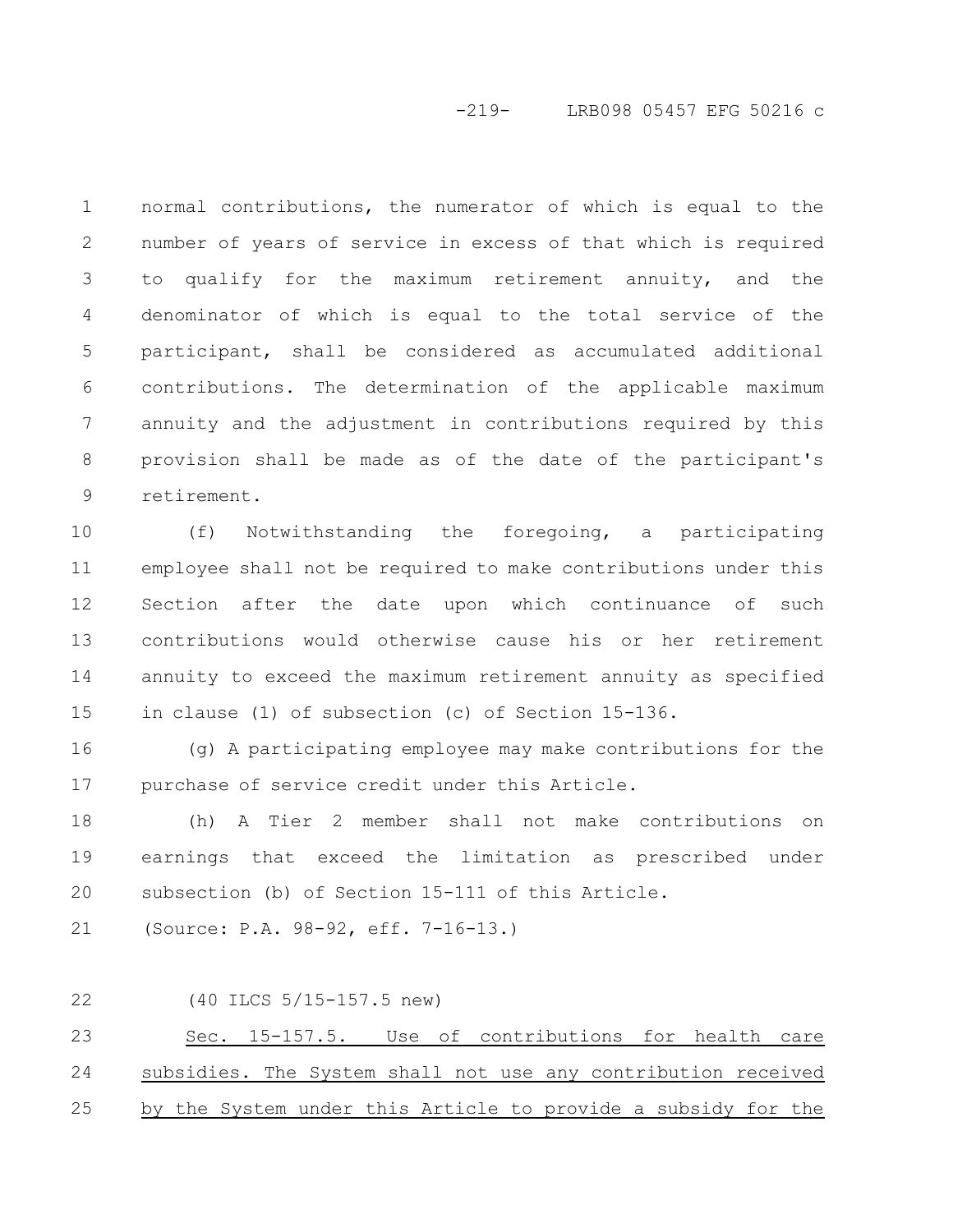# -220- LRB098 05457 EFG 50216 c

cost of participation in a retiree health care program. 1

3

(40 ILCS 5/15-165) (from Ch. 108 1/2, par. 15-165) 2

Sec. 15-165. To certify amounts and submit vouchers.

(a) The Board shall certify to the Governor on or before November 15 of each year until November 15, 2011 the appropriation required from State funds for the purposes of this System for the following fiscal year. The certification under this subsection (a) shall include a copy of the actuarial recommendations upon which it is based and shall specifically identify the System's projected State normal cost for that fiscal year and the projected State cost for the self-managed plan for that fiscal year. 4 5 6 7 8 9 10 11 12

On or before May 1, 2004, the Board shall recalculate and recertify to the Governor the amount of the required State contribution to the System for State fiscal year 2005, taking into account the amounts appropriated to and received by the System under subsection (d) of Section 7.2 of the General Obligation Bond Act. 13 14 15 16 17 18

On or before July 1, 2005, the Board shall recalculate and recertify to the Governor the amount of the required State contribution to the System for State fiscal year 2006, taking into account the changes in required State contributions made by this amendatory Act of the 94th General Assembly. 19 20 21 22 23

On or before April 1, 2011, the Board shall recalculate and recertify to the Governor the amount of the required State 24 25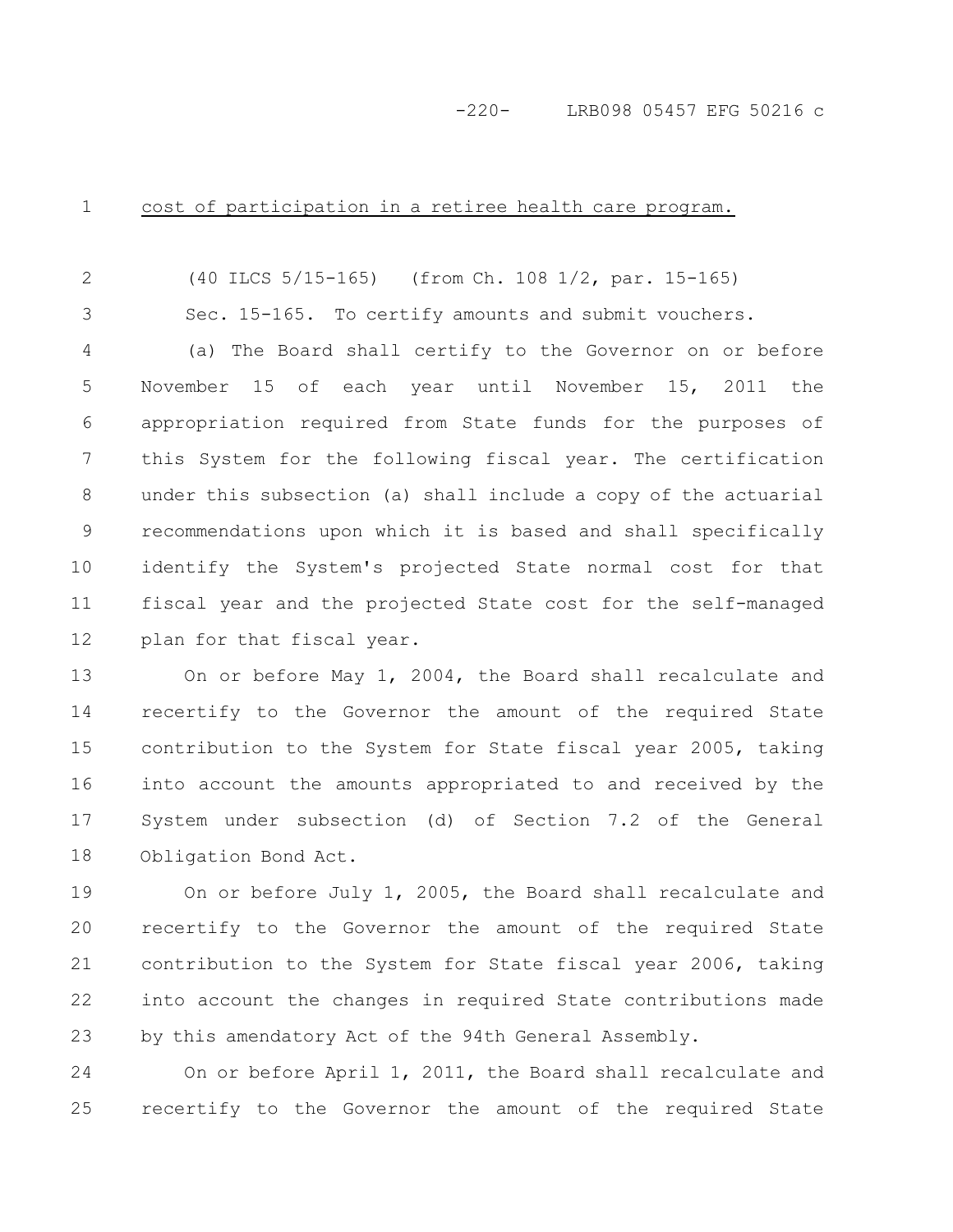# -221- LRB098 05457 EFG 50216 c

contribution to the System for State fiscal year 2011, applying the changes made by Public Act 96-889 to the System's assets and liabilities as of June 30, 2009 as though Public Act 96-889 was approved on that date. 1 2 3 4

(a-5) On or before November 1 of each year, beginning November 1, 2012, the Board shall submit to the State Actuary, the Governor, and the General Assembly a proposed certification of the amount of the required State contribution to the System for the next fiscal year, along with all of the actuarial assumptions, calculations, and data upon which that proposed certification is based. On or before January 1 of each year, beginning January 1, 2013, the State Actuary shall issue a preliminary report concerning the proposed certification and identifying, if necessary, recommended changes in actuarial assumptions that the Board must consider before finalizing its certification of the required State contributions. On or before January 15, 2013 and each January 15 thereafter, the Board shall certify to the Governor and the General Assembly the amount of the required State contribution for the next fiscal year. The Board's certification must note, in a written response to the State Actuary, any deviations from the State Actuary's recommended changes, the reason or reasons for not following the State Actuary's recommended changes, and the fiscal impact of not following the State Actuary's recommended changes on the required State contribution. 5 6 7 8 9 10 11 12 13 14 15 16 17 18 19 20 21 22 23 24 25

26

(a-10) For purposes of Section (c-5) of Section 20 of the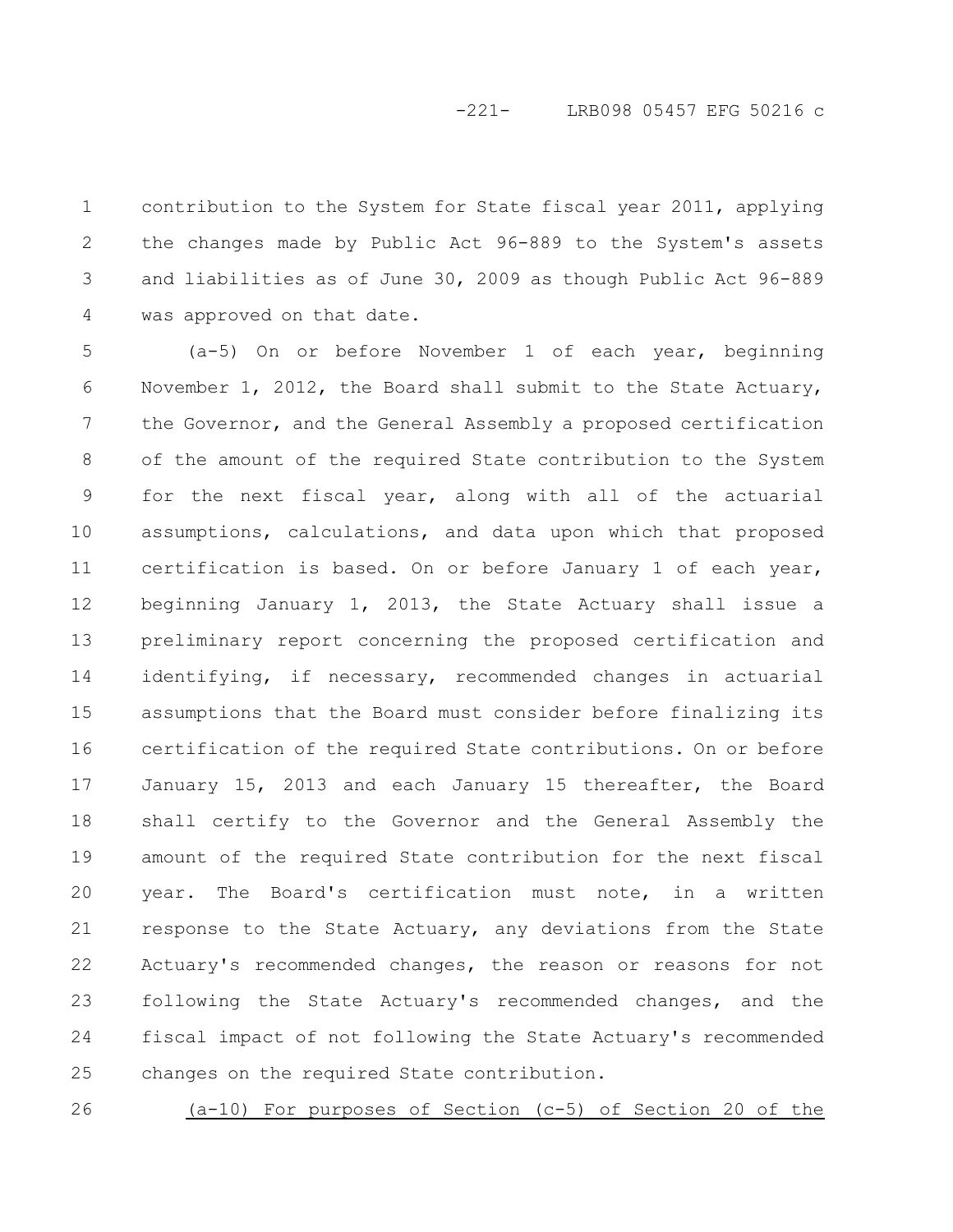Budget Stabilization Act, on or before November 1 of each year beginning November 1, 2014, the Board shall determine the amount of the State contribution to the System that would have been required for the next fiscal year if this amendatory Act of the 98th General Assembly had not taken effect, using the best and most recent available data but based on the law in effect on May 31, 2014. The Board shall submit to the State Actuary, the Governor, and the General Assembly a proposed certification, along with the relevant law, actuarial assumptions, calculations, and data upon which that certification is based. On or before January 1,2015 and every January 1 thereafter, the State Actuary shall issue a preliminary report concerning the proposed certification and identifying, if necessary, recommended changes in actuarial assumptions that the Board must consider before finalizing its certification. On or before January 15, 2015 and every January 1 thereafter, the Board shall certify to the Governor and the General Assembly the amount of the State contribution to the System that would have been required for the next fiscal year if this amendatory Act of the 98th General Assembly had not taken effect, using the best and most recent available data but based on the law in effect on May 31, 2014. The Board's certification must note any deviations from the State Actuary's recommended changes, the reason or reasons for not following the State Actuary's recommended changes, and the impact of not following the State Actuary's recommended changes. 1 2 3 4 5 6 7 8 9 10 11 12 13 14 15 16 17 18 19 20 21 22 23 24 25 26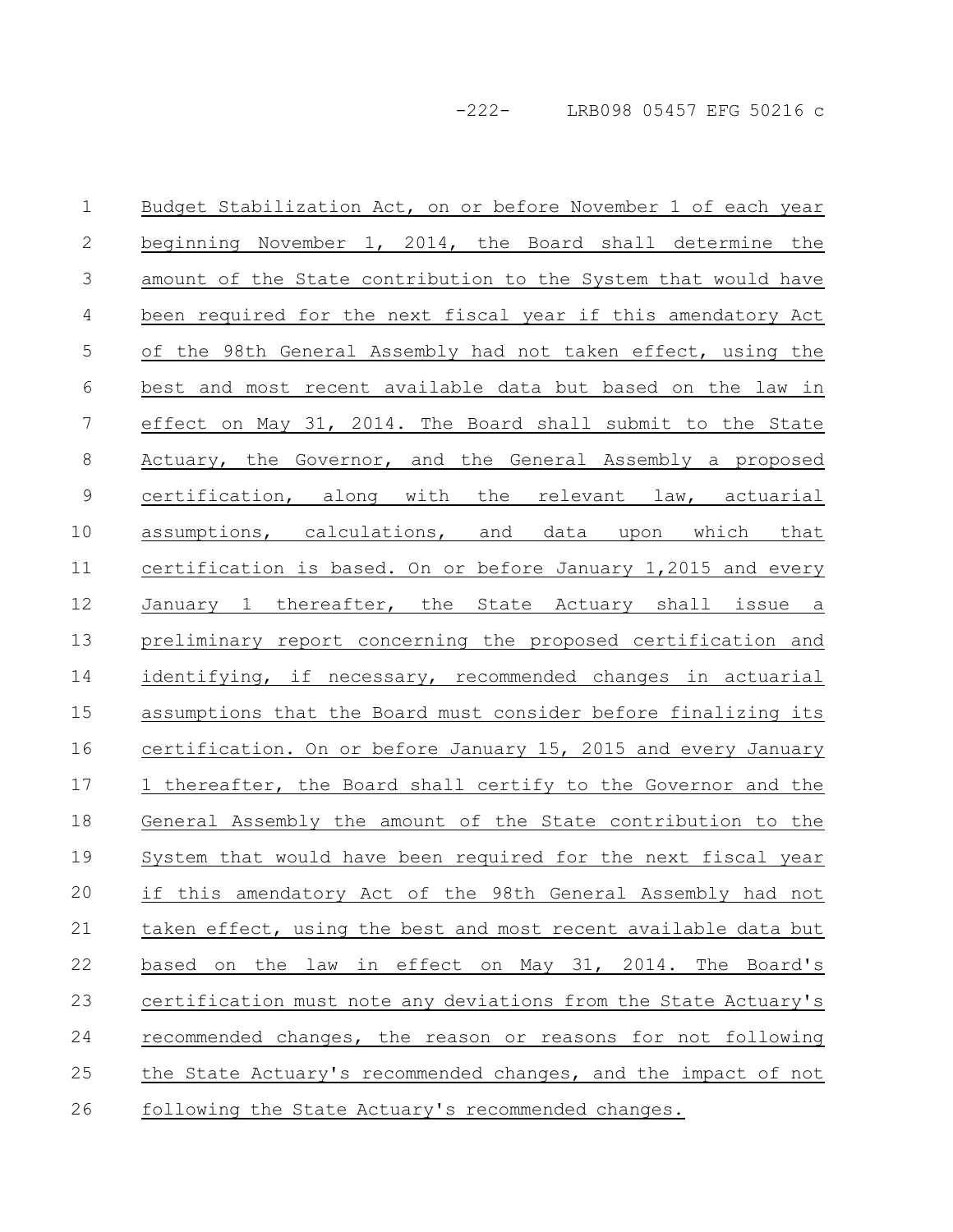# -223- LRB098 05457 EFG 50216 c

(b) The Board shall certify to the State Comptroller or employer, as the case may be, from time to time, by its chairperson and secretary, with its seal attached, the amounts payable to the System from the various funds. 1 2 3 4

(c) Beginning in State fiscal year 1996, on or as soon as possible after the 15th day of each month the Board shall submit vouchers for payment of State contributions to the System, in a total monthly amount of one-twelfth of the required annual State contribution certified under subsection (a). From the effective date of this amendatory Act of the 93rd General Assembly through June 30, 2004, the Board shall not submit vouchers for the remainder of fiscal year 2004 in excess of the fiscal year 2004 certified contribution amount determined under this Section after taking into consideration the transfer to the System under subsection (b) of Section 6z-61 of the State Finance Act. These vouchers shall be paid by the State Comptroller and Treasurer by warrants drawn on the funds appropriated to the System for that fiscal year. 5 6 7 8 9 10 11 12 13 14 15 16 17 18

If in any month the amount remaining unexpended from all other appropriations to the System for the applicable fiscal year (including the appropriations to the System under Section 8.12 of the State Finance Act and Section 1 of the State Pension Funds Continuing Appropriation Act) is less than the amount lawfully vouchered under this Section, the difference shall be paid from the General Revenue Fund under the continuing appropriation authority provided in Section 1.1 of 19 20 21 22 23 24 25 26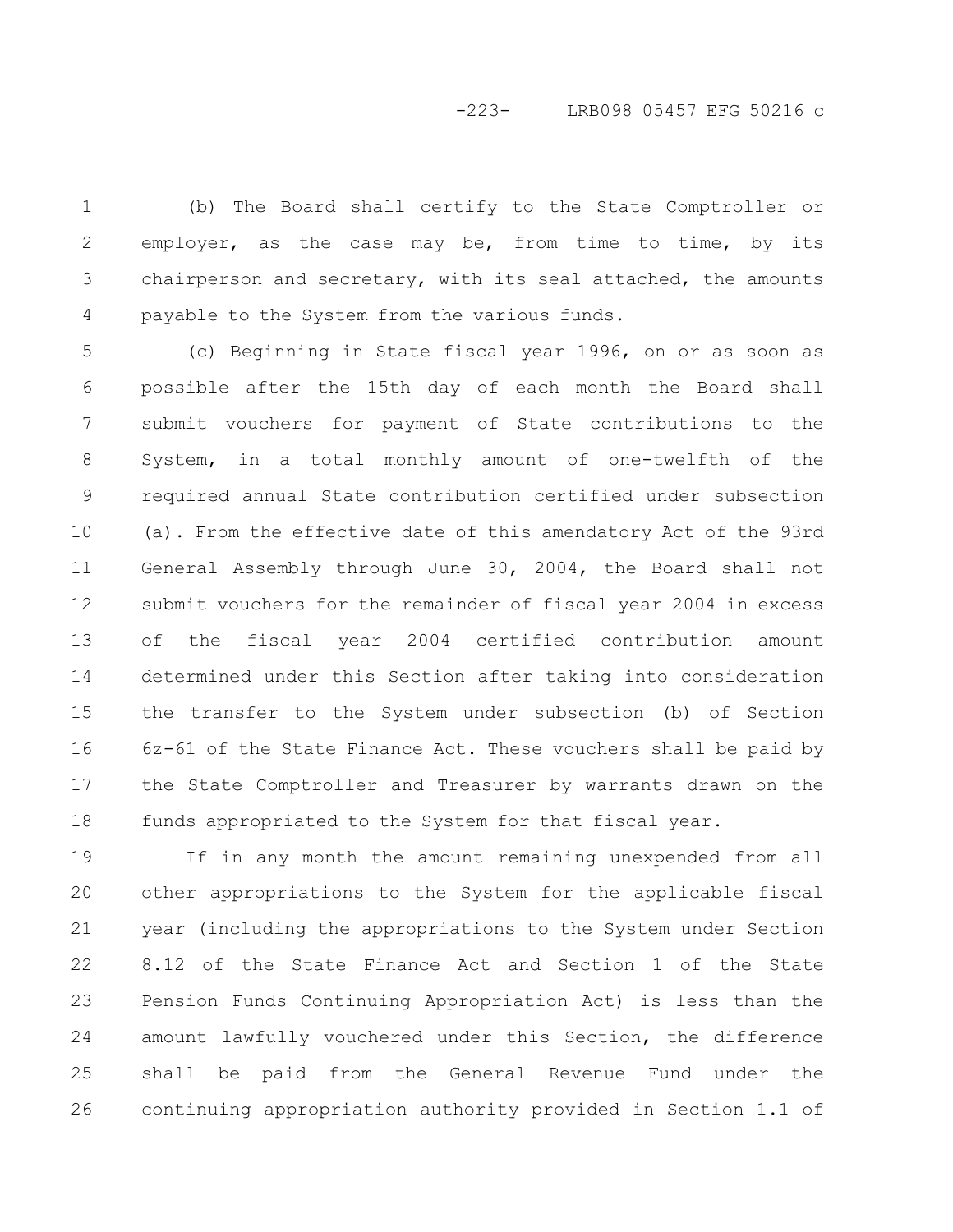1

the State Pension Funds Continuing Appropriation Act.

(d) So long as the payments received are the full amount lawfully vouchered under this Section, payments received by the System under this Section shall be applied first toward the employer contribution to the self-managed plan established under Section 15-158.2. Payments shall be applied second toward the employer's portion of the normal costs of the System, as defined in subsection (f) of Section 15-155. The balance shall be applied toward the unfunded actuarial liabilities of the System. 2 3 4 5 6 7 8 9 10

(e) In the event that the System does not receive, as a result of legislative enactment or otherwise, payments sufficient to fully fund the employer contribution to the self-managed plan established under Section 15-158.2 and to fully fund that portion of the employer's portion of the normal costs of the System, as calculated in accordance with Section 15-155(a-1), then any payments received shall be applied proportionately to the optional retirement program established under Section 15-158.2 and to the employer's portion of the normal costs of the System, as calculated in accordance with Section 15-155(a-1). 11 12 13 14 15 16 17 18 19 20 21

(Source: P.A. 97-694, eff. 6-18-12; 98-92, eff. 7-16-13.) 22

(40 ILCS 5/15-198) 23

Sec. 15-198. Application and expiration of new benefit increases. 24 25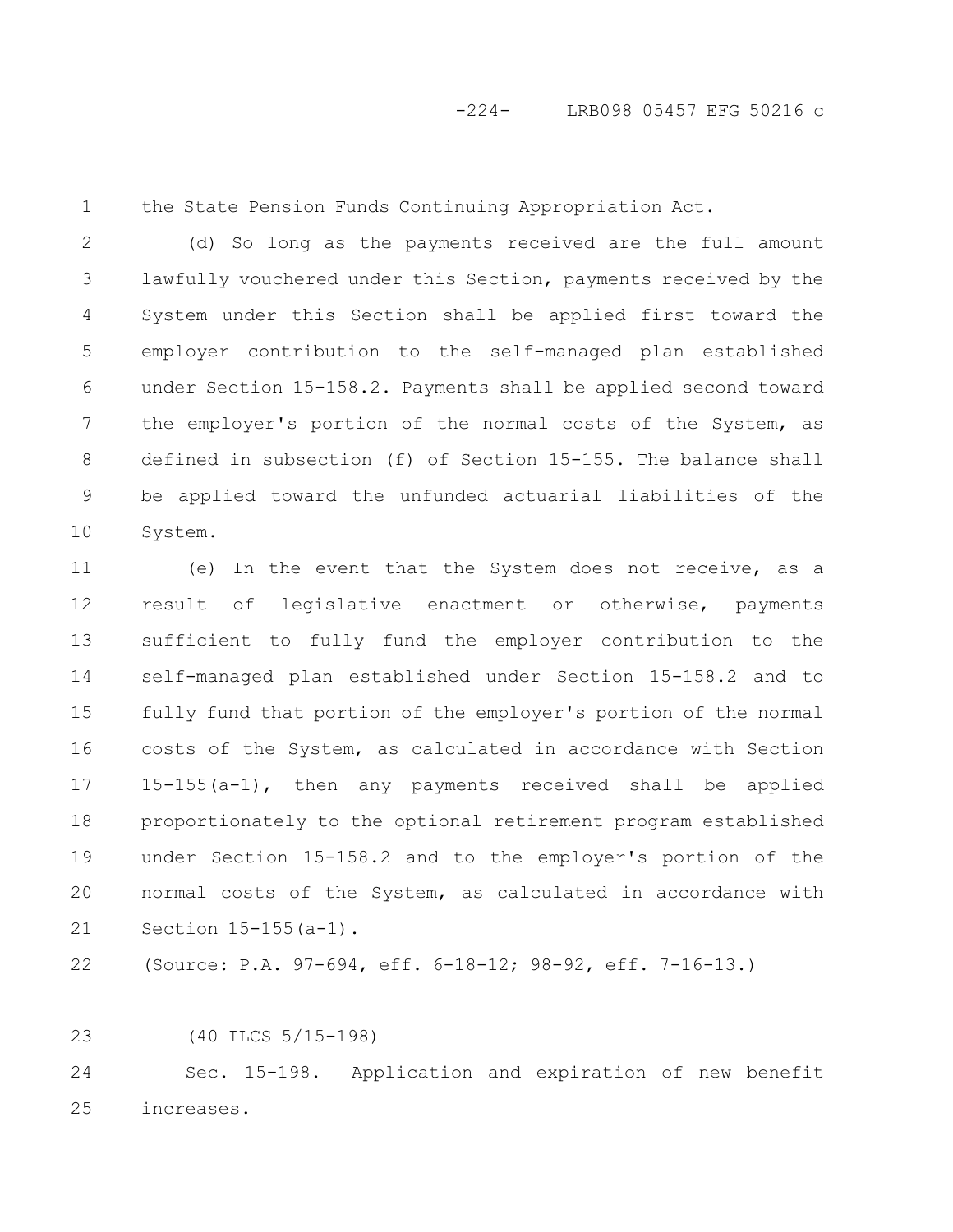# -225- LRB098 05457 EFG 50216 c

| $\mathbf 1$      | (a) As used in this Section, "new benefit increase" means       |
|------------------|-----------------------------------------------------------------|
| 2                | an increase in the amount of any benefit provided under this    |
| 3                | Article, or an expansion of the conditions of eligibility for   |
| 4                | any benefit under this Article, that results from an amendment  |
| 5                | to this Code that takes effect after the effective date of this |
| 6                | amendatory Act of the 94th General Assembly. "New benefit       |
| $\boldsymbol{7}$ | increase", however, does not include any benefit increase       |
| 8                | resulting from the changes made by this amendatory Act of the   |
| 9                | 98th General Assembly.                                          |
| 10               | (b) Notwithstanding any other provision of this Code or any     |
| 11               | subsequent amendment to this Code, every new benefit increase   |
| 12               | is subject to this Section and shall be deemed to be granted    |
| 13               | only in conformance with and contingent upon compliance with    |
| 14               | the provisions of this Section.                                 |
| 15               | (c) The Public Act enacting a new benefit increase must         |
| 16               | identify and provide for payment to the System of additional    |
| 17               | funding at least sufficient to fund the resulting annual        |
| 18               | increase in cost to the System as it accrues.                   |
| 19               | Every new benefit increase is contingent upon the General       |
| 20               | Assembly providing the additional funding required under this   |
| 21               | subsection. The Commission on Government Forecasting and        |
| 22               | Accountability shall analyze whether adequate additional        |
| 23               | funding has been provided for the new benefit increase and      |

shall report its analysis to the Public Pension Division of the Department of Insurance Financial and Professional Regulation. A new benefit increase created by a Public Act that does not 24 25 26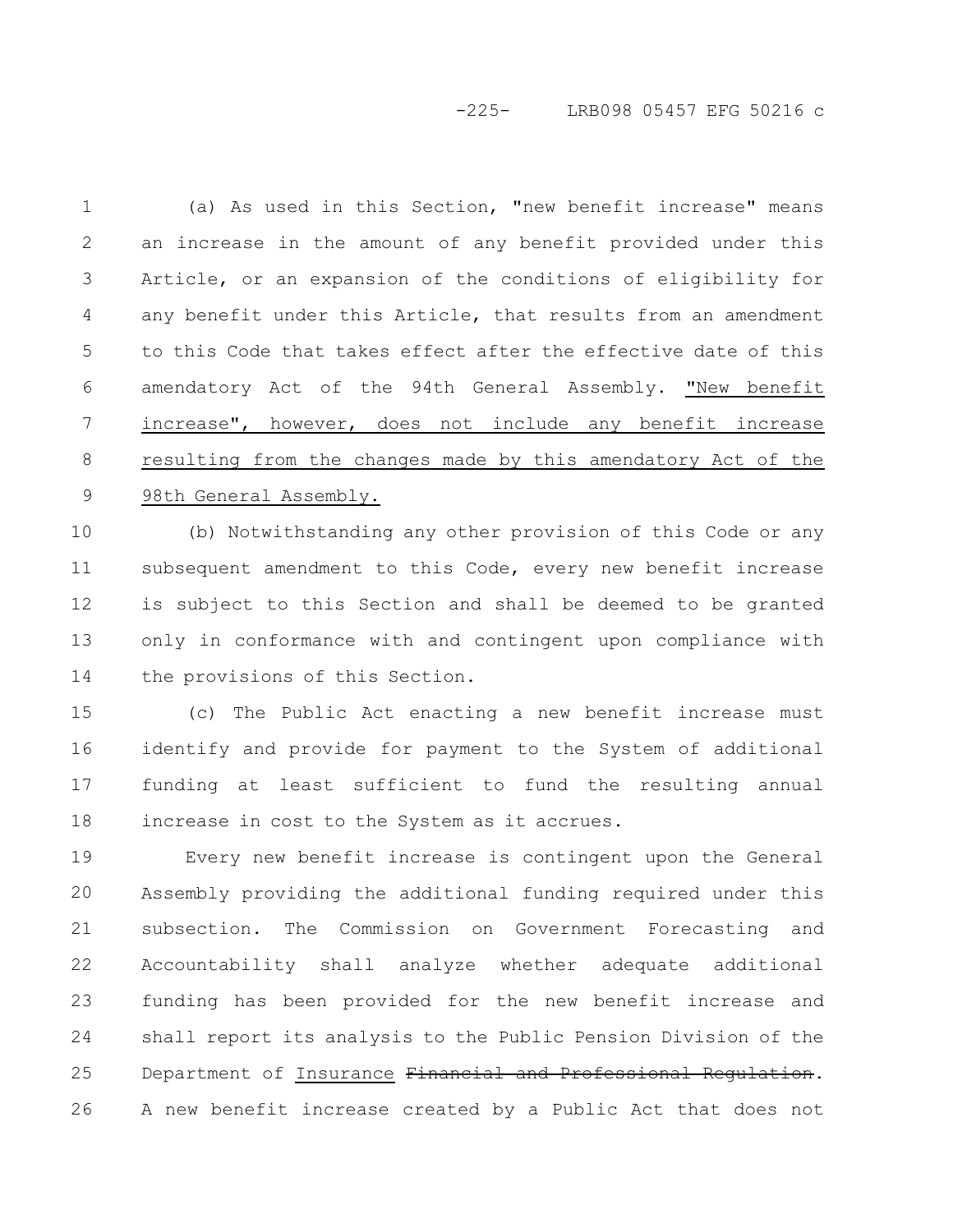# -226- LRB098 05457 EFG 50216 c

include the additional funding required under this subsection is null and void. If the Public Pension Division determines that the additional funding provided for a new benefit increase under this subsection is or has become inadequate, it may so certify to the Governor and the State Comptroller and, in the absence of corrective action by the General Assembly, the new benefit increase shall expire at the end of the fiscal year in which the certification is made. 1 2 3 4 5 6 7 8

(d) Every new benefit increase shall expire 5 years after its effective date or on such earlier date as may be specified in the language enacting the new benefit increase or provided under subsection (c). This does not prevent the General Assembly from extending or re-creating a new benefit increase by law. 9 10 11 12 13 14

(e) Except as otherwise provided in the language creating the new benefit increase, a new benefit increase that expires under this Section continues to apply to persons who applied and qualified for the affected benefit while the new benefit increase was in effect and to the affected beneficiaries and alternate payees of such persons, but does not apply to any other person, including without limitation a person who continues in service after the expiration date and did not apply and qualify for the affected benefit while the new benefit increase was in effect. 15 16 17 18 19 20 21 22 23 24

(Source: P.A. 94-4, eff. 6-1-05.) 25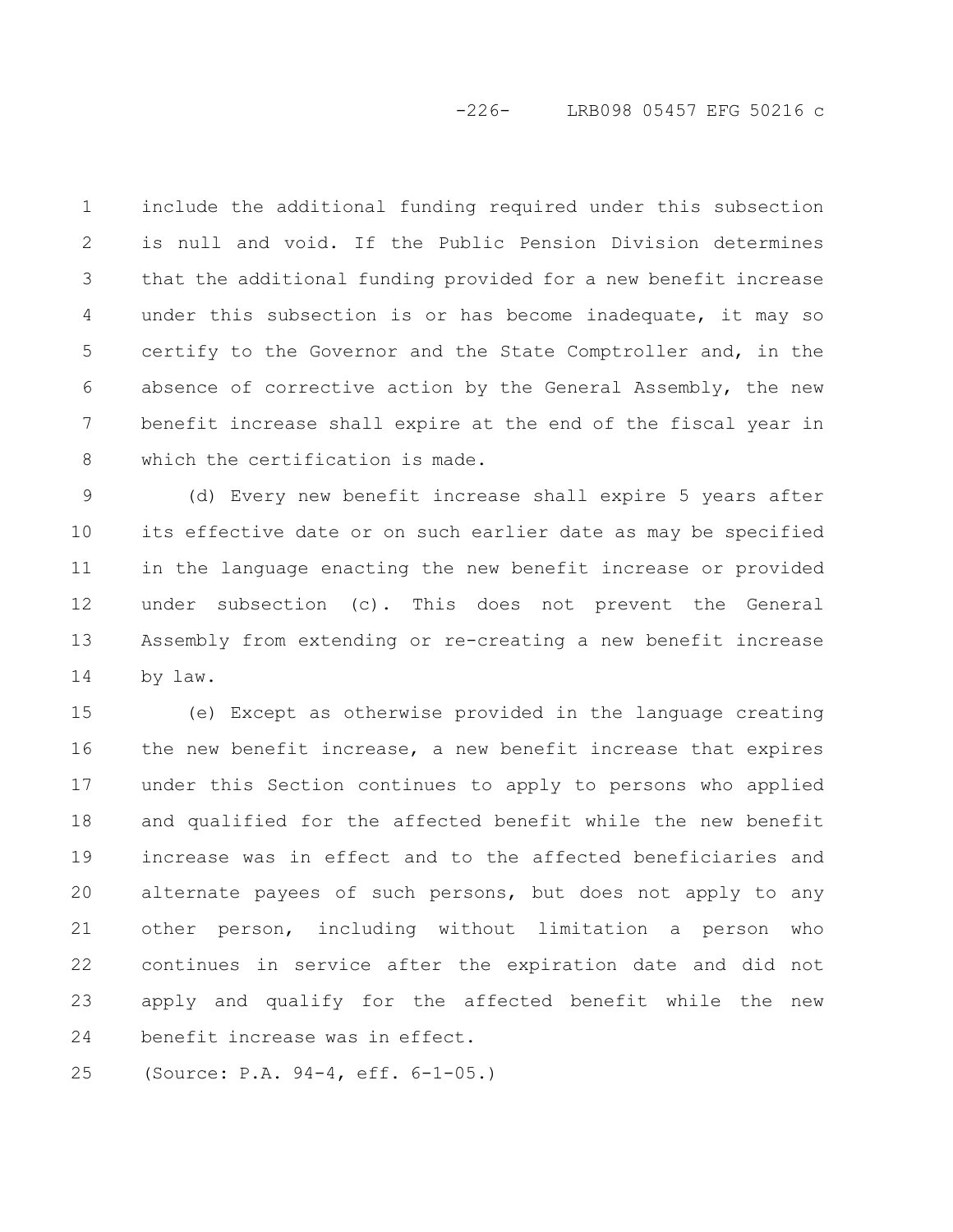(40 ILCS 5/15-200 new) 1

Sec. 15-200. Defined contribution plan. (a) By July 1, 2015, the System shall prepare and implement a voluntary defined contribution plan for up to 5% of eligible active Tier 1 members. The System shall determine the 5% cap by determining the number of Tier 1 active employees on the effective date of this Section. The defined contribution plan developed under this Section shall be a plan that aggregates employer and employee contributions in individual participant accounts which, after meeting any other requirements, are used for payouts after retirement in accordance with this Section and any other applicable laws. As used in this Section, "defined benefit plan" means the retirement plan available under this Article to Tier 1 members who have not made the election authorized under this Section. (1) Under the defined contribution plan, an active Tier 1 member of this System could elect to cease accruing benefits in the defined benefit plan under this Article and begin accruing benefits for future service in the defined contribution plan. Service credit under the defined contribution plan may be used for determining retirement eligibility under the defined benefit plan. (2) Participants in the defined contribution plan shall pay employee contributions at the same rate as other participants under this Article as determined by the 2 3 4 5 6 7 8 9 10 11 12 13 14 15 16 17 18 19 20 21 22 23 24 25

System. 26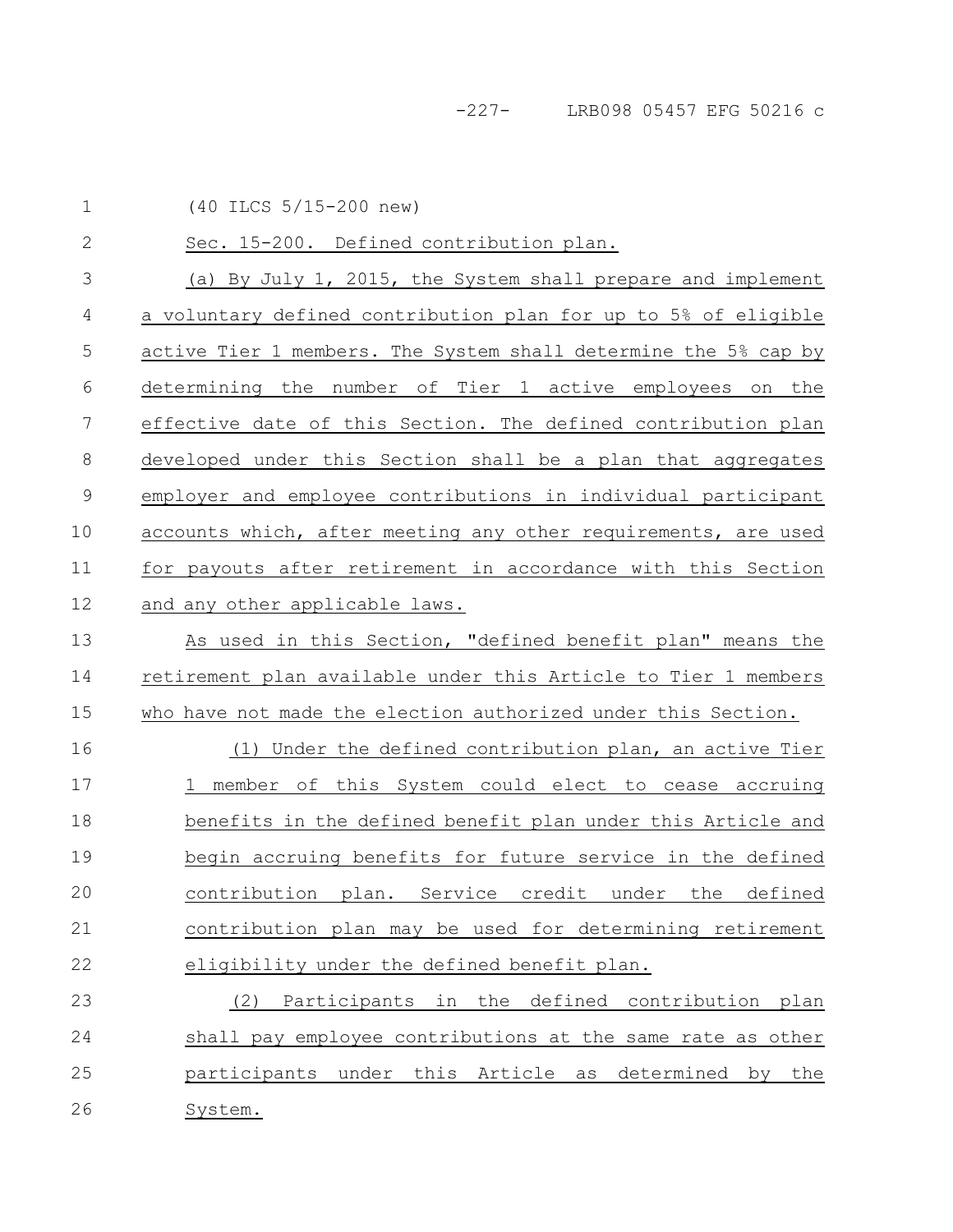-228- LRB098 05457 EFG 50216 c

| $\mathbf 1$   | (3) State contributions shall be paid into the accounts     |
|---------------|-------------------------------------------------------------|
| $\mathbf{2}$  | of all participants in the defined contribution plan at a   |
| 3             | uniform rate, expressed as a percentage of earnings and     |
| 4             | determined for each year. This rate shall be no higher than |
| 5             | the employer's normal cost for Tier 1 members in the        |
| 6             | defined benefit plan for that year, as determined by the    |
| 7             | System and expressed as a percentage of earnings, and shall |
| 8             | be no lower than 3% of earnings. The State shall adjust     |
| $\mathcal{G}$ | this rate annually.                                         |
| 10            | (4) The defined contribution plan shall require 5 years     |
| 11            | of participation in the defined contribution plan before    |
| 12            | vesting in State contributions. If the participant fails to |
| 13            | vest in them, the State contributions, and the earnings     |
| 14            | thereon, shall be forfeited.                                |
| 15            | The defined contribution plan may provide for<br>(5)        |
| 16            | participants in the plan to be eligible for the defined     |
| 17            | disability benefits available to other participants under   |
| 18            | this Article. If it does, the System shall reduce the       |
| 19            | employee contributions credited to the member's defined     |
| 20            | contribution plan account by an amount determined by the    |
| 21            | System to cover the cost of offering such benefits.         |
| 22            | The defined contribution plan shall provide a<br>(6)        |
| 23            | variety of options for investments. These options shall     |
| 24            | include investments handled by the System as well<br>as     |
| 25            | private sector investment options.                          |
| 26            | The defined contribution plan shall provide a<br>(7)        |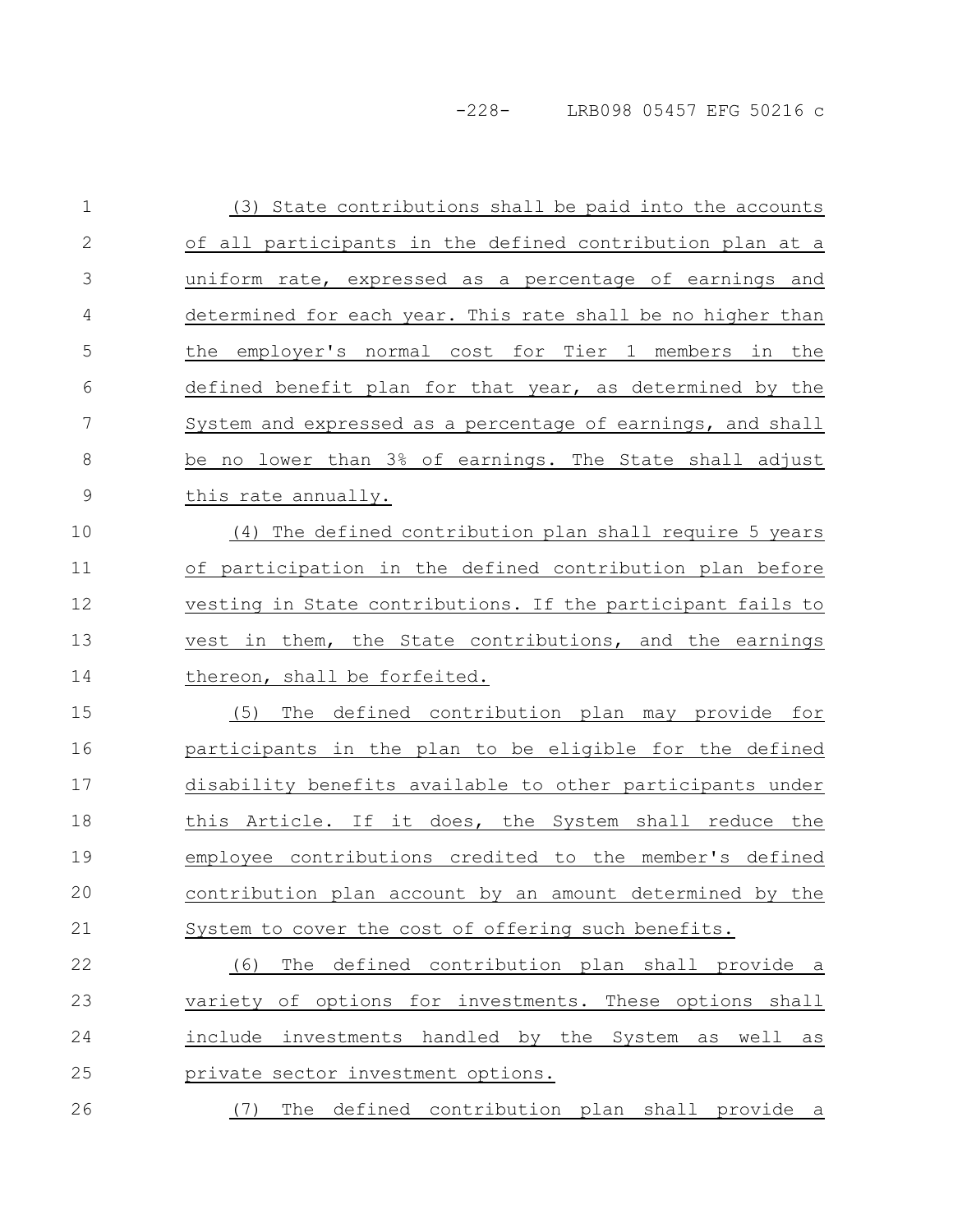-229- LRB098 05457 EFG 50216 c

variety of options for payouts to retirees and their survivors. (8) To the extent authorized under federal law and as authorized by the System, the plan shall allow former participants in the plan to transfer or roll over employee and vested State contributions, and the earnings thereon, into other qualified retirement plans. (9) The System shall reduce the employee contributions credited to the member's defined contribution plan account by an amount determined by the System to cover the cost of offering these benefits and any applicable administrative fees. (b) Only persons who are active Tier 1 members of the System on the effective date of this Section are eligible to participate in the defined contribution plan. Participation in the defined contribution plan shall be limited to the first 5% of eligible persons who elect to participate. The election to participate in the defined contribution plan is voluntary and irrevocable. (c) An eligible Tier 1 employee may irrevocably elect to participate in the defined contribution plan by filing with the System a written application to participate that is received by the System prior to its determination that 5% of eligible persons have elected to participate in the defined contribution plan. When the System first determines that 5% of eligible 1 2 3 4 5 6 7 8 9 10 11 12 13 14 15 16 17 18 19 20 21 22 23 24 25 26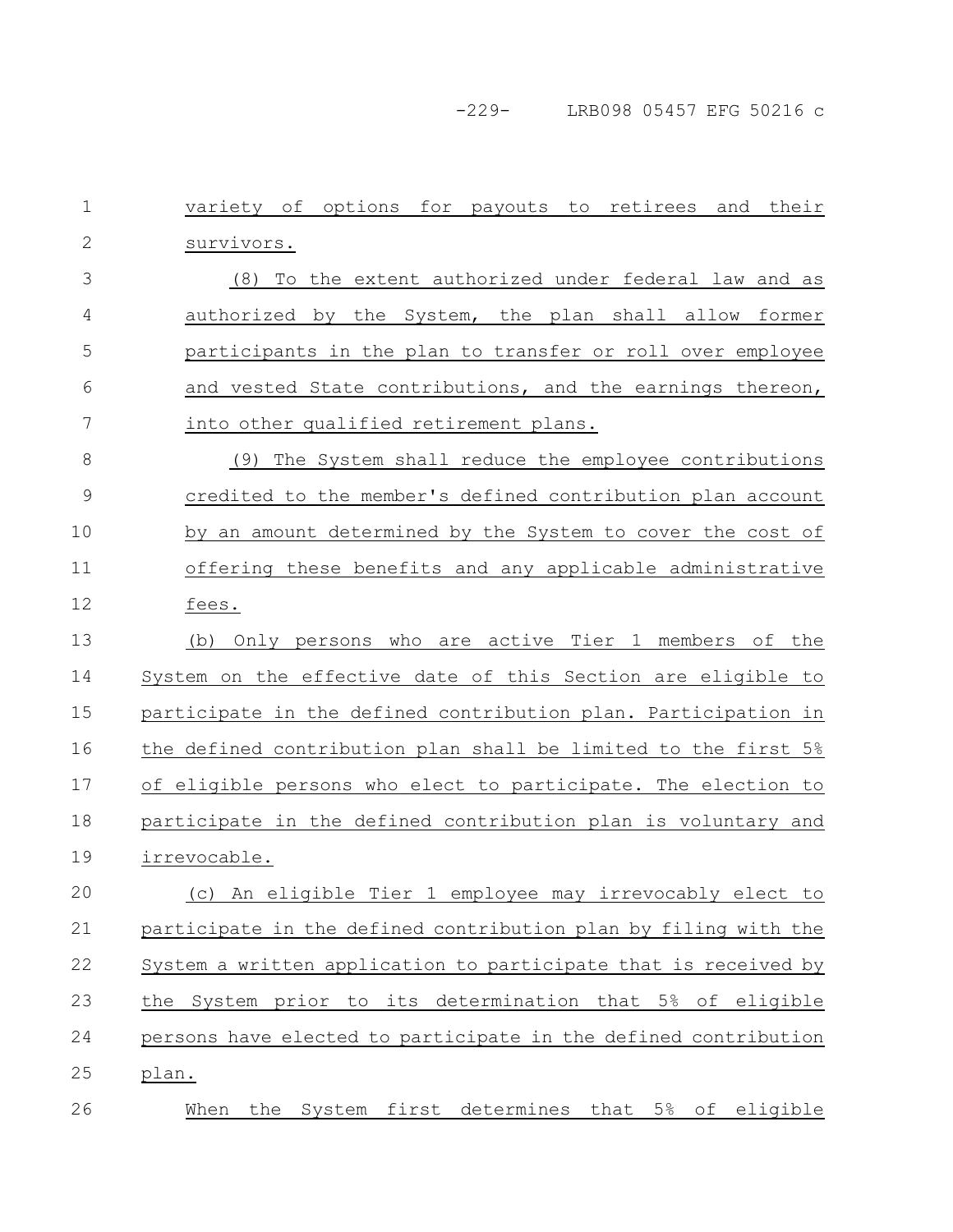persons have elected to participate in the defined contribution plan, the System shall provide notice to previously eligible employees that the plan is no longer available and shall cease accepting applications to participate. 1 2 3 4

(d) The System shall make a good faith effort to contact each active Tier 1 member who is eligible to participate in the defined contribution plan. The System shall mail information describing the option to join the defined contribution plan to each of these employees to his or her last known address on file with the System. If the employee is not responsive to other means of contact, it is sufficient for the System to publish the details of the option on its website. 5 6 7 8 9 10 11 12

Upon request for further information describing the option, the System shall provide employees with information from the System before exercising the option to join the plan, including information on the impact to their vested benefits or non-vested service. The individual consultation shall include projections of the member's defined benefits at retirement or earlier termination of service and the value of the member's account at retirement or earlier termination of service. The System shall not provide advice or counseling with respect to whether the employee should exercise the option. The System shall inform Tier 1 employees who are eligible to participate in the defined contribution plan that they may also wish to obtain information and counsel relating to their option from any other available source, including but not limited to labor 13 14 15 16 17 18 19 20 21 22 23 24 25 26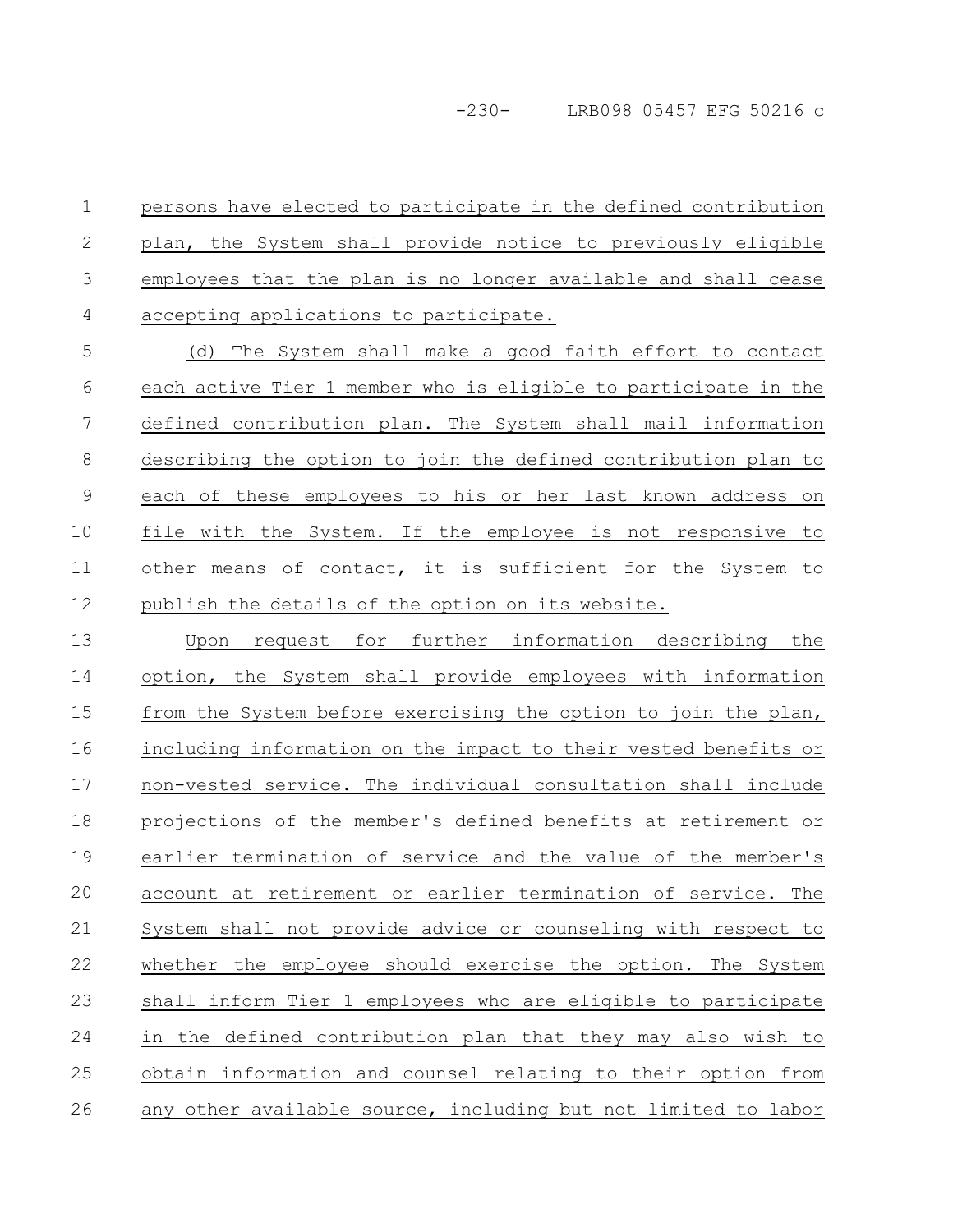organizations, private counsel, and financial advisors. (e) In no event shall the System, its staff, its authorized representatives, or the Board be liable for any information given to an employee under this Section. The System may coordinate with the Illinois Department of Central Management Services and other retirement systems administering a defined contribution plan in accordance with this amendatory Act of the 98th General Assembly to provide information concerning the impact of the option set forth in this Section. (f) Notwithstanding any other provision of this Section, no person shall begin participating in the defined contribution plan until it has attained qualified plan status and received all necessary approvals from the U.S. Internal Revenue Service. (g) The System shall report on its progress under this Section, including the available details of the defined contribution plan and the System's plans for informing eligible Tier 1 members about the plan, to the Governor and the General Assembly on or before January 15, 2015. 1 2 3 4 5 6 7 8 9 10 11 12 13 14 15 16 17 18

19

(40 ILCS 5/15-201 new)

Sec. 15-201. Defined contribution plan; termination. If the defined contribution plan is terminated or becomes inoperative pursuant to law, then each participant in the plan shall automatically be deemed to have been a contributing Tier 1 member participating in the System's defined benefit plan during the time in which he or she participated in the defined 20 21 22 23 24 25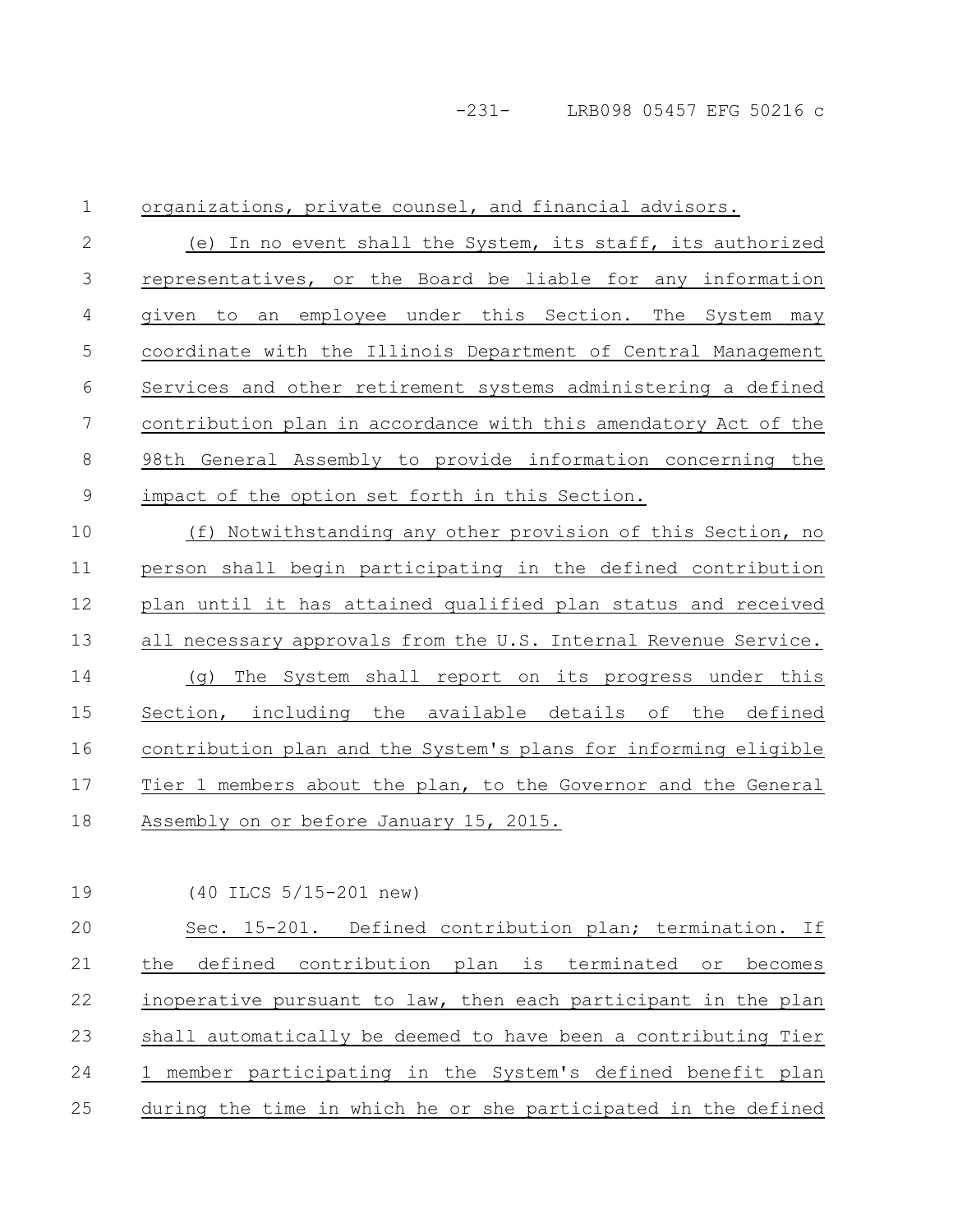# -232- LRB098 05457 EFG 50216 c

contribution plan, and for that purpose the System shall be entitled to recover the amounts in the participant's defined contribution accounts. 1 2 3

(40 ILCS 5/16-106) (from Ch. 108 1/2, par. 16-106) 4

Sec. 16-106. Teacher. "Teacher": The following individuals, provided that, for employment prior to July 1, 1990, they are employed on a full-time basis, or if not full-time, on a permanent and continuous basis in a position in which services are expected to be rendered for at least one school term: 5 6 7 8 9 10

(1) Any educational, administrative, professional or other staff employed in the public common schools included within this system in a position requiring certification under the law governing the certification of teachers; 11 12 13 14

(2) Any educational, administrative, professional or other staff employed in any facility of the Department of Children and Family Services or the Department of Human Services, in a position requiring certification under the law governing the certification of teachers, and any person who (i) works in such a position for the Department of Corrections, (ii) was a member of this System on May 31, 1987, and (iii) did not elect to become a member of the State Employees' Retirement System pursuant to Section 14-108.2 of this Code; except that "teacher" does not include any person who (A) becomes a security employee of 15 16 17 18 19 20 21 22 23 24 25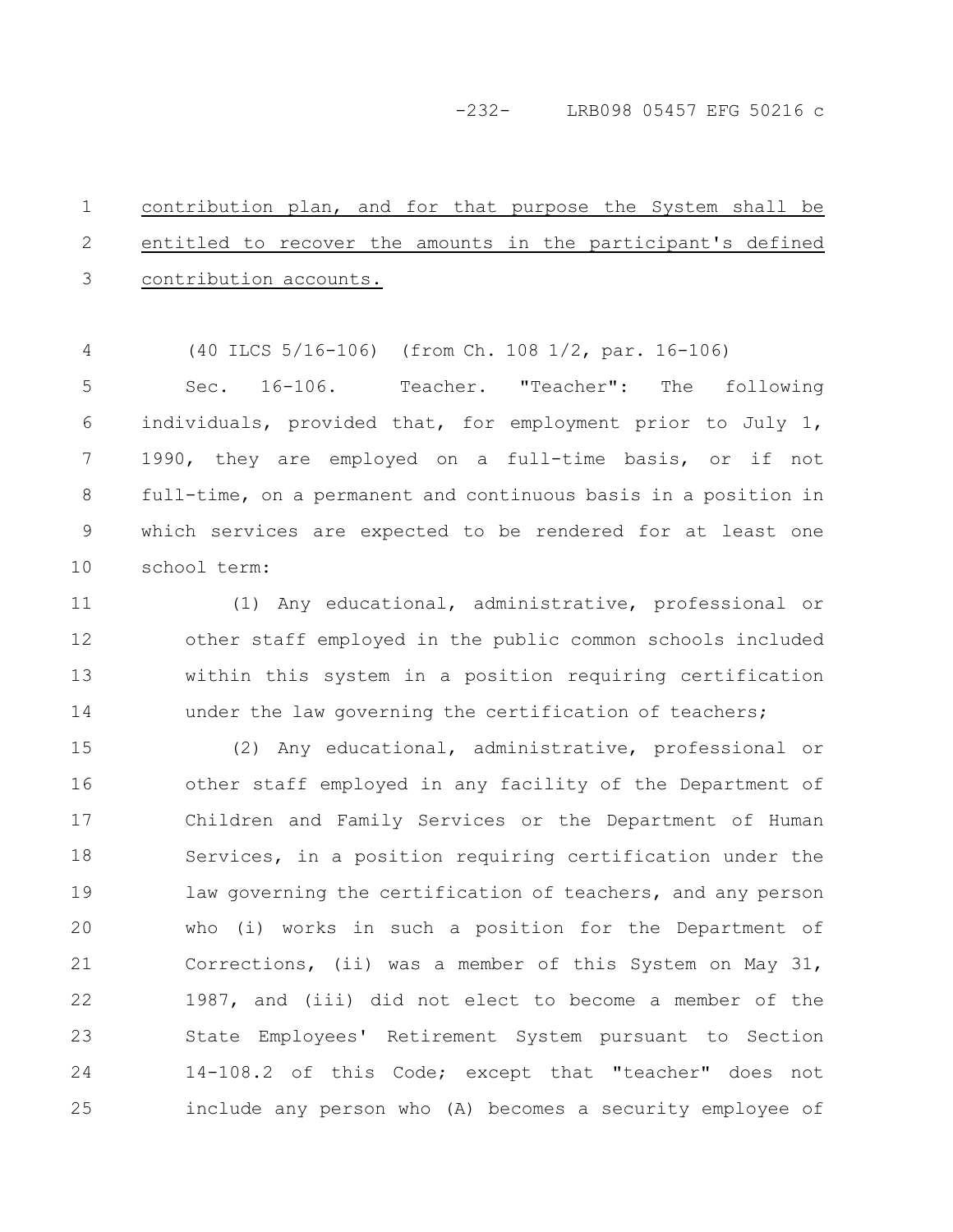## -233- LRB098 05457 EFG 50216 c

the Department of Human Services, as defined in Section 14-110, after June 28, 2001 (the effective date of Public Act 92-14), or (B) becomes a member of the State Employees' Retirement System pursuant to Section 14-108.2c of this Code; 1 2 3 4 5

(3) Any regional superintendent of schools, assistant regional superintendent of schools, State Superintendent of Education; any person employed by the State Board of Education as an executive; any executive of the boards engaged in the service of public common school education in school districts covered under this system of which the State Superintendent of Education is an ex-officio member; 6 7 8 9 10 11 12

(4) Any employee of a school board association operating in compliance with Article 23 of the School Code who is certificated under the law governing the certification of teachers, provided that he or she becomes such an employee before the effective date of this amendatory Act of the 98th General Assembly; 13 14 15 16 17 18

(5) Any person employed by the retirement system who:

(i) was an employee of and a participant in the system on August 17, 2001 (the effective date of Public Act 92-416), or 20 21 22

19

(ii) becomes an employee of the system on or after August 17, 2001; 23 24

(6) Any educational, administrative, professional or other staff employed by and under the supervision and 25 26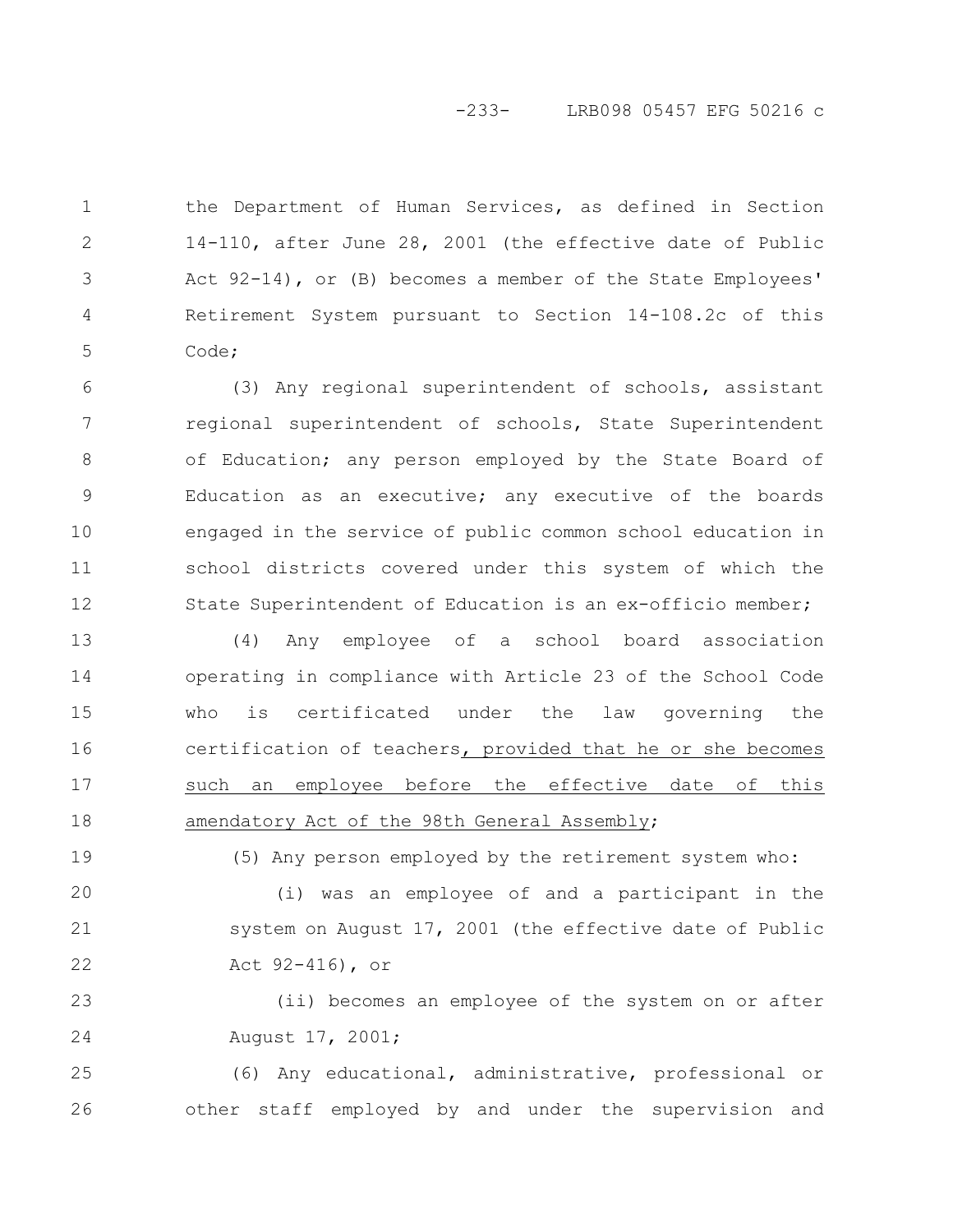control of a regional superintendent of schools, provided such employment position requires the person to be certificated under the law governing the certification of teachers and is in an educational program serving 2 or more districts in accordance with a joint agreement authorized by the School Code or by federal legislation; 1 2 3 4 5 6

(7) Any educational, administrative, professional or other staff employed in an educational program serving 2 or more school districts in accordance with a joint agreement authorized by the School Code or by federal legislation and in a position requiring certification under the laws governing the certification of teachers; 7 8 9 10 11 12

(8) Any officer or employee of a statewide teacher organization or officer of a national teacher organization who is certified under the law governing certification of teachers, provided: (i) the individual had previously established creditable service under this Article, (ii) the individual files with the system an irrevocable election to become a member before the effective date of this amendatory Act of the 97th General Assembly, (iii) the individual does not receive credit for such service under any other Article of this Code, and (iv) the individual first became an officer or employee of the teacher organization and becomes a member before the effective date of this amendatory Act of the 97th General Assembly; 13 14 15 16 17 18 19 20 21 22 23 24 25

26

(9) Any educational, administrative, professional, or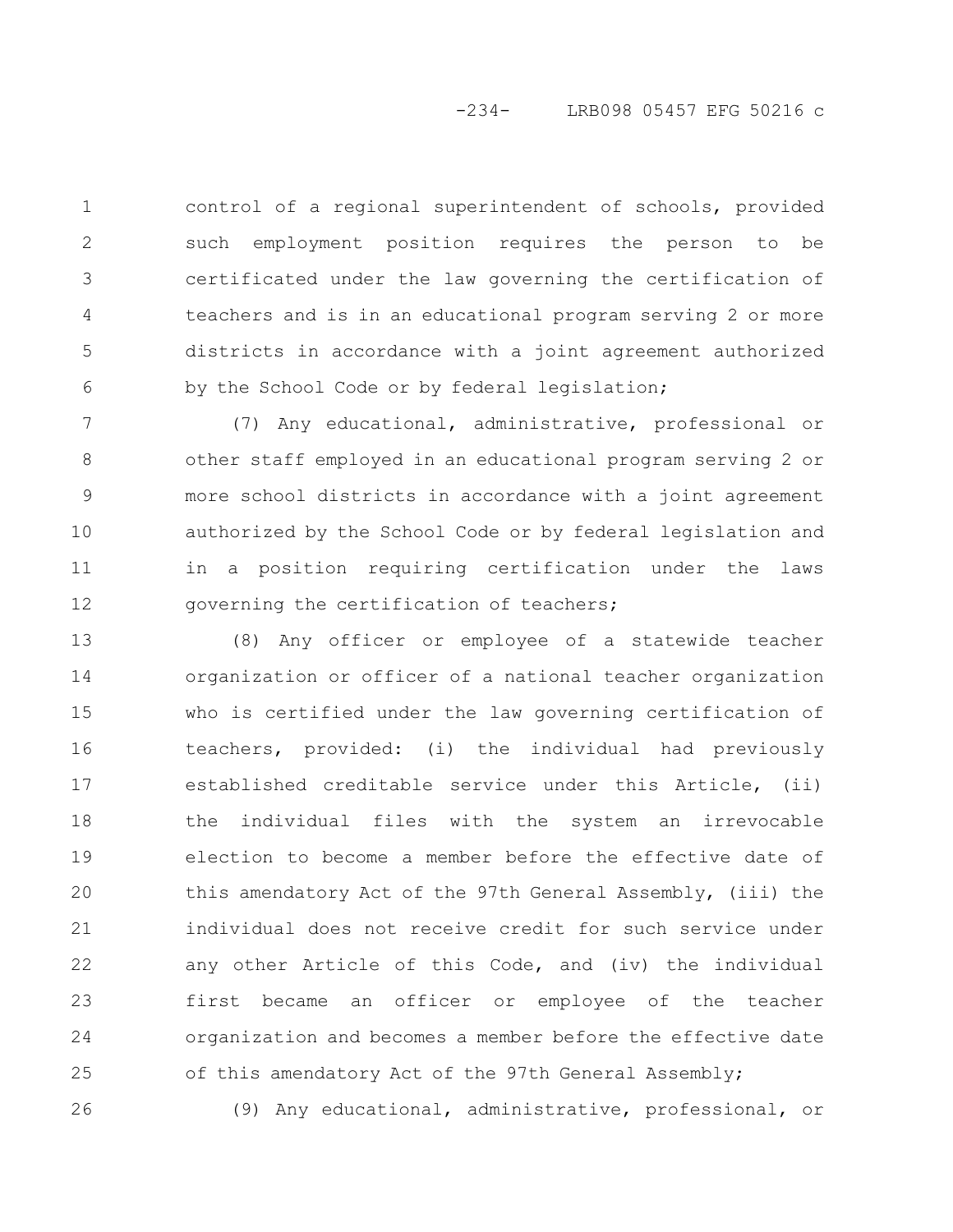other staff employed in a charter school operating in compliance with the Charter Schools Law who is certificated under the law governing the certification of teachers;

1

2

3

(10) Any person employed, on the effective date of this amendatory Act of the 94th General Assembly, by the Macon-Piatt Regional Office of Education in a birth-through-age-three pilot program receiving funds under Section 2-389 of the School Code who is required by the Macon-Piatt Regional Office of Education to hold a teaching certificate, provided that the Macon-Piatt Regional Office of Education makes an election, within 6 months after the effective date of this amendatory Act of the 94th General Assembly, to have the person participate in the system. Any service established prior to the effective date of this amendatory Act of the 94th General Assembly for service as an employee of the Macon-Piatt Regional Office of Education in a birth-through-age-three pilot program receiving funds under Section 2-389 of the School Code shall be considered service as a teacher if employee and employer contributions have been received by the system and the system has not refunded those contributions. 4 5 6 7 8 9 10 11 12 13 14 15 16 17 18 19 20 21 22

An annuitant receiving a retirement annuity under this Article or under Article 17 of this Code who is employed by a board of education or other employer as permitted under Section 16-118 or 16-150.1 is not a "teacher" for purposes of this 23 24 25 26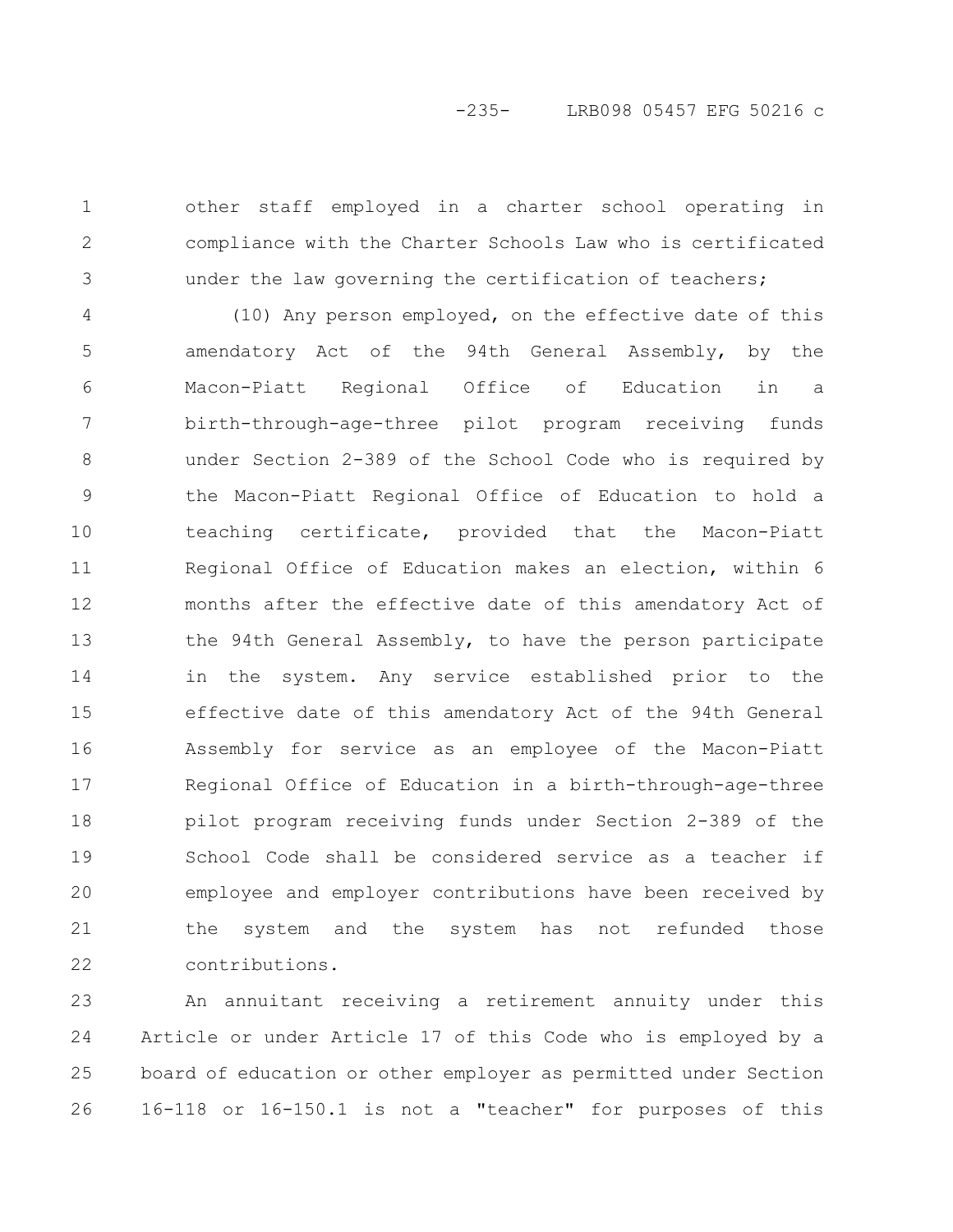-236- LRB098 05457 EFG 50216 c

Article. A person who has received a single-sum retirement benefit under Section 16-136.4 of this Article is not a "teacher" for purposes of this Article. (Source: P.A. 97-651, eff. 1-5-12; 98-463, eff. 8-16-13.) (40 ILCS 5/16-106.4 new) Sec. 16-106.4. Tier 1 member. "Tier 1 member": A member under this Article who first became a member or participant before January 1, 2011 under any reciprocal retirement system or pension fund established under this Code other than a retirement system or pension fund established under Article 2, 3, 4, 5, 6, or 18 of this Code. (40 ILCS 5/16-112) (from Ch. 108 1/2, par. 16-112) Sec. 16-112. Regular interest. "Regular interest": 1 2 3 4 5 6 7 8 9 10 11 12 13 14

(a) For computations based upon prior service credits, interest at the following rates compounded annually: For periods prior to July 1, 1947, 4% per year; for periods from July 1, 1947 through June 30, 1971, 3% per year; for periods from July 1, 1971 through June 30, 1977 at the rate of 4% per year; for periods from July 1, 1977 through June 30, 1981, 5% per year; for periods after June 30, 1981 through June 30, 2014, 6% per year. 15 16 17 18 19 20 21 22

(b) For computations based upon membership service credits, interest at the following rates, compounded annually: 23 24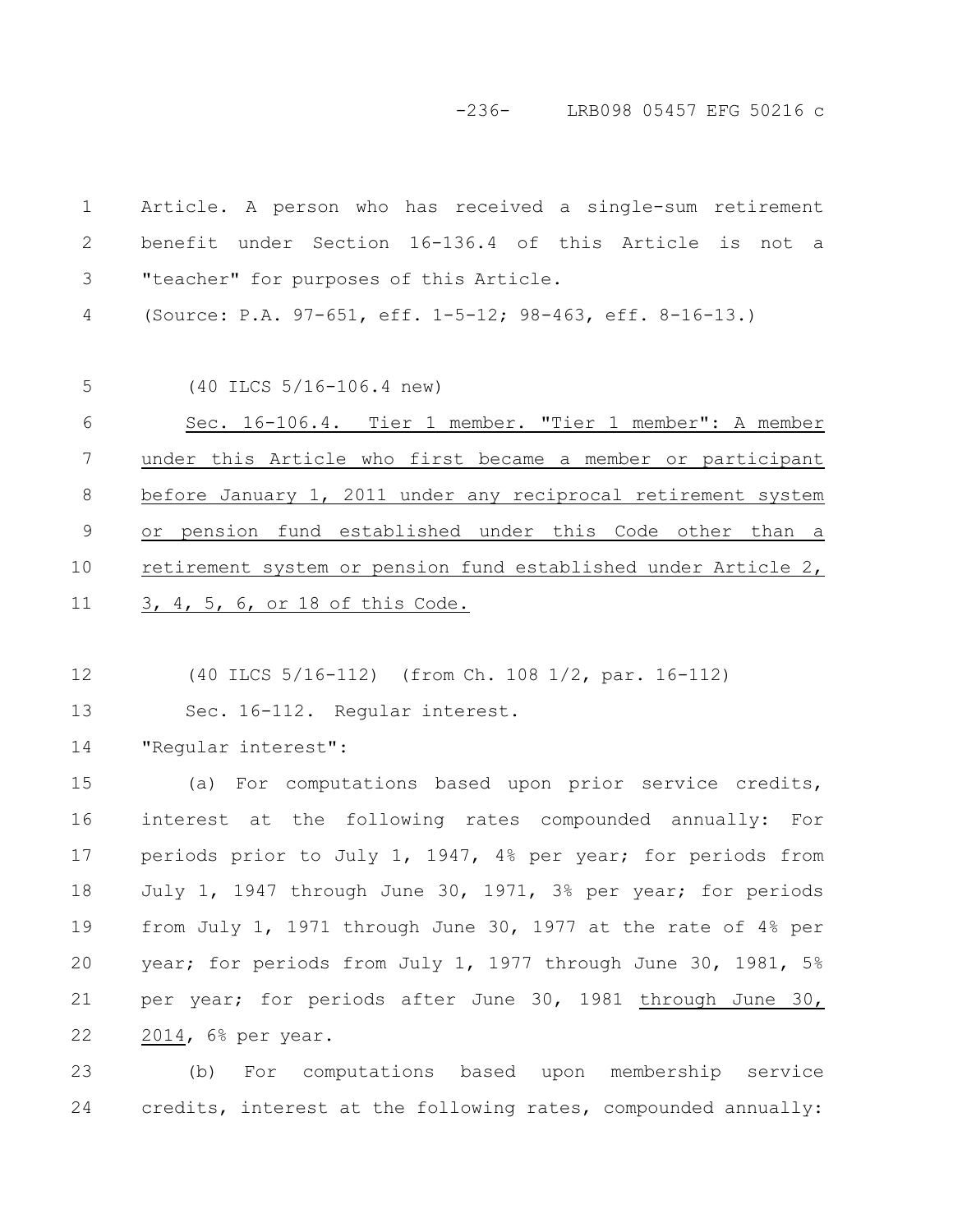-237- LRB098 05457 EFG 50216 c

For periods prior to July 1, 1971, 3% per year; for periods from July 1, 1971 through June 30, 1977, 4% per year; for periods from July 1, 1977 through June 30, 1981, 5% per year; for periods after June 30, 1981 through June 30, 2014, 6% per year. 1 2 3 4 5

(c) For a fiscal year that begins on or after July 1, 2014, for all computations, the interest rate of 30-year United States Treasury bonds on July 1 of that given fiscal year, plus 75 basis points. 6 7 8 9

(Source: P.A. 83-1440.) 10

(40 ILCS 5/16-121) (from Ch. 108 1/2, par. 16-121) 11

Sec. 16-121. Salary. "Salary": The actual compensation received by a teacher during any school year and recognized by the system in accordance with rules of the board. For purposes of this Section, "school year" includes the regular school term plus any additional period for which a teacher is compensated and such compensation is recognized by the rules of the board. 12 13 14 15 16 17

In the case of a person who first becomes a member on or after the effective date of this amendatory Act of the 98th General Assembly, "salary" shall not include any payment for unused sick or vacation time. 18 19 20 21

Notwithstanding any other provision of this Code, the annual salary of a Tier 1 member for the purposes of this Code shall not exceed, for periods of service on or after the effective date of this amendatory Act of the 98th General 22 23 24 25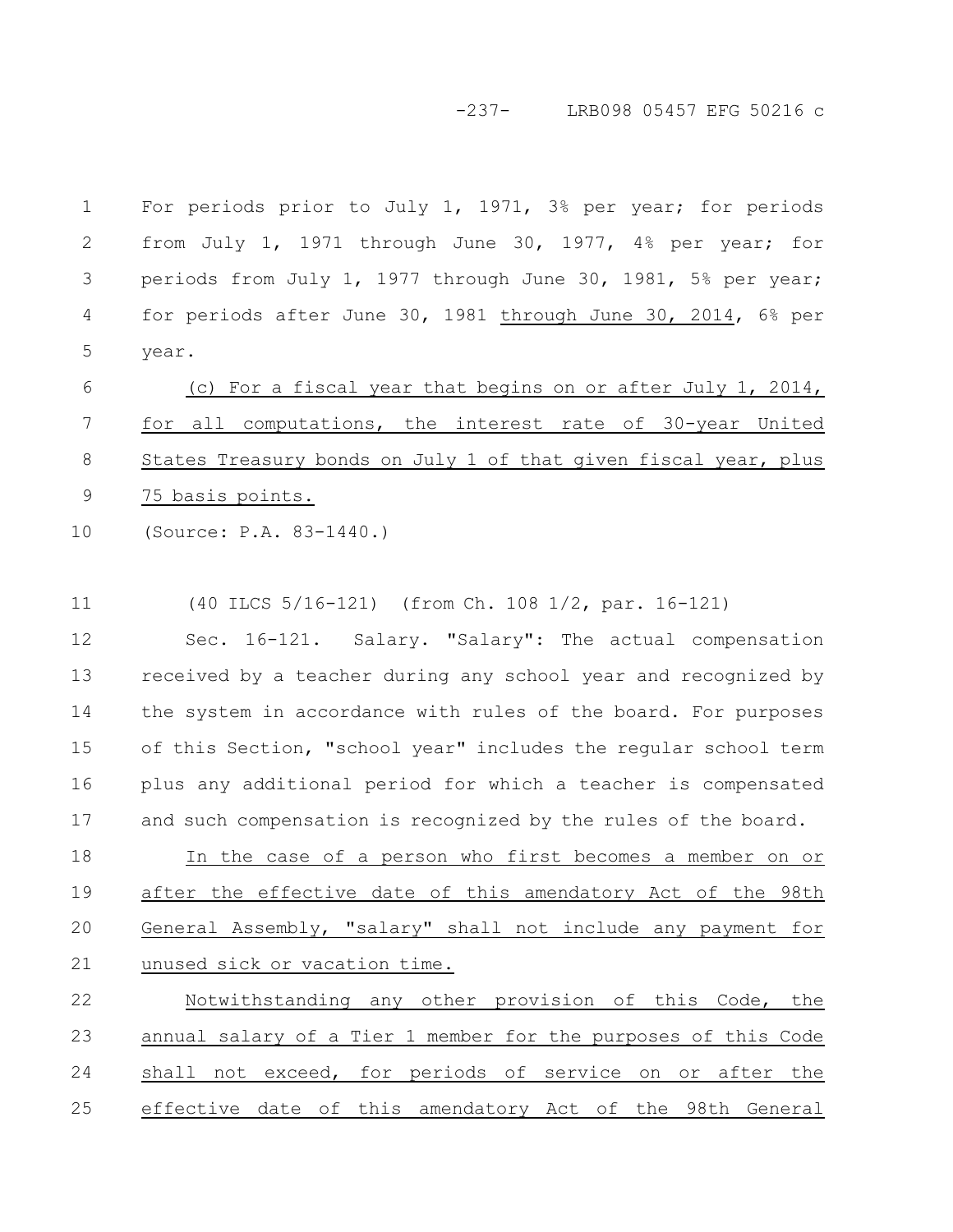-238- LRB098 05457 EFG 50216 c

| $\mathbf 1$ | Assembly, the greater of (i) the annual limitation determined   |
|-------------|-----------------------------------------------------------------|
| 2           | from time to time under subsection $(b-5)$ of Section 1-160 of  |
| 3           | this Code, (ii) the annualized salary of the Tier 1 member on   |
| 4           | that effective date, or (iii) the annualized salary of the Tier |
| 5           | 1 member immediately preceding the expiration, renewal, or      |
| 6           | amendment of an employment contract or collective bargaining    |
| 7           | agreement in effect on that effective date.                     |
| 8           | (Source: P.A. 84-1028.)                                         |
|             |                                                                 |
| $\mathsf 9$ | (40 ILCS 5/16-127) (from Ch. 108 1/2, par. 16-127)              |
| 10          | Sec. 16-127. Computation of creditable service.                 |
| 11          | Each member shall receive regular credit for all<br>(a)         |
| 12          | service as a teacher from the date membership begins, for which |
| 13          | satisfactory evidence is supplied and all contributions have    |
| 14          | been paid.                                                      |
| 15          | (b) The following periods of service shall earn optional        |
| 16          | credit and each member shall receive credit for all such        |
| 17          | service for which satisfactory evidence is supplied and all     |
| 18          | contributions have been paid as of the date specified:          |
| 19          | (1) Prior service as a teacher.                                 |
| 20          | (2) Service in a capacity essentially similar or                |
| 21          | equivalent to that of a teacher, in the public common           |
| 22          | schools in school districts in this State not included          |
| 23          | within the provisions of this System, or of any other           |
| 24          | State, territory, dependency or possession of the United        |
| 25          | States, or in schools operated by or under the auspices of      |
|             |                                                                 |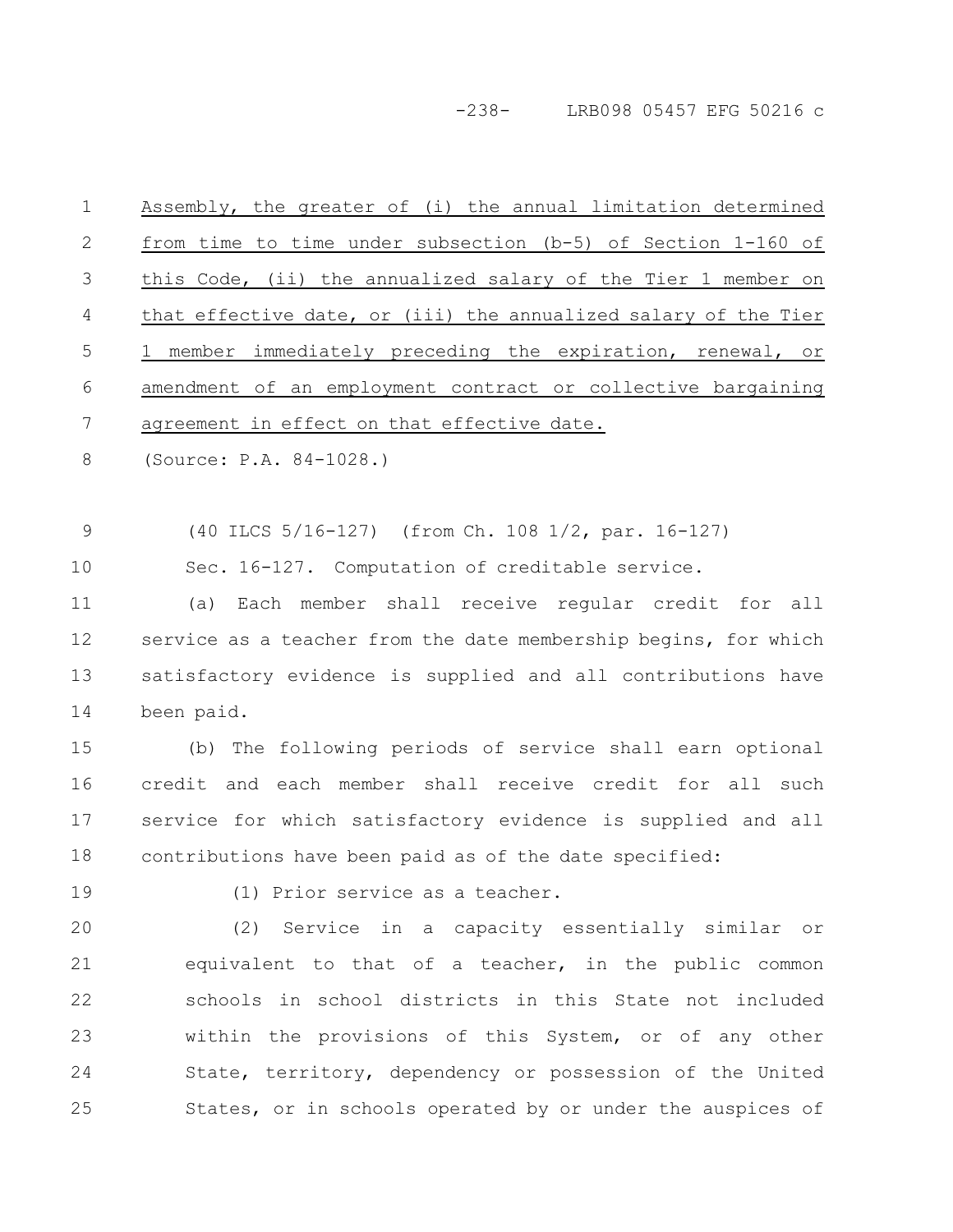the United States, or under the auspices of any agency or department of any other State, and service during any period of professional speech correction or special education experience for a public agency within this State or any other State, territory, dependency or possession of the United States, and service prior to February 1, 1951 as a recreation worker for the Illinois Department of Public Safety, for a period not exceeding the lesser of 2/5 of the total creditable service of the member or 10 years. The maximum service of 10 years which is allowable under this paragraph shall be reduced by the service credit which is validated by other retirement systems under paragraph (i) of Section 15-113 and paragraph 1 of Section 17-133. Credit granted under this paragraph may not be used in determination of a retirement annuity or disability benefits unless the member has at least 5 years of creditable service earned subsequent to this employment with one or more of the following systems: Teachers' Retirement System of the State of Illinois, State Universities Retirement System, and the Public School Teachers' Pension and Retirement Fund of Chicago. Whenever such service credit exceeds the maximum allowed for all purposes of this Article, the first service rendered in point of time shall be considered. The changes to this subdivision (b)(2) made by Public Act 86-272 shall apply not only to persons who on or after its effective date 1 2 3 4 5 6 7 8 9 10 11 12 13 14 15 16 17 18 19 20 21 22 23 24 25 26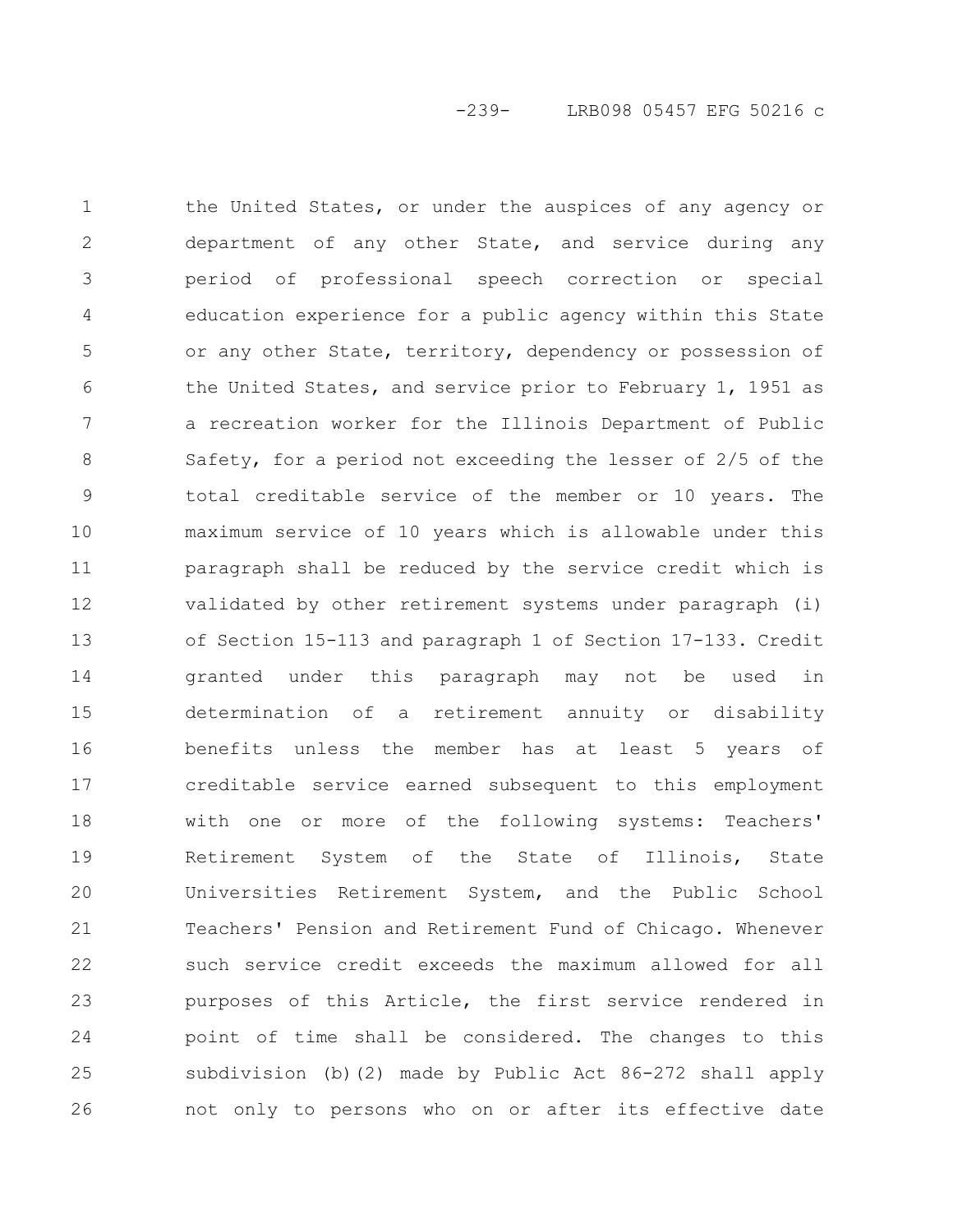# -240- LRB098 05457 EFG 50216 c

(August 23, 1989) are in service as a teacher under the System, but also to persons whose status as such a teacher terminated prior to such effective date, whether or not such person is an annuitant on that date. 1 2 3 4

(3) Any periods immediately following teaching service, under this System or under Article 17, (or immediately following service prior to February 1, 1951 as a recreation worker for the Illinois Department of Public Safety) spent in active service with the military forces of the United States; periods spent in educational programs that prepare for return to teaching sponsored by the federal government following such active military service; if a teacher returns to teaching service within one calendar year after discharge or after the completion of the educational program, a further period, not exceeding one calendar year, between time spent in military service or in such educational programs and the return to employment as a teacher under this System; and a period of up to 2 years of active military service not immediately following employment as a teacher. 5 6 7 8 9 10 11 12 13 14 15 16 17 18 19 20

The changes to this Section and Section 16-128 relating to military service made by P.A. 87-794 shall apply not only to persons who on or after its effective date are in service as a teacher under the System, but also to persons whose status as a teacher terminated prior to that date, whether or not the person is an annuitant on that date. In 21 22 23 24 25 26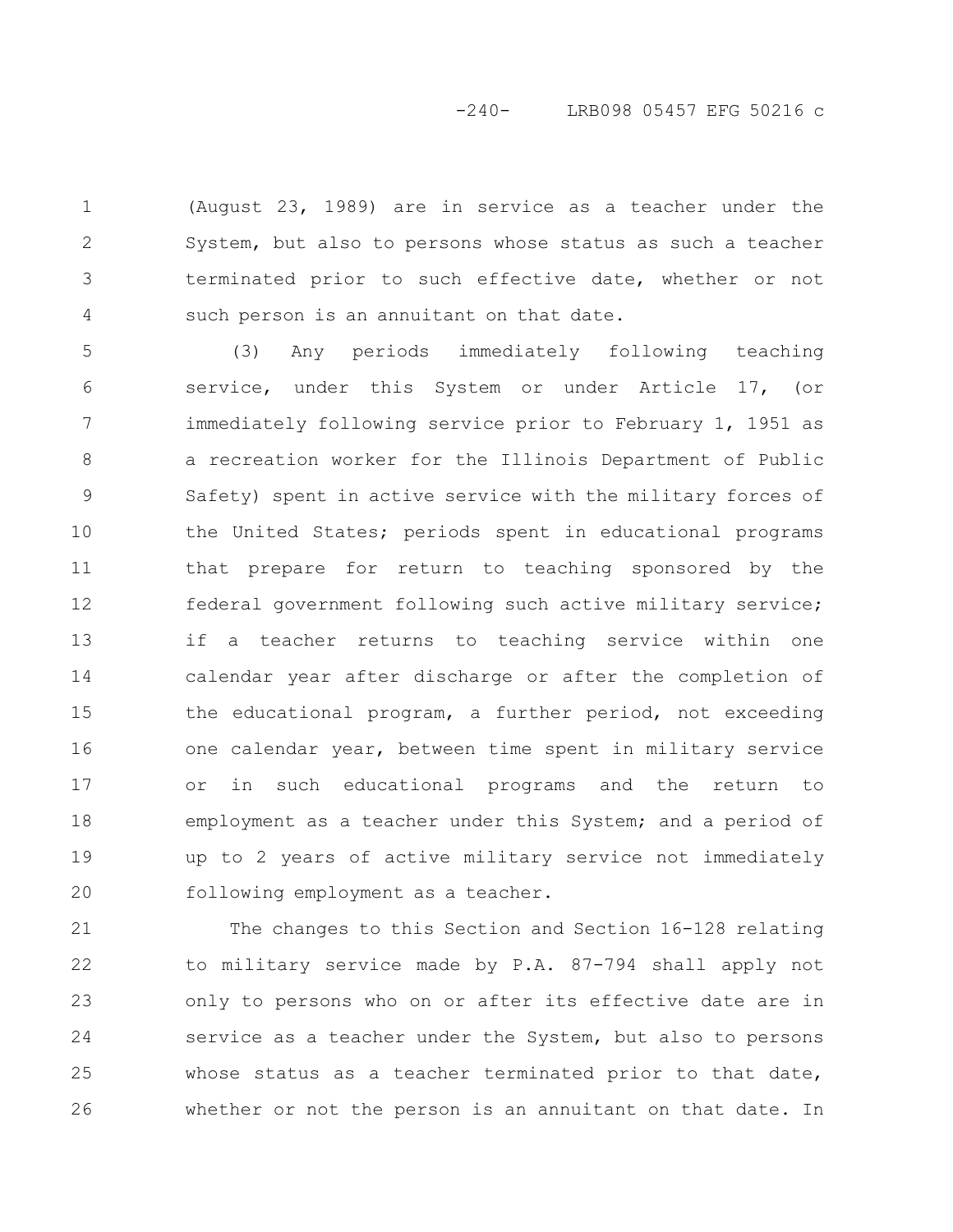the case of an annuitant who applies for credit allowable under this Section for a period of military service that did not immediately follow employment, and who has made the required contributions for such credit, the annuity shall be recalculated to include the additional service credit, with the increase taking effect on the date the System received written notification of the annuitant's intent to purchase the credit, if payment of all the required contributions is made within 60 days of such notice, or else on the first annuity payment date following the date of payment of the required contributions. In calculating the automatic annual increase for an annuity that has been recalculated under this Section, the increase attributable to the additional service allowable under P.A. 87-794 shall be included in the calculation of automatic annual increases accruing after the effective date of the recalculation. 1 2 3 4 5 6 7 8 9 10 11 12 13 14 15 16 17

Credit for military service shall be determined as follows: if entry occurs during the months of July, August, or September and the member was a teacher at the end of the immediately preceding school term, credit shall be granted from July 1 of the year in which he or she entered service; if entry occurs during the school term and the teacher was in teaching service at the beginning of the school term, credit shall be granted from July 1 of such year. In all other cases where credit for military service is allowed, 18 19 20 21 22 23 24 25 26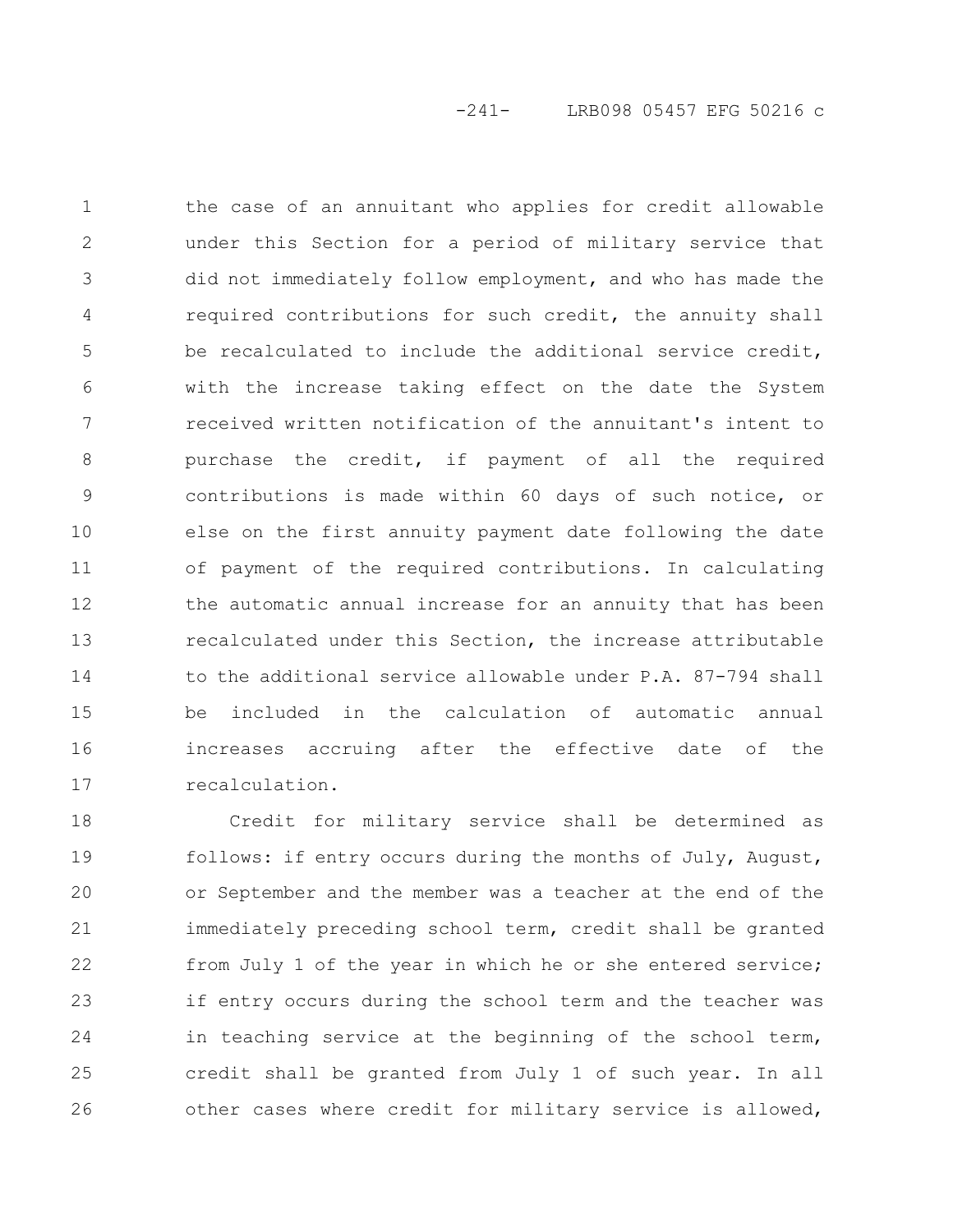credit shall be granted from the date of entry into the service. 1 2

The total period of military service for which credit is granted shall not exceed 5 years for any member unless the service: (A) is validated before July 1, 1964, and (B) does not extend beyond July 1, 1963. Credit for military service shall be granted under this Section only if not more than 5 years of the military service for which credit is granted under this Section is used by the member to qualify for a military retirement allotment from any branch of the armed forces of the United States. The changes to this subdivision (b)(3) made by Public Act 86-272 shall apply not only to persons who on or after its effective date (August 23, 1989) are in service as a teacher under the System, but also to persons whose status as such a teacher terminated prior to such effective date, whether or not such person is an annuitant on that date. 3 4 5 6 7 8 9 10 11 12 13 14 15 16 17

(4) Any periods served as a member of the General Assembly. 18 19

(5)(i) Any periods for which a teacher, as defined in Section 16-106, is granted a leave of absence, provided he or she returns to teaching service creditable under this System or the State Universities Retirement System following the leave; (ii) periods during which a teacher is involuntarily laid off from teaching, provided he or she returns to teaching following the lay-off; (iii) periods 20 21 22 23 24 25 26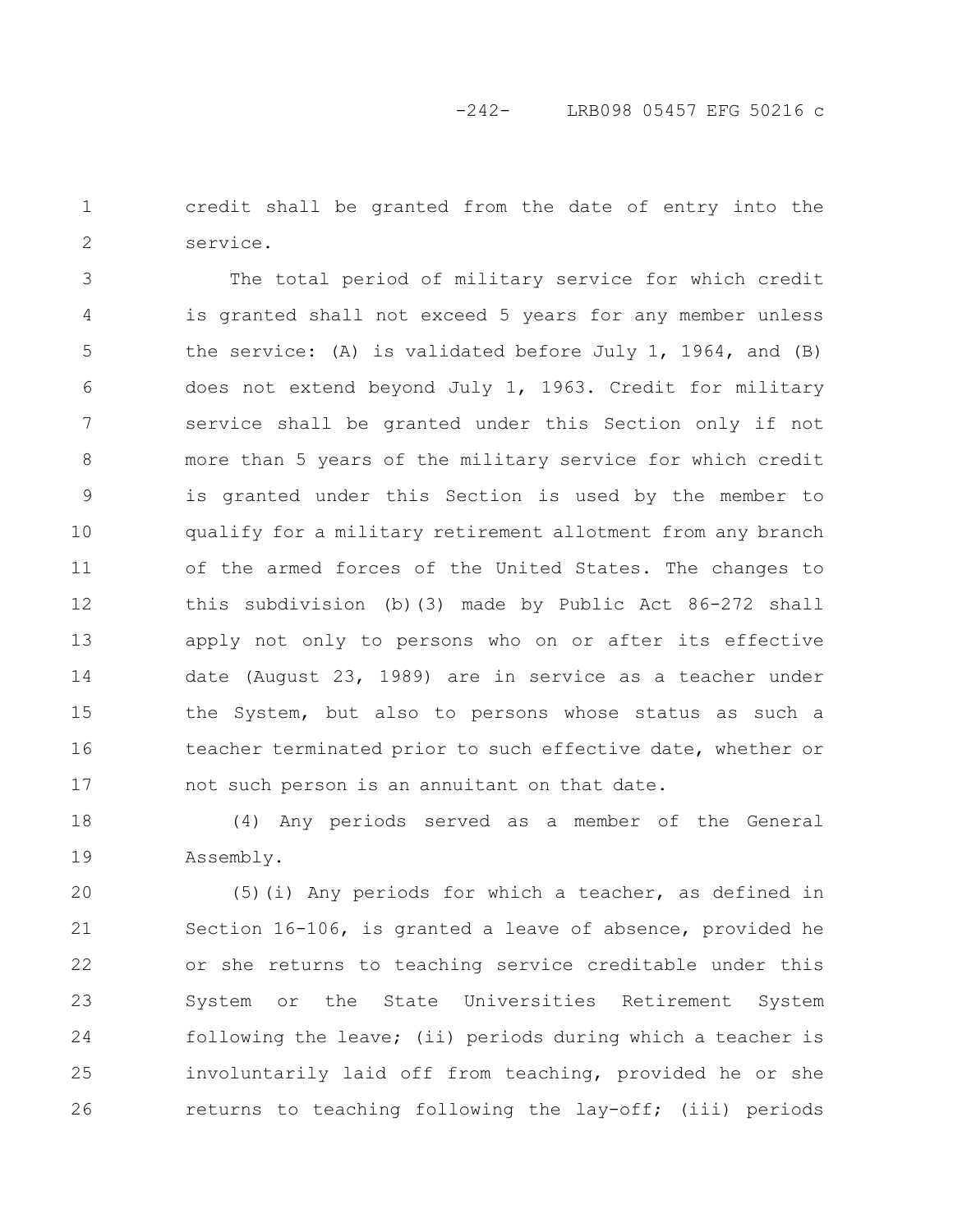prior to July 1, 1983 during which a teacher ceased covered employment due to pregnancy, provided that the teacher returned to teaching service creditable under this System or the State Universities Retirement System following the pregnancy and submits evidence satisfactory to the Board documenting that the employment ceased due to pregnancy; and (iv) periods prior to July 1, 1983 during which a teacher ceased covered employment for the purpose of adopting an infant under 3 years of age or caring for a newly adopted infant under 3 years of age, provided that the teacher returned to teaching service creditable under this System or the State Universities Retirement System following the adoption and submits evidence satisfactory to the Board documenting that the employment ceased for the purpose of adopting an infant under 3 years of age or caring for a newly adopted infant under 3 years of age. However, total credit under this paragraph (5) may not exceed 3 years. 1 2 3 4 5 6 7 8 9 10 11 12 13 14 15 16 17 18

Any qualified member or annuitant may apply for credit under item (iii) or (iv) of this paragraph (5) without regard to whether service was terminated before the effective date of this amendatory Act of 1997. In the case of an annuitant who establishes credit under item (iii) or (iv), the annuity shall be recalculated to include the additional service credit. The increase in annuity shall take effect on the date the System receives written 19 20 21 22 23 24 25 26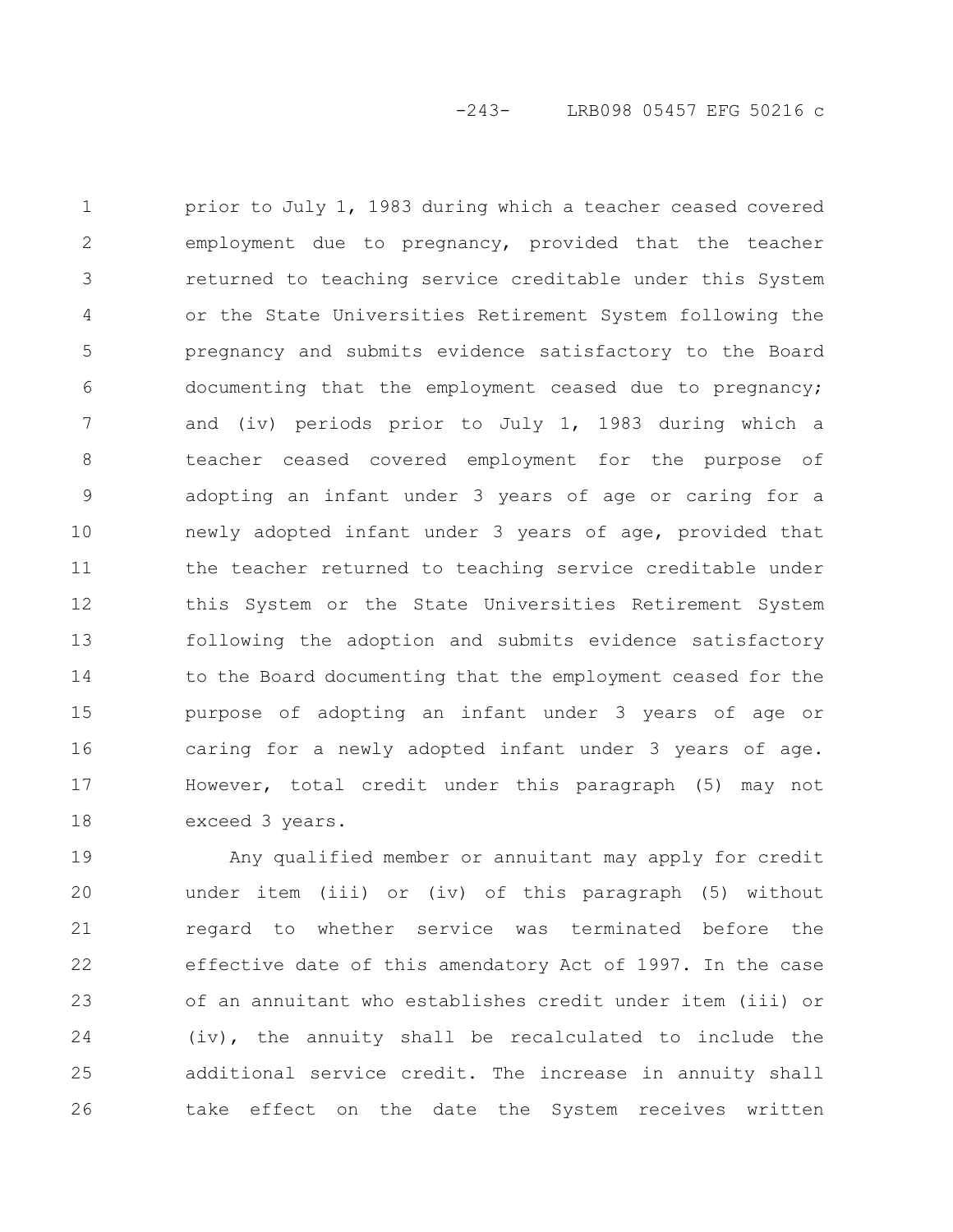# -244- LRB098 05457 EFG 50216 c

notification of the annuitant's intent to purchase the credit, if the required evidence is submitted and the required contribution paid within 60 days of that notification, otherwise on the first annuity payment date following the System's receipt of the required evidence and contribution. The increase in an annuity recalculated under this provision shall be included in the calculation of automatic annual increases in the annuity accruing after the effective date of the recalculation. 1 2 3 4 5 6 7 8 9

Optional credit may be purchased under this subsection (b)(5) for periods during which a teacher has been granted a leave of absence pursuant to Section 24-13 of the School Code. A teacher whose service under this Article terminated prior to the effective date of P.A. 86-1488 shall be eligible to purchase such optional credit. If a teacher who purchases this optional credit is already receiving a retirement annuity under this Article, the annuity shall be recalculated as if the annuitant had applied for the leave of absence credit at the time of retirement. The difference between the entitled annuity and the actual annuity shall be credited to the purchase of the optional credit. The remainder of the purchase cost of the optional credit shall be paid on or before April 1, 1992. 10 11 12 13 14 15 16 17 18 19 20 21 22 23

The change in this paragraph made by Public Act 86-273 shall be applicable to teachers who retire after June 1, 1989, as well as to teachers who are in service on that 24 25 26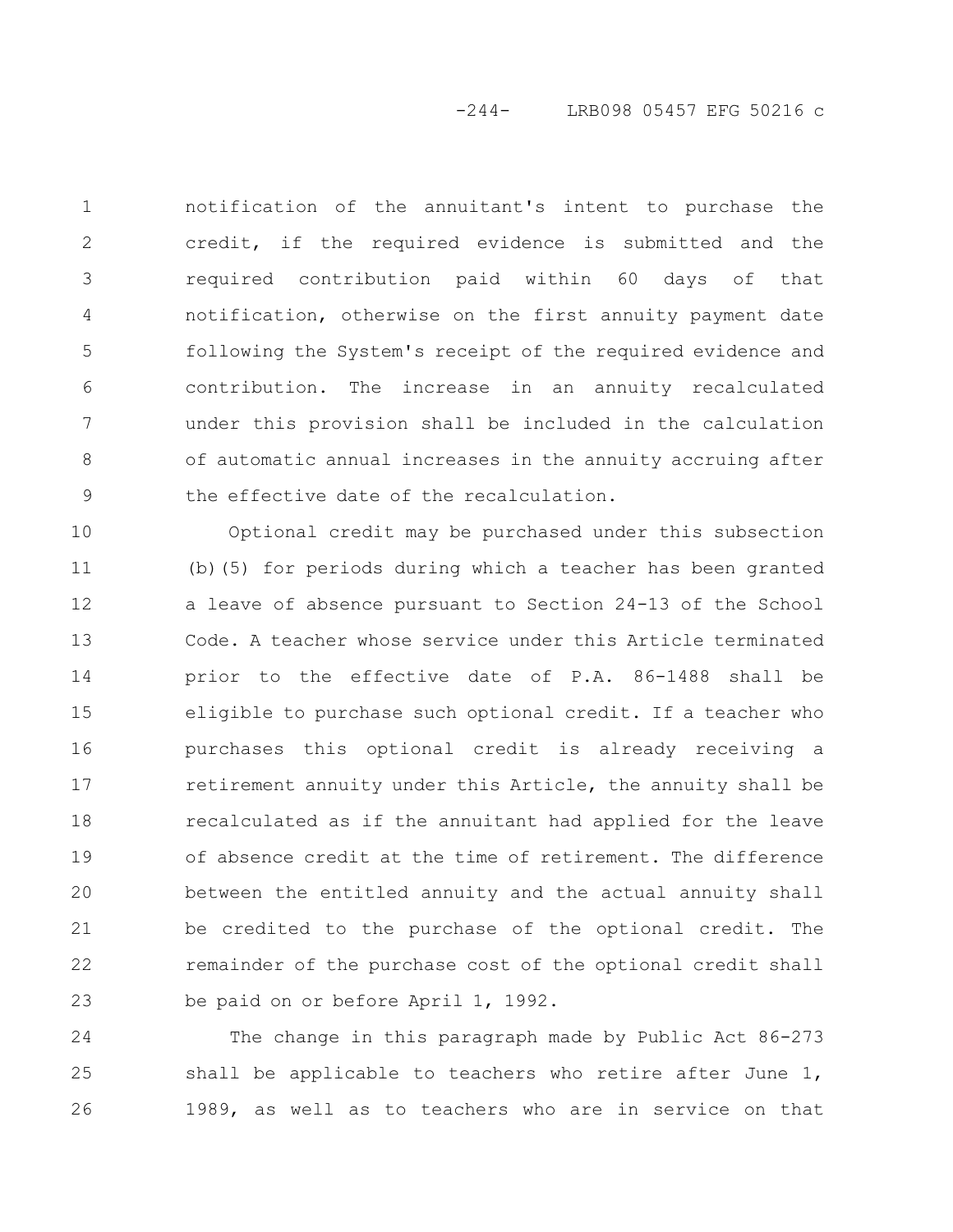date.

1

(6) For a person who first becomes a member before the effective date of this amendatory Act of the 98th General Assembly, any Any days of unused and uncompensated accumulated sick leave earned by a teacher. The service credit granted under this paragraph shall be the ratio of the number of unused and uncompensated accumulated sick leave days to 170 days, subject to a maximum of 2 years of service credit. Prior to the member's retirement, each former employer shall certify to the System the number of unused and uncompensated accumulated sick leave days credited to the member at the time of termination of service. The period of unused sick leave shall not be considered in determining the effective date of retirement. A member is not required to make contributions in order to obtain service credit for unused sick leave. 2 3 4 5 6 7 8 9 10 11 12 13 14 15 16

Credit for sick leave shall, at retirement, be granted by the System for any retiring regional or assistant regional superintendent of schools who first becomes a member before the effective date of this amendatory Act of the 98th General Assembly at the rate of 6 days per year of creditable service or portion thereof established while serving as such superintendent or assistant superintendent. 17 18 19 20 21 22 23 24

(7) Periods prior to February 1, 1987 served as an employee of the Illinois Mathematics and Science Academy 25 26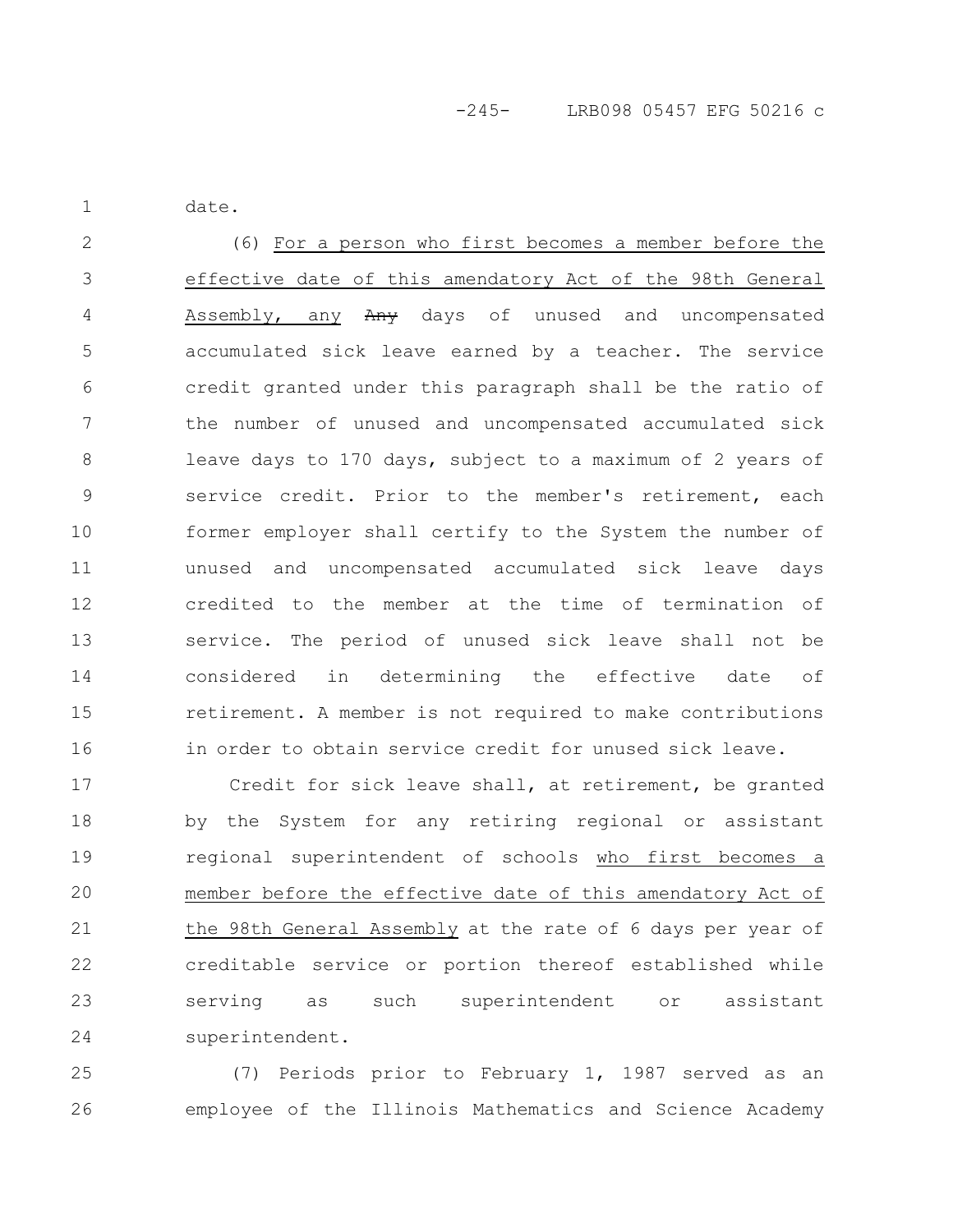## -246- LRB098 05457 EFG 50216 c

for which credit has not been terminated under Section 15-113.9 of this Code. 1 2

3

4

(8) Service as a substitute teacher for work performed prior to July 1, 1990.

(9) Service as a part-time teacher for work performed prior to July 1, 1990. 5 6

(10) Up to 2 years of employment with Southern Illinois University - Carbondale from September 1, 1959 to August 31, 1961, or with Governors State University from September 1, 1972 to August 31, 1974, for which the teacher has no credit under Article 15. To receive credit under this item (10), a teacher must apply in writing to the Board and pay the required contributions before May 1, 1993 and have at least 12 years of service credit under this Article. 7 8 9 10 11 12 13 14

(b-1) A member may establish optional credit for up to 2 years of service as a teacher or administrator employed by a private school recognized by the Illinois State Board of Education, provided that the teacher (i) was certified under the law governing the certification of teachers at the time the service was rendered, (ii) applies in writing on or after August 1, 2009 and on or before August 1, 2012, (iii) supplies satisfactory evidence of the employment, (iv) completes at least 10 years of contributing service as a teacher as defined in Section 16-106, and (v) pays the contribution required in subsection (d-5) of Section 16-128. The member may apply for credit under this subsection and pay the required contribution 15 16 17 18 19 20 21 22 23 24 25 26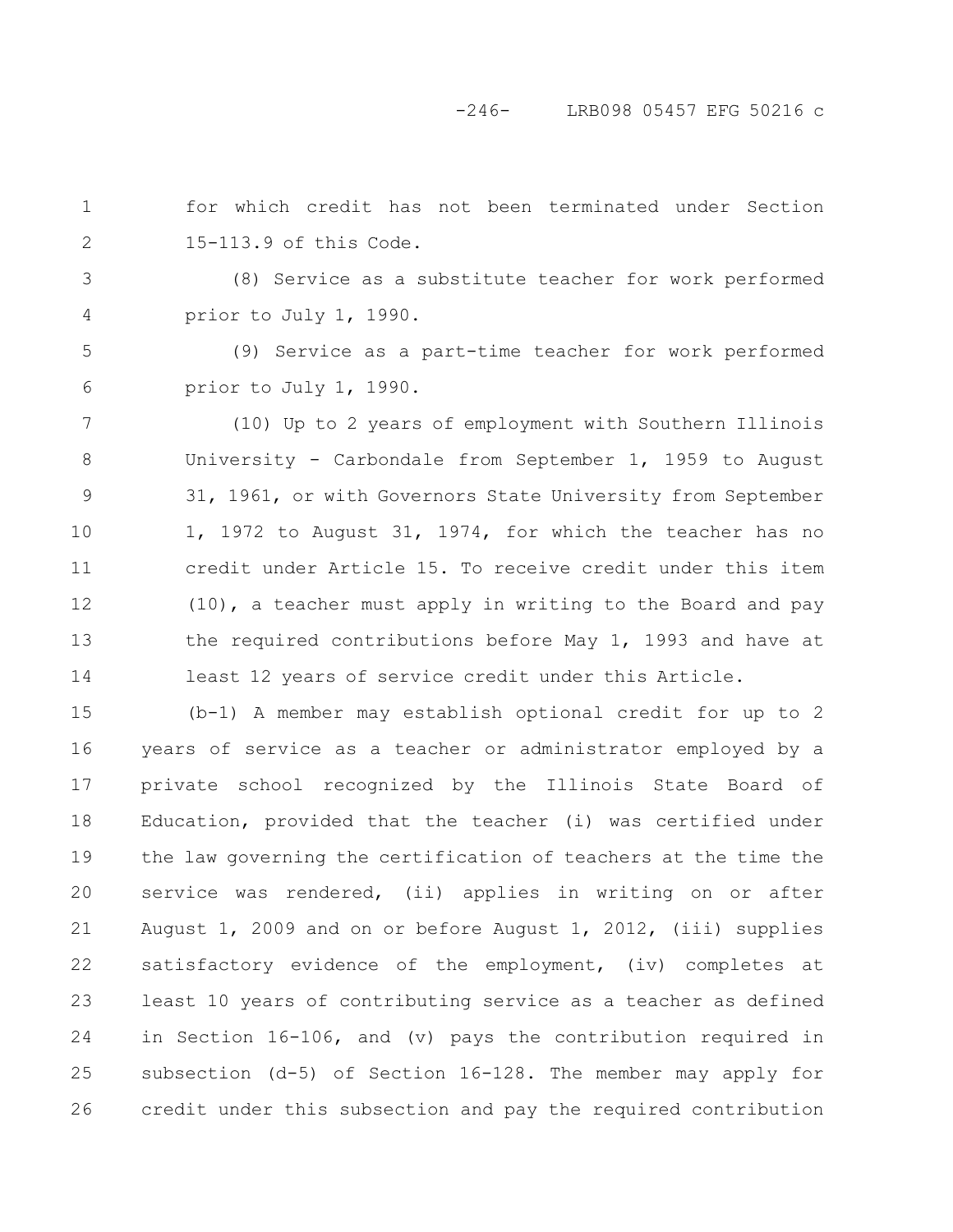# -247- LRB098 05457 EFG 50216 c

before completing the 10 years of contributing service required under item (iv), but the credit may not be used until the item (iv) contributing service requirement has been met. 1 2 3

(c) The service credits specified in this Section shall be granted only if: (1) such service credits are not used for credit in any other statutory tax-supported public employee retirement system other than the federal Social Security program; and (2) the member makes the required contributions as specified in Section 16-128. Except as provided in subsection (b-1) of this Section, the service credit shall be effective as of the date the required contributions are completed. 4 5 6 7 8 9 10 11

Any service credits granted under this Section shall terminate upon cessation of membership for any cause. 12 13

Credit may not be granted under this Section covering any period for which an age retirement or disability retirement allowance has been paid. 14 15 16

(Source: P.A. 96-546, eff. 8-17-09.) 17

(40 ILCS 5/16-132) (from Ch. 108 1/2, par. 16-132) 18

Sec. 16-132. Retirement annuity eligibility. 19

(a) A member who has at least 20 years of creditable service is entitled to a retirement annuity upon or after attainment of age 55. A member who has at least 10 but less than 20 years of creditable service is entitled to a retirement annuity upon or after attainment of age 60. A member who has at least 5 but less than 10 years of creditable service is 20 21 22 23 24 25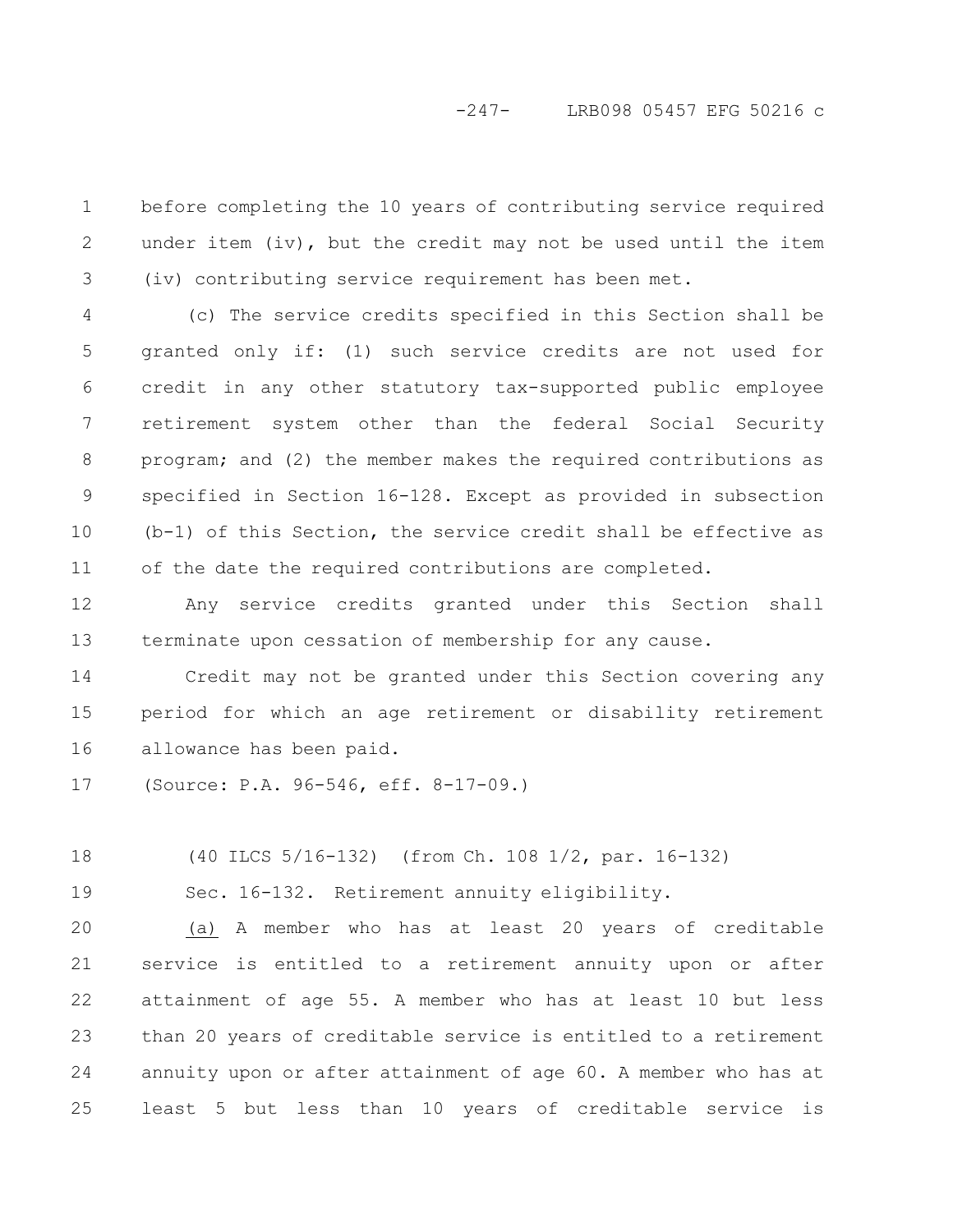-248- LRB098 05457 EFG 50216 c

entitled to a retirement annuity upon or after attainment of age 62. A member who (i) has earned during the period immediately preceding the last day of service at least one year of contributing creditable service as an employee of a department as defined in Section 14-103.04, (ii) has earned at least 5 years of contributing creditable service as an employee of a department as defined in Section 14-103.04, and (iii) retires on or after January 1, 2001 is entitled to a retirement annuity upon or after attainment of an age which, when added to the number of years of his or her total creditable service, equals at least 85. Portions of years shall be counted as decimal equivalents. 1 2 3 4 5 6 7 8 9 10 11 12

A member who is eligible to receive a retirement annuity of at least 74.6% of final average salary and will attain age 55 on or before December 31 during the year which commences on July 1 shall be deemed to attain age 55 on the preceding June 1. 13 14 15 16 17

(b) Notwithstanding subsection (a) of this Section, for a Tier 1 member who begins receiving a retirement annuity under this Section on or after July 1, 2014, the required retirement age under subsection (a) is increased as follows, based on the Tier 1 member's age on June 1, 2014: 18 19 20 21 22

(1) If he or she is at least age 46 on June 1, 2014, then the required retirement ages under subsection (a) remain unchanged. 23 24 25

(2) If he or she is at least age 45 but less than age 46 26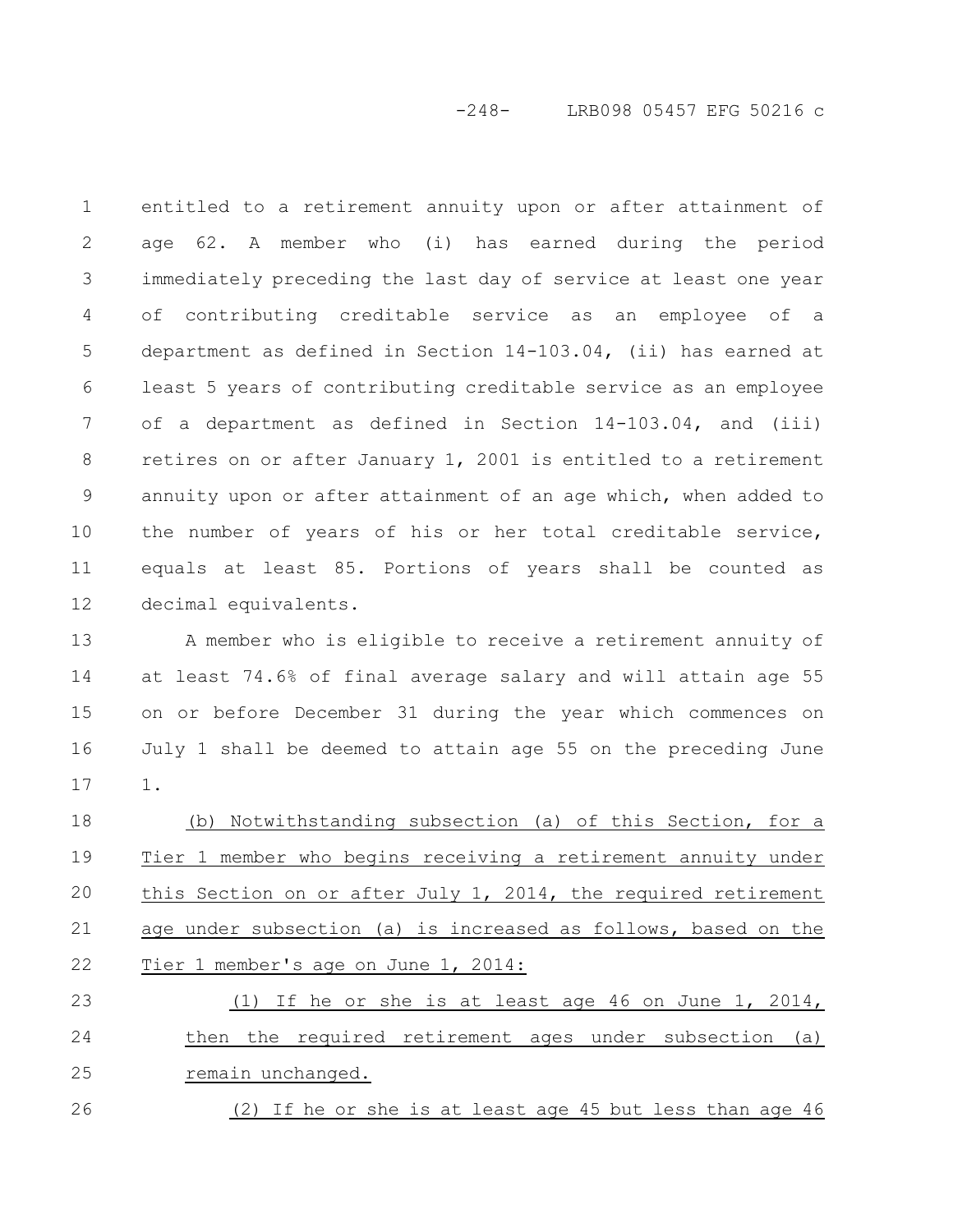| $1\,$        | on June 1, 2014, then the required retirement ages under        |
|--------------|-----------------------------------------------------------------|
| $\mathbf{2}$ | subsection (a) are increased by 4 months.                       |
| 3            | (3) If he or she is at least age 44 but less than age 45        |
| 4            | on June 1, 2014, then the required retirement ages under        |
| 5            | subsection (a) are increased by 8 months.                       |
| 6            | (4) If he or she is at least age 43 but less than age 44        |
| 7            | on June 1, 2014, then the required retirement ages under        |
| 8            | subsection (a) are increased by 12 months.                      |
| 9            | <u>(5) If he or she is at least age 42 but less than age 43</u> |
| 10           | on June 1, 2014, then the required retirement ages under        |
| 11           | subsection (a) are increased by 16 months.                      |
| 12           | (6) If he or she is at least age 41 but less than age 42        |
| 13           | on June 1, 2014, then the required retirement ages under        |
|              |                                                                 |
| 14           | subsection (a) are increased by 20 months.                      |
| 15           | If he or she is at least age 40 but less than age 41<br>(7)     |
| 16           | on June 1, 2014, then the required retirement ages under        |
| 17           | subsection (a) are increased by 24 months.                      |
| 18           | <u>(8)</u> If he or she is at least age 39 but less than age 40 |
| 19           | on June 1, 2014, then the required retirement ages under        |
| 20           | subsection (a) are increased by 28 months.                      |
| 21           | (9) If he or she is at least age 38 but less than age 39        |
| 22           | on June 1, 2014, then the required retirement ages under        |
| 23           | subsection (a) are increased by 32 months.                      |
| 24           | (10) If he or she is at least age 37 but less than age          |
| 25           | 38 on June 1, 2014, then the required retirement ages under     |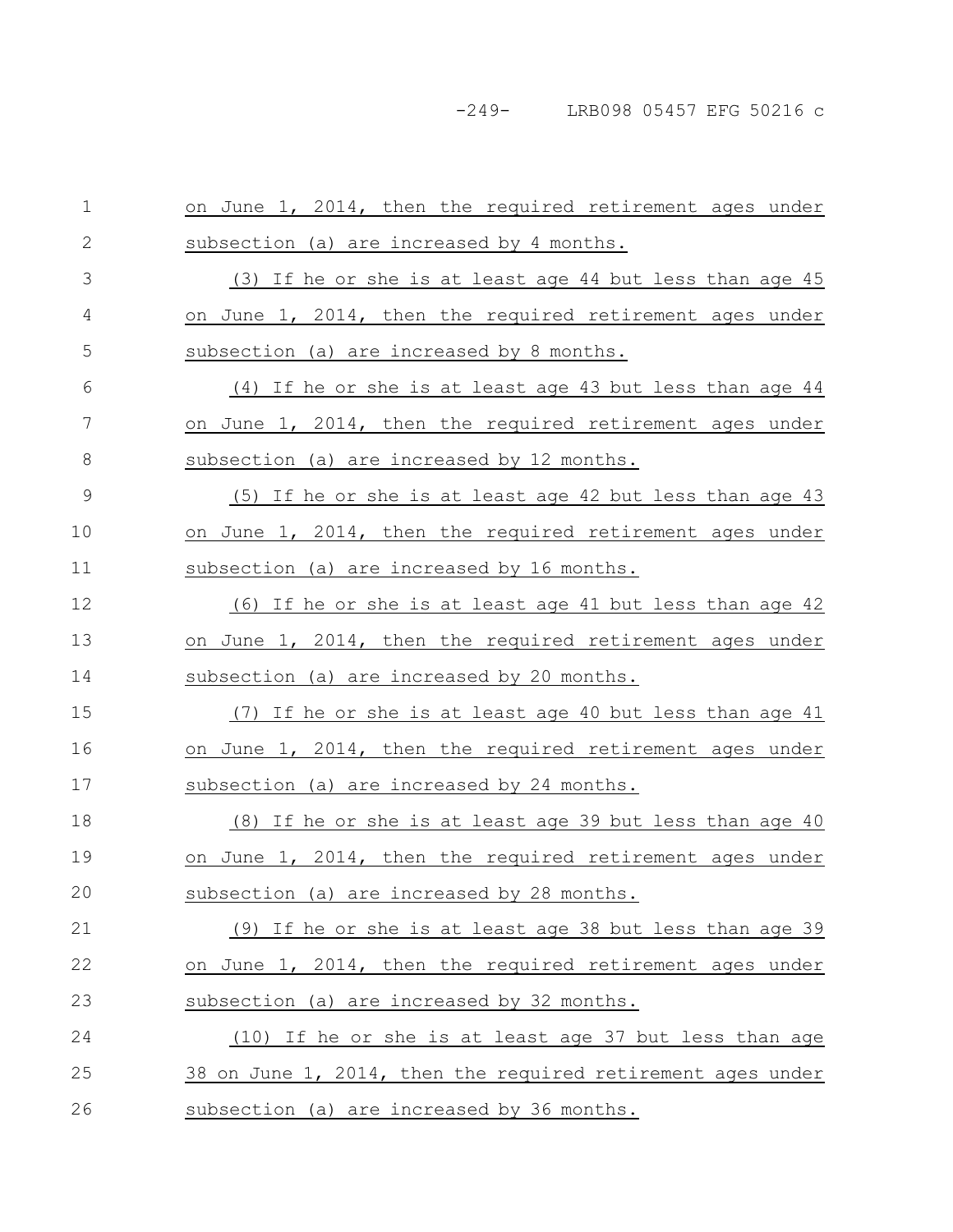-250- LRB098 05457 EFG 50216 c

| $\mathbf 1$   | (11) If he or she is at least age 36 but less than age         |
|---------------|----------------------------------------------------------------|
| 2             | 37 on June 1, 2014, then the required retirement ages under    |
| 3             | subsection (a) are increased by 40 months.                     |
| 4             | (12) If he or she is at least age 35 but less than age         |
| 5             | 36 on June 1, 2014, then the required retirement ages under    |
| 6             | subsection (a) are increased by 44 months.                     |
| 7             | (13) If he or she is at least age 34 but less than age         |
| 8             | 35 on June 1, 2014, then the required retirement ages under    |
| $\mathcal{G}$ | subsection (a) are increased by 48 months.                     |
| 10            | (14) If he or she is at least age 33 but less than age         |
| 11            | 34 on June 1, 2014, then the required retirement ages under    |
| 12            | subsection (a) are increased by 52 months.                     |
| 13            | (15) If he or she is at least age 32 but less than age         |
| 14            | 33 on June 1, 2014, then the required retirement ages under    |
| 15            | subsection (a) are increased by 56 months.                     |
| 16            | (16) If he or she is less than age 32 on June 1, 2014,         |
| 17            | then the required retirement ages under subsection (a) are     |
| 18            | increased by 60 months.                                        |
| 19            | Notwithstanding Section 1-103.1, this subsection<br>(b)        |
| 20            | applies without regard to whether or not the Tier 1 member is  |
| 21            | in active service under this Article on or after the effective |
| 22            | date of this amendatory Act of the 98th General Assembly.      |
| 23            | (c) A member meeting the above eligibility conditions is       |
| 24            | entitled to a retirement annuity upon written application to   |
| 25            | the board setting forth the date the member wishes the         |
| 26            | retirement annuity to commence. However, the effective date of |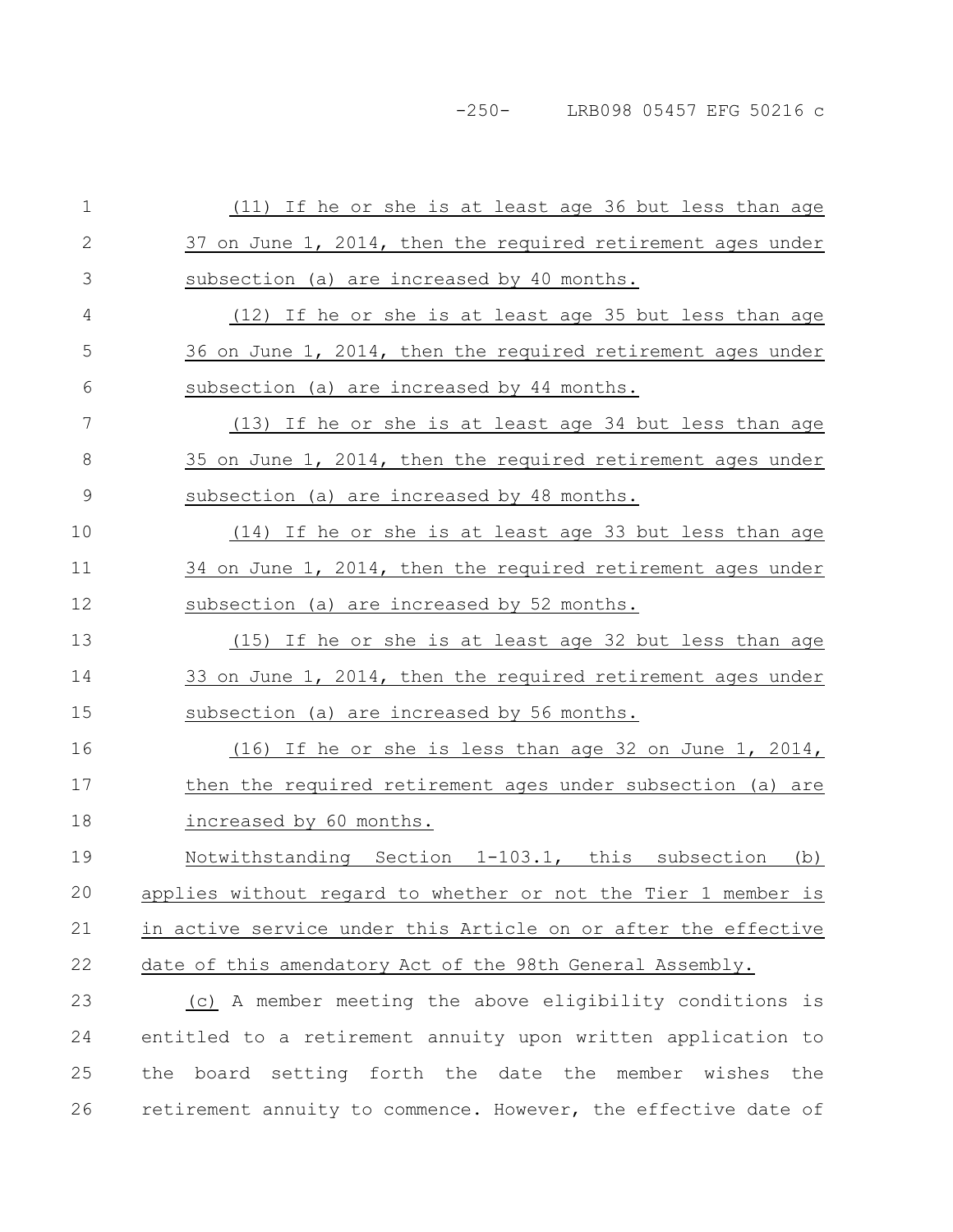# -251- LRB098 05457 EFG 50216 c

the retirement annuity shall be no earlier than the day following the last day of creditable service, regardless of the date of official termination of employment. 1 2 3

(d) To be eligible for a retirement annuity, a member shall not be employed as a teacher in the schools included under this System or under Article 17, except (i) as provided in Section 16-118 or 16-150.1, (ii) if the member is disabled (in which event, eligibility for salary must cease), or (iii) if the System is required by federal law to commence payment due to the member's age; the changes to this sentence made by Public Act 93-320 this amendatory Act of the 93rd General Assembly apply without regard to whether the member terminated employment before or after its effective date. 4 5 6 7 8 9 10 11 12 13

(Source: P.A. 93-320, eff. 7-23-03.) 14

(40 ILCS 5/16-133) (from Ch. 108 1/2, par. 16-133) 15

Sec. 16-133. Retirement annuity; amount. 16

(a) The amount of the retirement annuity shall be (i) in the case of a person who first became a teacher under this Article before July 1, 2005, the larger of the amounts determined under paragraphs (A) and (B) below, or (ii) in the case of a person who first becomes a teacher under this Article on or after July 1, 2005, the amount determined under the applicable provisions of paragraph (B): 17 18 19 20 21 22 23

(A) An amount consisting of the sum of the following: (1) An amount that can be provided on an 24 25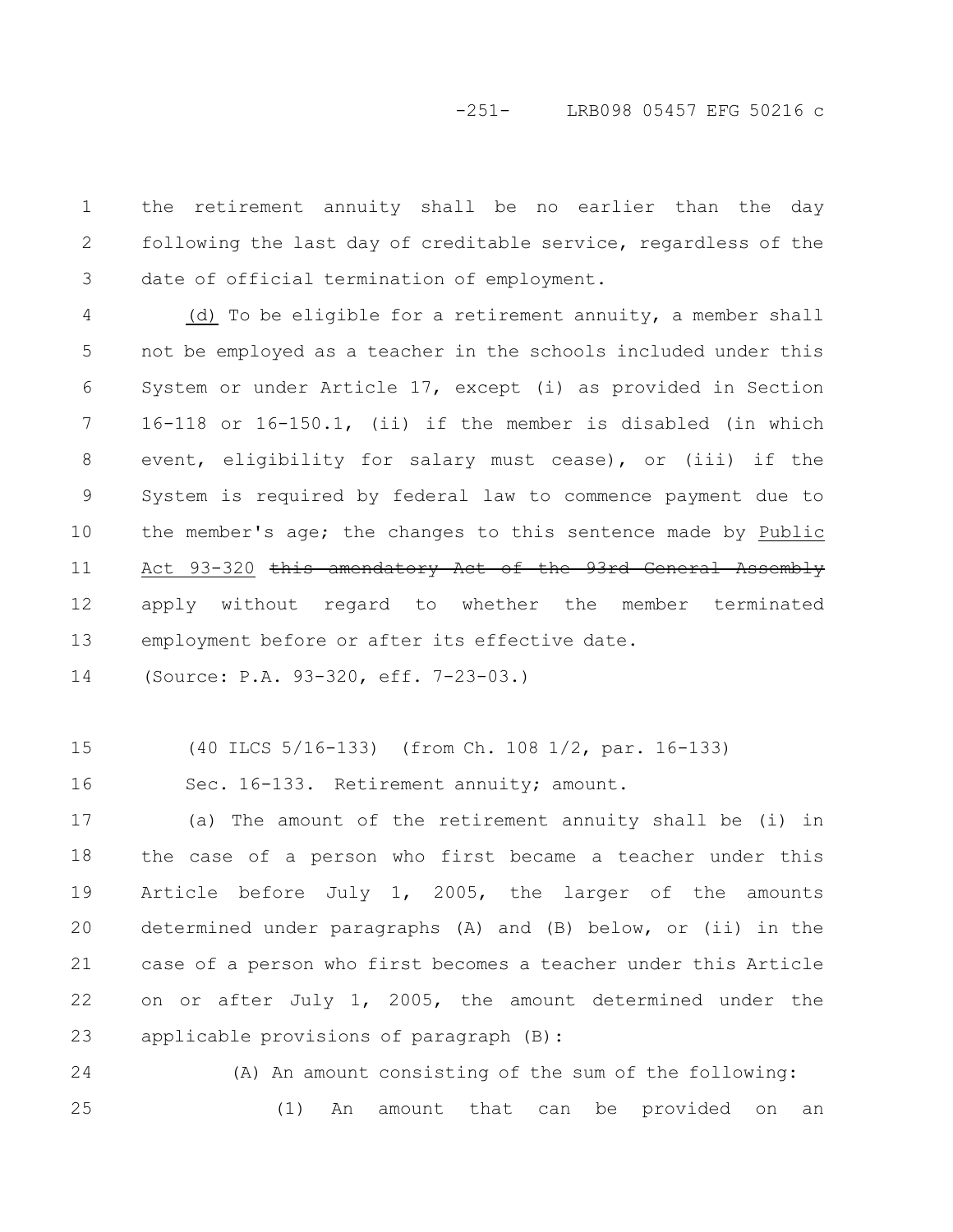-252- LRB098 05457 EFG 50216 c

actuarially equivalent basis (using the rate of regular interest in effect at the time of retirement for retirements occurring on or after July 1, 2014) by the member's accumulated contributions at the time of retirement; and 1

2

3

4

5

(2) The sum of (i) the amount that can be provided on an actuarially equivalent basis (using the rate of regular interest in effect at the time of retirement for retirements occurring on or after July 1, 2014) by the member's accumulated contributions representing service prior to July 1, 1947, and (ii) the amount that can be provided on an actuarially equivalent basis (using the rate of regular interest in effect at the time of retirement for retirements occurring on or after July 1, 2014) by the amount obtained by multiplying 1.4 times the member's accumulated contributions covering service subsequent to June 30, 1947; and 6 7 8 9 10 11 12 13 14 15 16 17 18

(3) If there is prior service, 2 times the amount that would have been determined under subparagraph (2) of paragraph (A) above on account of contributions which would have been made during the period of prior service creditable to the member had the System been in operation and had the member made contributions at the contribution rate in effect prior to July 1, 1947. Notwithstanding any other provision of this paragraph 19 20 21 22 23 24 25 26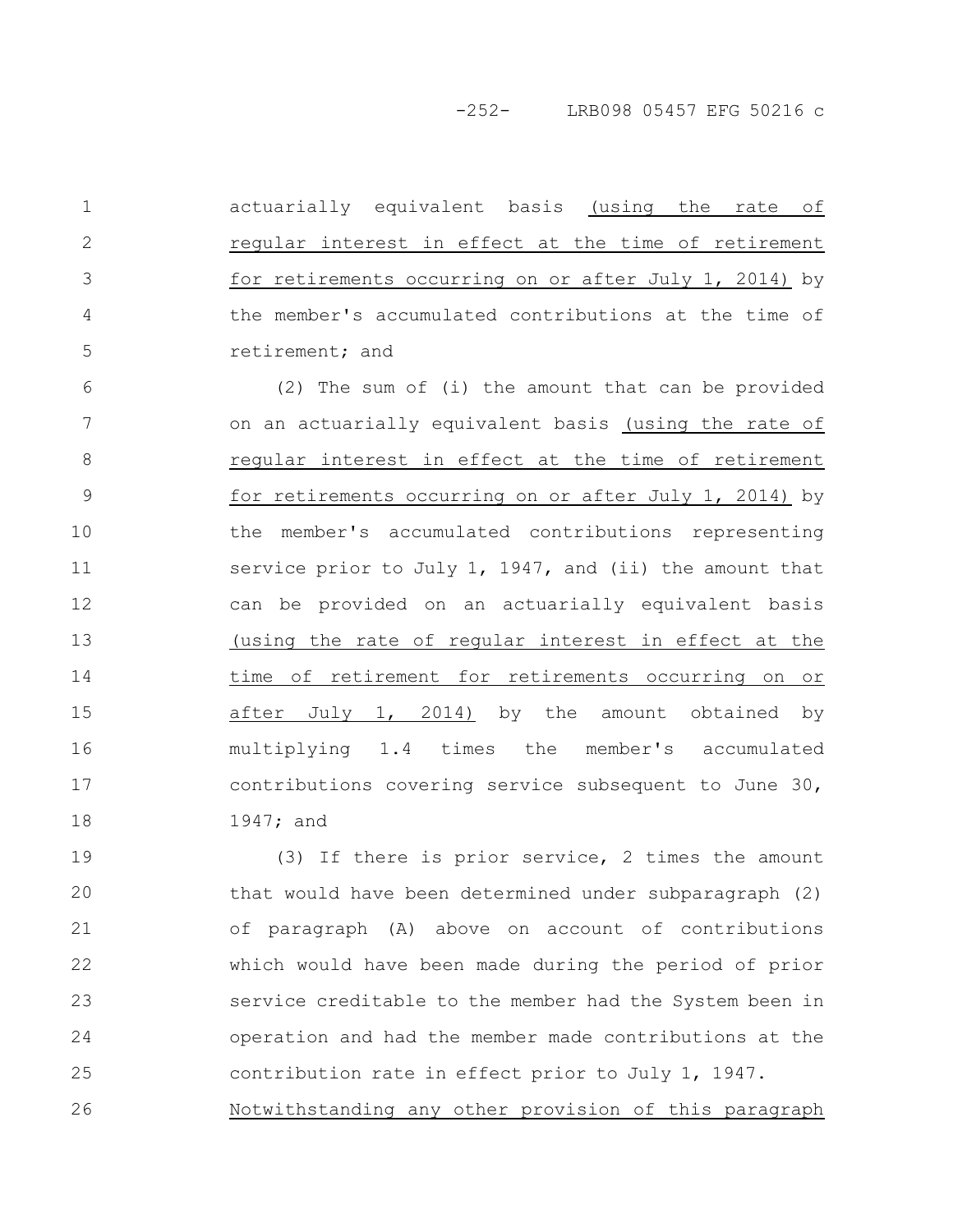-253- LRB098 05457 EFG 50216 c

(A), a teacher's retirement annuity calculated under this paragraph (A) shall not be less than the retirement annuity that teacher would have received under this paragraph (A) had he or she retired during the fiscal year preceding the effective date of this amendatory Act of the 98th General Assembly. This paragraph (A) does not apply to a person who first becomes a teacher under this Article on or after July 1, 2005. (B) An amount consisting of the greater of the following: (1) For creditable service earned before July 1, 1998 that has not been augmented under Section 16-129.1: 1.67% of final average salary for each of the first 10 years of creditable service, 1.90% of final average salary for each year in excess of 10 but not exceeding 20, 2.10% of final average salary for each year in excess of 20 but not exceeding 30, and 2.30% of final average salary for each year in excess of 30; and For creditable service earned on or after July 1, 1998 by a member who has at least 24 years of creditable service on July 1, 1998 and who does not elect to augment service under Section 16-129.1: 2.2% of final average salary for each year of creditable service earned on or after July 1, 1998 but before the member reaches a total of 30 years of creditable 1 2 3 4 5 6 7 8 9 10 11 12 13 14 15 16 17 18 19 20 21 22 23 24 25 26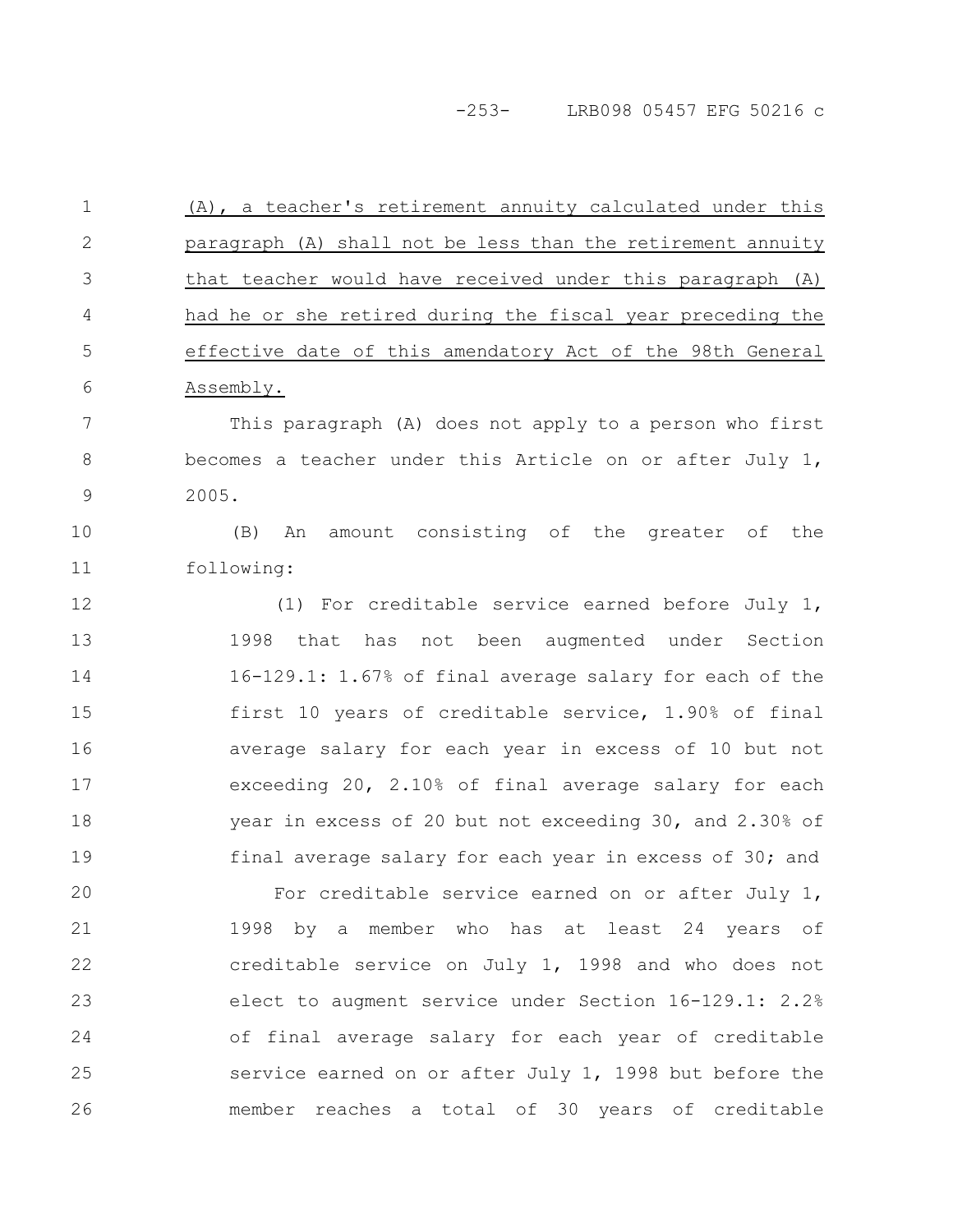## -254- LRB098 05457 EFG 50216 c

service and 2.3% of final average salary for each year of creditable service earned on or after July 1, 1998 and after the member reaches a total of 30 years of creditable service; and

1

2

3

4

5

6

For all other creditable service: 2.2% of final average salary for each year of creditable service; or

(2) 1.5% of final average salary for each year of creditable service plus the sum \$7.50 for each of the first 20 years of creditable service. 7 8 9

The amount of the retirement annuity determined under this paragraph (B) shall be reduced by 1/2 of 1% for each month that the member is less than age 60 at the time the retirement annuity begins. However, this reduction shall not apply (i) if the member has at least 35 years of creditable service, or (ii) if the member retires on account of disability under Section 16-149.2 of this Article with at least 20 years of creditable service, or (iii) if the member (1) has earned during the period immediately preceding the last day of service at least one year of contributing creditable service as an employee of a department as defined in Section 14-103.04, (2) has earned at least 5 years of contributing creditable service as an employee of a department as defined in Section 14-103.04, (3) retires on or after January 1, 2001, and (4) retires having attained an age which, when added to the number of years of his or her total creditable service, equals at 10 11 12 13 14 15 16 17 18 19 20 21 22 23 24 25 26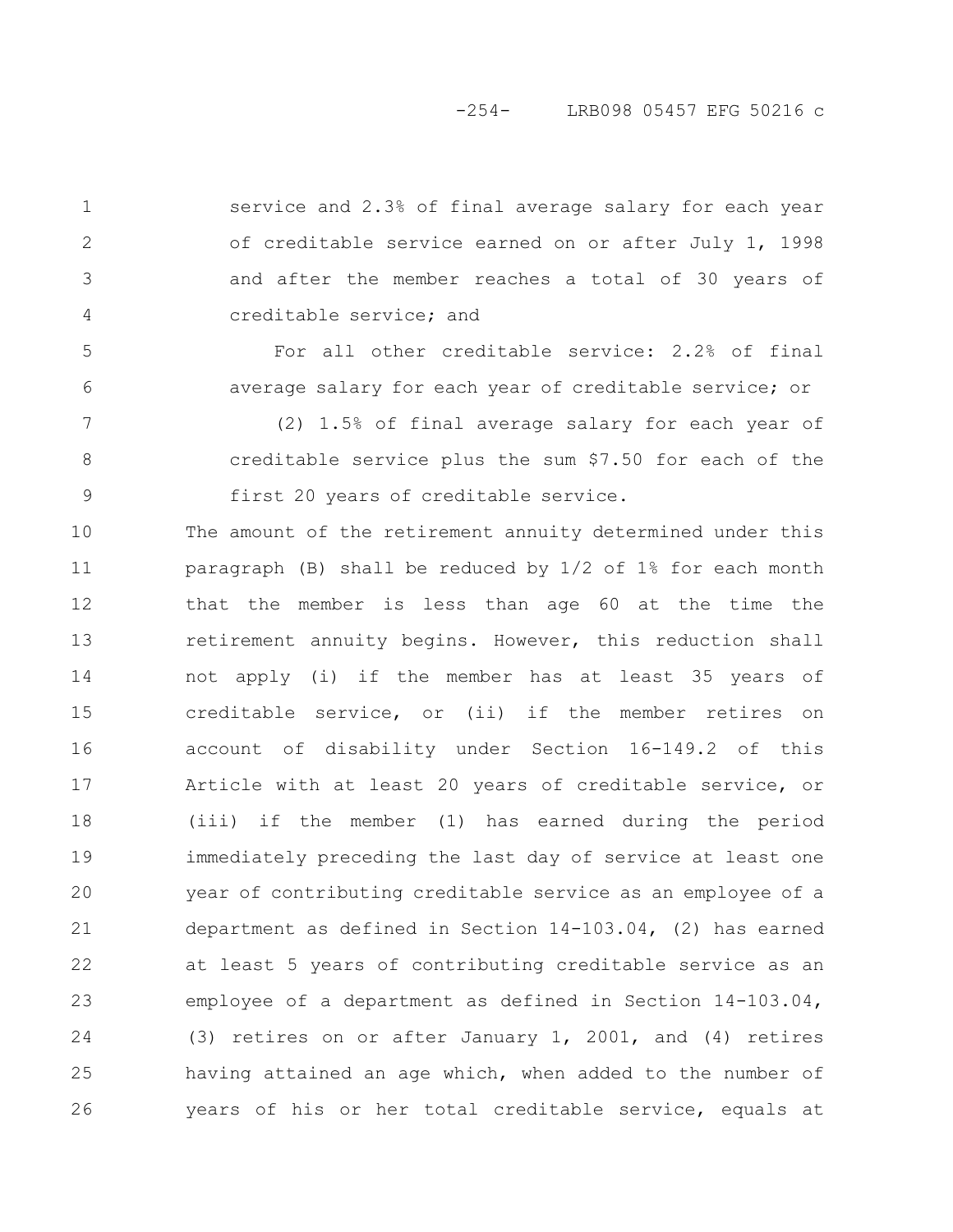least 85. Portions of years shall be counted as decimal equivalents. 1 2

(b) For purposes of this Section, final average salary shall be the average salary for the highest 4 consecutive years within the last 10 years of creditable service as determined under rules of the board. The minimum final average salary shall be considered to be \$2,400 per year. 3 4 5 6 7

In the determination of final average salary for members other than elected officials and their appointees when such appointees are allowed by statute, that part of a member's salary for any year beginning after June 30, 1979 which exceeds the member's annual full-time salary rate with the same employer for the preceding year by more than 20% shall be excluded. The exclusion shall not apply in any year in which the member's creditable earnings are less than 50% of the preceding year's mean salary for downstate teachers as determined by the survey of school district salaries provided in Section 2-3.103 of the School Code. 8 9 10 11 12 13 14 15 16 17 18

(c) In determining the amount of the retirement annuity under paragraph (B) of this Section, a fractional year shall be granted proportional credit. 19 20 21

(d) The retirement annuity determined under paragraph (B) of this Section shall be available only to members who render teaching service after July 1, 1947 for which member contributions are required, and to annuitants who re-enter under the provisions of Section 16-150. 22 23 24 25 26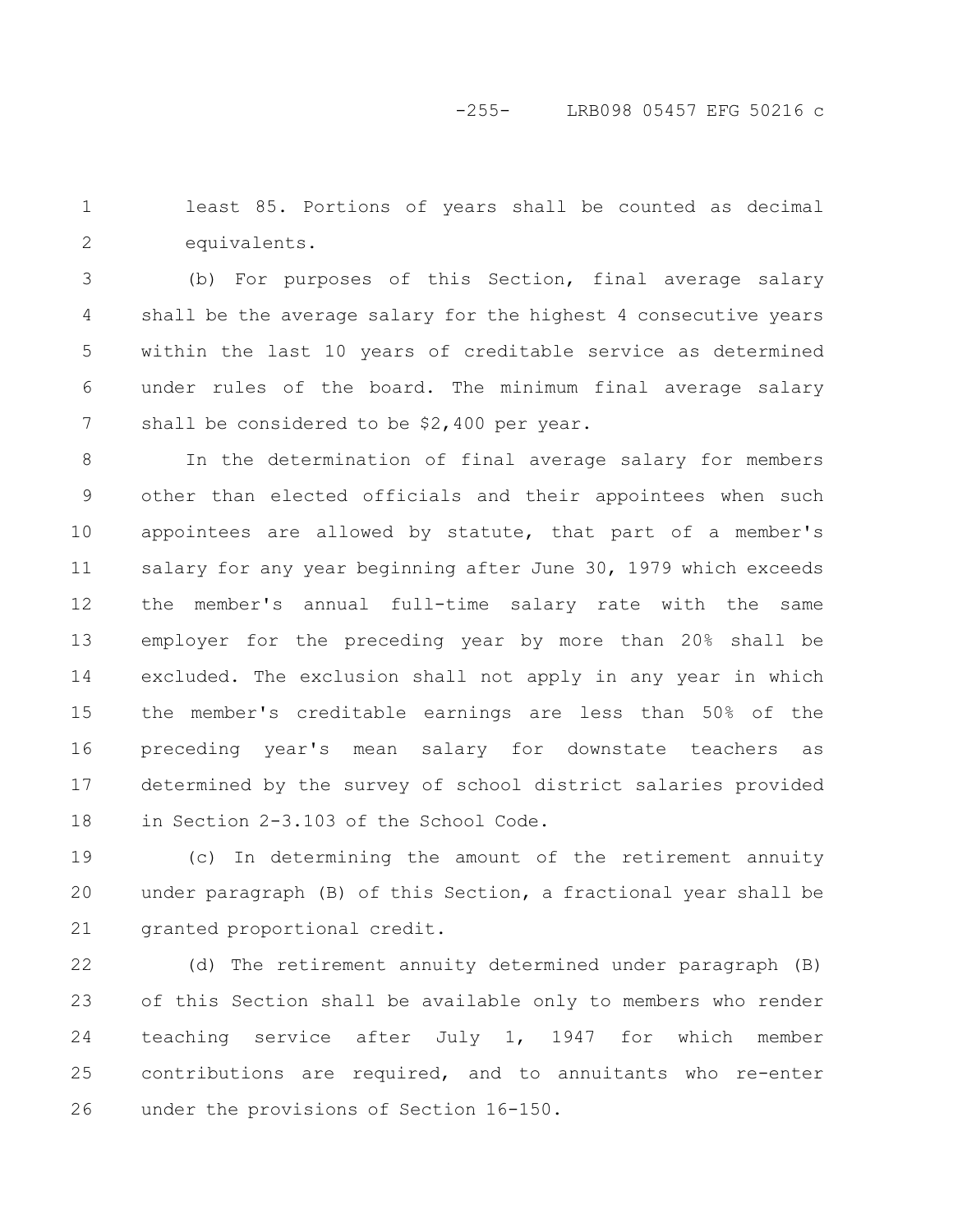(e) The maximum retirement annuity provided under paragraph (B) of this Section shall be 75% of final average salary. 1 2 3

(f) A member retiring after the effective date of this amendatory Act of 1998 shall receive a pension equal to 75% of final average salary if the member is qualified to receive a retirement annuity equal to at least 74.6% of final average salary under this Article or as proportional annuities under Article 20 of this Code. 4 5 6 7 8 9

(Source: P.A. 94-4, eff. 6-1-05.) 10

(40 ILCS 5/16-133.1) (from Ch. 108 1/2, par. 16-133.1) 11

Sec. 16-133.1. Automatic annual increase in annuity. 12

(a) This subsection (a) is subject to subsections (a-1) and (a-2). Each member with creditable service and retiring on or after August 26, 1969 is entitled to the automatic annual increases in annuity provided under this Section while receiving a retirement annuity or disability retirement annuity from the system. 13 14 15 16 17 18

An annuitant shall first be entitled to an initial increase under this Section on the January 1 next following the first anniversary of retirement, or January 1 of the year next following attainment of age 61, whichever is later. At such time, the system shall pay an initial increase determined as follows: 19 20 21 22 23 24

25

(1) 1.5% of the originally granted retirement annuity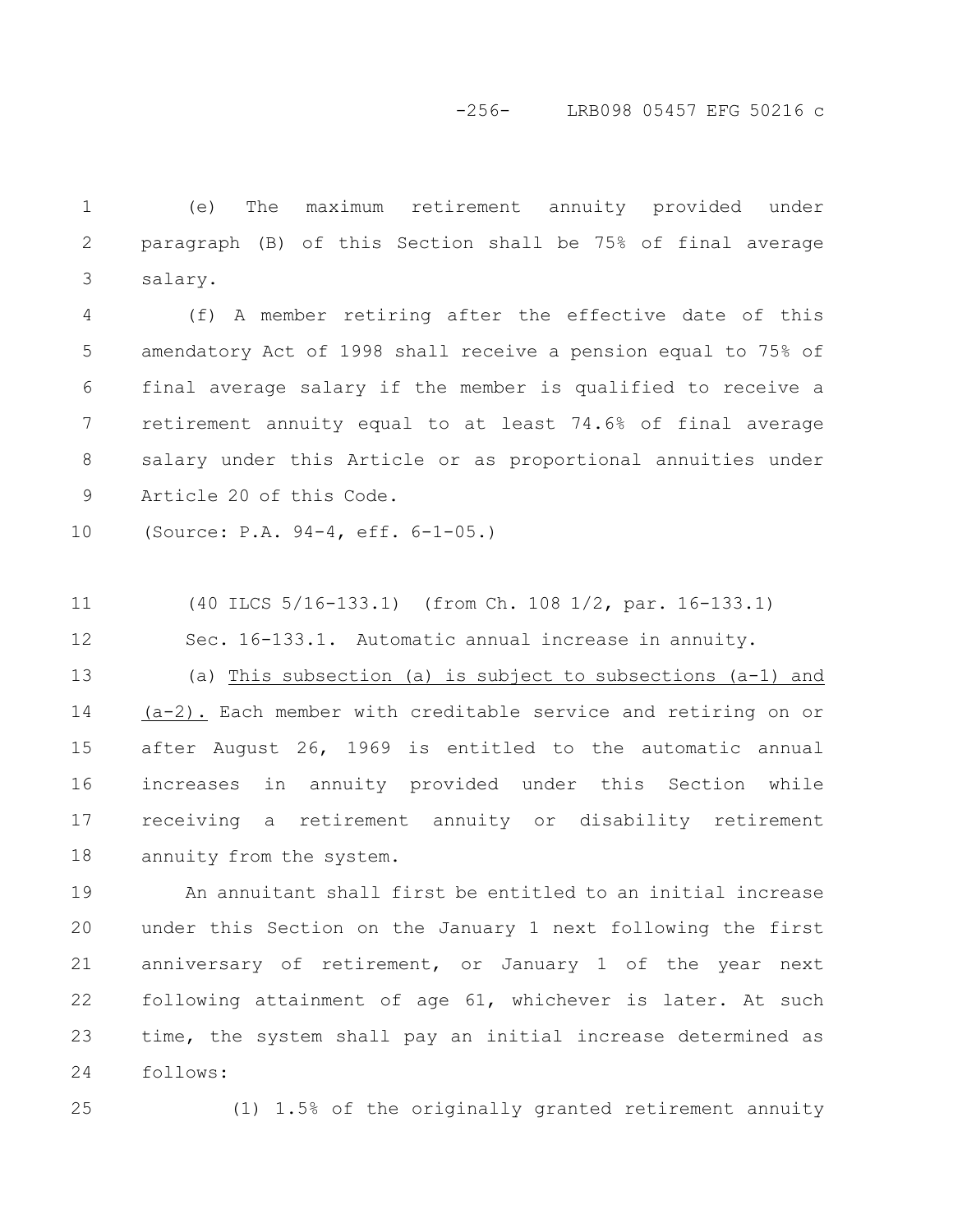# -257- LRB098 05457 EFG 50216 c

or disability retirement annuity multiplied by the number of years elapsed, if any, from the date of retirement until January 1, 1972, plus 1 2 3

(2) 2% of the originally granted annuity multiplied by the number of years elapsed, if any, from the date of retirement or January 1, 1972, whichever is later, until January 1, 1978, plus 4 5 6 7

(3) 3% of the originally granted annuity multiplied by the number of years elapsed from the date of retirement or January 1, 1978, whichever is later, until the effective date of the initial increase. 8 9 10 11

However, the initial annual increase calculated under this Section for the recipient of a disability retirement annuity granted under Section 16-149.2 shall be reduced by an amount equal to the total of all increases in that annuity received under Section 16-149.5 (but not exceeding 100% of the amount of the initial increase otherwise provided under this Section). 12 13 14 15 16 17

Following the initial increase, automatic annual increases in annuity shall be payable on each January 1 thereafter during the lifetime of the annuitant, determined as a percentage of the originally granted retirement annuity or disability retirement annuity for increases granted prior to January 1, 1990, and calculated as a percentage of the total amount of annuity, including previous increases under this Section, for increases granted on or after January 1, 1990, as follows: 1.5% for periods prior to January 1, 1972, 2% for periods after 18 19 20 21 22 23 24 25 26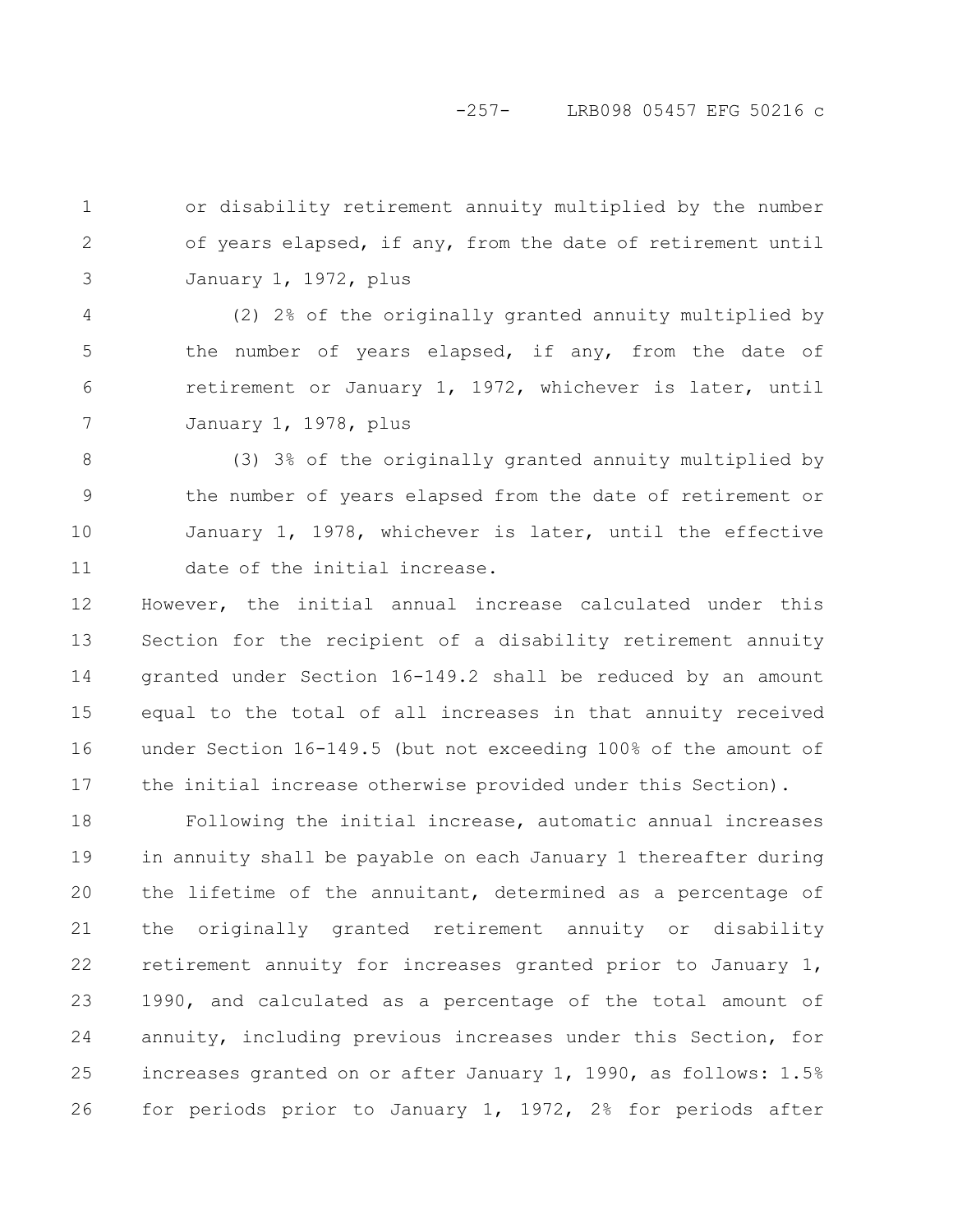-258- LRB098 05457 EFG 50216 c

December 31, 1971 and prior to January 1, 1978, and 3% for periods after December 31, 1977. (a-1) Notwithstanding subsection (a), but subject to the provisions of subsection (a-2), all automatic increases payable under subsection (a) on or after the effective date of this amendatory Act of the 98th General Assembly shall be calculated as 3% of the lesser of (1) the total annuity payable at the time of the increase, including previous increases granted, or (2) \$1,000 multiplied by the number of years of creditable service upon which the annuity is based; however, in the case of an initial increase under subsection (a) that is subject to this subsection: (i) if more than one year has elapsed from the date of retirement to the effective date of the initial increase under this Section, the applicable percentage shall be the sum of the percentages for each such elapsed year; and (ii) in the case of a disability retirement annuity granted under Section 16-149.2, the initial increase shall be subject to the reduction provided in subsection (a) for increases previously received under Section 16-149.5. Beginning January 1, 2016, the \$1,000 referred to in item (2) of this subsection (a-1) shall be increased on each January 1 by the annual unadjusted percentage increase (but not less than zero) in the consumer price index-u for the 12 months ending with the preceding September; these adjustments shall be cumulative and compounded. For the purposes of this subsection 1 2 3 4 5 6 7 8 9 10 11 12 13 14 15 16 17 18 19 20 21 22 23 24 25 26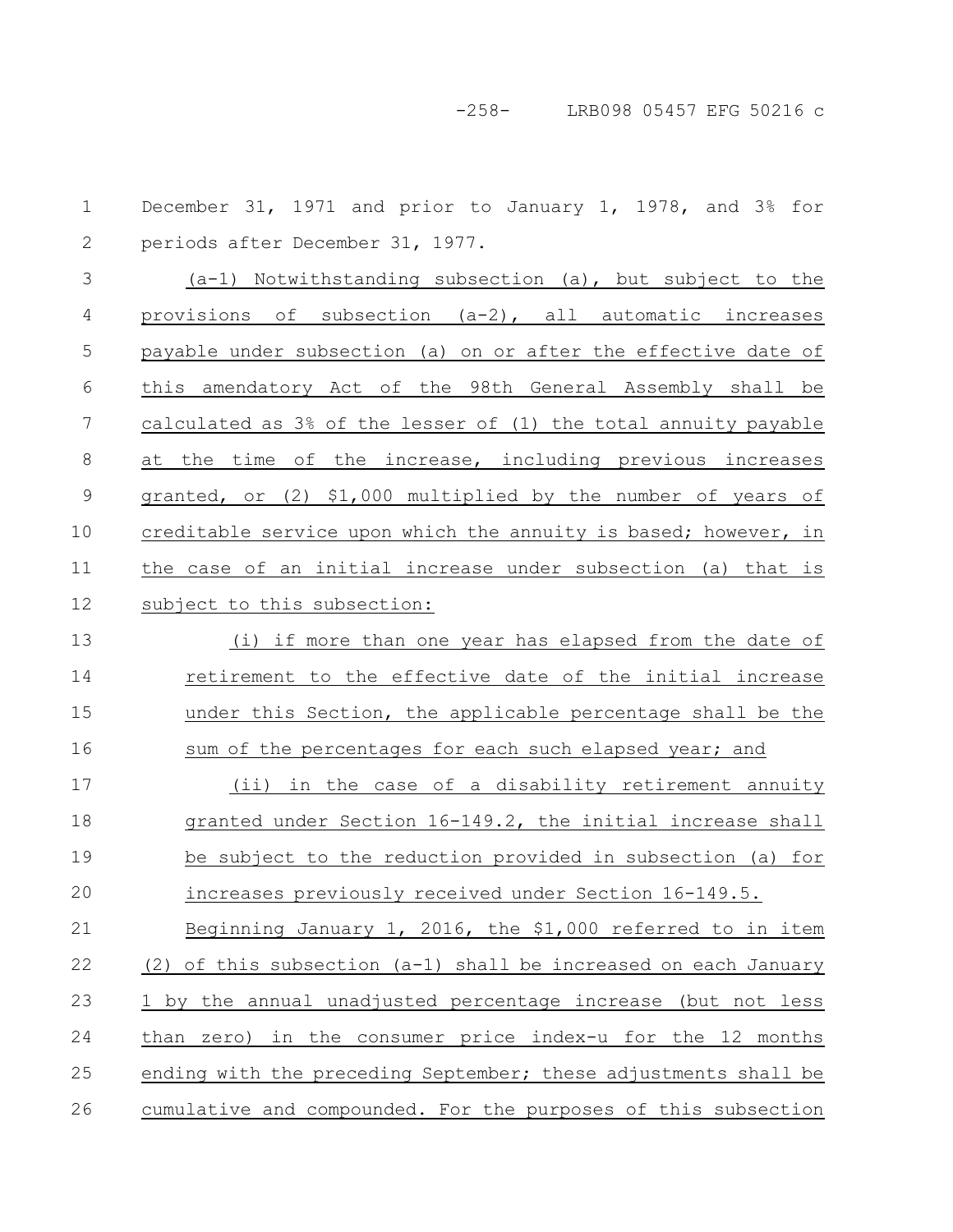-259- LRB098 05457 EFG 50216 c

| $\mathbf 1$    | $(a-1)$ , "consumer price index-u" means the index published by    |
|----------------|--------------------------------------------------------------------|
| 2              | the Bureau of Labor Statistics of the United States Department     |
| 3              | of Labor that measures the average change in prices of goods       |
| 4              | and services purchased by all urban consumers, United States       |
| 5              | $city$ average, all items, $1982-84 = 100$ . The new dollar amount |
| 6              | resulting from each annual adjustment shall be determined by       |
| $\overline{7}$ | the Public Pension Division of the Department of Insurance and     |
| 8              | made available to the System by November 1 of each year.           |
| $\mathcal{G}$  | This subsection (a-1) is applicable without regard to              |
| 10             | whether the person is in service on or after the effective date    |
| 11             | of this amendatory Act of the 98th General Assembly.               |
| 12             | $(a-2)$ Notwithstanding subsections (a) and $(a-1)$ , for an       |
| 13             | active or inactive Tier 1 member who has not begun to receive a    |
| 14             | retirement annuity under this Article before July 1, 2014:         |
| 15             | (1) the second automatic annual increase payable under             |
| 16             | subsection (a) shall be at the rate of 0% of the total             |
| 17             | annuity payable at the time of the increase if he or she is        |
| 18             | at least age 50 on the effective date of this amendatory           |
| 19             | Act;                                                               |
| 20             | the second, fourth, and sixth automatic annual<br>(2)              |
| 21             | increases payable under subsection (a) shall be at the rate        |
| 22             | of 0% of the total annuity payable at the time of the              |
|                |                                                                    |
| 23             | increase if he or she is at least age 47 but less than age         |
| 24             | 50 on the effective date of this amendatory Act;                   |
| 25             | (3) the second, fourth, sixth, and eighth automatic                |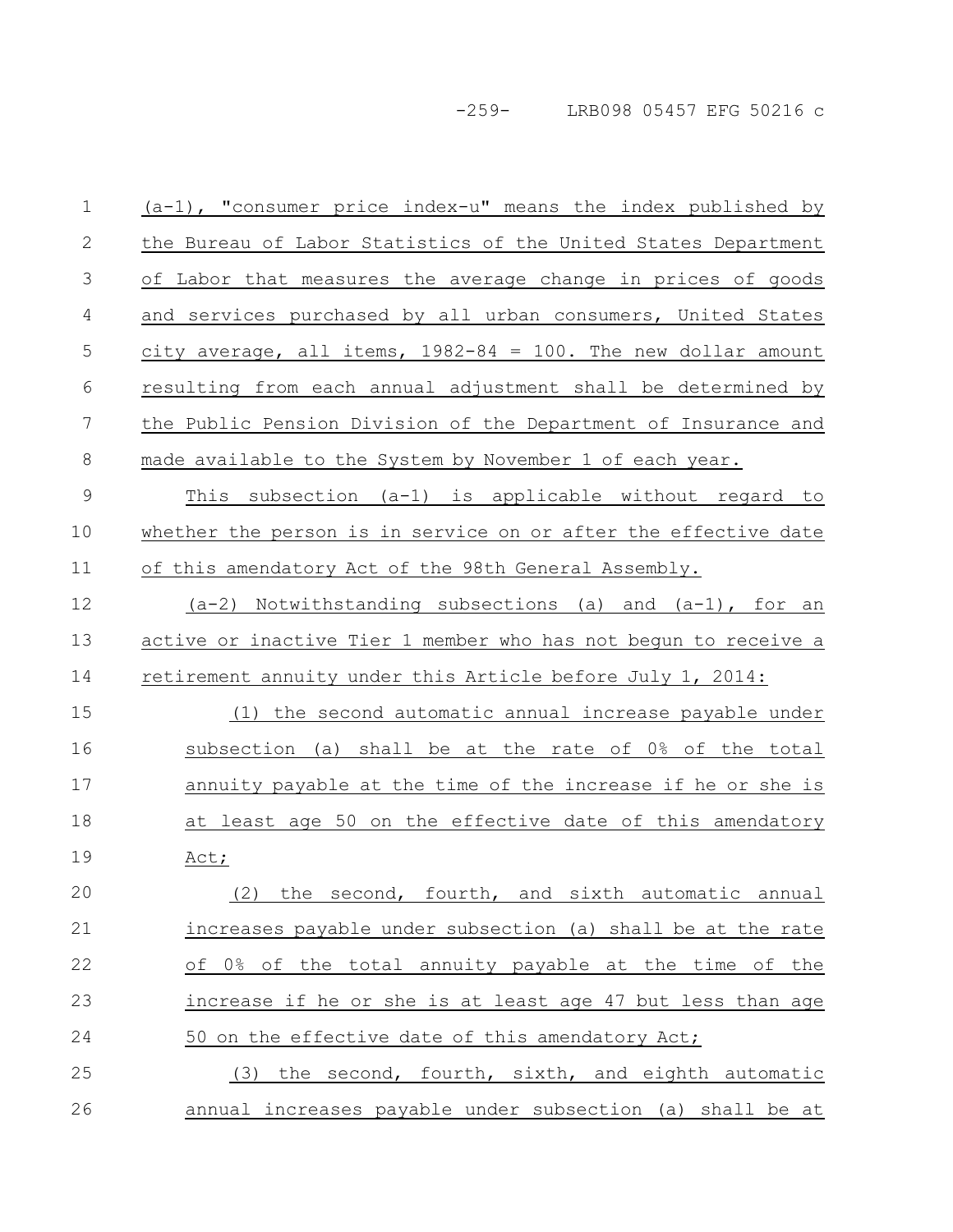-260- LRB098 05457 EFG 50216 c

the rate of 0% of the total annuity payable at the time of the increase if he or she is at least age 44 but less than age 47 on the effective date of this amendatory Act; and (4) the second, fourth, sixth, eighth, and tenth automatic annual increases payable under subsection (a) shall be at the rate of 0% of the total annuity payable at the time of the increase if he or she is less than age 44 on the effective date of this amendatory Act. For the purposes of Section 1-103.1, this subsection (a-2) is applicable without regard to whether the person is in service on or after the effective date of this amendatory Act of the 98th General Assembly. 1 2 3 4 5 6 7 8 9 10 11 12

(b) The automatic annual increases in annuity provided under this Section shall not be applicable unless a member has made contributions toward such increases for a period equivalent to one full year of creditable service. If a member contributes for service performed after August 26, 1969 but the member becomes an annuitant before such contributions amount to one full year's contributions based on the salary at the date of retirement, he or she may pay the necessary balance of the contributions to the system and be eligible for the automatic annual increases in annuity provided under this Section. 13 14 15 16 17 18 19 20 21 22

(c) Each member shall make contributions toward the cost of the automatic annual increases in annuity as provided under Section 16-152. 23 24 25

26

(d) An annuitant receiving a retirement annuity or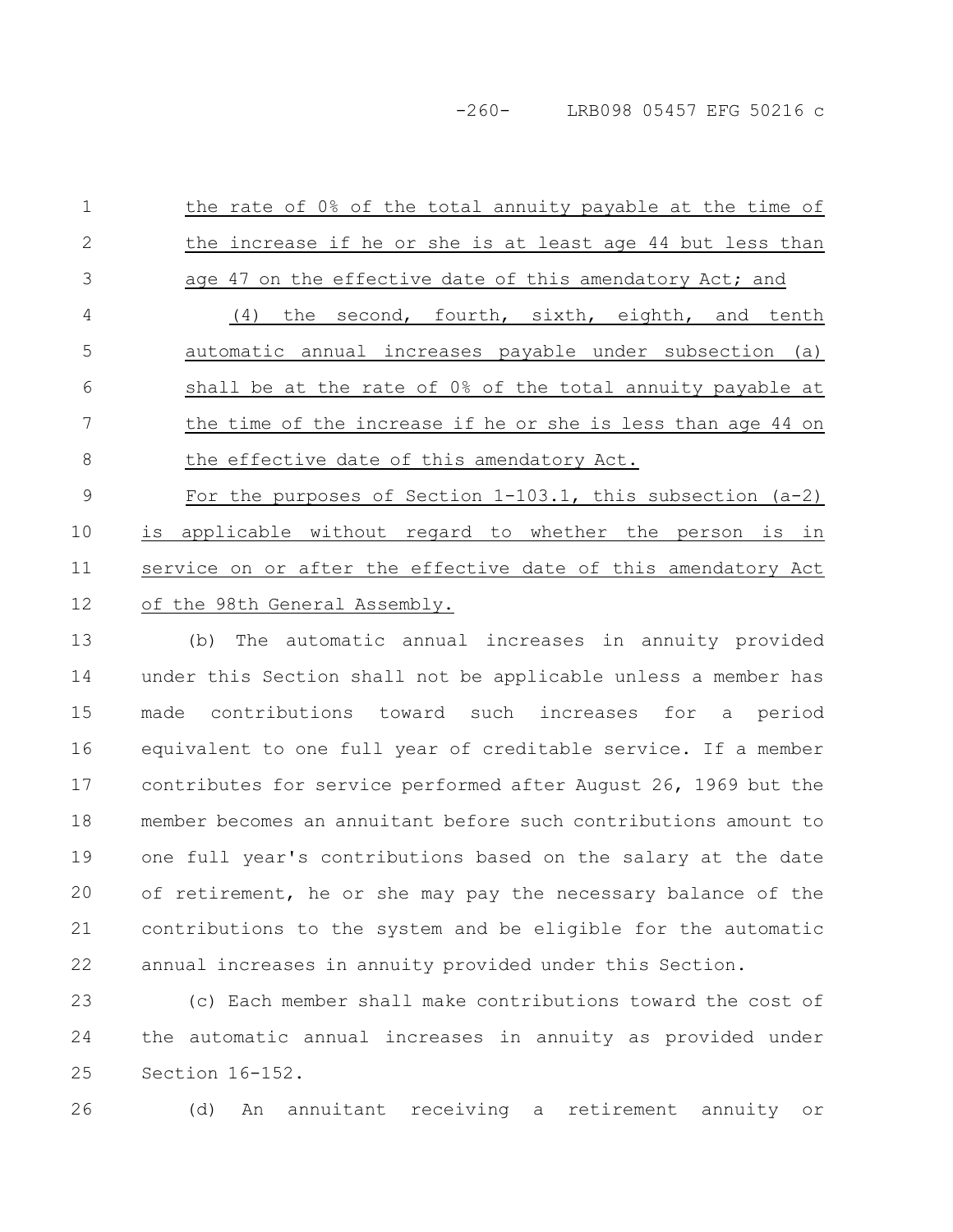## -261- LRB098 05457 EFG 50216 c

disability retirement annuity on July 1, 1969, who subsequently re-enters service as a teacher is eligible for the automatic annual increases in annuity provided under this Section if he or she renders at least one year of creditable service following the latest re-entry. 1 2 3 4 5

(e) In addition to the automatic annual increases in annuity provided under this Section, an annuitant who meets the service requirements of this Section and whose retirement annuity or disability retirement annuity began on or before January 1, 1971 shall receive, on January 1, 1981, an increase in the annuity then being paid of one dollar per month for each year of creditable service. On January 1, 1982, an annuitant whose retirement annuity or disability retirement annuity began on or before January 1, 1977 shall receive an increase in the annuity then being paid of one dollar per month for each year of creditable service. 6 7 8 9 10 11 12 13 14 15 16

On January 1, 1987, any annuitant whose retirement annuity began on or before January 1, 1977, shall receive an increase in the monthly retirement annuity equal to 8¢ per year of creditable service times the number of years that have elapsed since the annuity began. 17 18 19 20 21

(Source: P.A. 91-927, eff. 12-14-00.) 22

(40 ILCS 5/16-133.2) (from Ch. 108 1/2, par. 16-133.2) Sec. 16-133.2. Early retirement without discount. (a) A member retiring after June 1, 1980 and on or before 23 24 25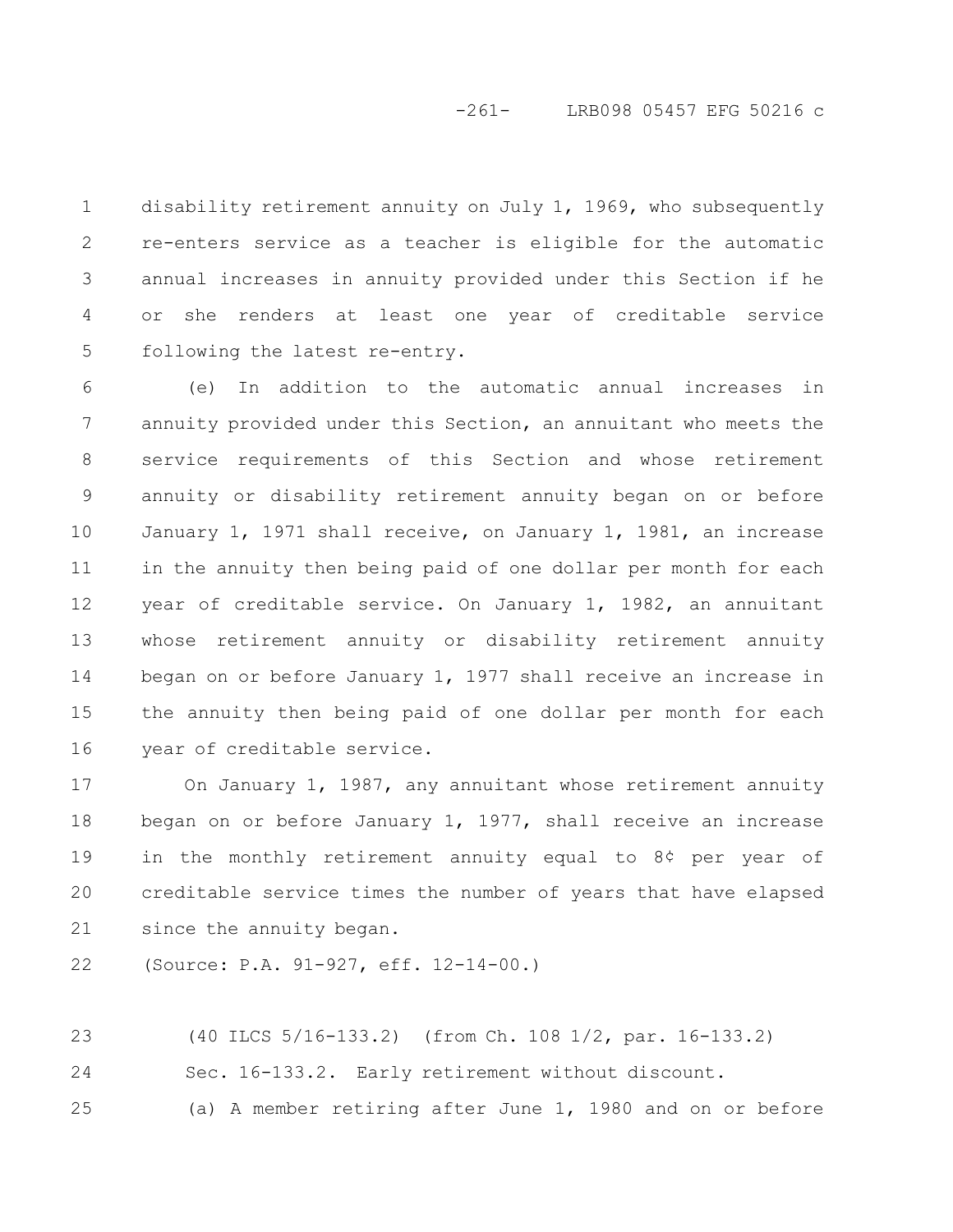-262- LRB098 05457 EFG 50216 c

June 30, 2005 (or as provided in subsection (b) of this Section), and applying for a retirement annuity within 6 months of the last day of teaching for which retirement contributions were required, may elect at the time of application for a retirement annuity, to make a one time member contribution to the System and thereby avoid the reduction in the retirement annuity for retirement before age 60 specified in paragraph (B) of Section 16-133. The exercise of the election shall also obligate the last employer to make a one time non-refundable contribution to the System. Substitute teachers wishing to exercise this election must teach 85 or more days in one school term with one employer, who shall be deemed the last employer for purposes of this Section. The last day of teaching with that employer must be within 6 months of the date of application for retirement. All substitute teaching credit applied toward the required 85 days must be earned after June 30, 1990. 1 2 3 4 5 6 7 8 9 10 11 12 13 14 15 16 17

The one time member and employer contributions shall be a percentage of the retiring member's highest annual salary rate used in the determination of the average salary for retirement annuity purposes. However, when determining the one-time member and employer contributions, that part of a member's salary with the same employer which exceeds the annual salary rate for the preceding year by more than 20% shall be excluded. The member contribution shall be at the rate of 7% for the lesser of the following 2 periods: (1) for each year that the 18 19 20 21 22 23 24 25 26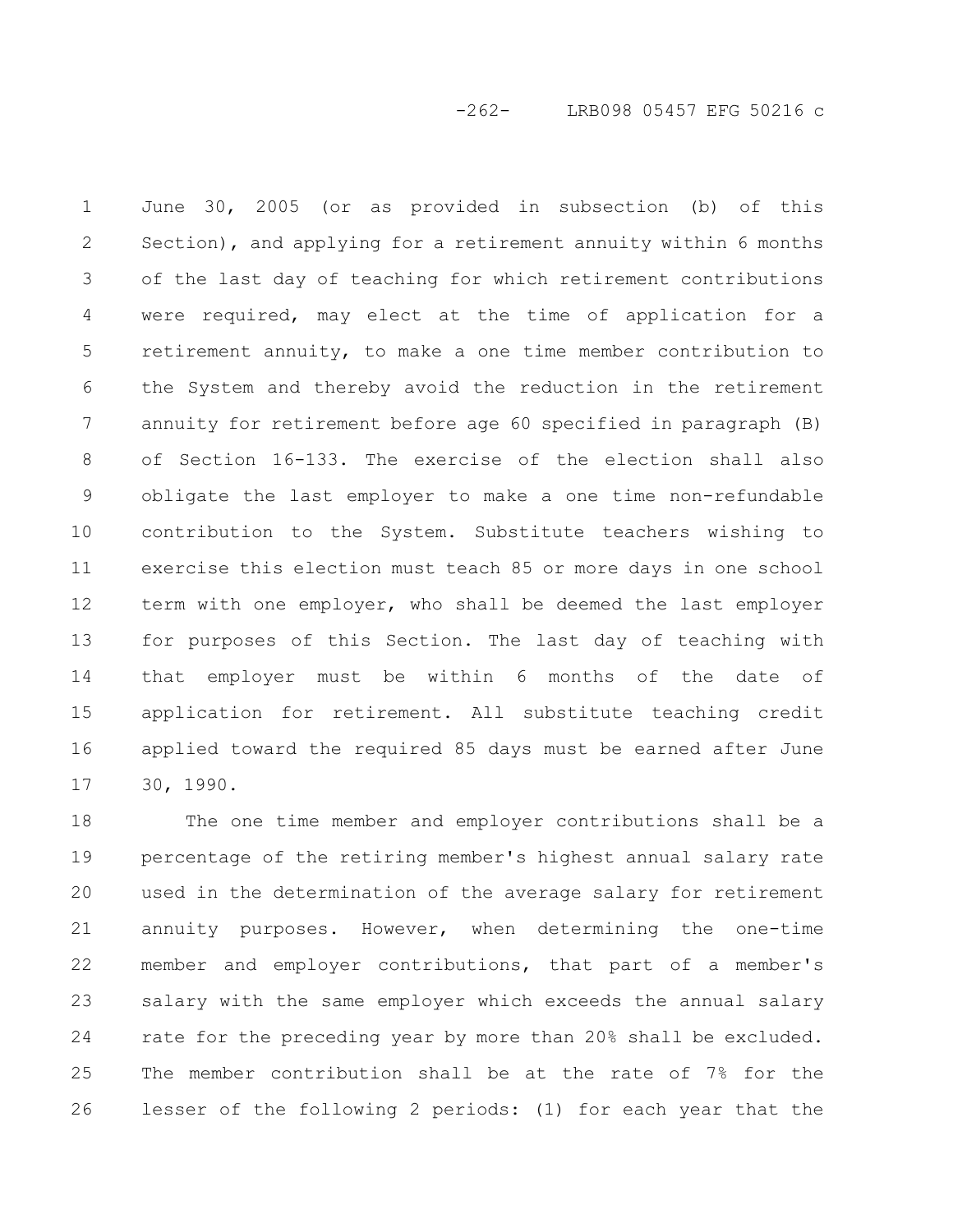# -263- LRB098 05457 EFG 50216 c

member is less than age  $60$ ; or (2) for each year that the member's creditable service is less than 35 years. If a member is at least age 55 and has at least 34 years of creditable service, no member or employer contribution for the early retirement option shall be required. The employer contribution shall be at the rate of 20% for each year the member is under age 60. 1 2 3 4 5 6 7

Upon receipt of the application and election, the System shall determine the one time employee and employer contributions required. The member contribution shall be credited to the individual account of the member and the employer contribution shall be credited to the Benefit Trust Reserve. The provisions of this subsection (a) providing for the avoidance of the reduction in retirement annuity shall not be applicable until the member's contribution, if any, has been received by the System; however, the date such contributions are received shall not be considered in determining the effective date of retirement. 8 9 10 11 12 13 14 15 16 17 18

The number of members working for a single employer who may retire under this subsection or subsection (b) in any year may be limited at the option of the employer to a specified percentage of those eligible, not less than 30%, with the right to participate to be allocated among those applying on the basis of seniority in the service of the employer. 19 20 21 22 23 24

(b) The provisions of subsection (a) of this Section shall remain in effect for a member retiring after June 30, 2005 and 25 26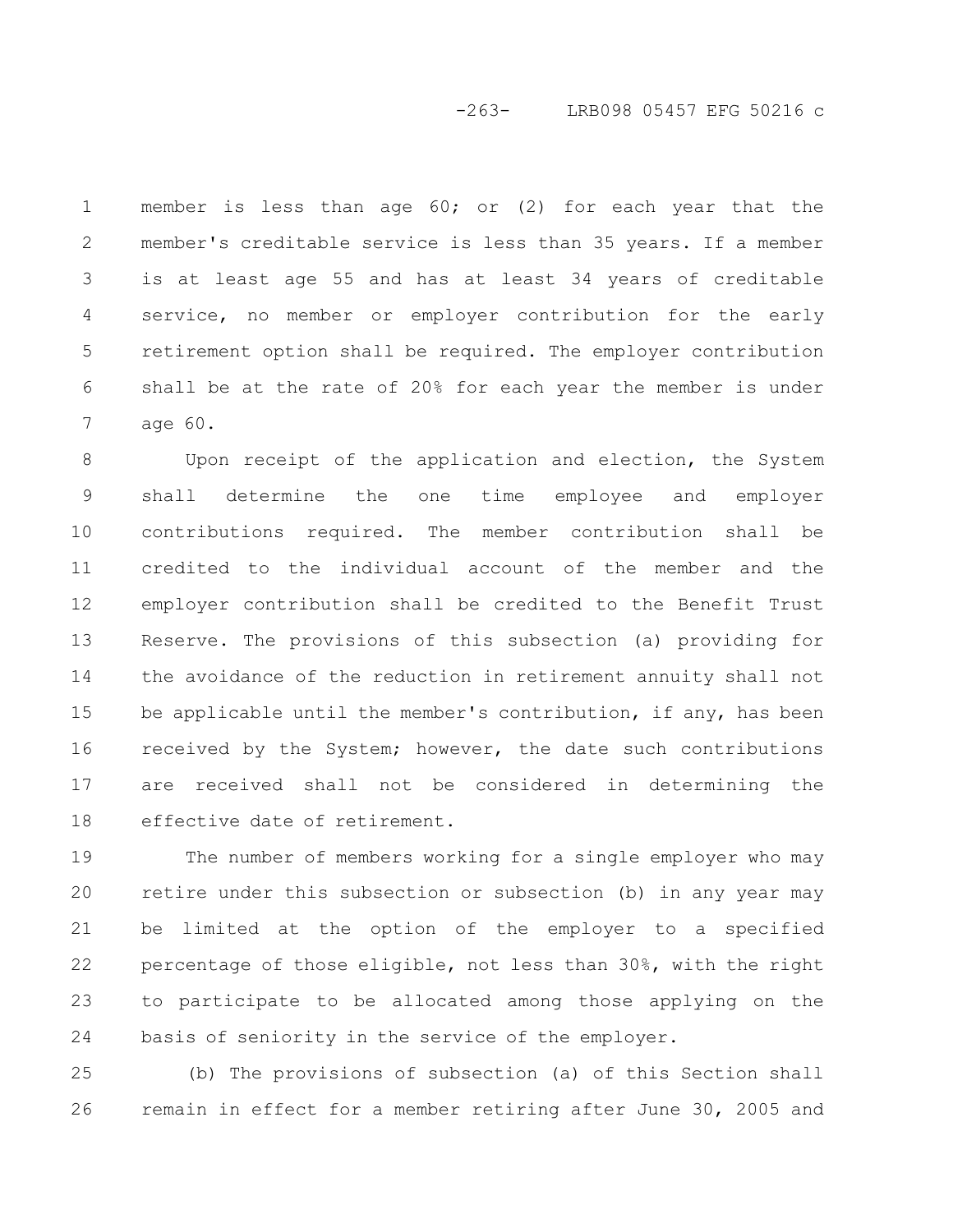-264- LRB098 05457 EFG 50216 c

on or before July 1, 2007, provided that the member satisfies both of the following requirements: (1) the member notified his or her employer of intent to retire under this Article on or before the effective date of this amendatory Act of the 94th General Assembly under the terms of a contract or collective bargaining agreement entered into, amended, or renewed with the employer on or before the effective date of this amendatory Act of the 94th General Assembly; and (2) the effective date of the member's retirement is on or before July 1, 2007. The member's employer must give evidence of the member's notification by providing to the System: (i) a copy of the member's notification to the employer or the record of that notification; (ii) an affidavit signed by the member and the employer, verifying the notification; and (iii) any additional documentation that the System may require. (c) Except as otherwise provided in subsection (b), and subject to the provisions of Section 16-176, a member retiring on or after July 1, 2005 and on or before June 30, 2013 (or January 1, 2014 in the case of a member who has filed a notice of intent to retire with his or her employer on or before June 30, 2013 and attains age 55 during the period July 1, 2013 through December 31, 2013), and applying for a retirement 1 2 3 4 5 6 7 8 9 10 11 12 13 14 15 16 17 18 19 20 21 22 23 24 25 26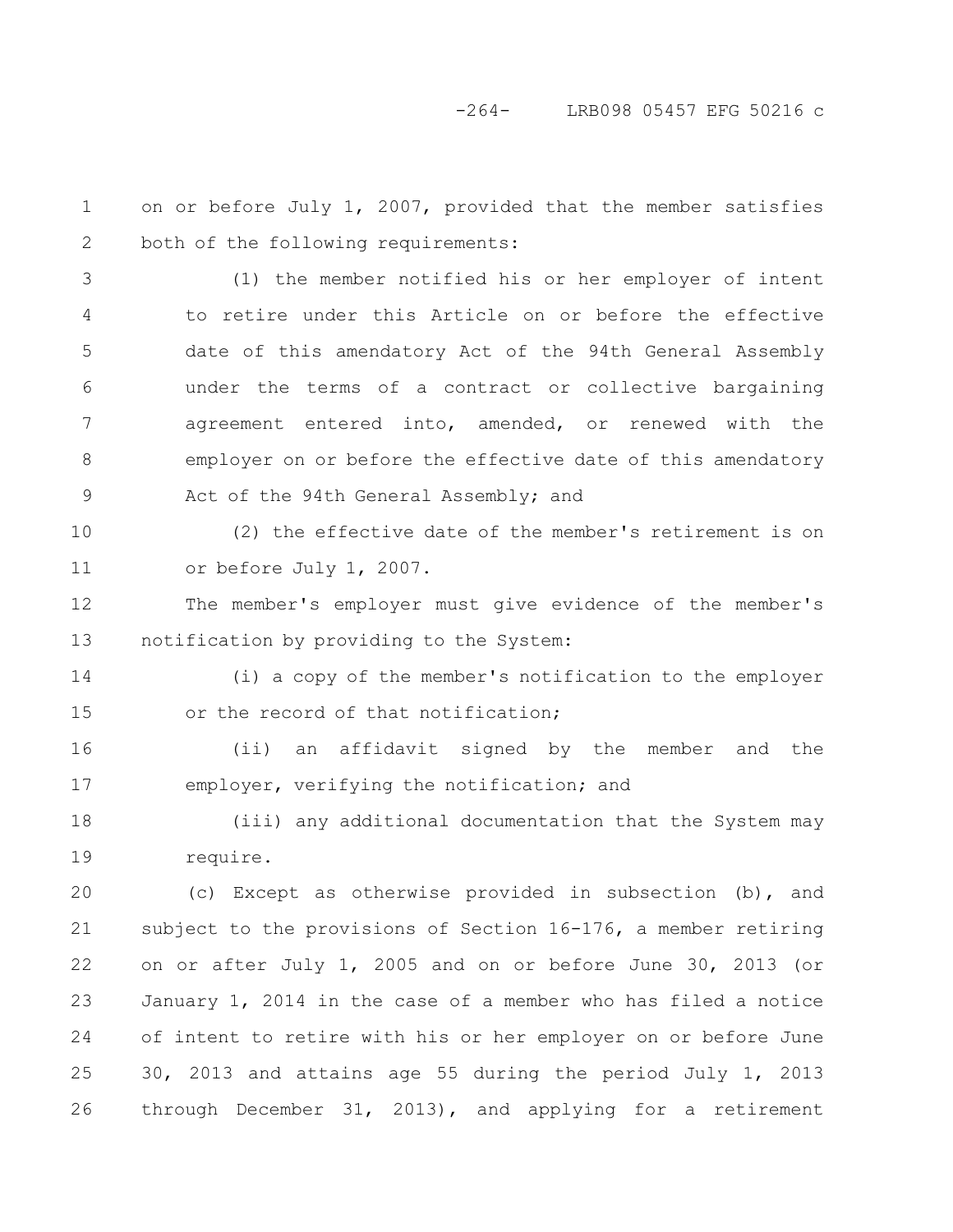annuity within 6 months of the last day of teaching for which retirement contributions were required, and whose last day of teaching is on or before June 30, 2013, may elect at the time of application for a retirement annuity, to make a one-time member contribution to the System and thereby avoid the reduction in the retirement annuity for retirement before age 60 specified in paragraph (B) of Section 16-133. The exercise of the election shall also obligate the last employer to make a one-time nonrefundable contribution to the System. Substitute teachers wishing to exercise this election must teach 85 or more days in one school term with one employer, who shall be deemed the last employer for purposes of this Section. The last day of teaching with that employer must be within 6 months of the date of application for retirement. All substitute teaching credit applied toward the required 85 days must be earned after June 30, 1990. 1 2 3 4 5 6 7 8 9 10 11 12 13 14 15 16

The one-time member and employer contributions shall be a percentage of the retiring member's highest annual salary rate used in the determination of the average salary for retirement annuity purposes. However, when determining the one-time member and employer contributions, that part of a member's salary with the same employer which exceeds the annual salary rate for the preceding year by more than 20% shall be excluded. The member contribution shall be at the rate of 11.5% for the lesser of the following 2 periods: (1) for each year that the member is less than age 60; or (2) for each year that the 17 18 19 20 21 22 23 24 25 26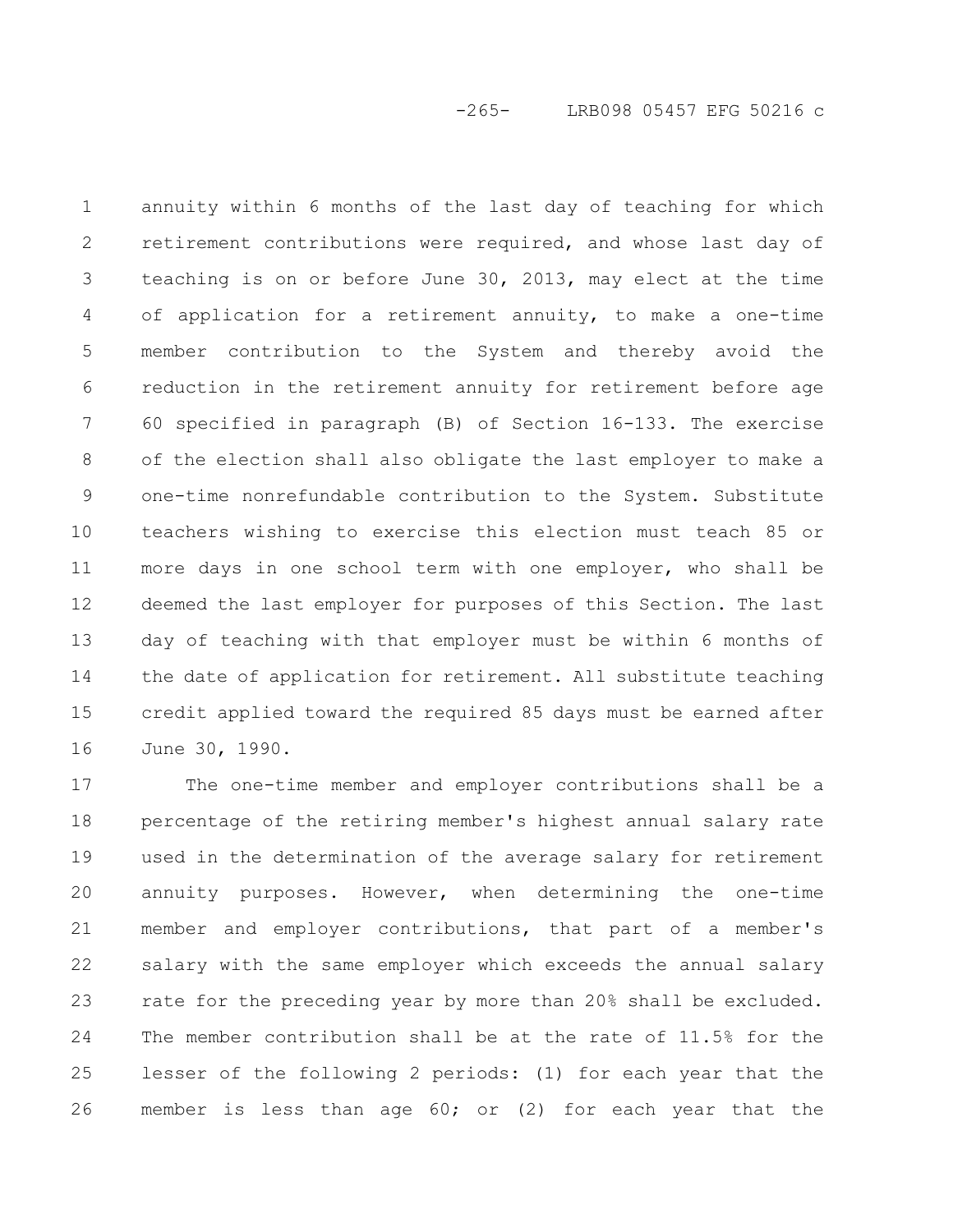member's creditable service is less than 35 years. The employer contribution shall be at the rate of 23.5% for each year the member is under age 60. 1 2 3

Upon receipt of the application and election, the System shall determine the one-time employee and employer contributions required. The member contribution shall be credited to the individual account of the member and the employer contribution shall be credited to the Benefit Trust Reserve. The avoidance of the reduction in retirement annuity provided under this subsection (c) is not applicable until the member's contribution, if any, has been received by the System; however, the date that contribution is received shall not be considered in determining the effective date of retirement. 4 5 6 7 8 9 10 11 12 13

The number of members working for a single employer who may retire under this subsection (c) in any year may be limited at the option of the employer to a specified percentage of those eligible, not less than 10%, with the right to participate to be allocated among those applying on the basis of seniority in the service of the employer. 14 15 16 17 18 19

For persons not qualifying for the early retirement without discount option under this subsection (c), the option is extended for 3 years under subsection (d), but subject to the changes in eligibility, conditions, and required contributions provided in that subsection. 20 21 22 23 24

(d) A member who is not eligible for the early retirement without discount option under subsection (c) may qualify for 25 26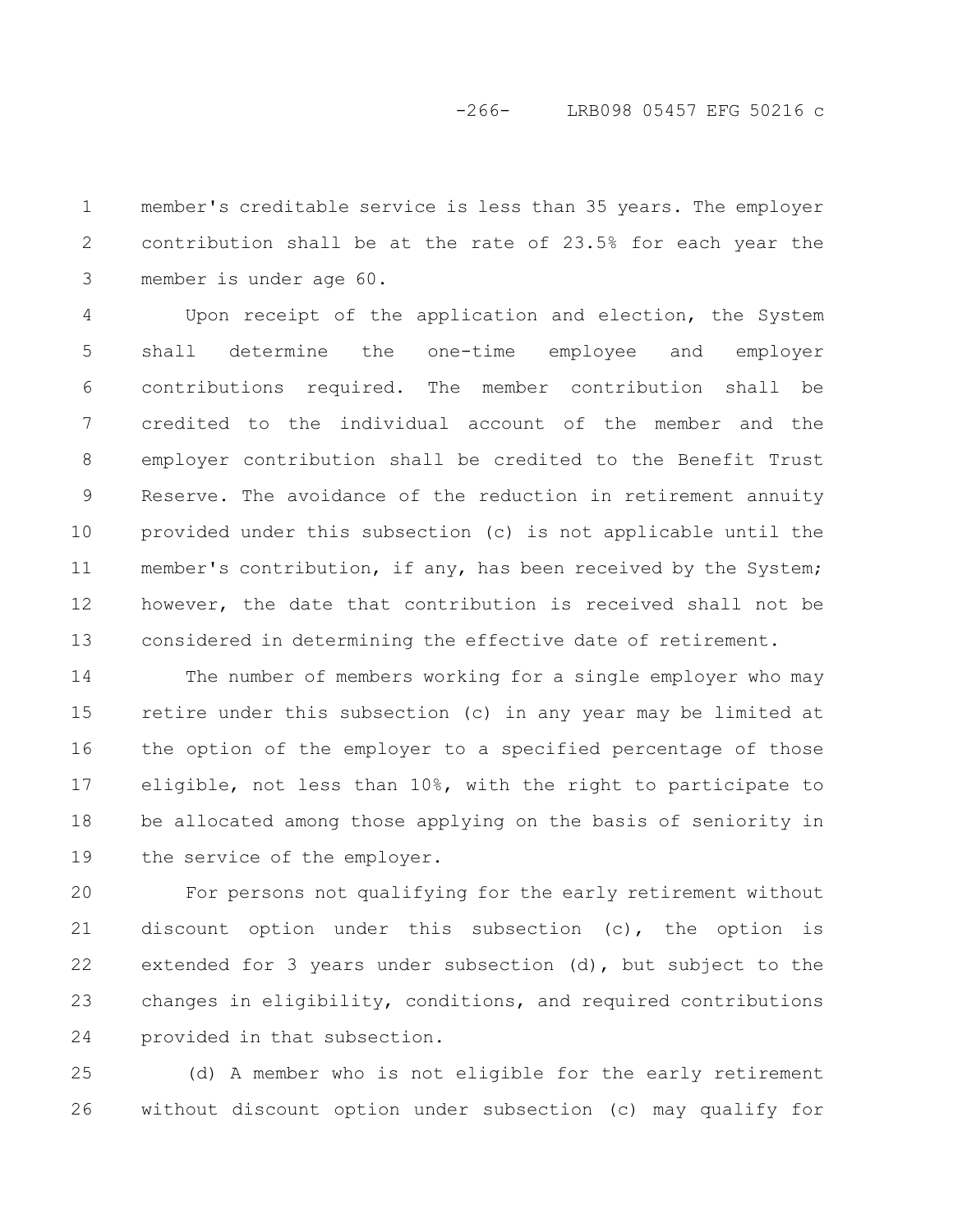-267- LRB098 05457 EFG 50216 c

the early retirement without discount option under this subsection (d) if the member (1) retires on or after July 1, 2013 and before July 1, 2016, (2) applies for a retirement annuity within 6 months of the last day of teaching for which retirement contributions were required, and (3) receives a certification of eligibility under this subsection from the member's last employer. Substitute teachers wishing to exercise this election must teach 85 or more days in one school term with one employer, who shall be deemed the last employer for purposes of this Section. The last day of teaching with that employer must be within 6 months of the date of application for retirement. All substitute teaching credit applied toward the required 85 days must be earned after June 30, 1990. 1 2 3 4 5 6 7 8 9 10 11 12 13 14

A qualifying member may elect at the time of application for a retirement annuity to make a one-time member contribution to the System and thereby avoid the reduction in the retirement annuity for retirement before age 60 specified in paragraph (B) of Section 16-133. The exercise of this election shall also obligate the last employer to make a one-time nonrefundable contribution to the System. 15 16 17 18 19 20 21

The one-time member and employer contributions shall be a percentage of the retiring member's highest annual salary rate used in the determination of the average salary for retirement annuity purposes. However, when determining the one-time member and employer contributions, that part of a member's 22 23 24 25 26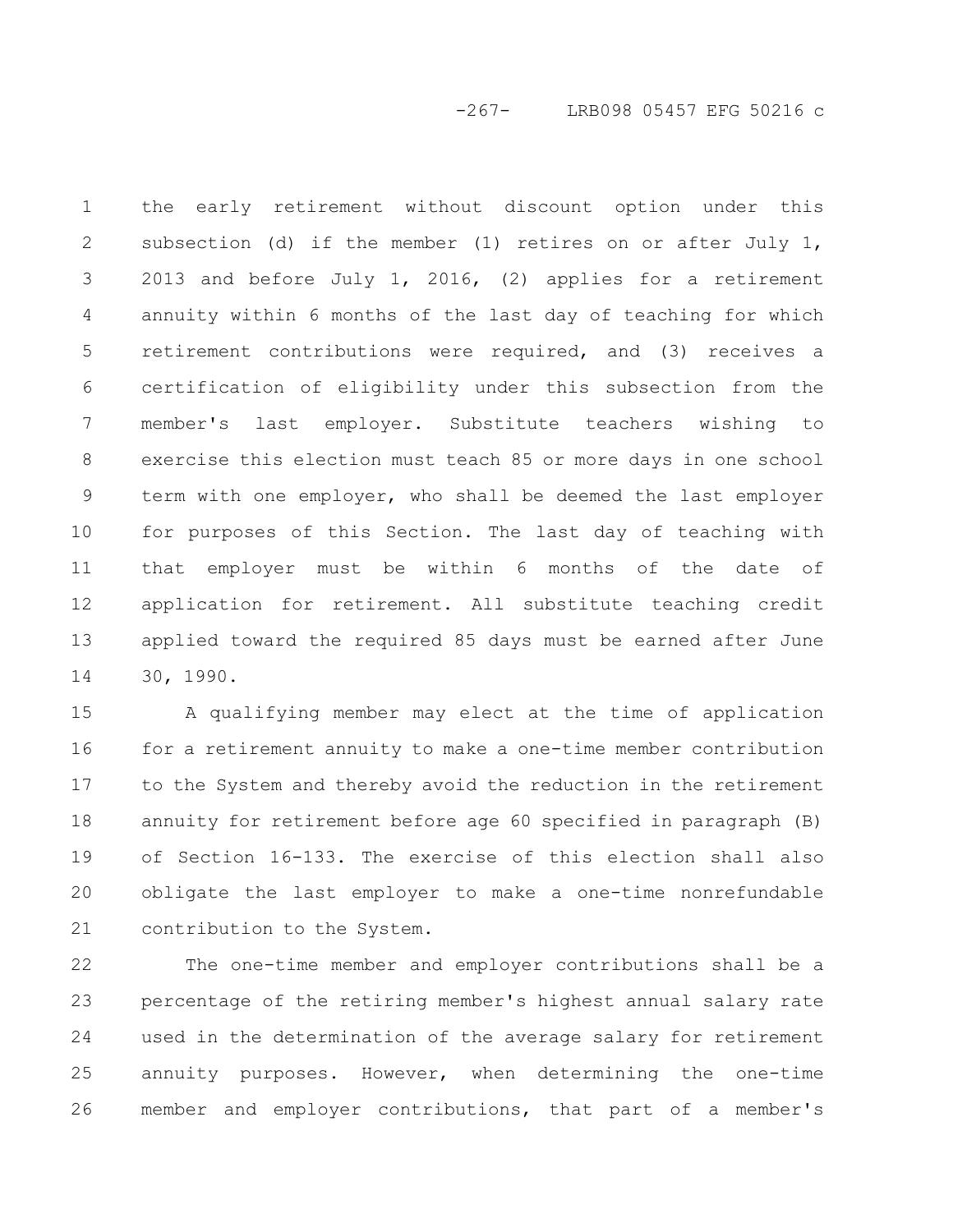# -268- LRB098 05457 EFG 50216 c

salary with the same employer which exceeds the annual salary rate for the preceding year by more than 20% shall be excluded. The member contribution shall be at the rate of 14.4% for the lesser of the following 2 periods: (1) for each year that the member is less than age 60; or (2) for each year that the member's creditable service is less than 35 years. The employer contribution shall be at the rate of 29.3% for each year the member is under age 60. 1 2 3 4 5 6 7 8

Upon receipt of the application, election, and certification of eligibility, the System shall determine the one-time employee and employer contributions required. The member contribution shall be credited to the individual account of the member and the employer contribution shall be credited to the Benefit Trust Reserve. The avoidance of the reduction in retirement annuity provided under this subsection (d) is not applicable until the member's contribution has been received by the System; however, the date that contribution is received shall not be considered in determining the effective date of retirement. 9 10 11 12 13 14 15 16 17 18 19

Eligibility to retire under this subsection (d) shall require the approval of the member's last employer under this Article, granted in accordance with criteria adopted by that employer with the mutual consent of the bargaining agent of a majority of the members employed by that employer. If the employer grants its approval for a member to retire under this subsection (d), the employer shall submit a certification of 20 21 22 23 24 25 26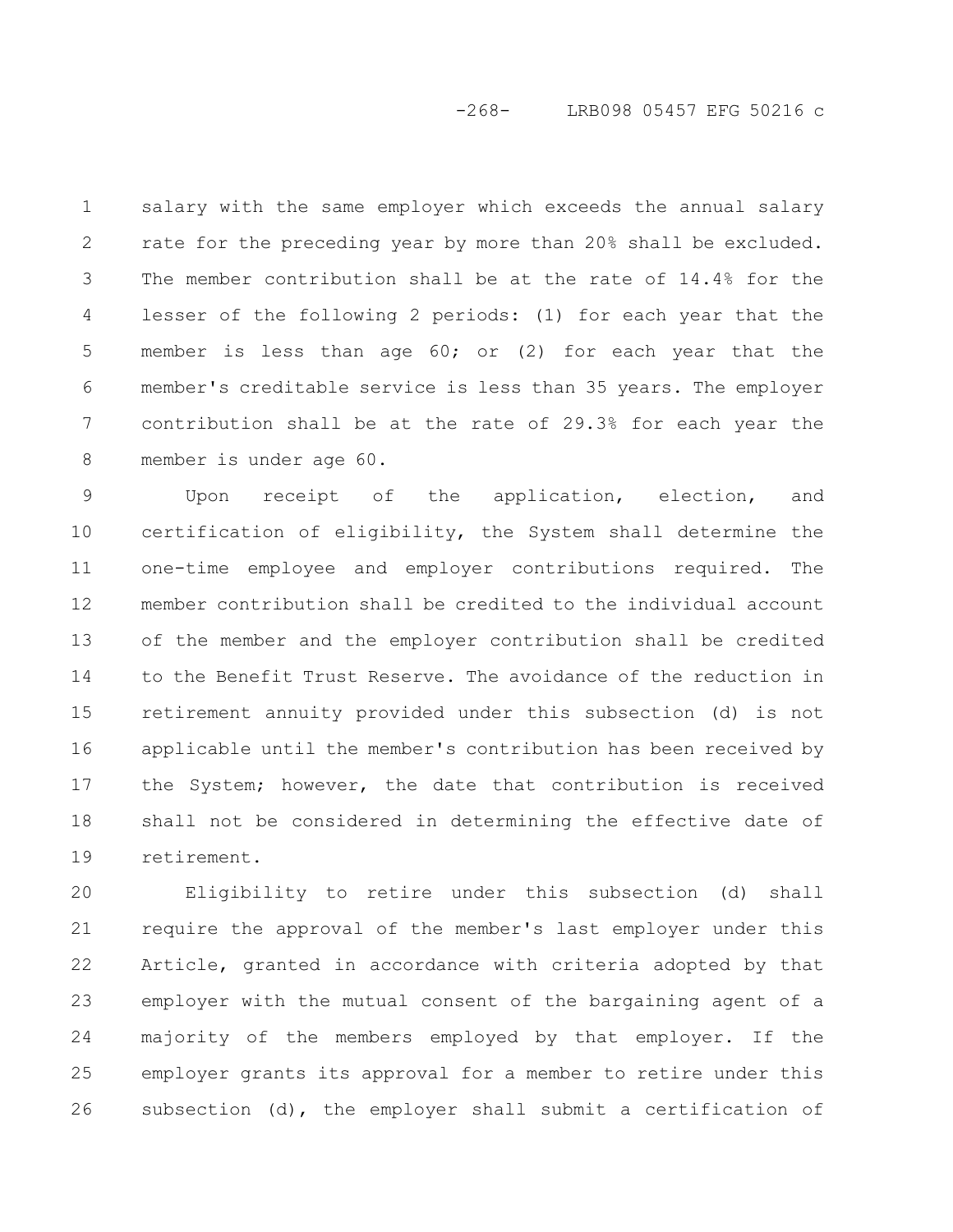-269- LRB098 05457 EFG 50216 c

eligibility for the member in a manner prescribed by the System. 1 2

The early retirement without discount option under this subsection (d) terminates on July 1, 2016. 3 4

For participants to whom subsection (b) of Section 16-132 applies, the references to age 60 in this subsection are increased as provided in subsection (b) of Section 16-132. (Source: P.A. 98-42, eff. 6-28-13.) 5 6 7 8

(40 ILCS 5/16-136.1) (from Ch. 108 1/2, par. 16-136.1) 9

Sec. 16-136.1. Annual increase for certain annuitants. (a) Any annuitant receiving a retirement annuity on June 30, 1969 and any member retiring after June 30, 1969 shall be eligible for the annual increases provided under this Section provided the annuitant is ineligible for the automatic annual increase in annuity provided under Section 16-133.1, and provided further that (1) retirement occurred at age 55 or over and was based on 5 or more years of creditable service or (2) if retirement occurred prior to age 55, the retirement annuity was based on 20 or more years of creditable service. 10 11 12 13 14 15 16 17 18 19

(b) This subsection (b) is subject to subsections (b-1) and (b-2). An annuitant entitled to increases under this Section shall be entitled to the initial increase as of the later of: (1) January 1 following attainment of age 65, (2) January 1 following the first anniversary of retirement, or (3) the first day of the month following receipt of the required qualifying 20 21 22 23 24 25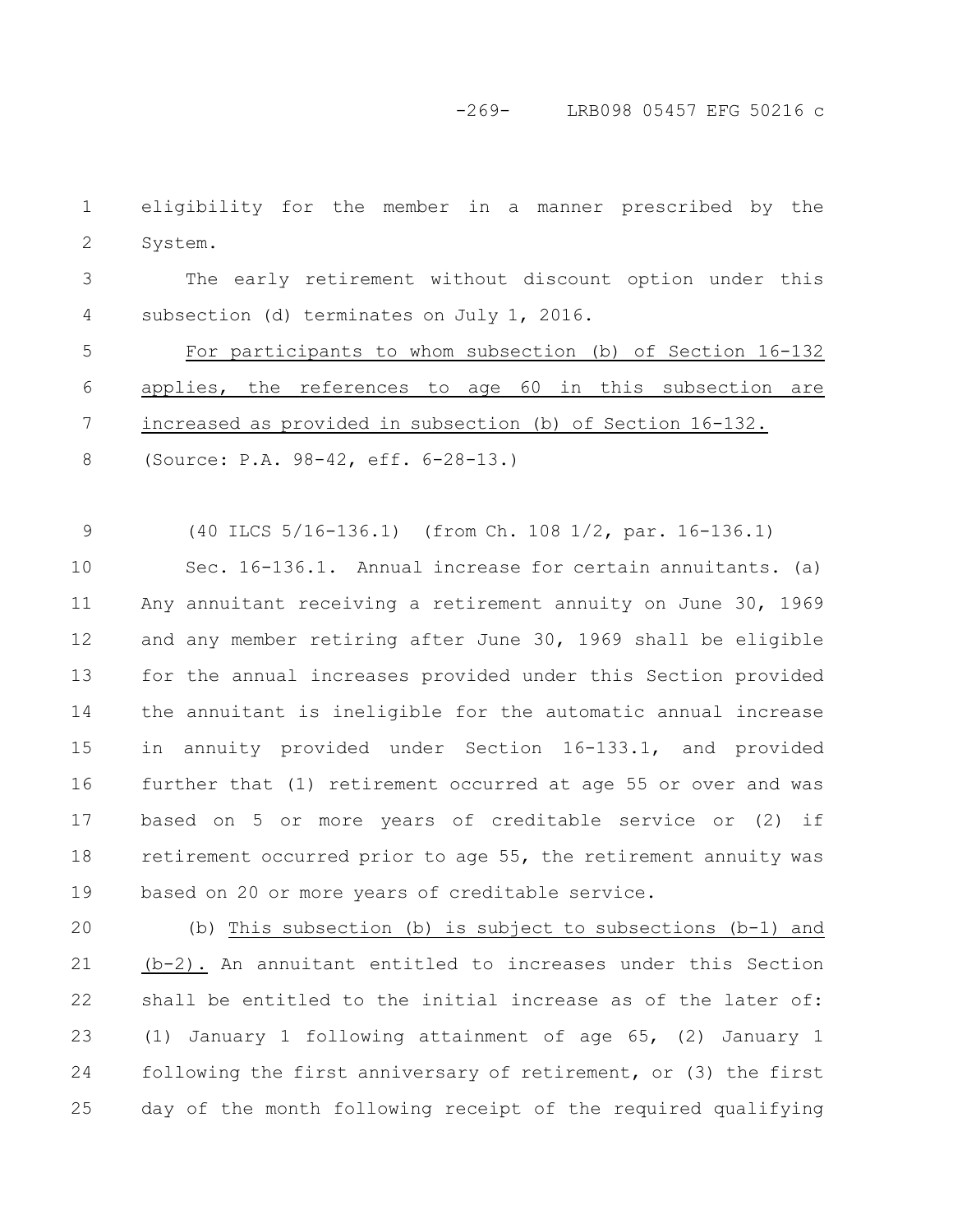# -270- LRB098 05457 EFG 50216 c

contribution from the annuitant. The initial monthly increase shall be computed on the basis of the period elapsed between the later of the date of last retirement or attainment of age 50 and the date of qualification for the initial increase, at the rate of 1 1/2% of the original monthly retirement annuity per year for periods prior to September 1, 1971, and at the rate of 2% per year for periods between September 1, 1971 and September 1, 1978, and at the rate of 3% per year for periods thereafter. 1 2 3 4 5 6 7 8 9

An annuitant who has received an initial increase under this Section, shall be entitled, on each January 1 following the granting of the initial increase, to an increase of 3% of the original monthly retirement annuity for increases granted prior to January 1, 1990, and equal to 3% of the total annuity, including previous increases under this Section, for increases granted on or after January 1, 1990. The original monthly retirement annuity for computations under this subsection (b) shall be considered to be \$83.34 for any annuitant entitled to benefits under Section 16-134. The minimum original disability retirement annuity for computations under this subsection (b) shall be considered to be \$33.34 per month for any annuitant retired on account of disability. 10 11 12 13 14 15 16 17 18 19 20 21 22

(b-1) Notwithstanding subsection (b), but subject to the provisions of subsection (b-2), all automatic increases payable under subsection (b) on or after the effective date of this amendatory Act of the 98th General Assembly shall be 23 24 25 26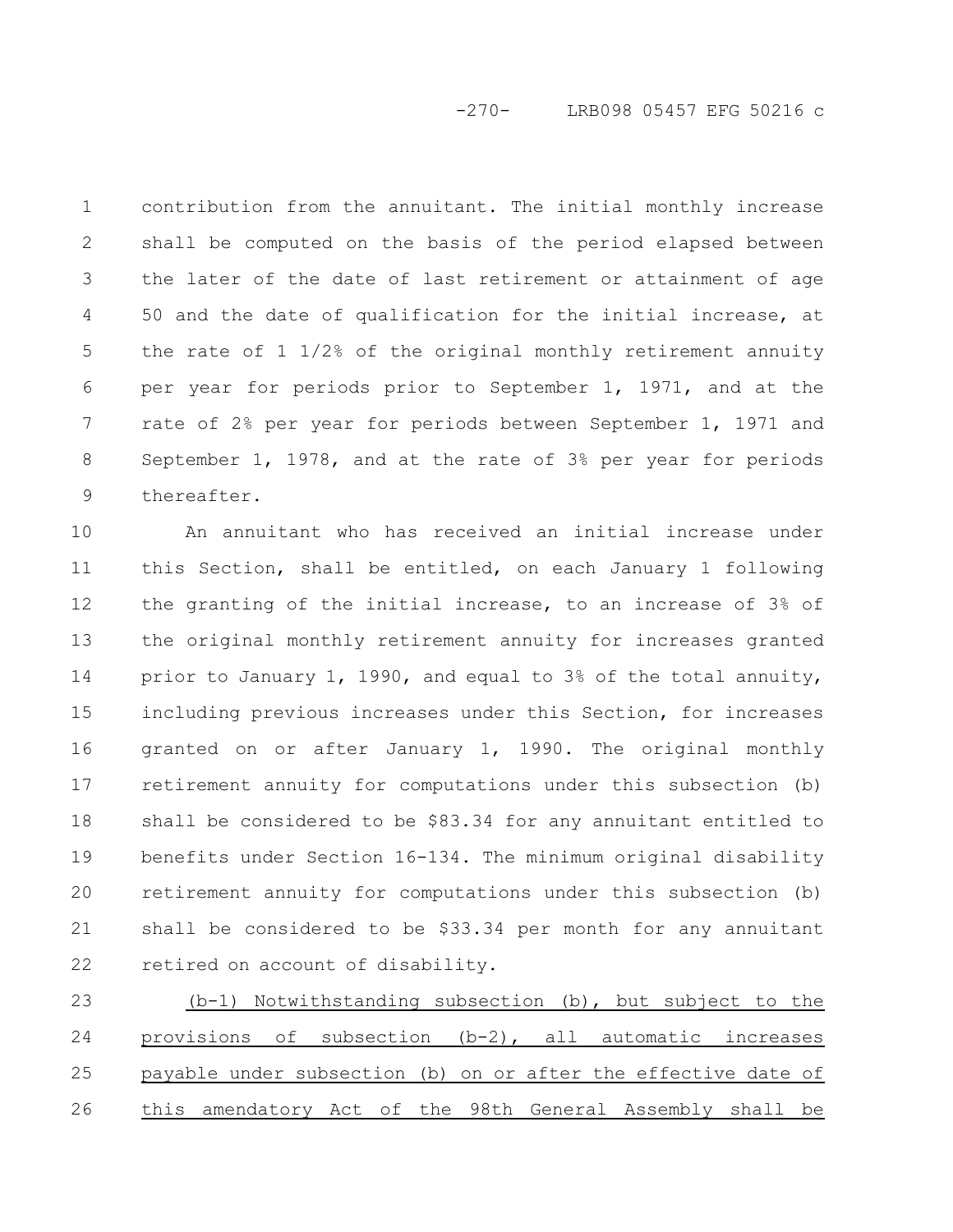| calculated as 3% of the lesser of (1) the total annuity payable    |
|--------------------------------------------------------------------|
| at the time of the increase, including previous increases          |
| granted, or (2) \$1,000 multiplied by the number of years of       |
| creditable service upon which the annuity is based; however, in    |
| the case of an initial increase under subsection (b) that is       |
| subject to this subsection, if more than one year has elapsed      |
| from the date of retirement to the effective date of the           |
| initial increase under this Section, the applicable percentage     |
| shall be the sum of the percentages for each such elapsed year.    |
| Beginning January 1, 2016, the \$1,000 referred to in item         |
| (2) of this subsection $(b-1)$ shall be increased on each January  |
| 1 by the annual unadjusted percentage increase (but not less       |
| than zero) in the consumer price index-u for the 12 months         |
| ending with the preceding September; these adjustments shall be    |
| cumulative and compounded. For the purposes of this subsection     |
| $(b-1)$ , "consumer price index-u" means the index published by    |
| the Bureau of Labor Statistics of the United States Department     |
| of Labor that measures the average change in prices of goods       |
| and services purchased by all urban consumers, United States       |
| $city$ average, all items, $1982-84 = 100$ . The new dollar amount |
| resulting from each annual adjustment shall be determined by       |
| the Public Pension Division of the Department of Insurance and     |
| made available to the System by November 1 of each year.           |
| This subsection (b-1) is applicable without regard to              |
| whether the person is in service on or after the effective date    |
|                                                                    |

26 of this amendatory Act of the 98th General Assembly.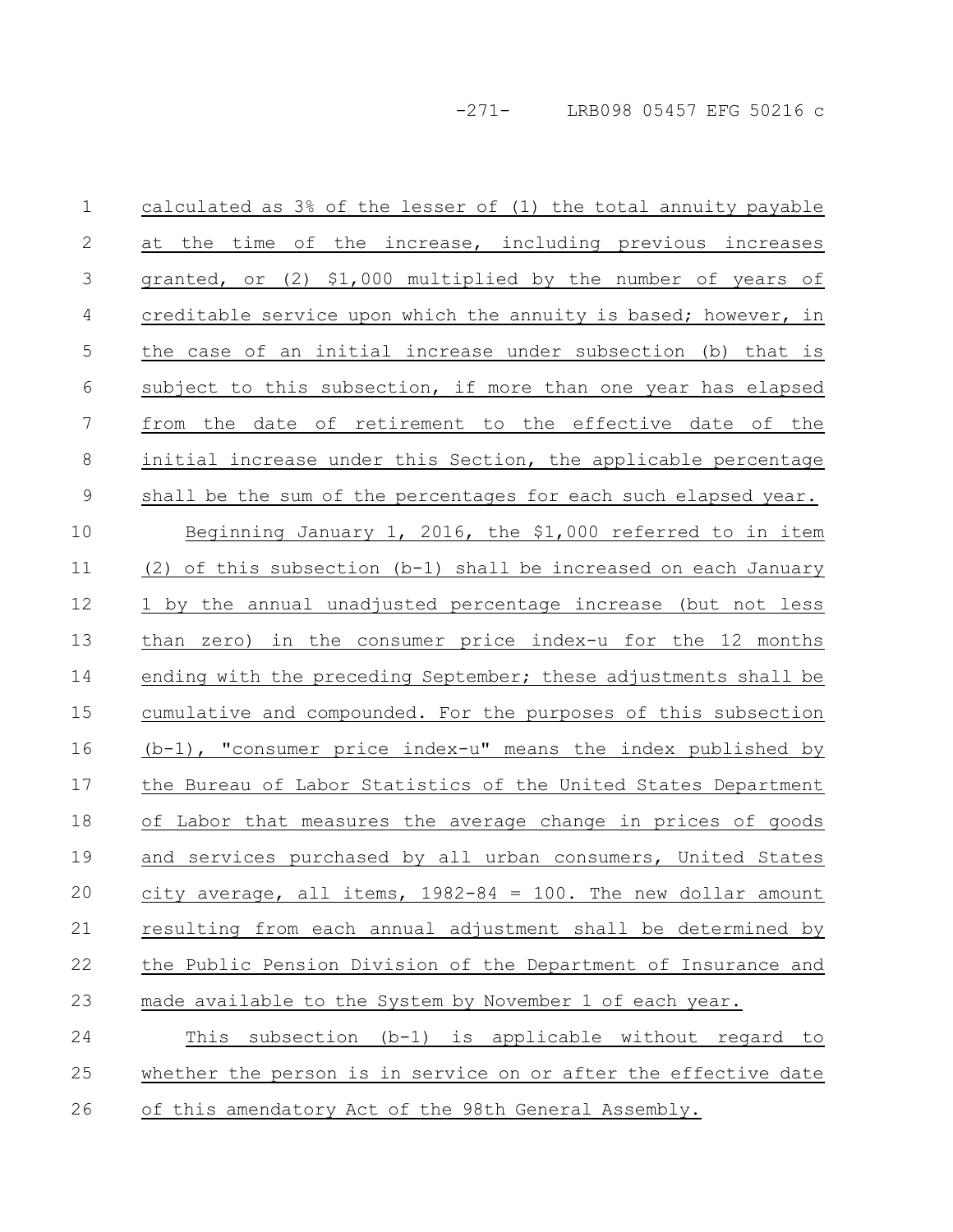-272- LRB098 05457 EFG 50216 c

 $(b-2)$  Notwithstanding subsections (b) and  $(b-1)$ , for an active or inactive Tier 1 member who is subject to this Section and has not begun to receive a retirement annuity under this Article before July 1, 2014: (1) the second automatic annual increase payable under subsection (b) shall be at the rate of 0% of the total annuity payable at the time of the increase if he or she is at least age 50 on the effective date of this amendatory Act; (2) the second, fourth, and sixth automatic annual increases payable under subsection (b) shall be at the rate of 0% of the total annuity payable at the time of the increase if he or she is at least age 47 but less than age 50 on the effective date of this amendatory Act; (3) the second, fourth, sixth, and eighth automatic annual increases payable under subsection (b) shall be at the rate of 0% of the total annuity payable at the time of the increase if he or she is at least age 44 but less than age 47 on the effective date of this amendatory Act; and (4) the second, fourth, sixth, eighth, and tenth automatic annual increases payable under subsection (b) shall be at the rate of 0% of the total annuity payable at the time of the increase if he or she is less than age 44 on the effective date of this amendatory Act. For the purposes of Section 1-103.1, this subsection (b-2) is applicable without regard to whether the person is in 1 2 3 4 5 6 7 8 9 10 11 12 13 14 15 16 17 18 19 20 21 22 23 24 25 26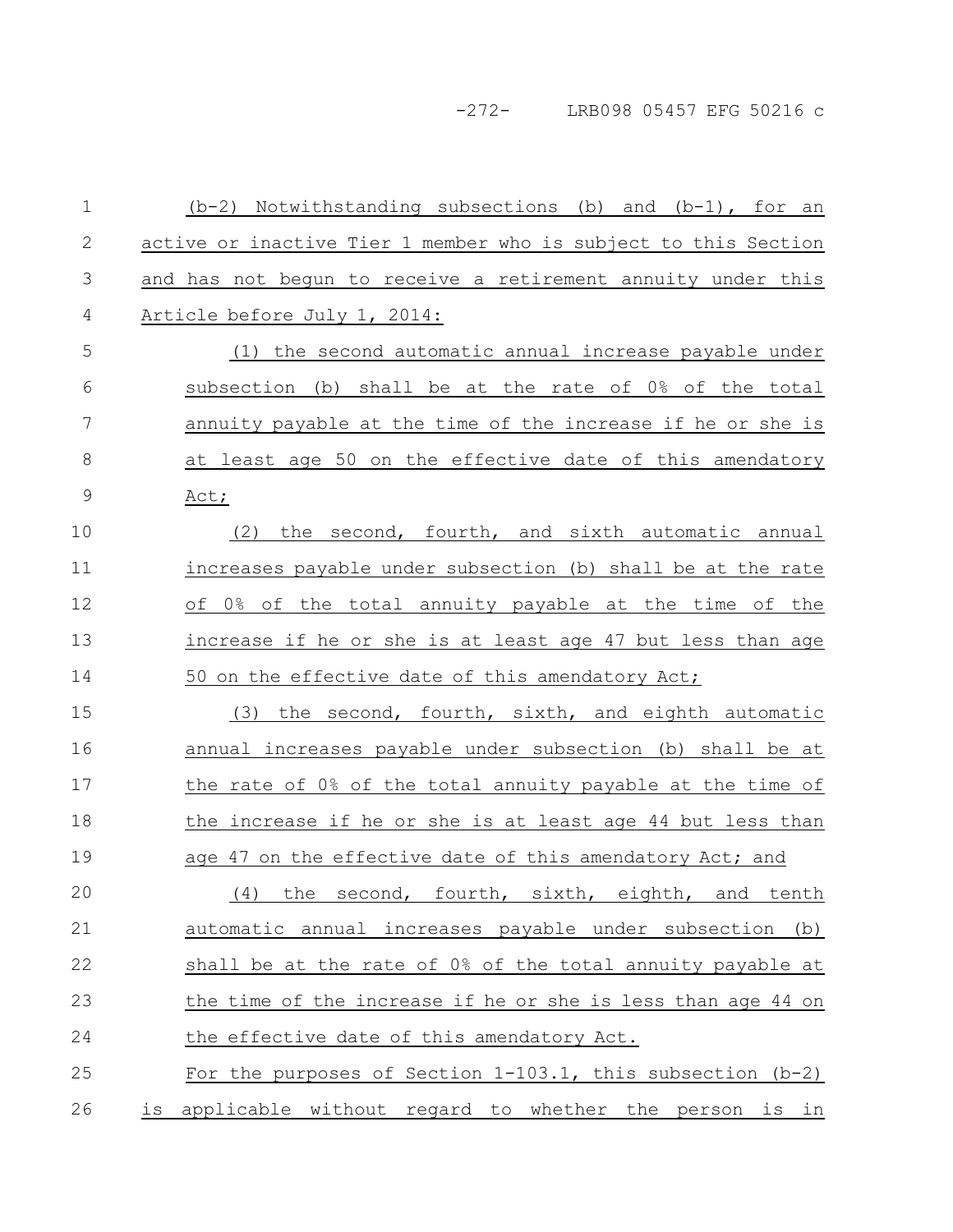-273- LRB098 05457 EFG 50216 c

#### service on or after the effective date of this amendatory Act of the 98th General Assembly. 1 2

(c) An annuitant who otherwise qualifies for annual increases under this Section must make a one-time payment of 1% of the monthly final average salary for each full year of the creditable service forming the basis of the retirement annuity or, if the retirement annuity was not computed using final average salary, 1% of the original monthly retirement annuity for each full year of service forming the basis of the retirement annuity. 3 4 5 6 7 8 9 10

(d) In addition to other increases which may be provided by this Section, regardless of creditable service, annuitants not meeting the service requirements of Section 16-133.1 and whose retirement annuity began on or before January 1, 1971 shall receive, on January 1, 1981, an increase in the retirement annuity then being paid of one dollar per month for each year of creditable service forming the basis of the retirement allowance. On January 1, 1982, annuitants whose retirement annuity began on or before January 1, 1977, shall receive an increase in the retirement annuity then being paid of one dollar per month for each year of creditable service. 11 12 13 14 15 16 17 18 19 20 21

On January 1, 1987, any annuitant whose retirement annuity began on or before January 1, 1977, shall receive an increase in the monthly retirement annuity equal to 8¢ per year of creditable service times the number of years that have elapsed since the annuity began. 22 23 24 25 26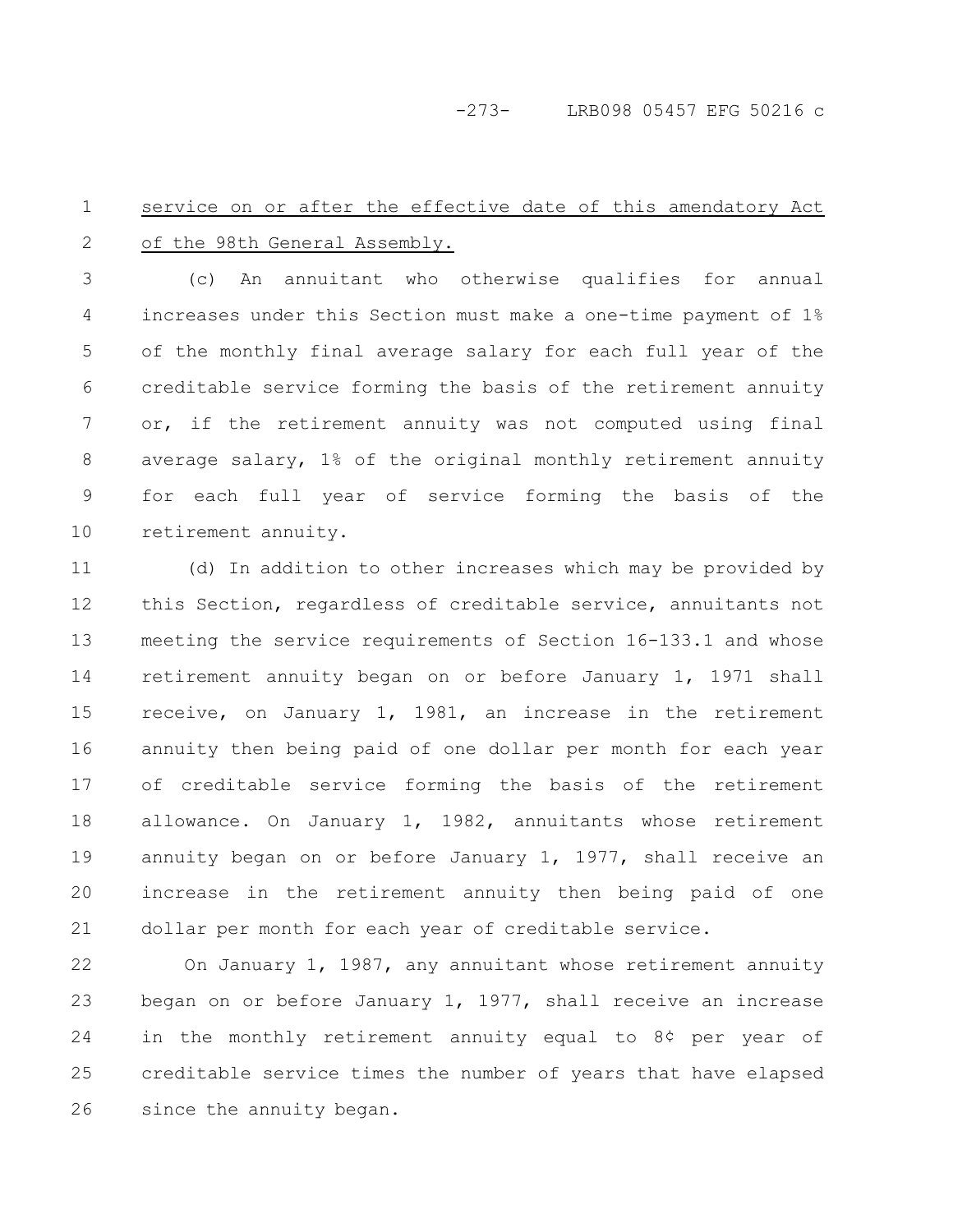#### -274- LRB098 05457 EFG 50216 c

(Source: P.A. 86-273.) 1

3

(40 ILCS 5/16-152) (from Ch. 108 1/2, par. 16-152) 2

Sec. 16-152. Contributions by members.

(a) Except as provided in subsection  $(a-5)$ , each Each member shall make contributions for membership service to this System as follows: 4 5 6

(1) Effective July 1, 1998, contributions of 7.50% of salary towards the cost of the retirement annuity. Such contributions shall be deemed "normal contributions". 7 8 9

(2) Effective July 1, 1969 and, in the case of Tier 1 members, ending on June 30, 2014, contributions of 1/2 of 1% of salary toward the cost of the automatic annual increase in retirement annuity provided under Section 16-133.1. 10 11 12 13 14

(3) Effective July 24, 1959, contributions of 1% of salary towards the cost of survivor benefits. Such contributions shall not be credited to the individual account of the member and shall not be subject to refund except as provided under Section 16-143.2. 15 16 17 18 19

(4) Effective July 1, 2005, contributions of 0.40% of salary toward the cost of the early retirement without discount option provided under Section 16-133.2. This contribution shall cease upon termination of the early retirement without discount option as provided in Section 16-133.2. 20 21 22 23 24 25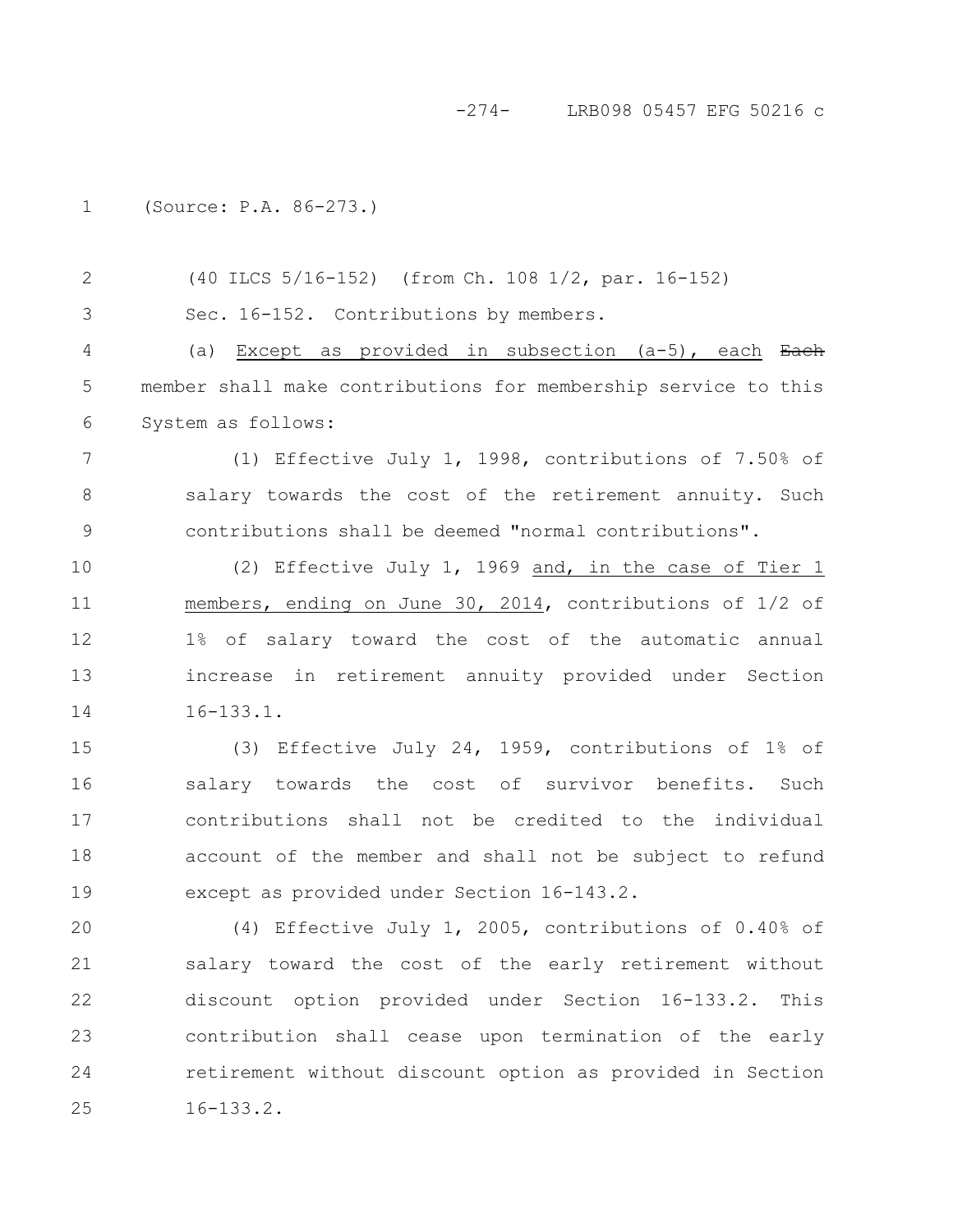#### -275- LRB098 05457 EFG 50216 c

(a-5) Beginning July 1, 2014, in lieu of the contribution otherwise required under paragraph (1) of subsection (a), each Tier 1 member shall contribute 7% of salary towards the cost of the retirement annuity. Contributions made pursuant to this subsection (a-5) shall be deemed "normal contributions". 1 2 3 4 5

(b) The minimum required contribution for any year of full-time teaching service shall be \$192. 6 7

(c) Contributions shall not be required of any annuitant receiving a retirement annuity who is given employment as permitted under Section 16-118 or 16-150.1. 8 9 10

(d) A person who (i) was a member before July 1, 1998, (ii) retires with more than 34 years of creditable service, and (iii) does not elect to qualify for the augmented rate under Section 16-129.1 shall be entitled, at the time of retirement, to receive a partial refund of contributions made under this Section for service occurring after the later of June 30, 1998 or attainment of 34 years of creditable service, in an amount equal to 1.00% of the salary upon which those contributions were based. 11 12 13 14 15 16 17 18 19

(e) A member's contributions toward the cost of early retirement without discount made under item (a)(4) of this Section shall not be refunded if the member has elected early retirement without discount under Section 16-133.2 and has begun to receive a retirement annuity under this Article calculated in accordance with that election. Otherwise, a member's contributions toward the cost of early retirement 20 21 22 23 24 25 26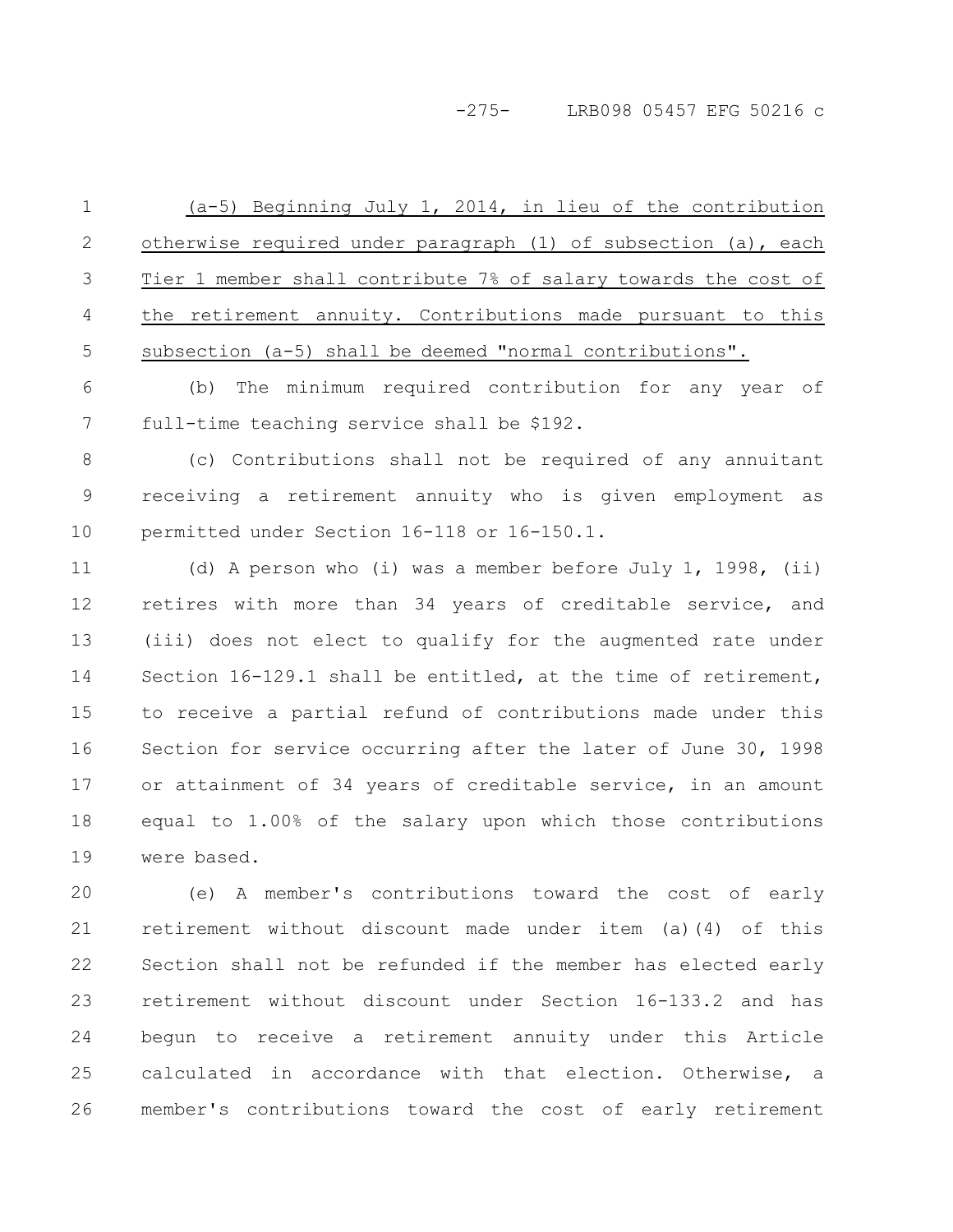# -276- LRB098 05457 EFG 50216 c

without discount made under item (a)(4) of this Section shall be refunded according to whichever one of the following circumstances occurs first: 1 2 3

(1) The contributions shall be refunded to the member, without interest, within 120 days after the member's retirement annuity commences, if the member does not elect early retirement without discount under Section 16-133.2. 4 5 6 7

(2) The contributions shall be included, without interest, in any refund claimed by the member under Section 16-151. 8 9 10

(3) The contributions shall be refunded to the member's designated beneficiary (or if there is no beneficiary, to the member's estate), without interest, if the member dies without having begun to receive a retirement annuity under this Article. 11 12 13 14 15

(4) The contributions shall be refunded to the member, without interest, if the early retirement without discount option provided under subsection (d) of Section 16-133.2 is terminated. In that event, the System shall provide to the member, within 120 days after the option is terminated, an application for a refund of those contributions. 16 17 18 19 20 21

(Source: P.A. 98-42, eff. 6-28-13; 98-92, eff. 7-16-13; revised 7-23-13.) 22 23

(40 ILCS 5/16-152.5 new) Sec. 16-152.5. Use of contributions for health care 24 25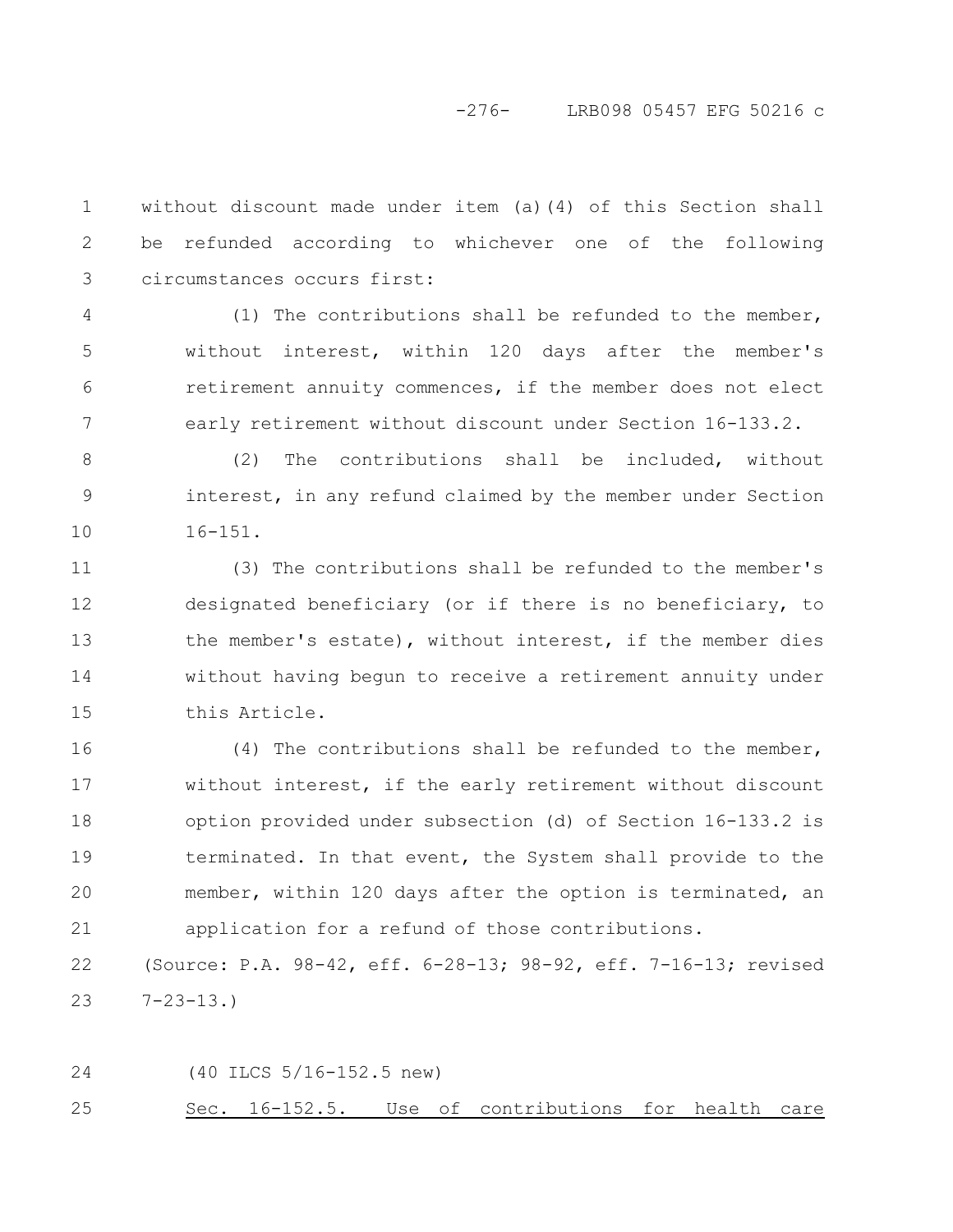subsidies. The System shall not use any contribution received by the System under this Article to provide a subsidy for the cost of participation in a retiree health care program. 1 2 3

(40 ILCS 5/16-158) (from Ch. 108 1/2, par. 16-158) 4

Sec. 16-158. Contributions by State and other employing units. 5 6

(a) The State shall make contributions to the System by means of appropriations from the Common School Fund and other State funds of amounts which, together with other employer contributions, employee contributions, investment income, and other income, will be sufficient to meet the cost of maintaining and administering the System on a 100% 90% funded basis in accordance with actuarial recommendations by the end of State fiscal year 2044. 7 8 9 10 11 12 13 14

The Board shall determine the amount of State contributions required for each fiscal year on the basis of the actuarial tables and other assumptions adopted by the Board and the recommendations of the actuary, using the formula in subsection  $(b-3)$ . 15 16 17 18 19

 $(a-1)$  Annually, on or before November 15 through until November 15, 2011, the Board shall certify to the Governor the amount of the required State contribution for the coming fiscal year. The certification under this subsection (a-1) shall include a copy of the actuarial recommendations upon which it is based and shall specifically identify the System's projected 20 21 22 23 24 25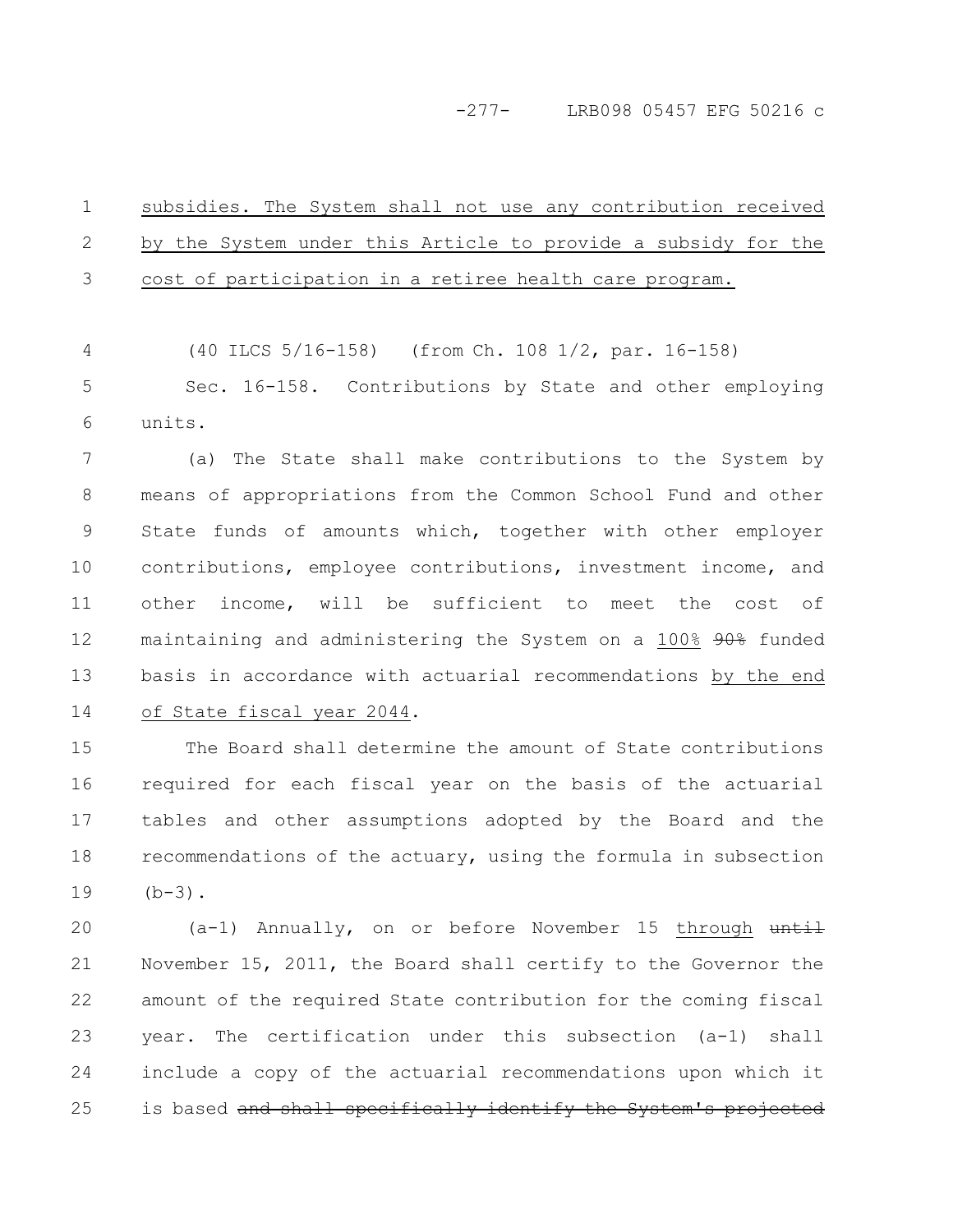#### State normal cost for that fiscal year. 1

On or before May 1, 2004, the Board shall recalculate and recertify to the Governor the amount of the required State contribution to the System for State fiscal year 2005, taking into account the amounts appropriated to and received by the System under subsection (d) of Section 7.2 of the General Obligation Bond Act. 2 3 4 5 6 7

On or before July 1, 2005, the Board shall recalculate and recertify to the Governor the amount of the required State contribution to the System for State fiscal year 2006, taking into account the changes in required State contributions made by this amendatory Act of the 94th General Assembly. 8 9 10 11 12

On or before April 1, 2011, the Board shall recalculate and recertify to the Governor the amount of the required State contribution to the System for State fiscal year 2011, applying the changes made by Public Act 96-889 to the System's assets and liabilities as of June 30, 2009 as though Public Act 96-889 was approved on that date. 13 14 15 16 17 18

(a-5) On or before November 1 of each year, beginning November 1, 2012, the Board shall submit to the State Actuary, the Governor, and the General Assembly a proposed certification of the amount of the required State contribution to the System for the next fiscal year, along with all of the actuarial assumptions, calculations, and data upon which that proposed certification is based. On or before January 1 of each year, beginning January 1, 2013, the State Actuary shall issue a 19 20 21 22 23 24 25 26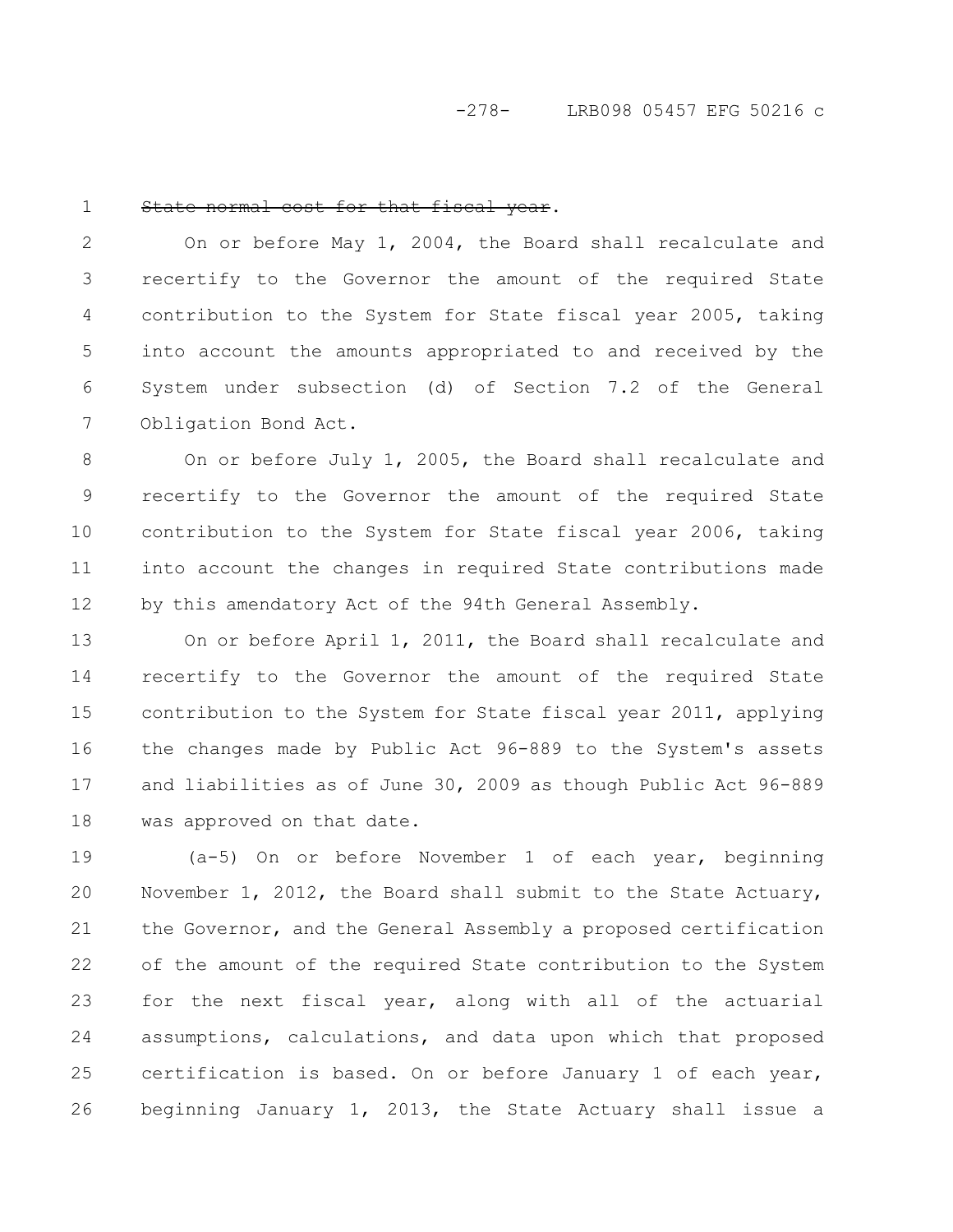preliminary report concerning the proposed certification and identifying, if necessary, recommended changes in actuarial assumptions that the Board must consider before finalizing its certification of the required State contributions. 1 2 3 4

On or before January 15, 2013 and each January 15 thereafter, the Board shall certify to the Governor and the General Assembly the amount of the required State contribution for the next fiscal year. The certification shall include a copy of the actuarial recommendations upon which it is based and shall specifically identify the System's projected State normal cost for that fiscal year. The Board's certification must note any deviations from the State Actuary's recommended changes, the reason or reasons for not following the State Actuary's recommended changes, and the fiscal impact of not following the State Actuary's recommended changes on the required State contribution. 5 6 7 8 9 10 11 12 13 14 15 16

(a-10) For purposes of Section (c-5) of Section 20 of the Budget Stabilization Act, on or before November 1 of each year beginning November 1, 2014, the Board shall determine the amount of the State contribution to the System that would have been required for the next fiscal year if this amendatory Act of the 98th General Assembly had not taken effect, using the best and most recent available data but based on the law in effect on May 31, 2014. The Board shall submit to the State Actuary, the Governor, and the General Assembly a proposed certification, along with the relevant law, actuarial 17 18 19 20 21 22 23 24 25 26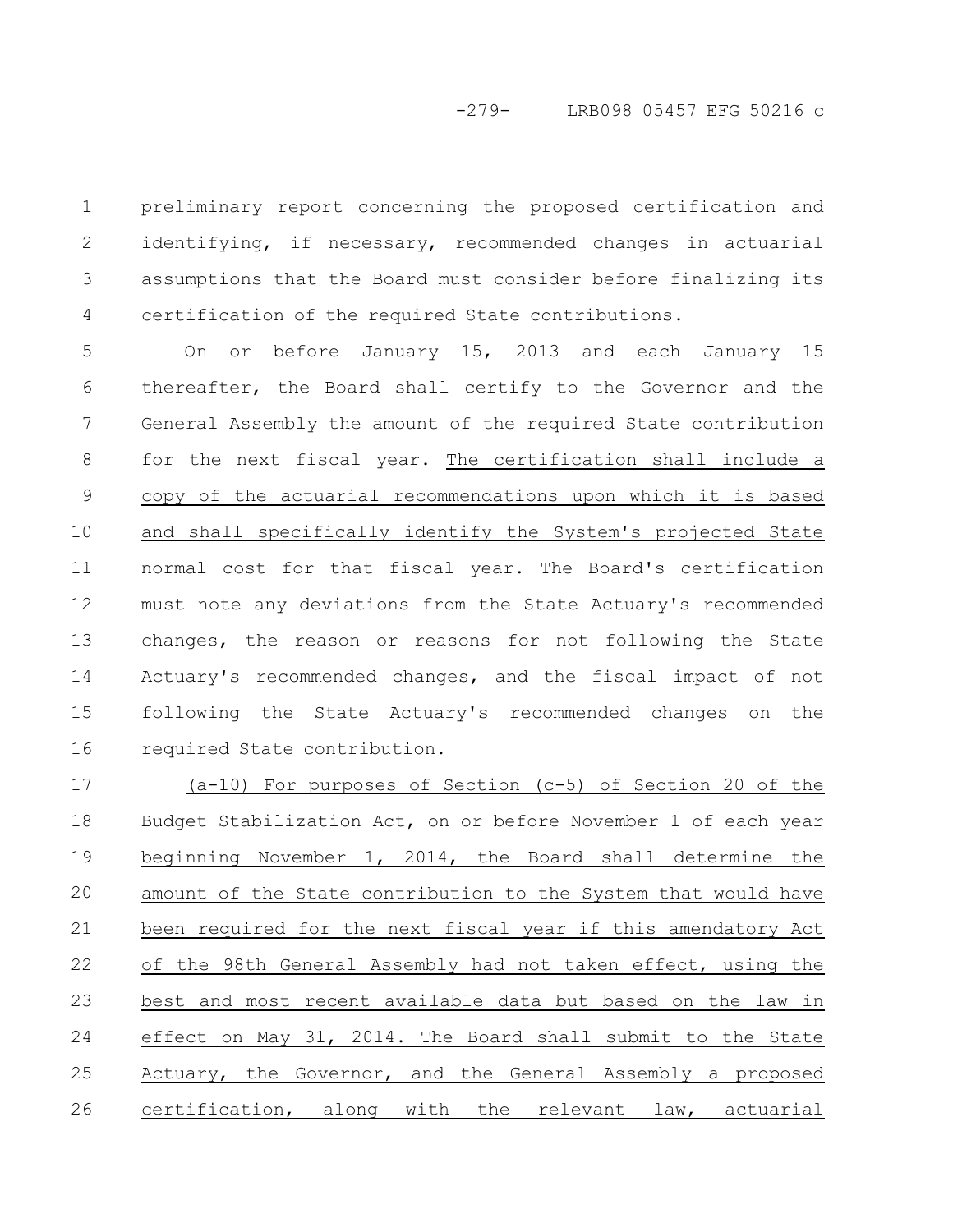-280- LRB098 05457 EFG 50216 c

assumptions, calculations, and data upon which that certification is based. On or before January 1,2015 and every January 1 thereafter, the State Actuary shall issue a preliminary report concerning the proposed certification and identifying, if necessary, recommended changes in actuarial assumptions that the Board must consider before finalizing its certification. On or before January 15, 2015 and every January 1 thereafter, the Board shall certify to the Governor and the General Assembly the amount of the State contribution to the System that would have been required for the next fiscal year if this amendatory Act of the 98th General Assembly had not taken effect, using the best and most recent available data but based on the law in effect on May 31, 2014. The Board's certification must note any deviations from the State Actuary's recommended changes, the reason or reasons for not following the State Actuary's recommended changes, and the impact of not following the State Actuary's recommended changes. 1 2 3 4 5 6 7 8 9 10 11 12 13 14 15 16 17

(b) Through State fiscal year 1995, the State contributions shall be paid to the System in accordance with Section 18-7 of the School Code. 18 19 20

(b-1) Beginning in State fiscal year 1996, on the 15th day of each month, or as soon thereafter as may be practicable, the Board shall submit vouchers for payment of State contributions to the System, in a total monthly amount of one-twelfth of the required annual State contribution certified under subsection (a-1). From the effective date of this amendatory Act of the 21 22 23 24 25 26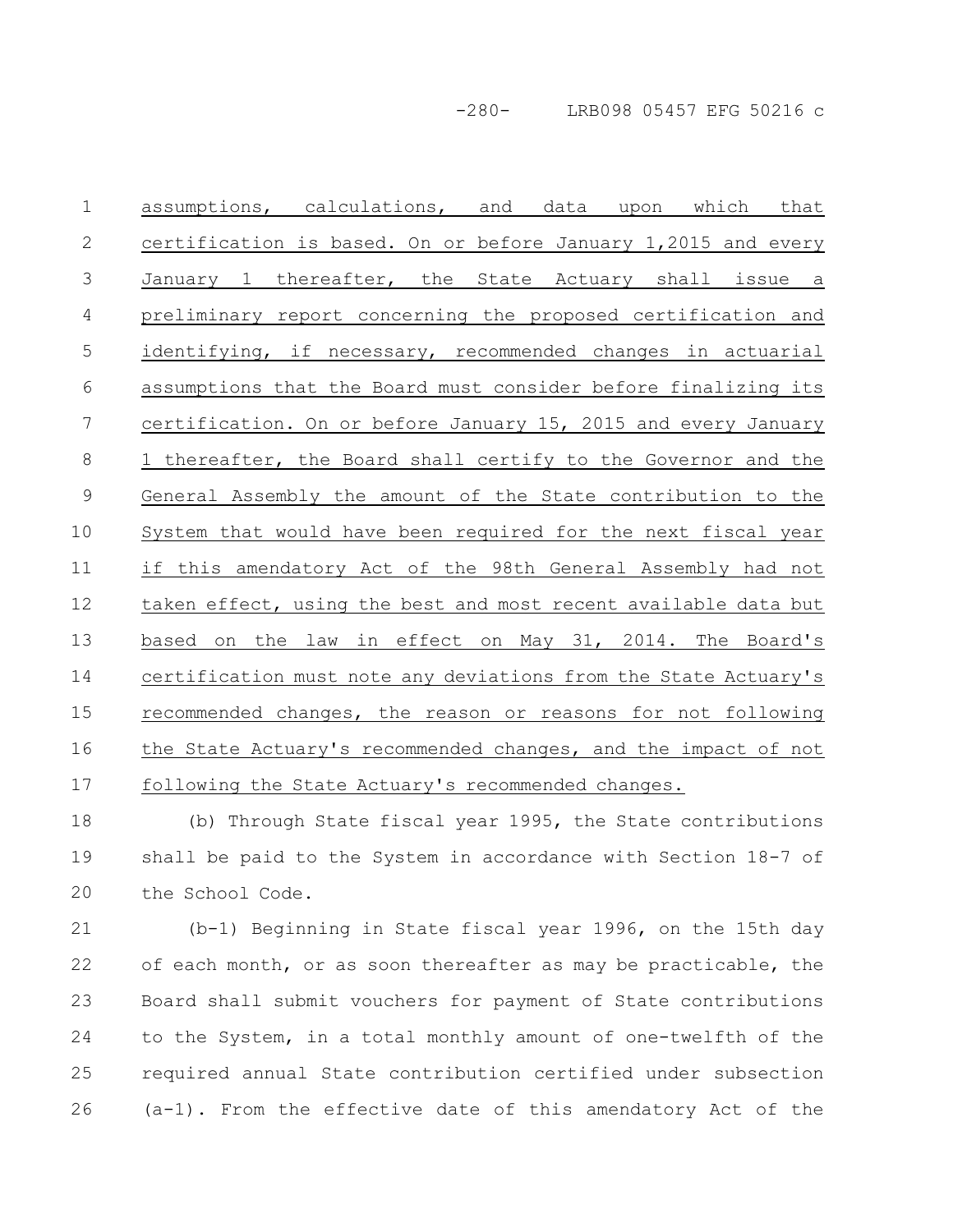# -281- LRB098 05457 EFG 50216 c

93rd General Assembly through June 30, 2004, the Board shall not submit vouchers for the remainder of fiscal year 2004 in excess of the fiscal year 2004 certified contribution amount determined under this Section after taking into consideration the transfer to the System under subsection (a) of Section 6z-61 of the State Finance Act. These vouchers shall be paid by the State Comptroller and Treasurer by warrants drawn on the funds appropriated to the System for that fiscal year. 1 2 3 4 5 6 7 8

If in any month the amount remaining unexpended from all other appropriations to the System for the applicable fiscal year (including the appropriations to the System under Section 8.12 of the State Finance Act and Section 1 of the State Pension Funds Continuing Appropriation Act) is less than the amount lawfully vouchered under this subsection, the difference shall be paid from the Common School Fund under the continuing appropriation authority provided in Section 1.1 of the State Pension Funds Continuing Appropriation Act. 9 10 11 12 13 14 15 16 17

(b-2) Allocations from the Common School Fund apportioned to school districts not coming under this System shall not be diminished or affected by the provisions of this Article. 18 19 20

(b-3) For State fiscal years 2015 through 2044, the minimum contribution to the System to be made by the State for each fiscal year shall be an amount determined by the System to be equal to the sum of (1) the State's portion of the projected normal cost for that fiscal year, plus (2) an amount sufficient to bring the total assets of the System up to 100% of the total 21 22 23 24 25 26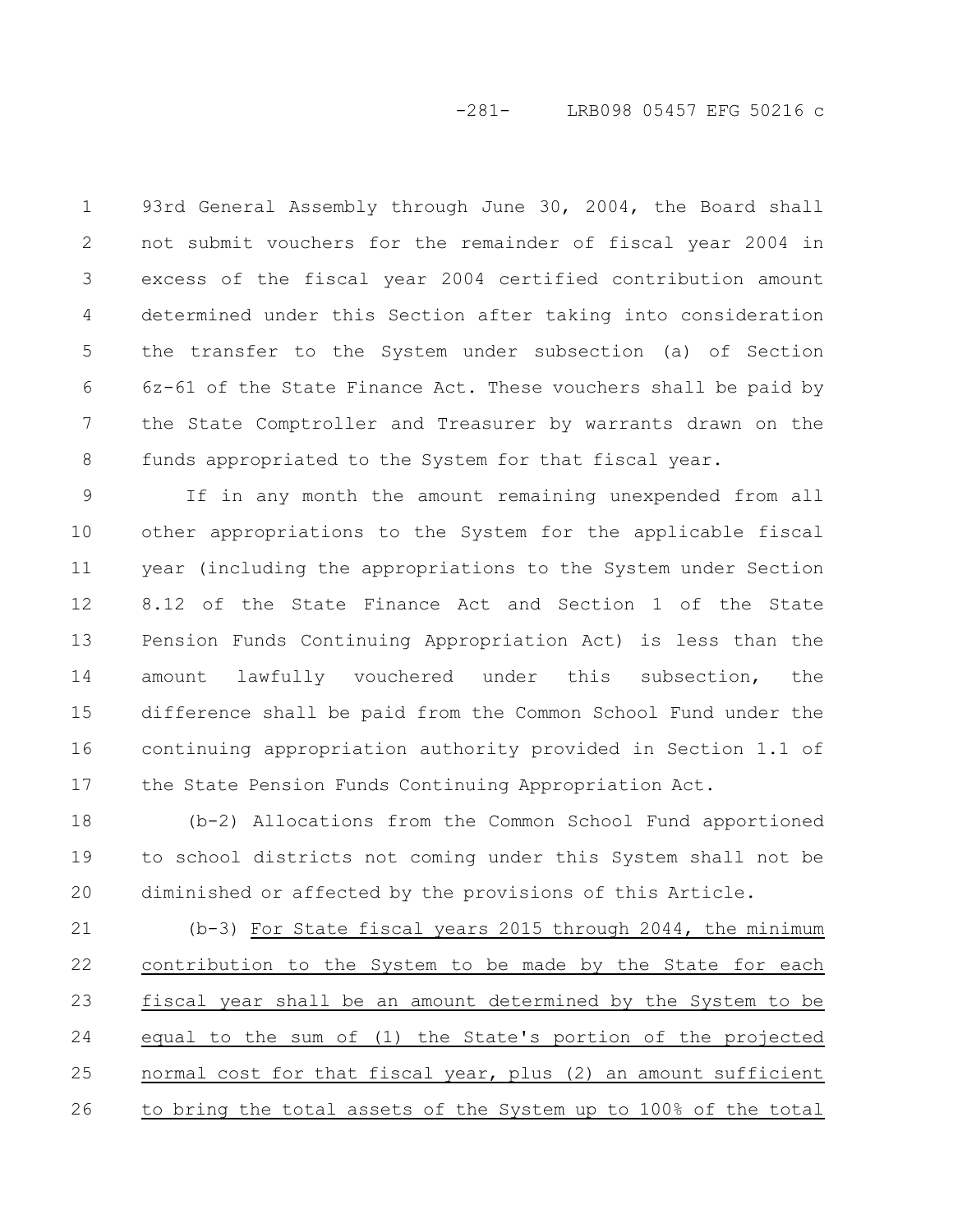actuarial liabilities of the System by the end of State fiscal year 2044. In making these determinations, the required State contribution shall be calculated each year as a level percentage of payroll over the years remaining to and including fiscal year 2044 and shall be determined under the projected unit cost method for fiscal year 2015 and under the entry age normal actuarial cost method for fiscal years 2016 through 2044. 1 2 3 4 5 6 7 8

For State fiscal years 2012 through 2014 2045, the minimum contribution to the System to be made by the State for each fiscal year shall be an amount determined by the System to be sufficient to bring the total assets of the System up to 90% of the total actuarial liabilities of the System by the end of State fiscal year 2045. In making these determinations, the required State contribution shall be calculated each year as a level percentage of payroll over the years remaining to and including fiscal year 2045 and shall be determined under the projected unit credit actuarial cost method. 9 10 11 12 13 14 15 16 17 18

For State fiscal years 1996 through 2005, the State contribution to the System, as a percentage of the applicable employee payroll, shall be increased in equal annual increments so that by State fiscal year 2011, the State is contributing at the rate required under this Section; except that in the following specified State fiscal years, the State contribution to the System shall not be less than the following indicated percentages of the applicable employee payroll, even if the 19 20 21 22 23 24 25 26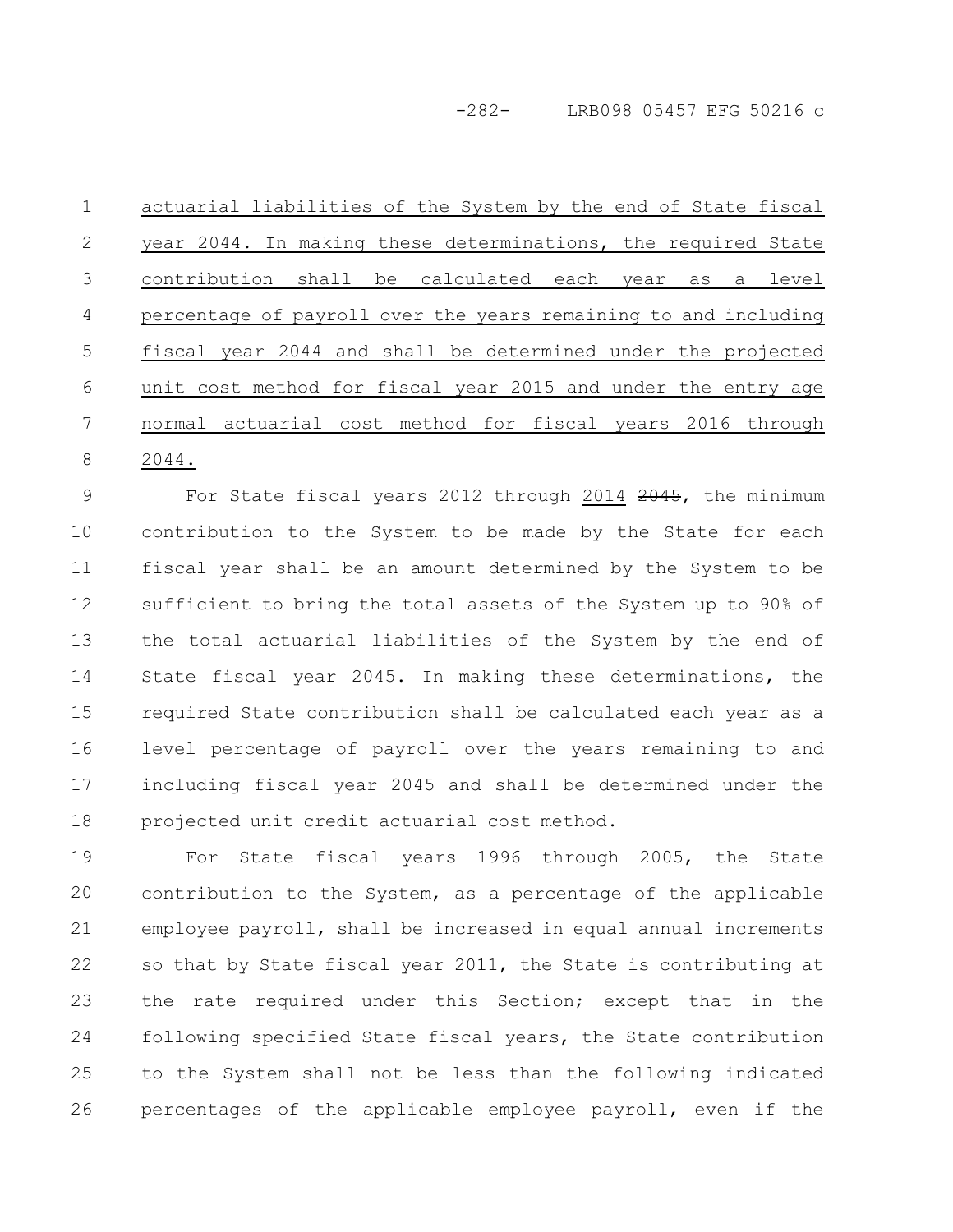## -283- LRB098 05457 EFG 50216 c

indicated percentage will produce a State contribution in excess of the amount otherwise required under this subsection and subsection (a), and notwithstanding any contrary certification made under subsection (a-1) before the effective date of this amendatory Act of 1998: 10.02% in FY 1999; 10.77% in FY 2000; 11.47% in FY 2001; 12.16% in FY 2002; 12.86% in FY 2003; and 13.56% in FY 2004. 1 2 3 4 5 6 7

Notwithstanding any other provision of this Article, the total required State contribution for State fiscal year 2006 is \$534,627,700. 8 9 10

Notwithstanding any other provision of this Article, the total required State contribution for State fiscal year 2007 is \$738,014,500. 11 12 13

For each of State fiscal years 2008 through 2009, the State contribution to the System, as a percentage of the applicable employee payroll, shall be increased in equal annual increments from the required State contribution for State fiscal year 2007, so that by State fiscal year 2011, the State is contributing at the rate otherwise required under this Section. 14 15 16 17 18 19

Notwithstanding any other provision of this Article, the total required State contribution for State fiscal year 2010 is \$2,089,268,000 and shall be made from the proceeds of bonds sold in fiscal year 2010 pursuant to Section 7.2 of the General Obligation Bond Act, less (i) the pro rata share of bond sale expenses determined by the System's share of total bond proceeds, (ii) any amounts received from the Common School Fund 20 21 22 23 24 25 26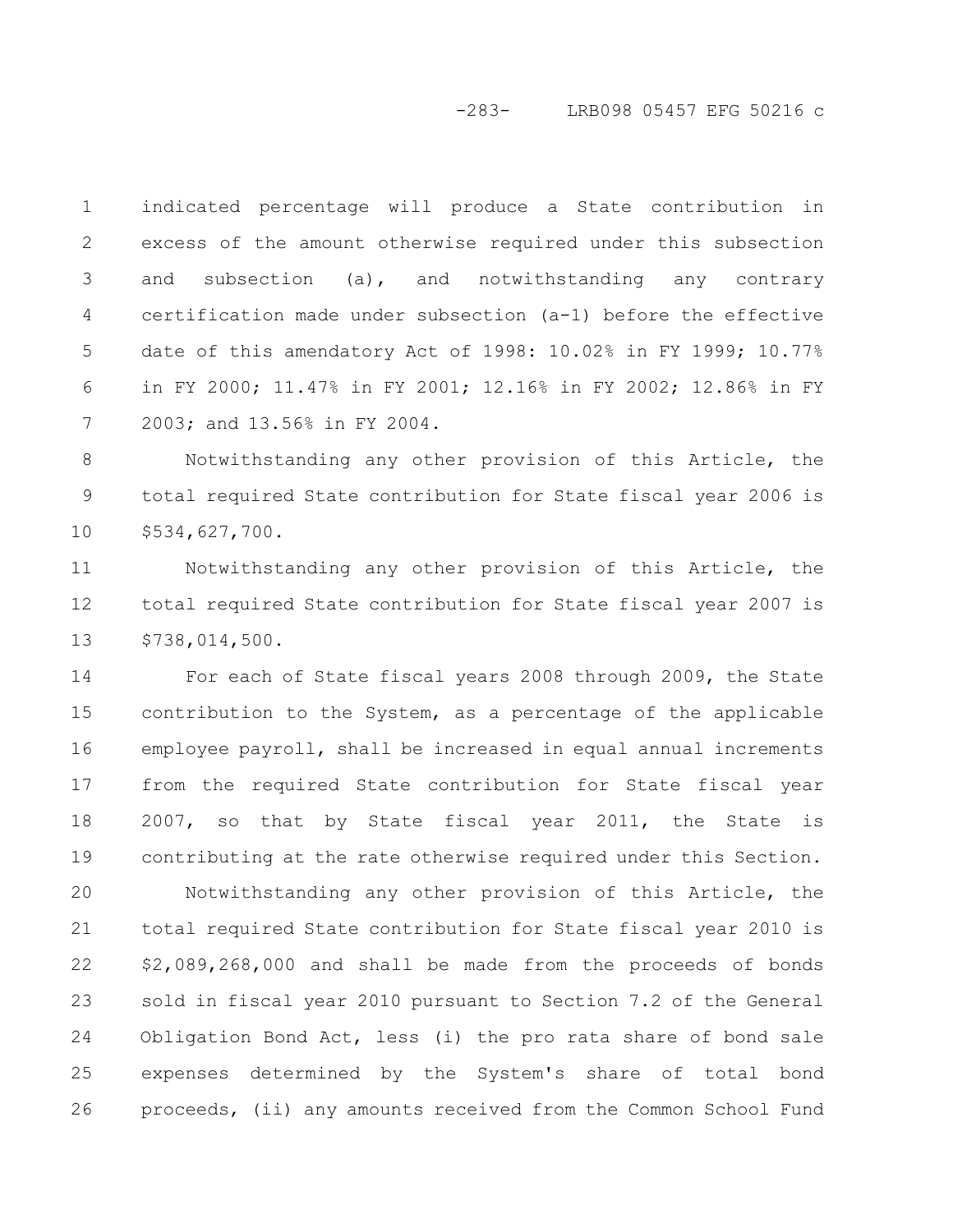in fiscal year 2010, and (iii) any reduction in bond proceeds due to the issuance of discounted bonds, if applicable. 1 2

Notwithstanding any other provision of this Article, the total required State contribution for State fiscal year 2011 is the amount recertified by the System on or before April 1, 2011 pursuant to subsection (a-1) of this Section and shall be made from the proceeds of bonds sold in fiscal year 2011 pursuant to Section 7.2 of the General Obligation Bond Act, less (i) the pro rata share of bond sale expenses determined by the System's share of total bond proceeds, (ii) any amounts received from the Common School Fund in fiscal year 2011, and (iii) any reduction in bond proceeds due to the issuance of discounted bonds, if applicable. This amount shall include, in addition to the amount certified by the System, an amount necessary to meet employer contributions required by the State as an employer under paragraph (e) of this Section, which may also be used by the System for contributions required by paragraph (a) of Section 16-127. 3 4 5 6 7 8 9 10 11 12 13 14 15 16 17 18

Beginning in State fiscal year 2045, the minimum State contribution for each fiscal year shall be the amount needed to maintain the total assets of the System at 100% of the total actuarial liabilities of the System. 19 20 21 22

Beginning in State fiscal year 2046, the cach fiscal year shall be the amount maintain the total assets of the System at 90% of the total <del>liabilities of</del> 23 24 25 26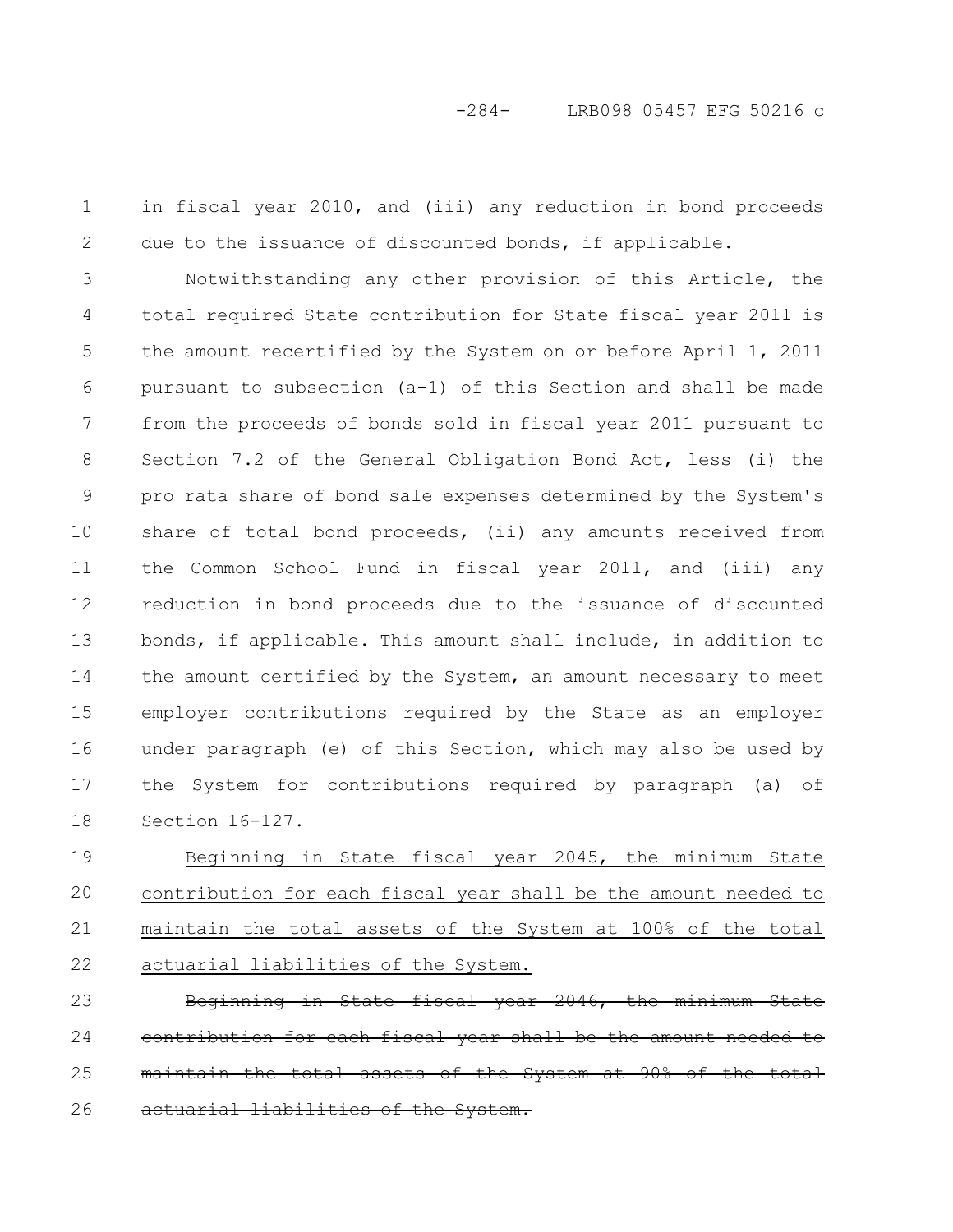-285- LRB098 05457 EFG 50216 c

Amounts received by the System pursuant to Section 25 of the Budget Stabilization Act or Section 8.12 of the State Finance Act in any fiscal year do not reduce and do not constitute payment of any portion of the minimum State contribution required under this Article in that fiscal year. Such amounts shall not reduce, and shall not be included in the calculation of, the required State contributions under this Article in any future year until the System has reached a funding ratio of at least 100% 90%. A reference in this Article to the "required State contribution" or any substantially similar term does not include or apply to any amounts payable to the System under Section 25 of the Budget Stabilization Act. 1 2 3 4 5 6 7 8 9 10 11 12

Notwithstanding any other provision of this Section, the required State contribution for State fiscal year 2005 and for fiscal year 2008 and each fiscal year thereafter through State fiscal year 2014, as calculated under this Section and certified under subsection (a-1), shall not exceed an amount equal to (i) the amount of the required State contribution that would have been calculated under this Section for that fiscal year if the System had not received any payments under subsection (d) of Section 7.2 of the General Obligation Bond Act, minus (ii) the portion of the State's total debt service payments for that fiscal year on the bonds issued in fiscal year 2003 for the purposes of that Section 7.2, as determined and certified by the Comptroller, that is the same as the System's portion of the total moneys distributed under 13 14 15 16 17 18 19 20 21 22 23 24 25 26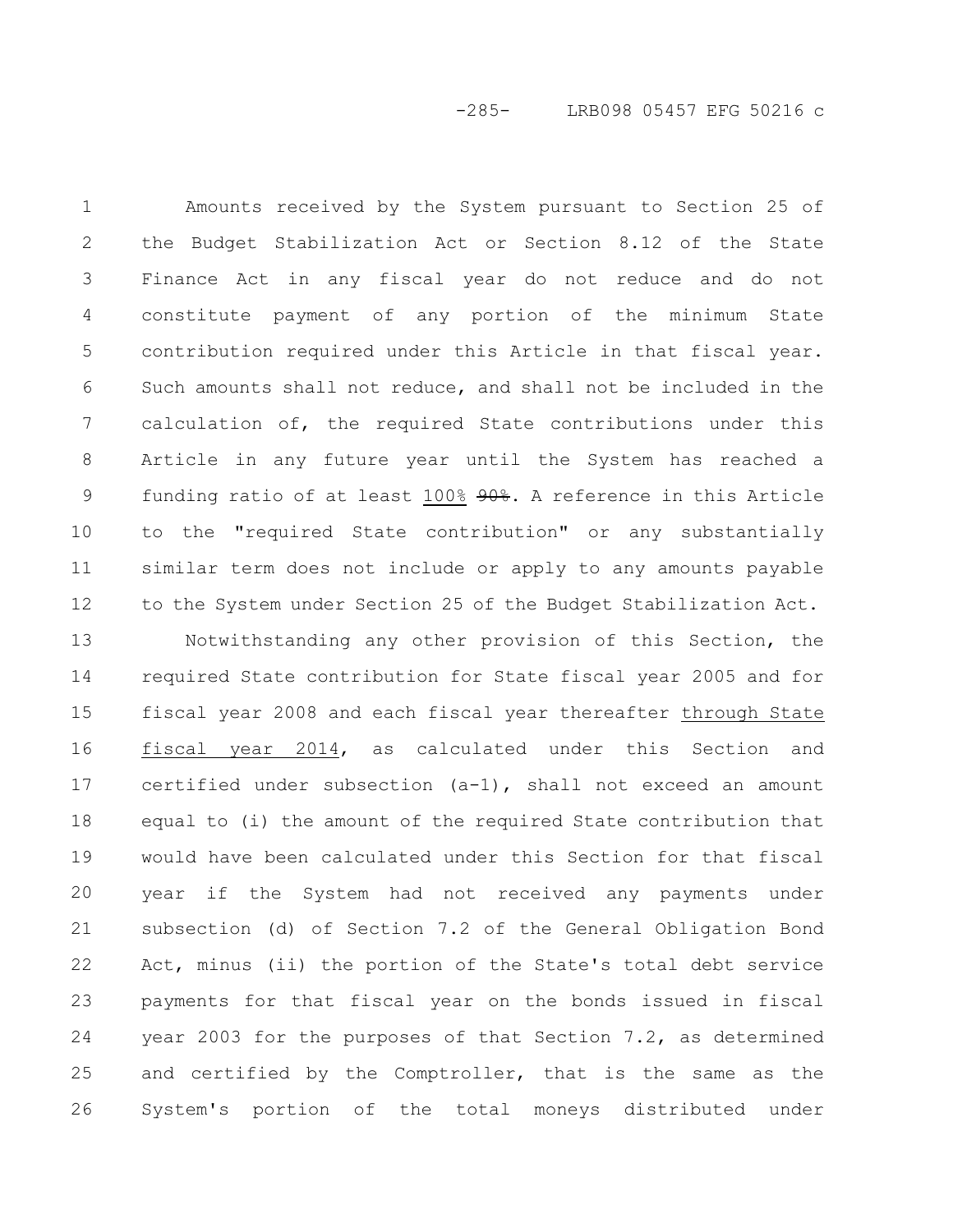-286- LRB098 05457 EFG 50216 c

subsection (d) of Section 7.2 of the General Obligation Bond Act. In determining this maximum for State fiscal years 2008 through 2010, however, the amount referred to in item (i) shall be increased, as a percentage of the applicable employee payroll, in equal increments calculated from the sum of the required State contribution for State fiscal year 2007 plus the applicable portion of the State's total debt service payments for fiscal year 2007 on the bonds issued in fiscal year 2003 for the purposes of Section 7.2 of the General Obligation Bond Act, so that, by State fiscal year 2011, the State is contributing at the rate otherwise required under this Section. 1 2 3 4 5 6 7 8 9 10 11

(c) Payment of the required State contributions and of all pensions, retirement annuities, death benefits, refunds, and other benefits granted under or assumed by this System, and all expenses in connection with the administration and operation thereof, are obligations of the State. 12 13 14 15 16

If members are paid from special trust or federal funds which are administered by the employing unit, whether school district or other unit, the employing unit shall pay to the System from such funds the full accruing retirement costs based upon that service, as determined by the System. Employer contributions, based on salary paid to members from federal funds, may be forwarded by the distributing agency of the State of Illinois to the System prior to allocation, in an amount determined in accordance with guidelines established by such agency and the System. 17 18 19 20 21 22 23 24 25 26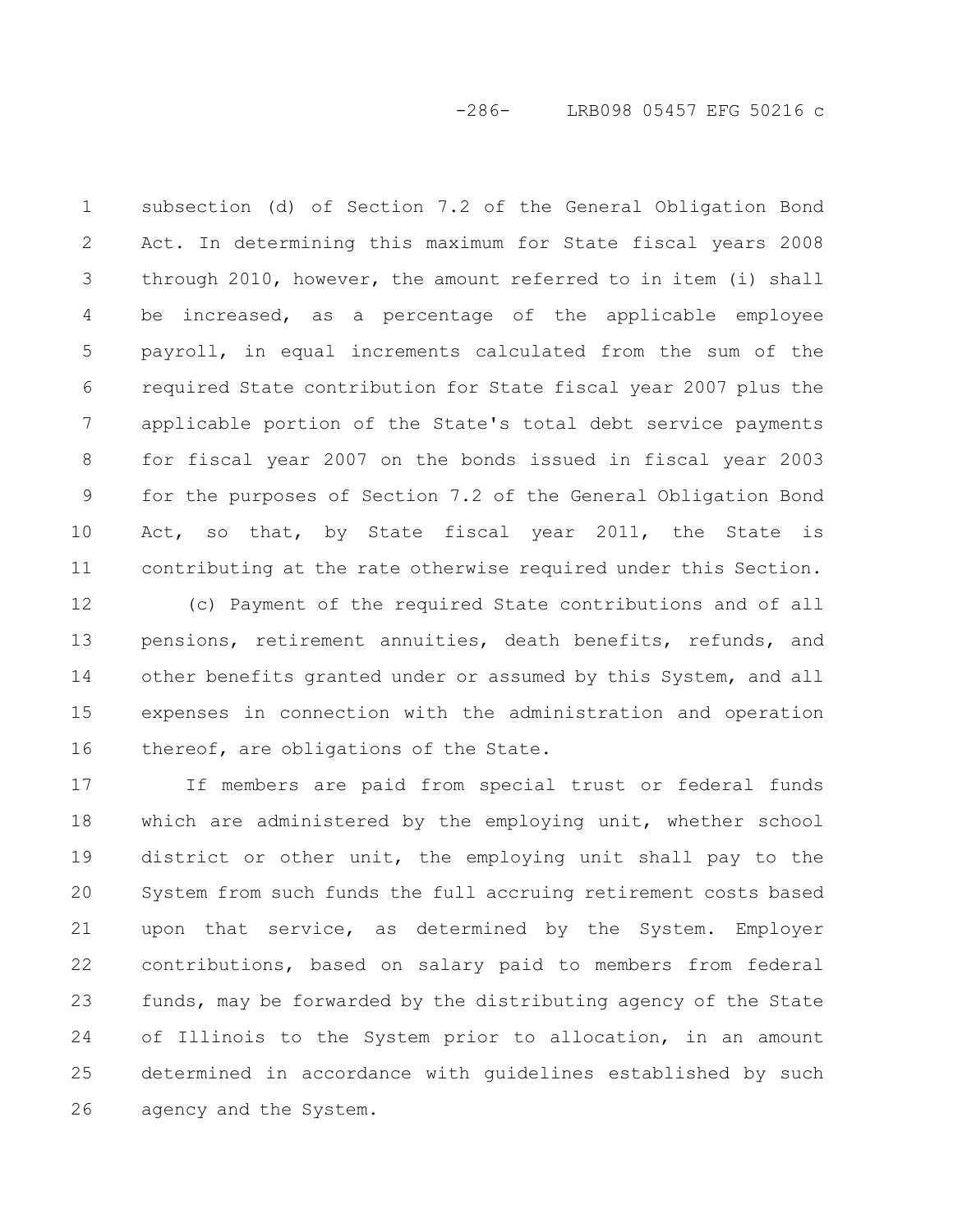# -287- LRB098 05457 EFG 50216 c

(d) Effective July 1, 1986, any employer of a teacher as defined in paragraph (8) of Section 16-106 shall pay the employer's normal cost of benefits based upon the teacher's service, in addition to employee contributions, as determined by the System. Such employer contributions shall be forwarded monthly in accordance with guidelines established by the System. 1 2 3 4 5 6 7

However, with respect to benefits granted under Section 16-133.4 or 16-133.5 to a teacher as defined in paragraph (8) of Section 16-106, the employer's contribution shall be 12% (rather than 20%) of the member's highest annual salary rate for each year of creditable service granted, and the employer shall also pay the required employee contribution on behalf of the teacher. For the purposes of Sections 16-133.4 and 16-133.5, a teacher as defined in paragraph (8) of Section 16-106 who is serving in that capacity while on leave of absence from another employer under this Article shall not be considered an employee of the employer from which the teacher is on leave. 8 9 10 11 12 13 14 15 16 17 18 19

(e) Beginning July 1, 1998, every employer of a teacher shall pay to the System an employer contribution computed as follows: 20 21 22

(1) Beginning July 1, 1998 through June 30, 1999, the employer contribution shall be equal to 0.3% of each teacher's salary. 23 24 25

26

(2) Beginning July 1, 1999 and thereafter, the employer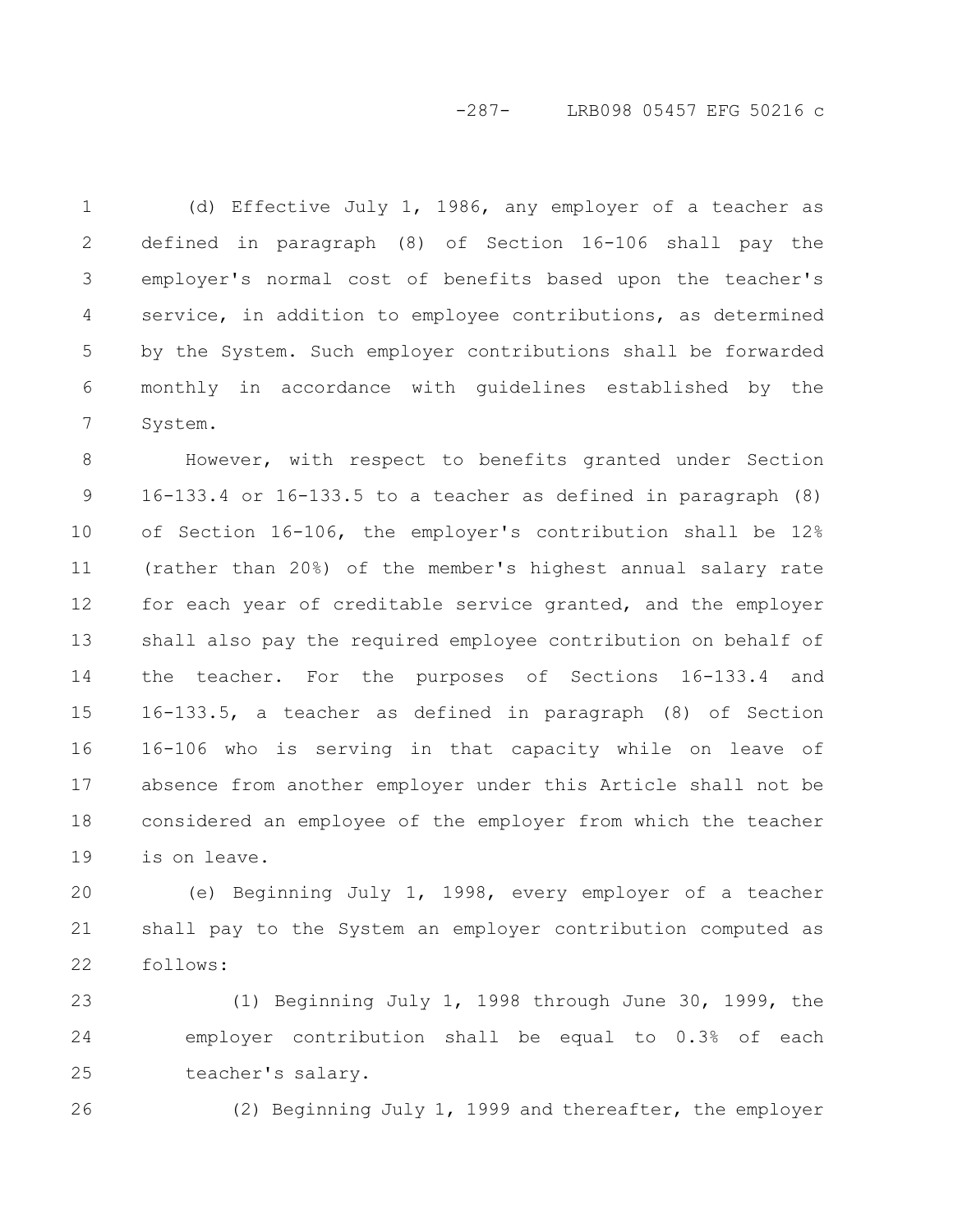contribution shall be equal to 0.58% of each teacher's salary. 1 2

The school district or other employing unit may pay these employer contributions out of any source of funding available for that purpose and shall forward the contributions to the System on the schedule established for the payment of member contributions. 3 4 5 6 7

These employer contributions are intended to offset a portion of the cost to the System of the increases in retirement benefits resulting from this amendatory Act of 1998. 8 9 10

Each employer of teachers is entitled to a credit against the contributions required under this subsection (e) with respect to salaries paid to teachers for the period January 1, 2002 through June 30, 2003, equal to the amount paid by that employer under subsection (a-5) of Section 6.6 of the State Employees Group Insurance Act of 1971 with respect to salaries paid to teachers for that period. 11 12 13 14 15 16 17

The additional 1% employee contribution required under Section 16-152 by this amendatory Act of 1998 is the responsibility of the teacher and not the teacher's employer, unless the employer agrees, through collective bargaining or otherwise, to make the contribution on behalf of the teacher. 18 19 20 21 22

If an employer is required by a contract in effect on May 1, 1998 between the employer and an employee organization to pay, on behalf of all its full-time employees covered by this Article, all mandatory employee contributions required under 23 24 25 26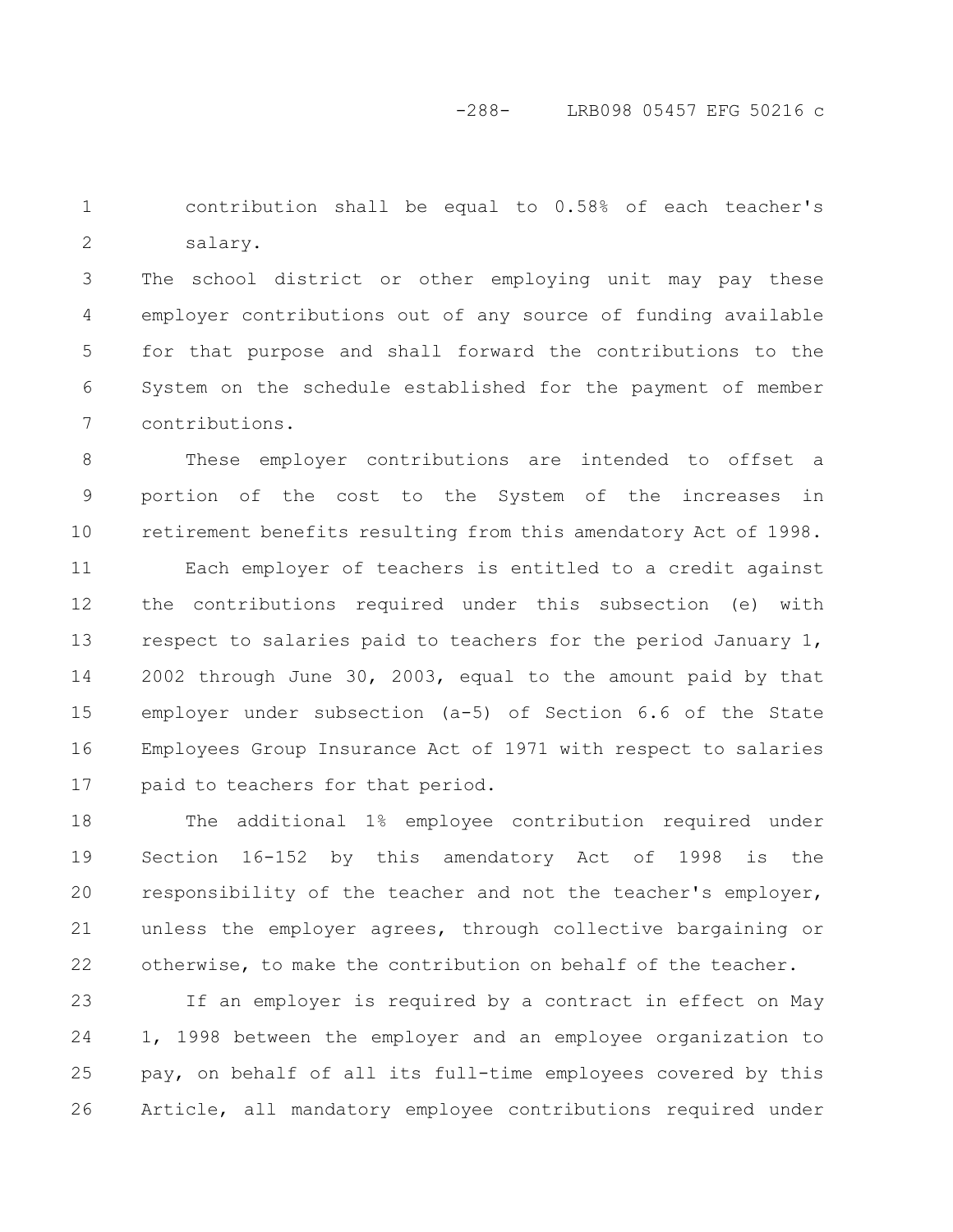## -289- LRB098 05457 EFG 50216 c

this Article, then the employer shall be excused from paying the employer contribution required under this subsection (e) for the balance of the term of that contract. The employer and the employee organization shall jointly certify to the System the existence of the contractual requirement, in such form as the System may prescribe. This exclusion shall cease upon the termination, extension, or renewal of the contract at any time after May 1, 1998. 1 2 3 4 5 6 7 8

(f) If the amount of a teacher's salary for any school year used to determine final average salary exceeds the member's annual full-time salary rate with the same employer for the previous school year by more than 6%, the teacher's employer shall pay to the System, in addition to all other payments required under this Section and in accordance with guidelines established by the System, the present value of the increase in benefits resulting from the portion of the increase in salary that is in excess of 6%. This present value shall be computed by the System on the basis of the actuarial assumptions and tables used in the most recent actuarial valuation of the System that is available at the time of the computation. If a teacher's salary for the 2005-2006 school year is used to determine final average salary under this subsection (f), then the changes made to this subsection (f) by Public Act 94-1057 shall apply in calculating whether the increase in his or her salary is in excess of 6%. For the purposes of this Section, change in employment under Section 10-21.12 of the School Code 9 10 11 12 13 14 15 16 17 18 19 20 21 22 23 24 25 26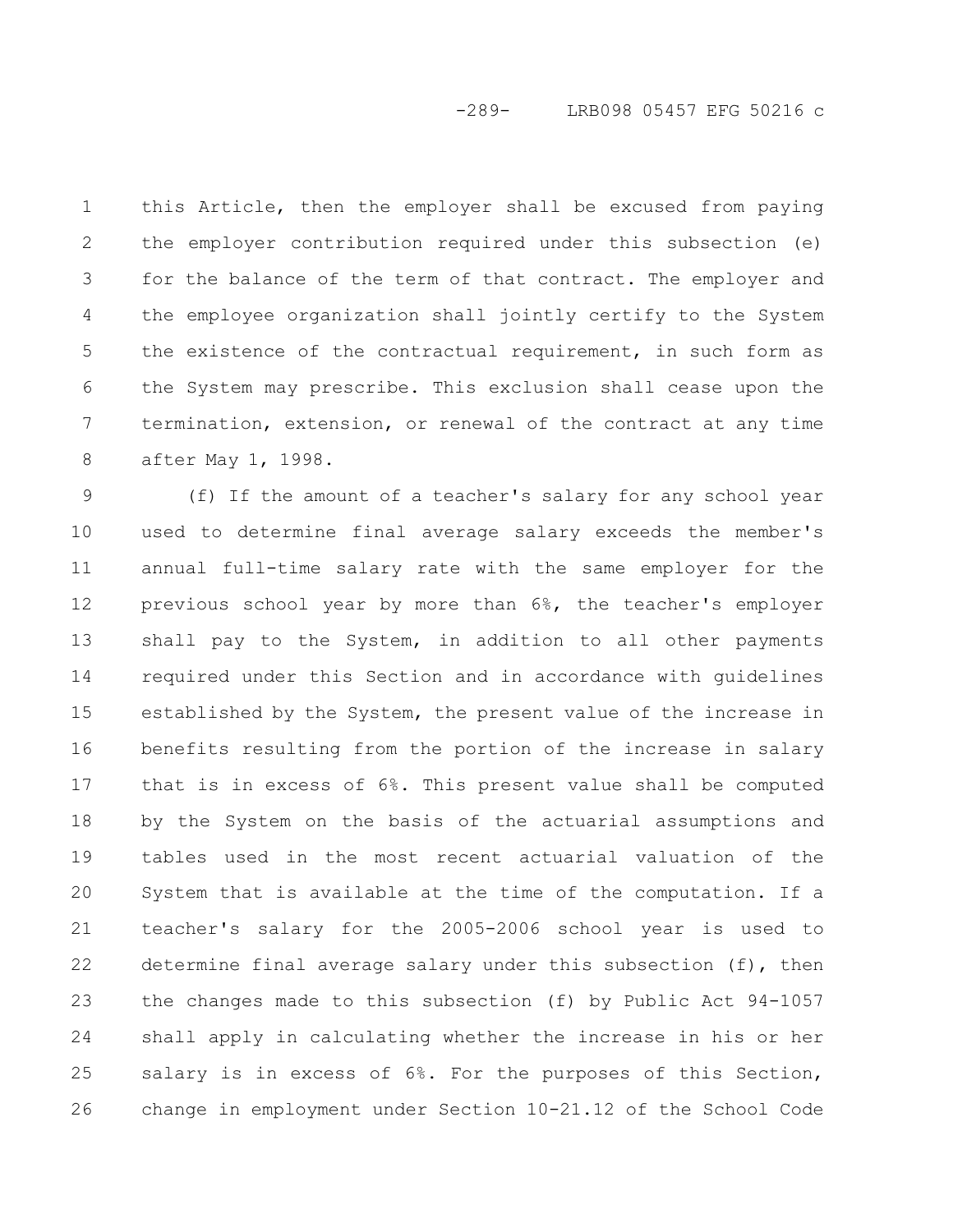## -290- LRB098 05457 EFG 50216 c

on or after June 1, 2005 shall constitute a change in employer. The System may require the employer to provide any pertinent information or documentation. The changes made to this subsection (f) by this amendatory Act of the 94th General Assembly apply without regard to whether the teacher was in service on or after its effective date. 1 2 3 4 5 6

Whenever it determines that a payment is or may be required under this subsection, the System shall calculate the amount of the payment and bill the employer for that amount. The bill shall specify the calculations used to determine the amount due. If the employer disputes the amount of the bill, it may, within 30 days after receipt of the bill, apply to the System in writing for a recalculation. The application must specify in detail the grounds of the dispute and, if the employer asserts that the calculation is subject to subsection (g) or (h) of this Section, must include an affidavit setting forth and attesting to all facts within the employer's knowledge that are pertinent to the applicability of that subsection. Upon receiving a timely application for recalculation, the System shall review the application and, if appropriate, recalculate the amount due. 7 8 9 10 11 12 13 14 15 16 17 18 19 20 21

The employer contributions required under this subsection (f) may be paid in the form of a lump sum within 90 days after receipt of the bill. If the employer contributions are not paid within 90 days after receipt of the bill, then interest will be charged at a rate equal to the System's annual actuarially 22 23 24 25 26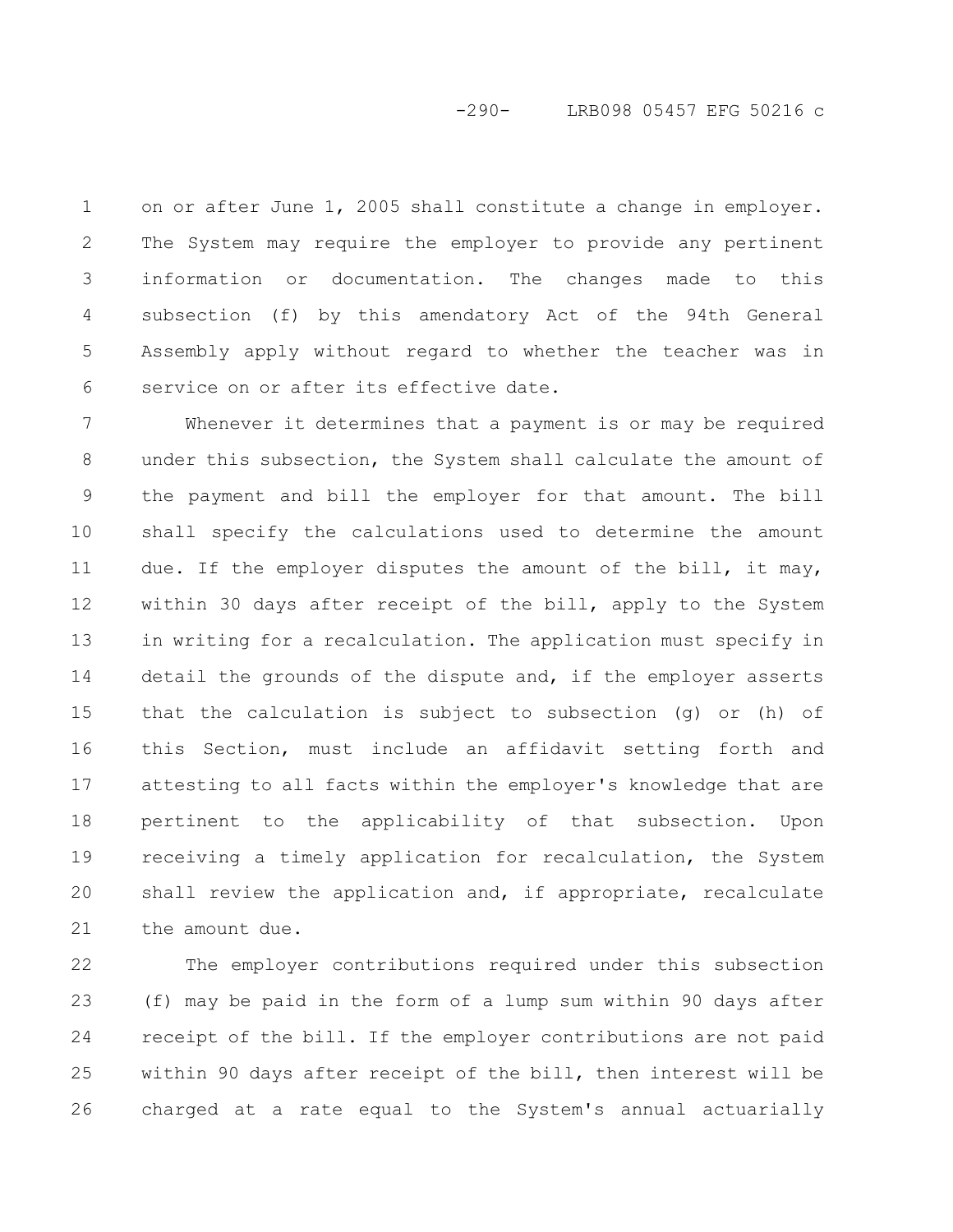#### -291- LRB098 05457 EFG 50216 c

assumed rate of return on investment compounded annually from the 91st day after receipt of the bill. Payments must be concluded within 3 years after the employer's receipt of the bill. 1 2 3 4

(g) This subsection (g) applies only to payments made or salary increases given on or after June 1, 2005 but before July 1, 2011. The changes made by Public Act 94-1057 shall not require the System to refund any payments received before July 31, 2006 (the effective date of Public Act 94-1057). 5 6 7 8 9

When assessing payment for any amount due under subsection (f), the System shall exclude salary increases paid to teachers under contracts or collective bargaining agreements entered into, amended, or renewed before June 1, 2005. 10 11 12 13

When assessing payment for any amount due under subsection (f), the System shall exclude salary increases paid to a teacher at a time when the teacher is 10 or more years from retirement eligibility under Section 16-132 or 16-133.2. 14 15 16 17

When assessing payment for any amount due under subsection (f), the System shall exclude salary increases resulting from overload work, including summer school, when the school district has certified to the System, and the System has approved the certification, that (i) the overload work is for the sole purpose of classroom instruction in excess of the standard number of classes for a full-time teacher in a school district during a school year and (ii) the salary increases are equal to or less than the rate of pay for classroom instruction 18 19 20 21 22 23 24 25 26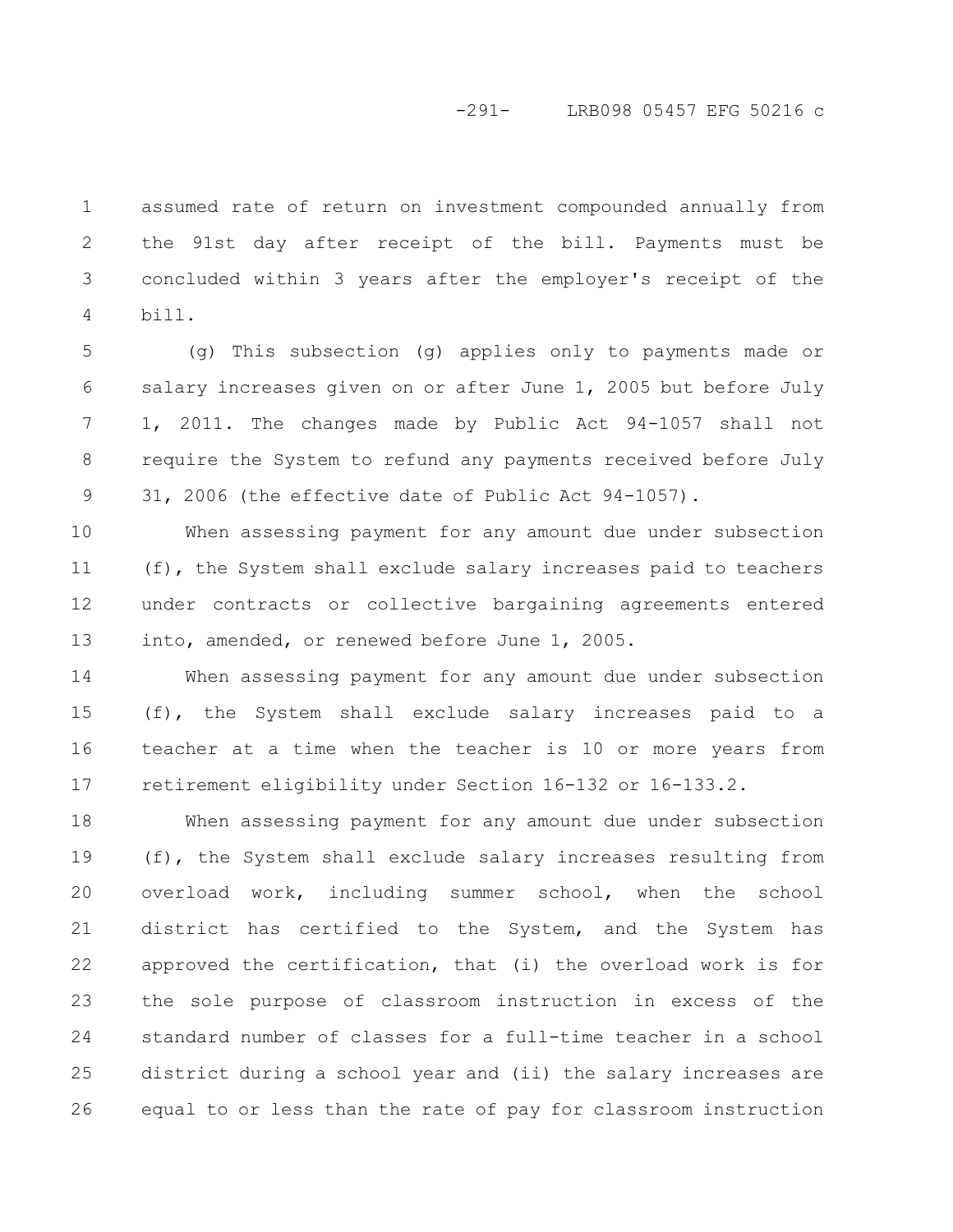1

computed on the teacher's current salary and work schedule.

When assessing payment for any amount due under subsection (f), the System shall exclude a salary increase resulting from a promotion (i) for which the employee is required to hold a certificate or supervisory endorsement issued by the State Teacher Certification Board that is a different certification or supervisory endorsement than is required for the teacher's previous position and (ii) to a position that has existed and been filled by a member for no less than one complete academic year and the salary increase from the promotion is an increase that results in an amount no greater than the lesser of the average salary paid for other similar positions in the district requiring the same certification or the amount stipulated in the collective bargaining agreement for a similar position requiring the same certification. 2 3 4 5 6 7 8 9 10 11 12 13 14 15

When assessing payment for any amount due under subsection (f), the System shall exclude any payment to the teacher from the State of Illinois or the State Board of Education over which the employer does not have discretion, notwithstanding that the payment is included in the computation of final average salary. 16 17 18 19 20 21

(h) When assessing payment for any amount due under subsection (f), the System shall exclude any salary increase described in subsection (g) of this Section given on or after July 1, 2011 but before July 1, 2014 under a contract or collective bargaining agreement entered into, amended, or 22 23 24 25 26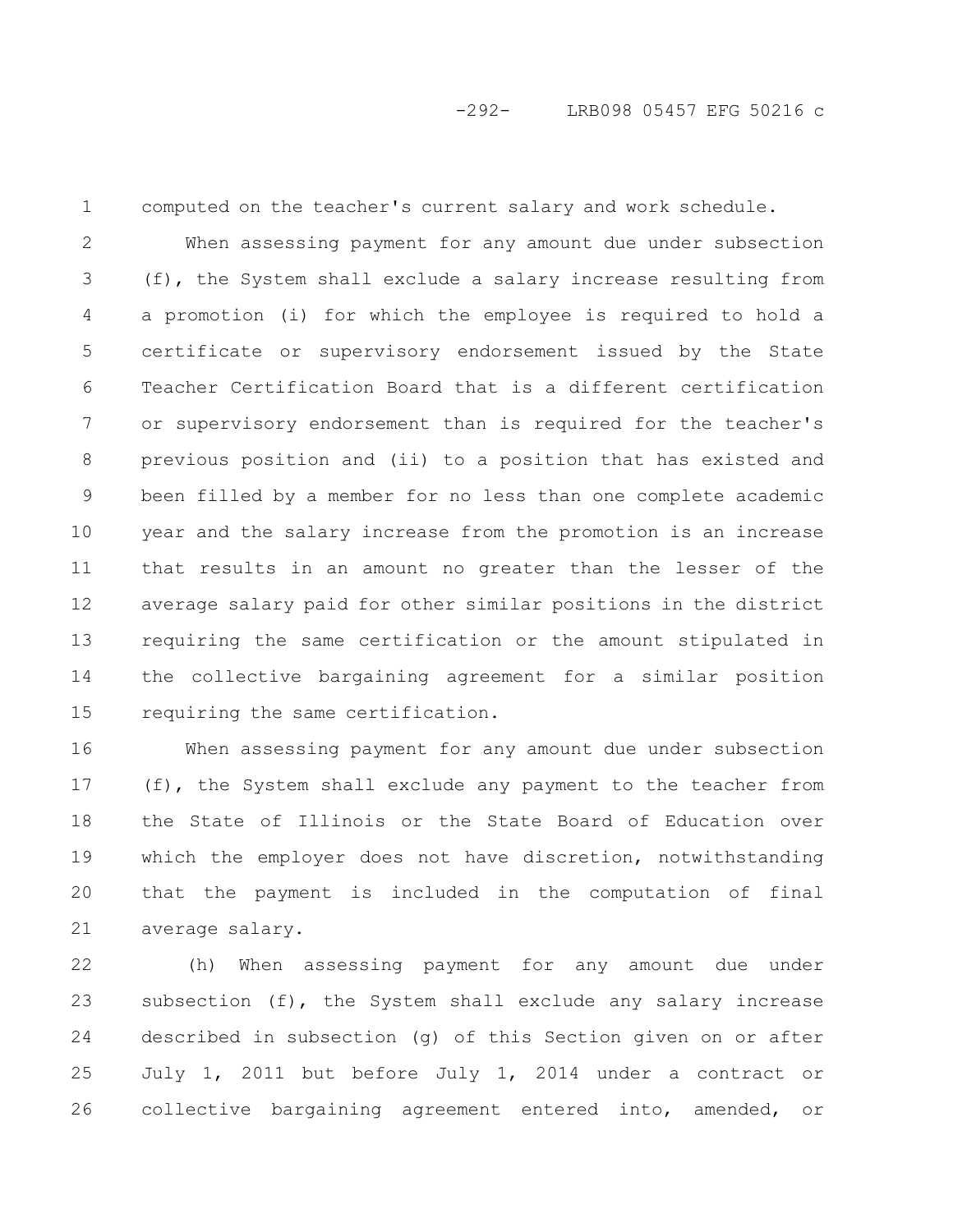#### -293- LRB098 05457 EFG 50216 c

renewed on or after June 1, 2005 but before July 1, 2011. Notwithstanding any other provision of this Section, any payments made or salary increases given after June 30, 2014 shall be used in assessing payment for any amount due under subsection (f) of this Section. 1 2 3 4 5

(i) The System shall prepare a report and file copies of the report with the Governor and the General Assembly by January 1, 2007 that contains all of the following information: 6 7 8

(1) The number of recalculations required by the changes made to this Section by Public Act 94-1057 for each employer. 9 10 11

(2) The dollar amount by which each employer's contribution to the System was changed due to recalculations required by Public Act 94-1057. 12 13 14

(3) The total amount the System received from each employer as a result of the changes made to this Section by Public Act 94-4. 15 16 17

(4) The increase in the required State contribution resulting from the changes made to this Section by Public Act 94-1057. 18 19 20

(j) For purposes of determining the required State contribution to the System, the value of the System's assets shall be equal to the actuarial value of the System's assets, which shall be calculated as follows: 21 22 23 24

As of June 30, 2008, the actuarial value of the System's assets shall be equal to the market value of the assets as of 25 26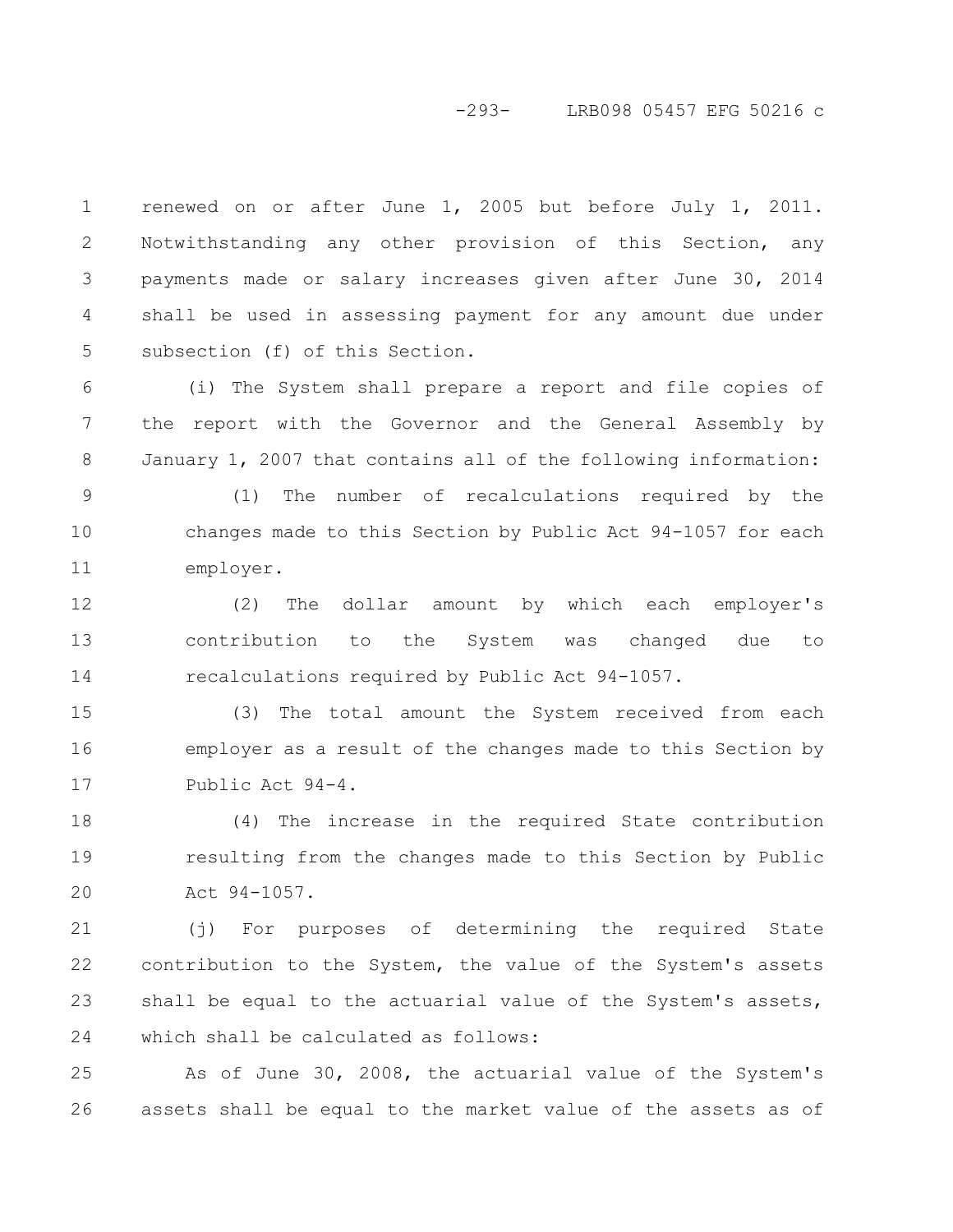#### -294- LRB098 05457 EFG 50216 c

that date. In determining the actuarial value of the System's assets for fiscal years after June 30, 2008, any actuarial gains or losses from investment return incurred in a fiscal year shall be recognized in equal annual amounts over the 5-year period following that fiscal year. 1 2 3 4 5

(k) For purposes of determining the required State contribution to the system for a particular year, the actuarial value of assets shall be assumed to earn a rate of return equal to the system's actuarially assumed rate of return. 6 7 8 9

(Source: P.A. 96-43, eff. 7-15-09; 96-1497, eff. 1-14-11; 96-1511, eff. 1-27-11; 96-1554, eff. 3-18-11; 97-694, eff. 6-18-12; 97-813, eff. 7-13-12.) 10 11 12

(40 ILCS 5/16-158.2 new) 13

14

Sec. 16-158.2. Obligations of State; funding guarantee. (a) Beginning July 1, 2014, the State shall be obligated to contribute to the System in each State fiscal year an amount not less than the sum of (i) the State's normal cost for the 15 16 17

year and (ii) the portion of the unfunded accrued liability assigned to that year by law. Notwithstanding any other provision of law, if the State fails to pay an amount required under this subsection, it shall be the obligation of the Board to seek payment of the required amount in compliance with the provisions of this Section and, if the amount remains unpaid, to bring a mandamus action in the Supreme Court of Illinois to compel the State to make the required payment. 18 19 20 21 22 23 24 25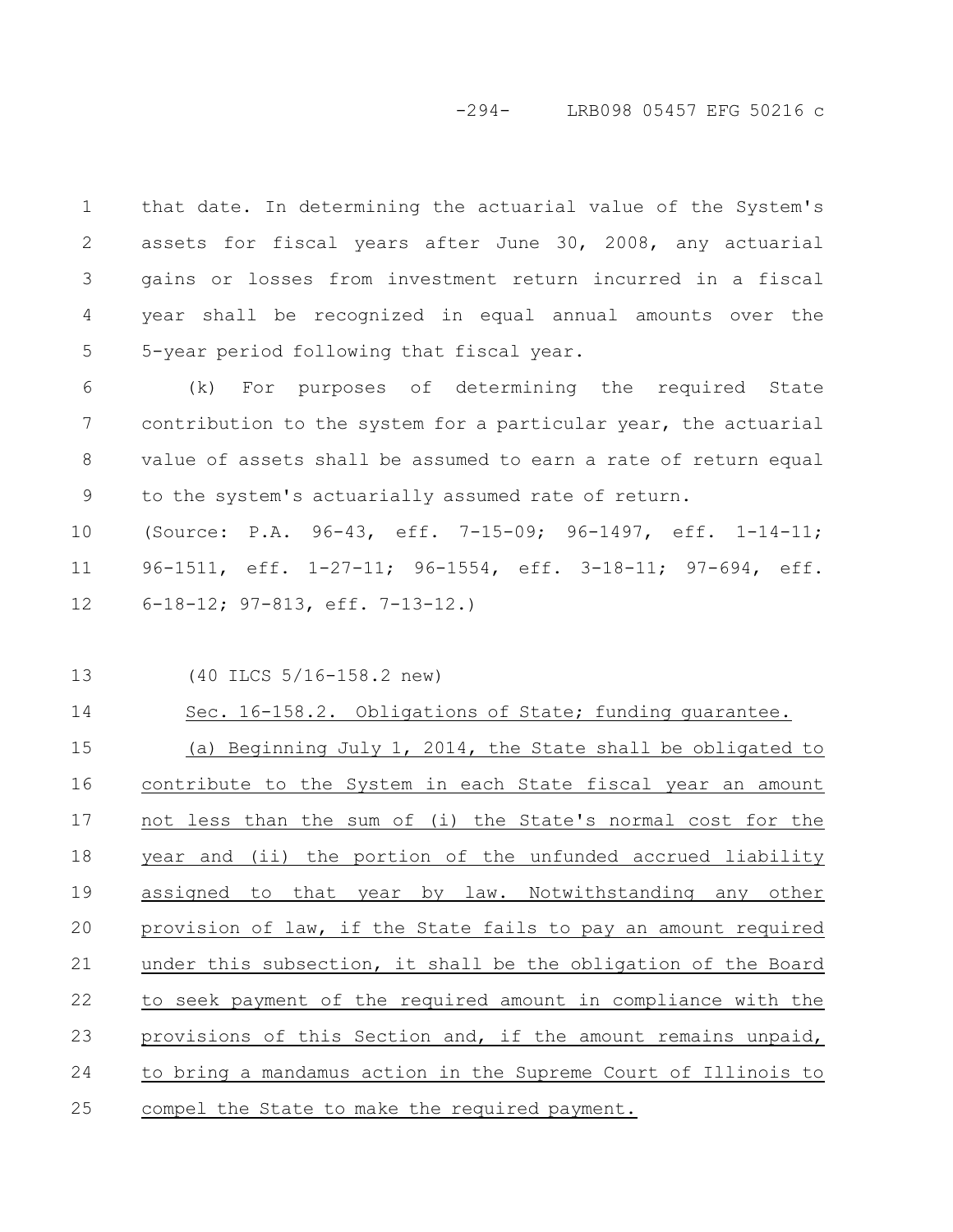-295- LRB098 05457 EFG 50216 c

If the System submits a voucher for contributions required under Section 16-158 and the State fails to pay that voucher within 90 days of its receipt, the Board shall submit a written request to the Comptroller seeking payment. A copy of the request shall be filed with the Secretary of State, and the Secretary of State shall provide a copy to the Governor and General Assembly. No earlier than the 16th day after the System files the request with the Comptroller and Secretary of State, if the amount remains unpaid the Board shall commence a mandamus action in the Supreme Court of Illinois to compel the Comptroller to satisfy the voucher. This subsection (a) constitutes an express waiver of the State's sovereign immunity solely to the extent that it permits the Board to commence a mandamus action in the Supreme Court of Illinois to compel the Comptroller to pay a voucher for the 1 2 3 4 5 6 7 8 9 10 11 12 13 14 15

contributions required under Section 16-158. 16

(b) Beginning in State fiscal year 2016, the State shall be obligated to make the transfers set forth in subsections (c-5) and (c-10) of Section 20 of the Budget Stabilization Act and to pay to the System its proportionate share of the transferred amounts in accordance with Section 25 of the Budget Stabilization Act. Notwithstanding any other provision of law, if the State fails to transfer an amount required under this subsection or to pay to the System its proportionate share of the transferred amount in accordance with Section 25 of the Budget Stabilization Act, it shall be the obligation of the 17 18 19 20 21 22 23 24 25 26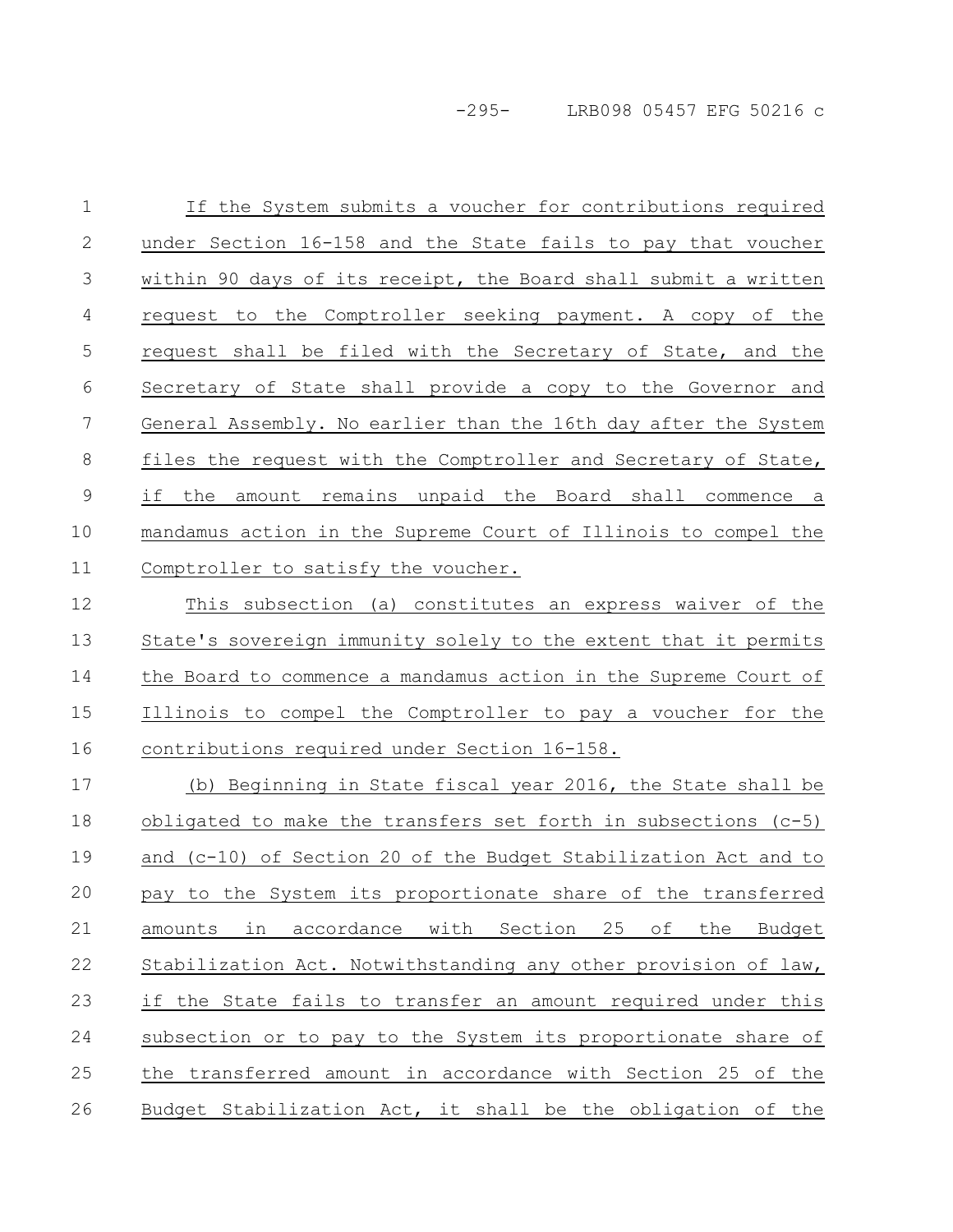-296- LRB098 05457 EFG 50216 c

Board to seek transfer or payment of the required amount in compliance with the provisions of this Section and, if the required amount remains untransferred or the required payment remains unpaid, to bring a mandamus action in the Supreme Court of Illinois to compel the State to make the required transfer or payment or both, as the case may be. 1 2 3 4 5 6

If the State fails to make a transfer required under subsection (c-5) or (c-10) of Section 20 of the Budget Stabilization Act or a payment to the System required under Section 25 of that Act, the Board shall submit a written request to the Comptroller seeking payment. A copy of the request shall be filed with the Secretary of State, and the Secretary of State shall provide a copy to the Governor and General Assembly. No earlier than the 16th day after the System files the request with the Comptroller and Secretary of State, if the required amount remains untransferred or the required payment remains unpaid, the Board shall commence a mandamus action in the Supreme Court of Illinois to compel the Comptroller to make the required transfer or payment or both, as the case may be. 7 8 9 10 11 12 13 14 15 16 17 18 19 20

This subsection (b) constitutes an express waiver of the State's sovereign immunity solely to the extent that it permits the Board to commence a mandamus action in the Supreme Court of Illinois to compel the Comptroller to make a transfer required under subsection (c-5) or (c-10) of Section 20 of the Budget Stabilization Act and to pay to the System its proportionate 21 22 23 24 25 26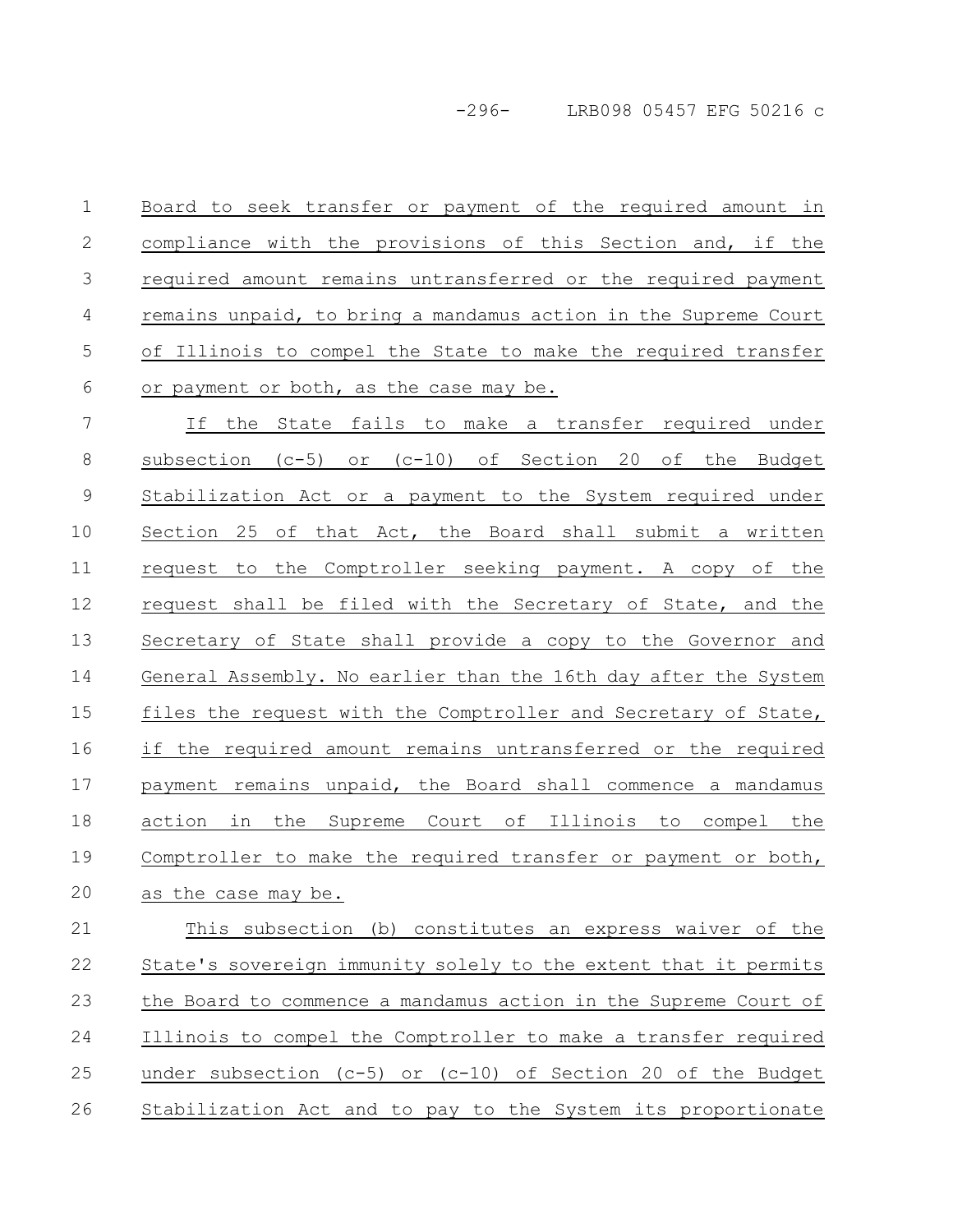-297- LRB098 05457 EFG 50216 c

share of the transferred amount in accordance with Section 25 of the Budget Stabilization Act. The obligations created by this subsection (b) expire when all of the requirements of subsections  $(c-5)$  and  $(c-10)$  of Section 20 of the Budget Stabilization Act and Section 25 of the Budget Stabilization Act have been met. (c) Any payments and transfers required to be made by the State pursuant to subsection (a) or (b) are expressly subordinate to the payment of the principal, interest, and premium, if any, on any bonded debt obligation of the State or any other State-created entity, either currently outstanding or to be issued, for which the source of repayment or security thereon is derived directly or indirectly from tax revenues collected by the State or any other State-created entity. Payments on such bonded obligations include any statutory fund transfers or other prefunding mechanisms or formulas set forth, now or hereafter, in State law or bond indentures, into debt service funds or accounts of the State related to such bond obligations, consistent with the payment schedules associated with such obligations. 1 2 3 4 5 6 7 8 9 10 11 12 13 14 15 16 17 18 19 20

(40 ILCS 5/16-203) 21

Sec. 16-203. Application and expiration of new benefit increases. 22 23

(a) As used in this Section, "new benefit increase" means an increase in the amount of any benefit provided under this 24 25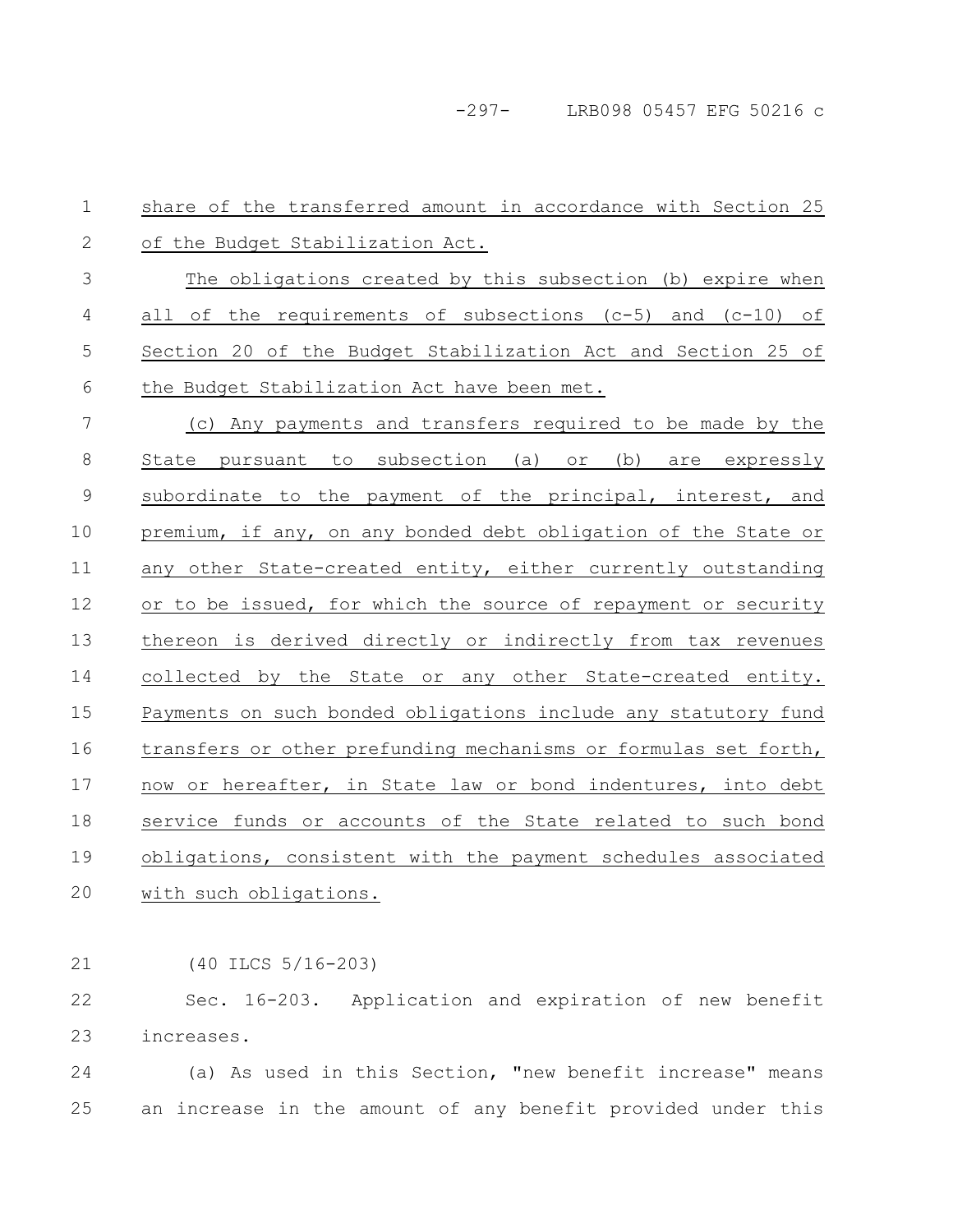## -298- LRB098 05457 EFG 50216 c

Article, or an expansion of the conditions of eligibility for any benefit under this Article, that results from an amendment to this Code that takes effect after June 1, 2005 (the effective date of Public Act 94-4). "New benefit increase", however, does not include any benefit increase resulting from the changes made to this Article by Public Act 95-910 or by this amendatory Act of the 98th 95th General Assembly. 1 2 3 4 5 6 7

(b) Notwithstanding any other provision of this Code or any subsequent amendment to this Code, every new benefit increase is subject to this Section and shall be deemed to be granted only in conformance with and contingent upon compliance with the provisions of this Section. 8 9 10 11 12

(c) The Public Act enacting a new benefit increase must identify and provide for payment to the System of additional funding at least sufficient to fund the resulting annual increase in cost to the System as it accrues. 13 14 15 16

Every new benefit increase is contingent upon the General Assembly providing the additional funding required under this subsection. The Commission on Government Forecasting and Accountability shall analyze whether adequate additional funding has been provided for the new benefit increase and shall report its analysis to the Public Pension Division of the Department of Insurance Financial and Professional Regulation. A new benefit increase created by a Public Act that does not include the additional funding required under this subsection is null and void. If the Public Pension Division determines 17 18 19 20 21 22 23 24 25 26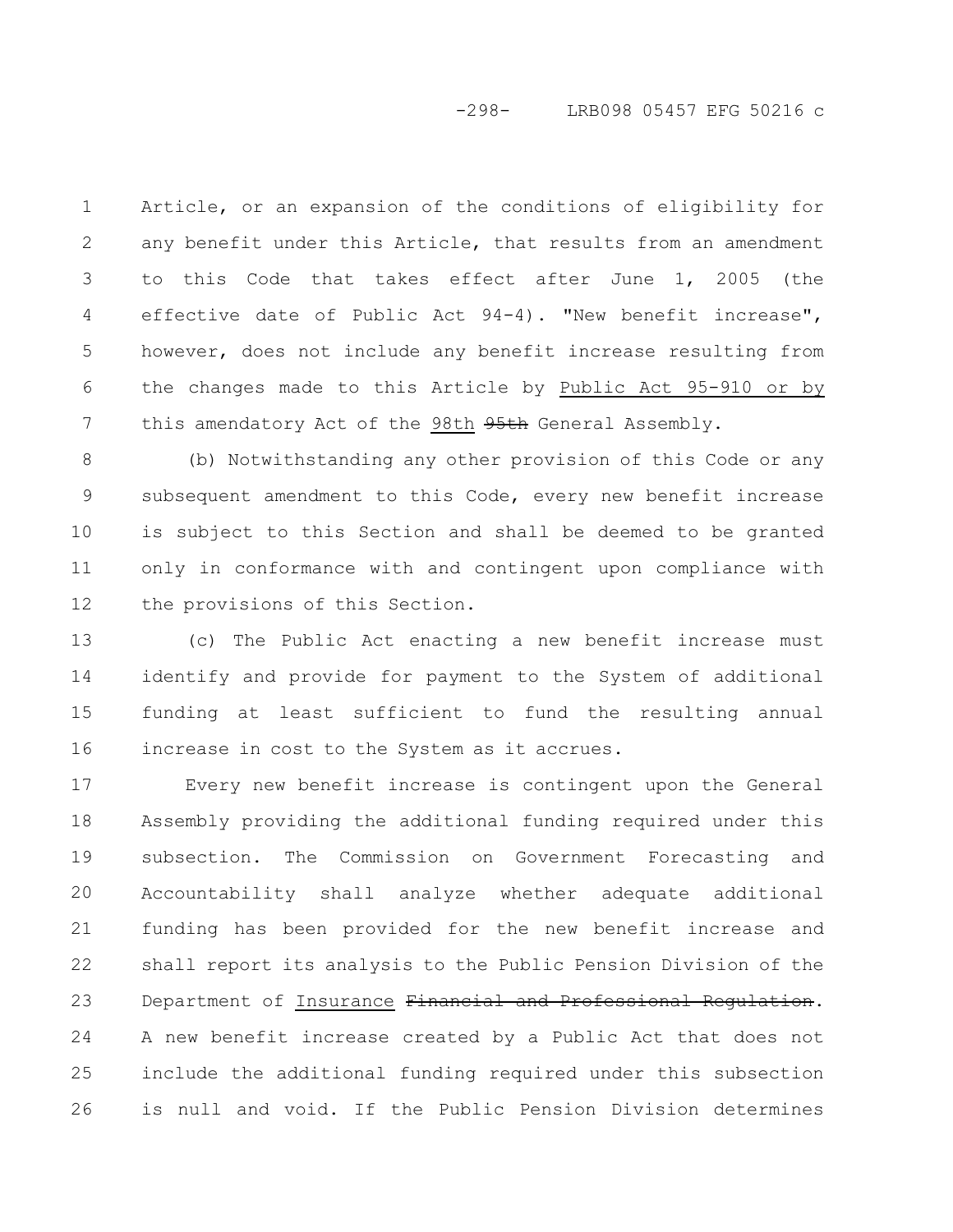## -299- LRB098 05457 EFG 50216 c

that the additional funding provided for a new benefit increase under this subsection is or has become inadequate, it may so certify to the Governor and the State Comptroller and, in the absence of corrective action by the General Assembly, the new benefit increase shall expire at the end of the fiscal year in which the certification is made. 1 2 3 4 5 6

(d) Every new benefit increase shall expire 5 years after its effective date or on such earlier date as may be specified in the language enacting the new benefit increase or provided under subsection (c). This does not prevent the General Assembly from extending or re-creating a new benefit increase by law. 7 8 9 10 11 12

(e) Except as otherwise provided in the language creating the new benefit increase, a new benefit increase that expires under this Section continues to apply to persons who applied and qualified for the affected benefit while the new benefit increase was in effect and to the affected beneficiaries and alternate payees of such persons, but does not apply to any other person, including without limitation a person who continues in service after the expiration date and did not apply and qualify for the affected benefit while the new benefit increase was in effect. 13 14 15 16 17 18 19 20 21 22

(Source: P.A. 94-4, eff. 6-1-05; 95-910, eff. 8-26-08.) 23

(40 ILCS 5/16-205 new) 24

Sec. 16-205. Defined contribution plan. 25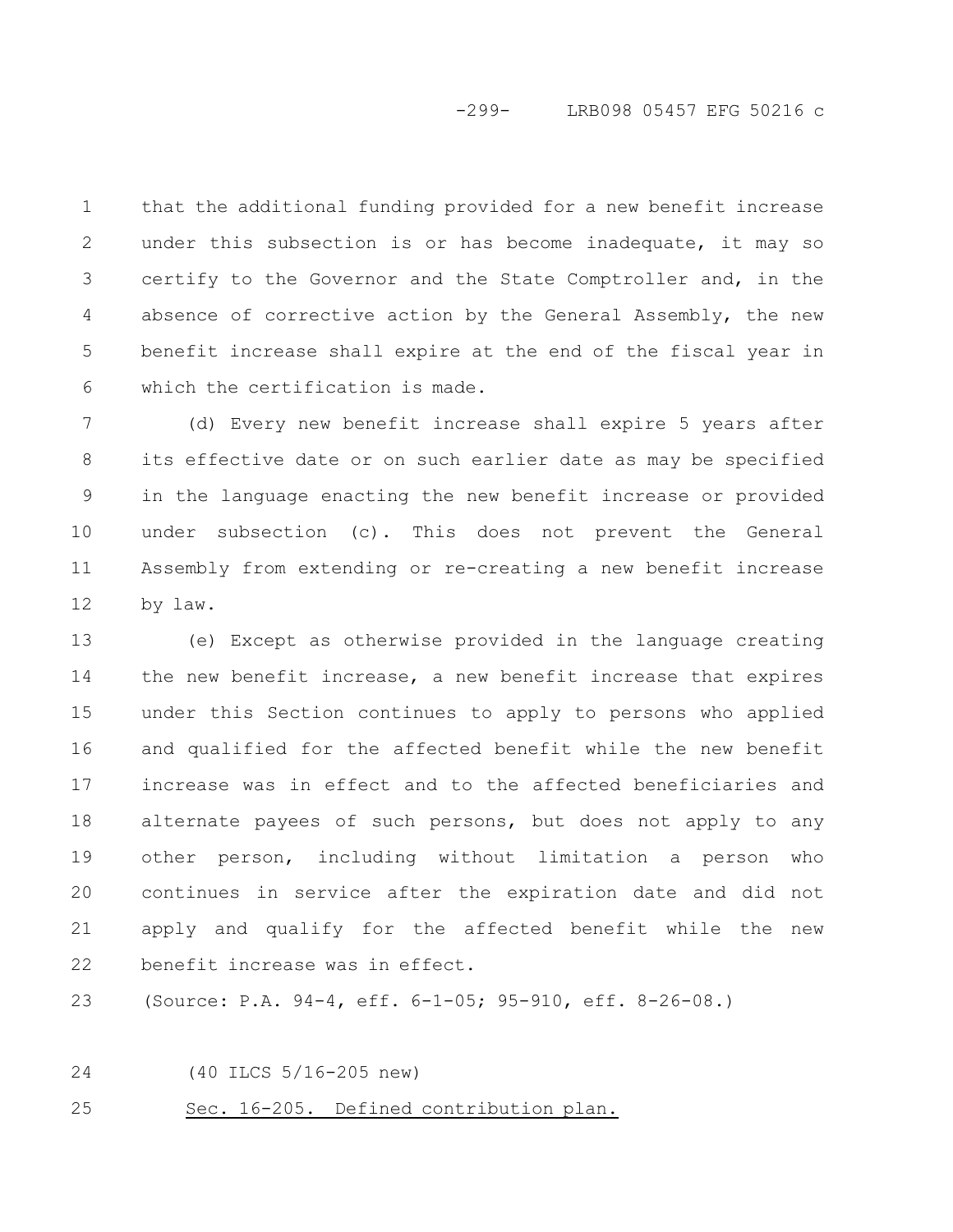-300- LRB098 05457 EFG 50216 c

| $\mathbf{1}$   | (a) By July 1, 2015, the System shall prepare and implement     |
|----------------|-----------------------------------------------------------------|
| 2              | a voluntary defined contribution plan for up to 5% of eligible  |
| 3              | active Tier 1 members. The System shall determine the 5% cap by |
| 4              | determining the number of Tier 1 active employees on the        |
| 5              | effective date of this Section. The defined contribution plan   |
| 6              | developed under this Section shall be a plan that aggregates    |
| $\overline{7}$ | employer and employee contributions in individual participant   |
| $\,8\,$        | accounts which, after meeting any other requirements, are used  |
| $\mathcal{G}$  | for payouts after retirement in accordance with this Section    |
| 10             | and any other applicable laws.                                  |
| 11             | As used in this Section, "defined benefit plan" means the       |
| 12             | retirement plan available under this Article to Tier 1 members  |
| 13             | who have not made the election authorized under this Section.   |
| 14             | (1) Under the defined contribution plan, an active Tier         |
| 15             | 1 member of this System could elect to cease accruing           |
| 16             | benefits in the defined benefit plan under this Article and     |
| 17             | begin accruing benefits for future service in the defined       |
| 18             | contribution plan. Service credit under the defined             |
| 19             | contribution plan may be used for determining retirement        |
| 20             | eligibility under the defined benefit plan.                     |
| 21             | Participants in the defined contribution<br>(2)<br>plan         |
| 22             | shall pay employee contributions at the same rate as Tier 1     |
| 23             | in this System who do not participate in the<br>members         |
| 24             | defined contribution plan.                                      |
| 25             | (3) State contributions shall be paid into the accounts         |
| 26             | of all participants in the defined contribution plan at a       |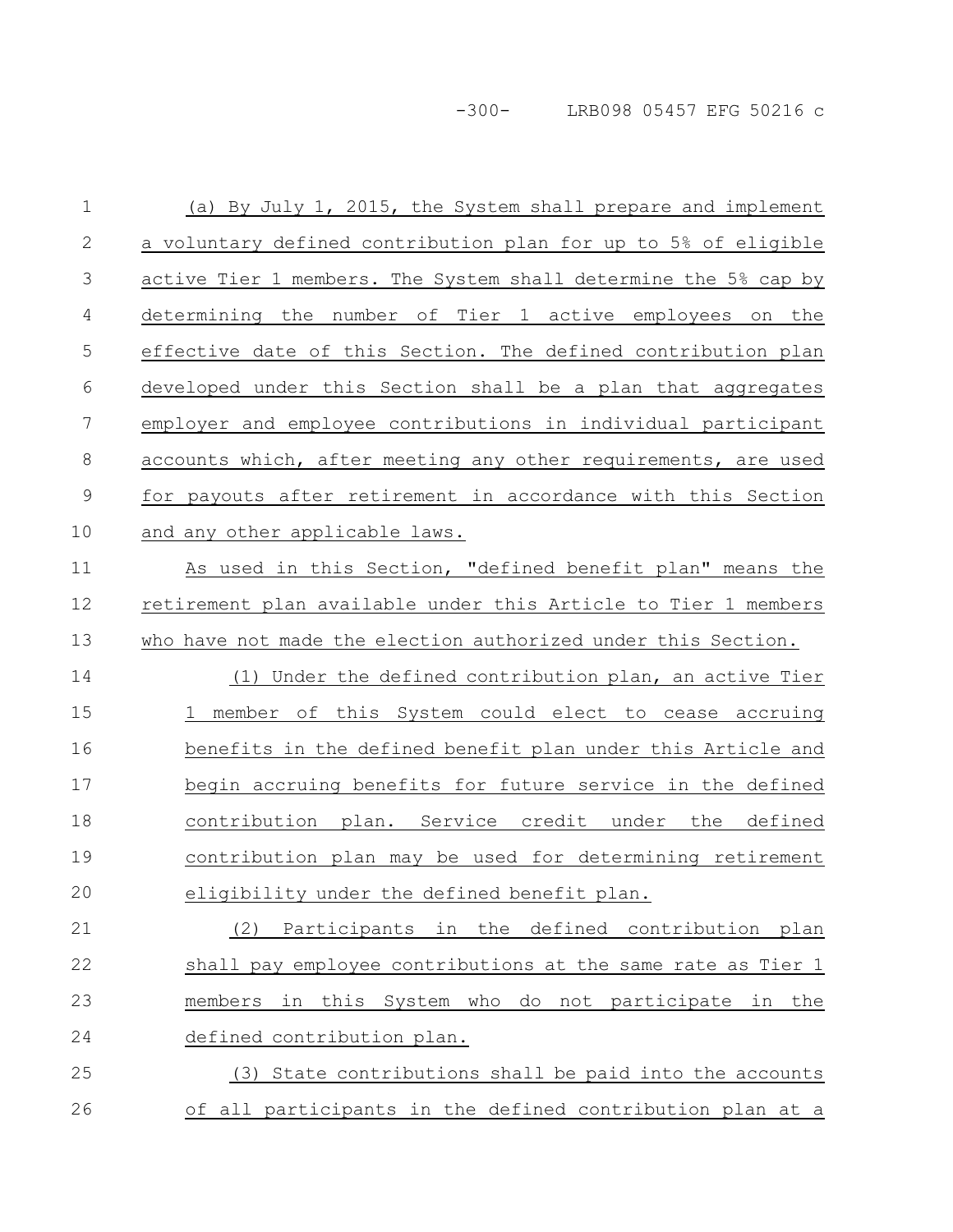-301- LRB098 05457 EFG 50216 c

uniform rate, expressed as a percentage of salary and determined for each year. This rate shall be no higher than the employer's normal cost for Tier 1 members in the defined benefit plan for that year, as determined by the System and expressed as a percentage of salary, and shall be no lower than 0% of salary. The State shall adjust this rate annually. (4) The defined contribution plan shall require 5 years of participation in the defined contribution plan before vesting in State contributions. If the participant fails to vest in them, the State contributions, and the earnings thereon, shall be forfeited. (5) The defined contribution plan may provide for participants in the plan to be eligible for the defined disability benefits available to other participants under this Article. If it does, the System shall reduce the employee contributions credited to the member's defined contribution plan account by an amount determined by the System to cover the cost of offering such benefits. (6) The defined contribution plan shall provide a variety of options for investments. These options shall include investments in a fund created by the System and managed in accordance with legal and fiduciary standards, as well as investment options otherwise available. (7) The defined contribution plan shall provide a variety of options for payouts to retirees and their 1 2 3 4 5 6 7 8 9 10 11 12 13 14 15 16 17 18 19 20 21 22 23 24 25 26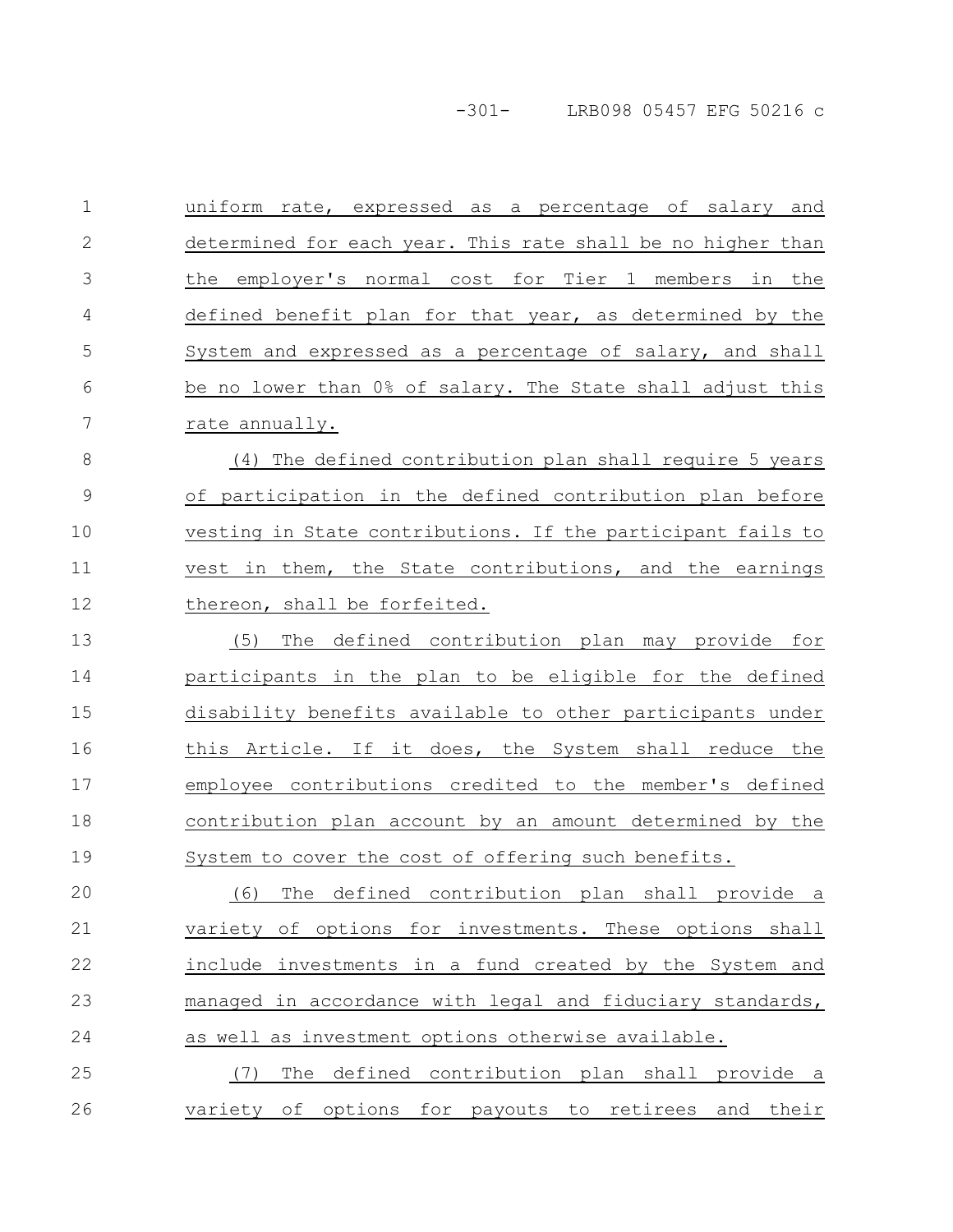survivors. 1

(8) To the extent authorized under federal law and as authorized by the System, the plan shall allow former participants in the plan to transfer or roll over employee and vested State contributions, and the earnings thereon, into other qualified retirement plans. 2 3 4 5 6

(9) The System shall reduce the employee contributions credited to the member's defined contribution plan account by an amount determined by the System to cover the cost of offering these benefits and any applicable administrative fees. 7 8 9 10 11

(b) Only persons who are active Tier 1 members of the System on the effective date of this Section are eligible to participate in the defined contribution plan. Participation in the defined contribution plan shall be limited to the first 5% of eligible persons who elect to participate. The election to participate in the defined contribution plan is voluntary and irrevocable. 12 13 14 15 16 17 18

(c) An eligible Tier 1 employee may irrevocably elect to participate in the defined contribution plan by filing with the System a written application to participate that is received by the System prior to its determination that 5% of eligible persons have elected to participate in the defined contribution plan. 19 20 21 22 23 24

When the System first determines that 5% of eligible persons have elected to participate in the defined contribution 25 26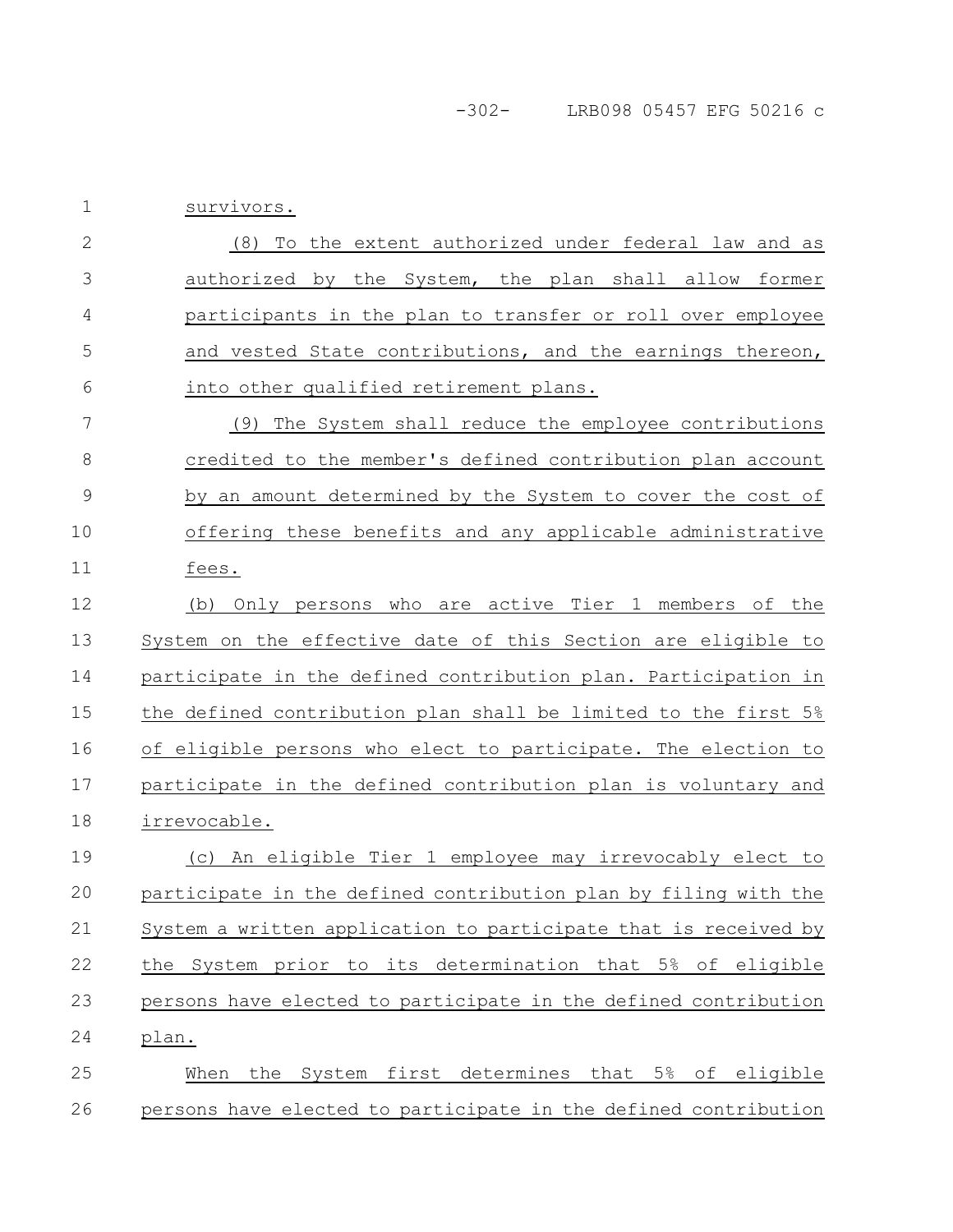plan, the System shall provide notice to previously eligible employees that the plan is no longer available and shall cease accepting applications to participate. 1 2 3

(d) The System shall make a good faith effort to contact each active Tier 1 member who is eligible to participate in the defined contribution plan. The System shall mail information describing the option to join the defined contribution plan to each of these employees to his or her last known address on file with the System. If the employee is not responsive to other means of contact, it is sufficient for the System to publish the details of the option on its website. 4 5 6 7 8 9 10 11

Upon request for further information describing the option, the System shall provide employees with information from the System before exercising the option to join the plan, including information on the impact to their vested benefits or non-vested service. The individual consultation shall include projections of the member's defined benefits at retirement or earlier termination of service and the value of the member's account at retirement or earlier termination of service. The System shall not provide advice or counseling with respect to whether the employee should exercise the option. The System shall inform Tier 1 employees who are eligible to participate in the defined contribution plan that they may also wish to obtain information and counsel relating to their option from any other available source, including but not limited to labor organizations, private counsel, and financial advisors. 12 13 14 15 16 17 18 19 20 21 22 23 24 25 26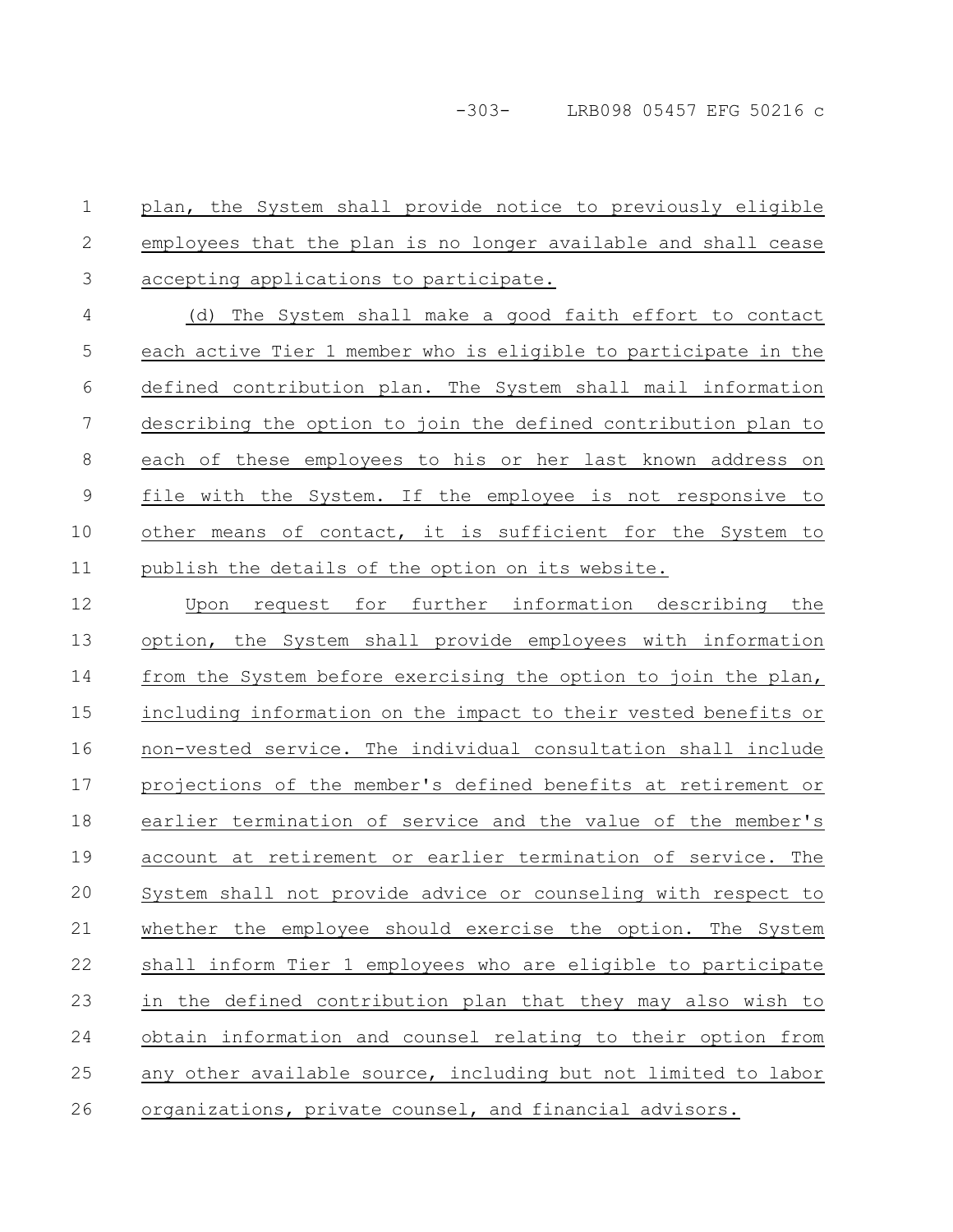-304- LRB098 05457 EFG 50216 c

(e) In no event shall the System, its staff, its authorized representatives, or the Board be liable for any information given to an employee under this Section. The System may coordinate with the Illinois Department of Central Management Services and other retirement systems administering a defined contribution plan in accordance with this amendatory Act of the 98th General Assembly to provide information concerning the impact of the option set forth in this Section. (f) Notwithstanding any other provision of this Section, no person shall begin participating in the defined contribution plan until it has attained qualified plan status and received all necessary approvals from the U.S. Internal Revenue Service. (g) The System shall report on its progress under this Section, including the available details of the defined contribution plan and the System's plans for informing eligible 1 2 3 4 5 6 7 8 9 10 11 12 13 14 15

Assembly on or before January 15, 2015. 17

18

16

(40 ILCS 5/16-206 new)

Sec. 16-206. Defined contribution plan; termination. If the defined contribution plan is terminated or becomes inoperative pursuant to law, then each participant in the plan shall automatically be deemed to have been a contributing Tier 1 member in the System's defined benefit plan during the time in which he or she participated in the defined contribution plan, and for that purpose the System shall be entitled to 19 20 21 22 23 24 25

Tier 1 members about the plan, to the Governor and the General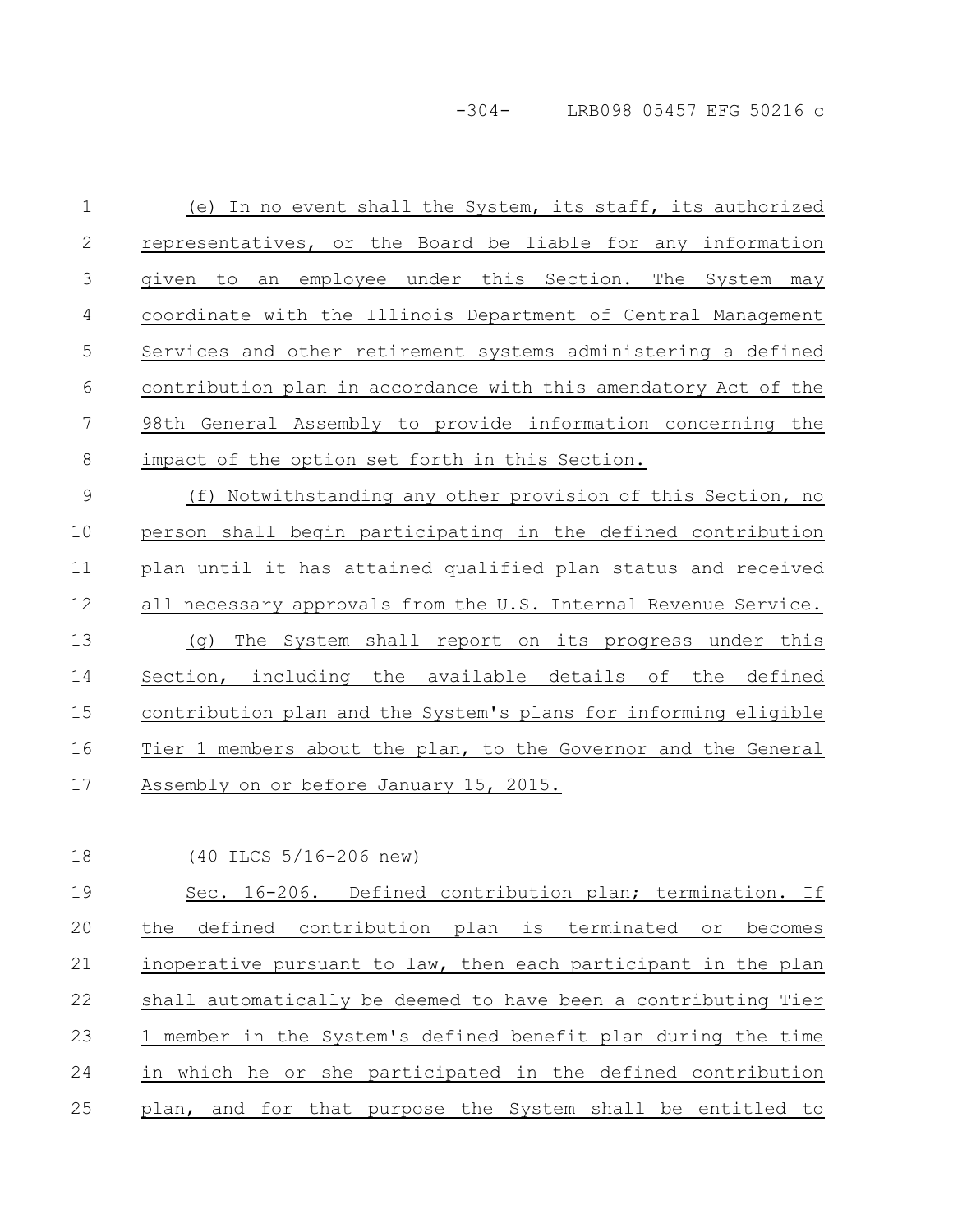-305- LRB098 05457 EFG 50216 c

#### recover the amounts in the participant's defined contribution accounts. 1 2

(40 ILCS 5/17-116) (from Ch. 108 1/2, par. 17-116) 3

Sec. 17-116. Service retirement pension. 4

(a) Each teacher having 20 years of service upon attainment of age 55, or who thereafter attains age 55 shall be entitled to a service retirement pension upon or after attainment of age 55; and each teacher in service on or after July 1, 1971, with 5 or more but less than 20 years of service shall be entitled to receive a service retirement pension upon or after attainment of age 62. 5 6 7 8 9 10 11

(b) The service retirement pension for a teacher who retires on or after June 25, 1971, at age 60 or over, shall be calculated as follows: 12 13 14

(1) For creditable service earned before July 1, 1998 that has not been augmented under Section 17-119.1: 1.67% for each of the first 10 years of service; 1.90% for each of the next 10 years of service; 2.10% for each year of service in excess of 20 but not exceeding 30; and 2.30% for each year of service in excess of 30, based upon average salary as herein defined. 15 16 17 18 19 20 21

(2) For creditable service earned on or after July 1, 1998 by a member who has at least 30 years of creditable service on July 1, 1998 and who does not elect to augment service under Section 17-119.1: 2.3% of average salary for 22 23 24 25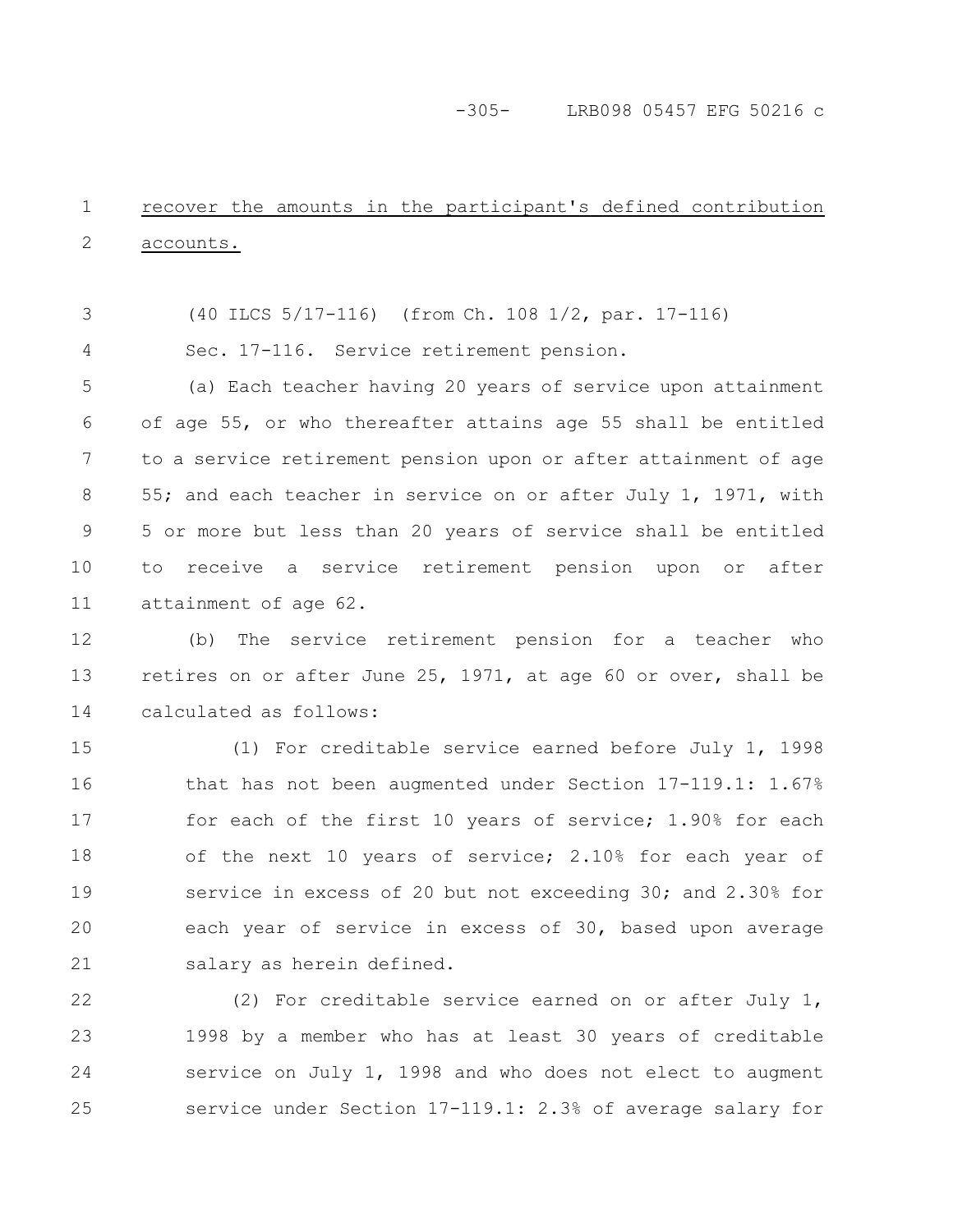### -306- LRB098 05457 EFG 50216 c

each year of creditable service earned on or after July 1, 1998. 1 2

3 4

(3) For all other creditable service: 2.2% of average salary for each year of creditable service.

(c) When computing such service retirement pensions, the following conditions shall apply: 5 6

1. Average salary shall consist of the average annual rate of salary for the 4 consecutive years of validated service within the last 10 years of service when such average annual rate was highest. In the determination of average salary for retirement allowance purposes, for members who commenced employment after August 31, 1979, that part of the salary for any year shall be excluded which exceeds the annual full-time salary rate for the preceding year by more than 20%. In the case of a member who commenced employment before August 31, 1979 and who receives salary during any year after September 1, 1983 which exceeds the annual full time salary rate for the preceding year by more than 20%, an Employer and other employers of eligible contributors as defined in Section 17-106 shall pay to the Fund an amount equal to the present value of the additional service retirement pension resulting from such excess salary. The present value of the additional service retirement pension shall be computed by the Board on the basis of actuarial tables adopted by the Board. If a member elects to receive a pension from this 7 8 9 10 11 12 13 14 15 16 17 18 19 20 21 22 23 24 25 26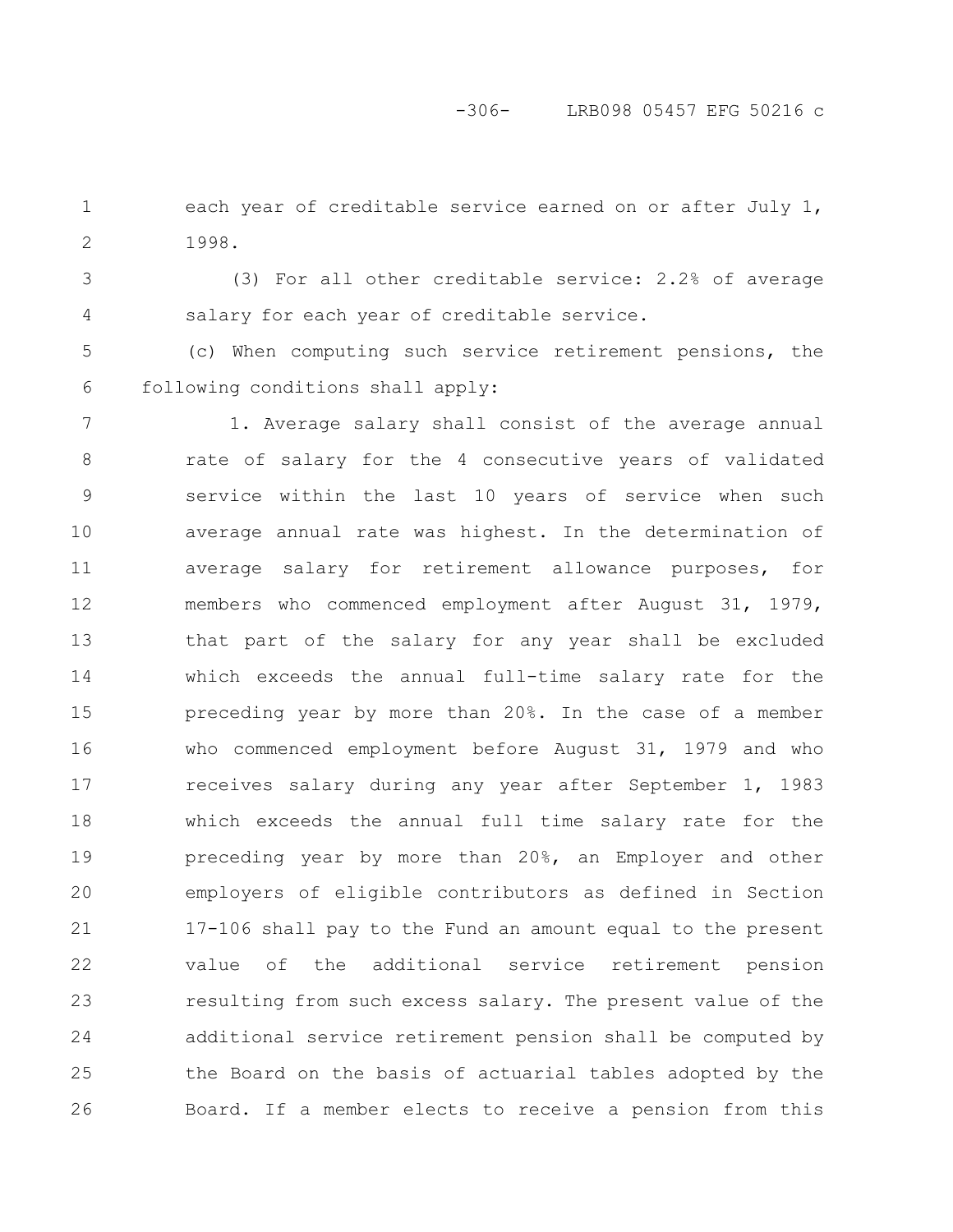-307- LRB098 05457 EFG 50216 c

Fund provided by Section 20-121, his salary under the State Universities Retirement System and the Teachers' Retirement System of the State of Illinois shall be considered in determining such average salary. Amounts paid after the effective date of this amendatory Act of 1991 for unused vacation time earned after that effective date shall not under any circumstances be included in the calculation of average salary or the annual rate of salary for the purposes of this Article. 1 2 3 4 5 6 7 8 9

10

11

2. Proportionate credit shall be given for validated service of less than one year.

3. For retirement at age 60 or over the pension shall be payable at the full rate. 12 13

4. For separation from service below age 60 to a minimum age of 55, the pension shall be discounted at the rate of 1/2 of one per cent for each month that the age of the contributor is less than 60, but a teacher may elect to defer the effective date of pension in order to eliminate or reduce this discount. This discount shall not be applicable to any participant who has at least 34 years of service or a retirement pension of at least 74.6% of average salary on the date the retirement annuity begins. 14 15 16 17 18 19 20 21 22

5. No additional pension shall be granted for service exceeding 45 years. Beginning June 26, 1971 no pension shall exceed the greater of \$1,500 per month or 75% of average salary as herein defined. 23 24 25 26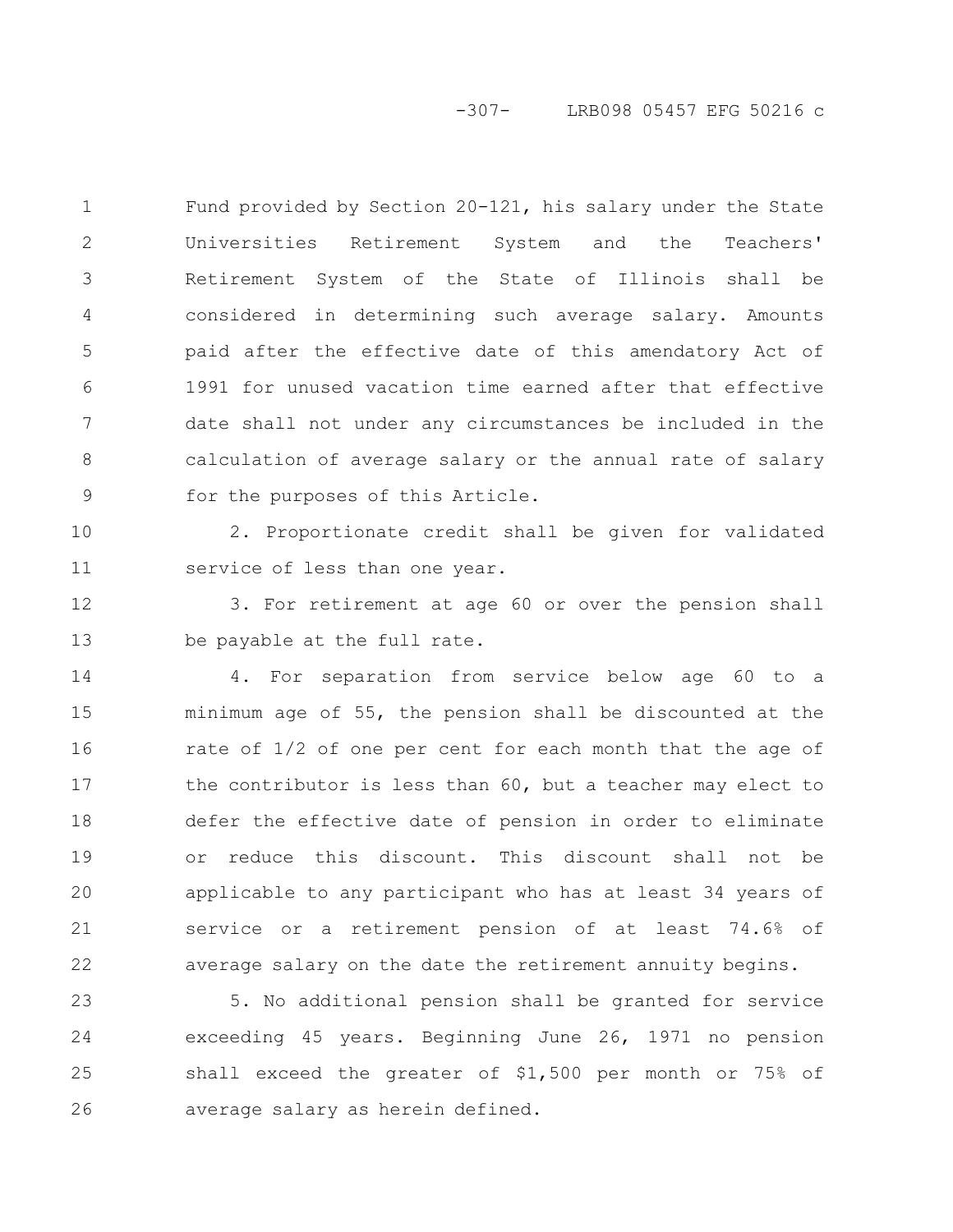# -308- LRB098 05457 EFG 50216 c

6. Service retirement pensions shall begin on the effective date of resignation, retirement, the day following the close of the payroll period for which service credit was validated, or the time the person resigning or retiring attains age 55, or on a date elected by the teacher, whichever shall be latest. 1 2 3 4 5 6

7. A member who is eligible to receive a retirement pension of at least 74.6% of average salary and will attain age 55 on or before December 31 during the year which commences on July 1 shall be deemed to attain age 55 on the preceding June 1. 7 8 9 10 11

8. A member retiring after the effective date of this amendatory Act of 1998 shall receive a pension equal to 75% of average salary if the member is qualified to receive a retirement pension equal to at least 74.6% of average salary under this Article or as proportional annuities under Article 20 of this Code. 12 13 14 15 16 17

9. In the case of a person who first becomes a participant on or after the effective date of this amendatory Act of the 98th General Assembly, payments for unused sick or vacation time shall not be used in the calculation of average salary. 18 19 20 21 22

(Source: P.A. 90-566, eff. 1-2-98; 90-582, eff. 5-27-98.) 23

(40 ILCS 5/17-134) (from Ch. 108 1/2, par. 17-134) Sec. 17-134. Contributions for leaves of absence; military 24 25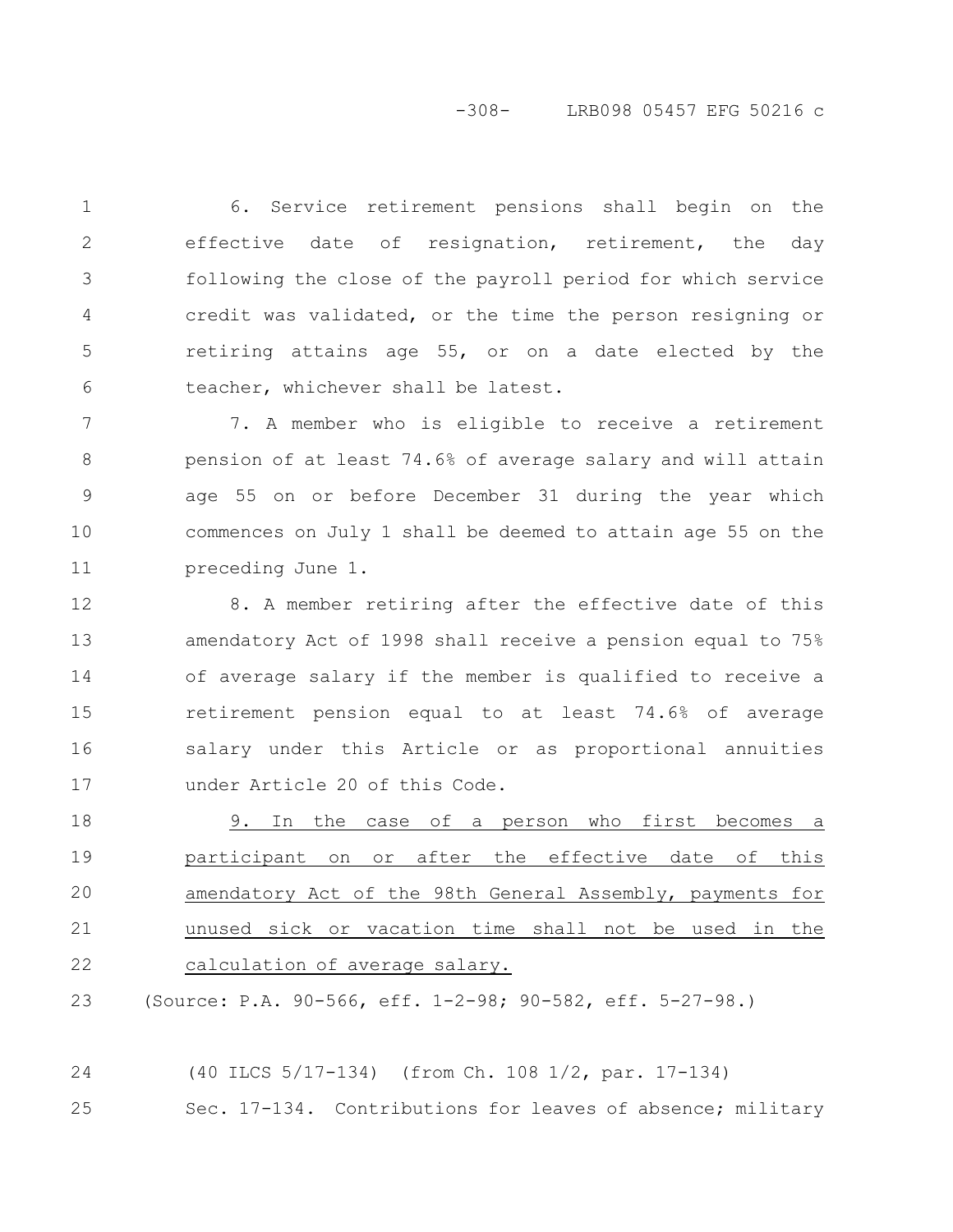-309- LRB098 05457 EFG 50216 c

service; computing service. In computing service for pension purposes the following periods of service shall stand in lieu of a like number of years of teaching service upon payment therefor in the manner hereinafter provided: (a) time spent on a leave of absence granted by the employer; (b) service with teacher or labor organizations based upon special leaves of absence therefor granted by an Employer; (c) a maximum of 5 years spent in the military service of the United States, of which up to 2 years may have been served outside the pension period; (d) unused sick days at termination of service to a maximum of 244 days; (e) time lost due to layoff and curtailment of the school term from June 6 through June 21, 1976; and (f) time spent after June 30, 1982 as a member of the Board of Education, if required to resign from an administrative or teaching position in order to qualify as a member of the Board of Education. 1 2 3 4 5 6 7 8 9 10 11 12 13 14 15 16

(1) For time spent on or after September 6, 1948 on sabbatical leaves of absence or sick leaves, for which salaries are paid, an Employer shall make payroll deductions at the applicable rates in effect during such periods. 17 18 19 20 21

(2) For time spent on a leave of absence granted by the employer for which no salaries are paid, teachers desiring credit therefor shall pay the required contributions at the rates in effect during such periods as though they were in teaching service. If an Employer pays salary for vacations 22 23 24 25 26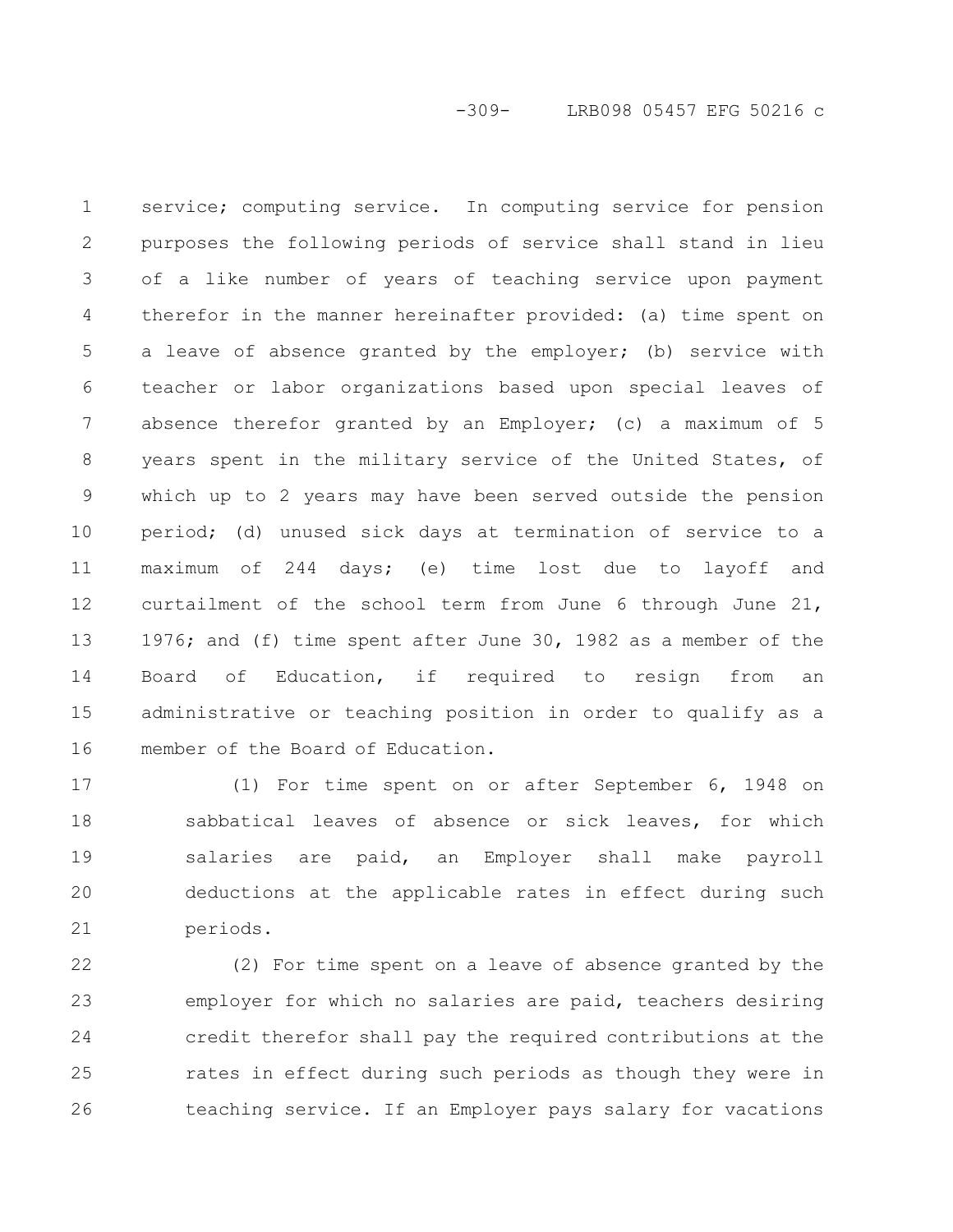# -310- LRB098 05457 EFG 50216 c

which occur during a teacher's sick leave or maternity or paternity leave without salary, vacation pay for which the teacher would have qualified while in active service shall be considered part of the teacher's total salary for pension purposes. No more than 36 months of leave credit may be allowed any person during the entire term of service. Sabbatical leave credit shall be limited to the time the person on leave without salary under an Employer's rules is allowed to engage in an activity for which he receives salary or compensation. 1 2 3 4 5 6 7 8 9 10

(3) For time spent prior to September 6, 1948, on sabbatical leaves of absence or sick leaves for which salaries were paid, teachers desiring service credit therefor shall pay the required contributions at the maximum applicable rates in effect during such periods. 11 12 13 14 15

(4) For service with teacher or labor organizations authorized by special leaves of absence, for which no payroll deductions are made by an Employer, teachers desiring service credit therefor shall contribute to the Fund upon the basis of the actual salary received from such organizations at the percentage rates in effect during such periods for certified positions with such Employer. To the extent the actual salary exceeds the regular salary, which shall be defined as the salary rate, as calculated by the Board, in effect for the teacher's regular position in teaching service on September 1, 1983 or on the effective 16 17 18 19 20 21 22 23 24 25 26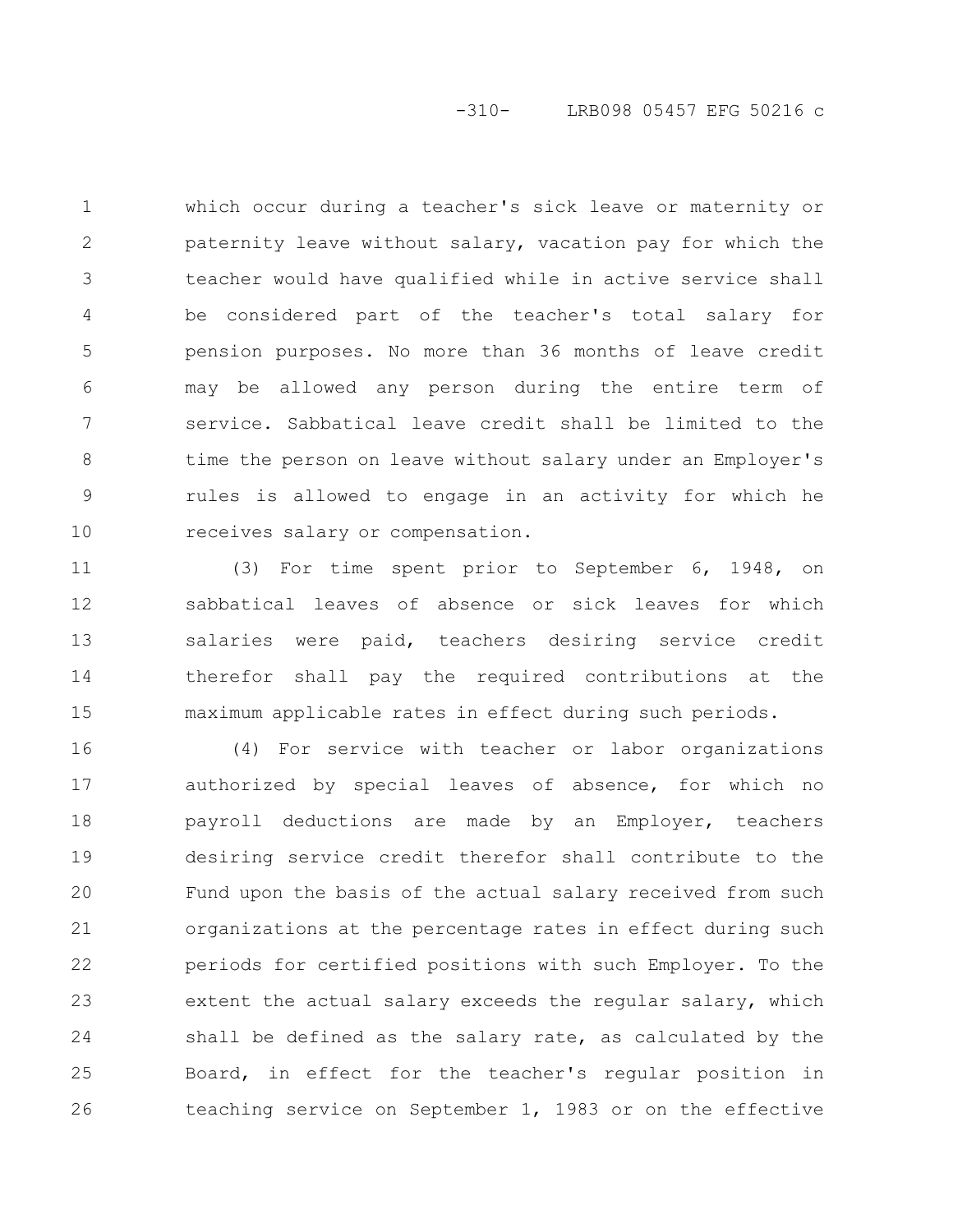-311- LRB098 05457 EFG 50216 c

date of the leave with the organization, whichever is later, the organization shall pay to the Fund the employer's normal cost as set by the Board on the increment. Notwithstanding any other provision of this subdivision (4), teachers are only eligible for credit for service under this subdivision (4) if the special leave of absence begins before January 5, 2012 (the effective date of Public Act 97-651) this amendatory General Assembly. 1 2 3 4 5 6 7 8 9

(5) For time spent in the military service, teachers entitled to and desiring credit therefor shall contribute the amount required for each year of service or fraction thereof at the rates in force (a) at the date of appointment, or (b) on return to teaching service as a regularly certified teacher, as the case may be; provided such rates shall not be less than \$450 per year of service. These conditions shall apply unless an Employer elects to and does pay into the Fund the amount which would have been due from such person had he been employed as a teacher during such time. In the case of credit for military service not during the pension period, the teacher must also pay to the Fund an amount determined by the Board to be equal to the employer's normal cost of the benefits accrued from such service, plus interest thereon at 5% per year, compounded annually, from the date of appointment to the date of payment. 10 11 12 13 14 15 16 17 18 19 20 21 22 23 24 25 26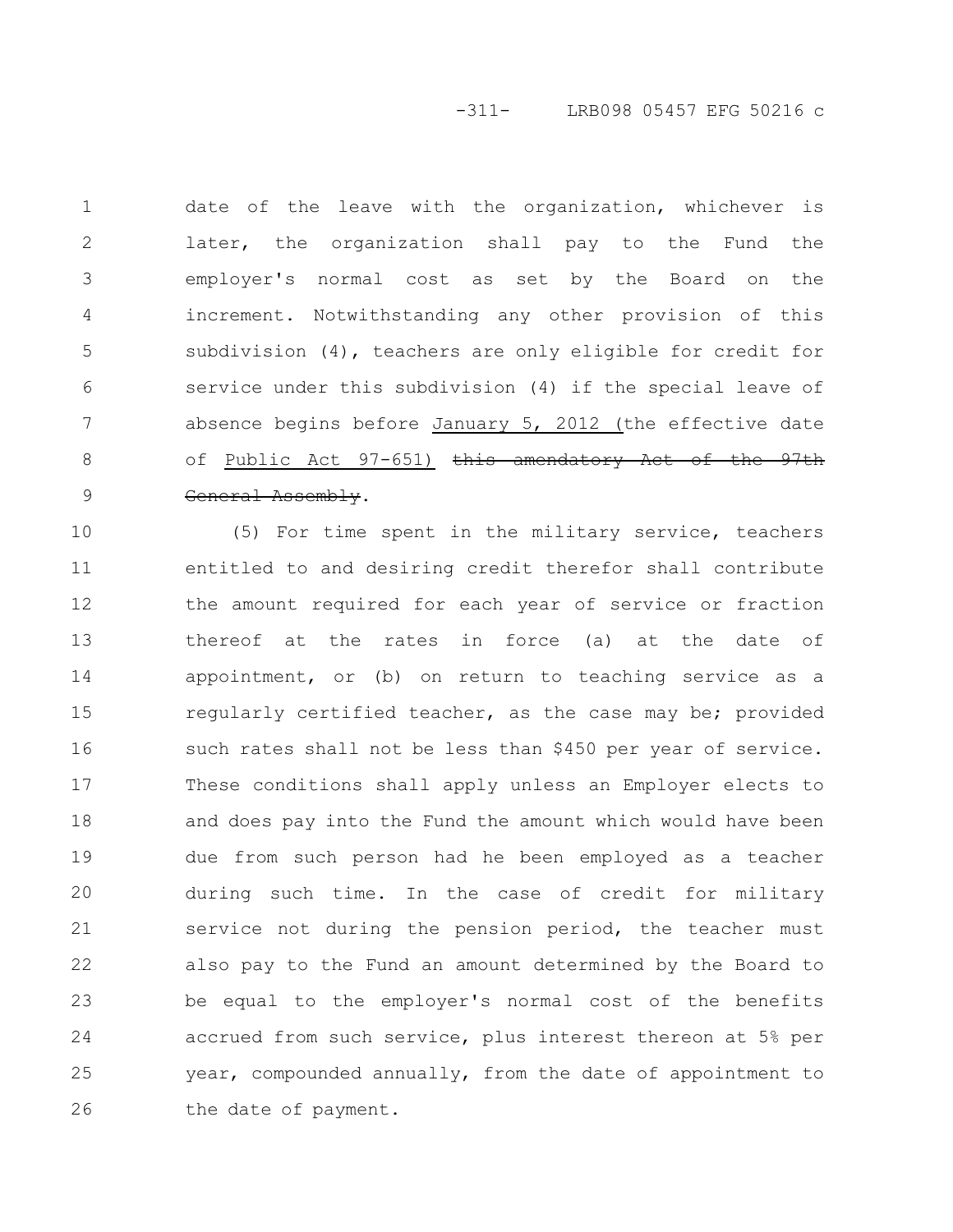The changes to this Section made by Public Act 87-795 shall apply not only to persons who on or after its effective date are in service under the Fund, but also to persons whose status as a teacher terminated prior to that date, whether or not the person is an annuitant on that date. In the case of an annuitant who applies for credit allowable under this Section for a period of military service that did not immediately follow employment, and who has made the required contributions for such credit, the annuity shall be recalculated to include the additional service credit, with the increase taking effect on the date the Fund received written notification of the annuitant's intent to purchase the credit, if payment of all the required contributions is made within 60 days of such notice, or else on the first annuity payment date following the date of payment of the required contributions. In calculating the automatic annual increase for an annuity that has been recalculated under this Section, the increase attributable to the additional service allowable under this amendatory Act of 1991 shall be included in the calculation of automatic annual increases accruing after the effective date of the recalculation. 1 2 3 4 5 6 7 8 9 10 11 12 13 14 15 16 17 18 19 20 21 22

The total credit for military service shall not exceed 5 years, except that any teacher who on July 1, 1963, had validated credit for more than 5 years of military service shall be entitled to the total amount of such credit. 23 24 25 26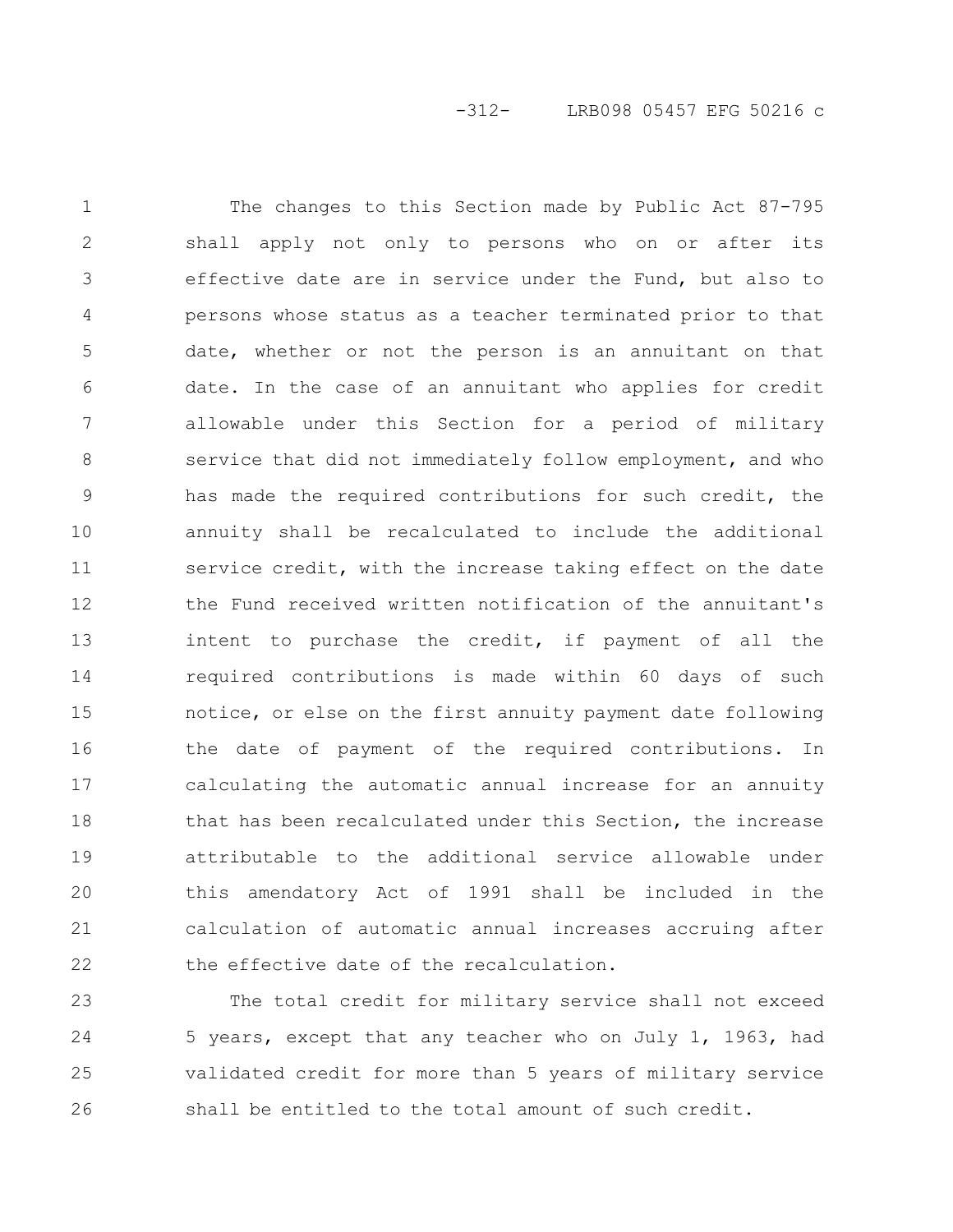-313- LRB098 05457 EFG 50216 c

(6) For persons who first become teachers before the effective date of this amendatory Act of the 98th General Assembly, a A maximum of 244 unused sick days credited to his account by an Employer on the date of termination of employment. Members, upon verification of unused sick days, may add this service time to total creditable service. 1 2 3 4 5 6 7

(7) In all cases where time spent on leave is creditable and no payroll deductions therefor are made by an Employer, persons desiring service credit shall make the required contributions directly to the Fund. 8 9 10 11

(8) For time lost without pay due to layoff and curtailment of the school term from June 6 through June 21, 1976, as provided in item (e) of the first paragraph of this Section, persons who were contributors on the days immediately preceding such layoff shall receive credit upon paying to the Fund a contribution based on the rates of compensation and employee contributions in effect at the time of such layoff, together with an additional amount equal to 12.2% of the compensation computed for such period of layoff, plus interest on the entire amount at 5% per annum from January 1, 1978 to the date of payment. If such contribution is paid, salary for pension purposes for any year in which such a layoff occurred shall include the compensation recognized for purposes of computing that contribution. 12 13 14 15 16 17 18 19 20 21 22 23 24 25 26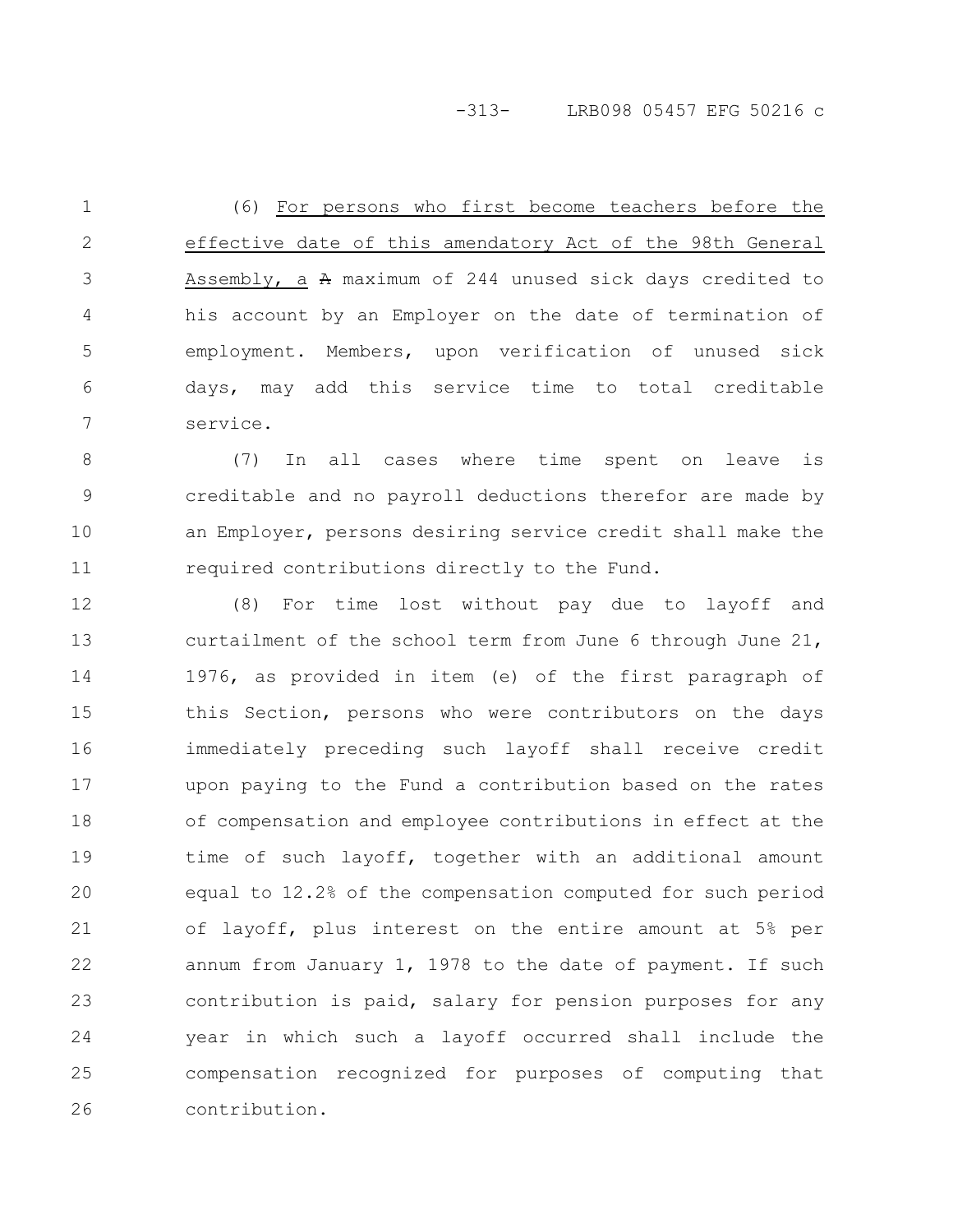#### -314- LRB098 05457 EFG 50216 c

(9) For time spent after June 30, 1982, as a nonsalaried member of the Board of Education, if required to resign from an administrative or teaching position in order to qualify as a member of the Board of Education, an administrator or teacher desiring credit therefor shall pay the required contributions at the rates and salaries in effect during such periods as though the member were in service. 1 2 3 4 5 6 7 8

Effective September 1, 1974, the interest charged for validation of service described in paragraphs (2) through (5) of this Section shall be compounded annually at a rate of 5% commencing one year after the termination of the leave or return to service. 9 10 11 12 13

(Source: P.A. 97-651, eff. 1-5-12.) 14

(40 ILCS 5/20-106) (from Ch. 108 1/2, par. 20-106) 15

Sec. 20-106. Final average salary. 16

(a) "Final average salary": The average (or other) salary which is considered by a participating system in determining the amount of the retirement annuity or survivor's annuity. 17 18 19

(b) Earnings credits under all participating systems shall be considered by each system in determining final average salary, but subject to the limitations imposed by this amendatory Act of the 98th General Assembly for a participant in a defined contribution plan established under Article 2, 14, 15, or 16 of this Code. In calculating a proportional 20 21 22 23 24 25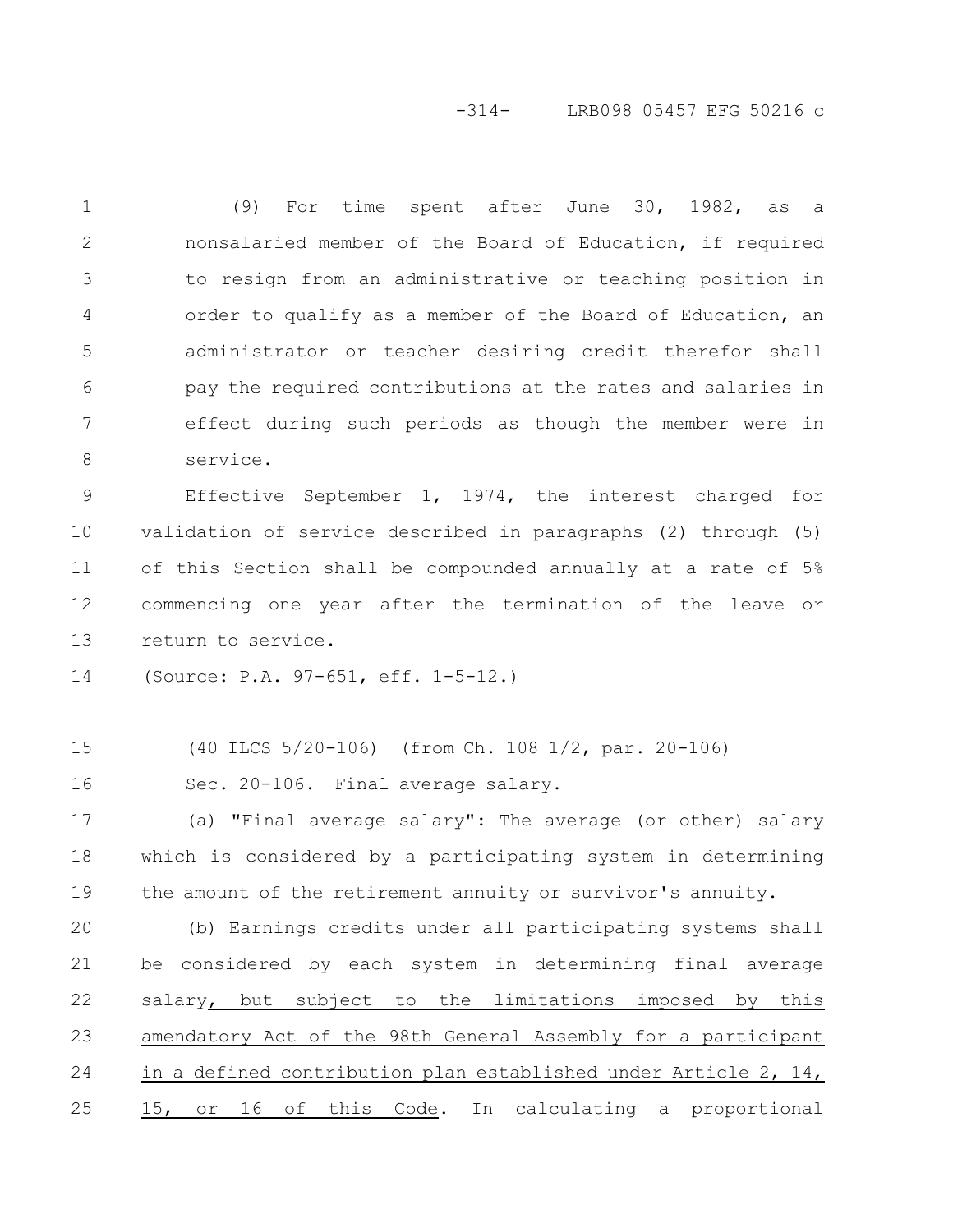#### -315- LRB098 05457 EFG 50216 c

retirement or survivor's annuity based on these earnings credits, the participating system shall apply any limitations on earnings for annuity purposes that are imposed by the Article governing the system. 1 2 3 4

(Source: P.A. 88-593, eff. 8-22-94.) 5

(40 ILCS 5/20-121) (from Ch. 108 1/2, par. 20-121) 6

Sec. 20-121. Calculation of proportional retirement annuities. 7 8

(a) Upon retirement of the employee, a proportional retirement annuity shall be computed by each participating system in which pension credit has been established on the basis of pension credits under each system. The computation shall be in accordance with the formula or method prescribed by each participating system which is in effect at the date of the employee's latest withdrawal from service covered by any of the systems in which he has pension credits which he elects to have considered under this Article. However, the amount of any retirement annuity payable under the self-managed plan established under Section 15-158.2 of this Code or under the defined contribution plan established under Article 2, 14, 15, or 16 of this Code depends solely on the value of the participant's vested account balances and is not subject to any proportional adjustment under this Section. 9 10 11 12 13 14 15 16 17 18 19 20 21 22 23

(a-5) For persons who participate in a defined contribution plan established under Article 2, 14, 15, or 16 of this Code to 24 25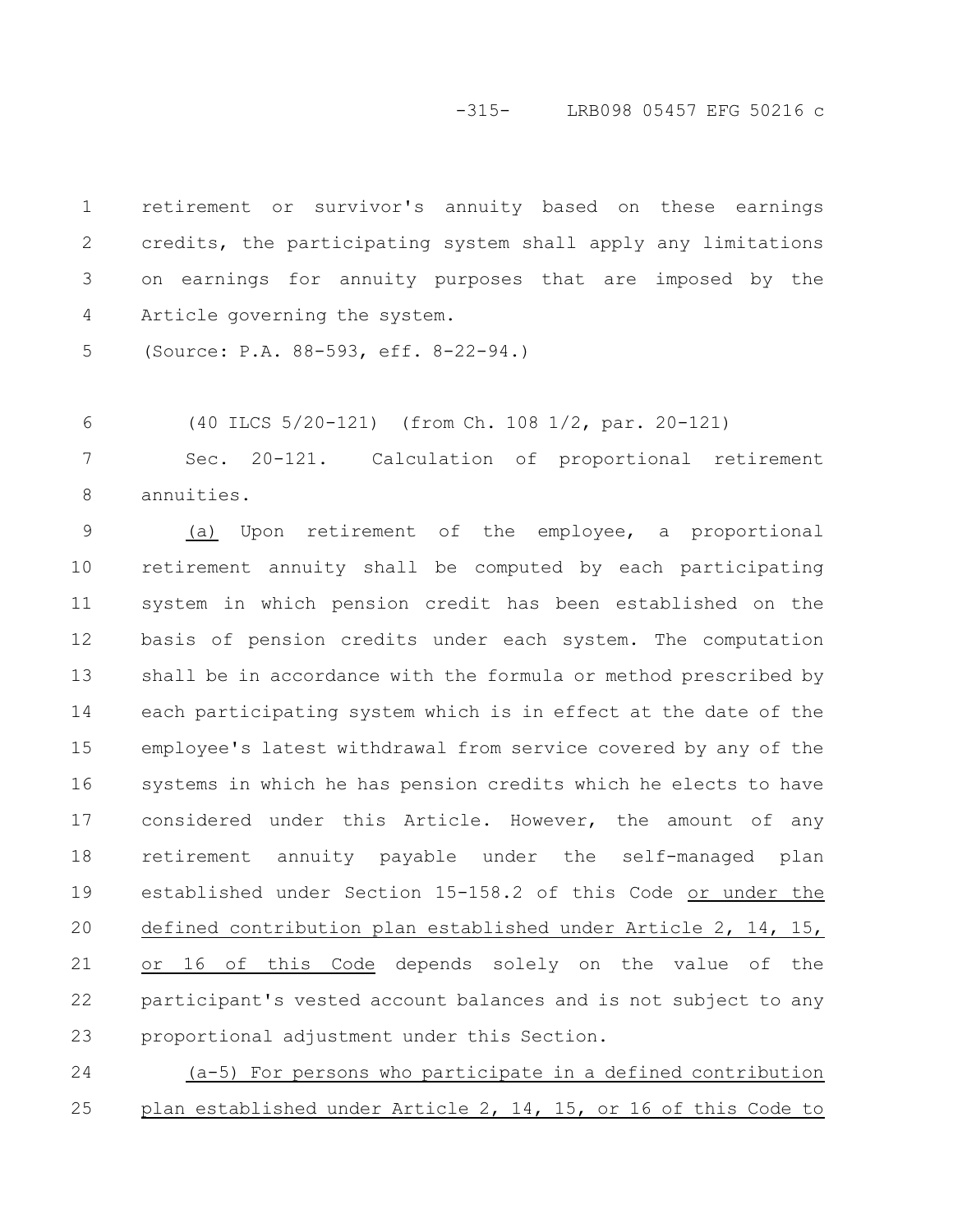whom the provisions of this Article apply, the pension credits established under the defined contribution plan may be considered in determining eligibility for or the amount of the defined benefit retirement annuity that is payable by any other participating system. 1 2 3 4 5

(b) Combined pension credit under all retirement systems subject to this Article shall be considered in determining whether the minimum qualification has been met and the formula or method of computation which shall be applied, except as may be otherwise provided with respect to vesting in State or employer contributions in a defined contribution plan. If a system has a step-rate formula for calculation of the retirement annuity, pension credits covering previous service which have been established under another system shall be considered in determining which range or ranges of the step-rate formula are to be applicable to the employee. 6 7 8 9 10 11 12 13 14 15 16

(c) Interest on pension credit shall continue to accumulate in accordance with the provisions of the law governing the retirement system in which the same has been established during the time an employee is in the service of another employer, on the assumption such employee, for interest purposes for pension credit, is continuing in the service covered by such retirement system. 17 18 19 20 21 22 23

(Source: P.A. 91-887, eff. 7-6-00.) 24

25

(40 ILCS 5/20-123) (from Ch. 108 1/2, par. 20-123)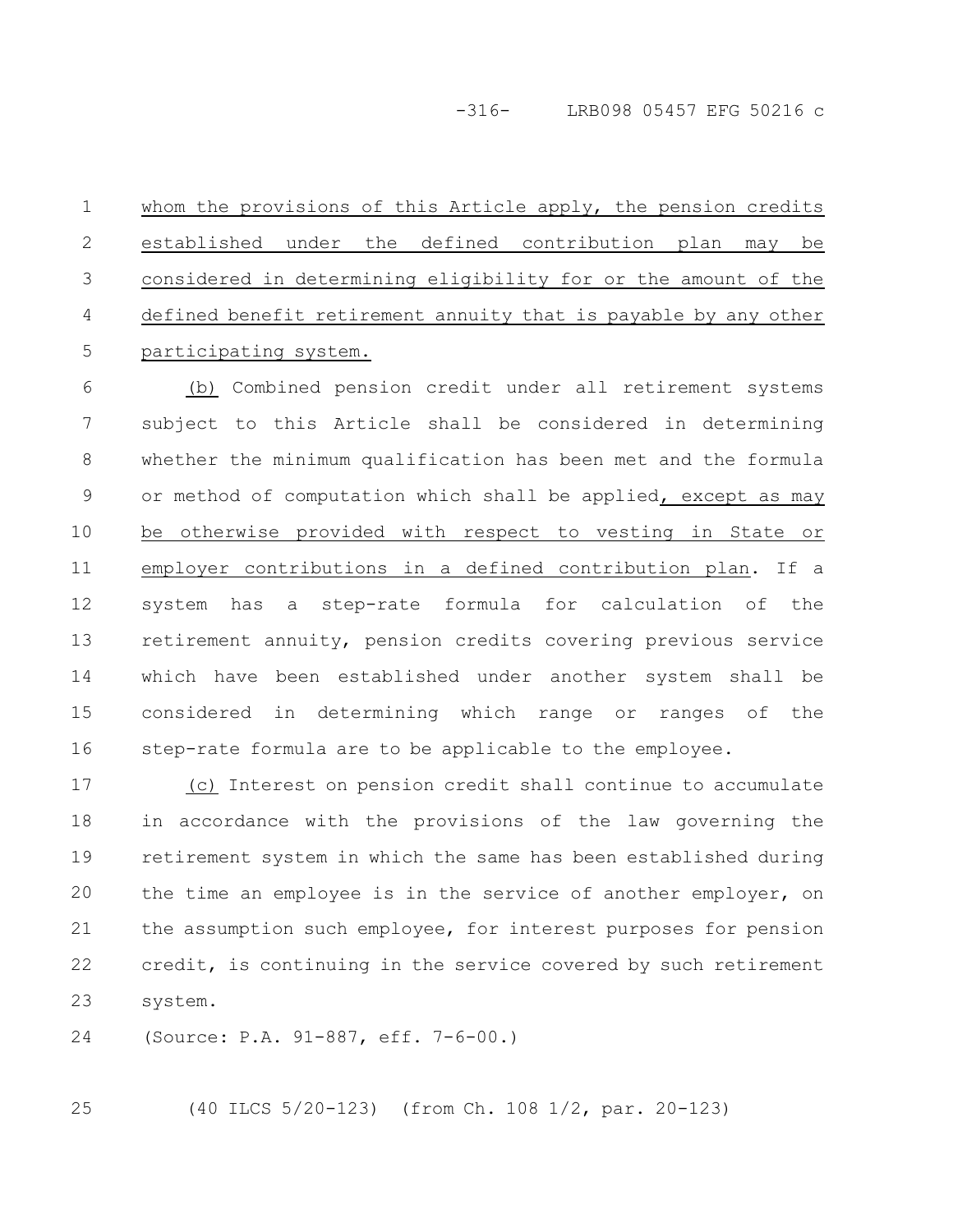# -317- LRB098 05457 EFG 50216 c

Sec. 20-123. Survivor's annuity. The provisions governing a retirement annuity shall be applicable to a survivor's annuity. Appropriate credits shall be established for survivor's annuity purposes in those participating systems which provide survivor's annuities, according to the same conditions and subject to the same limitations and restrictions herein prescribed for a retirement annuity. If a participating system has no survivor's annuity benefit, or if the survivor's annuity benefit under that system is waived, pension credit established in that system shall not be considered in determining eligibility for or the amount of the survivor's annuity which may be payable by any other participating system. 1 2 3 4 5 6 7 8 9 10 11 12

For persons who participate in the self-managed plan established under Section 15-158.2 or the portable benefit package established under Section 15-136.4, pension credit established under Article 15 may be considered in determining eligibility for or the amount of the survivor's annuity that is payable by any other participating system, but pension credit established in any other system shall not result in any right to a survivor's annuity under the Article 15 system. 13 14 15 16 17 18 19 20

For persons who participate in a defined contribution plan established under Article 2, 14, 15, or 16 of this Code to whom the provisions of this Article apply, the pension credits established under the defined contribution plan may be considered in determining eligibility for or the amount of the defined benefit survivor's annuity that is payable by any other 21 22 23 24 25 26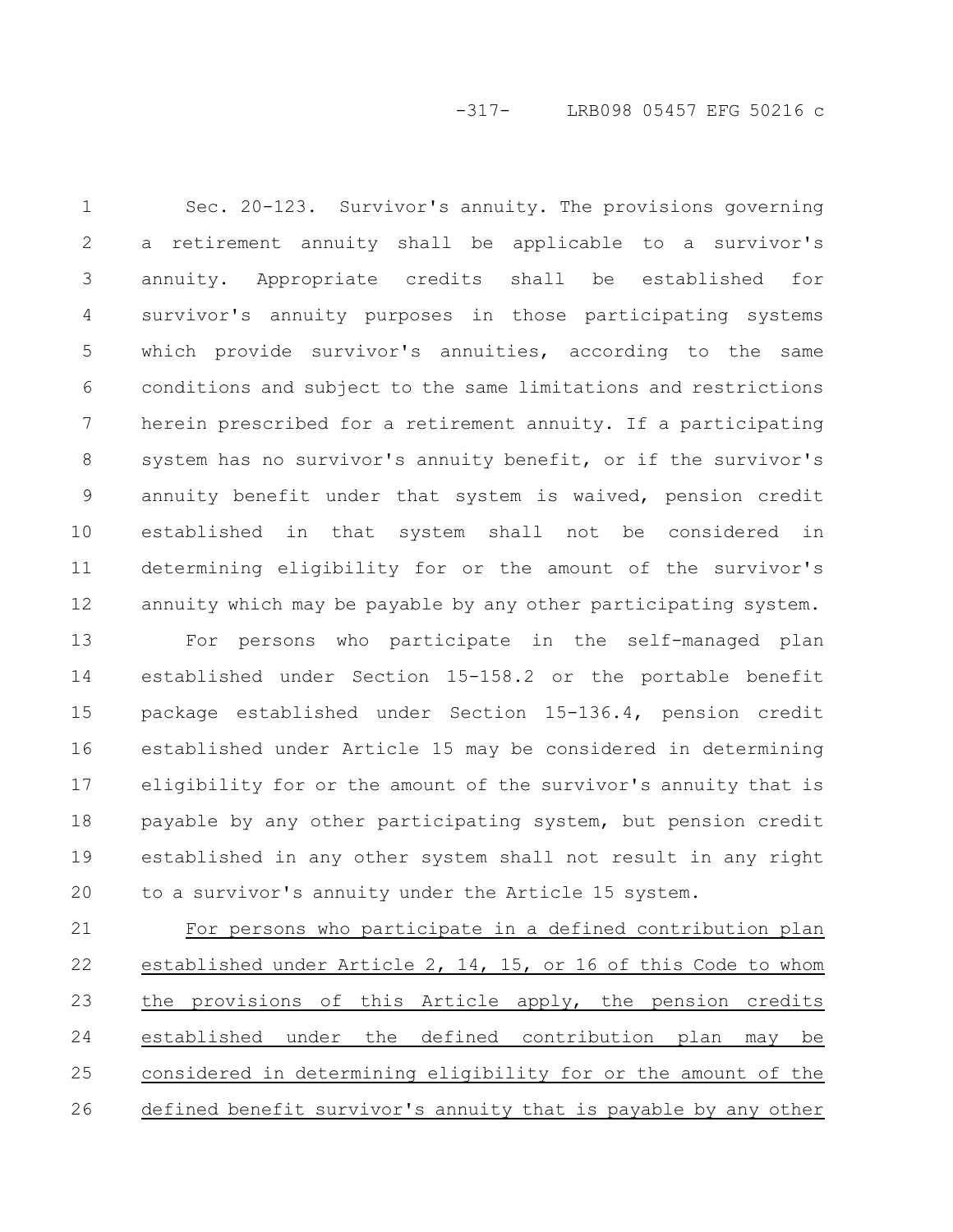-318- LRB098 05457 EFG 50216 c

| $\mathbf 1$    | participating system, but pension credits established in any    |
|----------------|-----------------------------------------------------------------|
| $\mathbf{2}$   | other system shall not result in any right to or increase in    |
| $\mathfrak{Z}$ | value<br>оf<br>a survivor's annuity under the<br>the<br>defined |
| 4              | contribution plan, which depends solely on the options chosen   |
| 5              | and the value of the participant's vested account balances and  |
| 6              | is not subject to any proportional adjustment under this        |
| 7              | Section.                                                        |
| 8              | (Source: P.A. 91-887, eff. 7-6-00.)                             |
|                |                                                                 |
| $\mathcal{G}$  | (40 ILCS 5/20-124) (from Ch. 108 1/2, par. 20-124)              |
| 10             | Sec. 20-124. Maximum benefits.                                  |
| 11             | (a) In no event shall the combined retirement or survivors      |
| 12             | annuities exceed the highest annuity which would have been      |
| 13             | payable by any participating system in which the employee has   |
| 14             | pension credits, if all of his pension credits had been         |
| 15             | validated in that system.                                       |
| 16             | If the combined annuities should exceed the highest maximum     |
| 17             | as determined in accordance with this Section, the respective   |
| 18             | annuities shall be reduced proportionately according to the     |
| 19             | ratio which the amount of each proportional annuity bears to    |
| 20             | the aggregate of all such annuities.                            |
| 21             | (b) In the case of a participant in the self-managed plan       |
| 22             | established under Section 15-158.2 of this Code to whom the     |
| 23             | provisions of this Article apply:                               |
| 24             | For purposes of calculating the combined<br>(i)                 |
| 25             | retirement annuity and the proportionate reduction, if          |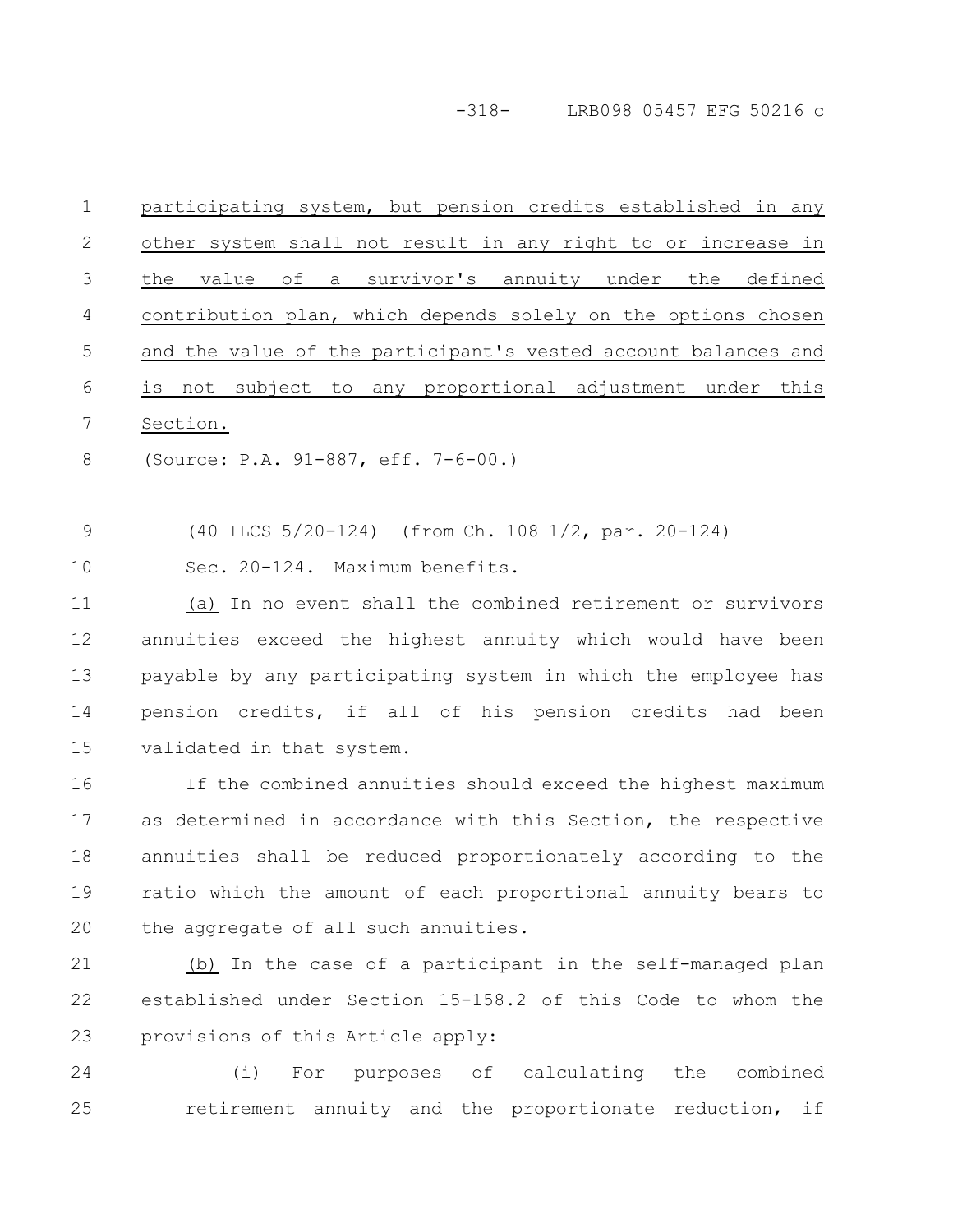# -319- LRB098 05457 EFG 50216 c

any, in a retirement annuity other than one payable under the self-managed plan, the amount of the Article 15 retirement annuity shall be deemed to be the highest annuity to which the annuitant would have been entitled if he or she had participated in the traditional benefit package as defined in Section 15-103.1 rather than the self-managed plan. 1 2 3 4 5 6 7

(ii) For purposes of calculating the combined survivor's annuity and the proportionate reduction, if any, in a survivor's annuity other than one payable under the self-managed plan, the amount of the Article 15 survivor's annuity shall be deemed to be the highest survivor's annuity to which the survivor would have been entitled if the deceased employee had participated in the traditional benefit package as defined in Section 15-103.1 rather than the self-managed plan. 8 9 10 11 12 13 14 15 16

(iii) Benefits payable under the self-managed plan are not subject to proportionate reduction under this Section. (c) In the case of a participant in a defined contribution plan established under Article 2, 14, 15, or 16 of this Code to whom the provisions of this Article apply: 17 18 19 20 21

(i) For purposes of calculating the combined retirement annuity and the proportionate reduction, if any, in a defined benefit retirement annuity, any benefit payable under the defined contribution plan shall not be considered. 22 23 24 25 26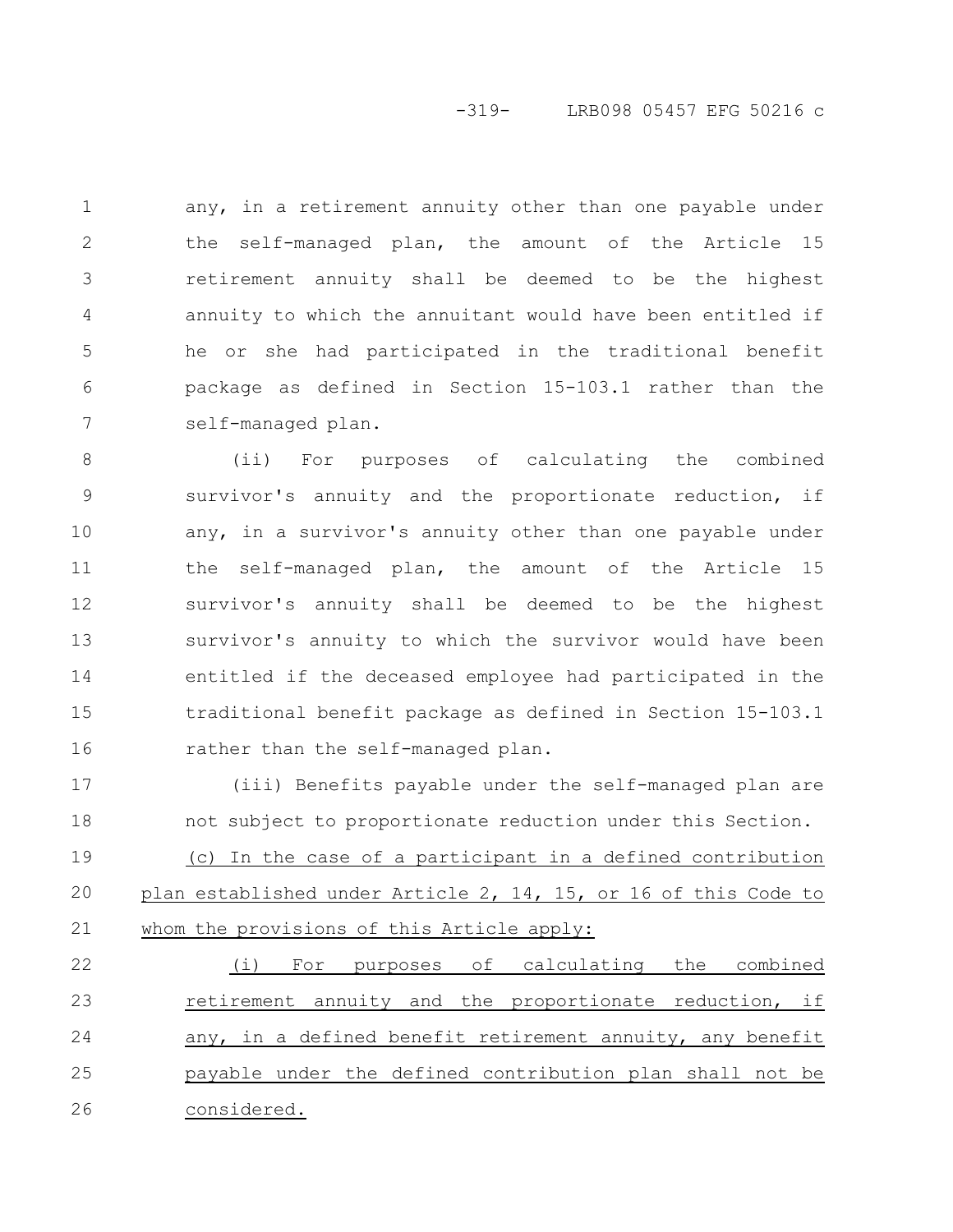-320- LRB098 05457 EFG 50216 c

(ii) For purposes of calculating the combined survivor's annuity and the proportionate reduction, if any, in a defined benefit survivor's annuity, any benefit payable under the defined contribution plan shall not be considered. 1 2 3 4 5

(iii) Benefits payable under a defined contribution plan established under Article 2, 14, 15, or 16 of this Code are not subject to proportionate reduction under this Section. 6 7 8 9

(Source: P.A. 91-887, eff. 7-6-00.) 10

(40 ILCS 5/20-125) (from Ch. 108 1/2, par. 20-125) 11

Sec. 20-125. Return to employment - suspension of benefits. If a retired employee returns to employment which is covered by a system from which he is receiving a proportional annuity under this Article, his proportional annuity from all participating systems shall be suspended during the period of re-employment, except that this suspension does not apply to any distributions payable under the self-managed plan established under Section 15-158.2 or under a defined contribution plan established under Article 2, 14, 15, or 16 of this Code. 12 13 14 15 16 17 18 19 20 21

The provisions of the Article under which such employment would be covered shall govern the determination of whether the employee has returned to employment, and if applicable the exemption of temporary employment or employment not exceeding a 22 23 24 25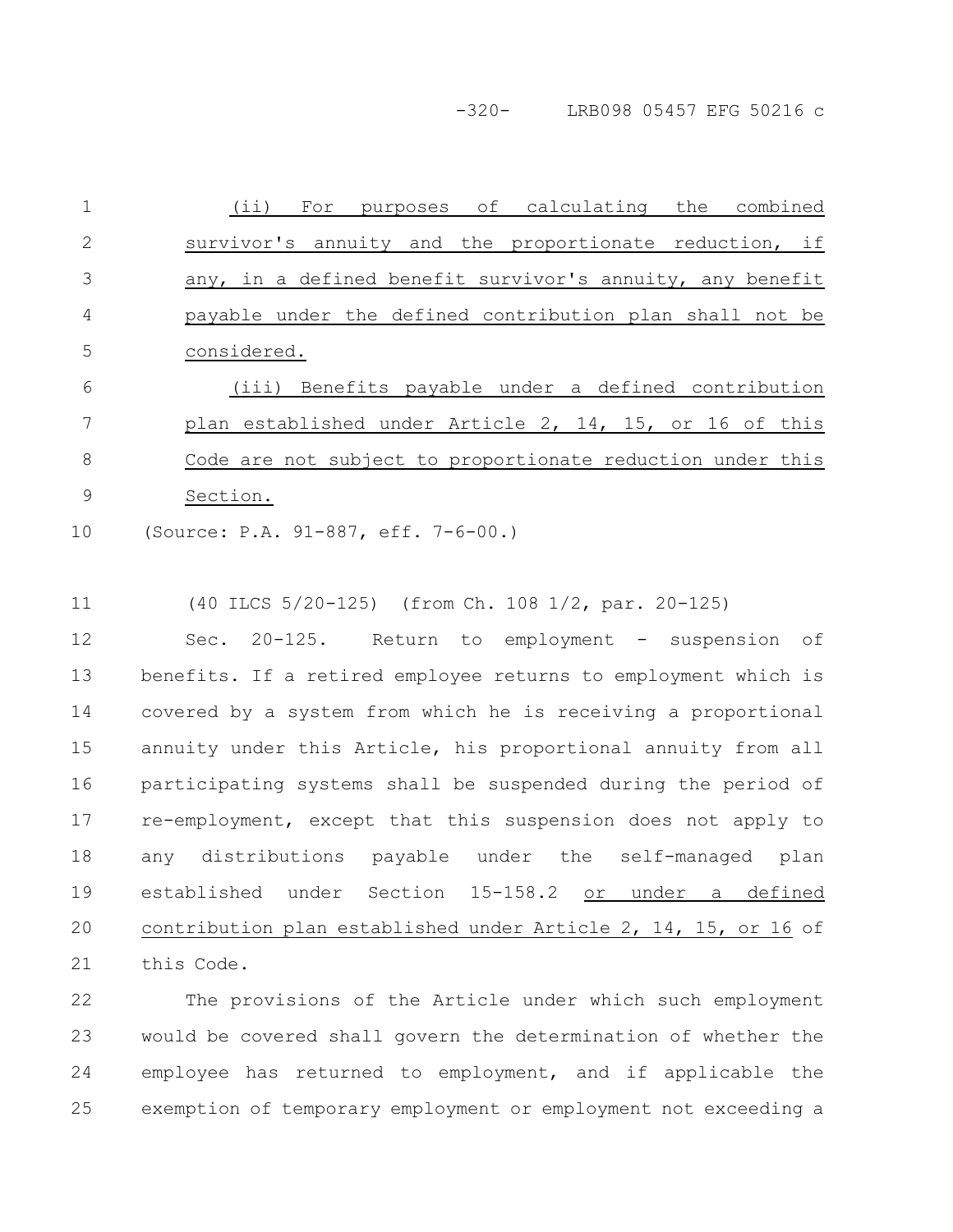#### -321- LRB098 05457 EFG 50216 c

specified duration or frequency, for all participating systems from which the retired employee is receiving a proportional annuity under this Article, notwithstanding any contrary provisions in the other Articles governing such systems. 1 2 3 4

(Source: P.A. 91-887, eff. 7-6-00.) 5

Section 20. The Illinois Educational Labor Relations Act is amended by changing Sections 4 and 17 and by adding Section 10.5 as follows: 6 7 8

(115 ILCS 5/4) (from Ch. 48, par. 1704) 9

Sec. 4. Employer rights. Employers shall not be required to bargain over matters of inherent managerial policy, which shall include such areas of discretion or policy as the functions of the employer, standards of services, its overall budget, the organizational structure and selection of new employees and direction of employees. Employers, however, shall be required to bargain collectively with regard to policy matters directly affecting wages, hours and terms and conditions of employment as well as the impact thereon upon request by employee representatives, except as provided in Section 10.5. To preserve the rights of employers and exclusive representatives which have established collective bargaining relationships or negotiated collective bargaining agreements prior to the effective date of this Act, employers shall be required to bargain collectively with regard to any matter 10 11 12 13 14 15 16 17 18 19 20 21 22 23 24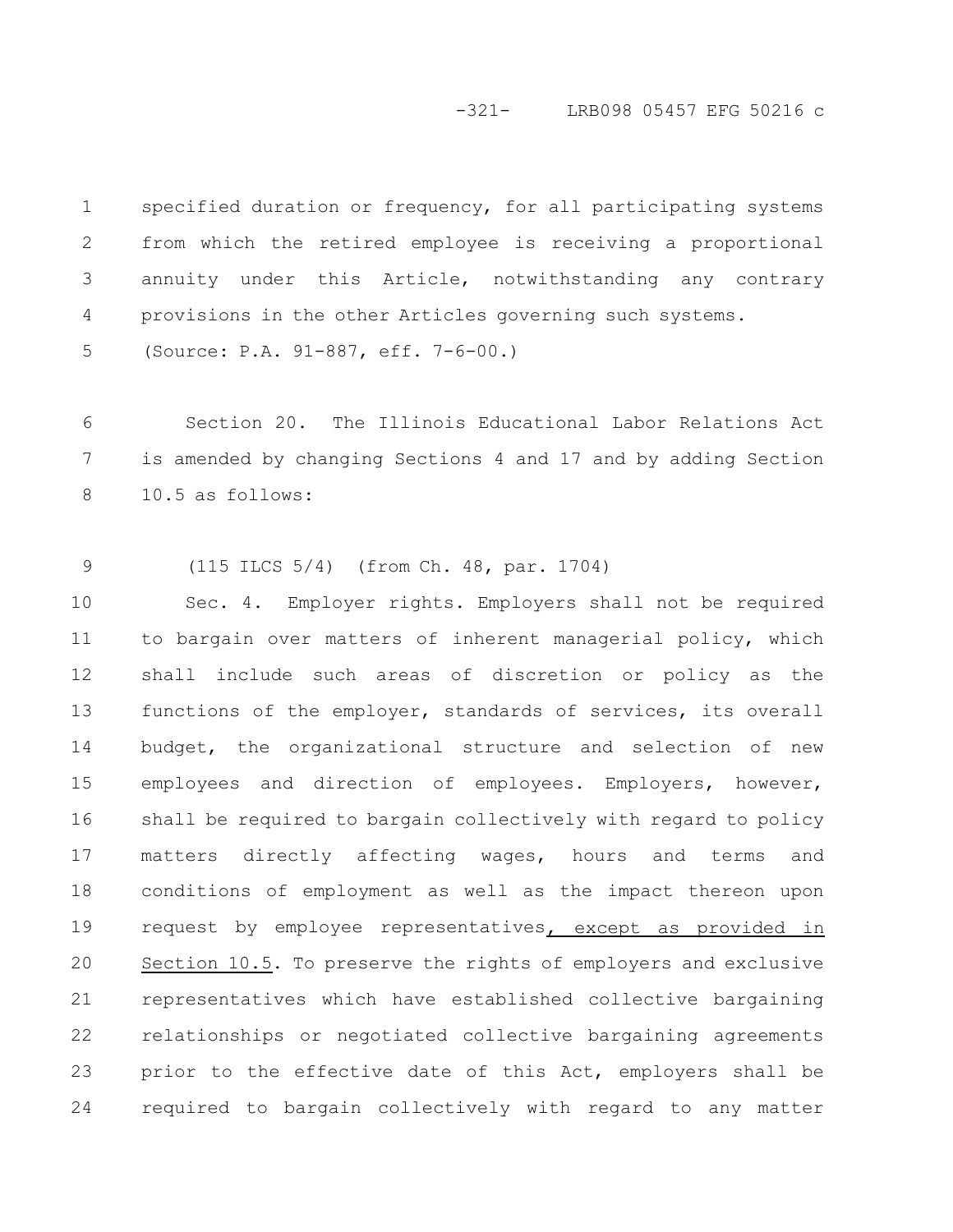| $\mathbf 1$   | concerning wages, hours or conditions of employment about which |
|---------------|-----------------------------------------------------------------|
| $\mathbf{2}$  | they have bargained for and agreed to in a collective           |
| 3             | bargaining agreement prior to the effective date of this Act,   |
| 4             | except as provided in Section 10.5.                             |
| 5             |                                                                 |
| 6             | (Source: P.A. 83-1014.)                                         |
| 7             | $(115$ ILCS $5/10.5$ new)                                       |
| $\,8\,$       | Sec. 10.5. Duty to bargain regarding pension amendments.        |
| $\mathcal{G}$ | (a) Notwithstanding any provision of this Act, employers        |
| 10            | shall not be required to bargain over matters affected by the   |
| 11            | changes, the impact of changes, and the implementation of       |
| 12            | changes made to Article 14, 15, or 16 of the Illinois Pension   |
| 13            | Code, or Article 1 of that Code as it applies to those          |
| 14            | Articles, made by this amendatory Act of the 98th General       |
| 15            | Assembly, or over any other provision of Article 14, 15, or 16  |
| 16            | of the Illinois Pension Code, or of Article 1 of that Code as   |
| 17            | it applies to those Articles, which are prohibited subjects of  |
| 18            | bargaining; nor shall the changes, the impact of changes, or    |
| 19            | the implementation of changes made to Article 14, 15, or 16 of  |
| 20            | the Illinois Pension Code, or to Article 1 of that Code as it   |
| 21            | applies to those Articles, by this amendatory Act of the 98th   |
| 22            | General Assembly or any other provision of Article 14, 15, or   |
| 23            | 16 of the Illinois Pension Code, or of Article 1 of that Code   |
| 24            | it applies to those Articles, be subject to interest<br>as      |
| 25            | or any award issued pursuant to<br>arbitration<br>interest      |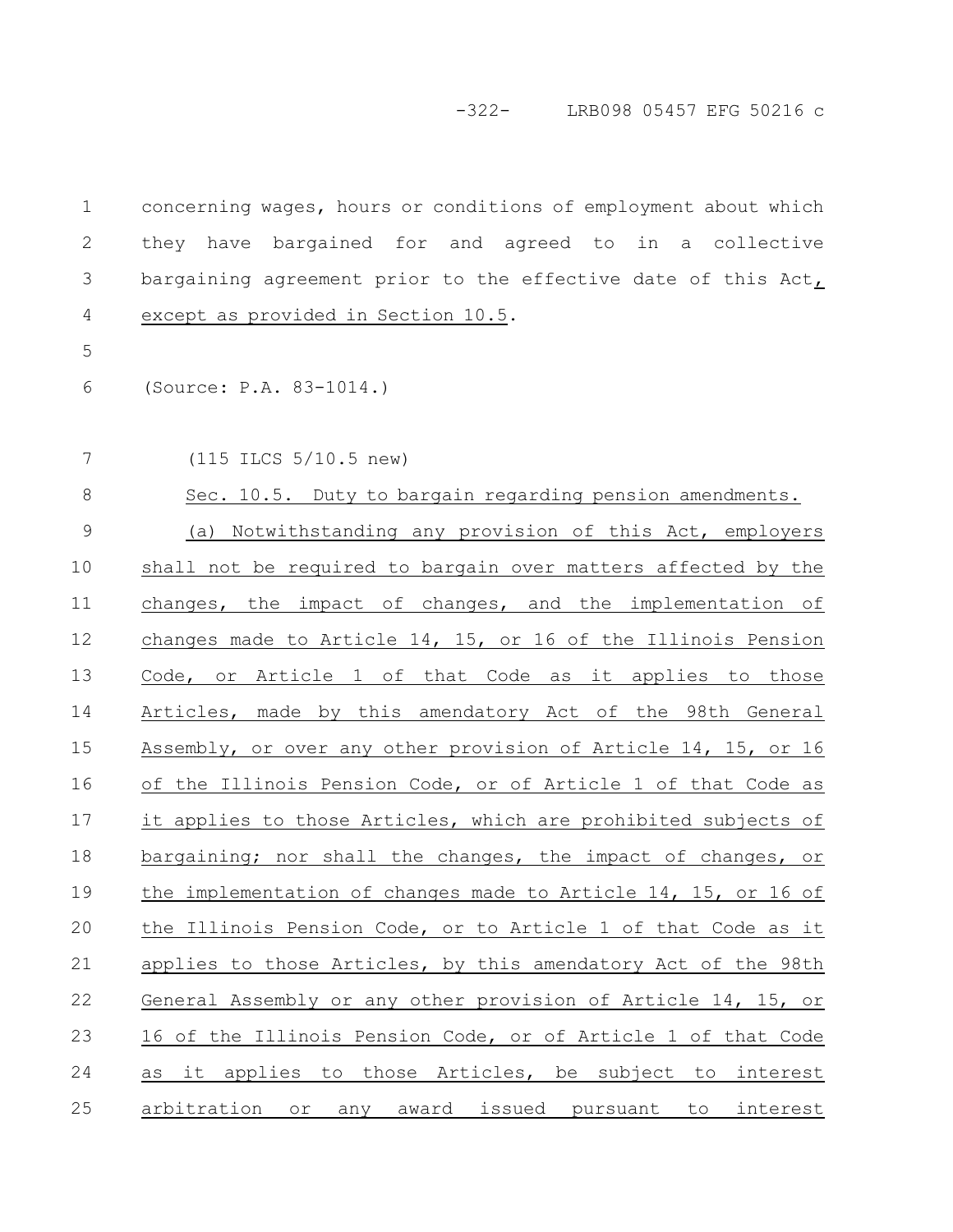-323- LRB098 05457 EFG 50216 c

arbitration. The provisions of this Section shall not apply to an employment contract or collective bargaining agreement that is in effect on the effective date of this amendatory Act of the 98th General Assembly. However, any such contract or agreement that is subsequently modified, amended, or renewed shall be subject to the provisions of this Section. The provisions of this Section shall also not apply to the ability of an employer and employee representative to bargain collectively with regard to the pick up of employee contributions pursuant to Section 14-133.1, 15-157.1, or 16-152.1 of the Illinois Pension Code. 1 2 3 4 5 6 7 8 9 10 11

(b) Nothing in this Section, however, shall be construed as otherwise limiting any of the obligations and requirements applicable to each employer under any of the provisions of this Act, including, but not limited to, the requirement to bargain collectively with regard to policy matters directly affecting wages, hours and terms and conditions of employment as well as the impact thereon upon request by employee representatives, except for the matters deemed prohibited subjects of bargaining under subsection (a) of this Section. Nothing in this Section shall further be construed as otherwise limiting any of the rights of employees or employee representatives under the provisions of this Act, except for matters deemed prohibited subjects of bargaining under subsection (a) of this Section. (c) In case of any conflict between this Section and any 12 13 14 15 16 17 18 19 20 21 22 23 24 25

other provisions of this Act or any other law, the provisions 26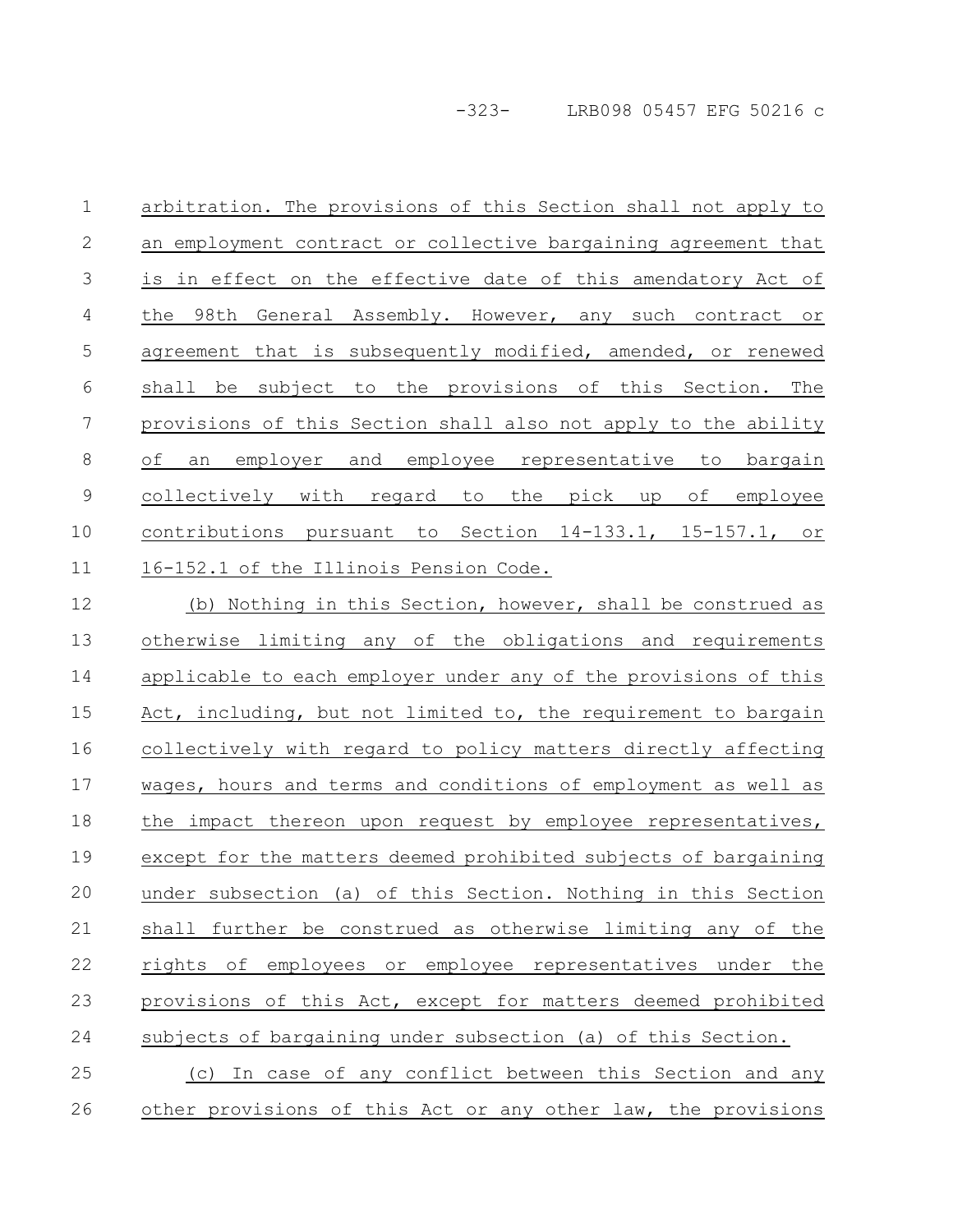-324- LRB098 05457 EFG 50216 c

of this Section shall control. 1

(115 ILCS 5/17) (from Ch. 48, par. 1717) Sec. 17. Effect on other laws. Except as provided in Section 10.5, in  $\overline{4n}$  case of any conflict between the provisions of this Act and any other law, executive order or administrative regulation, the provisions of this Act shall prevail and control. Except as provided in Section 10.5, nothing Nothing in this Act shall be construed to replace or diminish the rights of employees established by Section 36d of "An Act to create the State Universities Civil Service System", approved May 11, 1905, as amended or modified. 2 3 4 5 6 7 8 9 10 11

(Source: P.A. 83-1014.) 12

Section 95. The State Mandates Act is amended by adding Section 8.37 as follows: 13 14

(30 ILCS 805/8.37 new) 15

Sec. 8.37. Exempt mandate. Notwithstanding Sections 6 and 8 of this Act, no reimbursement by the State is required for the implementation of any mandate created by this amendatory Act of the 98th General Assembly. 16 17 18 19

Section 97. Severability and inseverability. The provisions of this Act are severable under Section 1.31 of the Statute on Statutes, except that the changes made to Sections 20 21 22